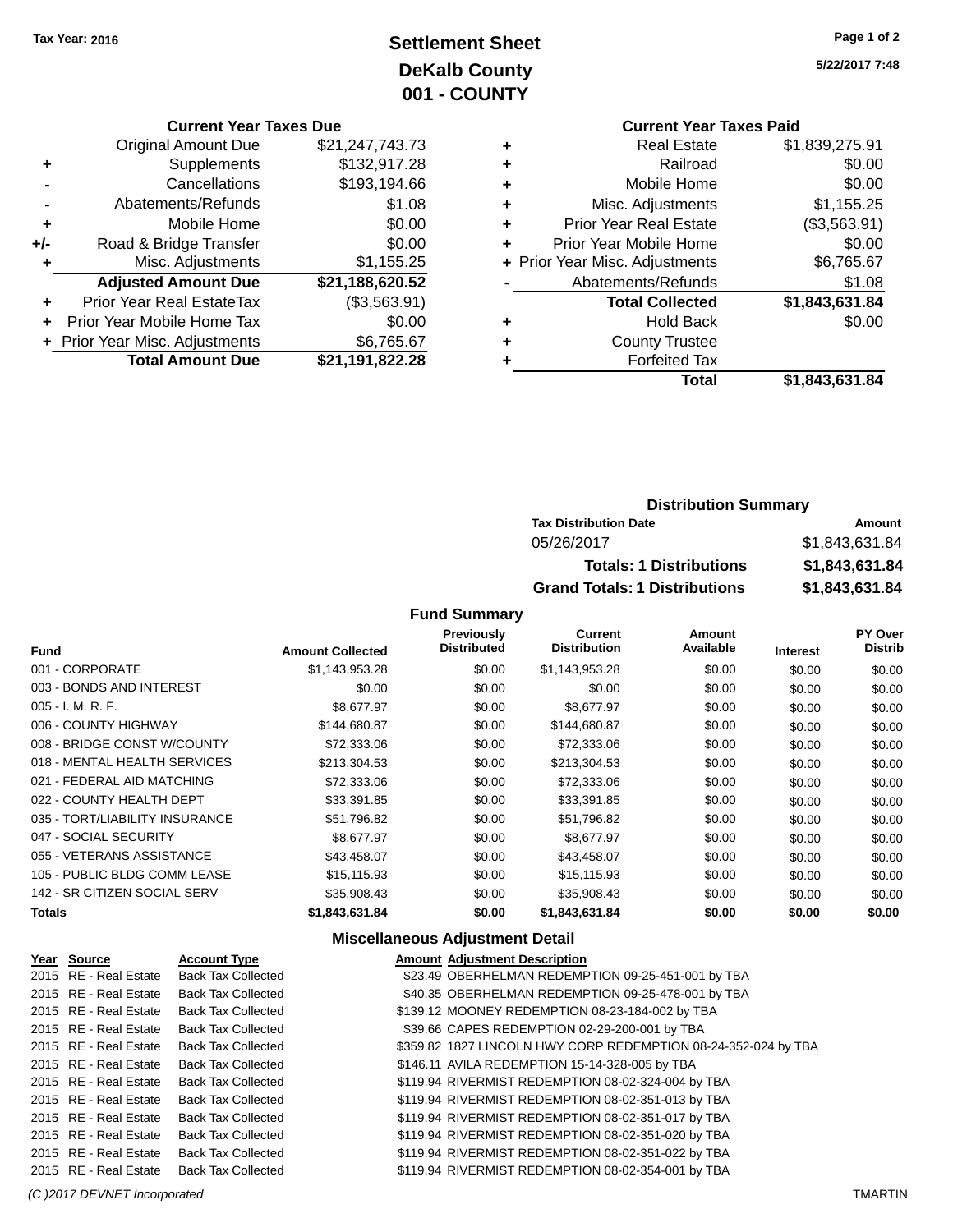## **Settlement Sheet Tax Year: 2016 Page 2 of 2 DeKalb County**

**Miscellaneous Adjustment Detail**

**5/22/2017 7:48**

| Year Source              | <b>Account Type</b>       |            | <b>Amount Adjustment Description</b> |
|--------------------------|---------------------------|------------|--------------------------------------|
| 2015 RE - Real Estate    | <b>Back Tax Collected</b> |            | \$119.94 RIVERMIST REDEMPTIO         |
| 2015 RE - Real Estate    | <b>Back Tax Collected</b> |            | \$119.94 RIVERMIST REDEMPTIO         |
| 2015 RE - Real Estate    | <b>Back Tax Collected</b> |            | \$119.94 RIVERMIST REDEMPTIO         |
| 2015 RE - Real Estate    | <b>Back Tax Collected</b> |            | \$119.94 RIVERMIST REDEMPTIO         |
| 2015 RE - Real Estate    | <b>Back Tax Collected</b> |            | \$119.94 RIVERMIST REDEMPTIO         |
| 2015 RE - Real Estate    | <b>Back Tax Collected</b> |            | \$119.94 RIVERMIST REDEMPTIO         |
| 2015 RE - Real Estate    | <b>Back Tax Collected</b> |            | \$76.17 RIVERMIST REDEMPTIO          |
| 2015 RE - Real Estate    | <b>Back Tax Collected</b> |            | \$51.61 RIVERMIST REDEMPTIO          |
| 2015 RE - Real Estate    | <b>Back Tax Collected</b> |            | \$14.47 RIVERMIST REDEMPTIO          |
| 2015 RE - Real Estate    | <b>Back Tax Collected</b> |            | \$6.86 RIVERMIST REDEMPTIO           |
| 2015 RE - Real Estate    | <b>Back Tax Collected</b> |            | \$119.94 RIVERMIST REDEMPTIO         |
| 2015 RE - Real Estate    | <b>Back Tax Collected</b> |            | \$348.45 NIELSEN REDEMPTION          |
| 2015 RE - Real Estate    | <b>Back Tax Collected</b> |            | \$19.93 NIELSEN REDEMPTION           |
| 2015 RE - Real Estate    | <b>Back Tax Collected</b> |            | \$123.37 ENGSTROM REDEMPTI           |
| 2015 RE - Real Estate    | <b>Back Tax Collected</b> |            | \$20.94 MCFARLAND REDEMPT            |
| 2015 RE - Real Estate    | <b>Back Tax Collected</b> |            | \$20.94 MCFARLAND REDEMPT            |
| 2015 RE - Real Estate    | <b>Back Tax Collected</b> |            | \$367.20 ROBINSON REDEMPTIC          |
| 2015 RE - Real Estate    | <b>Back Tax Collected</b> |            | \$39.72 DUNCAN REDEMPTION            |
| 2015 RE - Real Estate    | <b>Back Tax Collected</b> |            | \$74.18 VOID HEL EXEMPTION           |
| 2015 RE - Real Estate    | <b>Back Tax Collected</b> |            | \$820.33 PAN PACIFIC HOLDINGS        |
| 2015 RE - Real Estate    | <b>Back Tax Collected</b> |            | \$1,590.60 MOONEY REDEMPTION         |
| 2015 RE - Real Estate    | <b>Back Tax Collected</b> |            | \$17.75 TRUSTEE SALE 09-29-2         |
| 2015 RE - Real Estate    | <b>Back Tax Collected</b> |            | \$23.92 TRUSTEE SALE 02-22-1         |
| 2015 RE - Real Estate    | <b>Back Tax Collected</b> |            | \$328.85 MOONEY REDEMPTION           |
| 2015 RE - Real Estate    | <b>Back Tax Collected</b> |            | \$292.21 MOONEY REDEMPTION           |
| 2015 RE - Real Estate    | <b>Back Tax Collected</b> |            | \$94.48 BOGLE REDEMPTION 1           |
| 2015 RE - Real Estate    | <b>Back Tax Collected</b> |            | \$125.92 CASTLE BANK REDEMF          |
| 2016 RE - Real Estate    | <b>Back Tax Collected</b> |            | \$4.82 TRUSTEE SALE 09-17-3          |
| 2016 RE - Real Estate    | <b>Back Tax Collected</b> |            | \$227.21 MILINAC REDEMPTION          |
| 2016 RE - Real Estate    | <b>Back Tax Collected</b> |            | \$599.07 HARRISON REDEMPTIC          |
| 2016 RE - Real Estate    | <b>Back Tax Collected</b> |            | \$324.15 WEST SUBURBAN BANI          |
| <b>Totals 43 entries</b> |                           | \$7,920.92 |                                      |

**Totals 3 entries \$1.08**

| Year Source              | <b>Account Type</b>       | <b>Amount Adjustment Description</b>                              |  |
|--------------------------|---------------------------|-------------------------------------------------------------------|--|
| 2015 RE - Real Estate    | <b>Back Tax Collected</b> | \$119.94 RIVERMIST REDEMPTION 08-02-354-008 by TBA                |  |
| 2015 RE - Real Estate    | <b>Back Tax Collected</b> | \$119.94 RIVERMIST REDEMPTION 08-02-354-012 by TBA                |  |
| 2015 RE - Real Estate    | <b>Back Tax Collected</b> | \$119.94 RIVERMIST REDEMPTION 08-02-370-001 by TBA                |  |
| 2015 RE - Real Estate    | <b>Back Tax Collected</b> | \$119.94 RIVERMIST REDEMPTION 08-02-370-002 by TBA                |  |
| 2015 RE - Real Estate    | <b>Back Tax Collected</b> | \$119.94 RIVERMIST REDEMPTION 08-02-370-003 by TBA                |  |
| 2015 RE - Real Estate    | <b>Back Tax Collected</b> | \$119.94 RIVERMIST REDEMPTION 08-02-370-004 by TBA                |  |
| 2015 RE - Real Estate    | <b>Back Tax Collected</b> | \$76.17 RIVERMIST REDEMPTION 08-02-373-001 by TBA                 |  |
| 2015 RE - Real Estate    | <b>Back Tax Collected</b> | \$51.61 RIVERMIST REDEMPTION 08-02-377-001 by TBA                 |  |
| 2015 RE - Real Estate    | <b>Back Tax Collected</b> | \$14.47 RIVERMIST REDEMPTION 08-11-100-045 by TBA                 |  |
| 2015 RE - Real Estate    | <b>Back Tax Collected</b> | \$6.86 RIVERMIST REDEMPTION 15-15-228-013 by TBA                  |  |
| 2015 RE - Real Estate    | <b>Back Tax Collected</b> | \$119.94 RIVERMIST REDEMPTION 08-02-323-005 by TBA                |  |
| 2015 RE - Real Estate    | <b>Back Tax Collected</b> | \$348.45 NIELSEN REDEMPTION 15-16-151-002 by TBA                  |  |
| 2015 RE - Real Estate    | <b>Back Tax Collected</b> | \$19.93 NIELSEN REDEMPTION 15-16-151-019 by TBA                   |  |
| 2015 RE - Real Estate    | <b>Back Tax Collected</b> | \$123.37 ENGSTROM REDEMPTION 09-29-182-013 by TBA                 |  |
| 2015 RE - Real Estate    | <b>Back Tax Collected</b> | \$20.94 MCFARLAND REDEMPTION 15-15-228-014 by TBA                 |  |
| 2015 RE - Real Estate    | <b>Back Tax Collected</b> | \$20.94 MCFARLAND REDEMPTION 15-15-225-015 by TBA                 |  |
| 2015 RE - Real Estate    | <b>Back Tax Collected</b> | \$367.20 ROBINSON REDEMPTION 14-15-155-002 by TBA                 |  |
| 2015 RE - Real Estate    | <b>Back Tax Collected</b> | \$39.72 DUNCAN REDEMPTION 01-26-252-011 by TBA                    |  |
| 2015 RE - Real Estate    | <b>Back Tax Collected</b> | \$74.18 VOID HEL EXEMPTION 08-14-478-035 by TBA                   |  |
| 2015 RE - Real Estate    | <b>Back Tax Collected</b> | \$820.33 PAN PACIFIC HOLDINGS LLC REDEMPTION 06-33-154-011 by TBA |  |
| 2015 RE - Real Estate    | <b>Back Tax Collected</b> | \$1,590.60 MOONEY REDEMPTION 08-23-184-020 by TBA                 |  |
| 2015 RE - Real Estate    | <b>Back Tax Collected</b> | \$17.75 TRUSTEE SALE 09-29-252-001 by TBA                         |  |
| 2015 RE - Real Estate    | <b>Back Tax Collected</b> | \$23.92 TRUSTEE SALE 02-22-100-004 by TBA                         |  |
| 2015 RE - Real Estate    | <b>Back Tax Collected</b> | \$328.85 MOONEY REDEMPTION 08-23-184-003 by TBA                   |  |
| 2015 RE - Real Estate    | <b>Back Tax Collected</b> | \$292.21 MOONEY REDEMPTION 08-12-184-027 by TBA                   |  |
| 2015 RE - Real Estate    | <b>Back Tax Collected</b> | \$94.48 BOGLE REDEMPTION 14-16-233-001 by TBA                     |  |
| 2015 RE - Real Estate    | <b>Back Tax Collected</b> | \$125.92 CASTLE BANK REDEMPTION 13-15-401-006 by TBA              |  |
| 2016 RE - Real Estate    | <b>Back Tax Collected</b> | \$4.82 TRUSTEE SALE 09-17-385-0110 by TBA                         |  |
| 2016 RE - Real Estate    | <b>Back Tax Collected</b> | \$227.21 MILINAC REDEMPTION 06-05-209-010 by TBA                  |  |
| 2016 RE - Real Estate    | <b>Back Tax Collected</b> | \$599.07 HARRISON REDEMPTION 19-26-408-006 by TBA                 |  |
| 2016 RE - Real Estate    | <b>Back Tax Collected</b> | \$324.15 WEST SUBURBAN BANK REDEMPTION 15-14-304-002 by TBA       |  |
| <b>Totals 43 entries</b> |                           | \$7.920.92                                                        |  |

#### **Abatement Detail**

# **Year Source Account Type Amount Adjustment Description**<br>2016 RE - Real Estate RE Abatement **Amount 1998** 1999 **AMOUNT ADJUST ASSAURT ASSAURT ARE ADDER**

\$0.01 PTAB INTEREST REFUND 19-23-300-013 by TBA 2016 RE - Real Estate RE Abatement \$0.39 PTAB INTEREST REFUND 06-28-180-020 by TBA 2016 RE - Real Estate RE Abatement \$0.68 PTAB INTEREST REFUND 02-24-452-014 by TBA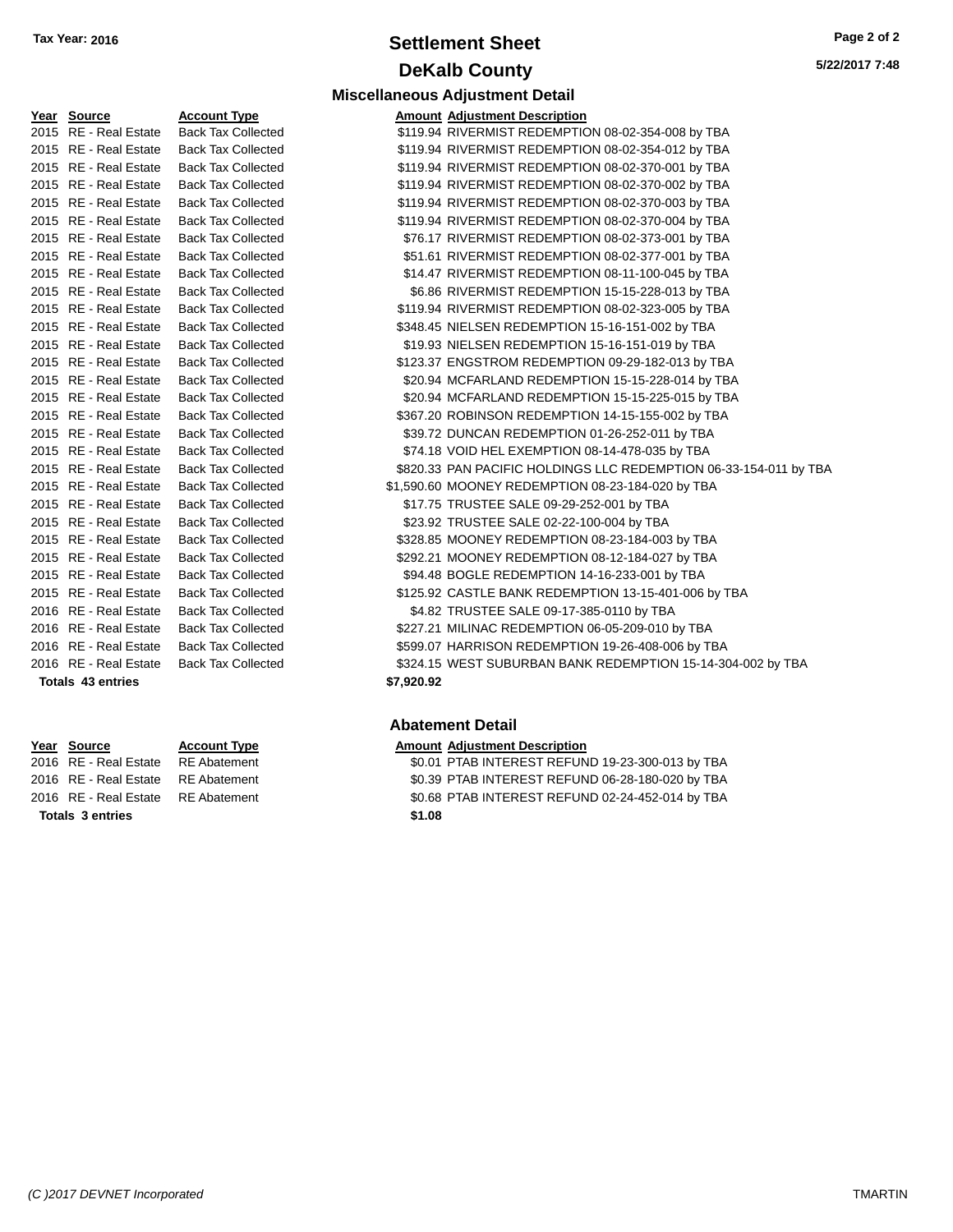# **Settlement Sheet Tax Year: 2016 Page 1 of 2 DeKalb County 002 - FOREST PRESERVE**

**5/22/2017 7:48**

#### **Current Year Taxes Paid**

| <b>Current Year Taxes Due</b>              |                         |  |  |  |  |  |
|--------------------------------------------|-------------------------|--|--|--|--|--|
| <b>Original Amount Due</b>                 | \$1,485,426.90          |  |  |  |  |  |
| Supplements                                | \$12,423.70             |  |  |  |  |  |
| Cancellations                              | \$13,506.18             |  |  |  |  |  |
| Abatements/Refunds                         | \$0.08                  |  |  |  |  |  |
| Mobile Home                                | \$0.00                  |  |  |  |  |  |
| Road & Bridge Transfer                     | \$0.00                  |  |  |  |  |  |
| Misc. Adjustments                          | \$80.77                 |  |  |  |  |  |
| <b>Adjusted Amount Due</b>                 | \$1,484,425.11          |  |  |  |  |  |
| Prior Year Real EstateTax                  | (\$256.40)              |  |  |  |  |  |
| Prior Year Mobile Home Tax                 | \$0.00                  |  |  |  |  |  |
| \$466.83<br>+ Prior Year Misc. Adjustments |                         |  |  |  |  |  |
|                                            | \$1,484,635.54          |  |  |  |  |  |
|                                            | <b>Total Amount Due</b> |  |  |  |  |  |

| ٠ | <b>Real Estate</b>             | \$130,033.12 |
|---|--------------------------------|--------------|
| ٠ | Railroad                       | \$0.00       |
| ٠ | Mobile Home                    | \$0.00       |
| ٠ | Misc. Adjustments              | \$80.77      |
| ٠ | <b>Prior Year Real Estate</b>  | (\$256.40)   |
| ٠ | Prior Year Mobile Home         | \$0.00       |
|   | + Prior Year Misc. Adjustments | \$466.83     |
|   | Abatements/Refunds             | \$0.08       |
|   | <b>Total Collected</b>         | \$130,324.24 |
| ٠ | <b>Hold Back</b>               | \$0.00       |
| ٠ | <b>County Trustee</b>          |              |
| ٠ | <b>Forfeited Tax</b>           |              |
|   | Total                          | \$130,324.24 |
|   |                                |              |

|                     | <b>Distribution Summary</b>          |              |  |  |  |  |
|---------------------|--------------------------------------|--------------|--|--|--|--|
|                     | <b>Tax Distribution Date</b>         | Amount       |  |  |  |  |
|                     | 05/26/2017                           | \$130,324.24 |  |  |  |  |
|                     | <b>Totals: 1 Distributions</b>       | \$130,324.24 |  |  |  |  |
|                     | <b>Grand Totals: 1 Distributions</b> | \$130,324.24 |  |  |  |  |
| <b>Fund Summary</b> |                                      |              |  |  |  |  |

| <b>Fund</b>                                         | <b>Amount Collected</b> | <b>Previously</b><br><b>Distributed</b> | Current<br><b>Distribution</b> | Amount<br>Available | <b>Interest</b> | <b>PY Over</b><br><b>Distrib</b> |
|-----------------------------------------------------|-------------------------|-----------------------------------------|--------------------------------|---------------------|-----------------|----------------------------------|
| 001 - CORPORATE                                     | \$96.511.64             | \$0.00                                  | \$96,511.64                    | \$0.00              | \$0.00          | \$0.00                           |
| $005 - I. M. R. F.$                                 | \$3.082.81              | \$0.00                                  | \$3.082.81                     | \$0.00              | \$0.00          | \$0.00                           |
| 035 - TORT JUDGEMENTS/LIABILITY<br><b>INSURANCE</b> | \$27.646.98             | \$0.00                                  | \$27.646.98                    | \$0.00              | \$0.00          | \$0.00                           |
| 047 - SOCIAL SECURITY                               | \$3.082.81              | \$0.00                                  | \$3.082.81                     | \$0.00              | \$0.00          | \$0.00                           |
| <b>Totals</b>                                       | \$130,324.24            | \$0.00                                  | \$130,324,24                   | \$0.00              | \$0.00          | \$0.00                           |

### **Miscellaneous Adjustment Detail**

| Year Source           | <b>Account Type</b>       | <b>Amount Adjustment Description</b>                          |  |
|-----------------------|---------------------------|---------------------------------------------------------------|--|
| 2015 RE - Real Estate | <b>Back Tax Collected</b> | \$1.62 OBERHELMAN REDEMPTION 09-25-451-001 by TBA             |  |
| 2015 RE - Real Estate | <b>Back Tax Collected</b> | \$2.78 OBERHELMAN REDEMPTION 09-25-478-001 by TBA             |  |
| 2015 RE - Real Estate | <b>Back Tax Collected</b> | \$9.60 MOONEY REDEMPTION 08-23-184-002 by TBA                 |  |
| 2015 RE - Real Estate | <b>Back Tax Collected</b> | \$2.74 CAPES REDEMPTION 02-29-200-001 by TBA                  |  |
| 2015 RE - Real Estate | <b>Back Tax Collected</b> | \$24.83 1827 LINCOLN HWY CORP REDEMPTION 08-24-352-024 by TBA |  |
| 2015 RE - Real Estate | <b>Back Tax Collected</b> | \$10.08 AVILA REDEMPTION 15-14-328-005 by TBA                 |  |
| 2015 RE - Real Estate | <b>Back Tax Collected</b> | \$8.28 RIVERMIST REDEMPTION 08-02-324-004 by TBA              |  |
| 2015 RE - Real Estate | <b>Back Tax Collected</b> | \$8.28 RIVERMIST REDEMPTION 08-02-351-013 by TBA              |  |
| 2015 RE - Real Estate | <b>Back Tax Collected</b> | \$8.28 RIVERMIST REDEMPTION 08-02-351-017 by TBA              |  |
| 2015 RE - Real Estate | <b>Back Tax Collected</b> | \$8.28 RIVERMIST REDEMPTION 08-02-351-020 by TBA              |  |
| 2015 RE - Real Estate | <b>Back Tax Collected</b> | \$8.28 RIVERMIST REDEMPTION 08-02-351-022 by TBA              |  |
| 2015 RE - Real Estate | <b>Back Tax Collected</b> | \$8.28 RIVERMIST REDEMPTION 08-02-354-001 by TBA              |  |
| 2015 RE - Real Estate | <b>Back Tax Collected</b> | \$8.28 RIVERMIST REDEMPTION 08-02-354-008 by TBA              |  |
| 2015 RE - Real Estate | <b>Back Tax Collected</b> | \$8.28 RIVERMIST REDEMPTION 08-02-354-012 by TBA              |  |
| 2015 RE - Real Estate | <b>Back Tax Collected</b> | \$8.28 RIVERMIST REDEMPTION 08-02-370-001 by TBA              |  |
| 2015 RE - Real Estate | <b>Back Tax Collected</b> | \$8.28 RIVERMIST REDEMPTION 08-02-370-002 by TBA              |  |
| 2015 RE - Real Estate | <b>Back Tax Collected</b> | \$8.28 RIVERMIST REDEMPTION 08-02-370-003 by TBA              |  |
| 2015 RE - Real Estate | <b>Back Tax Collected</b> | \$8.28 RIVERMIST REDEMPTION 08-02-370-004 by TBA              |  |
| 2015 RE - Real Estate | <b>Back Tax Collected</b> | \$5.26 RIVERMIST REDEMPTION 08-02-373-001 by TBA              |  |
| 2015 RE - Real Estate | <b>Back Tax Collected</b> | \$3.56 RIVERMIST REDEMPTION 08-02-377-001 by TBA              |  |
| 2015 RE - Real Estate | <b>Back Tax Collected</b> | \$1.00 RIVERMIST REDEMPTION 08-11-100-045 by TBA              |  |
|                       |                           |                                                               |  |

*(C )2017 DEVNET Incorporated* TMARTIN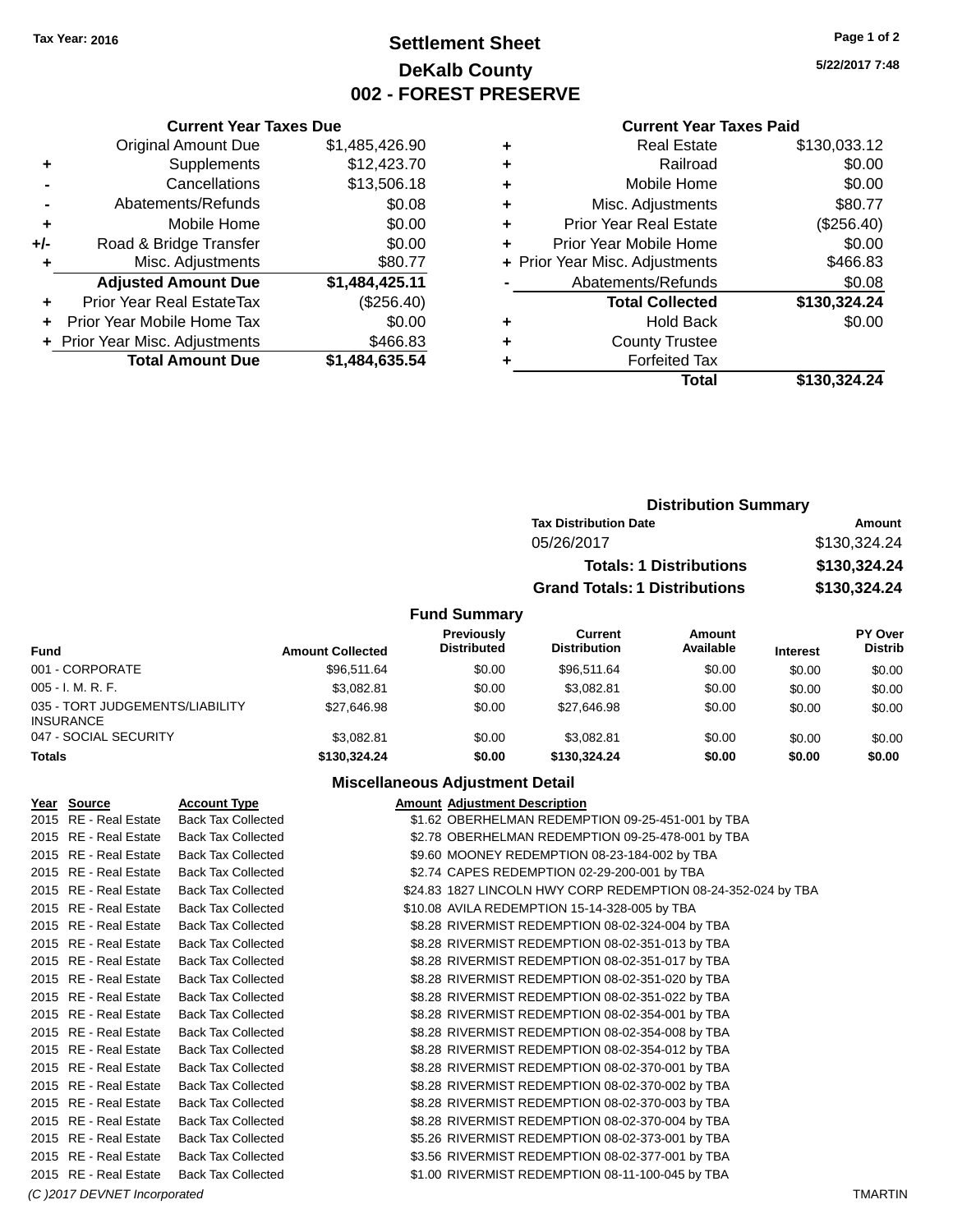### **Settlement Sheet Tax Year: 2016 Page 2 of 2 DeKalb County**

**Miscellaneous Adjustment Detail**

| <u>Year</u> | <b>Source</b>           | <b>Account Type</b>       | Amount   |
|-------------|-------------------------|---------------------------|----------|
| 2015        | <b>RE</b> - Real Estate | <b>Back Tax Collected</b> | \$0.47   |
| 2015        | <b>RE</b> - Real Estate | <b>Back Tax Collected</b> | \$8.28   |
| 2015        | <b>RE</b> - Real Estate | <b>Back Tax Collected</b> | \$24.04  |
| 2015        | <b>RE</b> - Real Estate | <b>Back Tax Collected</b> | \$1.37   |
| 2015        | <b>RE</b> - Real Estate | <b>Back Tax Collected</b> | \$8.51   |
| 2015        | RE - Real Estate        | <b>Back Tax Collected</b> | \$1.44   |
| 2015        | <b>RE</b> - Real Estate | <b>Back Tax Collected</b> | \$1.44   |
| 2015        | <b>RE</b> - Real Estate | <b>Back Tax Collected</b> | \$25.33  |
| 2015        | <b>RE</b> - Real Estate | <b>Back Tax Collected</b> | \$2.74   |
| 2015        | <b>RE</b> - Real Estate | <b>Back Tax Collected</b> | \$5.12   |
| 2015        | <b>RE</b> - Real Estate | <b>Back Tax Collected</b> | \$56.59  |
| 2015        | <b>RE</b> - Real Estate | <b>Back Tax Collected</b> | \$109.74 |
| 2015        | RE - Real Estate        | <b>Back Tax Collected</b> | \$1.22   |
| 2015        | <b>RE</b> - Real Estate | <b>Back Tax Collected</b> | \$1.65   |
| 2015        | <b>RE</b> - Real Estate | <b>Back Tax Collected</b> | \$22.69  |
| 2015        | RE - Real Estate        | <b>Back Tax Collected</b> | \$20.16  |
| 2015        | <b>RE</b> - Real Estate | <b>Back Tax Collected</b> | \$6.52   |
| 2015        | <b>RE</b> - Real Estate | <b>Back Tax Collected</b> | \$8.69   |
| 2016        | <b>RE</b> - Real Estate | <b>Back Tax Collected</b> | \$0.34   |
| 2016        | <b>RE</b> - Real Estate | <b>Back Tax Collected</b> | \$15.89  |
| 2016        | <b>RE</b> - Real Estate | <b>Back Tax Collected</b> | \$41.88  |
| 2016        | <b>RE</b> - Real Estate | <b>Back Tax Collected</b> | \$22.66  |
|             | Totals 43 entries       |                           | \$547.60 |

#### **Totals 3 entries \$0.08**

| Year Source           | <b>Account Type</b>       | <b>Amount Adjustment Description</b>                             |
|-----------------------|---------------------------|------------------------------------------------------------------|
| 2015 RE - Real Estate | <b>Back Tax Collected</b> | \$0.47 RIVERMIST REDEMPTION 15-15-228-013 by TBA                 |
| 2015 RE - Real Estate | <b>Back Tax Collected</b> | \$8.28 RIVERMIST REDEMPTION 08-02-323-005 by TBA                 |
| 2015 RE - Real Estate | <b>Back Tax Collected</b> | \$24.04 NIELSEN REDEMPTION 15-16-151-002 by TBA                  |
| 2015 RE - Real Estate | <b>Back Tax Collected</b> | \$1.37 NIELSEN REDEMPTION 15-16-151-019 by TBA                   |
| 2015 RE - Real Estate | <b>Back Tax Collected</b> | \$8.51 ENGSTROM REDEMPTION 09-29-182-013 by TBA                  |
| 2015 RE - Real Estate | <b>Back Tax Collected</b> | \$1.44 MCFARLAND REDEMPTION 15-15-228-014 by TBA                 |
| 2015 RE - Real Estate | <b>Back Tax Collected</b> | \$1.44 MCFARLAND REDEMPTION 15-15-225-015 by TBA                 |
| 2015 RE - Real Estate | <b>Back Tax Collected</b> | \$25.33 ROBINSON REDEMPTION 14-15-155-002 by TBA                 |
| 2015 RE - Real Estate | <b>Back Tax Collected</b> | \$2.74 DUNCAN REDEMPTION 01-26-252-011 by TBA                    |
| 2015 RE - Real Estate | <b>Back Tax Collected</b> | \$5.12 VOID HEL EXEMPTION 08-14-478-035 by TBA                   |
| 2015 RE - Real Estate | <b>Back Tax Collected</b> | \$56.59 PAN PACIFIC HOLDINGS LLC REDEMPTION 06-33-154-011 by TBA |
| 2015 RE - Real Estate | <b>Back Tax Collected</b> | \$109.74 MOONEY REDEMPTION 08-23-184-020 by TBA                  |
| 2015 RE - Real Estate | <b>Back Tax Collected</b> | \$1.22 TRUSTEE SALE 09-29-252-001 by TBA                         |
| 2015 RE - Real Estate | <b>Back Tax Collected</b> | \$1.65 TRUSTEE SALE 02-22-100-004 by TBA                         |
| 2015 RE - Real Estate | <b>Back Tax Collected</b> | \$22.69 MOONEY REDEMPTION 08-23-184-003 by TBA                   |
| 2015 RE - Real Estate | <b>Back Tax Collected</b> | \$20.16 MOONEY REDEMPTION 08-12-184-027 by TBA                   |
| 2015 RE - Real Estate | <b>Back Tax Collected</b> | \$6.52 BOGLE REDEMPTION 14-16-233-001 by TBA                     |
| 2015 RE - Real Estate | <b>Back Tax Collected</b> | \$8.69 CASTLE BANK REDEMPTION 13-15-401-006 by TBA               |
| 2016 RE - Real Estate | <b>Back Tax Collected</b> | \$0.34 TRUSTEE SALE 09-17-385-0110 by TBA                        |
| 2016 RE - Real Estate | <b>Back Tax Collected</b> | \$15.89 MILINAC REDEMPTION 06-05-209-010 by TBA                  |
| 2016 RE - Real Estate | <b>Back Tax Collected</b> | \$41.88 HARRISON REDEMPTION 19-26-408-006 by TBA                 |
| 2016 RE - Real Estate | <b>Back Tax Collected</b> | \$22.66 WEST SUBURBAN BANK REDEMPTION 15-14-304-002 by TBA       |
|                       |                           |                                                                  |

### **Abatement Detail**

- **Year Source Account Type Amount Adjustment Description**
- 2016 RE Real Estate RE Abatement \$0.00 PTAB INTEREST REFUND 19-23-300-013 by TBA 2016 RE - Real Estate RE Abatement \$0.03 PTAB INTEREST REFUND 06-28-180-020 by TBA 2016 RE - Real Estate RE Abatement \$0.05 PTAB INTEREST REFUND 02-24-452-014 by TBA
	-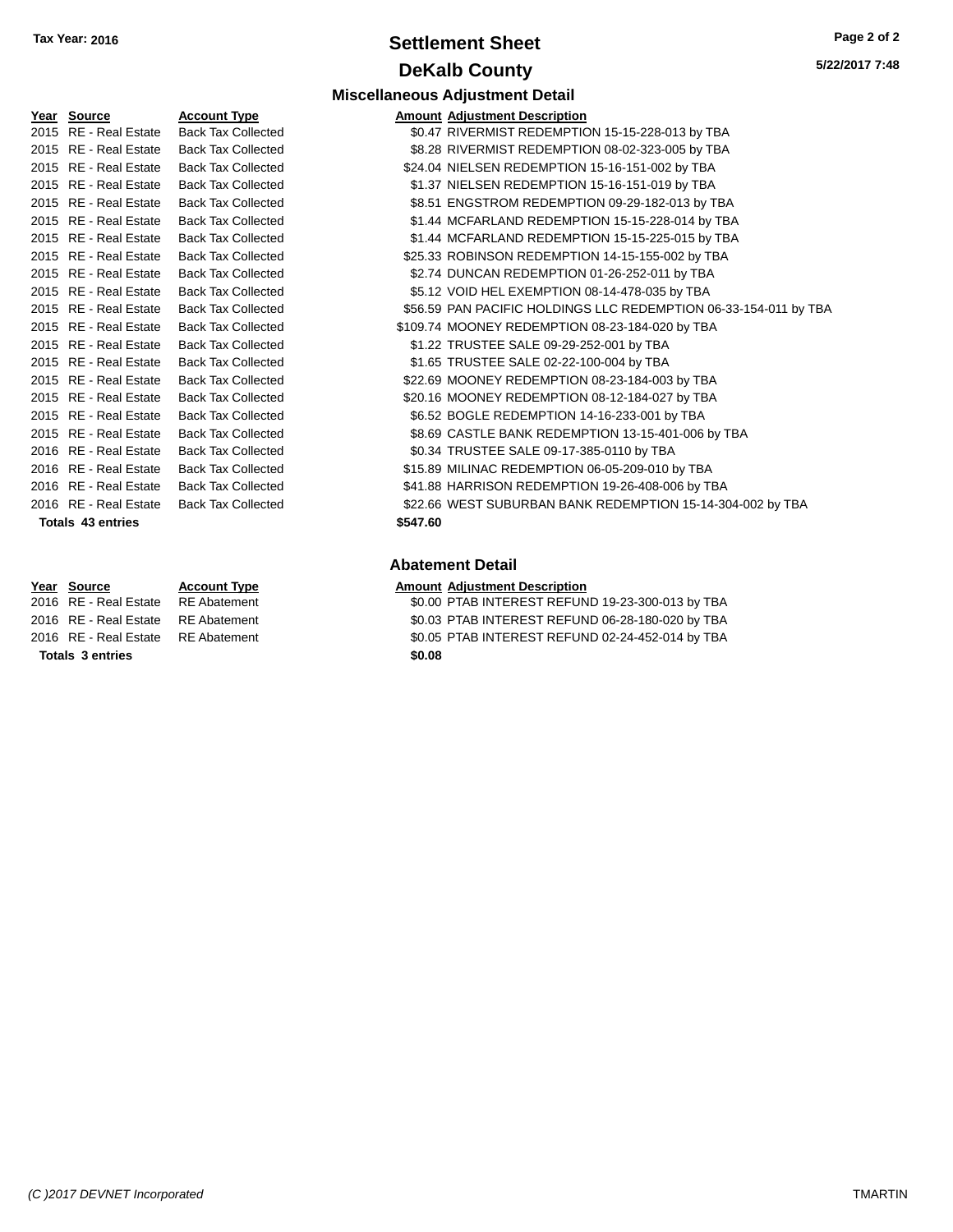# **Settlement Sheet Tax Year: 2016 Page 1 of 1 DeKalb County 003 - AFTON TOWNSHIP**

**5/22/2017 7:48**

### **Current Year Taxes Paid**

|       | <b>Current Year Taxes Due</b>  |             |
|-------|--------------------------------|-------------|
|       | <b>Original Amount Due</b>     | \$76,537.04 |
| ٠     | Supplements                    | \$548.94    |
|       | Cancellations                  | \$548.06    |
|       | Abatements/Refunds             | \$0.00      |
| ÷     | Mobile Home                    | \$0.00      |
| $+/-$ | Road & Bridge Transfer         | \$0.00      |
|       | Misc. Adjustments              | \$0.00      |
|       | <b>Adjusted Amount Due</b>     | \$76,537.92 |
| ÷     | Prior Year Real EstateTax      | \$0.00      |
|       | Prior Year Mobile Home Tax     | \$0.00      |
|       | + Prior Year Misc. Adjustments | \$0.00      |
|       | <b>Total Amount Due</b>        | \$76.537.92 |
|       |                                |             |

| ٠ | <b>Real Estate</b>             | \$4,812.23 |
|---|--------------------------------|------------|
| ٠ | Railroad                       | \$0.00     |
| ٠ | Mobile Home                    | \$0.00     |
| ٠ | Misc. Adjustments              | \$0.00     |
| ٠ | <b>Prior Year Real Estate</b>  | \$0.00     |
| ٠ | Prior Year Mobile Home         | \$0.00     |
|   | + Prior Year Misc. Adjustments | \$0.00     |
|   | Abatements/Refunds             | \$0.00     |
|   | <b>Total Collected</b>         | \$4,812.23 |
| ٠ | Hold Back                      | \$0.00     |
| ٠ | <b>County Trustee</b>          |            |
| ٠ | <b>Forfeited Tax</b>           |            |
|   | Total                          | \$4,812.23 |
|   |                                |            |

| <b>Distribution Summary</b>          |            |
|--------------------------------------|------------|
| <b>Tax Distribution Date</b>         | Amount     |
| 05/26/2017                           | \$4,812.23 |
| <b>Totals: 1 Distributions</b>       | \$4,812.23 |
| <b>Grand Totals: 1 Distributions</b> | \$4,812.23 |

|                                                     |                         | <b>Previously</b><br><b>Distributed</b> | Current<br><b>Distribution</b> | Amount<br>Available |                 | PY Over<br><b>Distrib</b> |
|-----------------------------------------------------|-------------------------|-----------------------------------------|--------------------------------|---------------------|-----------------|---------------------------|
| <b>Fund</b>                                         | <b>Amount Collected</b> |                                         |                                |                     | <b>Interest</b> |                           |
| 001 - CORPORATE                                     | \$3,683.10              | \$0.00                                  | \$3,683.10                     | \$0.00              | \$0.00          | \$0.00                    |
| $005 - I. M. R. F.$                                 | \$408.70                | \$0.00                                  | \$408.70                       | \$0.00              | \$0.00          | \$0.00                    |
| 027 - AUDIT                                         | \$110.12                | \$0.00                                  | \$110.12                       | \$0.00              | \$0.00          | \$0.00                    |
| 035 - TORT JUDGEMENTS/LIABILITY<br><b>INSURANCE</b> | \$188.71                | \$0.00                                  | \$188.71                       | \$0.00              | \$0.00          | \$0.00                    |
| 047 - SOCIAL SECURITY                               | \$377.41                | \$0.00                                  | \$377.41                       | \$0.00              | \$0.00          | \$0.00                    |
| 054 - GENERAL ASSISTANCE                            | \$44.19                 | \$0.00                                  | \$44.19                        | \$0.00              | \$0.00          | \$0.00                    |
| <b>Totals</b>                                       | \$4,812.23              | \$0.00                                  | \$4,812.23                     | \$0.00              | \$0.00          | \$0.00                    |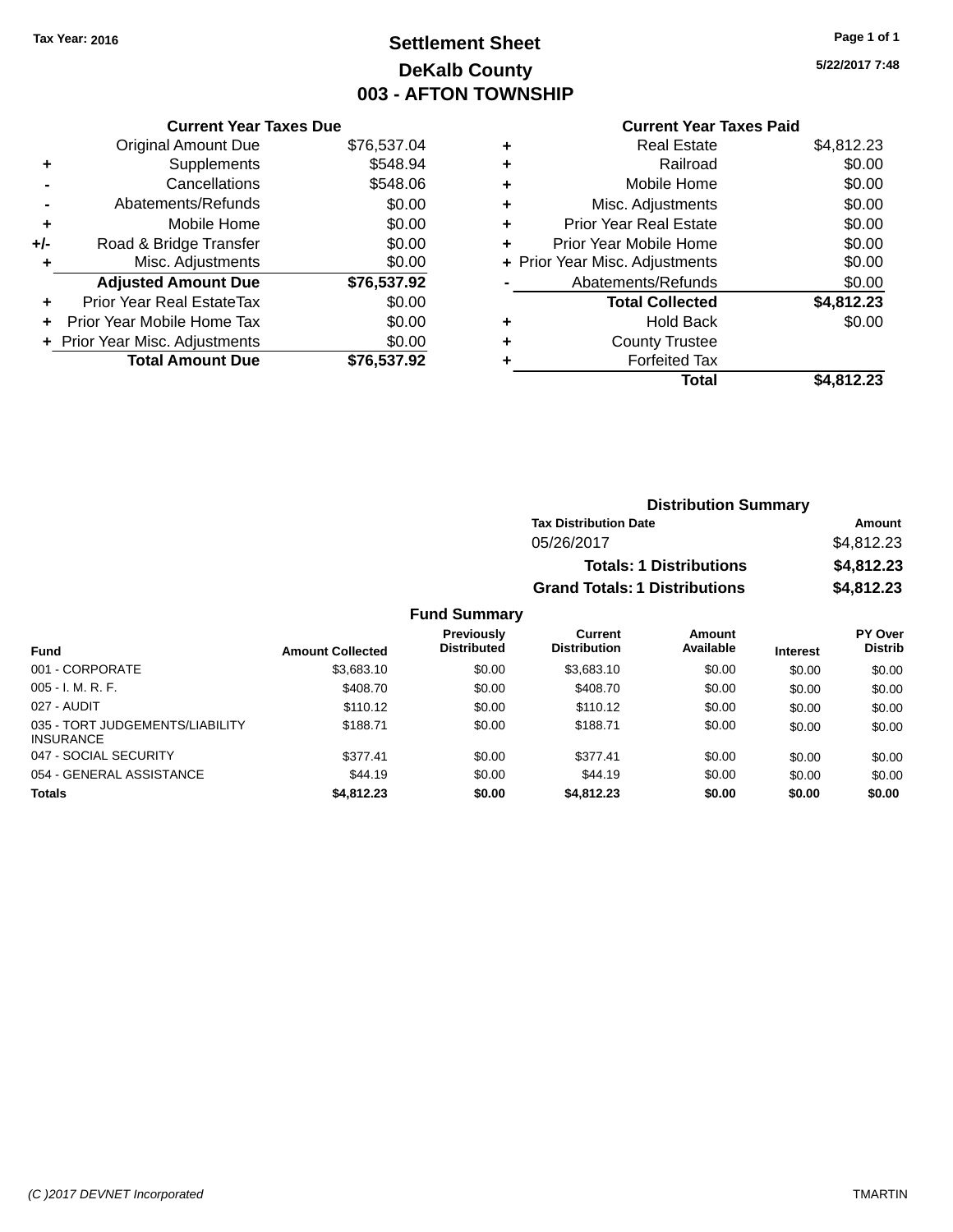# **Settlement Sheet Tax Year: 2016 Page 1 of 1 DeKalb County 004 - AFTON ROAD & BRIDGE**

**5/22/2017 7:48**

|     | <b>Current Year Taxes Due</b>  |              |  |  |  |
|-----|--------------------------------|--------------|--|--|--|
|     | Original Amount Due            | \$293,944.12 |  |  |  |
|     | Supplements                    | \$2,013.95   |  |  |  |
|     | Cancellations                  | \$2,010.69   |  |  |  |
|     | Abatements/Refunds             | \$0.00       |  |  |  |
| ٠   | Mobile Home                    | \$0.00       |  |  |  |
| +/- | Road & Bridge Transfer         | (\$826.74)   |  |  |  |
|     | Misc. Adjustments              | \$0.00       |  |  |  |
|     | <b>Adjusted Amount Due</b>     | \$293,120.64 |  |  |  |
| ÷   | Prior Year Real EstateTax      | \$0.00       |  |  |  |
|     | Prior Year Mobile Home Tax     | \$0.00       |  |  |  |
|     | + Prior Year Misc. Adjustments | \$0.00       |  |  |  |
|     | <b>Total Amount Due</b>        | \$293.120.64 |  |  |  |
|     |                                |              |  |  |  |

|   | Total                          | \$17,654.66 |
|---|--------------------------------|-------------|
|   | <b>Forfeited Tax</b>           |             |
| ٠ | <b>County Trustee</b>          |             |
| ٠ | Hold Back                      | \$0.00      |
|   | <b>Total Collected</b>         | \$17,654.66 |
|   | Abatements/Refunds             | \$0.00      |
|   | + Prior Year Misc. Adjustments | \$0.00      |
| ٠ | Prior Year Mobile Home         | \$0.00      |
| ٠ | <b>Prior Year Real Estate</b>  | \$0.00      |
| ٠ | Misc. Adjustments              | \$0.00      |
| ٠ | Mobile Home                    | \$0.00      |
| ٠ | Railroad                       | \$0.00      |
|   | <b>Real Estate</b>             | \$17,654.66 |

| <b>Road and Bridge Summary</b> |             |               | <b>Distribution Summary</b>          |             |  |
|--------------------------------|-------------|---------------|--------------------------------------|-------------|--|
| <b>Municipality</b>            | Amt. Due    | Amt. Distrib. | <b>Tax Distribution Date</b>         | Amount      |  |
| CITY OF DEKALB                 | \$12,839.38 | \$826.74      | 05/26/2017                           | \$17,654.66 |  |
| <b>Totals</b>                  | \$12,839.38 | \$826.74      | <b>Totals: 1 Distributions</b>       | \$17,654.66 |  |
|                                |             |               | <b>Grand Totals: 1 Distributions</b> | \$17,654.66 |  |

| <b>Fund Summary</b>          |                         |                                         |                                |                     |                 |                           |
|------------------------------|-------------------------|-----------------------------------------|--------------------------------|---------------------|-----------------|---------------------------|
| <b>Fund</b>                  | <b>Amount Collected</b> | <b>Previously</b><br><b>Distributed</b> | Current<br><b>Distribution</b> | Amount<br>Available | <b>Interest</b> | PY Over<br><b>Distrib</b> |
| 007 - ROAD AND BRIDGE        | \$8.867.11              | \$0.00                                  | \$8,867.11                     | \$0.00              | \$0.00          | \$0.00                    |
| 008 - BRIDGE CONST W/COUNTY  | \$942.55                | \$0.00                                  | \$942.55                       | \$0.00              | \$0.00          | \$0.00                    |
| 009 - PERMANENT ROAD         | \$5,971,60              | \$0.00                                  | \$5.971.60                     | \$0.00              | \$0.00          | \$0.00                    |
| 010 - EQUIPMENT AND BUILDING | \$1,873,40              | \$0.00                                  | \$1,873,40                     | \$0.00              | \$0.00          | \$0.00                    |
| <b>Totals</b>                | \$17,654.66             | \$0.00                                  | \$17.654.66                    | \$0.00              | \$0.00          | \$0.00                    |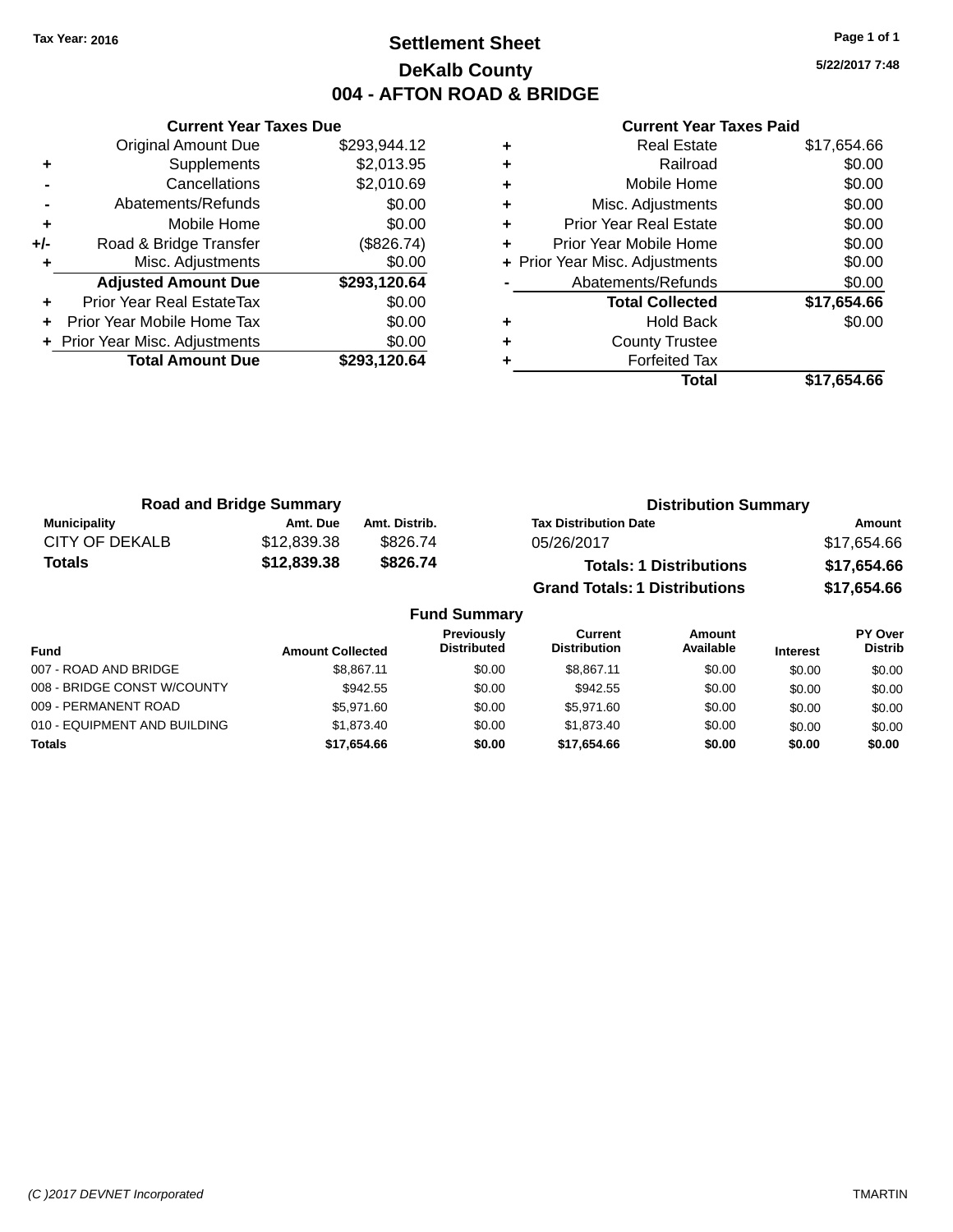# **Settlement Sheet Tax Year: 2016 Page 1 of 1 DeKalb County 005 - CLINTON TOWNSHIP**

**5/22/2017 7:48**

|     | <b>Current Year Taxes Due</b>    |             |
|-----|----------------------------------|-------------|
|     | <b>Original Amount Due</b>       | \$96,693.41 |
| ٠   | Supplements                      | \$166.51    |
|     | Cancellations                    | \$204.01    |
|     | Abatements/Refunds               | \$0.00      |
| ÷   | Mobile Home                      | \$0.00      |
| +/- | Road & Bridge Transfer           | \$0.00      |
| ٠   | Misc. Adjustments                | \$0.00      |
|     | <b>Adjusted Amount Due</b>       | \$96,655.91 |
|     | <b>Prior Year Real EstateTax</b> | \$0.00      |
|     | Prior Year Mobile Home Tax       | \$0.00      |
|     | + Prior Year Misc. Adjustments   | \$79.49     |
|     | <b>Total Amount Due</b>          | \$96,735.40 |
|     |                                  |             |

#### **Current Year Taxes Paid**

|   | <b>Real Estate</b>             | \$9,127.43 |
|---|--------------------------------|------------|
| ٠ | Railroad                       | \$0.00     |
| ٠ | Mobile Home                    | \$0.00     |
| ٠ | Misc. Adjustments              | \$0.00     |
| ٠ | <b>Prior Year Real Estate</b>  | \$0.00     |
| ٠ | Prior Year Mobile Home         | \$0.00     |
|   | + Prior Year Misc. Adjustments | \$79.49    |
|   | Abatements/Refunds             | \$0.00     |
|   | <b>Total Collected</b>         | \$9,206.92 |
| ٠ | <b>Hold Back</b>               | \$0.00     |
| ٠ | <b>County Trustee</b>          |            |
|   | <b>Forfeited Tax</b>           |            |
|   | Total                          | \$9,206.92 |
|   |                                |            |

| <b>Distribution Summary</b>          |            |
|--------------------------------------|------------|
| <b>Tax Distribution Date</b>         | Amount     |
| 05/26/2017                           | \$9,206.92 |
| <b>Totals: 1 Distributions</b>       | \$9,206.92 |
| <b>Grand Totals: 1 Distributions</b> | \$9,206.92 |

### **Fund Summary**

| <b>Fund</b>                                         | <b>Amount Collected</b> | Previously<br><b>Distributed</b> | Current<br><b>Distribution</b> | Amount<br>Available | <b>Interest</b> | <b>PY Over</b><br><b>Distrib</b> |
|-----------------------------------------------------|-------------------------|----------------------------------|--------------------------------|---------------------|-----------------|----------------------------------|
| 001 - CORPORATE                                     | \$7,677.30              | \$0.00                           | \$7,677.30                     | \$0.00              | \$0.00          | \$0.00                           |
| $005 - I. M. R. F.$                                 | \$5.03                  | \$0.00                           | \$5.03                         | \$0.00              | \$0.00          | \$0.00                           |
| 027 - AUDIT                                         | \$47.98                 | \$0.00                           | \$47.98                        | \$0.00              | \$0.00          | \$0.00                           |
| 035 - TORT JUDGEMENTS/LIABILITY<br><b>INSURANCE</b> | \$381.15                | \$0.00                           | \$381.15                       | \$0.00              | \$0.00          | \$0.00                           |
| 047 - SOCIAL SECURITY                               | \$619.25                | \$0.00                           | \$619.25                       | \$0.00              | \$0.00          | \$0.00                           |
| 054 - GENERAL ASSISTANCE                            | \$476.21                | \$0.00                           | \$476.21                       | \$0.00              | \$0.00          | \$0.00                           |
| <b>Totals</b>                                       | \$9,206.92              | \$0.00                           | \$9,206.92                     | \$0.00              | \$0.00          | \$0.00                           |

### **Miscellaneous Adjustment Detail**

**Year Source Account Type Amount Adjustment Description**

**Totals 2 entries \$79.49**

\$63.22 ROBINSON REDEMPTION 14-15-155-002 by TBA 2015 RE - Real Estate Back Tax Collected \$16.27 BOGLE REDEMPTION 14-16-233-001 by TBA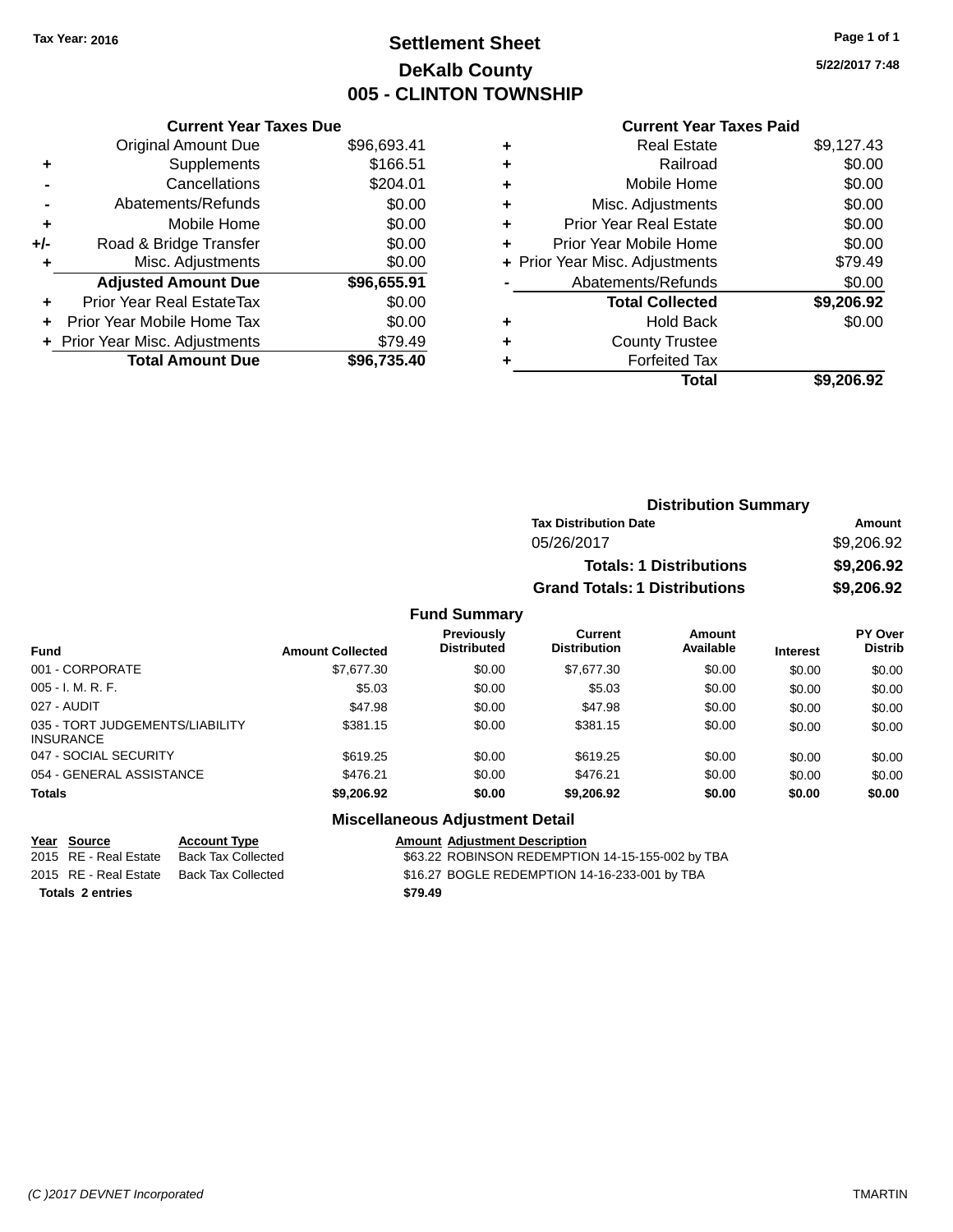# **Settlement Sheet Tax Year: 2016 Page 1 of 1 DeKalb County 006 - CLINTON TWP LIBRARY**

**5/22/2017 7:48**

#### **Current Year Taxes Paid**

|     | <b>Current Year Taxes Due</b>     |             |  |  |  |
|-----|-----------------------------------|-------------|--|--|--|
|     | <b>Original Amount Due</b>        | \$90,827.80 |  |  |  |
| ٠   | Supplements                       | \$156.42    |  |  |  |
|     | Cancellations                     | \$191.64    |  |  |  |
|     | Abatements/Refunds                | \$0.00      |  |  |  |
| ٠   | Mobile Home                       | \$0.00      |  |  |  |
| +/- | Road & Bridge Transfer            | \$0.00      |  |  |  |
| ٠   | Misc. Adjustments                 | \$0.00      |  |  |  |
|     | <b>Adjusted Amount Due</b>        | \$90,792.58 |  |  |  |
| ÷   | <b>Prior Year Real EstateTax</b>  | \$0.00      |  |  |  |
| ٠   | <b>Prior Year Mobile Home Tax</b> | \$0.00      |  |  |  |
|     | + Prior Year Misc. Adjustments    | \$73.88     |  |  |  |
|     | <b>Total Amount Due</b>           | \$90.866.46 |  |  |  |

| ٠ | Real Estate                    | \$8,573.91 |
|---|--------------------------------|------------|
| ٠ | Railroad                       | \$0.00     |
| ٠ | Mobile Home                    | \$0.00     |
| ٠ | Misc. Adjustments              | \$0.00     |
| ٠ | <b>Prior Year Real Estate</b>  | \$0.00     |
| ٠ | Prior Year Mobile Home         | \$0.00     |
|   | + Prior Year Misc. Adjustments | \$73.88    |
|   | Abatements/Refunds             | \$0.00     |
|   | <b>Total Collected</b>         | \$8,647.79 |
| ٠ | Hold Back                      | \$0.00     |
| ٠ | <b>County Trustee</b>          |            |
|   | <b>Forfeited Tax</b>           |            |
|   | Total                          | \$8,647.79 |
|   |                                |            |

|                                                |                                                  |                                                                                          | <b>Distribution Summary</b>          |                                |                 |                                  |
|------------------------------------------------|--------------------------------------------------|------------------------------------------------------------------------------------------|--------------------------------------|--------------------------------|-----------------|----------------------------------|
|                                                |                                                  |                                                                                          | <b>Tax Distribution Date</b>         |                                |                 | Amount                           |
|                                                |                                                  |                                                                                          | 05/26/2017                           |                                | \$8,647.79      |                                  |
|                                                |                                                  |                                                                                          |                                      | <b>Totals: 1 Distributions</b> |                 | \$8,647.79                       |
|                                                |                                                  |                                                                                          | <b>Grand Totals: 1 Distributions</b> |                                |                 | \$8,647.79                       |
|                                                |                                                  | <b>Fund Summary</b>                                                                      |                                      |                                |                 |                                  |
| <b>Fund</b><br><b>Amount Collected</b>         |                                                  | <b>Previously</b><br><b>Distributed</b>                                                  | Current<br><b>Distribution</b>       | Amount<br>Available            | <b>Interest</b> | <b>PY Over</b><br><b>Distrib</b> |
| 016 - LIBRARY                                  | \$8,647.79                                       | \$0.00                                                                                   | \$8,647.79                           | \$0.00                         | \$0.00          | \$0.00                           |
| <b>Totals</b>                                  | \$8,647.79                                       | \$0.00                                                                                   | \$8,647.79                           | \$0.00                         | \$0.00          | \$0.00                           |
|                                                |                                                  | <b>Miscellaneous Adjustment Detail</b>                                                   |                                      |                                |                 |                                  |
| Year Source<br><b>RE</b> - Real Estate<br>2015 | <b>Account Type</b><br><b>Back Tax Collected</b> | <b>Amount Adiustment Description</b><br>\$58.76 ROBINSON REDEMPTION 14-15-155-002 by TBA |                                      |                                |                 |                                  |
| 2015 RE - Real Estate                          | <b>Back Tax Collected</b>                        | \$15.12 BOGLE REDEMPTION 14-16-233-001 by TBA                                            |                                      |                                |                 |                                  |

**Totals 2 entries \$73.88**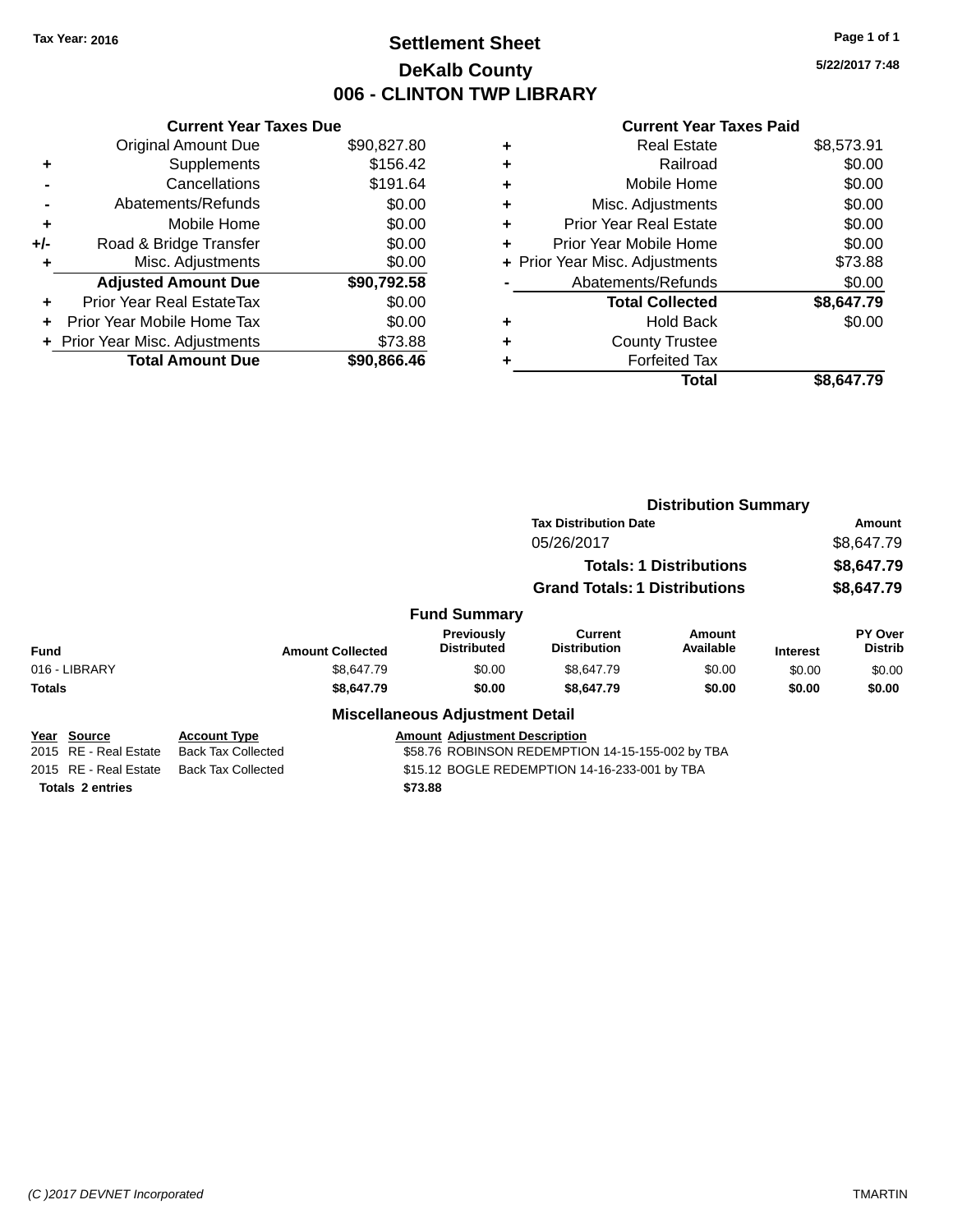# **Settlement Sheet Tax Year: 2016 Page 1 of 1 DeKalb County 007 - CLINTON TWP CEMETERY**

**5/22/2017 7:48**

#### **Current Year Taxes Paid**

|     | <b>Current Year Taxes Due</b>  |             |  |  |  |
|-----|--------------------------------|-------------|--|--|--|
|     | <b>Original Amount Due</b>     | \$22,054.57 |  |  |  |
| ٠   | Supplements                    | \$37.98     |  |  |  |
|     | Cancellations                  | \$46.53     |  |  |  |
|     | Abatements/Refunds             | \$0.00      |  |  |  |
| ٠   | Mobile Home                    | \$0.00      |  |  |  |
| +/- | Road & Bridge Transfer         | \$0.00      |  |  |  |
| ٠   | Misc. Adjustments              | \$0.00      |  |  |  |
|     | <b>Adjusted Amount Due</b>     | \$22,046.02 |  |  |  |
| ٠   | Prior Year Real EstateTax      | \$0.00      |  |  |  |
| ÷   | Prior Year Mobile Home Tax     | \$0.00      |  |  |  |
|     | + Prior Year Misc. Adjustments | \$18.13     |  |  |  |
|     | <b>Total Amount Due</b>        | \$22,064.15 |  |  |  |

| ٠ | <b>Real Estate</b>             | \$2,081.89 |
|---|--------------------------------|------------|
| ٠ | Railroad                       | \$0.00     |
| ٠ | Mobile Home                    | \$0.00     |
| ٠ | Misc. Adjustments              | \$0.00     |
| ٠ | <b>Prior Year Real Estate</b>  | \$0.00     |
| ٠ | Prior Year Mobile Home         | \$0.00     |
|   | + Prior Year Misc. Adjustments | \$18.13    |
|   | Abatements/Refunds             | \$0.00     |
|   | <b>Total Collected</b>         | \$2,100.02 |
| ٠ | <b>Hold Back</b>               | \$0.00     |
| ٠ | <b>County Trustee</b>          |            |
| ٠ | <b>Forfeited Tax</b>           |            |
|   | Total                          | \$2,100.02 |
|   |                                |            |

|                          |                           |                                                  | <b>Distribution Summary</b>                  |                                |                 |                           |  |
|--------------------------|---------------------------|--------------------------------------------------|----------------------------------------------|--------------------------------|-----------------|---------------------------|--|
|                          |                           |                                                  | <b>Tax Distribution Date</b>                 |                                |                 | Amount                    |  |
|                          |                           |                                                  | 05/26/2017                                   |                                |                 | \$2,100.02                |  |
|                          |                           |                                                  |                                              | <b>Totals: 1 Distributions</b> |                 | \$2,100.02                |  |
|                          |                           |                                                  | <b>Grand Totals: 1 Distributions</b>         |                                |                 | \$2,100.02                |  |
|                          |                           | <b>Fund Summary</b>                              |                                              |                                |                 |                           |  |
| <b>Fund</b>              | <b>Amount Collected</b>   | Previously<br><b>Distributed</b>                 | Current<br><b>Distribution</b>               | Amount<br>Available            | <b>Interest</b> | PY Over<br><b>Distrib</b> |  |
| 017 - CEMETERY           | \$2,100.02                | \$0.00                                           | \$2,100.02                                   | \$0.00                         | \$0.00          | \$0.00                    |  |
| <b>Totals</b>            | \$2,100.02                | \$0.00                                           | \$2,100.02                                   | \$0.00                         | \$0.00          | \$0.00                    |  |
|                          |                           | <b>Miscellaneous Adjustment Detail</b>           |                                              |                                |                 |                           |  |
| <u>Source</u><br>Year    | <b>Account Type</b>       | <b>Amount Adjustment Description</b>             |                                              |                                |                 |                           |  |
| RE - Real Estate<br>2015 | <b>Back Tax Collected</b> | \$14.42 ROBINSON REDEMPTION 14-15-155-002 by TBA |                                              |                                |                 |                           |  |
| 2015 RE - Real Estate    | <b>Back Tax Collected</b> |                                                  | \$3.71 BOGLE REDEMPTION 14-16-233-001 by TBA |                                |                 |                           |  |

**Totals 2 entries \$18.13**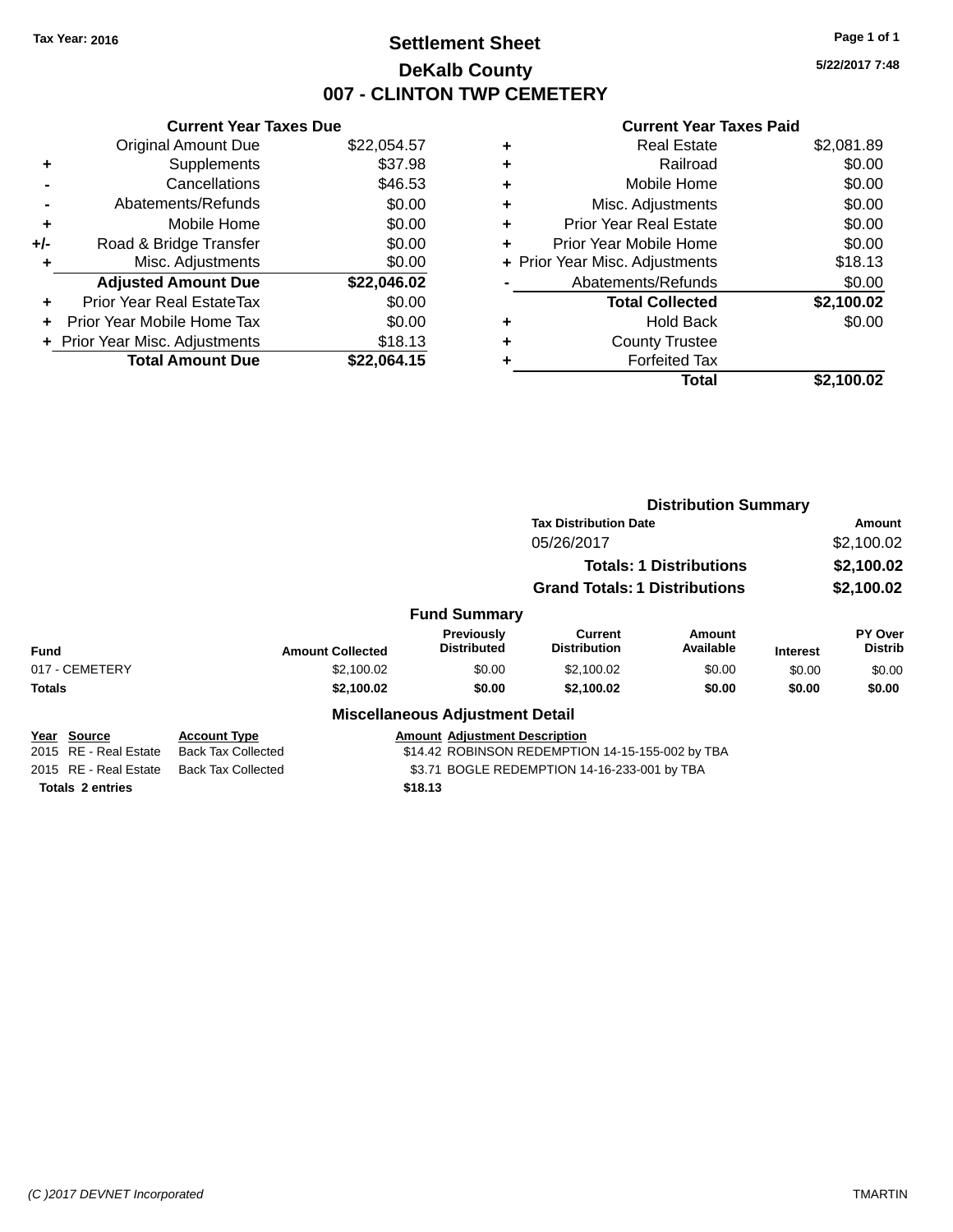# **Settlement Sheet Tax Year: 2016 Page 1 of 1 DeKalb County 008 - CLINTON COMM BLDG**

**5/22/2017 7:48**

|     | <b>Current Year Taxes Due</b>  |            |  |  |  |
|-----|--------------------------------|------------|--|--|--|
|     | <b>Original Amount Due</b>     | \$9,402.82 |  |  |  |
| ٠   | Supplements                    | \$16.20    |  |  |  |
|     | Cancellations                  | \$19.83    |  |  |  |
|     | Abatements/Refunds             | \$0.00     |  |  |  |
| ٠   | Mobile Home                    | \$0.00     |  |  |  |
| +/- | Road & Bridge Transfer         | \$0.00     |  |  |  |
| ٠   | Misc. Adjustments              | \$0.00     |  |  |  |
|     | <b>Adjusted Amount Due</b>     | \$9,399.19 |  |  |  |
| ÷   | Prior Year Real EstateTax      | \$0.00     |  |  |  |
| ÷   | Prior Year Mobile Home Tax     | \$0.00     |  |  |  |
|     | + Prior Year Misc. Adjustments | \$7.64     |  |  |  |
|     | <b>Total Amount Due</b>        | \$9.406.83 |  |  |  |

|   | Total                          | \$895.09 |
|---|--------------------------------|----------|
|   | <b>Forfeited Tax</b>           |          |
| ٠ | <b>County Trustee</b>          |          |
| ٠ | Hold Back                      | \$0.00   |
|   | <b>Total Collected</b>         | \$895.09 |
|   | Abatements/Refunds             | \$0.00   |
|   | + Prior Year Misc. Adjustments | \$7.64   |
| ٠ | Prior Year Mobile Home         | \$0.00   |
| ÷ | <b>Prior Year Real Estate</b>  | \$0.00   |
| ٠ | Misc. Adjustments              | \$0.00   |
| ٠ | Mobile Home                    | \$0.00   |
| ٠ | Railroad                       | \$0.00   |
| ٠ | <b>Real Estate</b>             | \$887.45 |
|   |                                |          |

|                         |                                                                           |                                         | <b>Distribution Summary</b>                     |                                |                 |                                  |
|-------------------------|---------------------------------------------------------------------------|-----------------------------------------|-------------------------------------------------|--------------------------------|-----------------|----------------------------------|
|                         |                                                                           |                                         | <b>Tax Distribution Date</b>                    |                                |                 | Amount                           |
|                         |                                                                           |                                         | 05/26/2017                                      |                                |                 | \$895.09                         |
|                         |                                                                           |                                         |                                                 | <b>Totals: 1 Distributions</b> |                 | \$895.09                         |
|                         |                                                                           |                                         | <b>Grand Totals: 1 Distributions</b>            |                                |                 | \$895.09                         |
|                         |                                                                           | <b>Fund Summary</b>                     |                                                 |                                |                 |                                  |
| <b>Fund</b>             | <b>Amount Collected</b>                                                   | <b>Previously</b><br><b>Distributed</b> | <b>Current</b><br><b>Distribution</b>           | Amount<br>Available            | <b>Interest</b> | <b>PY Over</b><br><b>Distrib</b> |
| 001 - CORPORATE         | \$895.09                                                                  | \$0.00                                  | \$895.09                                        | \$0.00                         | \$0.00          | \$0.00                           |
| <b>Totals</b>           | \$895.09                                                                  | \$0.00                                  | \$895.09                                        | \$0.00                         | \$0.00          | \$0.00                           |
|                         |                                                                           | <b>Miscellaneous Adjustment Detail</b>  |                                                 |                                |                 |                                  |
| Year Source             | <b>Account Type</b>                                                       | <b>Amount Adiustment Description</b>    |                                                 |                                |                 |                                  |
| 2015 RE - Real Estate   | <b>Back Tax Collected</b>                                                 |                                         | \$6.08 ROBINSON REDEMPTION 14-15-155-002 by TBA |                                |                 |                                  |
| 2015 RE - Real Estate   | \$1.56 BOGLE REDEMPTION 14-16-233-001 by TBA<br><b>Back Tax Collected</b> |                                         |                                                 |                                |                 |                                  |
| <b>Totals 2 entries</b> |                                                                           | \$7.64                                  |                                                 |                                |                 |                                  |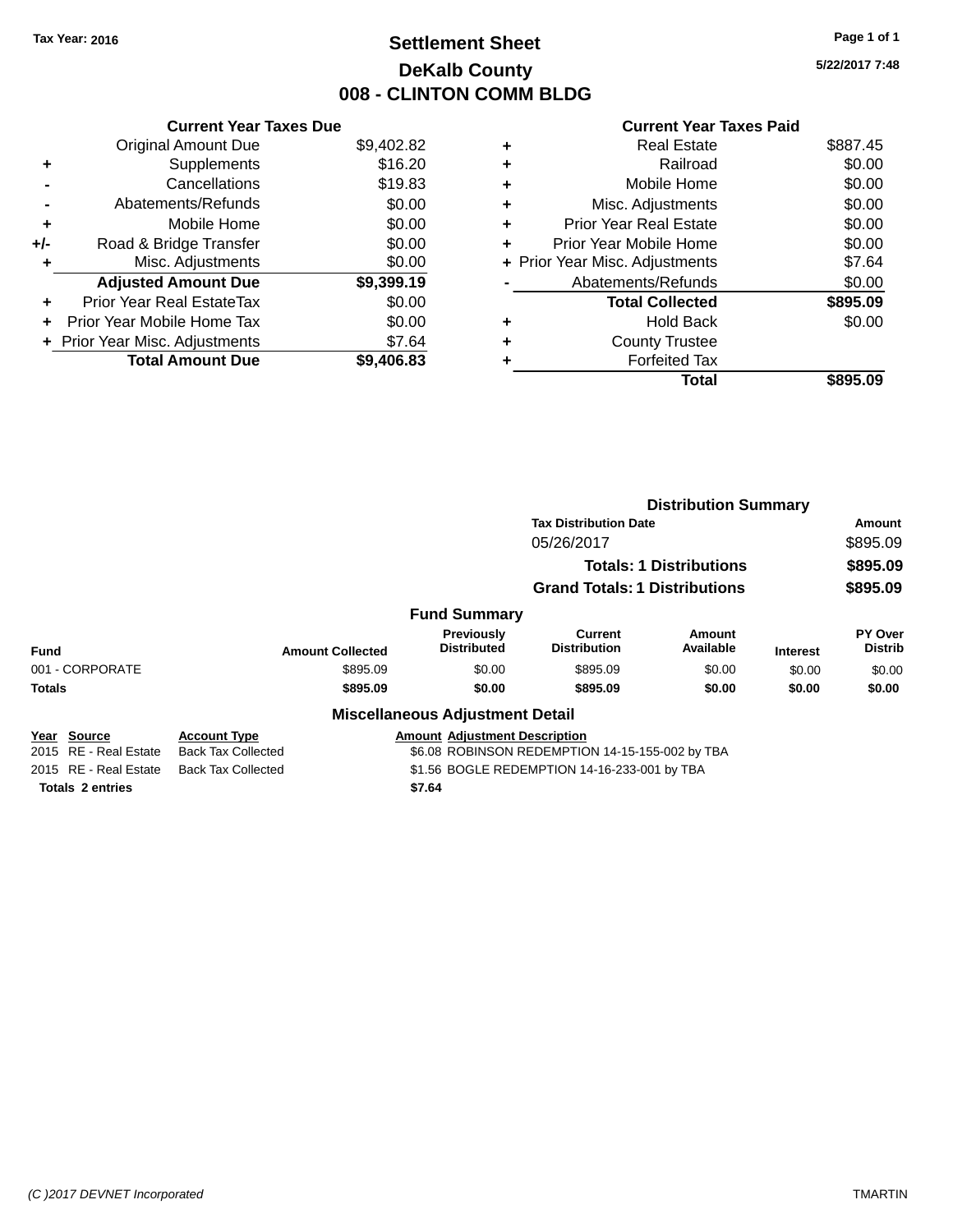## **Settlement Sheet Tax Year: 2016 Page 1 of 1 DeKalb County 009 - CLINTON ROAD & BRIDGE**

**5/22/2017 7:48**

|     | <b>Current Year Taxes Due</b>  |              |  |  |
|-----|--------------------------------|--------------|--|--|
|     | <b>Original Amount Due</b>     | \$253,012.44 |  |  |
| ٠   | Supplements                    | \$379.46     |  |  |
|     | Cancellations                  | \$464.90     |  |  |
|     | Abatements/Refunds             | \$0.00       |  |  |
| ÷   | Mobile Home                    | \$0.00       |  |  |
| +/- | Road & Bridge Transfer         | (\$3,110.41) |  |  |
|     | Misc. Adjustments              | \$0.00       |  |  |
|     | <b>Adjusted Amount Due</b>     | \$249,816.59 |  |  |
| ÷   | Prior Year Real EstateTax      | (\$26.44)    |  |  |
|     | Prior Year Mobile Home Tax     | \$0.00       |  |  |
|     | + Prior Year Misc. Adjustments | \$206.39     |  |  |
|     | <b>Total Amount Due</b>        | \$249,996.54 |  |  |
|     |                                |              |  |  |

| <b>Real Estate</b>            | \$20,799.47                    |
|-------------------------------|--------------------------------|
| Railroad                      | \$0.00                         |
| Mobile Home                   | \$0.00                         |
| Misc. Adjustments             | \$0.00                         |
| <b>Prior Year Real Estate</b> | (\$26.44)                      |
| Prior Year Mobile Home        | \$0.00                         |
|                               | \$206.39                       |
| Abatements/Refunds            | \$0.00                         |
| <b>Total Collected</b>        | \$20,979.42                    |
| <b>Hold Back</b>              | \$0.00                         |
| <b>County Trustee</b>         |                                |
| <b>Forfeited Tax</b>          |                                |
| Total                         | \$20,979.42                    |
|                               | + Prior Year Misc. Adjustments |

| <b>Road and Bridge Summary</b> |             |               | <b>Distribution Summary</b>          |             |  |
|--------------------------------|-------------|---------------|--------------------------------------|-------------|--|
| Municipality                   | Amt. Due    | Amt. Distrib. | <b>Tax Distribution Date</b>         | Amount      |  |
| <b>VILLAGE OF WATERMAN</b>     | \$32,181.06 | \$3.110.41    | 05/26/2017                           | \$20,979.42 |  |
| Totals                         | \$32,181.06 | \$3.110.41    | <b>Totals: 1 Distributions</b>       | \$20,979.42 |  |
|                                |             |               | <b>Grand Totals: 1 Distributions</b> | \$20,979.42 |  |

|                                         |                         | <b>Fund Summary</b>                     |                                |                     |                 |                           |
|-----------------------------------------|-------------------------|-----------------------------------------|--------------------------------|---------------------|-----------------|---------------------------|
| <b>Fund</b>                             | <b>Amount Collected</b> | <b>Previously</b><br><b>Distributed</b> | Current<br><b>Distribution</b> | Amount<br>Available | <b>Interest</b> | PY Over<br><b>Distrib</b> |
| 007 - ROAD AND BRIDGE                   | \$8,029.44              | \$0.00                                  | \$8,029.44                     | \$0.00              | \$0.00          | \$0.00                    |
| 009 - PERMANENT ROAD                    | \$8.188.67              | \$0.00                                  | \$8,188.67                     | \$0.00              | \$0.00          | \$0.00                    |
| 010 - EQUIPMENT AND BUILDING            | \$4,094.57              | \$0.00                                  | \$4.094.57                     | \$0.00              | \$0.00          | \$0.00                    |
| 035 - TORT JUDGEMENTS/LIABILITY<br>INS. | \$666.74                | \$0.00                                  | \$666.74                       | \$0.00              | \$0.00          | \$0.00                    |
| <b>Totals</b>                           | \$20,979.42             | \$0.00                                  | \$20,979.42                    | \$0.00              | \$0.00          | \$0.00                    |
|                                         |                         | <b>Miscellaneous Adjustment Detail</b>  |                                |                     |                 |                           |

| Year Source             | <b>Account Type</b> | <b>Amount Adjustment Description</b>              |
|-------------------------|---------------------|---------------------------------------------------|
| 2015 RE - Real Estate   | Back Tax Collected  | \$164.16 ROBINSON REDEMPTION 14-15-155-002 by TBA |
| 2015 RE - Real Estate   | Back Tax Collected  | \$42.23 BOGLE REDEMPTION 14-16-233-001 by TBA     |
| <b>Totals 2 entries</b> |                     | \$206.39                                          |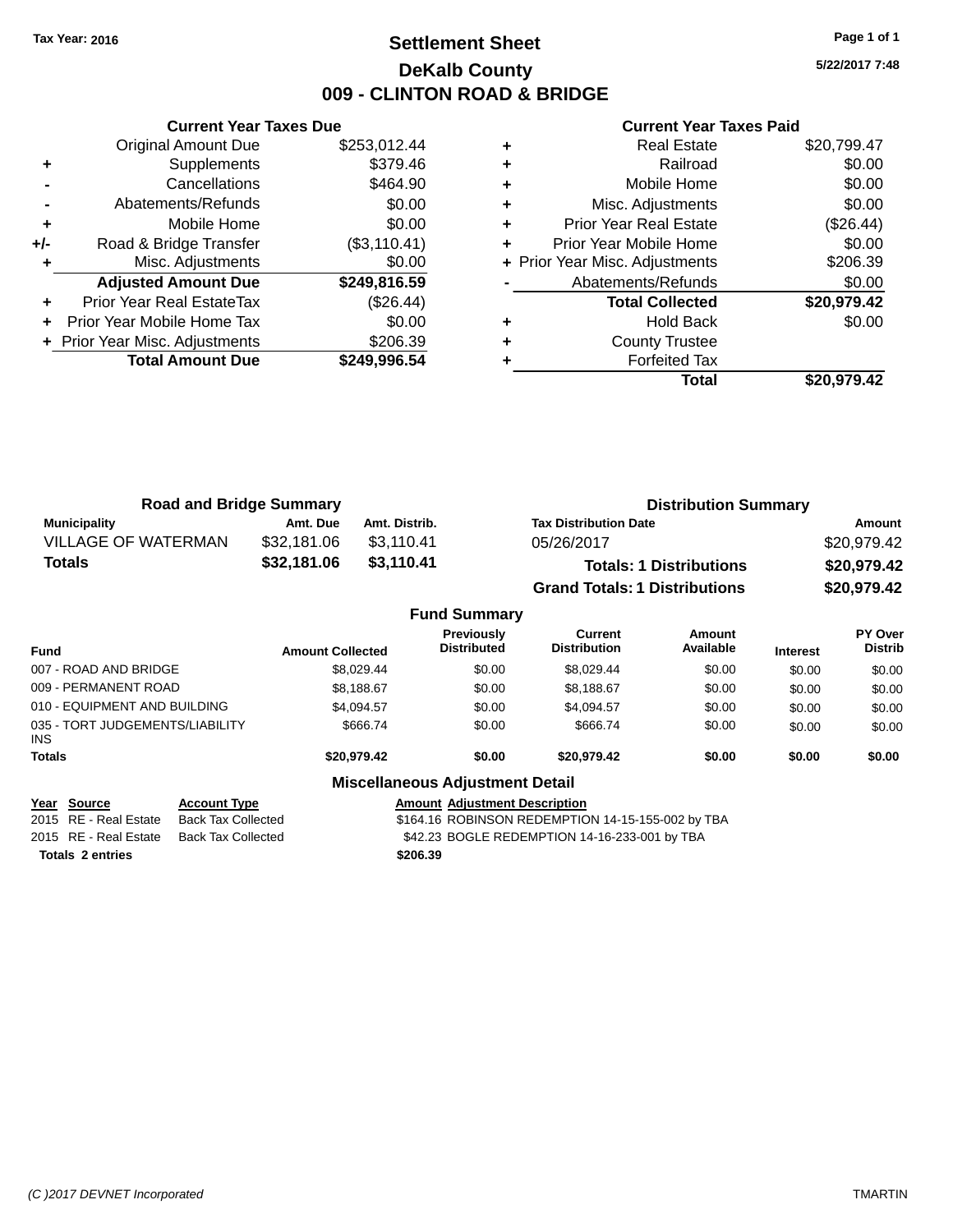# **Settlement Sheet Tax Year: 2016 Page 1 of 1 DeKalb County 010 - CORTLAND TOWNSHIP**

**5/22/2017 7:48**

#### **Current Year Taxes Paid**

|     | <b>Current Year Taxes Due</b>  |              |  |  |  |  |  |  |
|-----|--------------------------------|--------------|--|--|--|--|--|--|
|     | <b>Original Amount Due</b>     | \$264,404.25 |  |  |  |  |  |  |
| ٠   | Supplements                    | \$1,285.00   |  |  |  |  |  |  |
|     | Cancellations                  | \$1,858.35   |  |  |  |  |  |  |
|     | Abatements/Refunds             | \$0.00       |  |  |  |  |  |  |
| ÷   | Mobile Home                    | \$0.00       |  |  |  |  |  |  |
| +/- | Road & Bridge Transfer         | \$0.00       |  |  |  |  |  |  |
|     | Misc. Adjustments              | \$0.50       |  |  |  |  |  |  |
|     | <b>Adjusted Amount Due</b>     | \$263,831.40 |  |  |  |  |  |  |
| ٠   | Prior Year Real EstateTax      | \$0.01       |  |  |  |  |  |  |
|     | Prior Year Mobile Home Tax     | \$0.00       |  |  |  |  |  |  |
|     | + Prior Year Misc. Adjustments | \$20.60      |  |  |  |  |  |  |
|     | <b>Total Amount Due</b>        | \$263.852.01 |  |  |  |  |  |  |
|     |                                |              |  |  |  |  |  |  |

| ٠ | <b>Real Estate</b>             | \$16,626.39 |
|---|--------------------------------|-------------|
| ٠ | Railroad                       | \$0.00      |
| ٠ | Mobile Home                    | \$0.00      |
| ٠ | Misc. Adjustments              | \$0.50      |
| ٠ | <b>Prior Year Real Estate</b>  | \$0.01      |
| ٠ | Prior Year Mobile Home         | \$0.00      |
|   | + Prior Year Misc. Adjustments | \$20.60     |
|   | Abatements/Refunds             | \$0.00      |
|   | <b>Total Collected</b>         | \$16,647.50 |
| ٠ | <b>Hold Back</b>               | \$0.00      |
| ٠ | <b>County Trustee</b>          |             |
| ٠ | <b>Forfeited Tax</b>           |             |
|   | Total                          | \$16,647.50 |
|   |                                |             |

| <b>Distribution Summary</b>          |             |
|--------------------------------------|-------------|
| <b>Tax Distribution Date</b>         | Amount      |
| 05/26/2017                           | \$16,647.50 |
| <b>Totals: 1 Distributions</b>       | \$16,647.50 |
| <b>Grand Totals: 1 Distributions</b> | \$16,647.50 |

#### **Fund Summary**

| <b>Fund</b>                                   | <b>Amount Collected</b> | <b>Previously</b><br><b>Distributed</b> | Current<br><b>Distribution</b> | <b>Amount</b><br>Available | <b>Interest</b> | <b>PY Over</b><br><b>Distrib</b> |
|-----------------------------------------------|-------------------------|-----------------------------------------|--------------------------------|----------------------------|-----------------|----------------------------------|
| 001 - CORPORATE                               | \$14,031.58             | \$0.00                                  | \$14.031.58                    | \$0.00                     | \$0.00          | \$0.00                           |
| $005 - I. M. R. F.$                           | \$1,133.80              | \$0.00                                  | \$1,133.80                     | \$0.00                     | \$0.00          | \$0.00                           |
| 027 - AUDIT                                   | \$63.46                 | \$0.00                                  | \$63.46                        | \$0.00                     | \$0.00          | \$0.00                           |
| 035 - TORT JUDGEMENTS/LIABILITY<br><b>INS</b> | \$252.42                | \$0.00                                  | \$252.42                       | \$0.00                     | \$0.00          | \$0.00                           |
| 047 - SOCIAL SECURITY                         | \$472.42                | \$0.00                                  | \$472.42                       | \$0.00                     | \$0.00          | \$0.00                           |
| 054 - GENERAL ASSISTANCE                      | \$693.82                | \$0.00                                  | \$693.82                       | \$0.00                     | \$0.00          | \$0.00                           |
| <b>Totals</b>                                 | \$16,647.50             | \$0.00                                  | \$16,647.50                    | \$0.00                     | \$0.00          | \$0.00                           |

### **Miscellaneous Adjustment Detail**

| <b>Account Type</b>                                                                                                                        |                                                                                      | <b>Amount Adjustment Description</b>              |
|--------------------------------------------------------------------------------------------------------------------------------------------|--------------------------------------------------------------------------------------|---------------------------------------------------|
|                                                                                                                                            |                                                                                      | \$2.36 OBERHELMAN REDEMPTION 09-25-451-001 by TBA |
| <b>Back Tax Collected</b>                                                                                                                  |                                                                                      | \$4.06 OBERHELMAN REDEMPTION 09-25-478-001 by TBA |
|                                                                                                                                            |                                                                                      | \$12.40 ENGSTROM REDEMPTION 09-29-182-013 by TBA  |
| <b>Back Tax Collected</b>                                                                                                                  |                                                                                      | \$1.78 TRUSTEE SALE 09-29-252-001 by TBA          |
|                                                                                                                                            |                                                                                      | \$0.50 TRUSTEE SALE 09-17-385-0110 by TBA         |
|                                                                                                                                            | \$21.10                                                                              |                                                   |
| Year Source<br>2015 RE - Real Estate<br>2015 RE - Real Estate<br>2015 RE - Real Estate<br>2016 RE - Real Estate<br><b>Totals 5 entries</b> | 2015 RE - Real Estate Back Tax Collected<br>Back Tax Collected<br>Back Tax Collected |                                                   |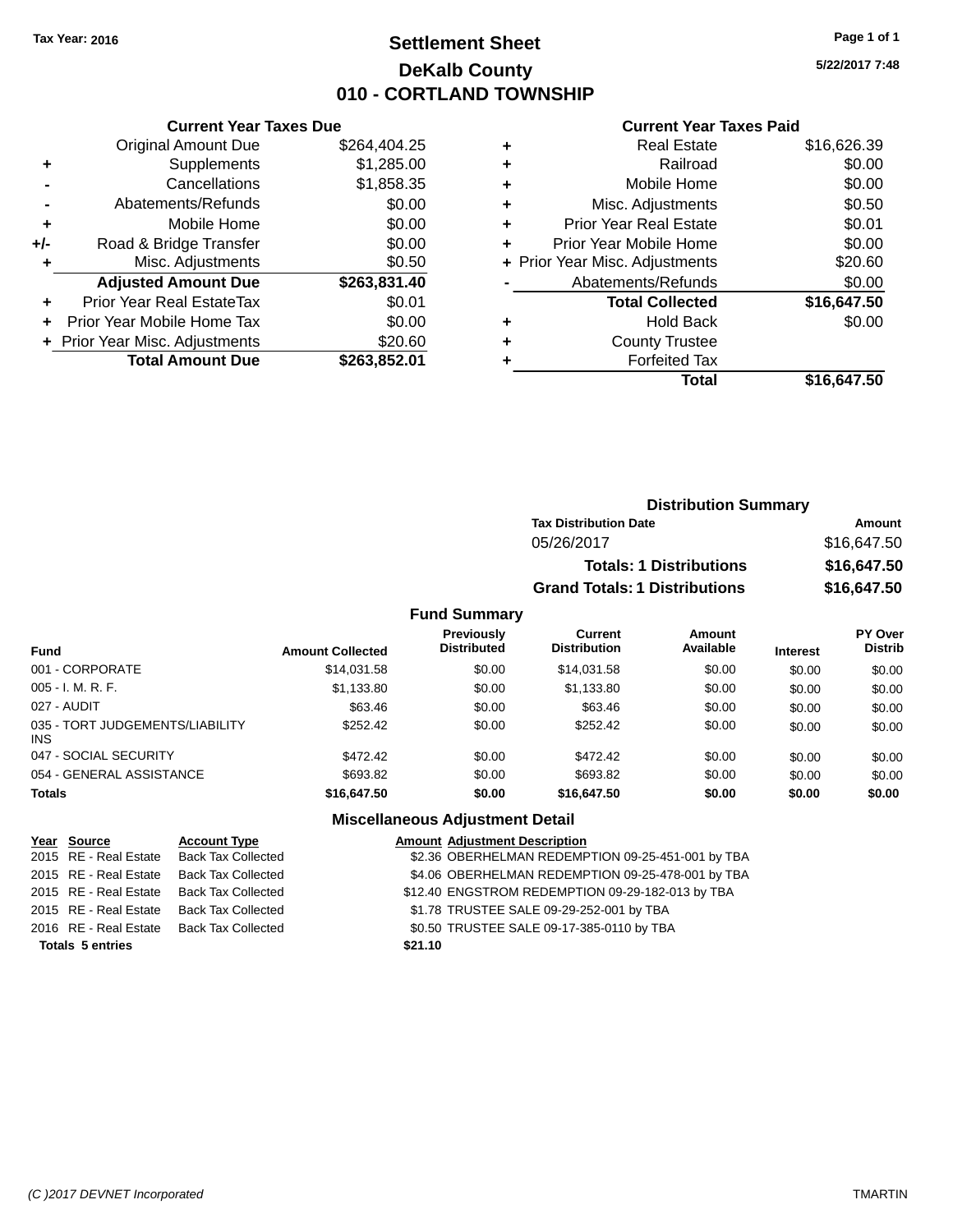# **Settlement Sheet Tax Year: 2016 Page 1 of 1 DeKalb County 011 - CORTLAND ROAD & BRIDGE**

**5/22/2017 7:48**

#### **Current Year Taxes Paid**

|     | <b>Current Year Taxes Due</b>  |              |  |  |  |  |  |  |
|-----|--------------------------------|--------------|--|--|--|--|--|--|
|     | <b>Original Amount Due</b>     | \$479,063.14 |  |  |  |  |  |  |
| ÷   | Supplements                    | \$1,886.69   |  |  |  |  |  |  |
|     | Cancellations                  | \$2,728.75   |  |  |  |  |  |  |
|     | Abatements/Refunds             | \$0.00       |  |  |  |  |  |  |
| ٠   | Mobile Home                    | \$0.00       |  |  |  |  |  |  |
| +/- | Road & Bridge Transfer         | (\$5,718.45) |  |  |  |  |  |  |
| ٠   | Misc. Adjustments              | \$0.90       |  |  |  |  |  |  |
|     | <b>Adjusted Amount Due</b>     | \$472,503.53 |  |  |  |  |  |  |
| ÷   | Prior Year Real EstateTax      | (\$7.07)     |  |  |  |  |  |  |
| ٠   | Prior Year Mobile Home Tax     | \$0.00       |  |  |  |  |  |  |
|     | + Prior Year Misc. Adjustments | \$37.38      |  |  |  |  |  |  |
|     | <b>Total Amount Due</b>        | \$472,533.84 |  |  |  |  |  |  |
|     |                                |              |  |  |  |  |  |  |

|   | <b>Real Estate</b>             | \$24,413.42 |
|---|--------------------------------|-------------|
| ٠ | Railroad                       | \$0.00      |
| ٠ | Mobile Home                    | \$0.00      |
| ٠ | Misc. Adjustments              | \$0.90      |
| ٠ | <b>Prior Year Real Estate</b>  | (\$7.07)    |
| ٠ | Prior Year Mobile Home         | \$0.00      |
|   | + Prior Year Misc. Adjustments | \$37.38     |
|   | Abatements/Refunds             | \$0.00      |
|   | <b>Total Collected</b>         | \$24,444.63 |
| ٠ | Hold Back                      | \$0.00      |
| ٠ | <b>County Trustee</b>          |             |
|   | <b>Forfeited Tax</b>           |             |
|   | Total                          | \$24.444.63 |

| <b>Road and Bridge Summary</b> |             |               | <b>Distribution Summary</b>          |             |
|--------------------------------|-------------|---------------|--------------------------------------|-------------|
| Municipality                   | Amt. Due    | Amt. Distrib. | <b>Tax Distribution Date</b>         | Amount      |
| TOWN OF CORTLAND               | \$26,413.87 | \$1.674.00    | 05/26/2017                           | \$24,444.63 |
| <b>CITY OF DEKALB</b>          | \$1,902.76  | \$120.94      | <b>Totals: 1 Distributions</b>       | \$24,444.63 |
| VILLAGE OF MAPLE PARK          | \$6,013.49  | \$382.24      | <b>Grand Totals: 1 Distributions</b> | \$24,444.63 |
| <b>CITY OF SYCAMORE</b>        | \$55,717.11 | \$3,541.27    |                                      |             |
| <b>Totals</b>                  | \$90,047.23 | \$5,718.45    |                                      |             |

|                                         |                         | <b>Fund Summary</b>                     |                                |                     |                 |                           |
|-----------------------------------------|-------------------------|-----------------------------------------|--------------------------------|---------------------|-----------------|---------------------------|
| <b>Fund</b>                             | <b>Amount Collected</b> | <b>Previously</b><br><b>Distributed</b> | Current<br><b>Distribution</b> | Amount<br>Available | <b>Interest</b> | PY Over<br><b>Distrib</b> |
| 005 - I. M. R. F.                       | \$479.47                | \$0.00                                  | \$479.47                       | \$0.00              | \$0.00          | \$0.00                    |
| 007 - ROAD AND BRIDGE                   | \$7,076.43              | \$0.00                                  | \$7.076.43                     | \$0.00              | \$0.00          | \$0.00                    |
| 009 - PERMANENT ROAD                    | \$12,794.88             | \$0.00                                  | \$12.794.88                    | \$0.00              | \$0.00          | \$0.00                    |
| 010 - EQUIPMENT AND BUILDING            | \$3,305.55              | \$0.00                                  | \$3,305.55                     | \$0.00              | \$0.00          | \$0.00                    |
| 027 - AUDIT                             | \$63.46                 | \$0.00                                  | \$63.46                        | \$0.00              | \$0.00          | \$0.00                    |
| 035 - TORT JUDGEMENTS/LIABILITY<br>INS. | \$630.37                | \$0.00                                  | \$630.37                       | \$0.00              | \$0.00          | \$0.00                    |
| 047 - SOCIAL SECURITY                   | \$94.47                 | \$0.00                                  | \$94.47                        | \$0.00              | \$0.00          | \$0.00                    |
| <b>Totals</b>                           | \$24,444,63             | \$0.00                                  | \$24,444.63                    | \$0.00              | \$0.00          | \$0.00                    |
|                                         |                         | <b>Miscellaneous Adjustment Detail</b>  |                                |                     |                 |                           |

| Year Source             | <b>Account Type</b>       | <b>Amount Adjustment Description</b>              |  |
|-------------------------|---------------------------|---------------------------------------------------|--|
| 2015 RE - Real Estate   | <b>Back Tax Collected</b> | \$4.28 OBERHELMAN REDEMPTION 09-25-451-001 by TBA |  |
| 2015 RE - Real Estate   | Back Tax Collected        | \$7.36 OBERHELMAN REDEMPTION 09-25-478-001 by TBA |  |
| 2015 RE - Real Estate   | Back Tax Collected        | \$22.50 ENGSTROM REDEMPTION 09-29-182-013 by TBA  |  |
| 2015 RE - Real Estate   | <b>Back Tax Collected</b> | \$3.24 TRUSTEE SALE 09-29-252-001 by TBA          |  |
| 2016 RE - Real Estate   | Back Tax Collected        | \$0.90 TRUSTEE SALE 09-17-385-0110 by TBA         |  |
| <b>Totals 5 entries</b> |                           | \$38.28                                           |  |

#### *(C )2017 DEVNET Incorporated* TMARTIN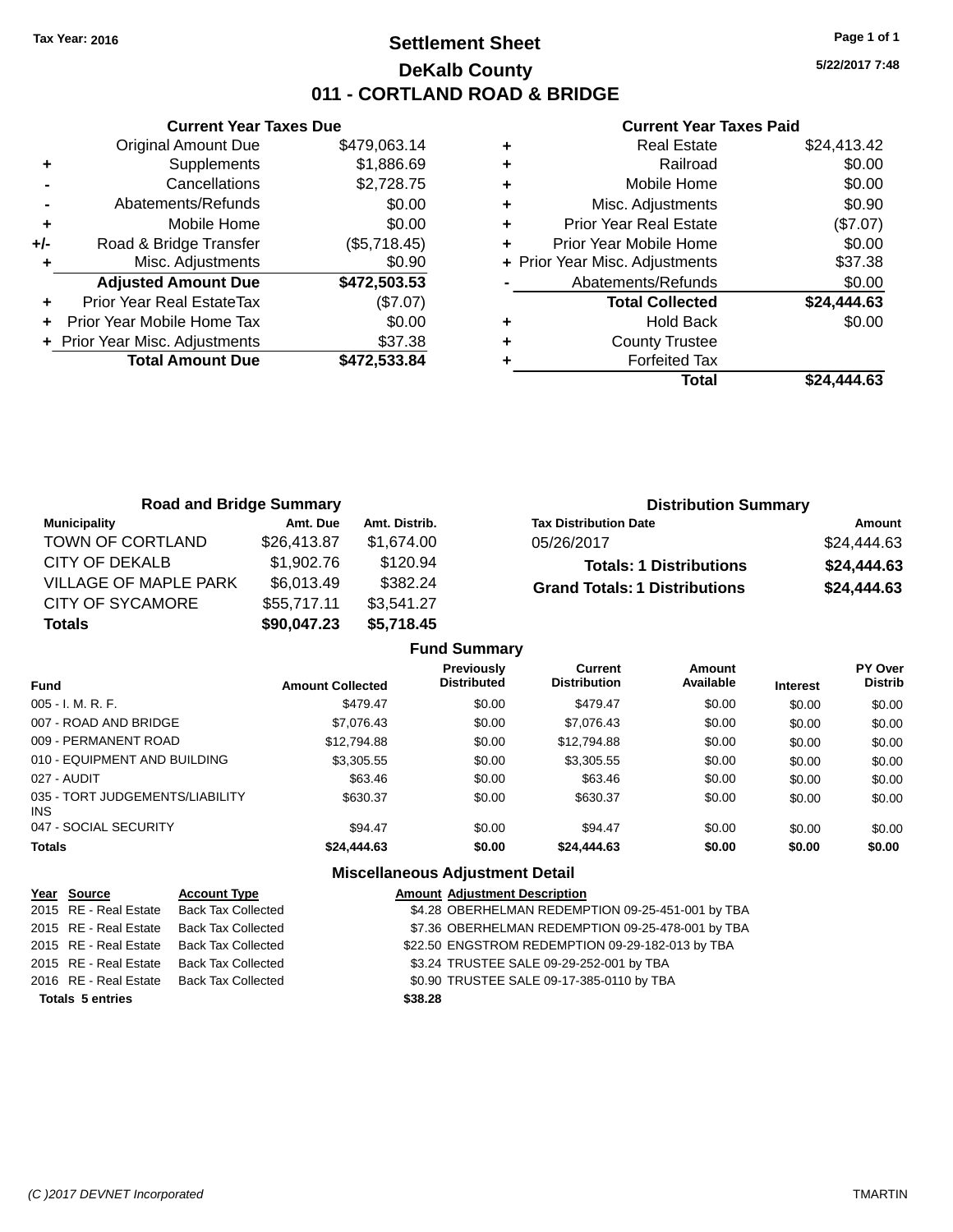# **Settlement Sheet Tax Year: 2016 Page 1 of 2 DeKalb County 012 - DEKALB TOWNSHIP**

**5/22/2017 7:48**

### **Current Year Taxes Paid**

| <b>Current Year Taxes Due</b> |                              |
|-------------------------------|------------------------------|
| <b>Original Amount Due</b>    | \$965,228.16                 |
| Supplements                   | \$9,750.60                   |
| Cancellations                 | \$16,810.29                  |
| Abatements/Refunds            | \$0.00                       |
| Mobile Home                   | \$0.00                       |
| Road & Bridge Transfer        | \$0.00                       |
| Misc. Adjustments             | \$0.00                       |
| <b>Adjusted Amount Due</b>    | \$958,168.47                 |
| Prior Year Real EstateTax     | $(\$211.04)$                 |
| Prior Year Mobile Home Tax    | \$0.00                       |
|                               | \$661.31                     |
| <b>Total Amount Due</b>       | \$958,618.74                 |
|                               | Prior Year Misc. Adjustments |

| <b>Real Estate</b>            | \$92,685.29                    |
|-------------------------------|--------------------------------|
| Railroad                      | \$0.00                         |
| Mobile Home                   | \$0.00                         |
| Misc. Adjustments             | \$0.00                         |
| <b>Prior Year Real Estate</b> | (\$211.04)                     |
| Prior Year Mobile Home        | \$0.00                         |
|                               | \$661.31                       |
| Abatements/Refunds            | \$0.00                         |
| <b>Total Collected</b>        | \$93,135.56                    |
| Hold Back                     | \$0.00                         |
| <b>County Trustee</b>         |                                |
| <b>Forfeited Tax</b>          |                                |
| Total                         | \$93,135.56                    |
|                               | + Prior Year Misc. Adjustments |

|                          |                         | <b>Distribution Summary</b>             |                                      |                     |                              |                                  |
|--------------------------|-------------------------|-----------------------------------------|--------------------------------------|---------------------|------------------------------|----------------------------------|
|                          |                         |                                         | <b>Tax Distribution Date</b>         |                     | <b>Amount</b><br>\$93,135.56 |                                  |
|                          |                         |                                         | 05/26/2017                           |                     |                              |                                  |
|                          |                         |                                         | <b>Totals: 1 Distributions</b>       |                     | \$93,135.56                  |                                  |
|                          |                         |                                         | <b>Grand Totals: 1 Distributions</b> |                     |                              | \$93,135.56                      |
|                          |                         | <b>Fund Summary</b>                     |                                      |                     |                              |                                  |
| Fund                     | <b>Amount Collected</b> | <b>Previously</b><br><b>Distributed</b> | Current<br><b>Distribution</b>       | Amount<br>Available | <b>Interest</b>              | <b>PY Over</b><br><b>Distrib</b> |
| 001 - CORPORATE          | \$71,174.28             | \$0.00                                  | \$71,174.28                          | \$0.00              | \$0.00                       | \$0.00                           |
| 054 - GENERAL ASSISTANCE | \$21,961.28             | \$0.00                                  | \$21,961.28                          | \$0.00              | \$0.00                       | \$0.00                           |
| <b>Totals</b>            | \$93,135.56             | \$0.00                                  | \$93,135.56                          | \$0.00              | \$0.00                       | \$0.00                           |

#### **Miscellaneous Adjustment Detail**

| Year Source           | <b>Account Type</b>       | <b>Amount Adjustment Description</b>                          |
|-----------------------|---------------------------|---------------------------------------------------------------|
| 2015 RE - Real Estate | <b>Back Tax Collected</b> | \$20.48 MOONEY REDEMPTION 08-23-184-002 by TBA                |
| 2015 RE - Real Estate | <b>Back Tax Collected</b> | \$52.97 1827 LINCOLN HWY CORP REDEMPTION 08-24-352-024 by TBA |
| 2015 RE - Real Estate | <b>Back Tax Collected</b> | \$17.65 RIVERMIST REDEMPTION 08-02-324-004 by TBA             |
| 2015 RE - Real Estate | <b>Back Tax Collected</b> | \$17.65 RIVERMIST REDEMPTION 08-02-351-013 by TBA             |
| 2015 RE - Real Estate | <b>Back Tax Collected</b> | \$17.65 RIVERMIST REDEMPTION 08-02-351-017 by TBA             |
| 2015 RE - Real Estate | <b>Back Tax Collected</b> | \$17.65 RIVERMIST REDEMPTION 08-02-351-020 by TBA             |
| 2015 RE - Real Estate | <b>Back Tax Collected</b> | \$17.65 RIVERMIST REDEMPTION 08-02-351-022 by TBA             |
| 2015 RE - Real Estate | <b>Back Tax Collected</b> | \$17.65 RIVERMIST REDEMPTION 08-02-354-001 by TBA             |
| 2015 RE - Real Estate | <b>Back Tax Collected</b> | \$17.65 RIVERMIST REDEMPTION 08-02-354-008 by TBA             |
| 2015 RE - Real Estate | <b>Back Tax Collected</b> | \$17.65 RIVERMIST REDEMPTION 08-02-354-012 by TBA             |
| 2015 RE - Real Estate | <b>Back Tax Collected</b> | \$17.65 RIVERMIST REDEMPTION 08-02-370-001 by TBA             |
| 2015 RE - Real Estate | <b>Back Tax Collected</b> | \$17.65 RIVERMIST REDEMPTION 08-02-370-002 by TBA             |
| 2015 RE - Real Estate | <b>Back Tax Collected</b> | \$17.65 RIVERMIST REDEMPTION 08-02-370-003 by TBA             |
| 2015 RE - Real Estate | <b>Back Tax Collected</b> | \$17.65 RIVERMIST REDEMPTION 08-02-370-004 by TBA             |
| 2015 RE - Real Estate | <b>Back Tax Collected</b> | \$11.21 RIVERMIST REDEMPTION 08-02-373-001 by TBA             |
| 2015 RE - Real Estate | <b>Back Tax Collected</b> | \$7.60 RIVERMIST REDEMPTION 08-02-377-001 by TBA              |
| 2015 RE - Real Estate | <b>Back Tax Collected</b> | \$2.13 RIVERMIST REDEMPTION 08-11-100-045 by TBA              |
| 2015 RE - Real Estate | <b>Back Tax Collected</b> | \$1.01 RIVERMIST REDEMPTION 15-15-228-013 by TBA              |
| 2015 RE - Real Estate | <b>Back Tax Collected</b> | \$17.65 RIVERMIST REDEMPTION 08-02-323-005 by TBA             |
| 2015 RE - Real Estate | <b>Back Tax Collected</b> | \$10.92 VOID HEL EXEMPTION 08-14-478-035 by TBA               |
| 2015 RE - Real Estate | <b>Back Tax Collected</b> | \$234.13 MOONEY REDEMPTION 08-23-184-020 by TBA               |
| 2015 RE - Real Estate | <b>Back Tax Collected</b> | \$48.40 MOONEY REDEMPTION 08-23-184-003 by TBA                |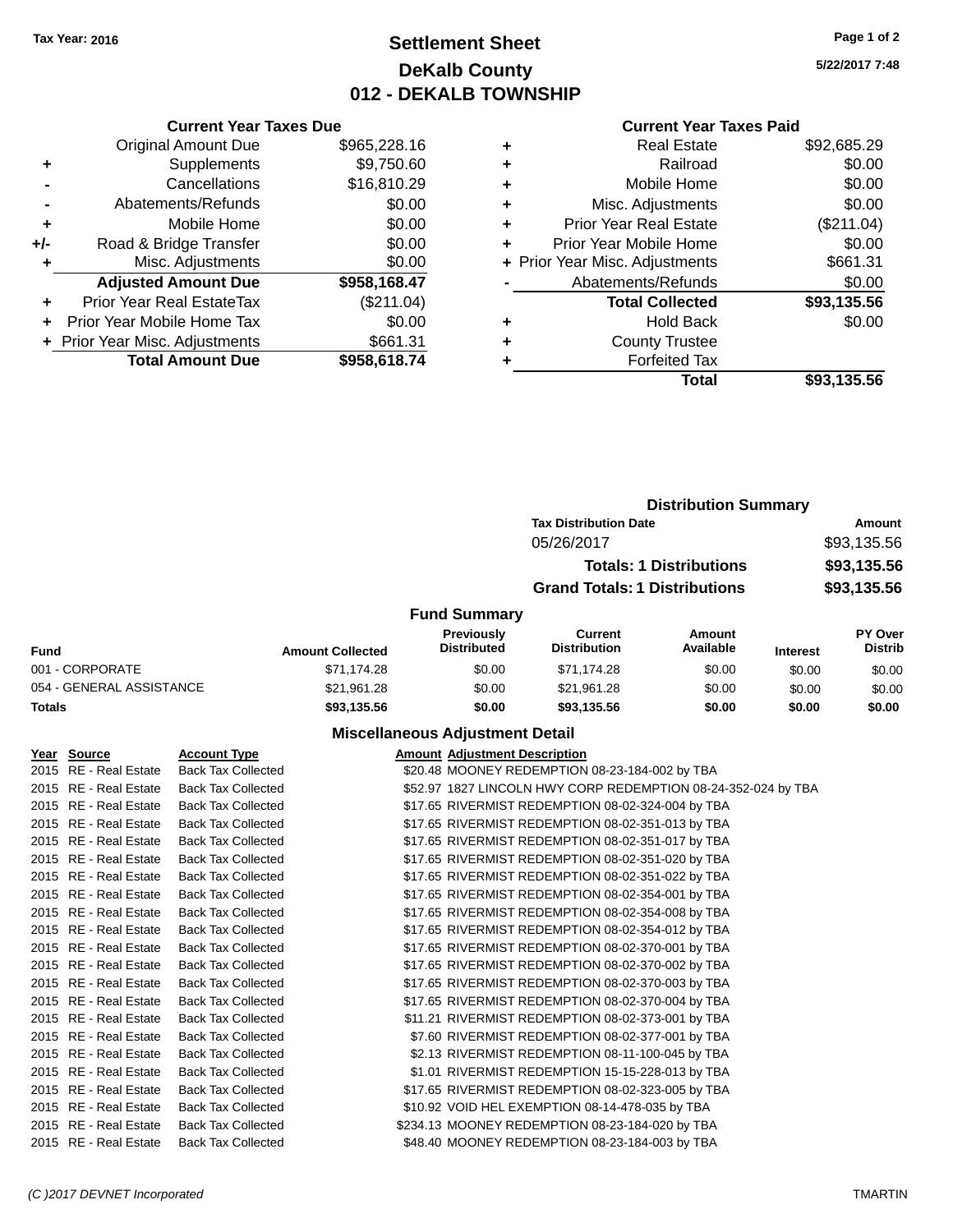# **Settlement Sheet Tax Year: 2016 Page 2 of 2**

**5/22/2017 7:48**

### **DeKalb County**

### **Miscellaneous Adjustment Detail**

**Totals 23 entries \$661.31**

**<u>Year Source</u> <b>Account Type Amount Adjustment Description**<br>2015 RE - Real Estate Back Tax Collected \$43.01 MOONEY REDEMPTION \$43.01 MOONEY REDEMPTION 08-12-184-027 by TBA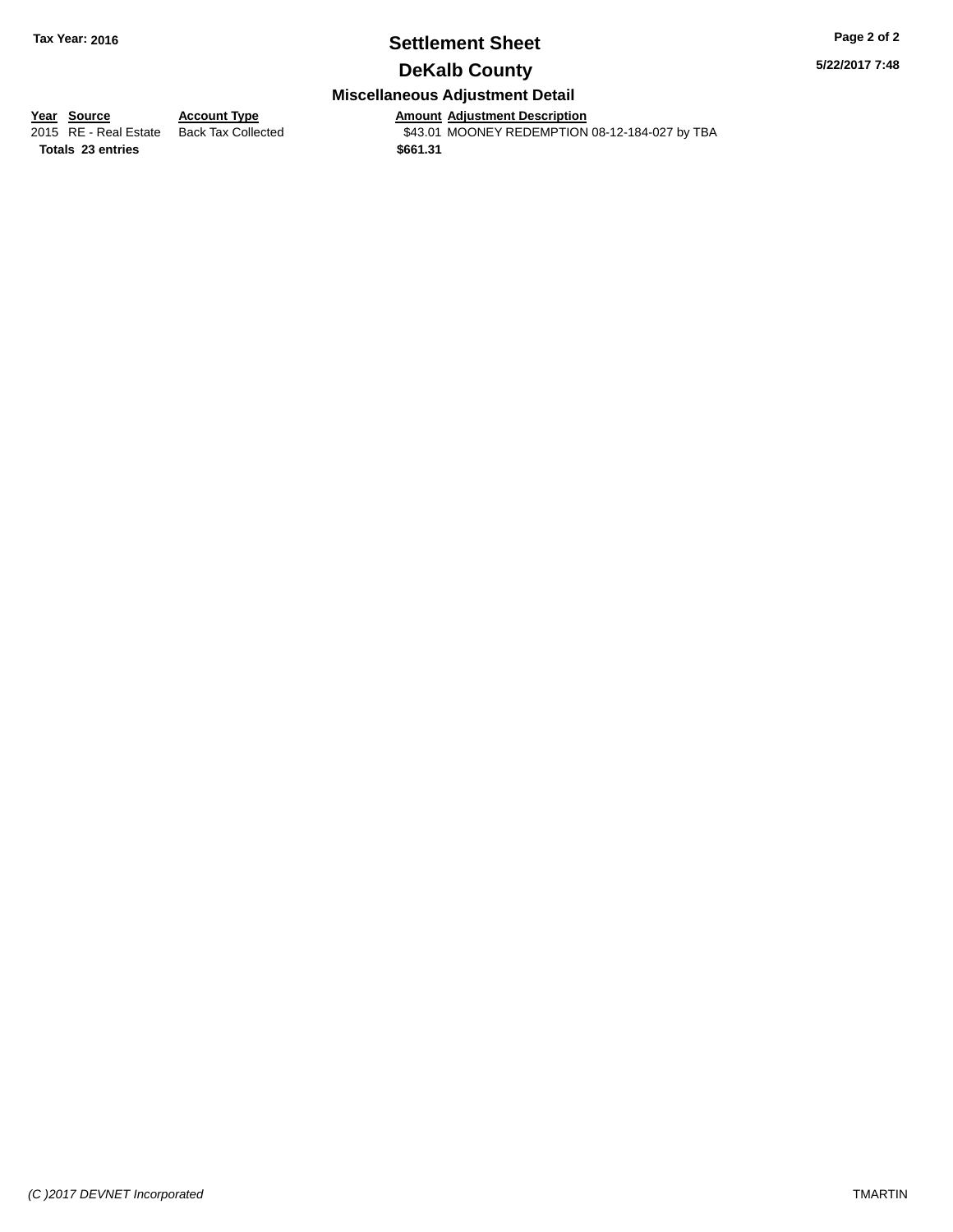### **Settlement Sheet Tax Year: 2016 Page 1 of 2 DeKalb County 013 - DEKALB ROAD & BRIDGE**

**5/22/2017 7:48**

#### **Current Year Taxes Paid**

|       | <b>Current Year Taxes Due</b>  |                |
|-------|--------------------------------|----------------|
|       | <b>Original Amount Due</b>     | \$1,131,278.91 |
| ٠     | Supplements                    | \$16,972.20    |
|       | Cancellations                  | \$17,285.60    |
|       | Abatements/Refunds             | \$0.00         |
| ٠     | Mobile Home                    | \$0.00         |
| $+/-$ | Road & Bridge Transfer         | (\$13,838.72)  |
|       | Misc. Adjustments              | \$0.00         |
|       | <b>Adjusted Amount Due</b>     | \$1,117,126.79 |
|       | Prior Year Real EstateTax      | (\$312.11)     |
|       | Prior Year Mobile Home Tax     | \$0.00         |
|       | + Prior Year Misc. Adjustments | \$775.12       |
|       | <b>Total Amount Due</b>        | \$1,117,589.80 |
|       |                                |                |

|   | <b>Real Estate</b>             | \$98,521.84 |
|---|--------------------------------|-------------|
| ٠ | Railroad                       | \$0.00      |
| ٠ | Mobile Home                    | \$0.00      |
| ٠ | Misc. Adjustments              | \$0.00      |
| ٠ | <b>Prior Year Real Estate</b>  | (\$312.11)  |
| ٠ | Prior Year Mobile Home         | \$0.00      |
|   | + Prior Year Misc. Adjustments | \$775.12    |
|   | Abatements/Refunds             | \$0.00      |
|   | <b>Total Collected</b>         | \$98,984.85 |
| ٠ | <b>Hold Back</b>               | \$0.00      |
| ٠ | <b>County Trustee</b>          |             |
|   | <b>Forfeited Tax</b>           |             |
|   | Total                          | \$98.984.85 |

| <b>Road and Bridge Summary</b> |              |               |                           | <b>Distribution Summary</b>          |                                |  |  |                           |
|--------------------------------|--------------|---------------|---------------------------|--------------------------------------|--------------------------------|--|--|---------------------------|
| <b>Municipality</b>            | Amt. Due     | Amt. Distrib. |                           | <b>Tax Distribution Date</b>         |                                |  |  | Amount                    |
| CITY OF DEKALB                 | \$128,680.27 | \$12,844,06   |                           | 05/26/2017                           |                                |  |  | \$98,984.85               |
| <b>CITY OF SYCAMORE</b>        | \$9,924.36   | \$994.66      |                           |                                      | <b>Totals: 1 Distributions</b> |  |  | \$98,984.85               |
| <b>Totals</b>                  | \$138,604.63 | \$13,838.72   |                           | <b>Grand Totals: 1 Distributions</b> |                                |  |  | \$98,984.85               |
|                                |              |               | <b>Fund Summary</b>       |                                      |                                |  |  |                           |
|                                |              | .             | Previously<br>Diotributed | <b>Current</b><br>Diotribution       | Amount<br><b>Available</b>     |  |  | PY Over<br><b>Diotrib</b> |

| Fund                         | <b>Amount Collected</b> | 11571VUJIV<br><b>Distributed</b> | <u>vuutu</u><br><b>Distribution</b> | <b>AUVULL</b><br>Available | <b>Interest</b> | וטע ו ו<br><b>Distrib</b> |
|------------------------------|-------------------------|----------------------------------|-------------------------------------|----------------------------|-----------------|---------------------------|
| 007 - ROAD AND BRIDGE        | \$15,294.36             | \$0.00                           | \$15,294.36                         | \$0.00                     | \$0.00          | \$0.00                    |
| 009 - PERMANENT ROAD         | \$76,139.10             | \$0.00                           | \$76.139.10                         | \$0.00                     | \$0.00          | \$0.00                    |
| 010 - EQUIPMENT AND BUILDING | \$7.551.39              | \$0.00                           | \$7.551.39                          | \$0.00                     | \$0.00          | \$0.00                    |
| Totals                       | \$98,984.85             | \$0.00                           | \$98,984.85                         | \$0.00                     | \$0.00          | \$0.00                    |

### **Miscellaneous Adjustment Detail**

| Year Source           | <b>Account Type</b>       | <b>Amount Adjustment Description</b>                          |
|-----------------------|---------------------------|---------------------------------------------------------------|
| 2015 RE - Real Estate | <b>Back Tax Collected</b> | \$24.00 MOONEY REDEMPTION 08-23-184-002 by TBA                |
| 2015 RE - Real Estate | <b>Back Tax Collected</b> | \$62.08 1827 LINCOLN HWY CORP REDEMPTION 08-24-352-024 by TBA |
| 2015 RE - Real Estate | <b>Back Tax Collected</b> | \$20.69 RIVERMIST REDEMPTION 08-02-324-004 by TBA             |
| 2015 RE - Real Estate | <b>Back Tax Collected</b> | \$20.69 RIVERMIST REDEMPTION 08-02-351-013 by TBA             |
| 2015 RE - Real Estate | <b>Back Tax Collected</b> | \$20.69 RIVERMIST REDEMPTION 08-02-351-017 by TBA             |
| 2015 RE - Real Estate | <b>Back Tax Collected</b> | \$20.69 RIVERMIST REDEMPTION 08-02-351-020 by TBA             |
| 2015 RE - Real Estate | <b>Back Tax Collected</b> | \$20.69 RIVERMIST REDEMPTION 08-02-351-022 by TBA             |
| 2015 RE - Real Estate | <b>Back Tax Collected</b> | \$20.69 RIVERMIST REDEMPTION 08-02-354-001 by TBA             |
| 2015 RE - Real Estate | <b>Back Tax Collected</b> | \$20.69 RIVERMIST REDEMPTION 08-02-354-008 by TBA             |
| 2015 RE - Real Estate | <b>Back Tax Collected</b> | \$20.69 RIVERMIST REDEMPTION 08-02-354-012 by TBA             |
| 2015 RE - Real Estate | <b>Back Tax Collected</b> | \$20.69 RIVERMIST REDEMPTION 08-02-370-001 by TBA             |
| 2015 RE - Real Estate | <b>Back Tax Collected</b> | \$20.69 RIVERMIST REDEMPTION 08-02-370-002 by TBA             |
| 2015 RE - Real Estate | <b>Back Tax Collected</b> | \$20.69 RIVERMIST REDEMPTION 08-02-370-003 by TBA             |
| 2015 RE - Real Estate | <b>Back Tax Collected</b> | \$20.69 RIVERMIST REDEMPTION 08-02-370-004 by TBA             |
| 2015 RE - Real Estate | <b>Back Tax Collected</b> | \$13.14 RIVERMIST REDEMPTION 08-02-373-001 by TBA             |
| 2015 RE - Real Estate | <b>Back Tax Collected</b> | \$8.90 RIVERMIST REDEMPTION 08-02-377-001 by TBA              |
| 2015 RE - Real Estate | <b>Back Tax Collected</b> | \$2.50 RIVERMIST REDEMPTION 08-11-100-045 by TBA              |
| 2015 RE - Real Estate | <b>Back Tax Collected</b> | \$1.18 RIVERMIST REDEMPTION 15-15-228-013 by TBA              |
| 2015 RE - Real Estate | <b>Back Tax Collected</b> | \$20.69 RIVERMIST REDEMPTION 08-02-323-005 by TBA             |
| 2015 RE - Real Estate | <b>Back Tax Collected</b> | \$12.80 VOID HEL EXEMPTION 08-14-478-035 by TBA               |
| 2015 RE - Real Estate | <b>Back Tax Collected</b> | \$274.41 MOONEY REDEMPTION 08-23-184-020 by TBA               |
| 2015 RE - Real Estate | <b>Back Tax Collected</b> | \$56.73 MOONEY REDEMPTION 08-23-184-003 by TBA                |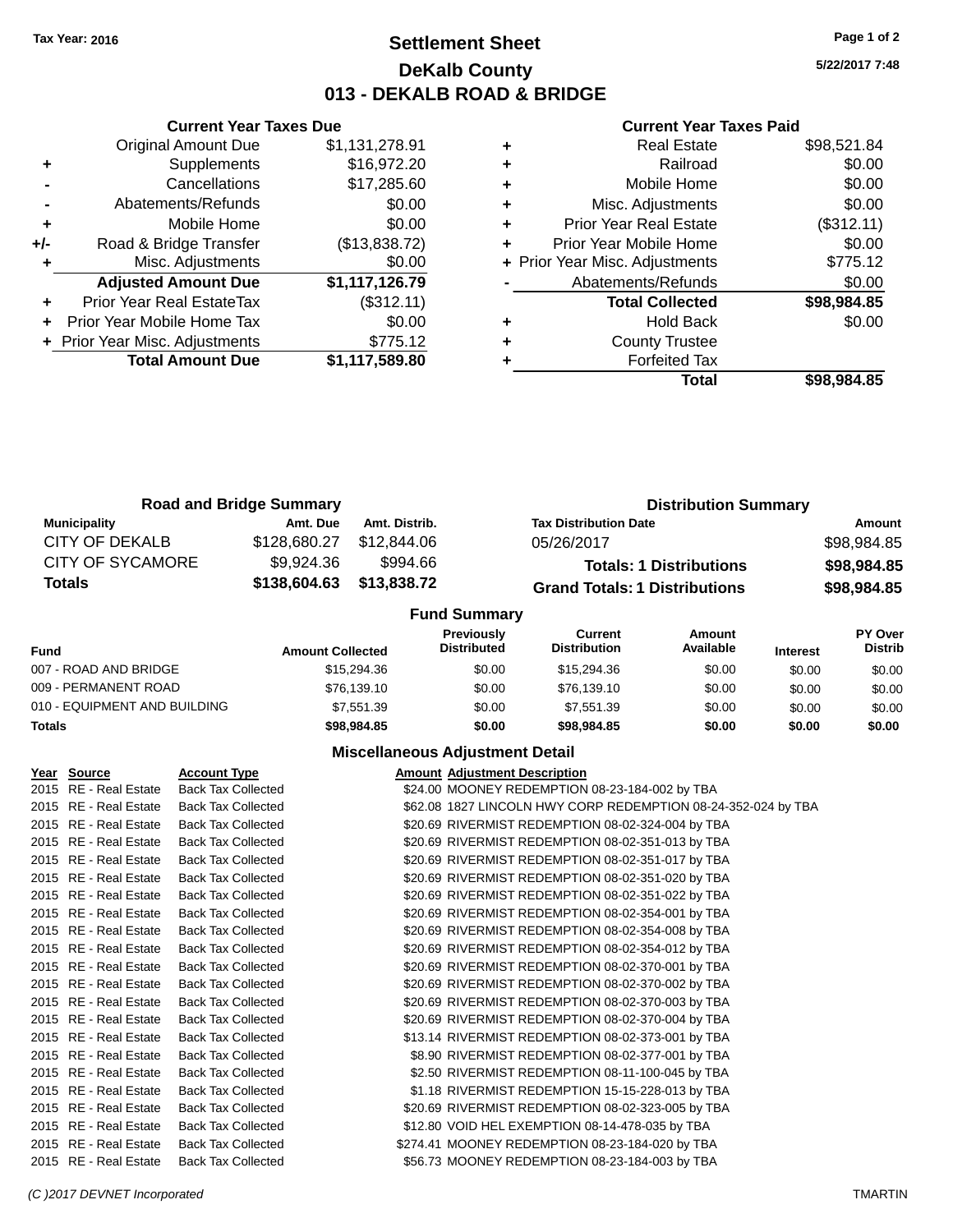# **Settlement Sheet Tax Year: 2016 Page 2 of 2**

**5/22/2017 7:48**

### **DeKalb County**

### **Miscellaneous Adjustment Detail**

**Totals 23 entries \$775.12**

**Year Source Account Type**<br>
2015 RE - Real Estate Back Tax Collected **Amount Adjustment Description**<br>
\$50.41 MOONEY REDEMPTION \$50.41 MOONEY REDEMPTION 08-12-184-027 by TBA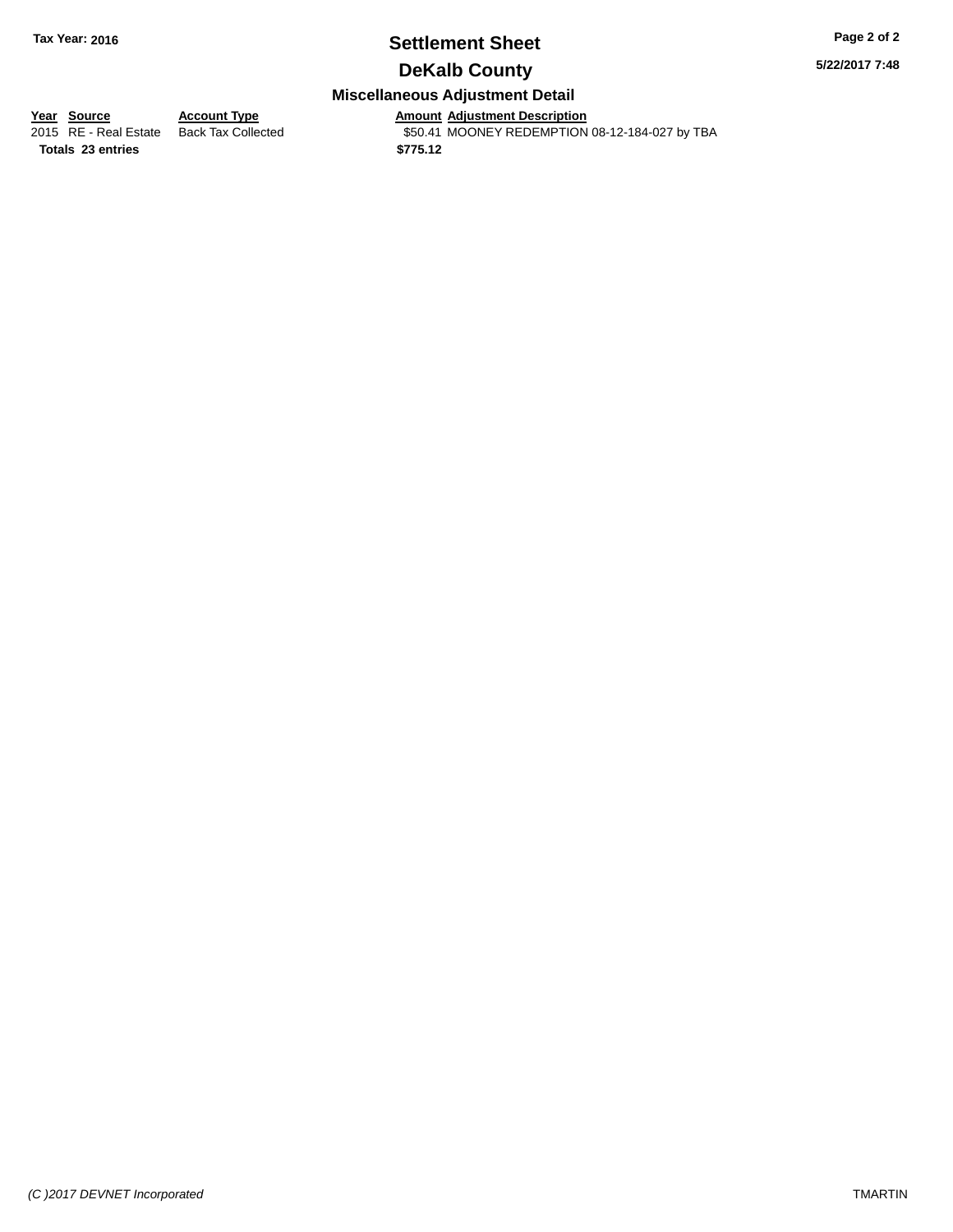# **Settlement Sheet Tax Year: 2016 Page 1 of 1 DeKalb County 014 - FRANKLIN TOWNSHIP**

**5/22/2017 7:48**

### **Current Year Taxes Paid**

|     | <b>Current Year Taxes Due</b>  |              |
|-----|--------------------------------|--------------|
|     | <b>Original Amount Due</b>     | \$112,439.22 |
| ٠   | Supplements                    | \$458.11     |
|     | Cancellations                  | \$625.33     |
|     | Abatements/Refunds             | \$0.00       |
| ٠   | Mobile Home                    | \$0.00       |
| +/- | Road & Bridge Transfer         | \$0.00       |
| ٠   | Misc. Adjustments              | \$0.00       |
|     | <b>Adjusted Amount Due</b>     | \$112,272.00 |
| ٠   | Prior Year Real EstateTax      | \$0.00       |
|     | Prior Year Mobile Home Tax     | \$0.00       |
|     | + Prior Year Misc. Adjustments | \$8.59       |
|     | <b>Total Amount Due</b>        | \$112,280,59 |
|     |                                |              |

| ۰ | <b>Real Estate</b>             | \$7,288.37 |
|---|--------------------------------|------------|
| ٠ | Railroad                       | \$0.00     |
| ٠ | Mobile Home                    | \$0.00     |
| ٠ | Misc. Adjustments              | \$0.00     |
| ٠ | <b>Prior Year Real Estate</b>  | \$0.00     |
| ٠ | Prior Year Mobile Home         | \$0.00     |
|   | + Prior Year Misc. Adjustments | \$8.59     |
|   | Abatements/Refunds             | \$0.00     |
|   | <b>Total Collected</b>         | \$7,296.96 |
| ٠ | Hold Back                      | \$0.00     |
| ٠ | <b>County Trustee</b>          |            |
|   | <b>Forfeited Tax</b>           |            |
|   | Total                          | \$7.296.96 |
|   |                                |            |

|                                |                         | <b>Distribution Summary</b>            |                                      |                            |                 |                           |
|--------------------------------|-------------------------|----------------------------------------|--------------------------------------|----------------------------|-----------------|---------------------------|
|                                |                         |                                        | <b>Tax Distribution Date</b>         |                            |                 | Amount                    |
|                                | 05/26/2017              |                                        |                                      |                            |                 | \$7,296.96                |
| <b>Totals: 1 Distributions</b> |                         |                                        |                                      |                            | \$7,296.96      |                           |
|                                |                         |                                        | <b>Grand Totals: 1 Distributions</b> |                            |                 | \$7,296.96                |
|                                |                         | <b>Fund Summary</b>                    |                                      |                            |                 |                           |
| Fund                           | <b>Amount Collected</b> | Previously<br><b>Distributed</b>       | Current<br><b>Distribution</b>       | <b>Amount</b><br>Available | <b>Interest</b> | PY Over<br><b>Distrib</b> |
| 001 - CORPORATE                | \$6,540.36              | \$0.00                                 | \$6,540.36                           | \$0.00                     | \$0.00          | \$0.00                    |
| 005 - I. M. R. F.              | \$434.22                | \$0.00                                 | \$434.22                             | \$0.00                     | \$0.00          | \$0.00                    |
| 054 - GENERAL ASSISTANCE       | \$322.38                | \$0.00                                 | \$322.38                             | \$0.00                     | \$0.00          | \$0.00                    |
| <b>Totals</b>                  | \$7,296.96              | \$0.00                                 | \$7,296.96                           | \$0.00                     | \$0.00          | \$0.00                    |
|                                |                         | <b>Miscellaneous Adjustment Detail</b> |                                      |                            |                 |                           |

**Year Source Account Type**<br>
2015 RE - Real Estate Back Tax Collected **Amount Adjustment Description**<br>
\$8.59 DUNCAN REDEMPTION

 $\overline{$8.59}$  DUNCAN REDEMPTION 01-26-252-011 by TBA

**Totals 1 entries \$8.59**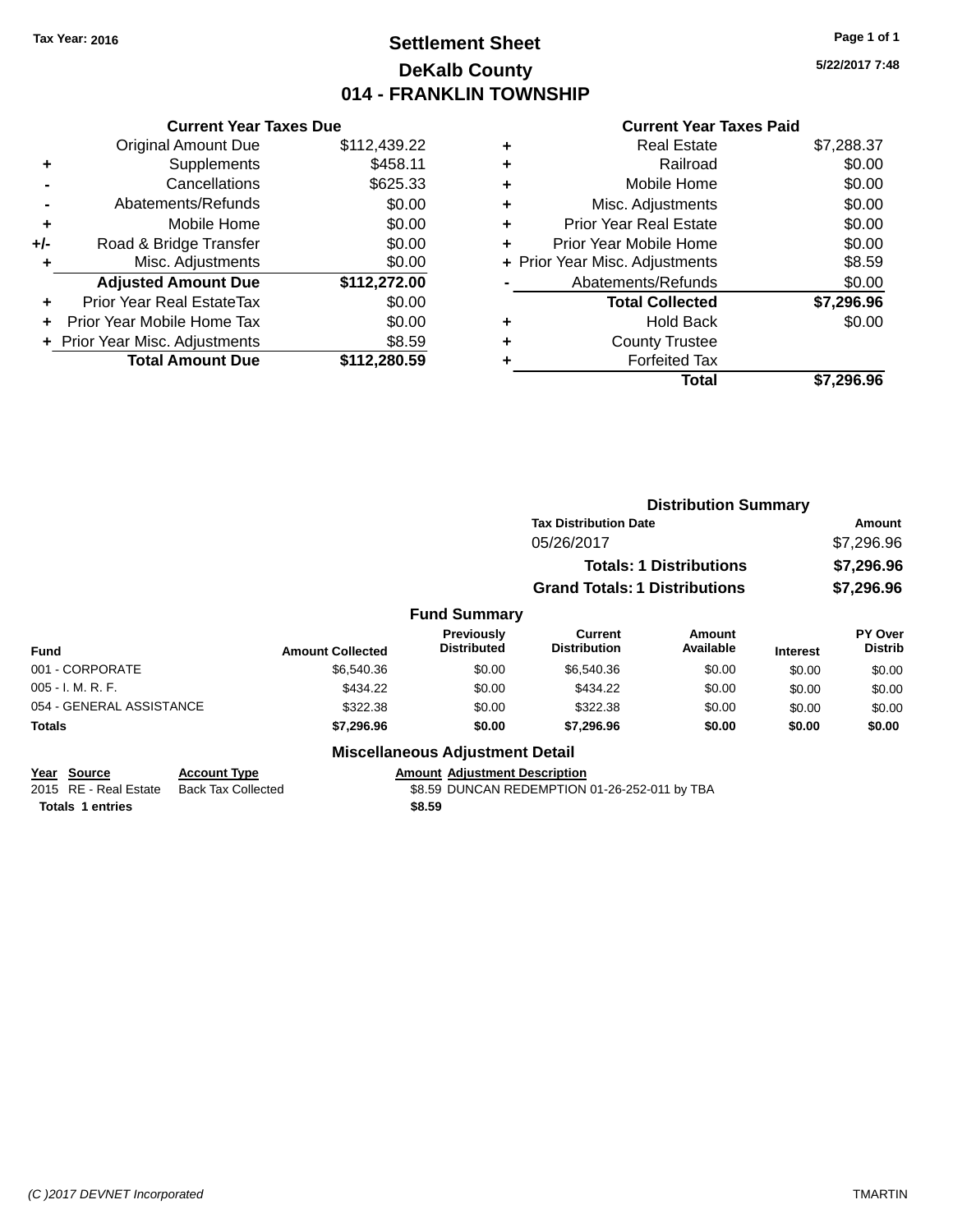# **Settlement Sheet Tax Year: 2016 Page 1 of 1 DeKalb County 015 - FRANKLIN TWP CEMETERY**

**5/22/2017 7:48**

#### **Current Year Taxes Paid**

|     | <b>Current Year Taxes Due</b>    |             |  |  |
|-----|----------------------------------|-------------|--|--|
|     | <b>Original Amount Due</b>       | \$33,730.09 |  |  |
| ÷   | Supplements                      | \$137.43    |  |  |
|     | Cancellations                    | \$187.60    |  |  |
|     | Abatements/Refunds               | \$0.00      |  |  |
| ٠   | Mobile Home                      | \$0.00      |  |  |
| +/- | Road & Bridge Transfer           | \$0.00      |  |  |
|     | Misc. Adjustments                | \$0.00      |  |  |
|     | <b>Adjusted Amount Due</b>       | \$33,679.92 |  |  |
| ÷   | <b>Prior Year Real EstateTax</b> | \$0.00      |  |  |
| ÷   | Prior Year Mobile Home Tax       | \$0.00      |  |  |
|     | + Prior Year Misc. Adjustments   | \$2.58      |  |  |
|     | <b>Total Amount Due</b>          | \$33,682.50 |  |  |

| ٠ | <b>Real Estate</b>             | \$2,186.35 |
|---|--------------------------------|------------|
| ٠ | Railroad                       | \$0.00     |
| ٠ | Mobile Home                    | \$0.00     |
| ٠ | Misc. Adjustments              | \$0.00     |
| ٠ | <b>Prior Year Real Estate</b>  | \$0.00     |
| ٠ | Prior Year Mobile Home         | \$0.00     |
|   | + Prior Year Misc. Adjustments | \$2.58     |
|   | Abatements/Refunds             | \$0.00     |
|   | <b>Total Collected</b>         | \$2,188.93 |
| ٠ | Hold Back                      | \$0.00     |
| ٠ | <b>County Trustee</b>          |            |
| ٠ | <b>Forfeited Tax</b>           |            |
|   | Total                          | \$2.188.93 |
|   |                                |            |

|                                      |                                                  |                                                                                       | <b>Distribution Summary</b>          |                                |                 |                           |
|--------------------------------------|--------------------------------------------------|---------------------------------------------------------------------------------------|--------------------------------------|--------------------------------|-----------------|---------------------------|
|                                      |                                                  |                                                                                       | <b>Tax Distribution Date</b>         |                                |                 | <b>Amount</b>             |
|                                      |                                                  |                                                                                       | 05/26/2017                           |                                |                 | \$2,188.93                |
|                                      |                                                  |                                                                                       |                                      | <b>Totals: 1 Distributions</b> |                 | \$2,188.93                |
|                                      |                                                  |                                                                                       | <b>Grand Totals: 1 Distributions</b> |                                |                 | \$2,188.93                |
|                                      |                                                  | <b>Fund Summary</b>                                                                   |                                      |                                |                 |                           |
| <b>Fund</b>                          | <b>Amount Collected</b>                          | Previously<br><b>Distributed</b>                                                      | Current<br><b>Distribution</b>       | <b>Amount</b><br>Available     | <b>Interest</b> | PY Over<br><b>Distrib</b> |
| 017 - CEMETERY                       | \$2,188.93                                       | \$0.00                                                                                | \$2,188.93                           | \$0.00                         | \$0.00          | \$0.00                    |
| <b>Totals</b>                        | \$2,188.93                                       | \$0.00                                                                                | \$2,188.93                           | \$0.00                         | \$0.00          | \$0.00                    |
|                                      |                                                  | <b>Miscellaneous Adjustment Detail</b>                                                |                                      |                                |                 |                           |
| Year Source<br>2015 RE - Real Estate | <b>Account Type</b><br><b>Back Tax Collected</b> | <b>Amount Adjustment Description</b><br>\$2.58 DUNCAN REDEMPTION 01-26-252-011 by TBA |                                      |                                |                 |                           |

**Totals 1 entries \$2.58**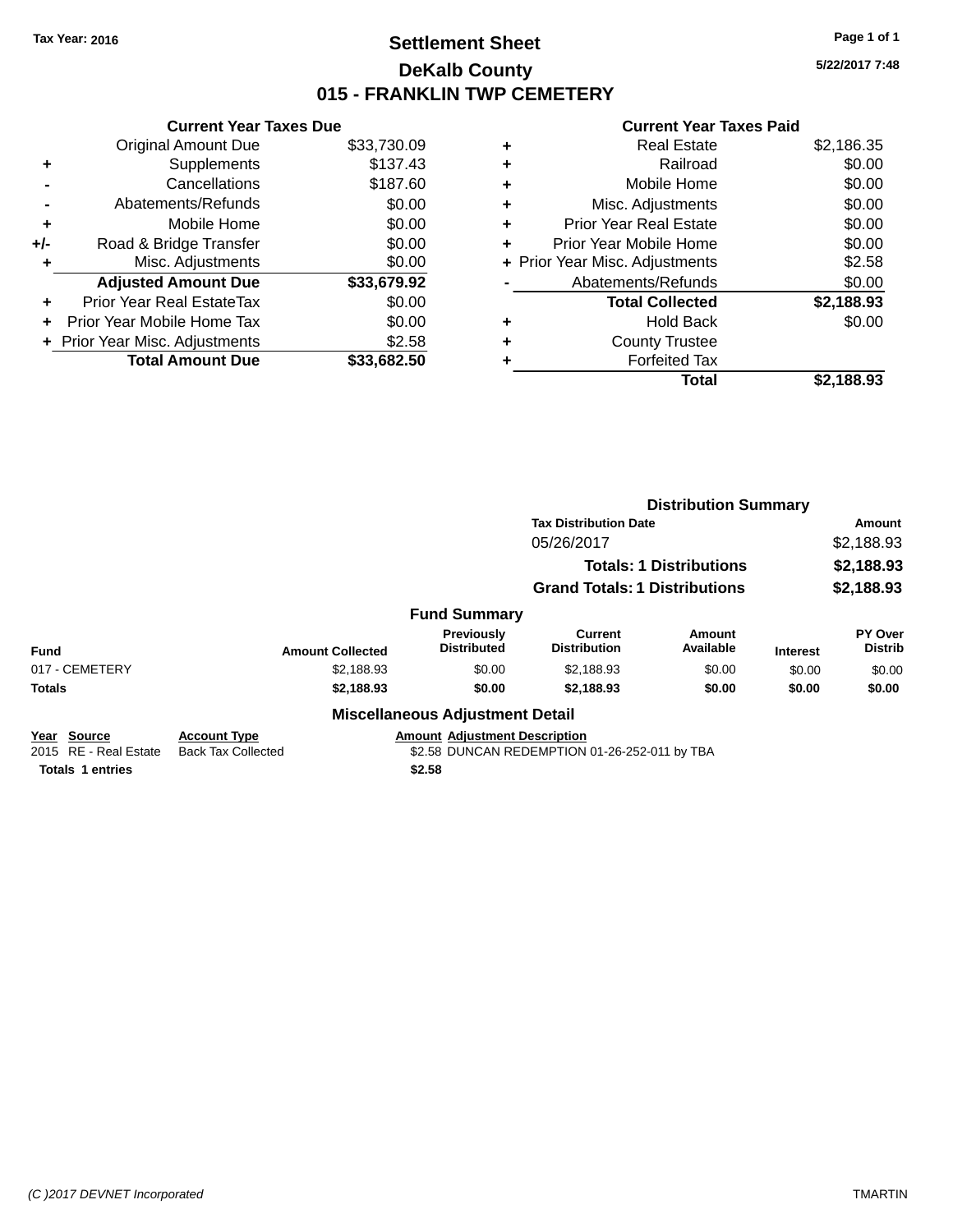# **Settlement Sheet Tax Year: 2016 Page 1 of 1 DeKalb County 016 - FRANKLIN ROAD & BRIDGE**

**5/22/2017 7:48**

#### **Current Year Taxes Paid**

|       | <b>Current Year Taxes Due</b>  |              |
|-------|--------------------------------|--------------|
|       | <b>Original Amount Due</b>     | \$197,387.00 |
| ٠     | Supplements                    | \$778.38     |
|       | Cancellations                  | \$1,062.51   |
|       | Abatements/Refunds             | \$0.00       |
| ٠     | Mobile Home                    | \$0.00       |
| $+/-$ | Road & Bridge Transfer         | (\$411.14)   |
| ٠     | Misc. Adjustments              | \$0.00       |
|       | <b>Adjusted Amount Due</b>     | \$196,691.73 |
| ÷     | Prior Year Real EstateTax      | (\$0.49)     |
|       | Prior Year Mobile Home Tax     | \$0.00       |
|       | + Prior Year Misc. Adjustments | \$15.34      |
|       | <b>Total Amount Due</b>        | \$196,706.58 |
|       |                                |              |

|   | <b>Real Estate</b>             | \$12,383.93 |
|---|--------------------------------|-------------|
| ٠ | Railroad                       | \$0.00      |
| ٠ | Mobile Home                    | \$0.00      |
| ٠ | Misc. Adjustments              | \$0.00      |
| ٠ | <b>Prior Year Real Estate</b>  | (\$0.49)    |
| ٠ | Prior Year Mobile Home         | \$0.00      |
|   | + Prior Year Misc. Adjustments | \$15.34     |
|   | Abatements/Refunds             | \$0.00      |
|   | <b>Total Collected</b>         | \$12,398.78 |
| ٠ | <b>Hold Back</b>               | \$0.00      |
| ٠ | <b>County Trustee</b>          |             |
|   | <b>Forfeited Tax</b>           |             |
|   | Total                          | \$12.398.78 |

| <b>Road and Bridge Summary</b> |            |               | <b>Distribution Summary</b>          |             |  |
|--------------------------------|------------|---------------|--------------------------------------|-------------|--|
| Municipality                   | Amt. Due   | Amt. Distrib. | <b>Tax Distribution Date</b>         | Amount      |  |
| VILLAGE OF KIRKLAND            | \$6,273.62 | \$411.14      | 05/26/2017                           | \$12,398.78 |  |
| Totals                         | \$6,273.62 | \$411.14      | <b>Totals: 1 Distributions</b>       | \$12,398.78 |  |
|                                |            |               | <b>Grand Totals: 1 Distributions</b> | \$12,398.78 |  |

#### **Fund Summary Fund Interest Amount Collected Distributed PY Over Distrib Amount Available Current Distribution Previously** 007 - ROAD AND BRIDGE \$1,211.39 \$1,211.39 \$0.00 \$1,211.39 \$0.00 \$0.00 \$0.00 \$0.00 008 - BRIDGE CONST W/COUNTY  $$1,298.18$  \$0.00  $$1,298.18$  \$0.00 \$0.00 \$0.00 \$0.00 009 - PERMANENT ROAD \$6,638.56 \$0.00 \$6,638.56 \$0.00 \$0.00 \$0.00 010 - EQUIPMENT AND BUILDING \$2,796.01 \$0.00 \$2,796.01 \$0.00 \$0.00 \$0.00 \$0.00 \$0.00 035 - TORT JUDGEMENTS/LIABILITY INS \$324.62 \$0.00 \$324.62 \$0.00 \$0.00 \$0.00 047 - SOCIAL SECURITY \$130.02 \$0.00 \$0.00 \$0.00 \$0.00 \$0.00 \$0.00 **Totals \$12,398.78 \$0.00 \$12,398.78 \$0.00 \$0.00 \$0.00**

### **Miscellaneous Adjustment Detail**

| Year Source             | <b>Account Type</b> | <b>Amount Adiustment Description</b>           |
|-------------------------|---------------------|------------------------------------------------|
| 2015 RE - Real Estate   | Back Tax Collected  | \$15.34 DUNCAN REDEMPTION 01-26-252-011 by TBA |
| <b>Totals 1 entries</b> |                     | \$15.34                                        |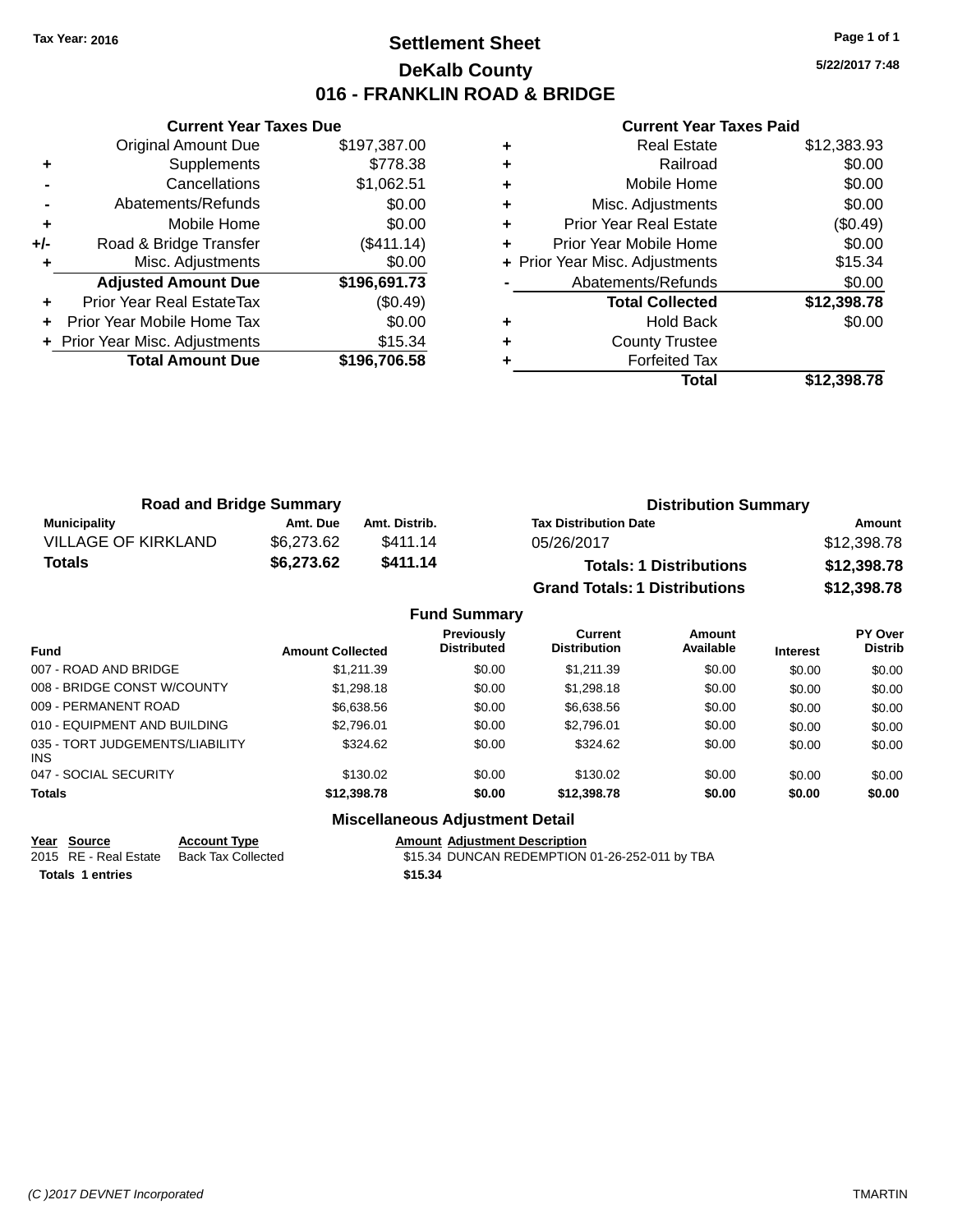# **Settlement Sheet Tax Year: 2016 Page 1 of 1 DeKalb County 017 - GENOA TOWNSHIP**

### **5/22/2017 7:48**

#### **Current Year Taxes Paid**

|     | <b>Current Year Taxes Due</b>     |              |  |  |
|-----|-----------------------------------|--------------|--|--|
|     | <b>Original Amount Due</b>        | \$242,374.94 |  |  |
| ٠   | Supplements                       | \$541.62     |  |  |
|     | Cancellations                     | \$562.14     |  |  |
|     | Abatements/Refunds                | \$0.00       |  |  |
| ٠   | Mobile Home                       | \$0.00       |  |  |
| +/- | Road & Bridge Transfer            | \$0.00       |  |  |
| ÷   | Misc. Adjustments                 | \$0.00       |  |  |
|     | <b>Adjusted Amount Due</b>        | \$242,354.42 |  |  |
| ٠   | Prior Year Real EstateTax         | \$0.00       |  |  |
| ٠   | <b>Prior Year Mobile Home Tax</b> | \$0.00       |  |  |
|     | + Prior Year Misc. Adjustments    | \$0.00       |  |  |
|     | <b>Total Amount Due</b>           | \$242.354.42 |  |  |

| ٠ | <b>Real Estate</b>             | \$24,094.51 |
|---|--------------------------------|-------------|
| ٠ | Railroad                       | \$0.00      |
| ٠ | Mobile Home                    | \$0.00      |
| ٠ | Misc. Adjustments              | \$0.00      |
| ٠ | <b>Prior Year Real Estate</b>  | \$0.00      |
| ٠ | Prior Year Mobile Home         | \$0.00      |
|   | + Prior Year Misc. Adjustments | \$0.00      |
|   | Abatements/Refunds             | \$0.00      |
|   | <b>Total Collected</b>         | \$24,094.51 |
| ٠ | <b>Hold Back</b>               | \$0.00      |
| ٠ | <b>County Trustee</b>          |             |
| ٠ | <b>Forfeited Tax</b>           |             |
|   | Total                          | \$24.094.51 |
|   |                                |             |

| <b>Distribution Summary</b>          |             |  |  |
|--------------------------------------|-------------|--|--|
| <b>Tax Distribution Date</b>         | Amount      |  |  |
| 05/26/2017                           | \$24,094.51 |  |  |
| <b>Totals: 1 Distributions</b>       | \$24,094.51 |  |  |
| <b>Grand Totals: 1 Distributions</b> | \$24,094.51 |  |  |

| Fund                                          | <b>Amount Collected</b> | <b>Previously</b><br><b>Distributed</b> | Current<br><b>Distribution</b> | Amount<br>Available | <b>Interest</b> | <b>PY Over</b><br><b>Distrib</b> |
|-----------------------------------------------|-------------------------|-----------------------------------------|--------------------------------|---------------------|-----------------|----------------------------------|
| 001 - CORPORATE                               | \$20.862.35             | \$0.00                                  | \$20.862.35                    | \$0.00              | \$0.00          | \$0.00                           |
| 035 - TORT JUDGEMENTS/LIABILITY<br><b>INS</b> | \$456.40                | \$0.00                                  | \$456.40                       | \$0.00              | \$0.00          | \$0.00                           |
| 047 - SOCIAL SECURITY                         | \$1.145.91              | \$0.00                                  | \$1.145.91                     | \$0.00              | \$0.00          | \$0.00                           |
| 054 - GENERAL ASSISTANCE                      | \$1,629.85              | \$0.00                                  | \$1.629.85                     | \$0.00              | \$0.00          | \$0.00                           |
| <b>Totals</b>                                 | \$24.094.51             | \$0.00                                  | \$24.094.51                    | \$0.00              | \$0.00          | \$0.00                           |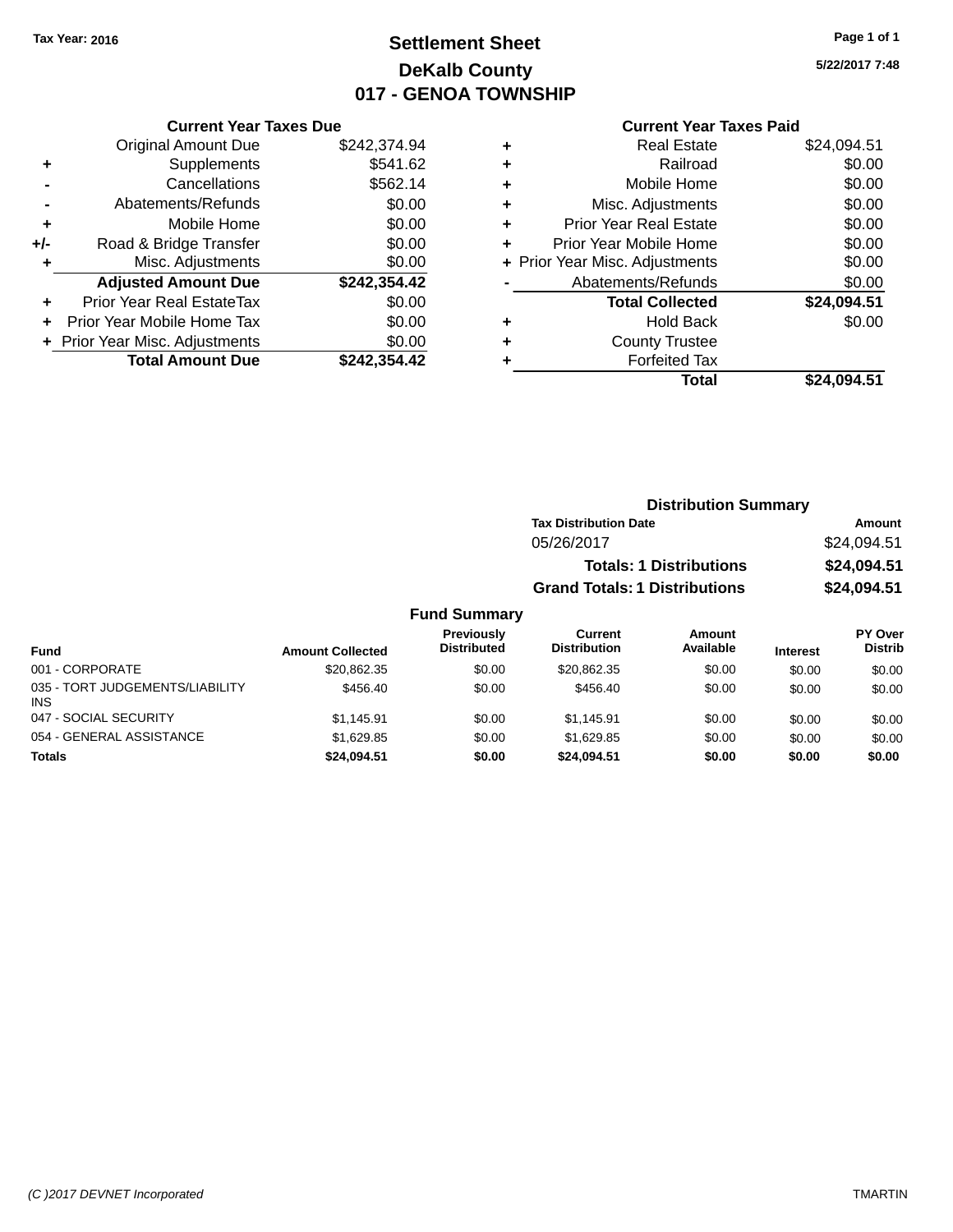# **Settlement Sheet Tax Year: 2016 Page 1 of 1 DeKalb County 018 - GENOA ROAD & BRIDGE**

**5/22/2017 7:48**

|     | <b>Current Year Taxes Due</b>  |              |  |  |
|-----|--------------------------------|--------------|--|--|
|     | <b>Original Amount Due</b>     | \$182,018.85 |  |  |
| ٠   | Supplements                    | \$349.89     |  |  |
|     | Cancellations                  | \$363.17     |  |  |
|     | Abatements/Refunds             | \$0.00       |  |  |
| ٠   | Mobile Home                    | \$0.00       |  |  |
| +/- | Road & Bridge Transfer         | (\$2,528.82) |  |  |
|     | Misc. Adjustments              | \$0.00       |  |  |
|     | <b>Adjusted Amount Due</b>     | \$179,476.75 |  |  |
|     | Prior Year Real EstateTax      | \$0.00       |  |  |
|     | Prior Year Mobile Home Tax     | \$0.00       |  |  |
|     | + Prior Year Misc. Adjustments | \$0.00       |  |  |
|     | <b>Total Amount Due</b>        | \$179,476.75 |  |  |
|     |                                |              |  |  |

|   | Real Estate                    | \$15,565.73 |
|---|--------------------------------|-------------|
| ٠ | Railroad                       | \$0.00      |
| ٠ | Mobile Home                    | \$0.00      |
| ٠ | Misc. Adjustments              | \$0.00      |
| ٠ | <b>Prior Year Real Estate</b>  | \$0.00      |
| ٠ | Prior Year Mobile Home         | \$0.00      |
|   | + Prior Year Misc. Adjustments | \$0.00      |
|   | Abatements/Refunds             | \$0.00      |
|   | <b>Total Collected</b>         | \$15,565.73 |
| ٠ | Hold Back                      | \$0.00      |
| ٠ | <b>County Trustee</b>          |             |
|   | <b>Forfeited Tax</b>           |             |
|   | Total                          | \$15.565.73 |

| <b>Road and Bridge Summary</b> |             |               | <b>Distribution Summary</b>          |             |  |
|--------------------------------|-------------|---------------|--------------------------------------|-------------|--|
| Municipality                   | Amt. Due    | Amt. Distrib. | <b>Tax Distribution Date</b>         | Amount      |  |
| <b>CITY OF GENOA</b>           | \$25,285.77 | \$2,528.82    | 05/26/2017                           | \$15,565.73 |  |
| <b>Totals</b>                  | \$25,285.77 | \$2.528.82    | <b>Totals: 1 Distributions</b>       | \$15,565.73 |  |
|                                |             |               | <b>Grand Totals: 1 Distributions</b> | \$15,565.73 |  |

|                                        |                         | <b>Fund Summary</b>                     |                                |                     |                 |                                  |
|----------------------------------------|-------------------------|-----------------------------------------|--------------------------------|---------------------|-----------------|----------------------------------|
| <b>Fund</b>                            | <b>Amount Collected</b> | <b>Previously</b><br><b>Distributed</b> | Current<br><b>Distribution</b> | Amount<br>Available | <b>Interest</b> | <b>PY Over</b><br><b>Distrib</b> |
| 007 - ROAD AND BRIDGE                  | \$5,495.50              | \$0.00                                  | \$5,495.50                     | \$0.00              | \$0.00          | \$0.00                           |
| 008 - BRIDGE CONST W/COUNTY            | \$88.52                 | \$0.00                                  | \$88.52                        | \$0.00              | \$0.00          | \$0.00                           |
| 009 - PERMANENT ROAD                   | \$7,905.29              | \$0.00                                  | \$7,905.29                     | \$0.00              | \$0.00          | \$0.00                           |
| 010 - EQUIPMENT AND BUILDING           | \$878.36                | \$0.00                                  | \$878.36                       | \$0.00              | \$0.00          | \$0.00                           |
| 035 - TORT JUDGEMENTS/LIABILITY<br>INS | \$879.36                | \$0.00                                  | \$879.36                       | \$0.00              | \$0.00          | \$0.00                           |
| 047 - SOCIAL SECURITY                  | \$318.70                | \$0.00                                  | \$318.70                       | \$0.00              | \$0.00          | \$0.00                           |
| <b>Totals</b>                          | \$15,565.73             | \$0.00                                  | \$15,565.73                    | \$0.00              | \$0.00          | \$0.00                           |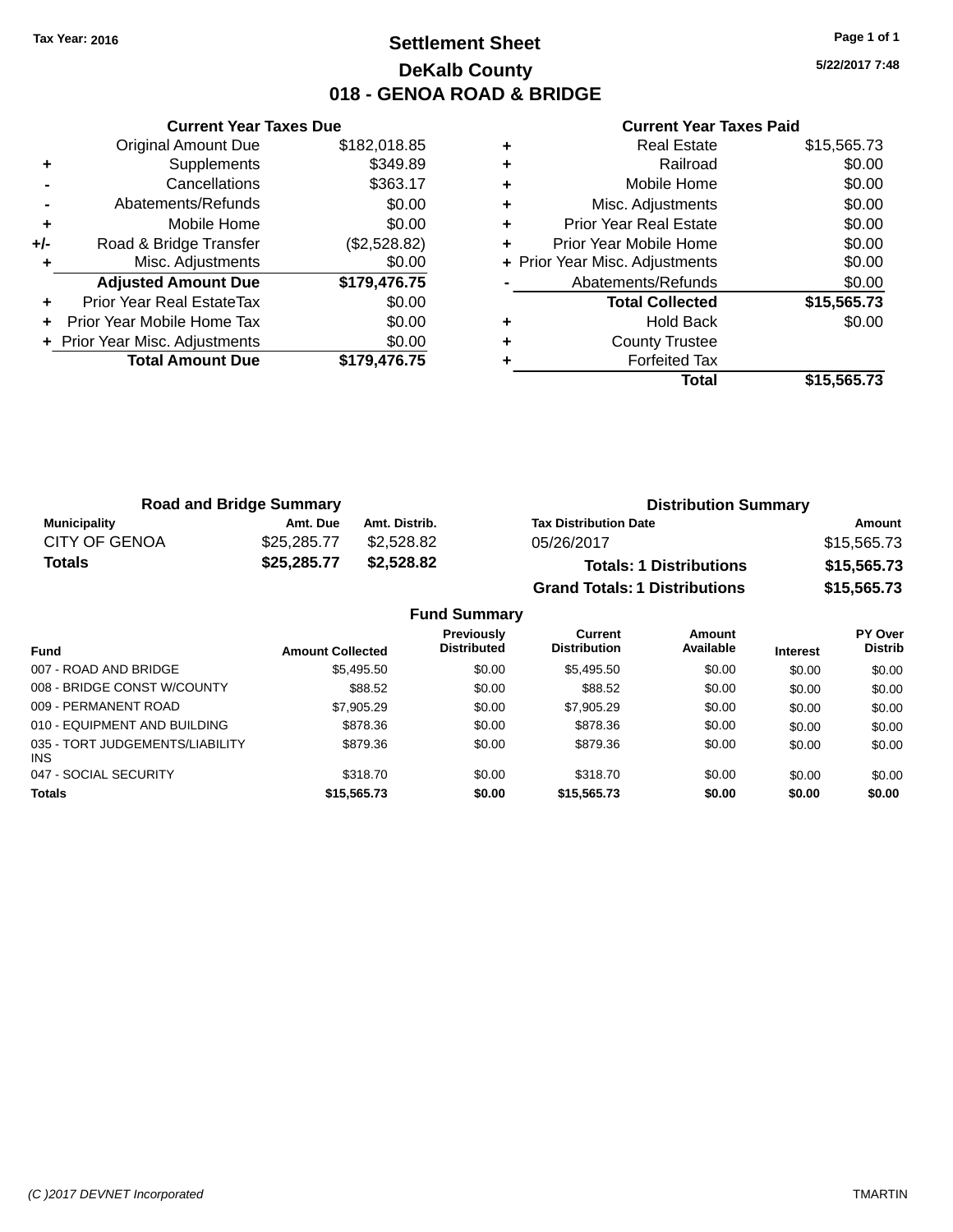# **Settlement Sheet Tax Year: 2016 Page 1 of 1 DeKalb County 019 - KINGSTON TOWNSHIP**

**5/22/2017 7:48**

#### **Current Year Taxes Paid**

|     | <b>Current Year Taxes Due</b>  |             |
|-----|--------------------------------|-------------|
|     | <b>Original Amount Due</b>     | \$88,871.02 |
| ٠   | Supplements                    | \$213.13    |
|     | Cancellations                  | \$224.06    |
|     | Abatements/Refunds             | \$0.07      |
| ٠   | Mobile Home                    | \$0.00      |
| +/- | Road & Bridge Transfer         | \$0.00      |
| ٠   | Misc. Adjustments              | \$0.00      |
|     | <b>Adjusted Amount Due</b>     | \$88,860.02 |
| ÷   | Prior Year Real EstateTax      | (\$5.48)    |
| ÷   | Prior Year Mobile Home Tax     | \$0.00      |
|     | + Prior Year Misc. Adjustments | \$6.22      |
|     | <b>Total Amount Due</b>        | \$88,860.76 |

|   | <b>Real Estate</b>             | \$7,916.53 |
|---|--------------------------------|------------|
| ٠ | Railroad                       | \$0.00     |
| ٠ | Mobile Home                    | \$0.00     |
| ٠ | Misc. Adjustments              | \$0.00     |
| ٠ | <b>Prior Year Real Estate</b>  | (\$5.48)   |
| ٠ | Prior Year Mobile Home         | \$0.00     |
|   | + Prior Year Misc. Adjustments | \$6.22     |
|   | Abatements/Refunds             | \$0.07     |
|   | <b>Total Collected</b>         | \$7,917.20 |
| ٠ | <b>Hold Back</b>               | \$0.00     |
|   | <b>County Trustee</b>          |            |
| ٠ | <b>Forfeited Tax</b>           |            |
|   | Total                          | \$7.917.20 |
|   |                                |            |

|                                      |                                                  |                         |                                         |                                              | <b>Distribution Summary</b>    |                 |                           |
|--------------------------------------|--------------------------------------------------|-------------------------|-----------------------------------------|----------------------------------------------|--------------------------------|-----------------|---------------------------|
|                                      |                                                  |                         | <b>Tax Distribution Date</b>            |                                              |                                |                 | Amount                    |
|                                      |                                                  |                         |                                         | 05/26/2017                                   |                                |                 | \$7,917.20                |
|                                      |                                                  |                         |                                         |                                              | <b>Totals: 1 Distributions</b> |                 | \$7,917.20                |
|                                      |                                                  |                         |                                         | <b>Grand Totals: 1 Distributions</b>         |                                |                 | \$7,917.20                |
|                                      |                                                  |                         | <b>Fund Summary</b>                     |                                              |                                |                 |                           |
| <b>Fund</b>                          |                                                  | <b>Amount Collected</b> | <b>Previously</b><br><b>Distributed</b> | <b>Current</b><br><b>Distribution</b>        | Amount<br>Available            | <b>Interest</b> | PY Over<br><b>Distrib</b> |
| 001 - CORPORATE                      |                                                  | \$7,861.34              | \$0.00                                  | \$7,861.34                                   | \$0.00                         | \$0.00          | \$0.00                    |
| 054 - GENERAL ASSISTANCE             |                                                  | \$55.86                 | \$0.00                                  | \$55.86                                      | \$0.00                         | \$0.00          | \$0.00                    |
| <b>Totals</b>                        |                                                  | \$7,917.20              | \$0.00                                  | \$7,917.20                                   | \$0.00                         | \$0.00          | \$0.00                    |
|                                      |                                                  |                         | <b>Miscellaneous Adjustment Detail</b>  |                                              |                                |                 |                           |
| Year Source<br>2015 RE - Real Estate | <b>Account Type</b><br><b>Back Tax Collected</b> |                         | <b>Amount Adjustment Description</b>    | \$3.88 CAPES REDEMPTION 02-29-200-001 by TBA |                                |                 |                           |
| 2015 RE - Real Estate                | <b>Back Tax Collected</b>                        |                         |                                         | \$2.34 TRUSTEE SALE 02-22-100-004 by TBA     |                                |                 |                           |
| <b>Totals 2 entries</b>              |                                                  |                         | \$6.22                                  |                                              |                                |                 |                           |
|                                      |                                                  |                         | <b>Abatement Detail</b>                 |                                              |                                |                 |                           |

**<u>Year Source</u> <b>Account Type**<br>
2016 RE - Real Estate RE Abatement **Totals 1 entries \$0.07**

Amount Adjustment Description<br>\$0.07 PTAB INTEREST REFUND 02-24-452-014 by TBA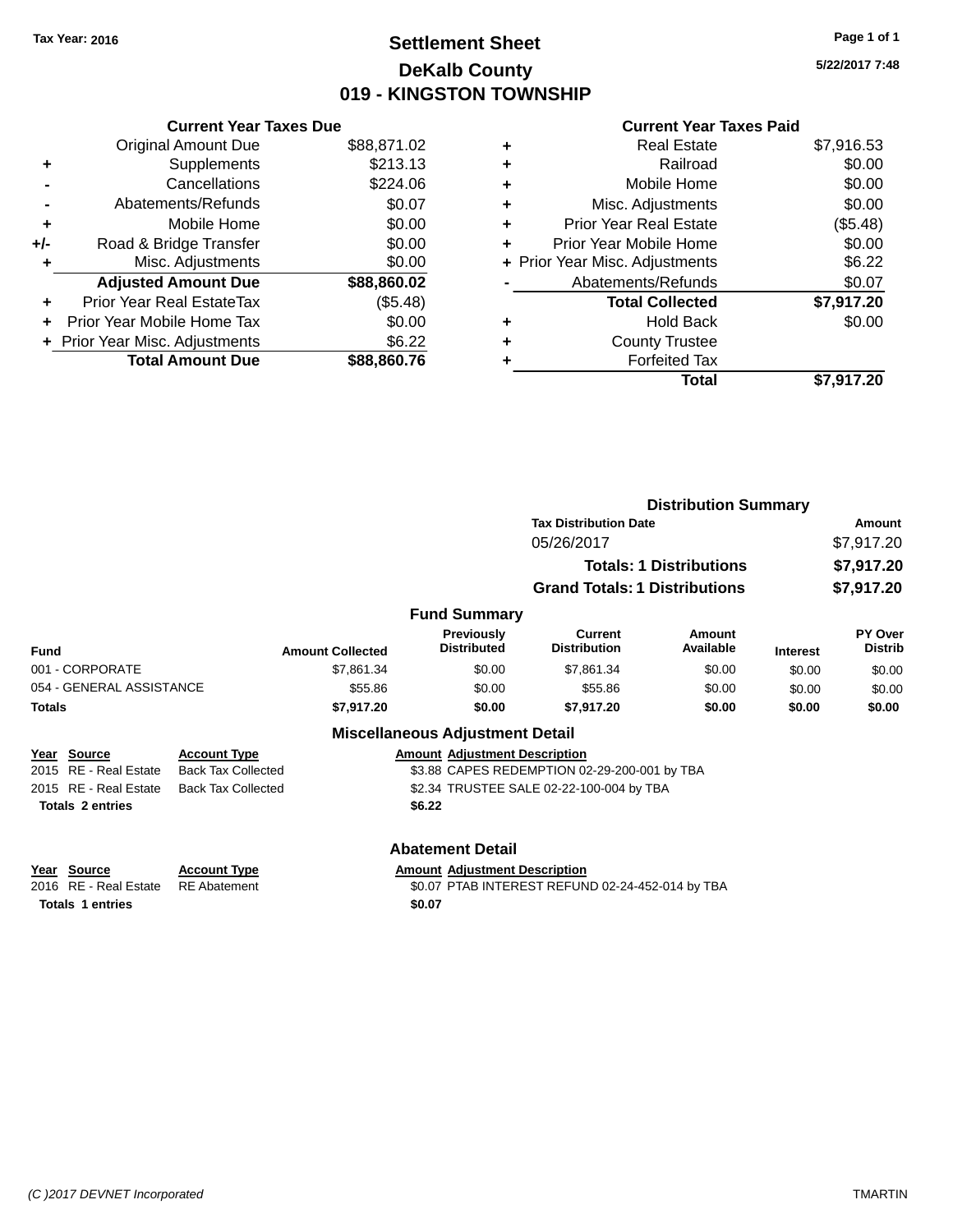# **Settlement Sheet Tax Year: 2016 Page 1 of 1 DeKalb County 020 - KINGSTON ROAD & BRIDGE**

**5/22/2017 7:48**

#### **Current Year Taxes Paid**

|     | <b>Current Year Taxes Due</b>  |              |
|-----|--------------------------------|--------------|
|     | <b>Original Amount Due</b>     | \$314,904.05 |
| ٠   | Supplements                    | \$713.32     |
|     | Cancellations                  | \$749.91     |
|     | Abatements/Refunds             | \$0.23       |
| ٠   | Mobile Home                    | \$0.00       |
| +/- | Road & Bridge Transfer         | (\$1,556.22) |
|     | Misc. Adjustments              | \$0.00       |
|     | <b>Adjusted Amount Due</b>     | \$313,311.01 |
| ÷   | Prior Year Real EstateTax      | $(\$20.29)$  |
|     | Prior Year Mobile Home Tax     | \$0.00       |
|     | + Prior Year Misc. Adjustments | \$22.85      |
|     | <b>Total Amount Due</b>        | \$313,313.57 |
|     |                                |              |

| ٠ | <b>County Trustee</b><br><b>Forfeited Tax</b> |                       |
|---|-----------------------------------------------|-----------------------|
|   | <b>Total Collected</b><br><b>Hold Back</b>    | \$26,497.76<br>\$0.00 |
|   | Abatements/Refunds                            | \$0.23                |
|   | + Prior Year Misc. Adjustments                | \$22.85               |
|   | Prior Year Mobile Home                        | \$0.00                |
| ٠ | <b>Prior Year Real Estate</b>                 | (\$20.29)             |
| ٠ | Misc. Adjustments                             | \$0.00                |
| ٠ | Mobile Home                                   | \$0.00                |
| ٠ | Railroad                                      | \$0.00                |
|   | <b>Real Estate</b>                            | \$26,495.43           |

| <b>Road and Bridge Summary</b> |             |               | <b>Distribution Summary</b>          |             |  |
|--------------------------------|-------------|---------------|--------------------------------------|-------------|--|
| Municipality                   | Amt. Due    | Amt. Distrib. | <b>Tax Distribution Date</b>         | Amount      |  |
| <b>CITY OF GENOA</b>           | \$6.862.20  | \$622.75      | 05/26/2017                           | \$26,497.76 |  |
| <b>VILLAGE OF KINGSTON</b>     | \$10,325.50 | \$933.47      | <b>Totals: 1 Distributions</b>       | \$26,497.76 |  |
| Totals                         | \$17,187.70 | \$1,556.22    | <b>Grand Totals: 1 Distributions</b> | \$26,497.76 |  |

|                              |                         | <b>Fund Summary</b>              |                                       |                     |                 |                           |
|------------------------------|-------------------------|----------------------------------|---------------------------------------|---------------------|-----------------|---------------------------|
| <b>Fund</b>                  | <b>Amount Collected</b> | Previously<br><b>Distributed</b> | <b>Current</b><br><b>Distribution</b> | Amount<br>Available | <b>Interest</b> | PY Over<br><b>Distrib</b> |
| 007 - ROAD AND BRIDGE        | \$5,932.80              | \$0.00                           | \$5,932.80                            | \$0.00              | \$0.00          | \$0.00                    |
| 008 - BRIDGE CONST W/COUNTY  | \$917.93                | \$0.00                           | \$917.93                              | \$0.00              | \$0.00          | \$0.00                    |
| 009 - PERMANENT ROAD         | \$17.241.49             | \$0.00                           | \$17.241.49                           | \$0.00              | \$0.00          | \$0.00                    |
| 010 - EQUIPMENT AND BUILDING | \$2,405.54              | \$0.00                           | \$2,405.54                            | \$0.00              | \$0.00          | \$0.00                    |
| <b>Totals</b>                | \$26,497.76             | \$0.00                           | \$26,497.76                           | \$0.00              | \$0.00          | \$0.00                    |

|                         |                           | <b>Miscellaneous Adjustment Detail</b>        |  |
|-------------------------|---------------------------|-----------------------------------------------|--|
| Year Source             | <b>Account Type</b>       | <b>Amount Adjustment Description</b>          |  |
| 2015 RE - Real Estate   | <b>Back Tax Collected</b> | \$14.26 CAPES REDEMPTION 02-29-200-001 by TBA |  |
| 2015 RE - Real Estate   | <b>Back Tax Collected</b> | \$8.59 TRUSTEE SALE 02-22-100-004 by TBA      |  |
| <b>Totals 2 entries</b> |                           | \$22.85                                       |  |
|                         |                           | <b>Abatement Detail</b>                       |  |

| Year Source                        | <b>Account Type</b> | <b>Amount Adiustment Description</b>             |
|------------------------------------|---------------------|--------------------------------------------------|
| 2016 RE - Real Estate RE Abatement |                     | \$0.24 PTAB INTEREST REFUND 02-24-452-014 by TBA |
| <b>Totals 1 entries</b>            |                     | \$0.24                                           |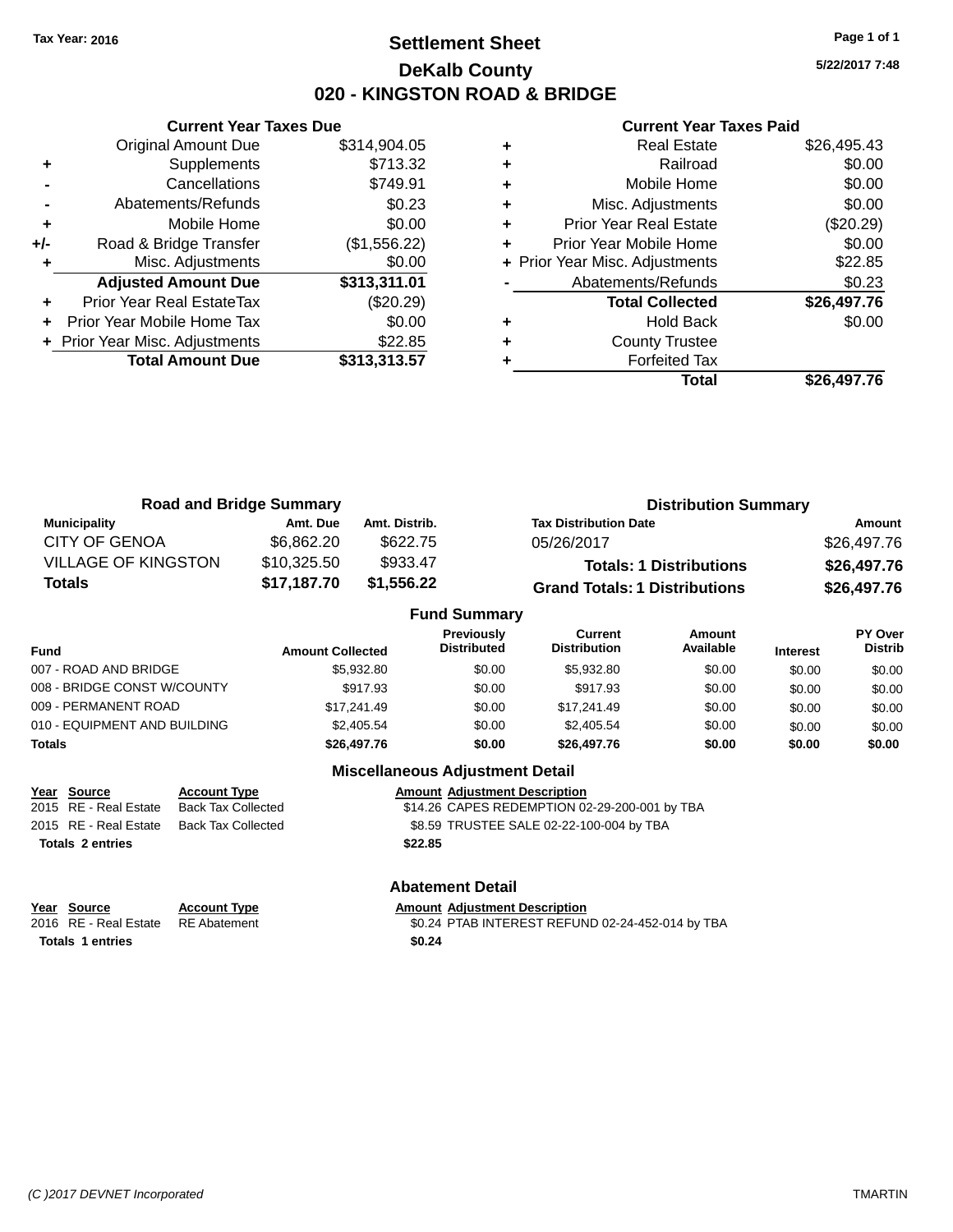# **Settlement Sheet Tax Year: 2016 Page 1 of 1 DeKalb County 021 - KINGSTON TWP CEMETERY**

**5/22/2017 7:48**

|     | <b>Current Year Taxes Due</b>  |             |  |  |  |
|-----|--------------------------------|-------------|--|--|--|
|     | <b>Original Amount Due</b>     | \$15,049.35 |  |  |  |
| ٠   | Supplements                    | \$36.09     |  |  |  |
|     | Cancellations                  | \$37.95     |  |  |  |
|     | Abatements/Refunds             | \$0.01      |  |  |  |
| ٠   | Mobile Home                    | \$0.00      |  |  |  |
| +/- | Road & Bridge Transfer         | \$0.00      |  |  |  |
|     | Misc. Adjustments              | \$0.00      |  |  |  |
|     | <b>Adjusted Amount Due</b>     | \$15,047.48 |  |  |  |
| ÷   | Prior Year Real EstateTax      | (\$0.92)    |  |  |  |
|     | Prior Year Mobile Home Tax     | \$0.00      |  |  |  |
|     | + Prior Year Misc. Adjustments | \$1.04      |  |  |  |
|     | <b>Total Amount Due</b>        | \$15,047,60 |  |  |  |

| ٠ | <b>Real Estate</b>             | \$1,340.51 |
|---|--------------------------------|------------|
| ٠ | Railroad                       | \$0.00     |
| ٠ | Mobile Home                    | \$0.00     |
| ٠ | Misc. Adjustments              | \$0.00     |
| ٠ | <b>Prior Year Real Estate</b>  | (\$0.92)   |
| ٠ | Prior Year Mobile Home         | \$0.00     |
|   | + Prior Year Misc. Adjustments | \$1.04     |
|   | Abatements/Refunds             | \$0.01     |
|   | <b>Total Collected</b>         | \$1,340.62 |
| ٠ | <b>Hold Back</b>               | \$0.00     |
| ٠ | <b>County Trustee</b>          |            |
| ٠ | <b>Forfeited Tax</b>           |            |
|   | Total                          | \$1,340.62 |
|   |                                |            |

|                                                                           |                                                  |                                                | <b>Distribution Summary</b>                      |                                |                 |                           |
|---------------------------------------------------------------------------|--------------------------------------------------|------------------------------------------------|--------------------------------------------------|--------------------------------|-----------------|---------------------------|
|                                                                           |                                                  |                                                | <b>Tax Distribution Date</b>                     |                                |                 | Amount                    |
|                                                                           |                                                  |                                                | 05/26/2017                                       |                                |                 | \$1,340.62                |
|                                                                           |                                                  |                                                |                                                  | <b>Totals: 1 Distributions</b> |                 | \$1,340.62                |
|                                                                           |                                                  |                                                | <b>Grand Totals: 1 Distributions</b>             |                                |                 | \$1,340.62                |
|                                                                           |                                                  | <b>Fund Summary</b>                            |                                                  |                                |                 |                           |
| <b>Fund</b>                                                               | <b>Amount Collected</b>                          | <b>Previously</b><br><b>Distributed</b>        | <b>Current</b><br><b>Distribution</b>            | Amount<br>Available            | <b>Interest</b> | PY Over<br><b>Distrib</b> |
| 017 - CEMETERY                                                            | \$1,340.62                                       | \$0.00                                         | \$1,340.62                                       | \$0.00                         | \$0.00          | \$0.00                    |
| <b>Totals</b>                                                             | \$1,340.62                                       | \$0.00                                         | \$1,340.62                                       | \$0.00                         | \$0.00          | \$0.00                    |
|                                                                           |                                                  | <b>Miscellaneous Adjustment Detail</b>         |                                                  |                                |                 |                           |
| Year Source<br><b>RE</b> - Real Estate<br>2015                            | <b>Account Type</b><br><b>Back Tax Collected</b> | <b>Amount Adjustment Description</b>           | \$0.65 CAPES REDEMPTION 02-29-200-001 by TBA     |                                |                 |                           |
| RE - Real Estate<br>2015                                                  | <b>Back Tax Collected</b>                        |                                                | \$0.39 TRUSTEE SALE 02-22-100-004 by TBA         |                                |                 |                           |
| <b>Totals 2 entries</b>                                                   |                                                  | \$1.04                                         |                                                  |                                |                 |                           |
|                                                                           |                                                  | <b>Abatement Detail</b>                        |                                                  |                                |                 |                           |
| Year Source<br><b>RE</b> - Real Estate<br>2016<br><b>Totals 1 entries</b> | <b>Account Type</b><br><b>RE</b> Abatement       | <b>Amount Adjustment Description</b><br>\$0.01 | \$0.01 PTAB INTEREST REFUND 02-24-452-014 by TBA |                                |                 |                           |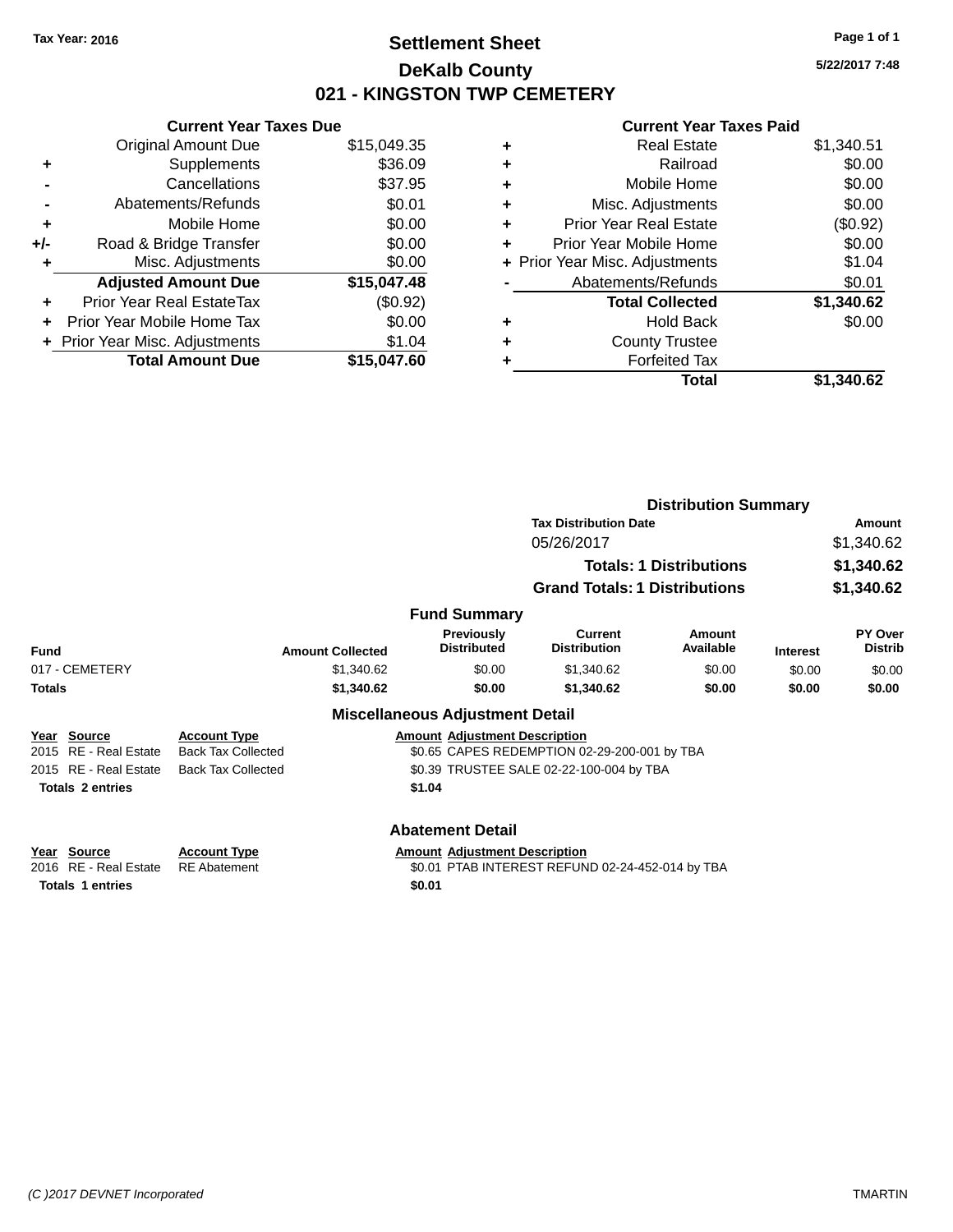# **Settlement Sheet Tax Year: 2016 Page 1 of 1 DeKalb County 022 - MALTA TOWNSHIP**

**5/22/2017 7:48**

|     | <b>Current Year Taxes Due</b>  |             |  |  |  |
|-----|--------------------------------|-------------|--|--|--|
|     | <b>Original Amount Due</b>     | \$67,113.65 |  |  |  |
| ٠   | Supplements                    | \$432.19    |  |  |  |
|     | Cancellations                  | \$496.75    |  |  |  |
|     | Abatements/Refunds             | \$0.00      |  |  |  |
| ٠   | Mobile Home                    | \$0.00      |  |  |  |
| +/- | Road & Bridge Transfer         | \$0.00      |  |  |  |
|     | Misc. Adjustments              | \$0.00      |  |  |  |
|     | <b>Adjusted Amount Due</b>     | \$67,049.09 |  |  |  |
| ÷   | Prior Year Real EstateTax      | (\$18.48)   |  |  |  |
| ÷   | Prior Year Mobile Home Tax     | \$0.00      |  |  |  |
|     | + Prior Year Misc. Adjustments | \$0.00      |  |  |  |
|     | <b>Total Amount Due</b>        | \$67,030.61 |  |  |  |
|     |                                |             |  |  |  |

| ٠ | <b>Real Estate</b>             | \$4,652.87 |
|---|--------------------------------|------------|
| ٠ | Railroad                       | \$0.00     |
| ٠ | Mobile Home                    | \$0.00     |
| ٠ | Misc. Adjustments              | \$0.00     |
| ٠ | <b>Prior Year Real Estate</b>  | (\$18.48)  |
| ٠ | Prior Year Mobile Home         | \$0.00     |
|   | + Prior Year Misc. Adjustments | \$0.00     |
|   | Abatements/Refunds             | \$0.00     |
|   | <b>Total Collected</b>         | \$4,634.39 |
| ٠ | Hold Back                      | \$0.00     |
| ٠ | <b>County Trustee</b>          |            |
| ٠ | <b>Forfeited Tax</b>           |            |
|   | Total                          | \$4.634.39 |
|   |                                |            |

|                          |                         |                                         |                                      | <b>Distribution Summary</b>    |                 |                           |
|--------------------------|-------------------------|-----------------------------------------|--------------------------------------|--------------------------------|-----------------|---------------------------|
|                          |                         |                                         | <b>Tax Distribution Date</b>         |                                |                 | Amount                    |
|                          |                         |                                         | 05/26/2017                           |                                |                 | \$4,634.39                |
|                          |                         |                                         |                                      | <b>Totals: 1 Distributions</b> |                 | \$4,634.39                |
|                          |                         |                                         | <b>Grand Totals: 1 Distributions</b> |                                |                 | \$4,634.39                |
|                          |                         | <b>Fund Summary</b>                     |                                      |                                |                 |                           |
| Fund                     | <b>Amount Collected</b> | <b>Previously</b><br><b>Distributed</b> | Current<br><b>Distribution</b>       | <b>Amount</b><br>Available     | <b>Interest</b> | PY Over<br><b>Distrib</b> |
| 001 - CORPORATE          | \$4,579.69              | \$0.00                                  | \$4,579.69                           | \$0.00                         | \$0.00          | \$0.00                    |
| 054 - GENERAL ASSISTANCE | \$54.70                 | \$0.00                                  | \$54.70                              | \$0.00                         | \$0.00          | \$0.00                    |
| Totals                   | \$4,634.39              | \$0.00                                  | \$4,634.39                           | \$0.00                         | \$0.00          | \$0.00                    |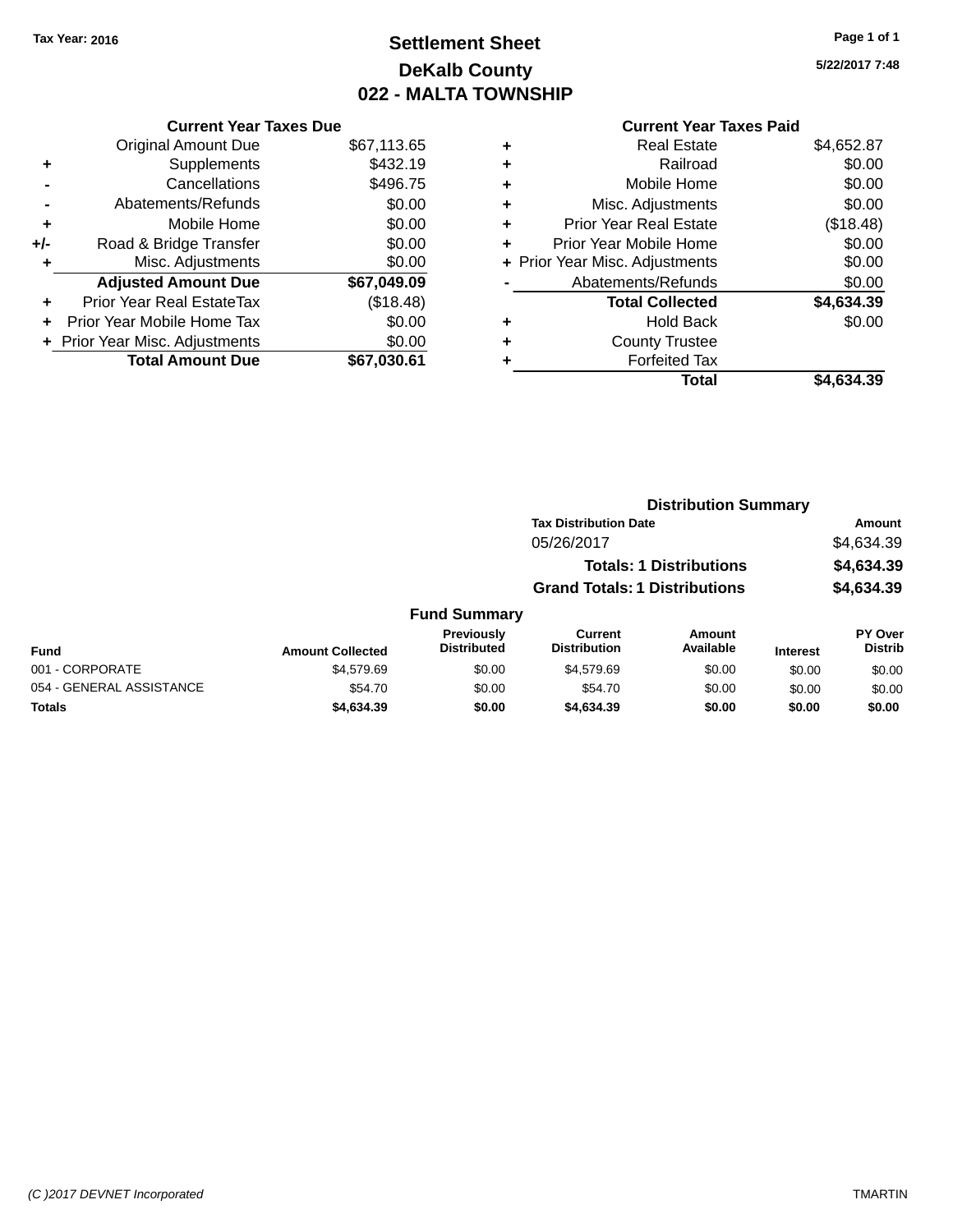# **Settlement Sheet Tax Year: 2016 Page 1 of 1 DeKalb County 023 - MALTA TWP LIBRARY**

**5/22/2017 7:48**

| <b>Current Year Taxes Due</b>  |              |  |  |  |
|--------------------------------|--------------|--|--|--|
| <b>Original Amount Due</b>     | \$129,343.77 |  |  |  |
| Supplements                    | \$832.93     |  |  |  |
| Cancellations                  | \$957.35     |  |  |  |
| Abatements/Refunds             | \$0.00       |  |  |  |
| Mobile Home                    | \$0.00       |  |  |  |
| Road & Bridge Transfer         | \$0.00       |  |  |  |
| \$0.00<br>Misc. Adjustments    |              |  |  |  |
| <b>Adjusted Amount Due</b>     | \$129,219.35 |  |  |  |
| Prior Year Real EstateTax      | (\$35.62)    |  |  |  |
| Prior Year Mobile Home Tax     | \$0.00       |  |  |  |
| + Prior Year Misc. Adjustments | \$0.00       |  |  |  |
| <b>Total Amount Due</b>        | \$129.183.73 |  |  |  |
|                                |              |  |  |  |

| ٠ | <b>Real Estate</b>             | \$8,967.27 |
|---|--------------------------------|------------|
| ٠ | Railroad                       | \$0.00     |
| ٠ | Mobile Home                    | \$0.00     |
| ٠ | Misc. Adjustments              | \$0.00     |
| ٠ | <b>Prior Year Real Estate</b>  | (\$35.62)  |
| ٠ | Prior Year Mobile Home         | \$0.00     |
|   | + Prior Year Misc. Adjustments | \$0.00     |
|   | Abatements/Refunds             | \$0.00     |
|   | <b>Total Collected</b>         | \$8,931.65 |
| ۰ | Hold Back                      | \$0.00     |
| ٠ | <b>County Trustee</b>          |            |
| ٠ | <b>Forfeited Tax</b>           |            |
|   | Total                          | \$8,931.65 |
|   |                                |            |

|               |                         | <b>Distribution Summary</b>      |                                       |                                |                 |                           |
|---------------|-------------------------|----------------------------------|---------------------------------------|--------------------------------|-----------------|---------------------------|
|               |                         |                                  | <b>Tax Distribution Date</b>          |                                |                 | Amount                    |
|               |                         |                                  | 05/26/2017                            |                                |                 | \$8,931.65                |
|               |                         |                                  |                                       | <b>Totals: 1 Distributions</b> |                 | \$8,931.65                |
|               |                         |                                  | <b>Grand Totals: 1 Distributions</b>  |                                |                 | \$8,931.65                |
|               |                         | <b>Fund Summary</b>              |                                       |                                |                 |                           |
| <b>Fund</b>   | <b>Amount Collected</b> | Previously<br><b>Distributed</b> | <b>Current</b><br><b>Distribution</b> | <b>Amount</b><br>Available     | <b>Interest</b> | PY Over<br><b>Distrib</b> |
| 016 - LIBRARY | \$8,931.65              | \$0.00                           | \$8,931.65                            | \$0.00                         | \$0.00          | \$0.00                    |
| <b>Totals</b> | \$8,931.65              | \$0.00                           | \$8,931.65                            | \$0.00                         | \$0.00          | \$0.00                    |
|               |                         |                                  |                                       |                                |                 |                           |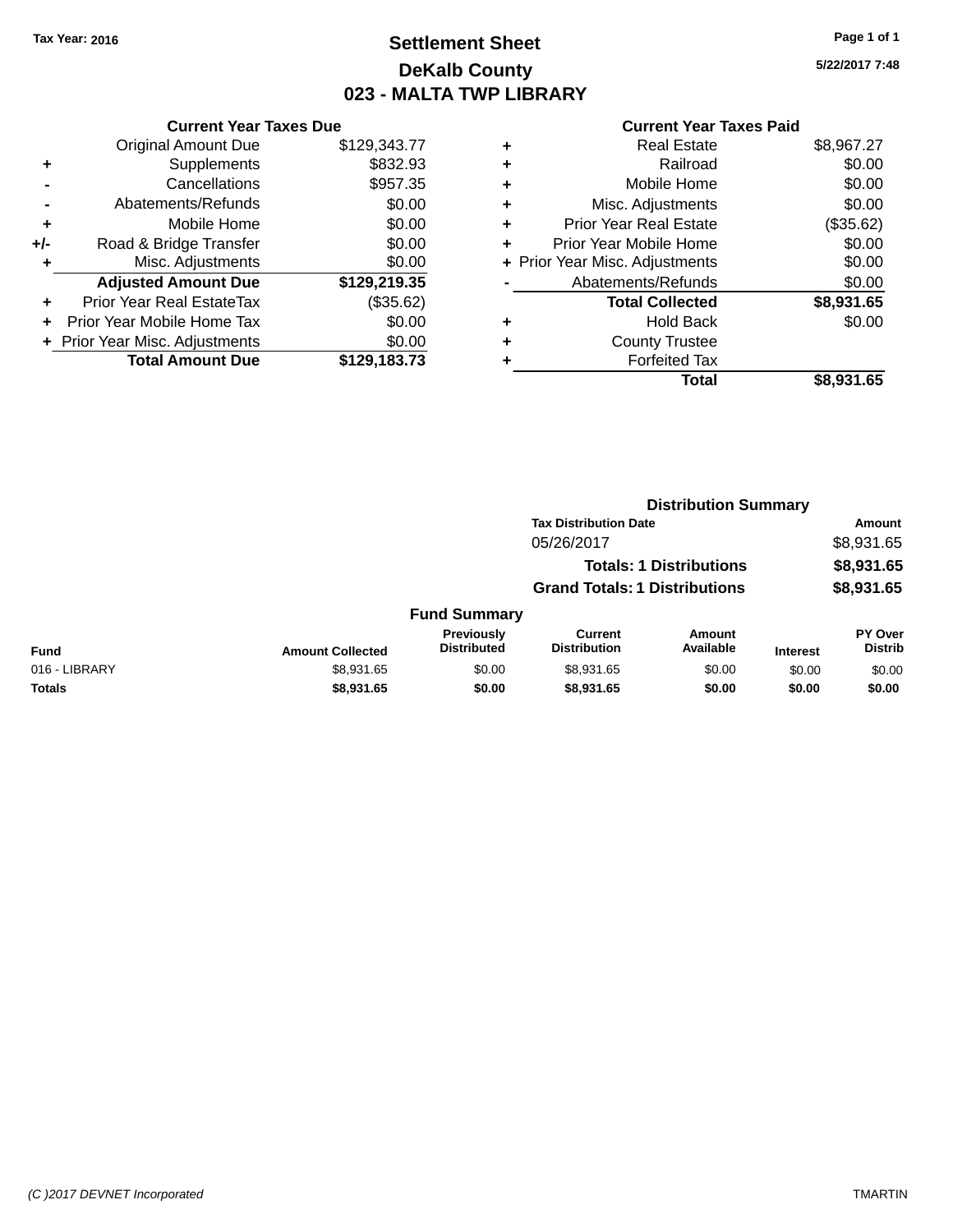# **Settlement Sheet Tax Year: 2016 Page 1 of 1 DeKalb County 024 - MALTA ROAD & BRIDGE**

**5/22/2017 7:48**

|       | <b>Current Year Taxes Due</b>    |              |  |  |  |
|-------|----------------------------------|--------------|--|--|--|
|       | <b>Original Amount Due</b>       | \$168,835.63 |  |  |  |
| ٠     | Supplements                      | \$1,015.01   |  |  |  |
|       | Cancellations                    | \$1,166.64   |  |  |  |
|       | Abatements/Refunds               | \$0.00       |  |  |  |
| ٠     | Mobile Home                      | \$0.00       |  |  |  |
| $+/-$ | Road & Bridge Transfer           | (\$774.48)   |  |  |  |
| ٠     | Misc. Adjustments                | \$0.00       |  |  |  |
|       | <b>Adjusted Amount Due</b>       | \$167,909.52 |  |  |  |
|       | <b>Prior Year Real EstateTax</b> | (\$43.27)    |  |  |  |
|       | Prior Year Mobile Home Tax       | \$0.00       |  |  |  |
|       | + Prior Year Misc. Adjustments   | \$0.00       |  |  |  |
|       | <b>Total Amount Due</b>          | \$167,866.25 |  |  |  |
|       |                                  |              |  |  |  |

|   | <b>Real Estate</b>             | \$10,927.43 |
|---|--------------------------------|-------------|
| ٠ | Railroad                       | \$0.00      |
| ٠ | Mobile Home                    | \$0.00      |
| ٠ | Misc. Adjustments              | \$0.00      |
| ٠ | <b>Prior Year Real Estate</b>  | (\$43.27)   |
| ٠ | Prior Year Mobile Home         | \$0.00      |
|   | + Prior Year Misc. Adjustments | \$0.00      |
|   | Abatements/Refunds             | \$0.00      |
|   | <b>Total Collected</b>         | \$10,884.16 |
| ٠ | Hold Back                      | \$0.00      |
| ٠ | <b>County Trustee</b>          |             |
| ٠ | <b>Forfeited Tax</b>           |             |
|   | Total                          | \$10,884.16 |
|   |                                |             |

| <b>Road and Bridge Summary</b> |             |               | <b>Distribution Summary</b>          |             |  |
|--------------------------------|-------------|---------------|--------------------------------------|-------------|--|
| Municipality                   | Amt. Due    | Amt. Distrib. | <b>Tax Distribution Date</b>         | Amount      |  |
| <b>VILLAGE OF MALTA</b>        | \$10.772.70 | \$774.48      | 05/26/2017                           | \$10,884.16 |  |
| <b>Totals</b>                  | \$10,772.70 | \$774.48      | <b>Totals: 1 Distributions</b>       | \$10,884.16 |  |
|                                |             |               | <b>Grand Totals: 1 Distributions</b> | \$10,884.16 |  |

|                              |                         | <b>Fund Summary</b>                     |                                |                     |                 |                                  |
|------------------------------|-------------------------|-----------------------------------------|--------------------------------|---------------------|-----------------|----------------------------------|
| <b>Fund</b>                  | <b>Amount Collected</b> | <b>Previously</b><br><b>Distributed</b> | Current<br><b>Distribution</b> | Amount<br>Available | <b>Interest</b> | <b>PY Over</b><br><b>Distrib</b> |
| 007 - ROAD AND BRIDGE        | \$3,343,26              | \$0.00                                  | \$3.343.26                     | \$0.00              | \$0.00          | \$0.00                           |
| 008 - BRIDGE CONST W/COUNTY  | \$1.392.94              | \$0.00                                  | \$1.392.94                     | \$0.00              | \$0.00          | \$0.00                           |
| 009 - PERMANENT ROAD         | \$4.913.40              | \$0.00                                  | \$4.913.40                     | \$0.00              | \$0.00          | \$0.00                           |
| 010 - EQUIPMENT AND BUILDING | \$1.234.56              | \$0.00                                  | \$1.234.56                     | \$0.00              | \$0.00          | \$0.00                           |
| <b>Totals</b>                | \$10,884.16             | \$0.00                                  | \$10,884.16                    | \$0.00              | \$0.00          | \$0.00                           |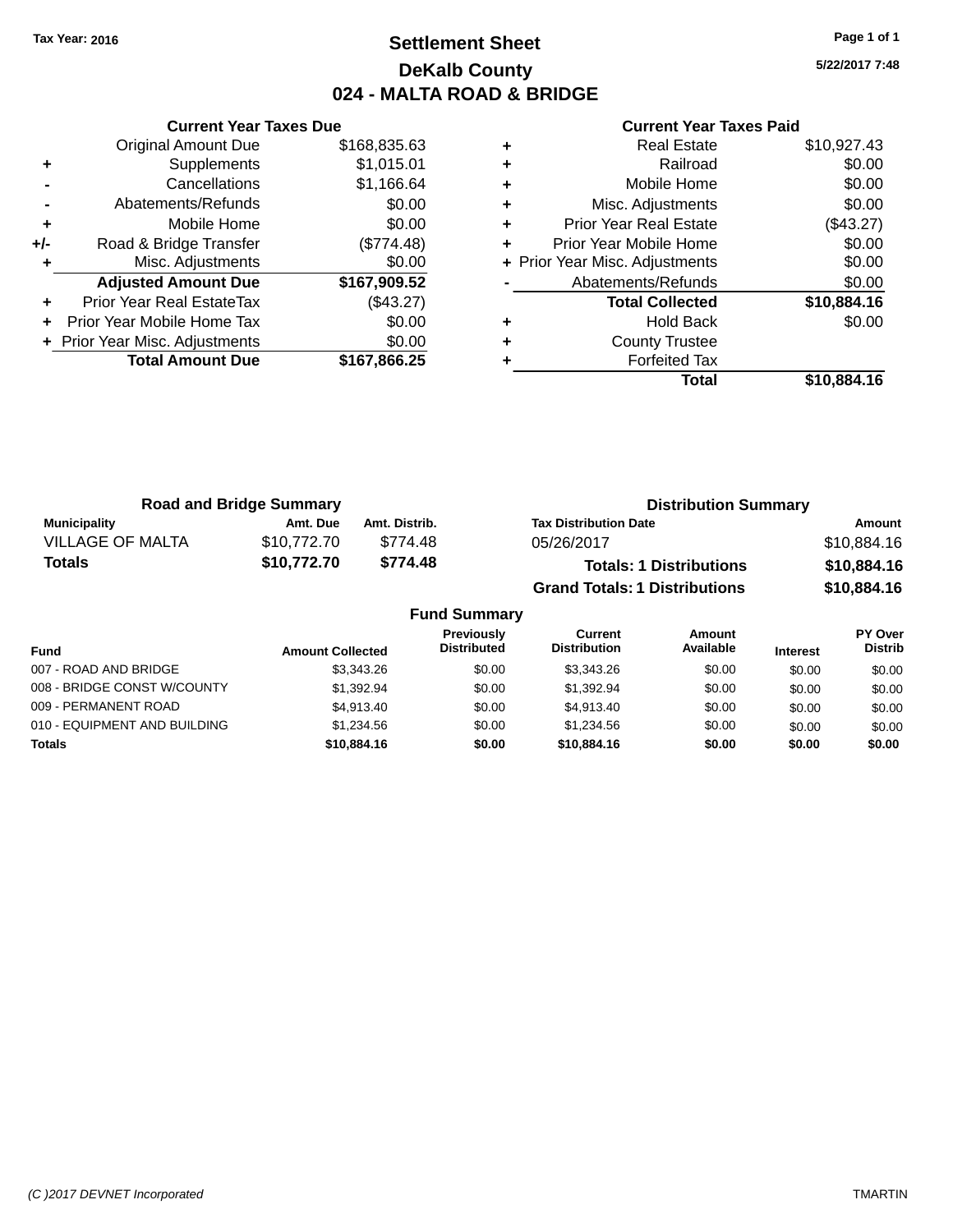# **Settlement Sheet Tax Year: 2016 Page 1 of 1 DeKalb County 025 - MAYFIELD TOWNSHIP**

**5/22/2017 7:48**

|     | <b>Current Year Taxes Due</b>  |             |
|-----|--------------------------------|-------------|
|     | <b>Original Amount Due</b>     | \$98,004.95 |
| ٠   | Supplements                    | \$118.66    |
|     | Cancellations                  | \$133.55    |
|     | Abatements/Refunds             | \$0.00      |
| ٠   | Mobile Home                    | \$0.00      |
| +/- | Road & Bridge Transfer         | \$0.00      |
| ٠   | Misc. Adjustments              | \$0.00      |
|     | <b>Adjusted Amount Due</b>     | \$97,990.06 |
| ٠   | Prior Year Real EstateTax      | \$0.00      |
| ÷   | Prior Year Mobile Home Tax     | \$0.00      |
|     | + Prior Year Misc. Adjustments | \$0.00      |
|     | <b>Total Amount Due</b>        | \$97,990.06 |

### **Current Year Taxes Paid +** Real Estate \$6,112.62 **+** Railroad \$0.00 **+** Mobile Home \$0.00 **+** Misc. Adjustments \$0.00 **+** Prior Year Real Estate \$0.00 **+** Prior Year Mobile Home \$0.00<br> **+** Prior Year Misc. Adjustments \$0.00 **+ Prior Year Misc. Adjustments -** Abatements/Refunds \$0.00 **Total Collected \$6,112.62 +** Hold Back \$0.00

|   | Total                 | \$6,112.62 |
|---|-----------------------|------------|
| ٠ | <b>Forfeited Tax</b>  |            |
| ٠ | <b>County Trustee</b> |            |

| , cu | Ψ |
|------|---|
|      |   |
|      |   |
|      |   |
|      |   |
|      |   |

|                          |                         |                                         | <b>Distribution Summary</b>           |                                |                 |                           |
|--------------------------|-------------------------|-----------------------------------------|---------------------------------------|--------------------------------|-----------------|---------------------------|
|                          |                         |                                         | <b>Tax Distribution Date</b>          |                                |                 | Amount                    |
|                          |                         |                                         | 05/26/2017                            |                                |                 | \$6,112.62                |
|                          |                         |                                         |                                       | <b>Totals: 1 Distributions</b> |                 | \$6,112.62                |
|                          |                         |                                         | <b>Grand Totals: 1 Distributions</b>  |                                |                 | \$6,112.62                |
|                          |                         | <b>Fund Summary</b>                     |                                       |                                |                 |                           |
| <b>Fund</b>              | <b>Amount Collected</b> | <b>Previously</b><br><b>Distributed</b> | <b>Current</b><br><b>Distribution</b> | Amount<br>Available            | <b>Interest</b> | PY Over<br><b>Distrib</b> |
| 001 - CORPORATE          | \$5,707.05              | \$0.00                                  | \$5,707.05                            | \$0.00                         | \$0.00          | \$0.00                    |
| 054 - GENERAL ASSISTANCE | \$405.57                | \$0.00                                  | \$405.57                              | \$0.00                         | \$0.00          | \$0.00                    |
| <b>Totals</b>            | \$6,112.62              | \$0.00                                  | \$6,112.62                            | \$0.00                         | \$0.00          | \$0.00                    |
|                          |                         |                                         |                                       |                                |                 |                           |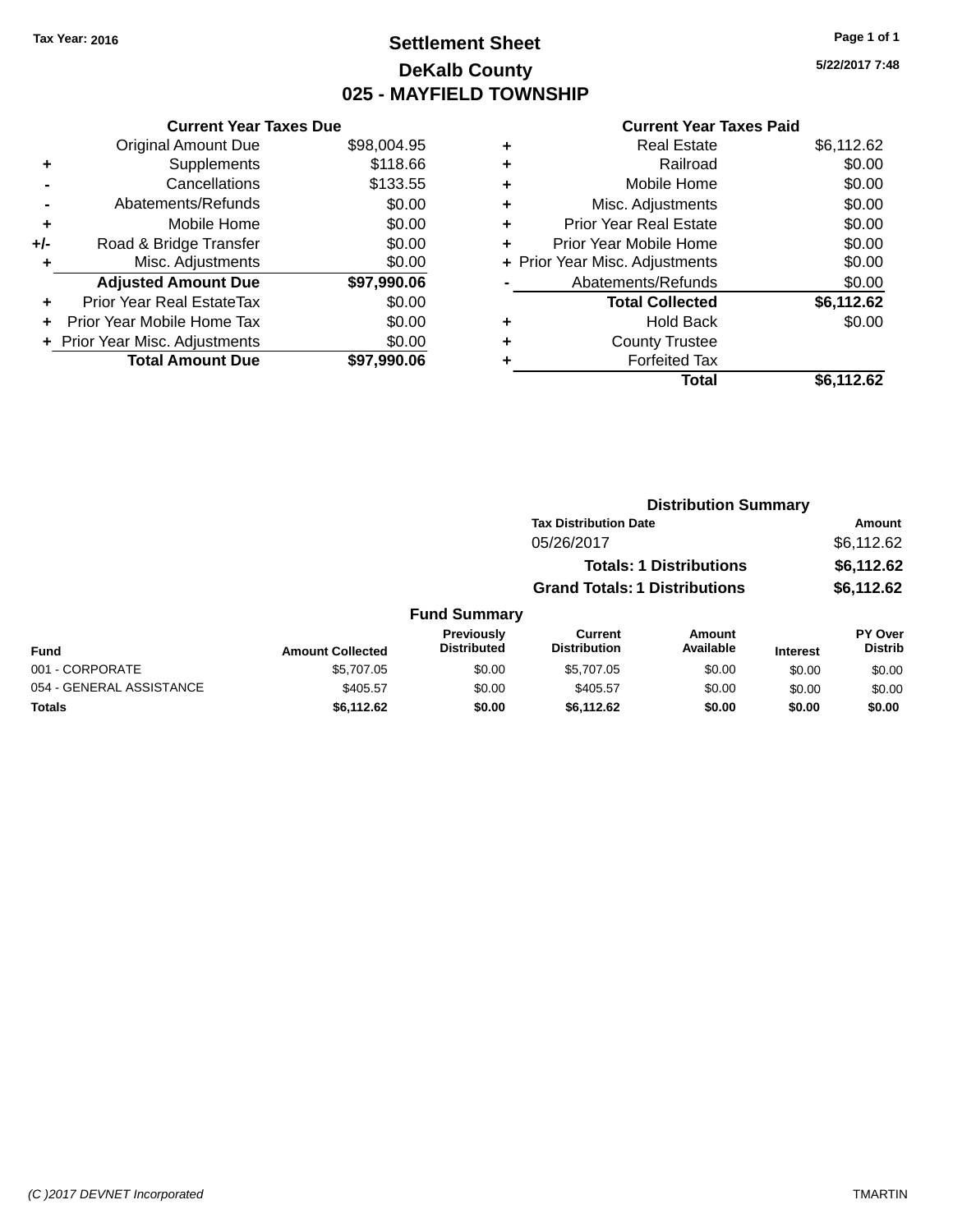# **Settlement Sheet Tax Year: 2016 Page 1 of 1 DeKalb County 026 - MAYFIELD ROAD & BRIDGE**

**5/22/2017 7:48**

#### **Current Year Taxes Paid**

| \$259,175.96 |
|--------------|
| \$313.81     |
| \$353.19     |
| \$0.00       |
| \$0.00       |
| \$0.00       |
| \$0.00       |
| \$259,136.58 |
| \$0.00       |
| \$0.00       |
| \$0.00       |
| \$259,136.58 |
|              |

|   | <b>Real Estate</b>             | \$16,165.00 |
|---|--------------------------------|-------------|
| ٠ | Railroad                       | \$0.00      |
| ٠ | Mobile Home                    | \$0.00      |
| ٠ | Misc. Adjustments              | \$0.00      |
| ٠ | <b>Prior Year Real Estate</b>  | \$0.00      |
| ÷ | Prior Year Mobile Home         | \$0.00      |
|   | + Prior Year Misc. Adjustments | \$0.00      |
|   | Abatements/Refunds             | \$0.00      |
|   | <b>Total Collected</b>         | \$16,165.00 |
| ٠ | <b>Hold Back</b>               | \$0.00      |
| ٠ | <b>County Trustee</b>          |             |
| ٠ | <b>Forfeited Tax</b>           |             |
|   | Total                          | \$16,165.00 |
|   |                                |             |

| <b>Distribution Summary</b>          |             |
|--------------------------------------|-------------|
| <b>Tax Distribution Date</b>         | Amount      |
| 05/26/2017                           | \$16,165.00 |
| <b>Totals: 1 Distributions</b>       | \$16,165.00 |
| <b>Grand Totals: 1 Distributions</b> | \$16,165.00 |

| Fund                                                | <b>Amount Collected</b> | <b>Previously</b><br><b>Distributed</b> | Current<br><b>Distribution</b> | Amount<br>Available | <b>Interest</b> | PY Over<br><b>Distrib</b> |
|-----------------------------------------------------|-------------------------|-----------------------------------------|--------------------------------|---------------------|-----------------|---------------------------|
| 007 - ROAD AND BRIDGE                               | \$10.026.30             | \$0.00                                  | \$10.026.30                    | \$0.00              | \$0.00          | \$0.00                    |
| 008 - BRIDGE CONST W/COUNTY                         | \$516.60                | \$0.00                                  | \$516.60                       | \$0.00              | \$0.00          | \$0.00                    |
| 009 - PERMANENT ROAD                                | \$4.071.67              | \$0.00                                  | \$4.071.67                     | \$0.00              | \$0.00          | \$0.00                    |
| 010 - EQUIPMENT AND BUILDING                        | \$759.82                | \$0.00                                  | \$759.82                       | \$0.00              | \$0.00          | \$0.00                    |
| 035 - TORT JUDGMENTS, LIABILITY<br><b>INSURANCE</b> | \$474.33                | \$0.00                                  | \$474.33                       | \$0.00              | \$0.00          | \$0.00                    |
| 047 - SOCIAL SECURITY                               | \$316.28                | \$0.00                                  | \$316.28                       | \$0.00              | \$0.00          | \$0.00                    |
| <b>Totals</b>                                       | \$16,165.00             | \$0.00                                  | \$16,165,00                    | \$0.00              | \$0.00          | \$0.00                    |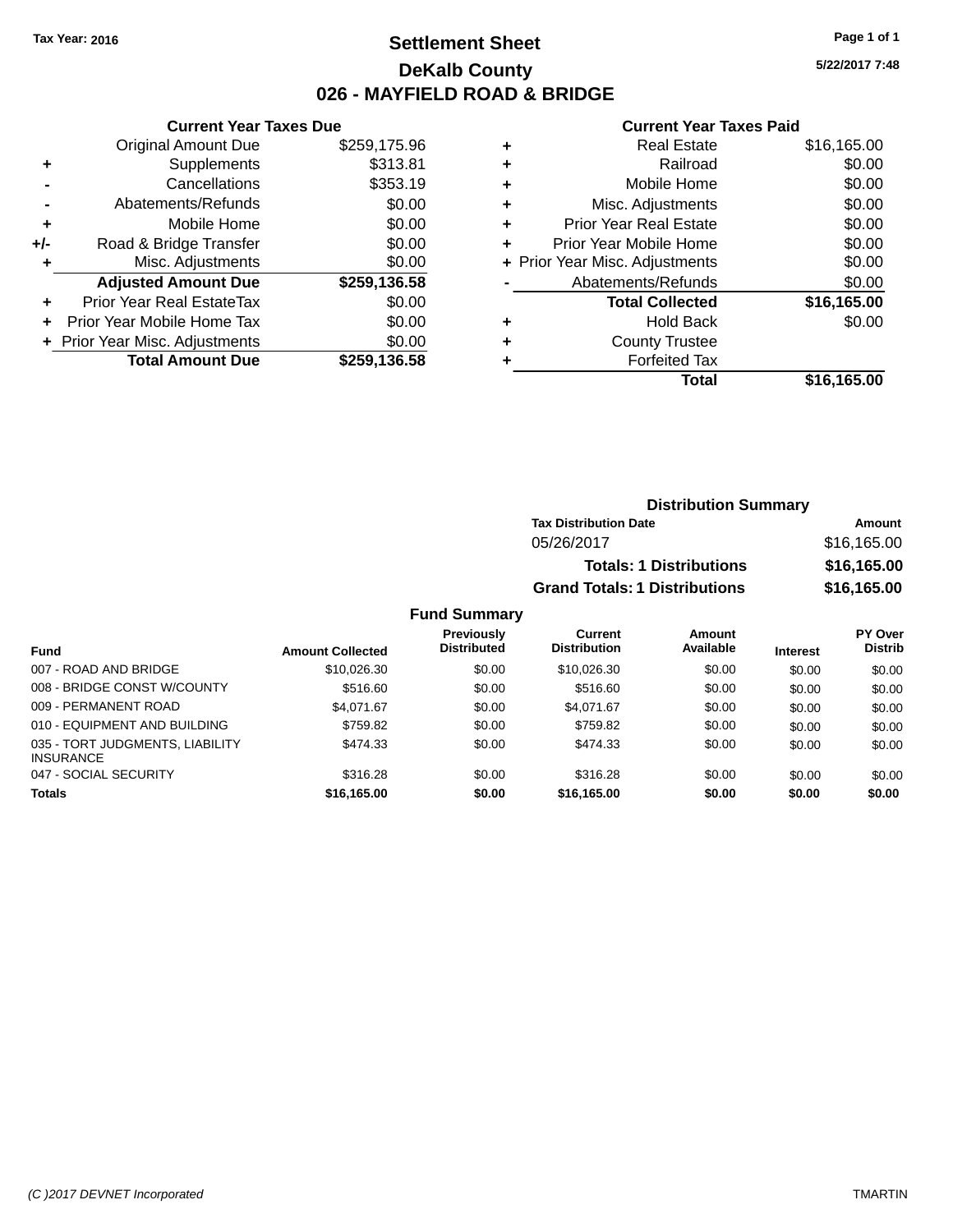# **Settlement Sheet Tax Year: 2016 Page 1 of 1 DeKalb County 027 - MILAN TOWNSHIP**

**5/22/2017 7:48**

|     | <b>Current Year Taxes Due</b>  |             |
|-----|--------------------------------|-------------|
|     | <b>Original Amount Due</b>     | \$40,001.21 |
| ٠   | Supplements                    | \$258.11    |
|     | Cancellations                  | \$273.92    |
|     | Abatements/Refunds             | \$0.00      |
| ٠   | Mobile Home                    | \$0.00      |
| +/- | Road & Bridge Transfer         | \$0.00      |
|     | Misc. Adjustments              | \$0.00      |
|     | <b>Adjusted Amount Due</b>     | \$39,985.40 |
| ٠   | Prior Year Real EstateTax      | \$0.00      |
|     | Prior Year Mobile Home Tax     | \$0.00      |
|     | + Prior Year Misc. Adjustments | \$0.00      |
|     | <b>Total Amount Due</b>        | \$39,985.40 |
|     |                                |             |

|   | <b>Real Estate</b>             | \$2,159.37 |
|---|--------------------------------|------------|
| ٠ | Railroad                       | \$0.00     |
| ٠ | Mobile Home                    | \$0.00     |
| ٠ | Misc. Adjustments              | \$0.00     |
| ٠ | <b>Prior Year Real Estate</b>  | \$0.00     |
| ٠ | Prior Year Mobile Home         | \$0.00     |
|   | + Prior Year Misc. Adjustments | \$0.00     |
|   | Abatements/Refunds             | \$0.00     |
|   | <b>Total Collected</b>         | \$2,159.37 |
| ٠ | <b>Hold Back</b>               | \$0.00     |
|   | <b>County Trustee</b>          |            |
| ٠ | <b>Forfeited Tax</b>           |            |
|   | Total                          | \$2,159.37 |
|   |                                |            |

|                 |                         |                                         | <b>Distribution Summary</b>           |                                |                 |                           |
|-----------------|-------------------------|-----------------------------------------|---------------------------------------|--------------------------------|-----------------|---------------------------|
|                 |                         |                                         | <b>Tax Distribution Date</b>          |                                |                 | <b>Amount</b>             |
|                 |                         |                                         | 05/26/2017                            |                                |                 | \$2,159.37                |
|                 |                         |                                         |                                       | <b>Totals: 1 Distributions</b> |                 | \$2,159.37                |
|                 |                         |                                         | <b>Grand Totals: 1 Distributions</b>  |                                |                 | \$2,159.37                |
|                 |                         | <b>Fund Summary</b>                     |                                       |                                |                 |                           |
| <b>Fund</b>     | <b>Amount Collected</b> | <b>Previously</b><br><b>Distributed</b> | <b>Current</b><br><b>Distribution</b> | Amount<br>Available            | <b>Interest</b> | PY Over<br><b>Distrib</b> |
| 001 - CORPORATE | \$2,159.37              | \$0.00                                  | \$2,159.37                            | \$0.00                         | \$0.00          | \$0.00                    |
| Totals          | \$2,159.37              | \$0.00                                  | \$2,159.37                            | \$0.00                         | \$0.00          | \$0.00                    |
|                 |                         |                                         |                                       |                                |                 |                           |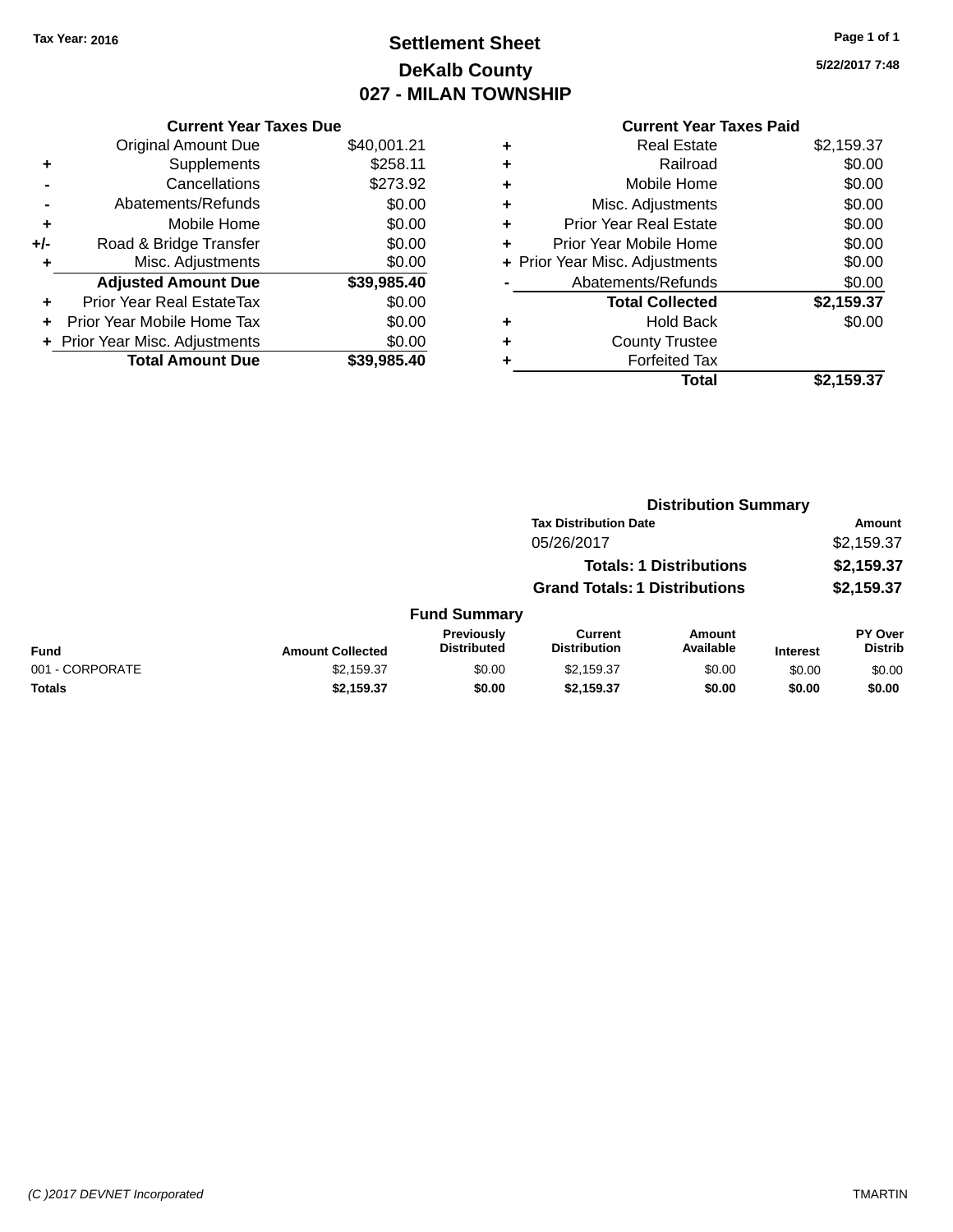# **Settlement Sheet Tax Year: 2016 Page 1 of 1 DeKalb County 028 - MILAN ROAD & BRIDGE**

**5/22/2017 7:48**

|     | <b>Current Year Taxes Due</b>  |             |
|-----|--------------------------------|-------------|
|     | <b>Original Amount Due</b>     | \$65,152.02 |
| ÷   | Supplements                    | \$420.40    |
|     | Cancellations                  | \$446.16    |
|     | Abatements/Refunds             | \$0.00      |
| ٠   | Mobile Home                    | \$0.00      |
| +/- | Road & Bridge Transfer         | \$0.00      |
|     | Misc. Adjustments              | \$0.00      |
|     | <b>Adjusted Amount Due</b>     | \$65,126.26 |
| ÷   | Prior Year Real EstateTax      | \$0.00      |
|     | Prior Year Mobile Home Tax     | \$0.00      |
|     | + Prior Year Misc. Adjustments | \$0.00      |
|     | <b>Total Amount Due</b>        | \$65,126.26 |
|     |                                |             |

| ٠ | <b>Real Estate</b>             | \$3,517.04 |
|---|--------------------------------|------------|
| ٠ | Railroad                       | \$0.00     |
| ٠ | Mobile Home                    | \$0.00     |
| ٠ | Misc. Adjustments              | \$0.00     |
| ٠ | <b>Prior Year Real Estate</b>  | \$0.00     |
| ٠ | Prior Year Mobile Home         | \$0.00     |
|   | + Prior Year Misc. Adjustments | \$0.00     |
|   | Abatements/Refunds             | \$0.00     |
|   | <b>Total Collected</b>         | \$3,517.04 |
| ٠ | <b>Hold Back</b>               | \$0.00     |
| ٠ | <b>County Trustee</b>          |            |
| ٠ | <b>Forfeited Tax</b>           |            |
|   | Total                          | \$3,517.04 |
|   |                                |            |

|                       |                         |                                  |                                      | <b>Distribution Summary</b>    |                 |                           |  |
|-----------------------|-------------------------|----------------------------------|--------------------------------------|--------------------------------|-----------------|---------------------------|--|
|                       |                         |                                  | <b>Tax Distribution Date</b>         |                                |                 | <b>Amount</b>             |  |
|                       |                         |                                  | 05/26/2017                           |                                |                 | \$3,517.04                |  |
|                       |                         |                                  |                                      | <b>Totals: 1 Distributions</b> |                 | \$3,517.04                |  |
|                       |                         |                                  | <b>Grand Totals: 1 Distributions</b> |                                |                 | \$3,517.04                |  |
|                       |                         | <b>Fund Summary</b>              |                                      |                                |                 |                           |  |
| <b>Fund</b>           | <b>Amount Collected</b> | Previously<br><b>Distributed</b> | Current<br><b>Distribution</b>       | Amount<br>Available            | <b>Interest</b> | PY Over<br><b>Distrib</b> |  |
| 007 - ROAD AND BRIDGE | \$2,485.59              | \$0.00                           | \$2,485.59                           | \$0.00                         | \$0.00          | \$0.00                    |  |

| \$2.485.59 | \$0.00        | \$2,485.59 | \$0.00 | \$0.00 | \$0.00 |
|------------|---------------|------------|--------|--------|--------|
| \$232.06   | \$0.00        | \$232.06   | \$0.00 | \$0.00 | \$0.00 |
| \$799.39   | \$0.00        | \$799.39   | \$0.00 | \$0.00 | \$0.00 |
| \$3.517.04 | \$0.00        | \$3.517.04 | \$0.00 | \$0.00 | \$0.00 |
|            | Ашоаш оолсосо |            |        |        |        |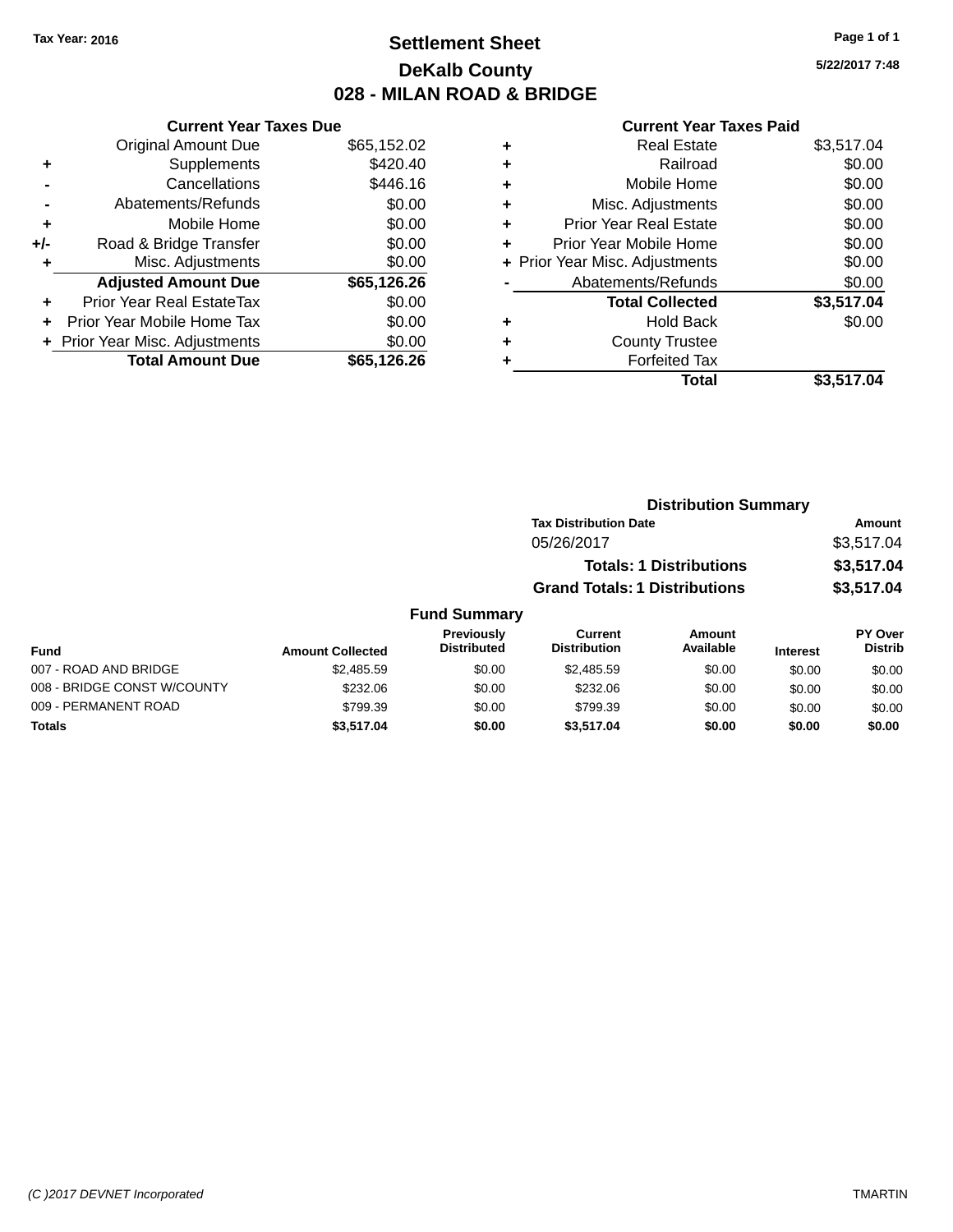# **Settlement Sheet Tax Year: 2016 Page 1 of 1 DeKalb County 029 - PAW PAW TOWNSHIP**

**5/22/2017 7:48**

| <b>Original Amount Due</b> | \$68,662.71                                                     |
|----------------------------|-----------------------------------------------------------------|
| Supplements                | \$0.00                                                          |
| Cancellations              | \$0.00                                                          |
| Abatements/Refunds         | \$0.00                                                          |
| Mobile Home                | \$0.00                                                          |
| Road & Bridge Transfer     | \$0.00                                                          |
| Misc. Adjustments          | \$0.00                                                          |
| <b>Adjusted Amount Due</b> | \$68,662.71                                                     |
| Prior Year Real EstateTax  | \$0.00                                                          |
| Prior Year Mobile Home Tax | \$0.00                                                          |
|                            | \$0.00                                                          |
| <b>Total Amount Due</b>    | \$68.662.71                                                     |
|                            | <b>Current Year Taxes Due</b><br>+ Prior Year Misc. Adjustments |

|   | <b>Real Estate</b>             | \$5,366.07 |
|---|--------------------------------|------------|
| ٠ | Railroad                       | \$0.00     |
| ٠ | Mobile Home                    | \$0.00     |
| ٠ | Misc. Adjustments              | \$0.00     |
| ٠ | <b>Prior Year Real Estate</b>  | \$0.00     |
| ÷ | Prior Year Mobile Home         | \$0.00     |
|   | + Prior Year Misc. Adjustments | \$0.00     |
|   | Abatements/Refunds             | \$0.00     |
|   | <b>Total Collected</b>         | \$5,366.07 |
| ٠ | <b>Hold Back</b>               | \$0.00     |
| ٠ | <b>County Trustee</b>          |            |
| ٠ | <b>Forfeited Tax</b>           |            |
|   | Total                          | \$5,366.07 |
|   |                                |            |

|                     |                                      | <b>Distribution Summary</b>    |            |
|---------------------|--------------------------------------|--------------------------------|------------|
|                     | <b>Tax Distribution Date</b>         |                                | Amount     |
|                     | 05/26/2017                           |                                | \$5,366.07 |
|                     |                                      | <b>Totals: 1 Distributions</b> | \$5,366.07 |
|                     | <b>Grand Totals: 1 Distributions</b> |                                | \$5,366.07 |
| <b>Fund Summary</b> |                                      |                                |            |
| <b>Provinuely</b>   | Currant                              | Amount                         | PY ∩ver    |

| Fund                     | <b>Amount Collected</b> | <b>Previously</b><br><b>Distributed</b> | Current<br><b>Distribution</b> | Amount<br>Available | <b>Interest</b> | <b>PY Over</b><br><b>Distrib</b> |
|--------------------------|-------------------------|-----------------------------------------|--------------------------------|---------------------|-----------------|----------------------------------|
| 001 - CORPORATE          | \$5.041.70              | \$0.00                                  | \$5,041.70                     | \$0.00              | \$0.00          | \$0.00                           |
| 017 - CEMETERY           | \$206.53                | \$0.00                                  | \$206.53                       | \$0.00              | \$0.00          | \$0.00                           |
| 034 - GENERAL ASSISTANCE | \$117.84                | \$0.00                                  | \$117.84                       | \$0.00              | \$0.00          | \$0.00                           |
| <b>Totals</b>            | \$5,366.07              | \$0.00                                  | \$5.366.07                     | \$0.00              | \$0.00          | \$0.00                           |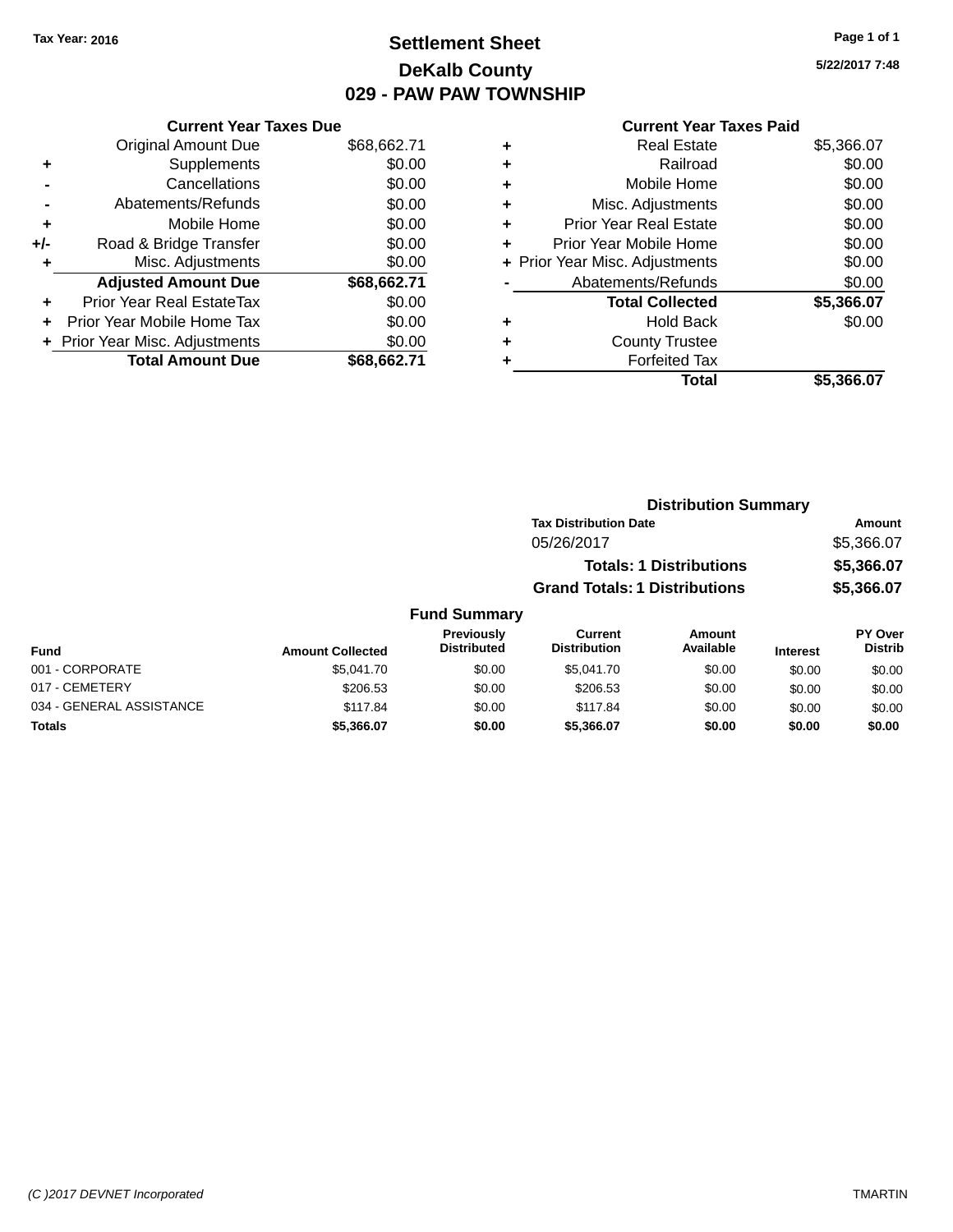# **Settlement Sheet Tax Year: 2016 Page 1 of 1 DeKalb County 030 - PAW PAW ROAD & BRIDGE**

**5/22/2017 7:48**

#### **Current Year Taxes Paid**

|     | <b>Current Year Taxes Due</b>  |             |
|-----|--------------------------------|-------------|
|     | <b>Original Amount Due</b>     | \$94,703.23 |
| ÷   | Supplements                    | \$0.00      |
|     | Cancellations                  | \$0.00      |
|     | Abatements/Refunds             | \$0.00      |
| ٠   | Mobile Home                    | \$0.00      |
| +/- | Road & Bridge Transfer         | \$0.00      |
|     | Misc. Adjustments              | \$0.00      |
|     | <b>Adjusted Amount Due</b>     | \$94,703.23 |
| ÷   | Prior Year Real EstateTax      | \$0.00      |
|     | Prior Year Mobile Home Tax     | \$0.00      |
|     | + Prior Year Misc. Adjustments | \$0.00      |
|     | <b>Total Amount Due</b>        | \$94.703.23 |
|     |                                |             |

| ٠ | <b>Real Estate</b>             | \$7,401.19 |
|---|--------------------------------|------------|
| ٠ | Railroad                       | \$0.00     |
| ٠ | Mobile Home                    | \$0.00     |
| ٠ | Misc. Adjustments              | \$0.00     |
| ٠ | <b>Prior Year Real Estate</b>  | \$0.00     |
| ÷ | Prior Year Mobile Home         | \$0.00     |
|   | + Prior Year Misc. Adjustments | \$0.00     |
|   | Abatements/Refunds             | \$0.00     |
|   | <b>Total Collected</b>         | \$7,401.19 |
| ٠ | <b>Hold Back</b>               | \$0.00     |
| ٠ | <b>County Trustee</b>          |            |
| ٠ | <b>Forfeited Tax</b>           |            |
|   | Total                          | \$7,401.19 |
|   |                                |            |

| <b>Distribution Summary</b>          |            |
|--------------------------------------|------------|
| <b>Tax Distribution Date</b>         | Amount     |
| 05/26/2017                           | \$7,401.19 |
| <b>Totals: 1 Distributions</b>       | \$7,401.19 |
| <b>Grand Totals: 1 Distributions</b> | \$7,401.19 |

| <b>Fund</b>                                   | <b>Amount Collected</b> | <b>Previously</b><br><b>Distributed</b> | Current<br><b>Distribution</b> | <b>Amount</b><br>Available | <b>Interest</b> | PY Over<br><b>Distrib</b> |
|-----------------------------------------------|-------------------------|-----------------------------------------|--------------------------------|----------------------------|-----------------|---------------------------|
| 007 - ROAD AND BRIDGE                         | \$3,590.79              | \$0.00                                  | \$3.590.79                     | \$0.00                     | \$0.00          | \$0.00                    |
| 009 - PERMANENT ROAD                          | \$2,874.19              | \$0.00                                  | \$2,874.19                     | \$0.00                     | \$0.00          | \$0.00                    |
| 010 - EQUIPMENT AND BUILDING                  | \$395.08                | \$0.00                                  | \$395.08                       | \$0.00                     | \$0.00          | \$0.00                    |
| 027 - AUDIT                                   | \$57.63                 | \$0.00                                  | \$57.63                        | \$0.00                     | \$0.00          | \$0.00                    |
| 035 - TORT JUDGEMENTS/LIABILITY<br><b>INS</b> | \$381.46                | \$0.00                                  | \$381.46                       | \$0.00                     | \$0.00          | \$0.00                    |
| 047 - SOCIAL SECURITY                         | \$102.04                | \$0.00                                  | \$102.04                       | \$0.00                     | \$0.00          | \$0.00                    |
| <b>Totals</b>                                 | \$7,401.19              | \$0.00                                  | \$7,401.19                     | \$0.00                     | \$0.00          | \$0.00                    |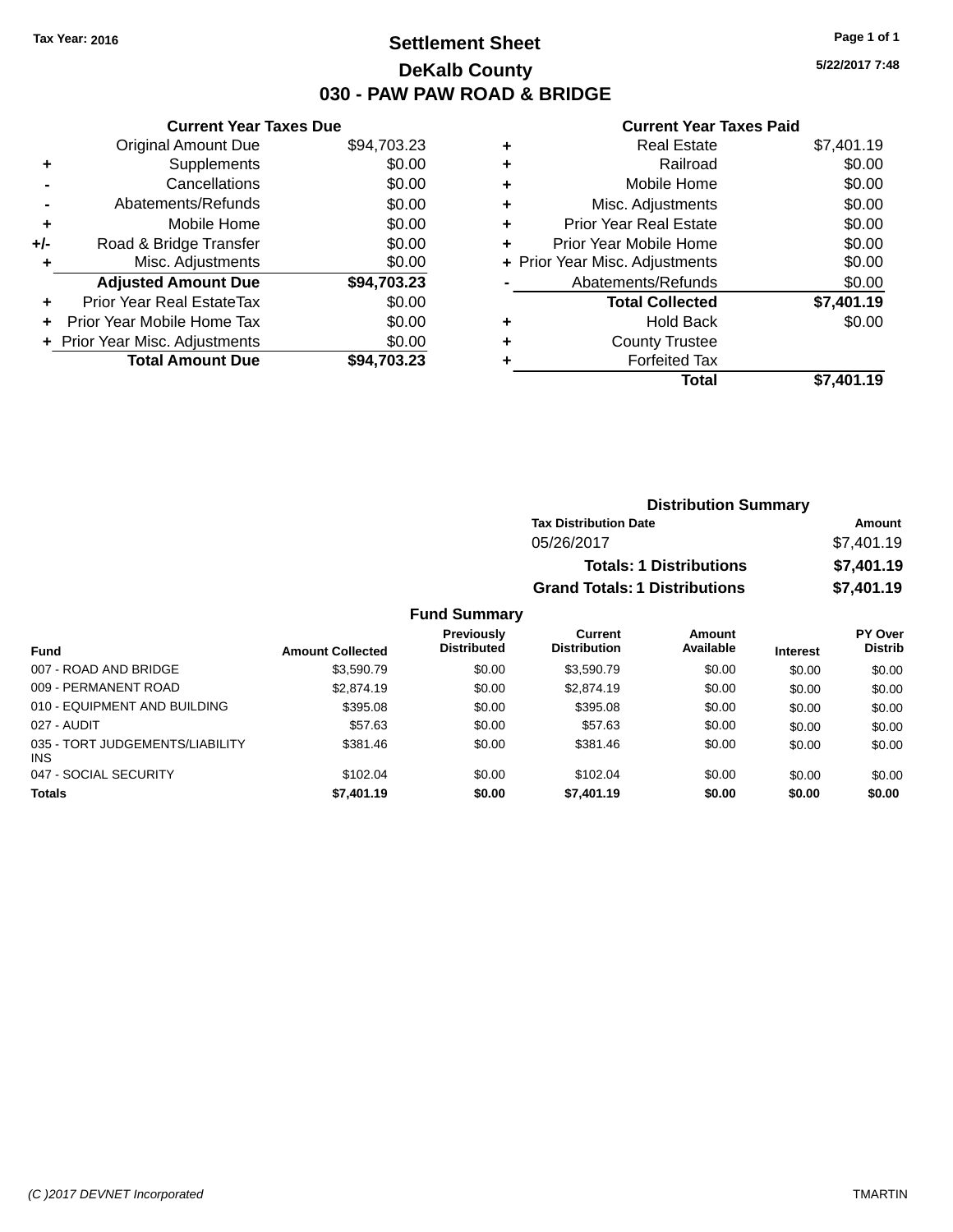# **Settlement Sheet Tax Year: 2016 Page 1 of 1 DeKalb County 031 - PIERCE TOWNSHIP**

**5/22/2017 7:48**

### **Current Year Taxes Paid**

|     | <b>Current Year Taxes Due</b>  |             |
|-----|--------------------------------|-------------|
|     | <b>Original Amount Due</b>     | \$57,669.42 |
| ٠   | Supplements                    | \$281.31    |
|     | Cancellations                  | \$307.19    |
|     | Abatements/Refunds             | \$0.00      |
| ٠   | Mobile Home                    | \$0.00      |
| +/- | Road & Bridge Transfer         | \$0.00      |
|     | Misc. Adjustments              | \$0.00      |
|     | <b>Adjusted Amount Due</b>     | \$57,643.54 |
| ٠   | Prior Year Real EstateTax      | \$0.00      |
| ÷   | Prior Year Mobile Home Tax     | \$0.00      |
|     | + Prior Year Misc. Adjustments | \$0.00      |
|     | <b>Total Amount Due</b>        | \$57,643.54 |
|     |                                |             |

| ٠ | <b>Real Estate</b>             | \$8,590.34 |
|---|--------------------------------|------------|
| ٠ | Railroad                       | \$0.00     |
| ٠ | Mobile Home                    | \$0.00     |
| ٠ | Misc. Adjustments              | \$0.00     |
| ٠ | <b>Prior Year Real Estate</b>  | \$0.00     |
| ٠ | Prior Year Mobile Home         | \$0.00     |
|   | + Prior Year Misc. Adjustments | \$0.00     |
|   | Abatements/Refunds             | \$0.00     |
|   | <b>Total Collected</b>         | \$8,590.34 |
| ٠ | <b>Hold Back</b>               | \$0.00     |
| ٠ | <b>County Trustee</b>          |            |
| ٠ | <b>Forfeited Tax</b>           |            |
|   | Total                          | \$8,590.34 |
|   |                                |            |

| <b>Distribution Summary</b>          |            |
|--------------------------------------|------------|
| <b>Tax Distribution Date</b>         | Amount     |
| 05/26/2017                           | \$8,590.34 |
| <b>Totals: 1 Distributions</b>       | \$8,590.34 |
| <b>Grand Totals: 1 Distributions</b> | \$8,590.34 |

| <b>Fund</b>                                   | <b>Amount Collected</b> | Previously<br><b>Distributed</b> | Current<br><b>Distribution</b> | <b>Amount</b><br>Available | <b>Interest</b> | PY Over<br><b>Distrib</b> |
|-----------------------------------------------|-------------------------|----------------------------------|--------------------------------|----------------------------|-----------------|---------------------------|
| 001 - CORPORATE                               | \$6.213.91              | \$0.00                           | \$6.213.91                     | \$0.00                     | \$0.00          | \$0.00                    |
| $005 - I. M. R. F.$                           | \$737.46                | \$0.00                           | \$737.46                       | \$0.00                     | \$0.00          | \$0.00                    |
| 027 - AUDIT                                   | \$148.97                | \$0.00                           | \$148.97                       | \$0.00                     | \$0.00          | \$0.00                    |
| 035 - TORT JUDGEMENTS/LIABILITY<br><b>INS</b> | \$610.96                | \$0.00                           | \$610.96                       | \$0.00                     | \$0.00          | \$0.00                    |
| 047 - SOCIAL SECURITY                         | \$432.14                | \$0.00                           | \$432.14                       | \$0.00                     | \$0.00          | \$0.00                    |
| 054 - GENERAL ASSISTANCE                      | \$446.90                | \$0.00                           | \$446.90                       | \$0.00                     | \$0.00          | \$0.00                    |
| <b>Totals</b>                                 | \$8,590.34              | \$0.00                           | \$8,590,34                     | \$0.00                     | \$0.00          | \$0.00                    |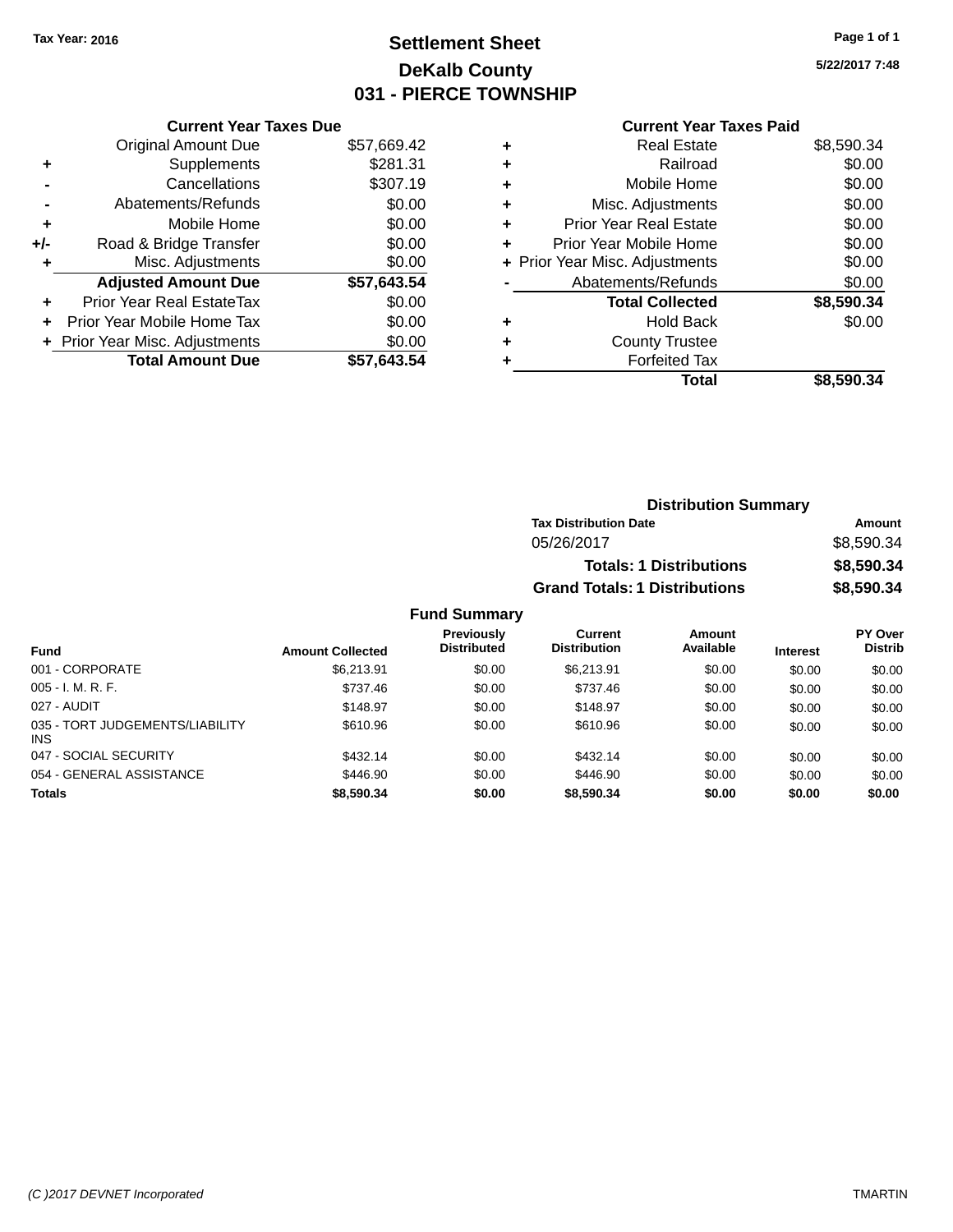# **Settlement Sheet Tax Year: 2016 Page 1 of 1 DeKalb County 032 - PIERCE ROAD & BRIDGE**

**5/22/2017 7:48**

#### **Current Year Taxes Paid**

|       | <b>Current Year Taxes Due</b>  |              |  |  |  |
|-------|--------------------------------|--------------|--|--|--|
|       | <b>Original Amount Due</b>     | \$169,764.28 |  |  |  |
| ÷     | Supplements                    | \$828.10     |  |  |  |
|       | Cancellations                  | \$904.28     |  |  |  |
|       | Abatements/Refunds             | \$0.00       |  |  |  |
| ٠     | Mobile Home                    | \$0.00       |  |  |  |
| $+/-$ | Road & Bridge Transfer         | \$0.00       |  |  |  |
|       | Misc. Adjustments              | \$0.00       |  |  |  |
|       | <b>Adjusted Amount Due</b>     | \$169,688.10 |  |  |  |
| ÷     | Prior Year Real EstateTax      | \$0.00       |  |  |  |
|       | Prior Year Mobile Home Tax     | \$0.00       |  |  |  |
|       | + Prior Year Misc. Adjustments | \$0.00       |  |  |  |
|       | <b>Total Amount Due</b>        | \$169,688.10 |  |  |  |
|       |                                |              |  |  |  |

|   | <b>Real Estate</b>             | \$25,287.70 |
|---|--------------------------------|-------------|
| ٠ | Railroad                       | \$0.00      |
| ٠ | Mobile Home                    | \$0.00      |
| ٠ | Misc. Adjustments              | \$0.00      |
| ٠ | <b>Prior Year Real Estate</b>  | \$0.00      |
| ٠ | Prior Year Mobile Home         | \$0.00      |
|   | + Prior Year Misc. Adjustments | \$0.00      |
|   | Abatements/Refunds             | \$0.00      |
|   | <b>Total Collected</b>         | \$25,287.70 |
| ٠ | <b>Hold Back</b>               | \$0.00      |
| ٠ | <b>County Trustee</b>          |             |
| ٠ | <b>Forfeited Tax</b>           |             |
|   | Total                          | \$25,287.70 |
|   |                                |             |

| <b>Distribution Summary</b>          |             |
|--------------------------------------|-------------|
| <b>Tax Distribution Date</b>         | Amount      |
| 05/26/2017                           | \$25,287.70 |
| <b>Totals: 1 Distributions</b>       | \$25,287.70 |
| <b>Grand Totals: 1 Distributions</b> | \$25,287.70 |

| Fund                         | <b>Amount Collected</b> | <b>Previously</b><br><b>Distributed</b> | Current<br><b>Distribution</b> | Amount<br>Available | <b>Interest</b> | PY Over<br><b>Distrib</b> |
|------------------------------|-------------------------|-----------------------------------------|--------------------------------|---------------------|-----------------|---------------------------|
| $005 - I. M. R. F.$          | \$18.16                 | \$0.00                                  | \$18.16                        | \$0.00              | \$0.00          | \$0.00                    |
| 007 - ROAD AND BRIDGE        | \$17.990.39             | \$0.00                                  | \$17.990.39                    | \$0.00              | \$0.00          | \$0.00                    |
| 008 - BRIDGE CONST W/COUNTY  | \$1.428.73              | \$0.00                                  | \$1,428.73                     | \$0.00              | \$0.00          | \$0.00                    |
| 009 - PERMANENT ROAD         | \$4,666.98              | \$0.00                                  | \$4,666.98                     | \$0.00              | \$0.00          | \$0.00                    |
| 010 - EQUIPMENT AND BUILDING | \$1,000.61              | \$0.00                                  | \$1,000.61                     | \$0.00              | \$0.00          | \$0.00                    |
| 047 - SOCIAL SECURITY        | \$182.83                | \$0.00                                  | \$182.83                       | \$0.00              | \$0.00          | \$0.00                    |
| <b>Totals</b>                | \$25,287.70             | \$0.00                                  | \$25,287.70                    | \$0.00              | \$0.00          | \$0.00                    |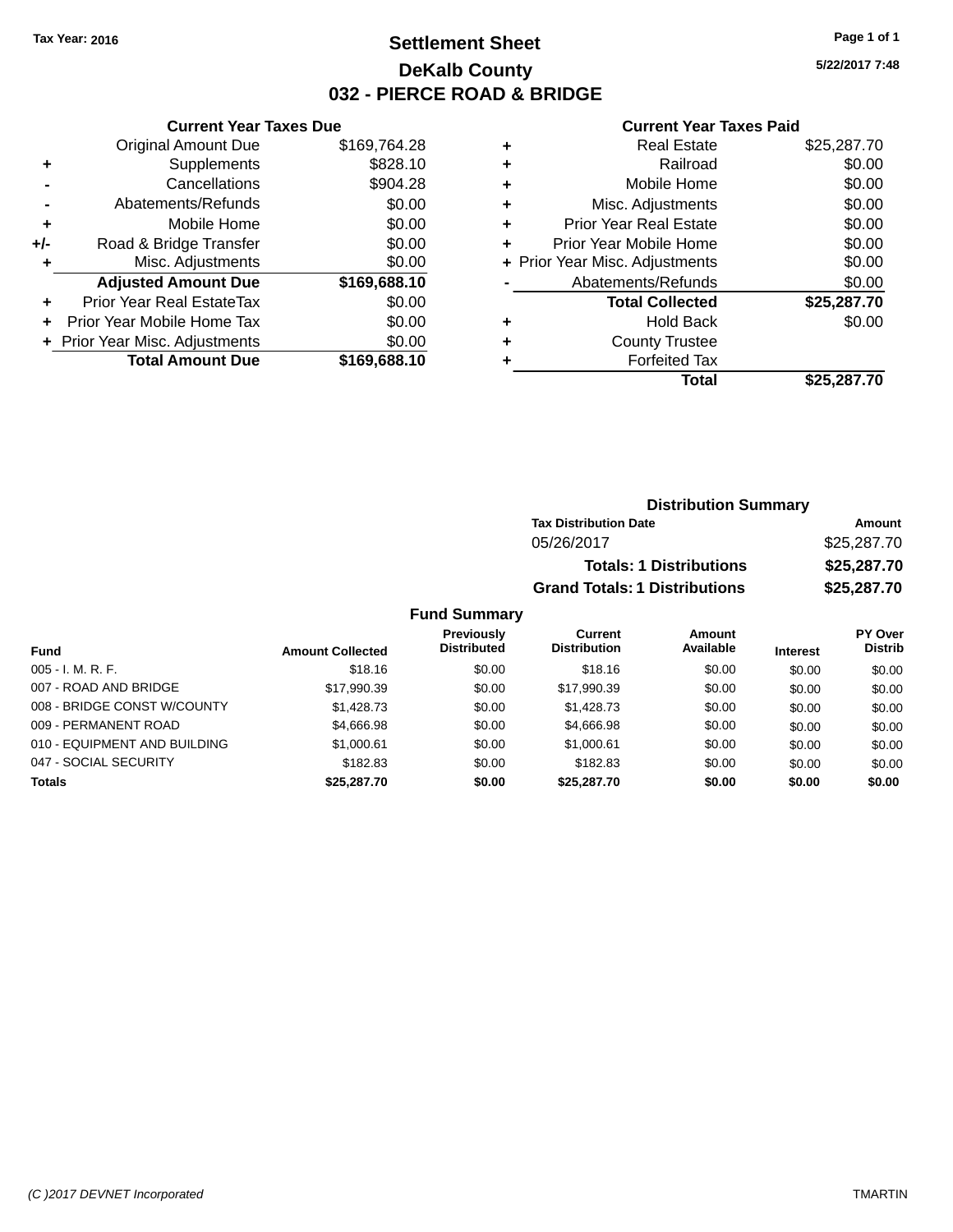### **Settlement Sheet Tax Year: 2016 Page 1 of 1 DeKalb County 033 - SANDWICH TOWNSHIP**

**5/22/2017 7:48**

#### **Current Year Taxes Paid**

| <b>Current Year Taxes Due</b> |                              |  |  |  |
|-------------------------------|------------------------------|--|--|--|
| <b>Original Amount Due</b>    | \$250,865.61                 |  |  |  |
| Supplements                   | \$1,672.69                   |  |  |  |
| Cancellations                 | \$1,925.21                   |  |  |  |
| Abatements/Refunds            | \$0.00                       |  |  |  |
| Mobile Home                   | \$0.00                       |  |  |  |
| Road & Bridge Transfer        | \$0.00                       |  |  |  |
| Misc. Adjustments             | \$93.22                      |  |  |  |
| <b>Adjusted Amount Due</b>    | \$250,706.31                 |  |  |  |
| Prior Year Real EstateTax     | (\$70.91)                    |  |  |  |
| Prior Year Mobile Home Tax    | \$0.00                       |  |  |  |
|                               | \$2.98                       |  |  |  |
| <b>Total Amount Due</b>       | \$250,638,38                 |  |  |  |
|                               | Prior Year Misc. Adjustments |  |  |  |

| ٠ | <b>Real Estate</b>             | \$24,751.01 |
|---|--------------------------------|-------------|
| ٠ | Railroad                       | \$0.00      |
| ٠ | Mobile Home                    | \$0.00      |
| ٠ | Misc. Adjustments              | \$93.22     |
| ٠ | <b>Prior Year Real Estate</b>  | (\$70.91)   |
| ٠ | Prior Year Mobile Home         | \$0.00      |
|   | + Prior Year Misc. Adjustments | \$2.98      |
|   | Abatements/Refunds             | \$0.00      |
|   | <b>Total Collected</b>         | \$24,776.30 |
| ٠ | <b>Hold Back</b>               | \$0.00      |
| ٠ | <b>County Trustee</b>          |             |
| ٠ | <b>Forfeited Tax</b>           |             |
|   | Total                          | \$24,776.30 |
|   |                                |             |

|                     | <b>Distribution Summary</b>          |             |
|---------------------|--------------------------------------|-------------|
|                     | <b>Tax Distribution Date</b>         | Amount      |
|                     | 05/26/2017                           | \$24,776.30 |
|                     | <b>Totals: 1 Distributions</b>       | \$24,776.30 |
|                     | <b>Grand Totals: 1 Distributions</b> | \$24,776.30 |
| <b>Fund Summary</b> |                                      |             |

| <b>Fund</b>              | <b>Amount Collected</b> | <b>Previously</b><br><b>Distributed</b> | Current<br><b>Distribution</b> | Amount<br>Available | <b>Interest</b> | <b>PY Over</b><br><b>Distrib</b> |
|--------------------------|-------------------------|-----------------------------------------|--------------------------------|---------------------|-----------------|----------------------------------|
| 001 - CORPORATE          | \$12,771.93             | \$0.00                                  | \$12,771.93                    | \$0.00              | \$0.00          | \$0.00                           |
| 005 - I. M. R. F.        | \$1,432.12              | \$0.00                                  | \$1,432.12                     | \$0.00              | \$0.00          | \$0.00                           |
| 017 - CEMETERY           | \$8,059.08              | \$0.00                                  | \$8.059.08                     | \$0.00              | \$0.00          | \$0.00                           |
| 047 - SOCIAL SECURITY    | \$764.83                | \$0.00                                  | \$764.83                       | \$0.00              | \$0.00          | \$0.00                           |
| 054 - GENERAL ASSISTANCE | \$1.748.34              | \$0.00                                  | \$1.748.34                     | \$0.00              | \$0.00          | \$0.00                           |
| <b>Totals</b>            | \$24,776.30             | \$0.00                                  | \$24.776.30                    | \$0.00              | \$0.00          | \$0.00                           |

### **Miscellaneous Adjustment Detail**

| Year Source             | <b>Account Type</b> | <b>Amount Adiustment Description</b>             |
|-------------------------|---------------------|--------------------------------------------------|
| 2015 RE - Real Estate   | Back Tax Collected  | \$2.98 NIELSEN REDEMPTION 15-16-151-019 by TBA   |
| 2016 RE - Real Estate   | Back Tax Collected  | \$93.22 HARRISON REDEMPTION 19-26-408-006 by TBA |
| <b>Totals 2 entries</b> |                     | \$96.20                                          |
|                         |                     |                                                  |

#### **Abatement Detail**

| Year Source                        | <b>Account Type</b> | <b>Amount Adiustment Description</b>             |
|------------------------------------|---------------------|--------------------------------------------------|
| 2016 RE - Real Estate RE Abatement |                     | \$0.00 PTAB INTEREST REFUND 19-23-300-013 by TBA |
| <b>Totals 1 entries</b>            |                     | \$0.00                                           |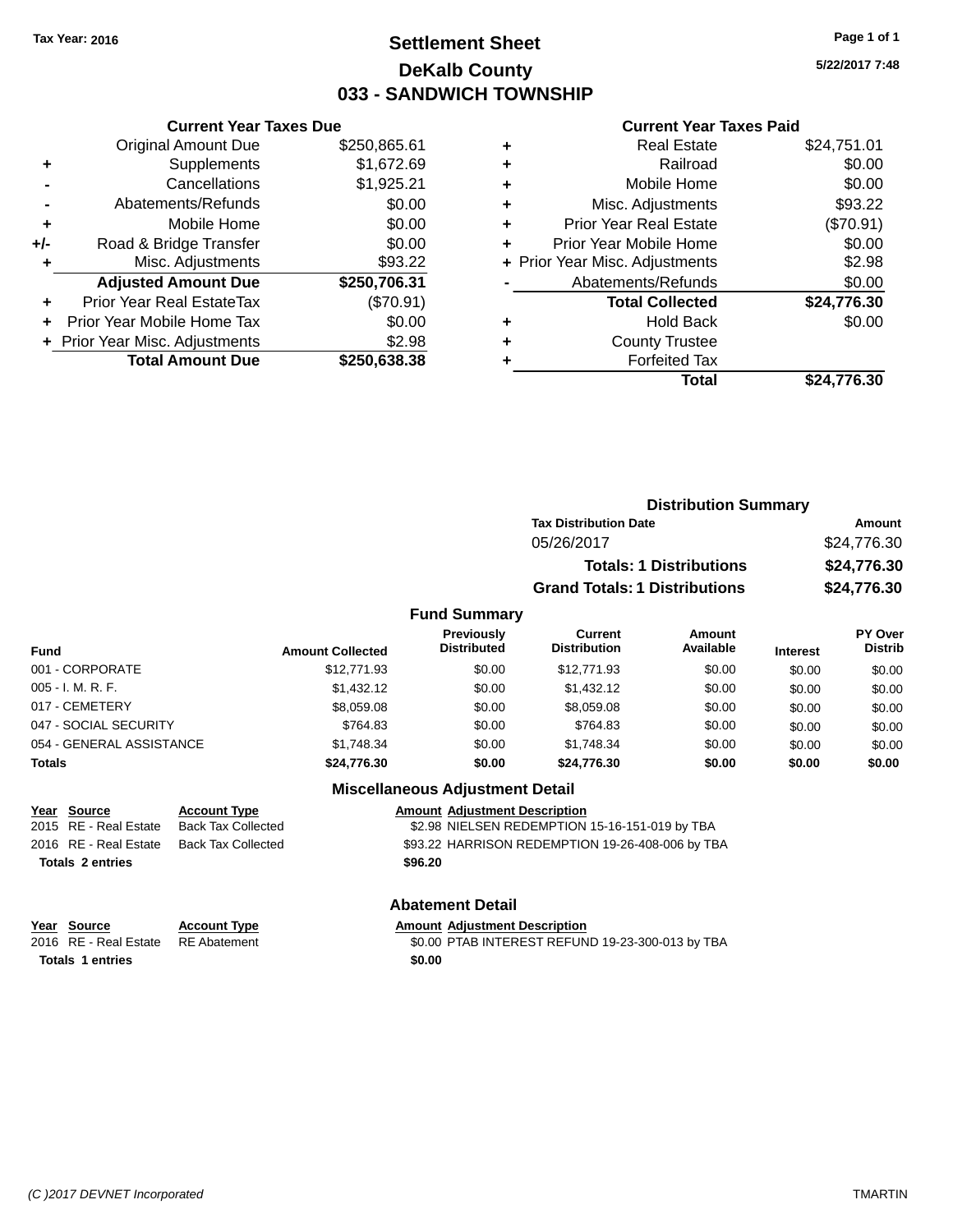### **Settlement Sheet Tax Year: 2016 Page 1 of 1 DeKalb County 034 - SANDWICH PUBLIC LIBRARY DISTRICT**

**5/22/2017 7:48**

## **Current Year Taxes Paid**

|       | <b>Current Year Taxes Due</b>  |              |  |  |  |
|-------|--------------------------------|--------------|--|--|--|
|       | <b>Original Amount Due</b>     | \$561,059.80 |  |  |  |
| ٠     | Supplements                    | \$3,740.96   |  |  |  |
|       | Cancellations                  | \$4,305.76   |  |  |  |
|       | Abatements/Refunds             | \$0.00       |  |  |  |
| ٠     | Mobile Home                    | \$0.00       |  |  |  |
| $+/-$ | Road & Bridge Transfer         | \$0.00       |  |  |  |
| ٠     | Misc. Adjustments              | \$208.49     |  |  |  |
|       | <b>Adjusted Amount Due</b>     | \$560,703.49 |  |  |  |
| ٠     | Prior Year Real EstateTax      | (\$159.48)   |  |  |  |
|       | Prior Year Mobile Home Tax     | \$0.00       |  |  |  |
|       | + Prior Year Misc. Adjustments | \$6.70       |  |  |  |
|       | <b>Total Amount Due</b>        | \$560,550.71 |  |  |  |
|       |                                |              |  |  |  |

| ٠ | <b>Real Estate</b>             | \$55,355.14 |
|---|--------------------------------|-------------|
| ٠ | Railroad                       | \$0.00      |
| ٠ | Mobile Home                    | \$0.00      |
| ٠ | Misc. Adjustments              | \$208.49    |
| ٠ | <b>Prior Year Real Estate</b>  | (\$159.48)  |
| ٠ | Prior Year Mobile Home         | \$0.00      |
|   | + Prior Year Misc. Adjustments | \$6.70      |
|   | Abatements/Refunds             | \$0.00      |
|   | <b>Total Collected</b>         | \$55,410.85 |
| ٠ | <b>Hold Back</b>               | \$0.00      |
| ٠ | <b>County Trustee</b>          |             |
|   | <b>Forfeited Tax</b>           |             |
|   | Total                          | \$55,410.85 |
|   |                                |             |

| <b>Distribution Summary</b>          |             |
|--------------------------------------|-------------|
| <b>Tax Distribution Date</b>         | Amount      |
| 05/26/2017                           | \$55,410.85 |
| <b>Totals: 1 Distributions</b>       | \$55,410.85 |
| <b>Grand Totals: 1 Distributions</b> | \$55,410.85 |

#### **Fund Summary**

| <b>Fund</b>                            | <b>Amount Collected</b> | Previously<br><b>Distributed</b> | Current<br><b>Distribution</b> | Amount<br>Available | <b>Interest</b> | <b>PY Over</b><br><b>Distrib</b> |
|----------------------------------------|-------------------------|----------------------------------|--------------------------------|---------------------|-----------------|----------------------------------|
| 001 - CORPORATE                        | \$28,194.35             | \$0.00                           | \$28,194.35                    | \$0.00              | \$0.00          | \$0.00                           |
| 003 - BONDS AND INTEREST               | \$20,298.43             | \$0.00                           | \$20,298.43                    | \$0.00              | \$0.00          | \$0.00                           |
| 004 - OPERATIONS & MAINTENANCE         | \$2.637.11              | \$0.00                           | \$2,637.11                     | \$0.00              | \$0.00          | \$0.00                           |
| 005 - I. M. R. F.                      | \$1,365.22              | \$0.00                           | \$1,365.22                     | \$0.00              | \$0.00          | \$0.00                           |
| 027 - AUDIT                            | \$254.96                | \$0.00                           | \$254.96                       | \$0.00              | \$0.00          | \$0.00                           |
| 035 - TORT JUDGEMENTS/LIABILITY<br>INS | \$1,478.03              | \$0.00                           | \$1,478.03                     | \$0.00              | \$0.00          | \$0.00                           |
| 047 - SOCIAL SECURITY                  | \$1.182.75              | \$0.00                           | \$1.182.75                     | \$0.00              | \$0.00          | \$0.00                           |
| <b>Totals</b>                          | \$55,410.85             | \$0.00                           | \$55,410.85                    | \$0.00              | \$0.00          | \$0.00                           |

#### **Miscellaneous Adjustment Detail**

| <u>Year Source</u>      | <b>Account Type</b>       | <b>Amount Adjustment Description</b>              |
|-------------------------|---------------------------|---------------------------------------------------|
| 2015 RE - Real Estate   | <b>Back Tax Collected</b> | \$6.70 NIELSEN REDEMPTION 15-16-151-019 by TBA    |
| 2016 RE - Real Estate   | Back Tax Collected        | \$208.49 HARRISON REDEMPTION 19-26-408-006 by TBA |
| <b>Totals 2 entries</b> |                           | \$215.19                                          |
|                         |                           |                                                   |
|                         |                           |                                                   |

**Year Source Account Type Amount Adjustment Description Totals 1 entries \$0.00**

## **Abatement Detail**

\$0.00 PTAB INTEREST REFUND 19-23-300-013 by TBA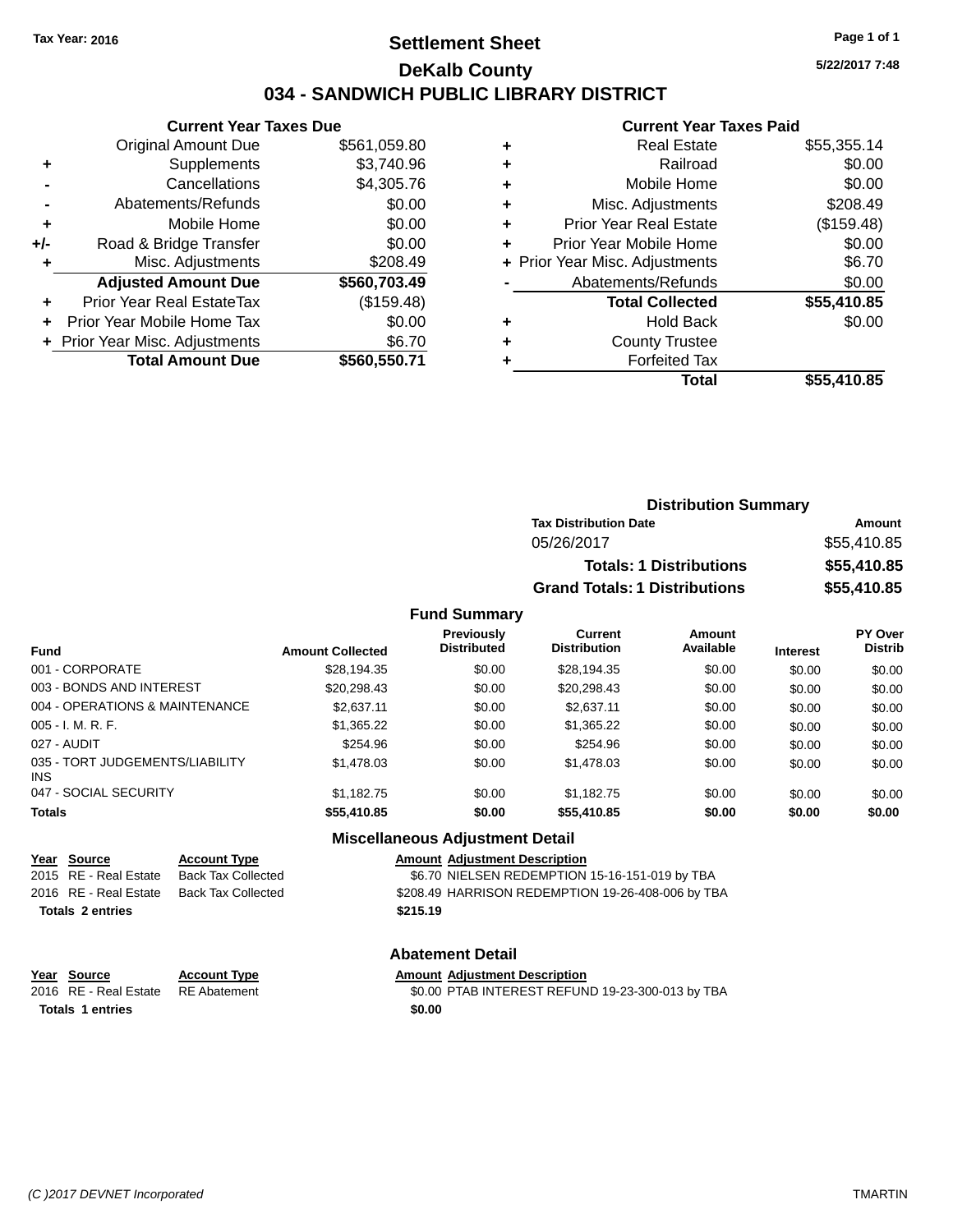### **Settlement Sheet Tax Year: 2016 Page 1 of 1 DeKalb County 035 - SANDWICH ROAD & BRIDGE**

**5/22/2017 7:48**

#### **Current Year Taxes Paid**

|       | <b>Original Amount Due</b>     | \$242,205.43 |
|-------|--------------------------------|--------------|
| ٠     | Supplements                    | \$1,466.26   |
|       | Cancellations                  | \$1,696.69   |
|       | Abatements/Refunds             | \$0.00       |
| ÷     | Mobile Home                    | \$0.00       |
| $+/-$ | Road & Bridge Transfer         | (\$2,085.99) |
| ٠     | Misc. Adjustments              | \$90.01      |
|       | <b>Adjusted Amount Due</b>     | \$239,979.02 |
| ÷     | Prior Year Real EstateTax      | (\$62.79)    |
| ÷     | Prior Year Mobile Home Tax     | \$0.00       |
|       | + Prior Year Misc. Adjustments | \$2.88       |
|       | <b>Total Amount Due</b>        | \$239,919.11 |
|       |                                |              |

**Current Year Taxes Due**

| <b>Real Estate</b>             | \$21,804.73 |
|--------------------------------|-------------|
| Railroad                       | \$0.00      |
| Mobile Home                    | \$0.00      |
| Misc. Adjustments              | \$90.01     |
| Prior Year Real Estate         | (\$62.79)   |
| Prior Year Mobile Home         | \$0.00      |
| + Prior Year Misc. Adjustments | \$2.88      |
| Abatements/Refunds             | \$0.00      |
| <b>Total Collected</b>         | \$21,834.83 |
| <b>Hold Back</b>               | \$0.00      |
| <b>County Trustee</b>          |             |
| <b>Forfeited Tax</b>           |             |
| Total                          | \$21,834.83 |
|                                |             |

| <b>Road and Bridge Summary</b> |             |               | <b>Distribution Summary</b>          |             |  |
|--------------------------------|-------------|---------------|--------------------------------------|-------------|--|
| <b>Municipality</b>            | Amt. Due    | Amt. Distrib. | <b>Tax Distribution Date</b>         | Amount      |  |
| CITY OF SANDWICH               | \$21.065.34 | \$2,085.99    | 05/26/2017                           | \$21,834.83 |  |
| <b>Totals</b>                  | \$21,065.34 | \$2,085.99    | <b>Totals: 1 Distributions</b>       | \$21,834.83 |  |
|                                |             |               | <b>Grand Totals: 1 Distributions</b> | \$21,834.83 |  |

#### **Fund Summary Fund Interest Amount Collected Distributed PY Over Distrib Amount Available Current Distribution Previously** 007 - ROAD AND BRIDGE \$2,682.56 \$2,682.56 \$0.00 \$2,682.56 \$0.00 \$0.00 \$0.00 \$0.00 009 - PERMANENT ROAD \$13,681.58 \$13,681.58 \$0.00 \$13,681.58 \$0.00 \$0.00 \$0.00 \$0.00 010 - EQUIPMENT AND BUILDING \$5,249.18 \$0.00 \$5,249.18 \$0.00 \$0.00 \$0.00 \$0.00 047 - SOCIAL SECURITY \$221.51 \$0.00 \$221.51 \$0.00 \$0.00 \$0.00 \$0.00 **Totals \$21,834.83 \$0.00 \$21,834.83 \$0.00 \$0.00 \$0.00**

### **Miscellaneous Adjustment Detail Year Source Account Type Amount Adjustment Description** \$2.88 NIELSEN REDEMPTION 15-16-151-019 by TBA 2016 RE - Real Estate Back Tax Collected \$90.01 HARRISON REDEMPTION 19-26-408-006 by TBA **Totals 2 entries \$92.89**

# **Totals 1 entries \$0.00**

#### **Year Source Account Type Amount Adjustment Description** 2016 RE - Real Estate RE Abatement \$0.00 PTAB INTEREST REFUND 19-23-300-013 by TBA

**Abatement Detail**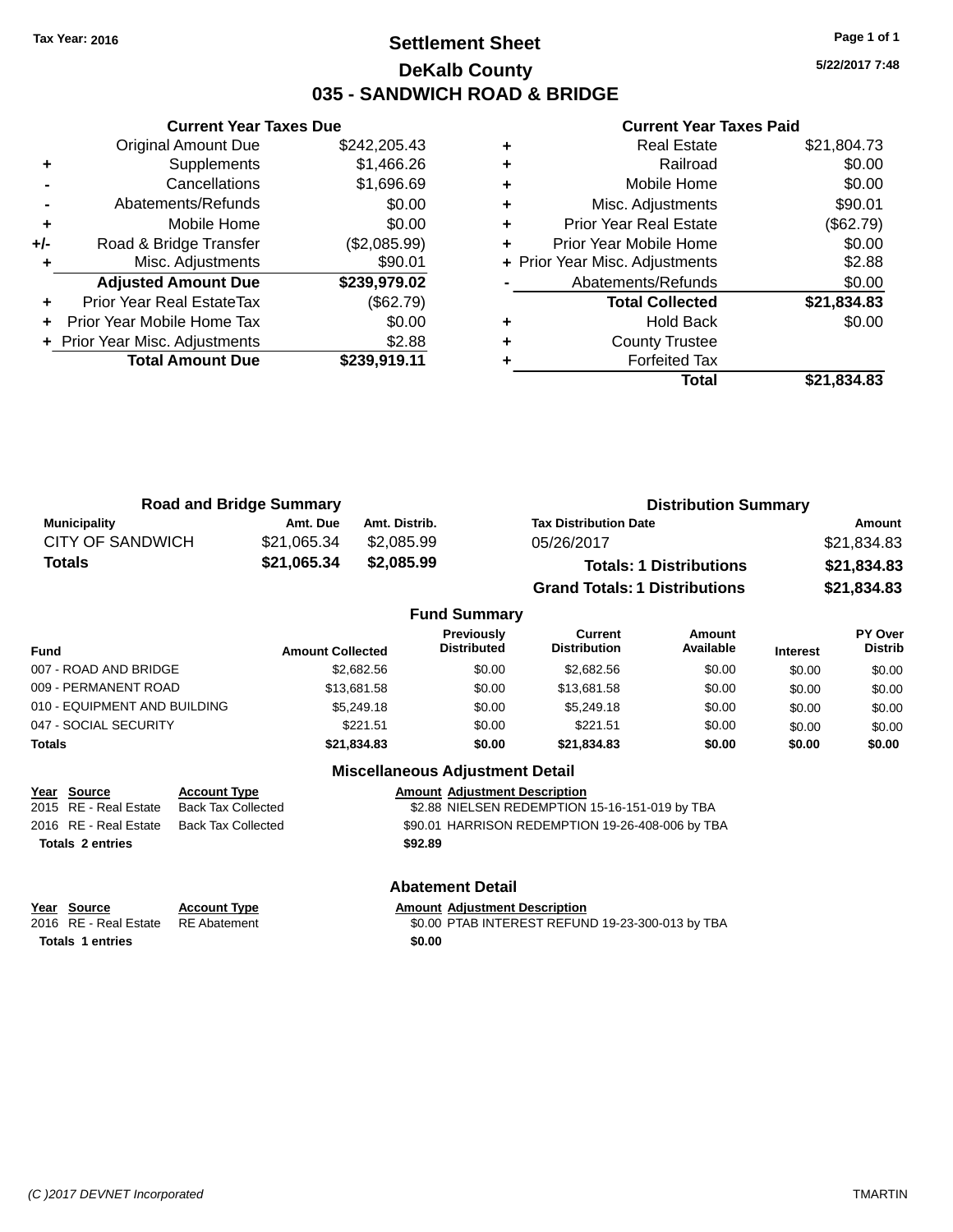### **Settlement Sheet Tax Year: 2016 Page 1 of 1 DeKalb County 036 - SHABBONA TOWNSHIP**

**5/22/2017 7:48**

#### **Current Year Taxes Paid**

|     | <b>Current Year Taxes Due</b>  |             |
|-----|--------------------------------|-------------|
|     | <b>Original Amount Due</b>     | \$94,506.57 |
| ٠   | Supplements                    | \$453.50    |
|     | Cancellations                  | \$507.40    |
|     | Abatements/Refunds             | \$0.00      |
| ٠   | Mobile Home                    | \$0.00      |
| +/- | Road & Bridge Transfer         | \$0.00      |
|     | Misc. Adjustments              | \$0.00      |
|     | <b>Adjusted Amount Due</b>     | \$94,452.67 |
| ÷   | Prior Year Real EstateTax      | (\$255.18)  |
| ÷   | Prior Year Mobile Home Tax     | \$0.00      |
|     | + Prior Year Misc. Adjustments | \$25.53     |
|     | <b>Total Amount Due</b>        | \$94.223.02 |

|   | Total                          | \$7,604.04 |
|---|--------------------------------|------------|
| ٠ | <b>Forfeited Tax</b>           |            |
| ٠ | <b>County Trustee</b>          |            |
| ٠ | Hold Back                      | \$0.00     |
|   | <b>Total Collected</b>         | \$7,604.04 |
|   | Abatements/Refunds             | \$0.00     |
|   | + Prior Year Misc. Adjustments | \$25.53    |
| ٠ | Prior Year Mobile Home         | \$0.00     |
| ٠ | <b>Prior Year Real Estate</b>  | (\$255.18) |
| ٠ | Misc. Adjustments              | \$0.00     |
| ٠ | Mobile Home                    | \$0.00     |
| ٠ | Railroad                       | \$0.00     |
| ٠ | <b>Real Estate</b>             | \$7,833.69 |
|   |                                |            |

|                          |                     |                         |                                        |                                       | <b>Distribution Summary</b>    |                 |                           |
|--------------------------|---------------------|-------------------------|----------------------------------------|---------------------------------------|--------------------------------|-----------------|---------------------------|
|                          |                     |                         |                                        | <b>Tax Distribution Date</b>          |                                |                 | Amount                    |
|                          |                     |                         |                                        | 05/26/2017                            |                                |                 | \$7,604.04                |
|                          |                     |                         |                                        |                                       | <b>Totals: 1 Distributions</b> |                 | \$7,604.04                |
|                          |                     |                         |                                        | <b>Grand Totals: 1 Distributions</b>  |                                |                 | \$7,604.04                |
|                          |                     |                         | <b>Fund Summary</b>                    |                                       |                                |                 |                           |
| <b>Fund</b>              |                     | <b>Amount Collected</b> | Previously<br><b>Distributed</b>       | <b>Current</b><br><b>Distribution</b> | <b>Amount</b><br>Available     | <b>Interest</b> | PY Over<br><b>Distrib</b> |
| 001 - CORPORATE          |                     | \$5,101.41              | \$0.00                                 | \$5,101.41                            | \$0.00                         | \$0.00          | \$0.00                    |
| 017 - CEMETERY           |                     | \$2,494.46              | \$0.00                                 | \$2,494.46                            | \$0.00                         | \$0.00          | \$0.00                    |
| 054 - GENERAL ASSISTANCE |                     | \$8.17                  | \$0.00                                 | \$8.17                                | \$0.00                         | \$0.00          | \$0.00                    |
| <b>Totals</b>            |                     | \$7,604.04              | \$0.00                                 | \$7,604.04                            | \$0.00                         | \$0.00          | \$0.00                    |
|                          |                     |                         | <b>Miscellaneous Adjustment Detail</b> |                                       |                                |                 |                           |
| Year Source              | <b>Account Type</b> |                         | <b>Amount Adjustment Description</b>   |                                       |                                |                 |                           |

**<u>Year Source</u> <b>Account Type**<br> **Account Type Added Added** Back Tax Collected **Totals 1 entries \$25.53**

**2016 Real Estate Bank REDEMPTION 13-15-401-006 by TBA**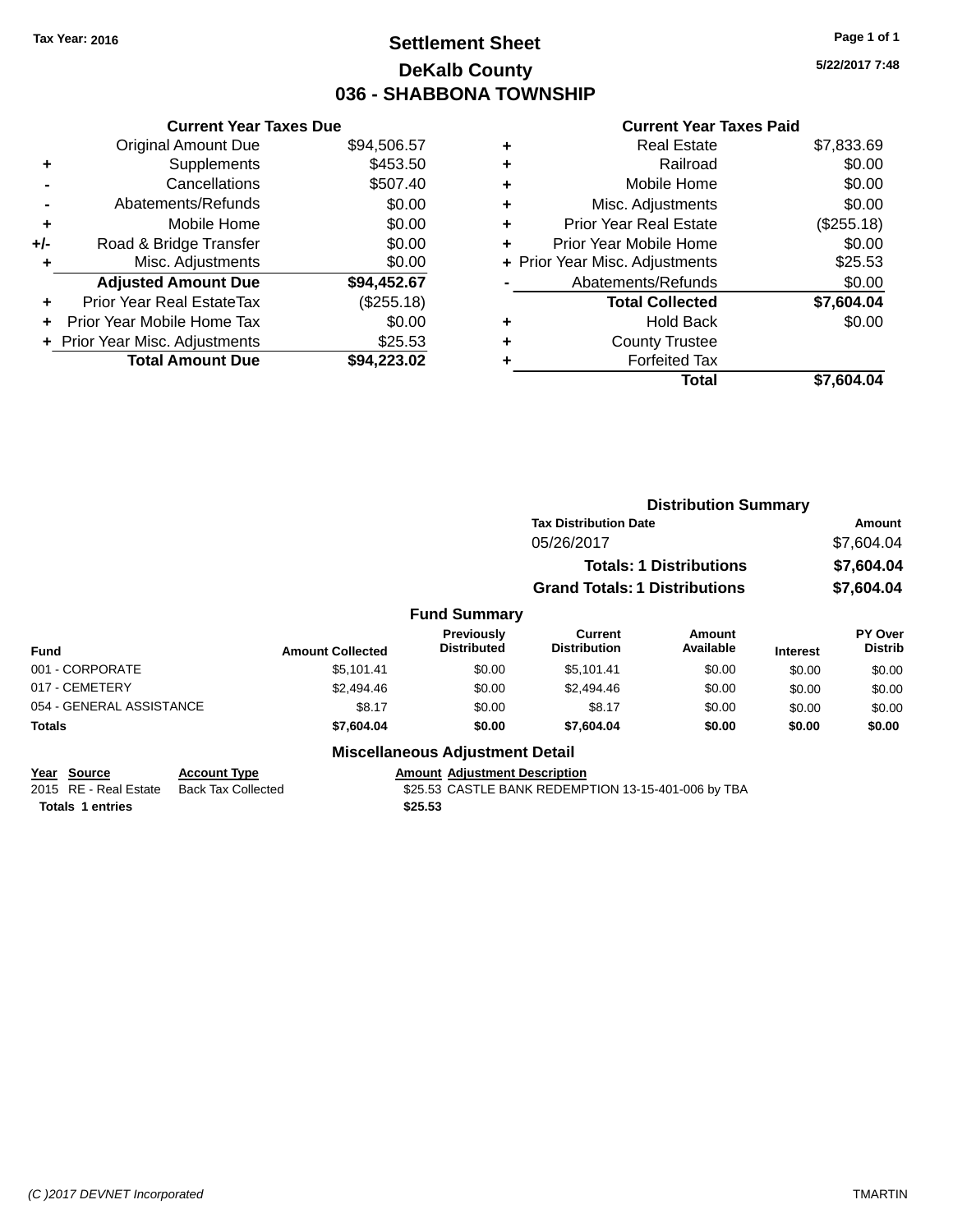### **Settlement Sheet Tax Year: 2016 Page 1 of 1 DeKalb County 037 - SHABBONA ROAD & BRIDGE**

**5/22/2017 7:48**

#### **Current Year Taxes Paid**

|     | <b>Current Year Taxes Due</b>  |              |
|-----|--------------------------------|--------------|
|     | <b>Original Amount Due</b>     | \$173,347.52 |
| ٠   | Supplements                    | \$769.64     |
|     | Cancellations                  | \$861.10     |
|     | Abatements/Refunds             | \$0.00       |
| ٠   | Mobile Home                    | \$0.00       |
| +/- | Road & Bridge Transfer         | (\$1,041.94) |
|     | Misc. Adjustments              | \$0.00       |
|     | <b>Adjusted Amount Due</b>     | \$172,214.12 |
| ٠   | Prior Year Real EstateTax      | (\$371.90)   |
|     | Prior Year Mobile Home Tax     | \$0.00       |
|     | + Prior Year Misc. Adjustments | \$46.82      |
|     | <b>Total Amount Due</b>        | \$171,889.04 |
|     |                                |              |

|   | <b>Real Estate</b>             | \$13,294.36 |
|---|--------------------------------|-------------|
| ٠ | Railroad                       | \$0.00      |
| ٠ | Mobile Home                    | \$0.00      |
| ٠ | Misc. Adjustments              | \$0.00      |
| ٠ | <b>Prior Year Real Estate</b>  | (\$371.90)  |
| ٠ | Prior Year Mobile Home         | \$0.00      |
|   | + Prior Year Misc. Adjustments | \$46.82     |
|   | Abatements/Refunds             | \$0.00      |
|   | <b>Total Collected</b>         | \$12,969.28 |
| ٠ | <b>Hold Back</b>               | \$0.00      |
| ٠ | <b>County Trustee</b>          |             |
|   | <b>Forfeited Tax</b>           |             |
|   | Total                          | \$12.969.28 |

| <b>Road and Bridge Summary</b> |             |               | <b>Distribution Summary</b>          |             |  |
|--------------------------------|-------------|---------------|--------------------------------------|-------------|--|
| <b>Municipality</b>            | Amt. Due    | Amt. Distrib. | <b>Tax Distribution Date</b>         | Amount      |  |
| VILLAGE OF LEE                 | \$1,602.13  | \$129.95      | 05/26/2017                           | \$12,969.28 |  |
| <b>VILLAGE OF SHABBONA</b>     | \$11,079.70 | \$911.99      | <b>Totals: 1 Distributions</b>       | \$12,969.28 |  |
| <b>Totals</b>                  | \$12,681.83 | \$1,041.94    | <b>Grand Totals: 1 Distributions</b> | \$12,969.28 |  |

|                              |                         | <b>Fund Summary</b>                     |                                |                     |                 |                           |
|------------------------------|-------------------------|-----------------------------------------|--------------------------------|---------------------|-----------------|---------------------------|
| Fund                         | <b>Amount Collected</b> | <b>Previously</b><br><b>Distributed</b> | Current<br><b>Distribution</b> | Amount<br>Available | <b>Interest</b> | PY Over<br><b>Distrib</b> |
| 007 - ROAD AND BRIDGE        | \$3,803.03              | \$0.00                                  | \$3,803,03                     | \$0.00              | \$0.00          | \$0.00                    |
| 008 - BRIDGE CONST W/COUNTY  | \$807.82                | \$0.00                                  | \$807.82                       | \$0.00              | \$0.00          | \$0.00                    |
| 009 - PERMANENT ROAD         | \$5,935.62              | \$0.00                                  | \$5,935.62                     | \$0.00              | \$0.00          | \$0.00                    |
| 010 - EQUIPMENT AND BUILDING | \$2.422.81              | \$0.00                                  | \$2,422.81                     | \$0.00              | \$0.00          | \$0.00                    |
| <b>Totals</b>                | \$12,969,28             | \$0.00                                  | \$12,969,28                    | \$0.00              | \$0.00          | \$0.00                    |
|                              | ---<br>--               |                                         |                                |                     |                 |                           |

**Miscellaneous Adjustment Detail**

**Totals 1 entries \$46.82**

**Year Source Account Type**<br>
2015 RE - Real Estate Back Tax Collected **Amount Adjustment Description**<br>
346.82 CASTLE BANK REDEMP \$46.82 CASTLE BANK REDEMPTION 13-15-401-006 by TBA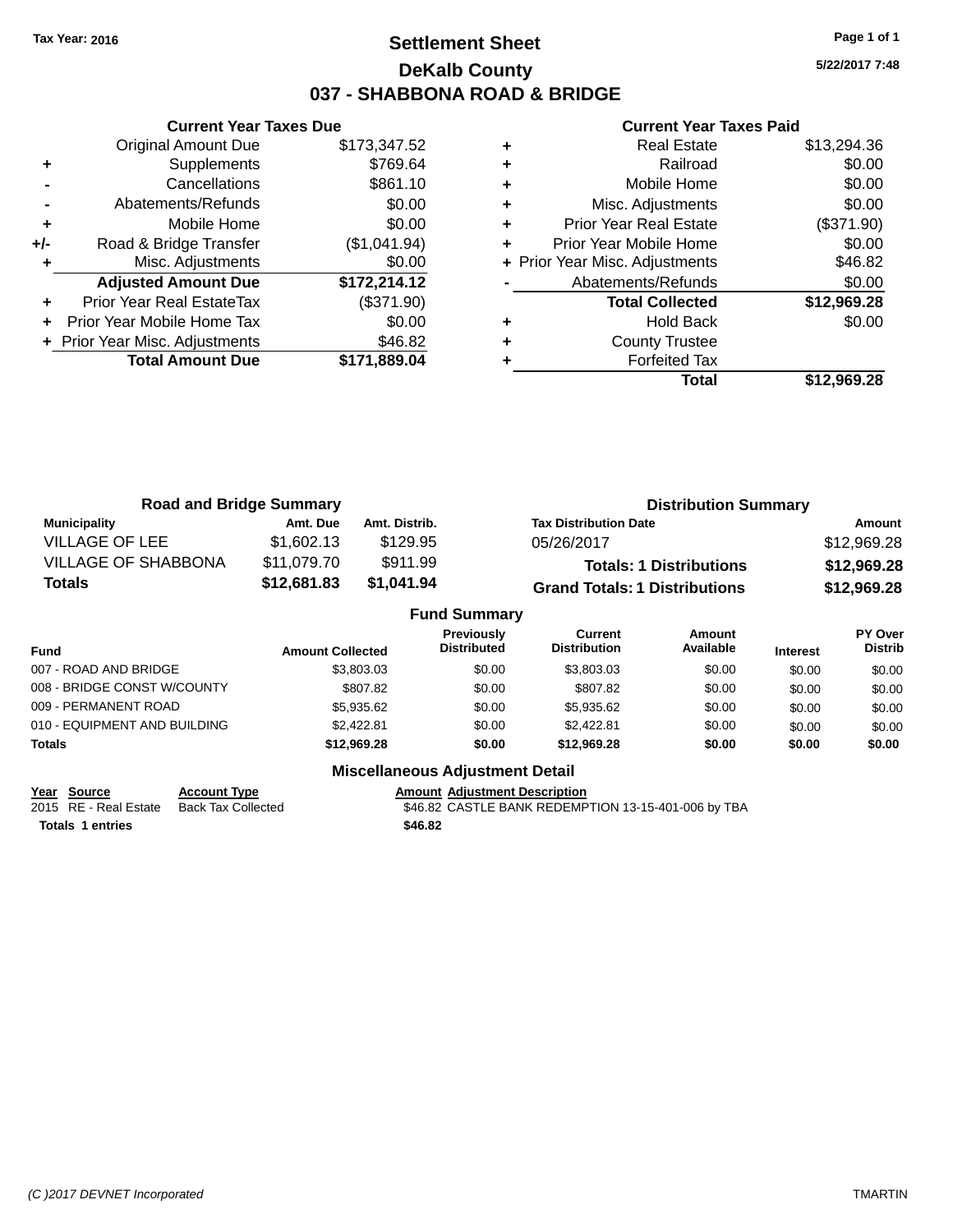### **Settlement Sheet Tax Year: 2016 Page 1 of 1 DeKalb County 038 - SOMONAUK TOWNSHIP**

**5/22/2017 7:48**

#### **Current Year Taxes Paid**

|     | <b>Current Year Taxes Due</b>  |             |
|-----|--------------------------------|-------------|
|     | <b>Original Amount Due</b>     | \$83,165.76 |
| ٠   | Supplements                    | \$441.33    |
|     | Cancellations                  | \$639.24    |
|     | Abatements/Refunds             | \$0.00      |
| ٠   | Mobile Home                    | \$0.00      |
| +/- | Road & Bridge Transfer         | \$0.00      |
| ٠   | Misc. Adjustments              | \$0.00      |
|     | <b>Adjusted Amount Due</b>     | \$82,967.85 |
| ÷   | Prior Year Real EstateTax      | \$0.00      |
| ÷   | Prior Year Mobile Home Tax     | \$0.00      |
|     | + Prior Year Misc. Adjustments | \$0.00      |
|     | <b>Total Amount Due</b>        | \$82,967,85 |

| ٠ | <b>Real Estate</b>             | \$7,529.13 |
|---|--------------------------------|------------|
| ٠ | Railroad                       | \$0.00     |
| ٠ | Mobile Home                    | \$0.00     |
| ٠ | Misc. Adjustments              | \$0.00     |
| ٠ | <b>Prior Year Real Estate</b>  | \$0.00     |
| ٠ | Prior Year Mobile Home         | \$0.00     |
|   | + Prior Year Misc. Adjustments | \$0.00     |
|   | Abatements/Refunds             | \$0.00     |
|   | <b>Total Collected</b>         | \$7,529.13 |
| ٠ | <b>Hold Back</b>               | \$0.00     |
| ٠ | <b>County Trustee</b>          |            |
| ٠ | <b>Forfeited Tax</b>           |            |
|   | Total                          | \$7,529.13 |
|   |                                |            |

|                          |                         |                                  |                                      | <b>Distribution Summary</b>    |                 |                                  |
|--------------------------|-------------------------|----------------------------------|--------------------------------------|--------------------------------|-----------------|----------------------------------|
|                          |                         |                                  | <b>Tax Distribution Date</b>         |                                |                 | <b>Amount</b>                    |
|                          |                         |                                  | 05/26/2017                           |                                |                 | \$7,529.13                       |
|                          |                         |                                  |                                      | <b>Totals: 1 Distributions</b> |                 | \$7,529.13                       |
|                          |                         |                                  | <b>Grand Totals: 1 Distributions</b> |                                |                 | \$7,529.13                       |
|                          |                         | <b>Fund Summary</b>              |                                      |                                |                 |                                  |
| Fund                     | <b>Amount Collected</b> | Previously<br><b>Distributed</b> | Current<br><b>Distribution</b>       | Amount<br>Available            | <b>Interest</b> | <b>PY Over</b><br><b>Distrib</b> |
| 001 - CORPORATE          | \$7,503.42              | \$0.00                           | \$7,503.42                           | \$0.00                         | \$0.00          | \$0.00                           |
| 054 - GENERAL ASSISTANCE | \$25.71                 | \$0.00                           | \$25.71                              | \$0.00                         | \$0.00          | \$0.00                           |
| <b>Totals</b>            | \$7,529.13              | \$0.00                           | \$7.529.13                           | \$0.00                         | \$0.00          | \$0.00                           |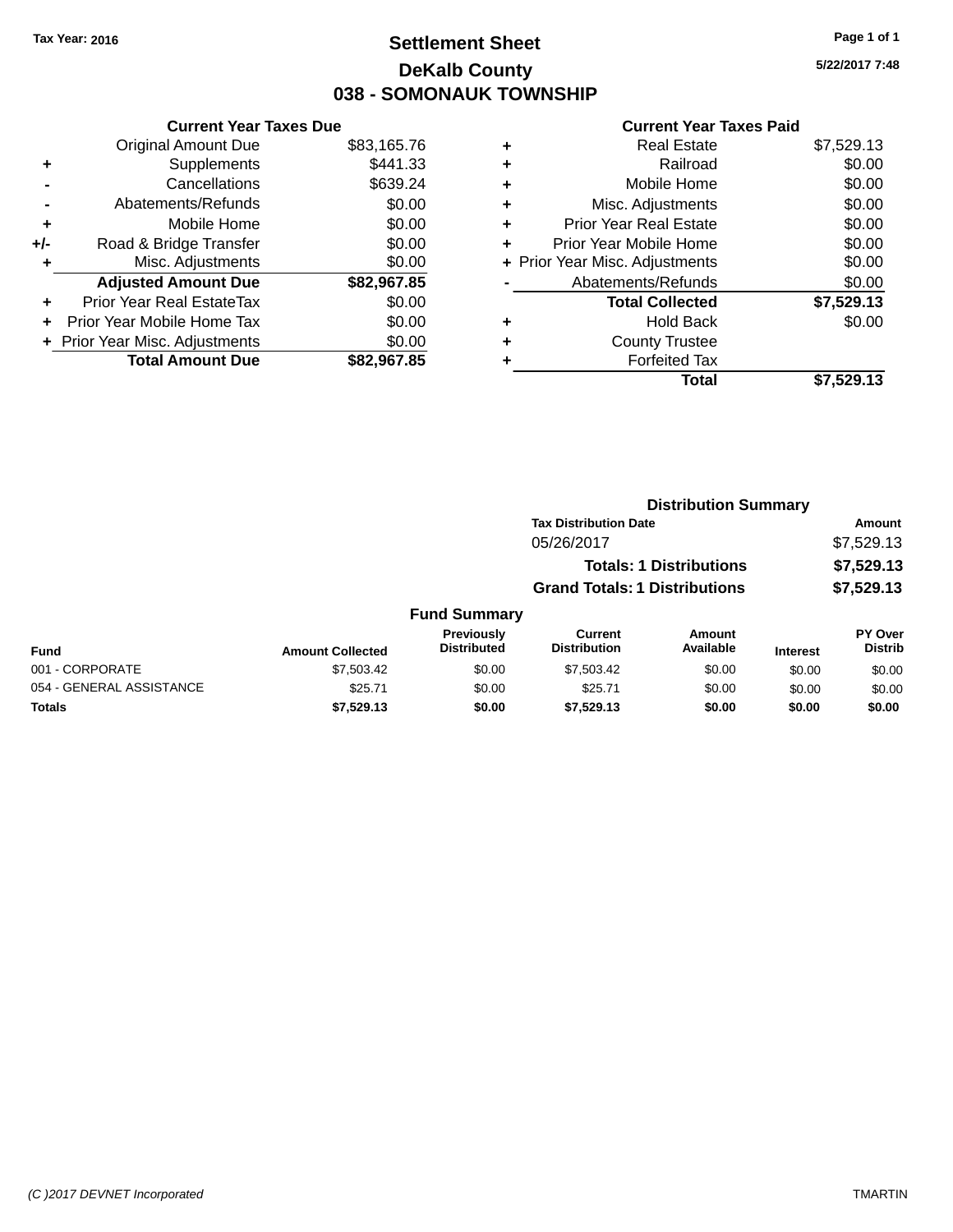### **Settlement Sheet Tax Year: 2016 Page 1 of 1 DeKalb County 039 - SOMONAUK ROAD & BRIDGE**

**5/22/2017 7:48**

#### **Current Year Taxes Paid**

|     | <b>Current Year Taxes Due</b>  |              |
|-----|--------------------------------|--------------|
|     | Original Amount Due            | \$258,254.03 |
| ٠   | Supplements                    | \$1,066.88   |
|     | Cancellations                  | \$1,545.38   |
|     | Abatements/Refunds             | \$0.00       |
| ٠   | Mobile Home                    | \$0.00       |
| +/- | Road & Bridge Transfer         | (\$5,178.40) |
|     | Misc. Adjustments              | \$0.00       |
|     | <b>Adjusted Amount Due</b>     | \$252,597.13 |
|     | Prior Year Real EstateTax      | \$0.00       |
|     | Prior Year Mobile Home Tax     | \$0.00       |
|     | + Prior Year Misc. Adjustments | \$0.00       |
|     | <b>Total Amount Due</b>        | \$252,597.13 |
|     |                                |              |

| ٠ | <b>Real Estate</b>             | \$18,201.45 |
|---|--------------------------------|-------------|
| ٠ | Railroad                       | \$0.00      |
| ٠ | Mobile Home                    | \$0.00      |
| ٠ | Misc. Adjustments              | \$0.00      |
| ٠ | <b>Prior Year Real Estate</b>  | \$0.00      |
| ٠ | Prior Year Mobile Home         | \$0.00      |
|   | + Prior Year Misc. Adjustments | \$0.00      |
|   | Abatements/Refunds             | \$0.00      |
|   | <b>Total Collected</b>         | \$18,201.45 |
| ٠ | <b>Hold Back</b>               | \$0.00      |
| ٠ | <b>County Trustee</b>          |             |
|   | <b>Forfeited Tax</b>           |             |
|   | Total                          | \$18.201.45 |

| <b>Road and Bridge Summary</b> |             |               | <b>Distribution Summary</b>          |             |  |
|--------------------------------|-------------|---------------|--------------------------------------|-------------|--|
| <b>Municipality</b>            | Amt. Due    | Amt. Distrib. | <b>Tax Distribution Date</b>         | Amount      |  |
| <b>CITY OF SANDWICH</b>        | \$1.069.25  | \$99.10       | 05/26/2017                           | \$18,201.45 |  |
| <b>VILLAGE OF SOMONAUK</b>     | \$55,397.55 | \$5,079.30    | <b>Totals: 1 Distributions</b>       | \$18,201.45 |  |
| Totals                         | \$56,466.80 | \$5,178.40    | <b>Grand Totals: 1 Distributions</b> | \$18,201.45 |  |
| <b>Fund Summary</b>            |             |               |                                      |             |  |

| <b>PY Over</b><br><b>Interest</b> | <b>Distrib</b> |
|-----------------------------------|----------------|
|                                   |                |
| \$0.00                            | \$0.00         |
| \$0.00                            | \$0.00         |
| \$0.00                            | \$0.00         |
| \$0.00                            | \$0.00         |
| \$0.00                            | \$0.00         |
|                                   |                |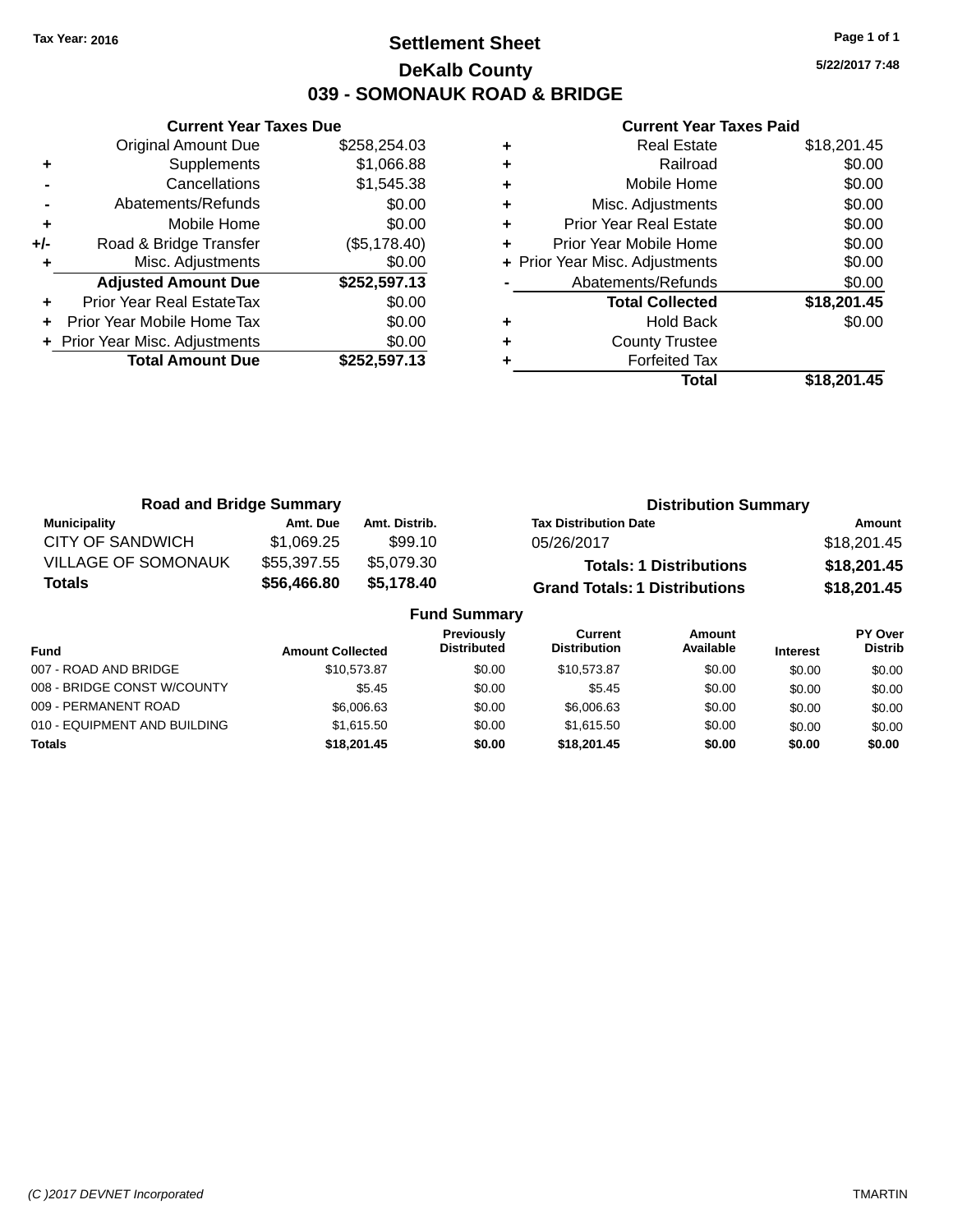### **Settlement Sheet Tax Year: 2016 Page 1 of 1 DeKalb County 040 - SOUTH GROVE TOWNSHIP**

**5/22/2017 7:48**

#### **Current Year Taxes Paid**

|       | <b>Current Year Taxes Due</b>  |             |
|-------|--------------------------------|-------------|
|       | <b>Original Amount Due</b>     | \$83,712.59 |
| ٠     | Supplements                    | \$389.32    |
|       | Cancellations                  | \$446.99    |
|       | Abatements/Refunds             | \$0.00      |
| ٠     | Mobile Home                    | \$0.00      |
| $+/-$ | Road & Bridge Transfer         | \$0.00      |
| ٠     | Misc. Adjustments              | \$0.00      |
|       | <b>Adjusted Amount Due</b>     | \$83,654.92 |
| ÷     | Prior Year Real EstateTax      | \$0.00      |
|       | Prior Year Mobile Home Tax     | \$0.00      |
|       | + Prior Year Misc. Adjustments | \$0.00      |
|       | <b>Total Amount Due</b>        | \$83,654.92 |

|   | <b>Real Estate</b>             | \$7,047.57 |
|---|--------------------------------|------------|
| ٠ | Railroad                       | \$0.00     |
| ٠ | Mobile Home                    | \$0.00     |
| ٠ | Misc. Adjustments              | \$0.00     |
| ٠ | <b>Prior Year Real Estate</b>  | \$0.00     |
| ٠ | Prior Year Mobile Home         | \$0.00     |
|   | + Prior Year Misc. Adjustments | \$0.00     |
|   | Abatements/Refunds             | \$0.00     |
|   | <b>Total Collected</b>         | \$7,047.57 |
| ٠ | <b>Hold Back</b>               | \$0.00     |
|   | <b>County Trustee</b>          |            |
| ٠ | <b>Forfeited Tax</b>           |            |
|   | Total                          | \$7,047.57 |
|   |                                |            |

| <b>Distribution Summary</b>          |            |
|--------------------------------------|------------|
| <b>Tax Distribution Date</b>         | Amount     |
| 05/26/2017                           | \$7,047.57 |
| <b>Totals: 1 Distributions</b>       | \$7,047.57 |
| <b>Grand Totals: 1 Distributions</b> | \$7,047.57 |

#### **Fund Summary**

| <b>Fund</b>                                   | <b>Amount Collected</b> | Previously<br><b>Distributed</b> | Current<br><b>Distribution</b> | Amount<br>Available | <b>Interest</b> | <b>PY Over</b><br><b>Distrib</b> |
|-----------------------------------------------|-------------------------|----------------------------------|--------------------------------|---------------------|-----------------|----------------------------------|
| 001 - CORPORATE                               | \$5,219.66              | \$0.00                           | \$5,219.66                     | \$0.00              | \$0.00          | \$0.00                           |
| 027 - AUDIT                                   | \$80.80                 | \$0.00                           | \$80.80                        | \$0.00              | \$0.00          | \$0.00                           |
| 034 - GENERAL ASSISTANCE                      | \$673.56                | \$0.00                           | \$673.56                       | \$0.00              | \$0.00          | \$0.00                           |
| 035 - TORT JUDGEMENTS/LIABILITY<br><b>INS</b> | \$568.37                | \$0.00                           | \$568.37                       | \$0.00              | \$0.00          | \$0.00                           |
| 047 - SOCIAL SECURITY                         | \$505.18                | \$0.00                           | \$505.18                       | \$0.00              | \$0.00          | \$0.00                           |
| <b>Totals</b>                                 | \$7,047.57              | \$0.00                           | \$7,047.57                     | \$0.00              | \$0.00          | \$0.00                           |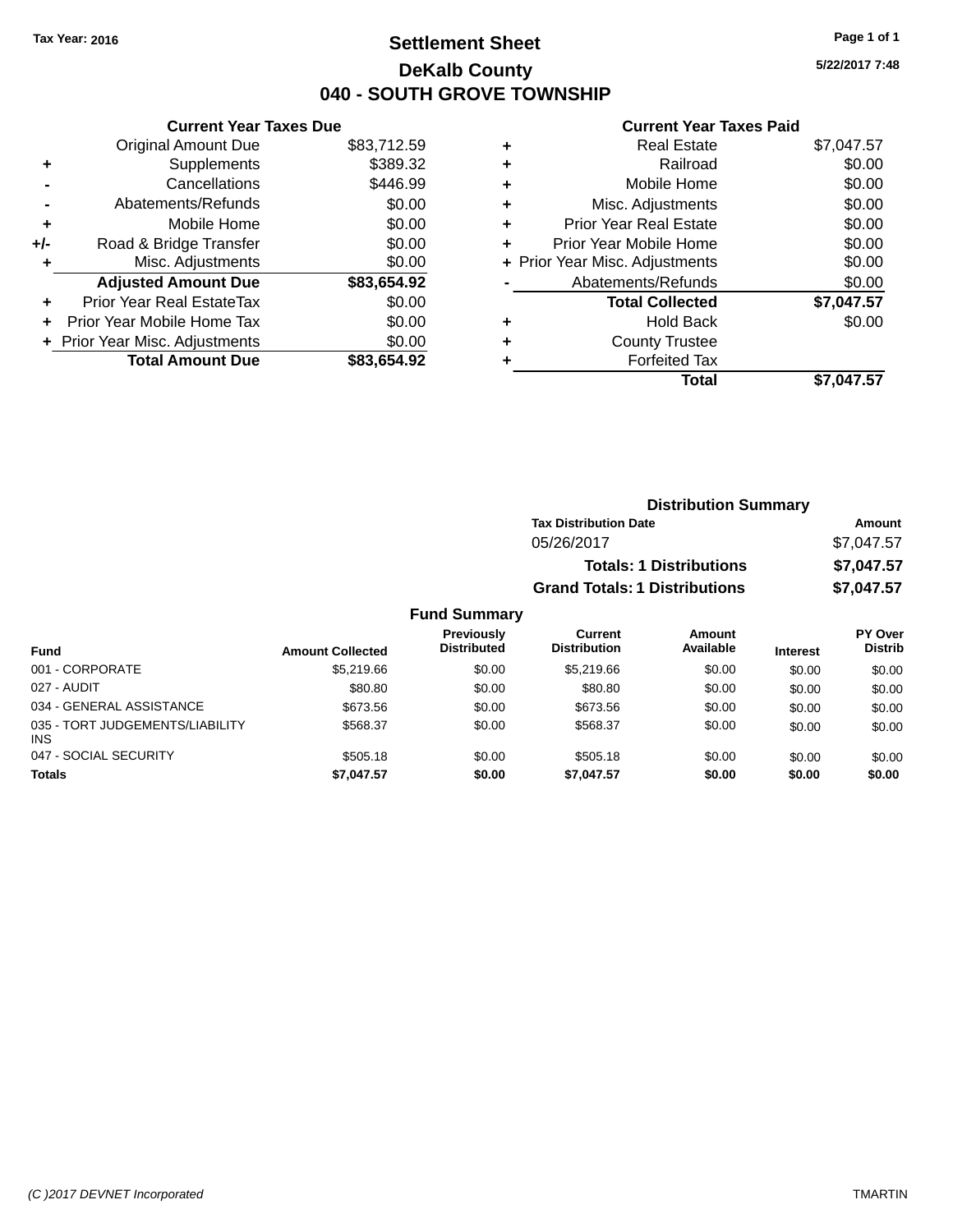### **Settlement Sheet Tax Year: 2016 Page 1 of 1 DeKalb County 041 - SOUTH GROVE ROAD & BRIDGE**

**5/22/2017 7:48**

#### **Current Year Taxes Paid**

| <b>Current Year Taxes Due</b> |                                |
|-------------------------------|--------------------------------|
| <b>Original Amount Due</b>    | \$119,524.13                   |
| Supplements                   | \$555.86                       |
| Cancellations                 | \$638.20                       |
| Abatements/Refunds            | \$0.00                         |
| Mobile Home                   | \$0.00                         |
| Road & Bridge Transfer        | \$0.00                         |
| Misc. Adjustments             | \$0.00                         |
| <b>Adjusted Amount Due</b>    | \$119,441.79                   |
| Prior Year Real EstateTax     | \$0.00                         |
| Prior Year Mobile Home Tax    | \$0.00                         |
|                               | \$0.00                         |
| <b>Total Amount Due</b>       | \$119.441.79                   |
|                               | + Prior Year Misc. Adjustments |

| ٠ | <b>Real Estate</b>             | \$10,062.44 |
|---|--------------------------------|-------------|
| ٠ | Railroad                       | \$0.00      |
| ٠ | Mobile Home                    | \$0.00      |
| ٠ | Misc. Adjustments              | \$0.00      |
| ٠ | <b>Prior Year Real Estate</b>  | \$0.00      |
| ÷ | Prior Year Mobile Home         | \$0.00      |
|   | + Prior Year Misc. Adjustments | \$0.00      |
|   | Abatements/Refunds             | \$0.00      |
|   | <b>Total Collected</b>         | \$10,062.44 |
| ٠ | <b>Hold Back</b>               | \$0.00      |
| ٠ | <b>County Trustee</b>          |             |
| ٠ | <b>Forfeited Tax</b>           |             |
|   | Total                          | \$10,062.44 |
|   |                                |             |

| <b>Distribution Summary</b>          |             |
|--------------------------------------|-------------|
| <b>Tax Distribution Date</b>         | Amount      |
| 05/26/2017                           | \$10,062.44 |
| <b>Totals: 1 Distributions</b>       | \$10,062.44 |
| <b>Grand Totals: 1 Distributions</b> | \$10,062.44 |

#### **Fund Summary**

| Fund                         | <b>Amount Collected</b> | Previously<br><b>Distributed</b> | Current<br><b>Distribution</b> | Amount<br>Available | <b>Interest</b> | PY Over<br><b>Distrib</b> |
|------------------------------|-------------------------|----------------------------------|--------------------------------|---------------------|-----------------|---------------------------|
| 007 - ROAD AND BRIDGE        | \$5.852.83              | \$0.00                           | \$5.852.83                     | \$0.00              | \$0.00          | \$0.00                    |
| 008 - BRIDGE CONST W/COUNTY  | \$841.95                | \$0.00                           | \$841.95                       | \$0.00              | \$0.00          | \$0.00                    |
| 009 - PERMANENT ROAD         | \$2.525.71              | \$0.00                           | \$2.525.71                     | \$0.00              | \$0.00          | \$0.00                    |
| 010 - EQUIPMENT AND BUILDING | \$841.95                | \$0.00                           | \$841.95                       | \$0.00              | \$0.00          | \$0.00                    |
| <b>Totals</b>                | \$10.062.44             | \$0.00                           | \$10.062.44                    | \$0.00              | \$0.00          | \$0.00                    |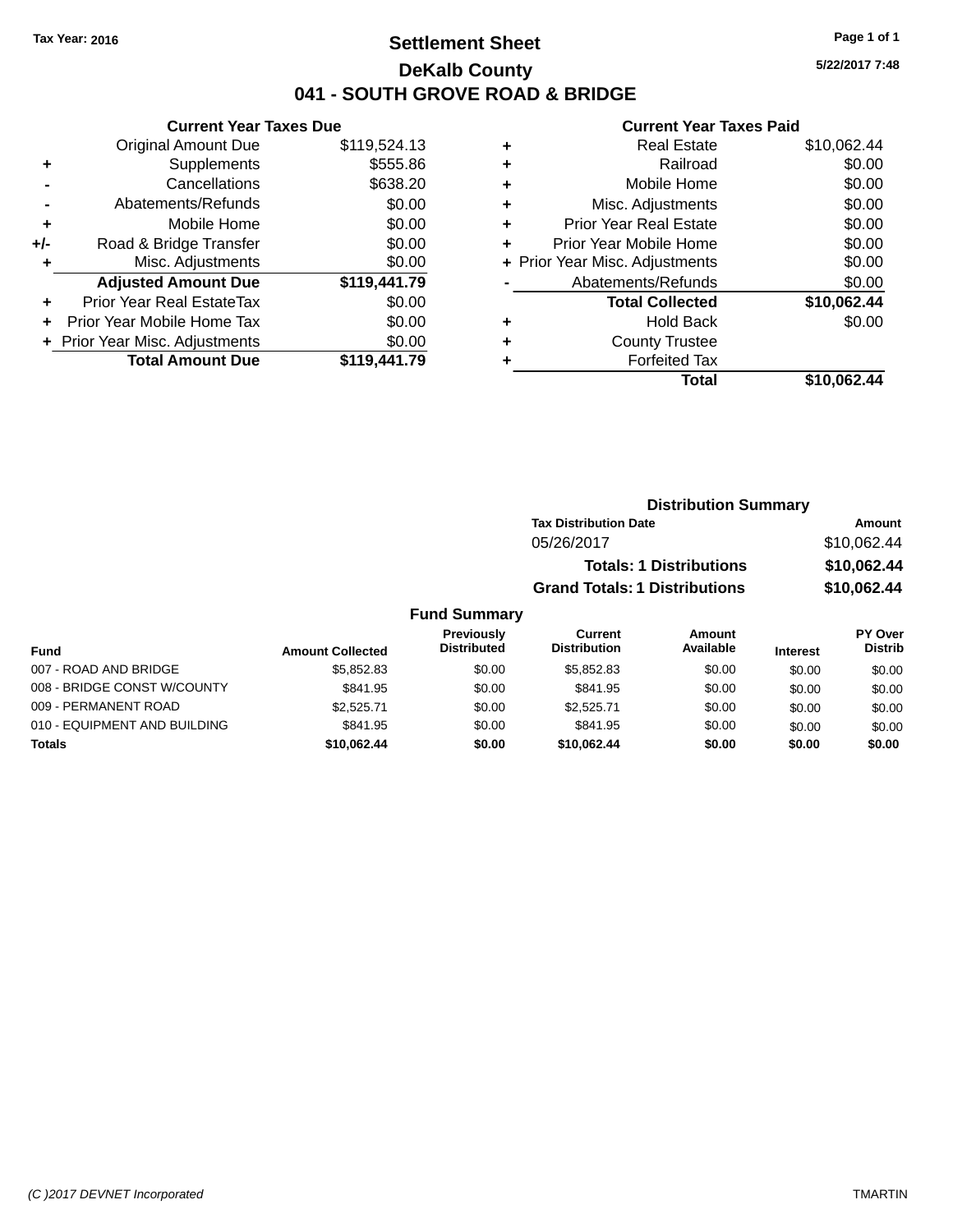### **Settlement Sheet Tax Year: 2016 Page 1 of 1 DeKalb County 042 - SQUAW GROVE TOWNSHIP**

**5/22/2017 7:48**

#### **Current Year Taxes Paid**

|     | <b>Current Year Taxes Due</b>  |              |  |  |  |
|-----|--------------------------------|--------------|--|--|--|
|     | <b>Original Amount Due</b>     | \$122,216.62 |  |  |  |
| ٠   | Supplements                    | \$712.89     |  |  |  |
|     | Cancellations                  | \$796.64     |  |  |  |
|     | Abatements/Refunds             | \$0.00       |  |  |  |
| ٠   | Mobile Home                    | \$0.00       |  |  |  |
| +/- | Road & Bridge Transfer         | \$0.00       |  |  |  |
|     | Misc. Adjustments              | \$48.26      |  |  |  |
|     | <b>Adjusted Amount Due</b>     | \$122,181.13 |  |  |  |
| ÷   | Prior Year Real EstateTax      | \$0.00       |  |  |  |
|     | Prior Year Mobile Home Tax     | \$0.00       |  |  |  |
|     | + Prior Year Misc. Adjustments | \$78.87      |  |  |  |
|     | <b>Total Amount Due</b>        | \$122.260.00 |  |  |  |
|     |                                |              |  |  |  |

|   | <b>Real Estate</b>             | \$8,443.48 |
|---|--------------------------------|------------|
| ٠ | Railroad                       | \$0.00     |
| ٠ | Mobile Home                    | \$0.00     |
| ٠ | Misc. Adjustments              | \$48.26    |
| ٠ | <b>Prior Year Real Estate</b>  | \$0.00     |
| ٠ | Prior Year Mobile Home         | \$0.00     |
|   | + Prior Year Misc. Adjustments | \$78.87    |
|   | Abatements/Refunds             | \$0.00     |
|   | <b>Total Collected</b>         | \$8,570.61 |
| ٠ | <b>Hold Back</b>               | \$0.00     |
| ٠ | <b>County Trustee</b>          |            |
| ٠ | <b>Forfeited Tax</b>           |            |
|   | Total                          | \$8,570.61 |
|   |                                |            |

|                     |                                                                        | <b>Distribution Summary</b> |                |
|---------------------|------------------------------------------------------------------------|-----------------------------|----------------|
|                     | <b>Tax Distribution Date</b>                                           |                             | <b>Amount</b>  |
|                     | 05/26/2017                                                             |                             | \$8,570.61     |
|                     | <b>Totals: 1 Distributions</b><br><b>Grand Totals: 1 Distributions</b> |                             | \$8,570.61     |
|                     |                                                                        |                             | \$8,570.61     |
| <b>Fund Summary</b> |                                                                        |                             |                |
| Previously          | <b>Current</b>                                                         | Amount                      | <b>PY Over</b> |
|                     |                                                                        |                             |                |

| <b>Fund</b>              | <b>Amount Collected</b> | <b>Previously</b><br><b>Distributed</b> | <b>Current</b><br><b>Distribution</b> | <b>Amount</b><br>Available | <b>Interest</b> | <b>PY Over</b><br><b>Distrib</b> |
|--------------------------|-------------------------|-----------------------------------------|---------------------------------------|----------------------------|-----------------|----------------------------------|
| 001 - CORPORATE          | \$5,577,74              | \$0.00                                  | \$5,577.74                            | \$0.00                     | \$0.00          | \$0.00                           |
| 017 - CEMETERY           | \$908.14                | \$0.00                                  | \$908.14                              | \$0.00                     | \$0.00          | \$0.00                           |
| 019 - COMMUNITY BUILDING | \$1.843.47              | \$0.00                                  | \$1.843.47                            | \$0.00                     | \$0.00          | \$0.00                           |
| 054 - GENERAL ASSISTANCE | \$241.26                | \$0.00                                  | \$241.26                              | \$0.00                     | \$0.00          | \$0.00                           |
| <b>Totals</b>            | \$8,570.61              | \$0.00                                  | \$8.570.61                            | \$0.00                     | \$0.00          | \$0.00                           |

| Year Source             | <b>Account Type</b>                      |          | <b>Amount Adjustment Description</b>                       |
|-------------------------|------------------------------------------|----------|------------------------------------------------------------|
|                         | 2015 RE - Real Estate Back Tax Collected |          | \$21.48 AVILA REDEMPTION 15-14-328-005 by TBA              |
|                         | 2015 RE - Real Estate Back Tax Collected |          | \$51.23 NIELSEN REDEMPTION 15-16-151-002 by TBA            |
|                         | 2015 RE - Real Estate Back Tax Collected |          | \$3.08 MCFARLAND REDEMPTION 15-15-228-014 by TBA           |
|                         | 2015 RE - Real Estate Back Tax Collected |          | \$3.08 MCFARLAND REDEMPTION 15-15-225-015 by TBA           |
|                         | 2016 RE - Real Estate Back Tax Collected |          | \$48.26 WEST SUBURBAN BANK REDEMPTION 15-14-304-002 by TBA |
| <b>Totals 5 entries</b> |                                          | \$127.13 |                                                            |
|                         |                                          |          |                                                            |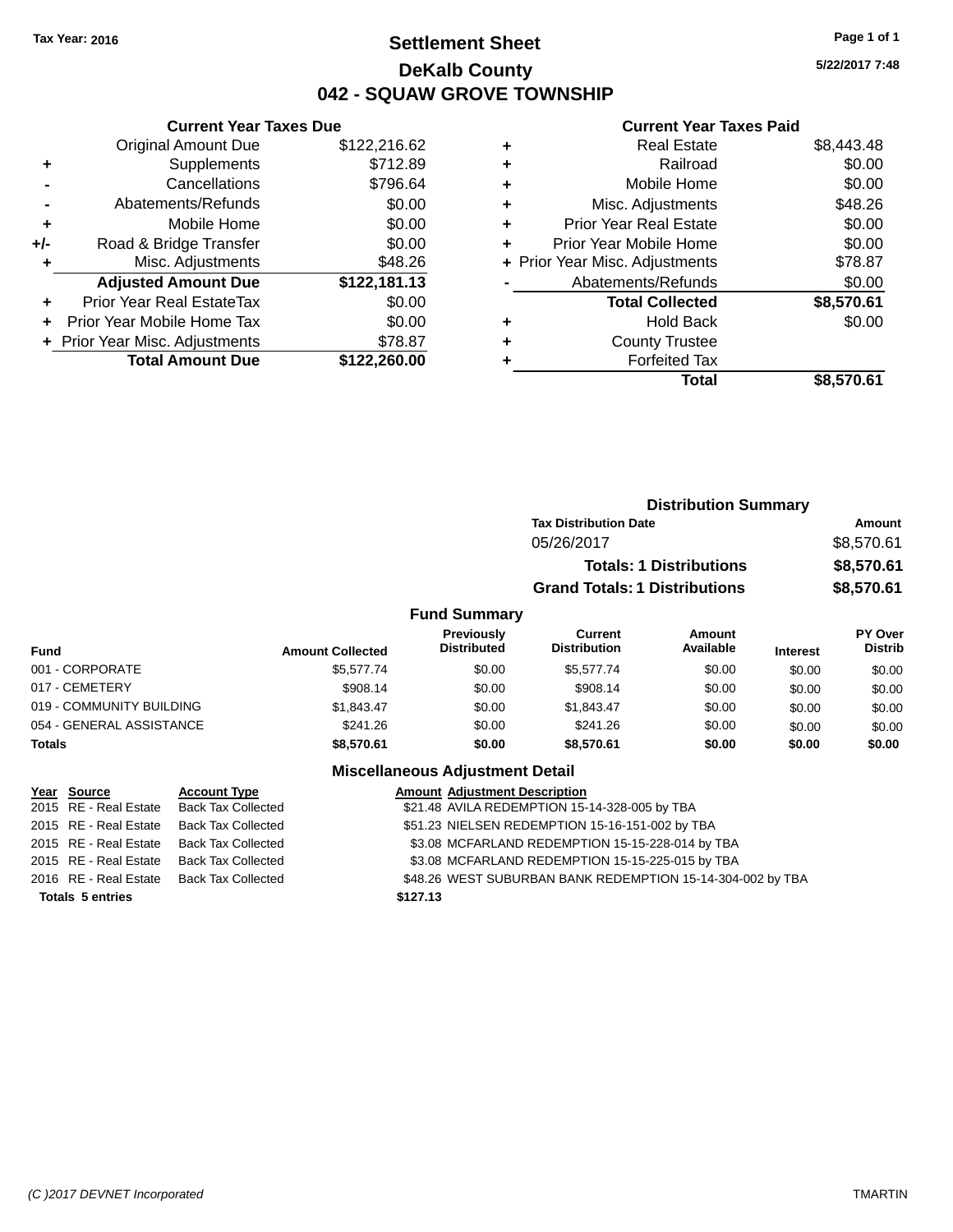### **Settlement Sheet Tax Year: 2016 Page 1 of 1 DeKalb County 043 - HINCKLEY PUBLIC LIBRARY DISTRICT**

**5/22/2017 7:48**

### **Current Year Taxes Paid**

|       | <b>Current Year Taxes Due</b>  |              |  |  |  |
|-------|--------------------------------|--------------|--|--|--|
|       | <b>Original Amount Due</b>     | \$178,713.58 |  |  |  |
| ٠     | Supplements                    | \$1,042.40   |  |  |  |
|       | Cancellations                  | \$1,164.90   |  |  |  |
|       | Abatements/Refunds             | \$0.00       |  |  |  |
| ٠     | Mobile Home                    | \$0.00       |  |  |  |
| $+/-$ | Road & Bridge Transfer         | \$0.00       |  |  |  |
| ٠     | Misc. Adjustments              | \$70.57      |  |  |  |
|       | <b>Adjusted Amount Due</b>     | \$178,661.65 |  |  |  |
| ٠     | Prior Year Real EstateTax      | \$0.01       |  |  |  |
|       | Prior Year Mobile Home Tax     | \$0.00       |  |  |  |
|       | + Prior Year Misc. Adjustments | \$115.32     |  |  |  |
|       | <b>Total Amount Due</b>        | \$178,776.98 |  |  |  |
|       |                                |              |  |  |  |

| ٠ | <b>Real Estate</b>             | \$12,346.71 |
|---|--------------------------------|-------------|
| ٠ | Railroad                       | \$0.00      |
| ٠ | Mobile Home                    | \$0.00      |
| ٠ | Misc. Adjustments              | \$70.57     |
| ٠ | <b>Prior Year Real Estate</b>  | \$0.01      |
| ٠ | Prior Year Mobile Home         | \$0.00      |
|   | + Prior Year Misc. Adjustments | \$115.32    |
|   | Abatements/Refunds             | \$0.00      |
|   | <b>Total Collected</b>         | \$12,532.61 |
| ٠ | <b>Hold Back</b>               | \$0.00      |
| ٠ | <b>County Trustee</b>          |             |
| ٠ | <b>Forfeited Tax</b>           |             |
|   | Total                          | \$12,532.61 |
|   |                                |             |

| <b>Distribution Summary</b>          |             |
|--------------------------------------|-------------|
| <b>Tax Distribution Date</b>         | Amount      |
| 05/26/2017                           | \$12,532.61 |
| <b>Totals: 1 Distributions</b>       | \$12,532.61 |
| <b>Grand Totals: 1 Distributions</b> | \$12,532.61 |

#### **Fund Summary**

| <b>Fund</b>                                   | <b>Amount Collected</b> | <b>Previously</b><br><b>Distributed</b> | Current<br><b>Distribution</b> | <b>Amount</b><br>Available | <b>Interest</b> | <b>PY Over</b><br><b>Distrib</b> |
|-----------------------------------------------|-------------------------|-----------------------------------------|--------------------------------|----------------------------|-----------------|----------------------------------|
| 001 - CORPORATE                               | \$10,766.68             | \$0.00                                  | \$10,766.68                    | \$0.00                     | \$0.00          | \$0.00                           |
| 004 - OPERATIONS & MAINTENANCE                | \$880.95                | \$0.00                                  | \$880.95                       | \$0.00                     | \$0.00          | \$0.00                           |
| $005 - I. M. R. F.$                           | \$406.98                | \$0.00                                  | \$406.98                       | \$0.00                     | \$0.00          | \$0.00                           |
| 027 - AUDIT                                   | \$2.52                  | \$0.00                                  | \$2.52                         | \$0.00                     | \$0.00          | \$0.00                           |
| 035 - TORT JUDGEMENTS/LIABILITY<br><b>INS</b> | \$68.50                 | \$0.00                                  | \$68.50                        | \$0.00                     | \$0.00          | \$0.00                           |
| 047 - SOCIAL SECURITY                         | \$406.98                | \$0.00                                  | \$406.98                       | \$0.00                     | \$0.00          | \$0.00                           |
| <b>Totals</b>                                 | \$12,532.61             | \$0.00                                  | \$12,532.61                    | \$0.00                     | \$0.00          | \$0.00                           |

| Year Source             | <b>Account Type</b>                      |          | <b>Amount Adjustment Description</b>                       |
|-------------------------|------------------------------------------|----------|------------------------------------------------------------|
|                         | 2015 RE - Real Estate Back Tax Collected |          | \$31.41 AVILA REDEMPTION 15-14-328-005 by TBA              |
|                         | 2015 RE - Real Estate Back Tax Collected |          | \$74.91 NIELSEN REDEMPTION 15-16-151-002 by TBA            |
|                         | 2015 RE - Real Estate Back Tax Collected |          | \$4.50 MCFARLAND REDEMPTION 15-15-228-014 by TBA           |
|                         | 2015 RE - Real Estate Back Tax Collected |          | \$4.50 MCFARLAND REDEMPTION 15-15-225-015 by TBA           |
|                         | 2016 RE - Real Estate Back Tax Collected |          | \$70.57 WEST SUBURBAN BANK REDEMPTION 15-14-304-002 by TBA |
| <b>Totals 5 entries</b> |                                          | \$185.89 |                                                            |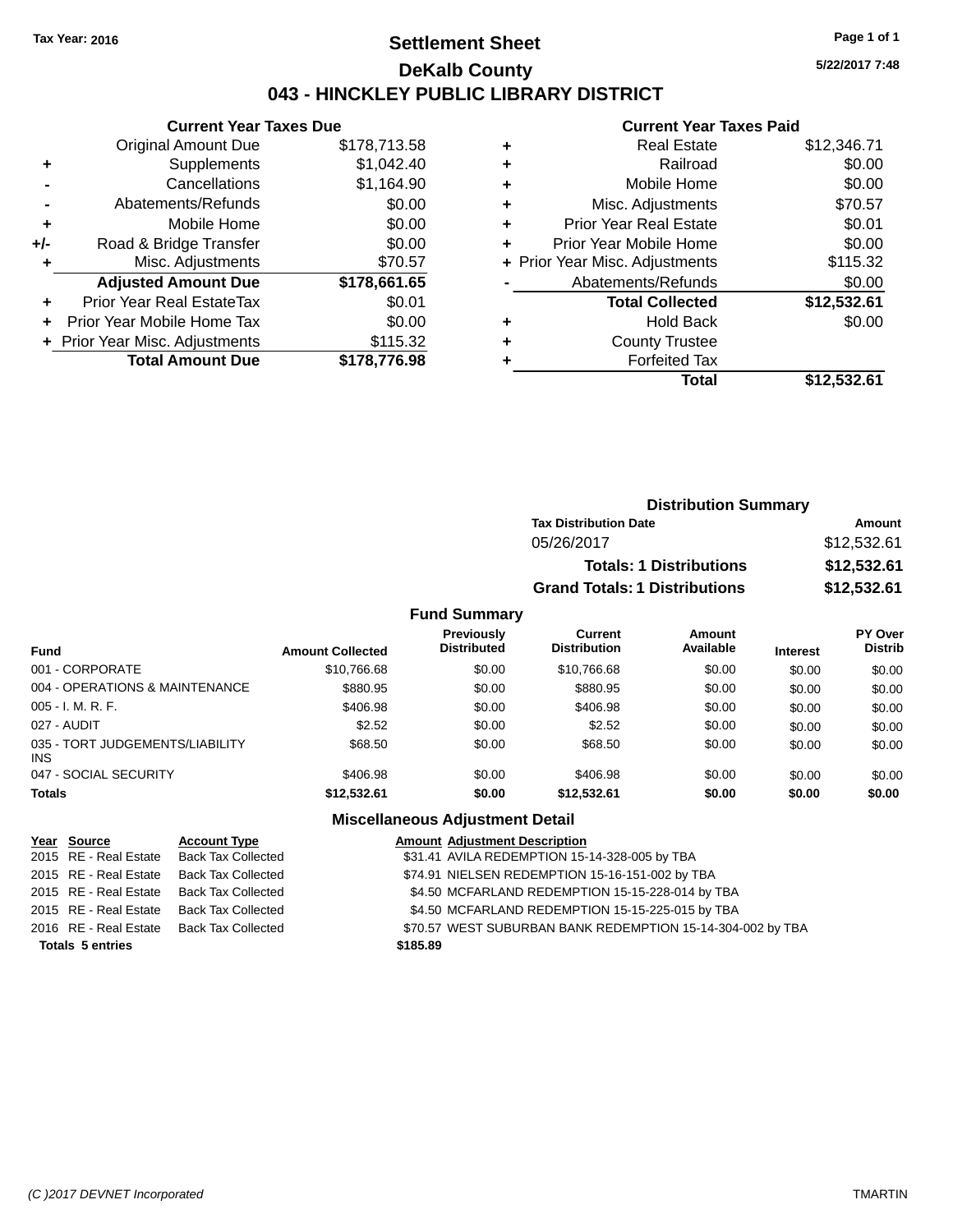### **Settlement Sheet Tax Year: 2016 Page 1 of 1 DeKalb County 044 - SQUAW GROVE ROAD & BRIDGE**

**5/22/2017 7:48**

#### **Current Year Taxes Paid**

|     | <b>Current Year Taxes Due</b>  |              |  |  |  |
|-----|--------------------------------|--------------|--|--|--|
|     | <b>Original Amount Due</b>     | \$293,208.97 |  |  |  |
| ٠   | Supplements                    | \$1,511.66   |  |  |  |
|     | Cancellations                  | \$1,703.35   |  |  |  |
|     | Abatements/Refunds             | \$0.00       |  |  |  |
| ٠   | Mobile Home                    | \$0.00       |  |  |  |
| +/- | Road & Bridge Transfer         | (\$2,236.20) |  |  |  |
|     | Misc. Adjustments              | \$115.78     |  |  |  |
|     | <b>Adjusted Amount Due</b>     | \$290,896.86 |  |  |  |
|     | Prior Year Real EstateTax      | (\$20.41)    |  |  |  |
|     | Prior Year Mobile Home Tax     | \$0.00       |  |  |  |
|     | + Prior Year Misc. Adjustments | \$189.21     |  |  |  |
|     | <b>Total Amount Due</b>        | \$291,065.66 |  |  |  |
|     |                                |              |  |  |  |

| ٠ | <b>Real Estate</b>             | \$18,040.98 |
|---|--------------------------------|-------------|
| ٠ | Railroad                       | \$0.00      |
| ٠ | Mobile Home                    | \$0.00      |
| ٠ | Misc. Adjustments              | \$115.78    |
| ٠ | <b>Prior Year Real Estate</b>  | (\$20.41)   |
| ٠ | Prior Year Mobile Home         | \$0.00      |
|   | + Prior Year Misc. Adjustments | \$189.21    |
|   | Abatements/Refunds             | \$0.00      |
|   | <b>Total Collected</b>         | \$18,325.56 |
| ٠ | <b>Hold Back</b>               | \$0.00      |
| ٠ | <b>County Trustee</b>          |             |
| ٠ | <b>Forfeited Tax</b>           |             |
|   | Total                          | \$18,325.56 |
|   |                                |             |

| <b>Road and Bridge Summary</b> |             |               | <b>Distribution Summary</b>          |             |  |
|--------------------------------|-------------|---------------|--------------------------------------|-------------|--|
| <b>Municipality</b>            | Amt. Due    | Amt. Distrib. | <b>Tax Distribution Date</b>         | Amount      |  |
| <b>VILLAGE OF HINCKLEY</b>     | \$31,647.89 | \$2.236.20    | 05/26/2017                           | \$18,325.56 |  |
| Totals                         | \$31,647.89 | \$2,236.20    | <b>Totals: 1 Distributions</b>       | \$18,325.56 |  |
|                                |             |               | <b>Grand Totals: 1 Distributions</b> | \$18,325.56 |  |

|                                         |                         | <b>Fund Summary</b>                     |                                       |                     |                 |                                  |
|-----------------------------------------|-------------------------|-----------------------------------------|---------------------------------------|---------------------|-----------------|----------------------------------|
| <b>Fund</b>                             | <b>Amount Collected</b> | <b>Previously</b><br><b>Distributed</b> | <b>Current</b><br><b>Distribution</b> | Amount<br>Available | <b>Interest</b> | <b>PY Over</b><br><b>Distrib</b> |
| 007 - ROAD AND BRIDGE                   | \$5,820.16              | \$0.00                                  | \$5,820.16                            | \$0.00              | \$0.00          | \$0.00                           |
| 008 - BRIDGE CONST W/COUNTY             | \$1,036.06              | \$0.00                                  | \$1,036.06                            | \$0.00              | \$0.00          | \$0.00                           |
| 009 - PERMANENT ROAD                    | \$8,215,04              | \$0.00                                  | \$8.215.04                            | \$0.00              | \$0.00          | \$0.00                           |
| 010 - EQUIPMENT AND BUILDING            | \$2,774.28              | \$0.00                                  | \$2,774.28                            | \$0.00              | \$0.00          | \$0.00                           |
| 035 - TORT JUDGEMENTS/LIABILITY<br>INS. | \$480.02                | \$0.00                                  | \$480.02                              | \$0.00              | \$0.00          | \$0.00                           |
| Totals                                  | \$18,325.56             | \$0.00                                  | \$18,325.56                           | \$0.00              | \$0.00          | \$0.00                           |

| Year Source             | <b>Account Type</b>                      | <b>Amount Adjustment Description</b>                        |
|-------------------------|------------------------------------------|-------------------------------------------------------------|
|                         | 2015 RE - Real Estate Back Tax Collected | \$51.53 AVILA REDEMPTION 15-14-328-005 by TBA               |
|                         | 2015 RE - Real Estate Back Tax Collected | \$122.90 NIELSEN REDEMPTION 15-16-151-002 by TBA            |
|                         | 2015 RE - Real Estate Back Tax Collected | \$7.39 MCFARLAND REDEMPTION 15-15-228-014 by TBA            |
|                         | 2015 RE - Real Estate Back Tax Collected | \$7.39 MCFARLAND REDEMPTION 15-15-225-015 by TBA            |
|                         | 2016 RE - Real Estate Back Tax Collected | \$115.78 WEST SUBURBAN BANK REDEMPTION 15-14-304-002 by TBA |
| <b>Totals 5 entries</b> |                                          | \$304.99                                                    |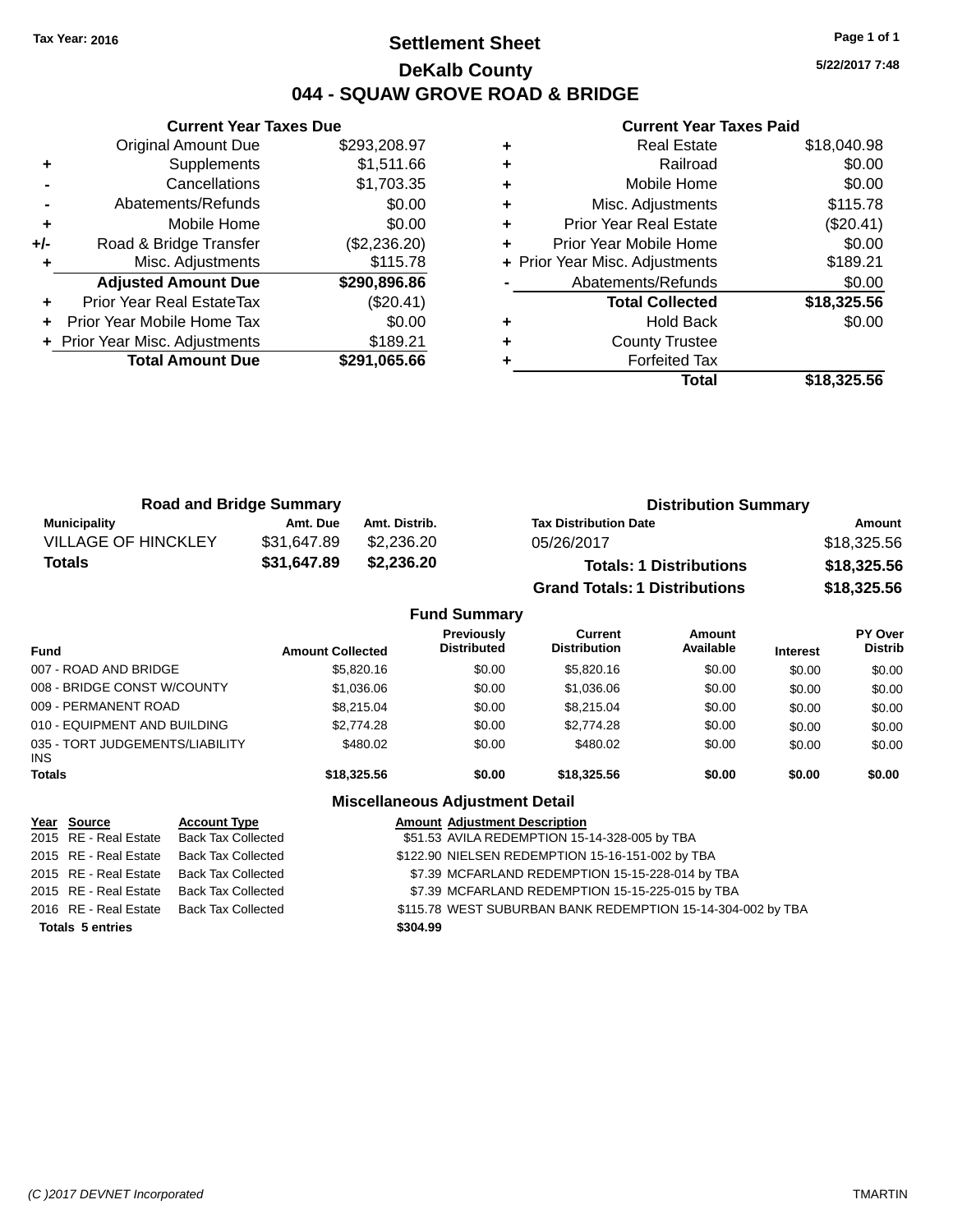### **Settlement Sheet Tax Year: 2016 Page 1 of 1 DeKalb County 045 - SYCAMORE TOWNSHIP**

**5/22/2017 7:48**

#### **Current Year Taxes Paid**

|     | <b>Current Year Taxes Due</b>  |              |
|-----|--------------------------------|--------------|
|     | <b>Original Amount Due</b>     | \$417,054.18 |
| ÷   | Supplements                    | \$2,072.84   |
|     | Cancellations                  | \$2,348.03   |
|     | Abatements/Refunds             | \$0.05       |
| ٠   | Mobile Home                    | \$0.00       |
| +/- | Road & Bridge Transfer         | \$0.00       |
|     | Misc. Adjustments              | \$27.07      |
|     | <b>Adjusted Amount Due</b>     | \$416,806.01 |
| ÷   | Prior Year Real EstateTax      | $(\$49.50)$  |
|     | Prior Year Mobile Home Tax     | \$0.00       |
|     | + Prior Year Misc. Adjustments | \$95.73      |
|     | <b>Total Amount Due</b>        | \$416,852.24 |
|     |                                |              |

| ٠ | <b>Real Estate</b>             | \$36,197.13 |
|---|--------------------------------|-------------|
| ٠ | Railroad                       | \$0.00      |
| ٠ | Mobile Home                    | \$0.00      |
| ٠ | Misc. Adjustments              | \$27.07     |
| ٠ | Prior Year Real Estate         | (\$49.50)   |
| ٠ | Prior Year Mobile Home         | \$0.00      |
|   | + Prior Year Misc. Adjustments | \$95.73     |
|   | Abatements/Refunds             | \$0.05      |
|   | <b>Total Collected</b>         | \$36,270.38 |
| ٠ | <b>Hold Back</b>               | \$0.00      |
| ٠ | <b>County Trustee</b>          |             |
| ٠ | <b>Forfeited Tax</b>           |             |
|   | Total                          | \$36,270.38 |
|   |                                |             |

|                                      |                                                  |                         |                                        | <b>Distribution Summary</b>                                      |                                |                 |                           |
|--------------------------------------|--------------------------------------------------|-------------------------|----------------------------------------|------------------------------------------------------------------|--------------------------------|-----------------|---------------------------|
|                                      |                                                  |                         |                                        | <b>Tax Distribution Date</b>                                     |                                |                 | Amount                    |
|                                      |                                                  |                         |                                        | 05/26/2017                                                       |                                |                 | \$36,270.38               |
|                                      |                                                  |                         |                                        |                                                                  | <b>Totals: 1 Distributions</b> |                 | \$36,270.38               |
|                                      |                                                  |                         |                                        | <b>Grand Totals: 1 Distributions</b>                             |                                |                 | \$36,270.38               |
|                                      |                                                  |                         | <b>Fund Summary</b>                    |                                                                  |                                |                 |                           |
| <b>Fund</b>                          |                                                  | <b>Amount Collected</b> | Previously<br><b>Distributed</b>       | <b>Current</b><br><b>Distribution</b>                            | Amount<br>Available            | <b>Interest</b> | PY Over<br><b>Distrib</b> |
| 001 - CORPORATE                      |                                                  | \$32,620.95             | \$0.00                                 | \$32,620.95                                                      | \$0.00                         | \$0.00          | \$0.00                    |
| 005 - I. M. R. F.                    |                                                  | \$2,778.36              | \$0.00                                 | \$2,778.36                                                       | \$0.00                         | \$0.00          | \$0.00                    |
| 054 - GENERAL ASSISTANCE             |                                                  | \$871.07                | \$0.00                                 | \$871.07                                                         | \$0.00                         | \$0.00          | \$0.00                    |
| <b>Totals</b>                        |                                                  | \$36,270.38             | \$0.00                                 | \$36,270.38                                                      | \$0.00                         | \$0.00          | \$0.00                    |
|                                      |                                                  |                         | <b>Miscellaneous Adjustment Detail</b> |                                                                  |                                |                 |                           |
| Year Source<br>2015 RE - Real Estate | <b>Account Type</b><br><b>Back Tax Collected</b> |                         | <b>Amount Adjustment Description</b>   | \$95.73 PAN PACIFIC HOLDINGS LLC REDEMPTION 06-33-154-011 by TBA |                                |                 |                           |
| 2016 RE - Real Estate                | <b>Back Tax Collected</b>                        |                         |                                        | \$27.07 MILINAC REDEMPTION 06-05-209-010 by TBA                  |                                |                 |                           |
| <b>Totals 2 entries</b>              |                                                  |                         | \$122.80                               |                                                                  |                                |                 |                           |
|                                      |                                                  |                         | <b>Abatement Detail</b>                |                                                                  |                                |                 |                           |

**Totals 1 entries \$0.05**

**Year Source Account Type Amount Adjustment Description**

2016 RE - Real Estate RE Abatement **1200 FTAB INTEREST REFUND 06-28-180-020 by TBA**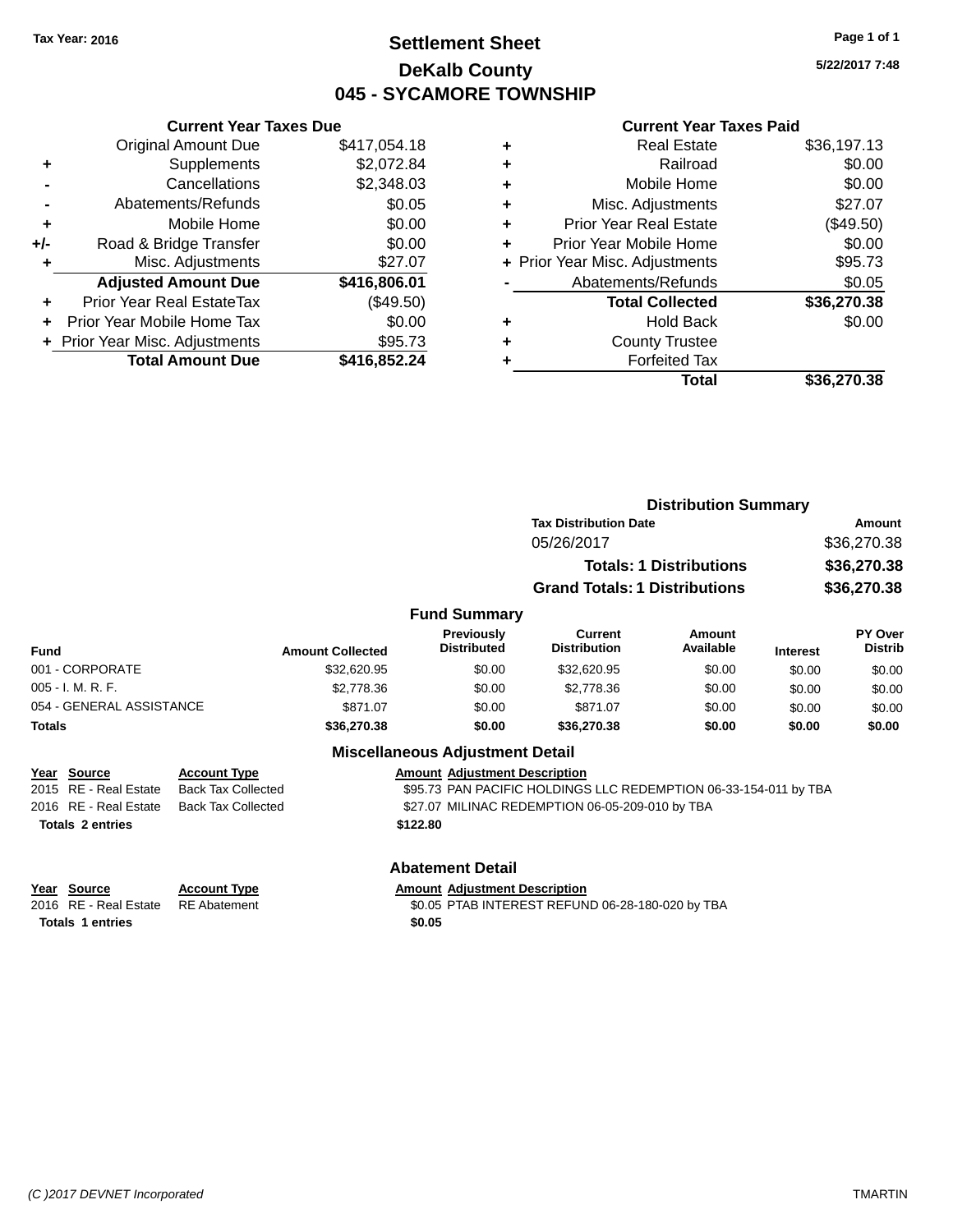### **Settlement Sheet Tax Year: 2016 Page 1 of 1 DeKalb County 046 - SYCAMORE ROAD & BRIDGE**

**5/22/2017 7:48**

#### **Current Year Taxes Paid**

|     | <b>Current Year Taxes Due</b>  |              |
|-----|--------------------------------|--------------|
|     | <b>Original Amount Due</b>     | \$844,613.37 |
| ٠   | Supplements                    | \$4,160.27   |
|     | Cancellations                  | \$4,713.31   |
|     | Abatements/Refunds             | \$0.09       |
| ٠   | Mobile Home                    | \$0.00       |
| +/- | Road & Bridge Transfer         | (\$648.76)   |
|     | Misc. Adjustments              | \$54.82      |
|     | <b>Adjusted Amount Due</b>     | \$843,466.30 |
|     | Prior Year Real EstateTax      | (\$101.07)   |
|     | Prior Year Mobile Home Tax     | \$0.00       |
|     | + Prior Year Misc. Adjustments | \$193.87     |
|     | <b>Total Amount Due</b>        | \$843,559.10 |
|     |                                |              |

| <b>Real Estate</b>            | \$72,658.36                    |
|-------------------------------|--------------------------------|
| Railroad                      | \$0.00                         |
| Mobile Home                   | \$0.00                         |
| Misc. Adjustments             | \$54.82                        |
| <b>Prior Year Real Estate</b> | (\$101.07)                     |
| Prior Year Mobile Home        | \$0.00                         |
|                               | \$193.87                       |
| Abatements/Refunds            | \$0.09                         |
| <b>Total Collected</b>        | \$72,805.89                    |
| <b>Hold Back</b>              | \$0.00                         |
| <b>County Trustee</b>         |                                |
| <b>Forfeited Tax</b>          |                                |
| Total                         | \$72,805.89                    |
|                               | + Prior Year Misc. Adjustments |

| <b>Road and Bridge Summary</b> |            | <b>Distribution Summary</b> |                                      |             |
|--------------------------------|------------|-----------------------------|--------------------------------------|-------------|
| <b>Municipality</b>            | Amt. Due   | Amt. Distrib.               | <b>Tax Distribution Date</b>         | Amount      |
| <b>CITY OF SYCAMORE</b>        | \$7.449.06 | \$648.76                    | 05/26/2017                           | \$72,805.89 |
| Totals                         | \$7,449.06 | \$648.76                    | <b>Totals: 1 Distributions</b>       | \$72,805.89 |
|                                |            |                             | <b>Grand Totals: 1 Distributions</b> | \$72,805.89 |

|                                         |                         | <b>Fund Summary</b>                     |                                       |                            |                 |                                  |
|-----------------------------------------|-------------------------|-----------------------------------------|---------------------------------------|----------------------------|-----------------|----------------------------------|
| <b>Fund</b>                             | <b>Amount Collected</b> | <b>Previously</b><br><b>Distributed</b> | <b>Current</b><br><b>Distribution</b> | <b>Amount</b><br>Available | <b>Interest</b> | <b>PY Over</b><br><b>Distrib</b> |
| $005 - I. M. R. F.$                     | \$1,726.13              | \$0.00                                  | \$1.726.13                            | \$0.00                     | \$0.00          | \$0.00                           |
| 007 - ROAD AND BRIDGE                   | \$1,088.07              | \$0.00                                  | \$1,088.07                            | \$0.00                     | \$0.00          | \$0.00                           |
| 008 - BRIDGE CONST W/COUNTY             | \$3.473.59              | \$0.00                                  | \$3.473.59                            | \$0.00                     | \$0.00          | \$0.00                           |
| 009 - PERMANENT ROAD                    | \$53,489.37             | \$0.00                                  | \$53,489.37                           | \$0.00                     | \$0.00          | \$0.00                           |
| 010 - EQUIPMENT AND BUILDING            | \$10.418.15             | \$0.00                                  | \$10.418.15                           | \$0.00                     | \$0.00          | \$0.00                           |
| 035 - TORT JUDGEMENTS/LIABILITY<br>INS. | \$1,305.29              | \$0.00                                  | \$1,305.29                            | \$0.00                     | \$0.00          | \$0.00                           |
| 047 - SOCIAL SECURITY                   | \$1,305.29              | \$0.00                                  | \$1,305.29                            | \$0.00                     | \$0.00          | \$0.00                           |
| <b>Totals</b>                           | \$72,805.89             | \$0.00                                  | \$72,805.89                           | \$0.00                     | \$0.00          | \$0.00                           |
|                                         |                         |                                         |                                       |                            |                 |                                  |

#### **Miscellaneous Adjustment Detail**

| Year Source             | <b>Account Type</b> | <b>Amount Adjustment Description</b>                              |
|-------------------------|---------------------|-------------------------------------------------------------------|
| 2015 RE - Real Estate   | Back Tax Collected  | \$193.87 PAN PACIFIC HOLDINGS LLC REDEMPTION 06-33-154-011 by TBA |
| 2016 RE - Real Estate   | Back Tax Collected  | \$54.82 MILINAC REDEMPTION 06-05-209-010 by TBA                   |
| <b>Totals 2 entries</b> |                     | \$248.69                                                          |
|                         |                     | <b>Abatement Detail</b>                                           |

**Year Source Account Type Amount Adjustment Description Totals 1 entries \$0.09**

\$0.09 PTAB INTEREST REFUND 06-28-180-020 by TBA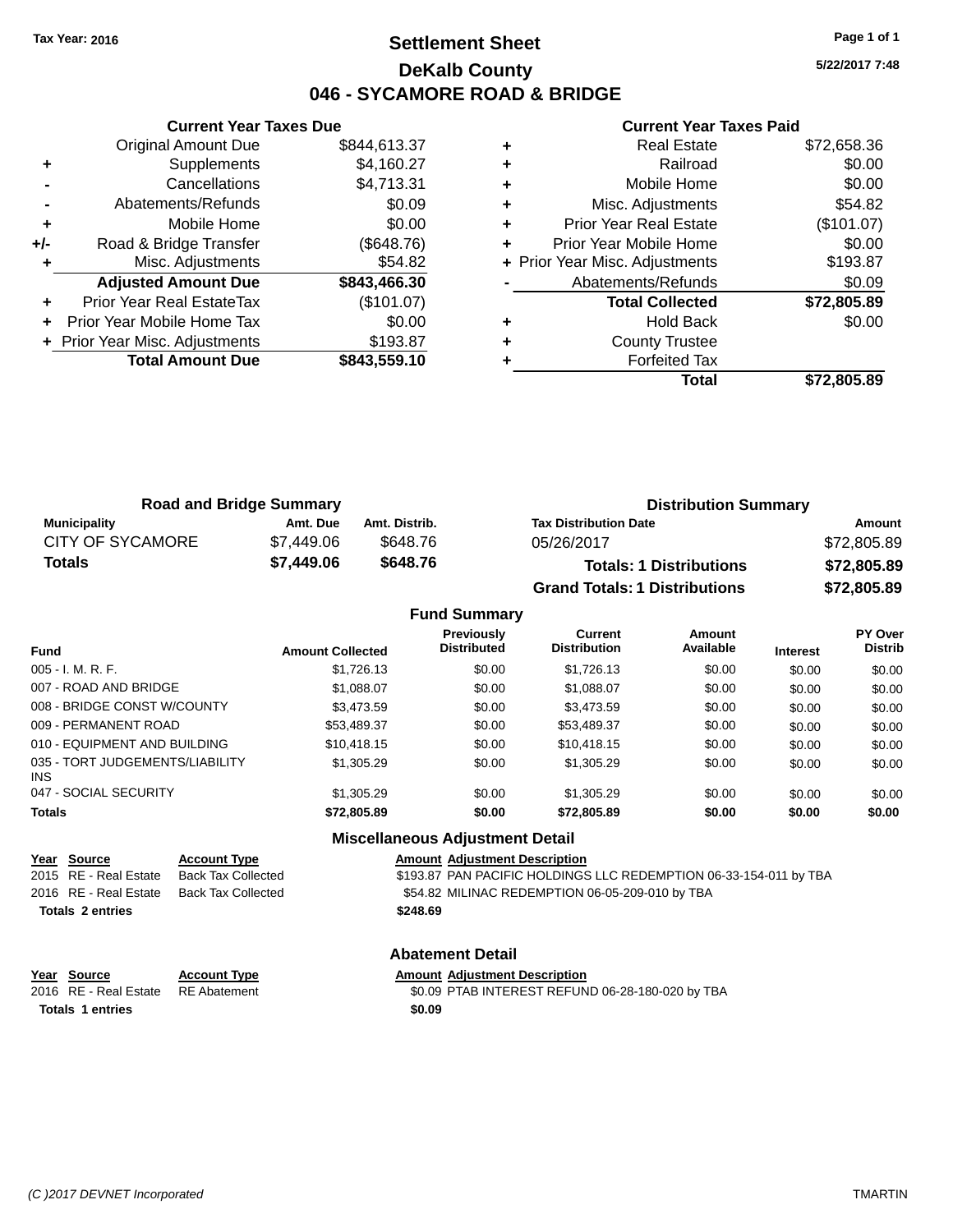### **Settlement Sheet Tax Year: 2016 Page 1 of 1 DeKalb County 047 - VICTOR TOWNSHIP**

**5/22/2017 7:48**

### **Current Year Taxes Paid**

|     | <b>Current Year Taxes Due</b>  |             |  |  |  |  |
|-----|--------------------------------|-------------|--|--|--|--|
|     | <b>Original Amount Due</b>     | \$55,163.92 |  |  |  |  |
| ٠   | Supplements                    | \$102.71    |  |  |  |  |
|     | Cancellations                  | \$117.56    |  |  |  |  |
|     | Abatements/Refunds             | \$0.00      |  |  |  |  |
| ٠   | Mobile Home                    | \$0.00      |  |  |  |  |
| +/- | Road & Bridge Transfer         | \$0.00      |  |  |  |  |
| ٠   | Misc. Adjustments              | \$0.00      |  |  |  |  |
|     | <b>Adjusted Amount Due</b>     | \$55,149.07 |  |  |  |  |
| ÷   | Prior Year Real EstateTax      | \$0.00      |  |  |  |  |
|     | Prior Year Mobile Home Tax     | \$0.00      |  |  |  |  |
|     | + Prior Year Misc. Adjustments | \$0.00      |  |  |  |  |
|     | <b>Total Amount Due</b>        | \$55.149.07 |  |  |  |  |
|     |                                |             |  |  |  |  |

| ٠ | <b>Real Estate</b>             | \$6,571.91 |
|---|--------------------------------|------------|
| ٠ | Railroad                       | \$0.00     |
| ٠ | Mobile Home                    | \$0.00     |
| ٠ | Misc. Adjustments              | \$0.00     |
| ٠ | <b>Prior Year Real Estate</b>  | \$0.00     |
|   | Prior Year Mobile Home         | \$0.00     |
|   | + Prior Year Misc. Adjustments | \$0.00     |
|   | Abatements/Refunds             | \$0.00     |
|   | <b>Total Collected</b>         | \$6,571.91 |
| ٠ | <b>Hold Back</b>               | \$0.00     |
| ٠ | <b>County Trustee</b>          |            |
| ٠ | <b>Forfeited Tax</b>           |            |
|   | Total                          | \$6,571.91 |
|   |                                |            |

|           |                     |                                      | <b>Distribution Summary</b>    |                        |                |
|-----------|---------------------|--------------------------------------|--------------------------------|------------------------|----------------|
|           |                     | <b>Tax Distribution Date</b>         |                                |                        | Amount         |
|           |                     | 05/26/2017                           |                                |                        | \$6,571.91     |
|           |                     |                                      | <b>Totals: 1 Distributions</b> |                        | \$6,571.91     |
|           |                     | <b>Grand Totals: 1 Distributions</b> |                                |                        | \$6,571.91     |
|           | <b>Fund Summary</b> |                                      |                                |                        |                |
|           | <b>Previously</b>   | Current                              | Amount                         |                        | <b>PY Over</b> |
| المتعادية | <b>Dictributed</b>  | <b>Dictribution</b>                  | <b>Availahla</b>               | <b>Looking and St.</b> | <b>Dictrib</b> |

| Fund                                          | <b>Amount Collected</b> | Previously<br><b>Distributed</b> | Current<br><b>Distribution</b> | Amount<br>Available | <b>Interest</b> | <b>PY Over</b><br><b>Distrib</b> |
|-----------------------------------------------|-------------------------|----------------------------------|--------------------------------|---------------------|-----------------|----------------------------------|
| 001 - CORPORATE                               | \$5.572.55              | \$0.00                           | \$5.572.55                     | \$0.00              | \$0.00          | \$0.00                           |
| 034 - GENERAL ASSISTANCE                      | \$760.91                | \$0.00                           | \$760.91                       | \$0.00              | \$0.00          | \$0.00                           |
| 035 - TORT JUDGEMENTS/LIABILITY<br><b>INS</b> | \$238.45                | \$0.00                           | \$238.45                       | \$0.00              | \$0.00          | \$0.00                           |
| <b>Totals</b>                                 | \$6.571.91              | \$0.00                           | \$6,571.91                     | \$0.00              | \$0.00          | \$0.00                           |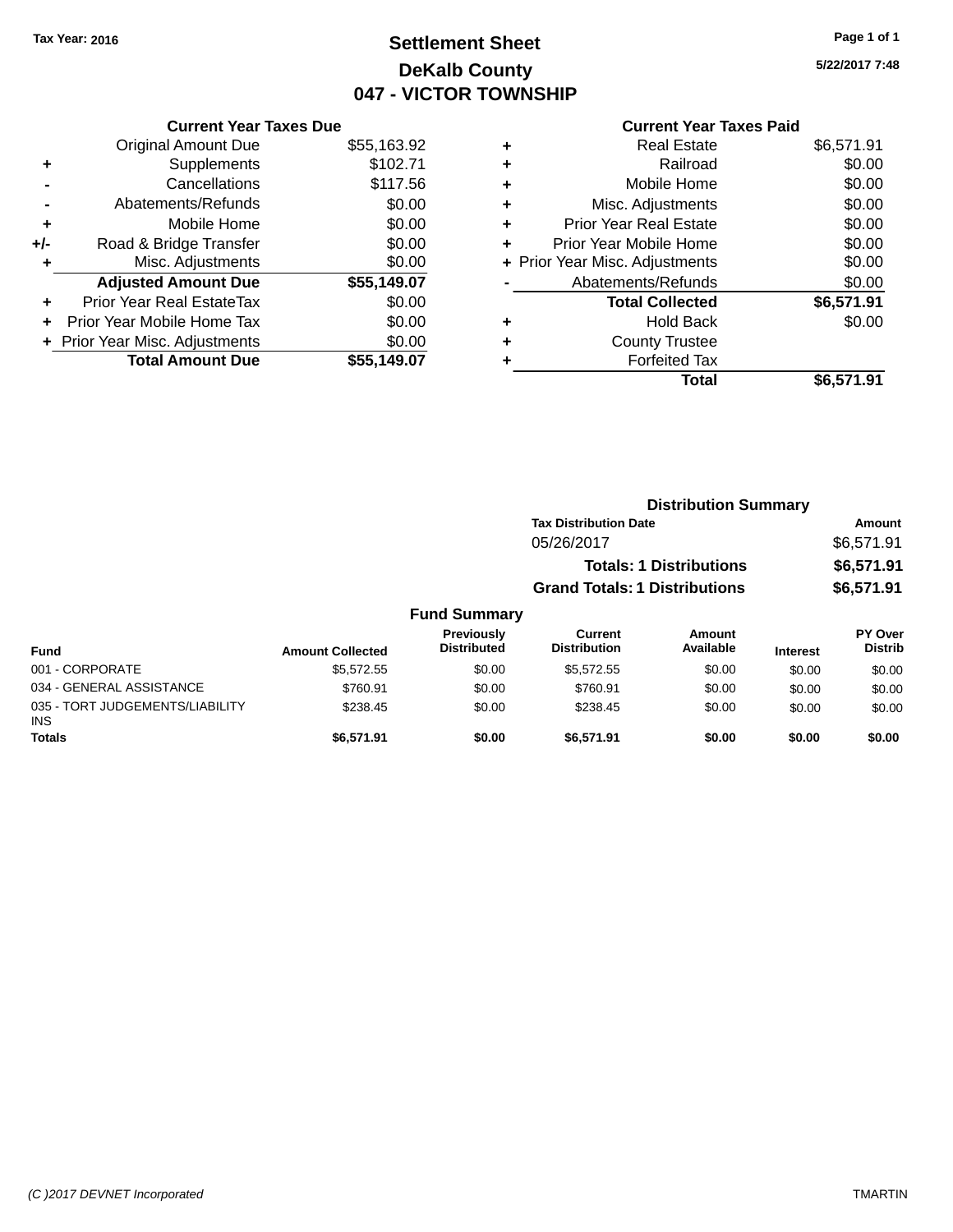### **Settlement Sheet Tax Year: 2016 Page 1 of 1 DeKalb County 048 - VICTOR ROAD & BRIDGE**

**5/22/2017 7:48**

#### **Current Year Taxes Paid**

|     | <b>Current Year Taxes Due</b>  |              |  |  |  |
|-----|--------------------------------|--------------|--|--|--|
|     | <b>Original Amount Due</b>     | \$106,350.88 |  |  |  |
| ٠   | Supplements                    | \$198.00     |  |  |  |
|     | Cancellations                  | \$226.65     |  |  |  |
|     | Abatements/Refunds             | \$0.00       |  |  |  |
| ٠   | Mobile Home                    | \$0.00       |  |  |  |
| +/- | Road & Bridge Transfer         | \$0.00       |  |  |  |
|     | \$0.00<br>Misc. Adjustments    |              |  |  |  |
|     | <b>Adjusted Amount Due</b>     | \$106,322.23 |  |  |  |
| ÷   | Prior Year Real EstateTax      | \$0.00       |  |  |  |
|     | Prior Year Mobile Home Tax     | \$0.00       |  |  |  |
|     | + Prior Year Misc. Adjustments | \$0.00       |  |  |  |
|     | <b>Total Amount Due</b>        | \$106.322.23 |  |  |  |
|     |                                |              |  |  |  |

|   | <b>Real Estate</b>             | \$12,670.06 |
|---|--------------------------------|-------------|
| ٠ | Railroad                       | \$0.00      |
| ٠ | Mobile Home                    | \$0.00      |
| ٠ | Misc. Adjustments              | \$0.00      |
| ٠ | <b>Prior Year Real Estate</b>  | \$0.00      |
| ٠ | Prior Year Mobile Home         | \$0.00      |
|   | + Prior Year Misc. Adjustments | \$0.00      |
|   | Abatements/Refunds             | \$0.00      |
|   | <b>Total Collected</b>         | \$12,670.06 |
| ٠ | <b>Hold Back</b>               | \$0.00      |
| ٠ | <b>County Trustee</b>          |             |
| ٠ | <b>Forfeited Tax</b>           |             |
|   | Total                          | \$12,670.06 |
|   |                                |             |

| <b>Distribution Summary</b>          |             |
|--------------------------------------|-------------|
| <b>Tax Distribution Date</b>         | Amount      |
| 05/26/2017                           | \$12,670.06 |
| <b>Totals: 1 Distributions</b>       | \$12,670.06 |
| <b>Grand Totals: 1 Distributions</b> | \$12,670.06 |

#### **Fund Summary**

| <b>Fund</b>                                   | <b>Amount Collected</b> | Previously<br><b>Distributed</b> | Current<br><b>Distribution</b> | Amount<br>Available | <b>Interest</b> | <b>PY Over</b><br><b>Distrib</b> |
|-----------------------------------------------|-------------------------|----------------------------------|--------------------------------|---------------------|-----------------|----------------------------------|
| 007 - ROAD AND BRIDGE                         | \$7.058.56              | \$0.00                           | \$7.058.56                     | \$0.00              | \$0.00          | \$0.00                           |
| 008 - BRIDGE CONST W/COUNTY                   | \$253.71                | \$0.00                           | \$253.71                       | \$0.00              | \$0.00          | \$0.00                           |
| 009 - PERMANENT ROAD                          | \$3.673.61              | \$0.00                           | \$3.673.61                     | \$0.00              | \$0.00          | \$0.00                           |
| 010 - EQUIPMENT AND BUILDING                  | \$1,443.08              | \$0.00                           | \$1,443.08                     | \$0.00              | \$0.00          | \$0.00                           |
| 035 - TORT JUDGEMENTS/LIABILITY<br><b>INS</b> | \$241.10                | \$0.00                           | \$241.10                       | \$0.00              | \$0.00          | \$0.00                           |
| <b>Totals</b>                                 | \$12,670.06             | \$0.00                           | \$12,670.06                    | \$0.00              | \$0.00          | \$0.00                           |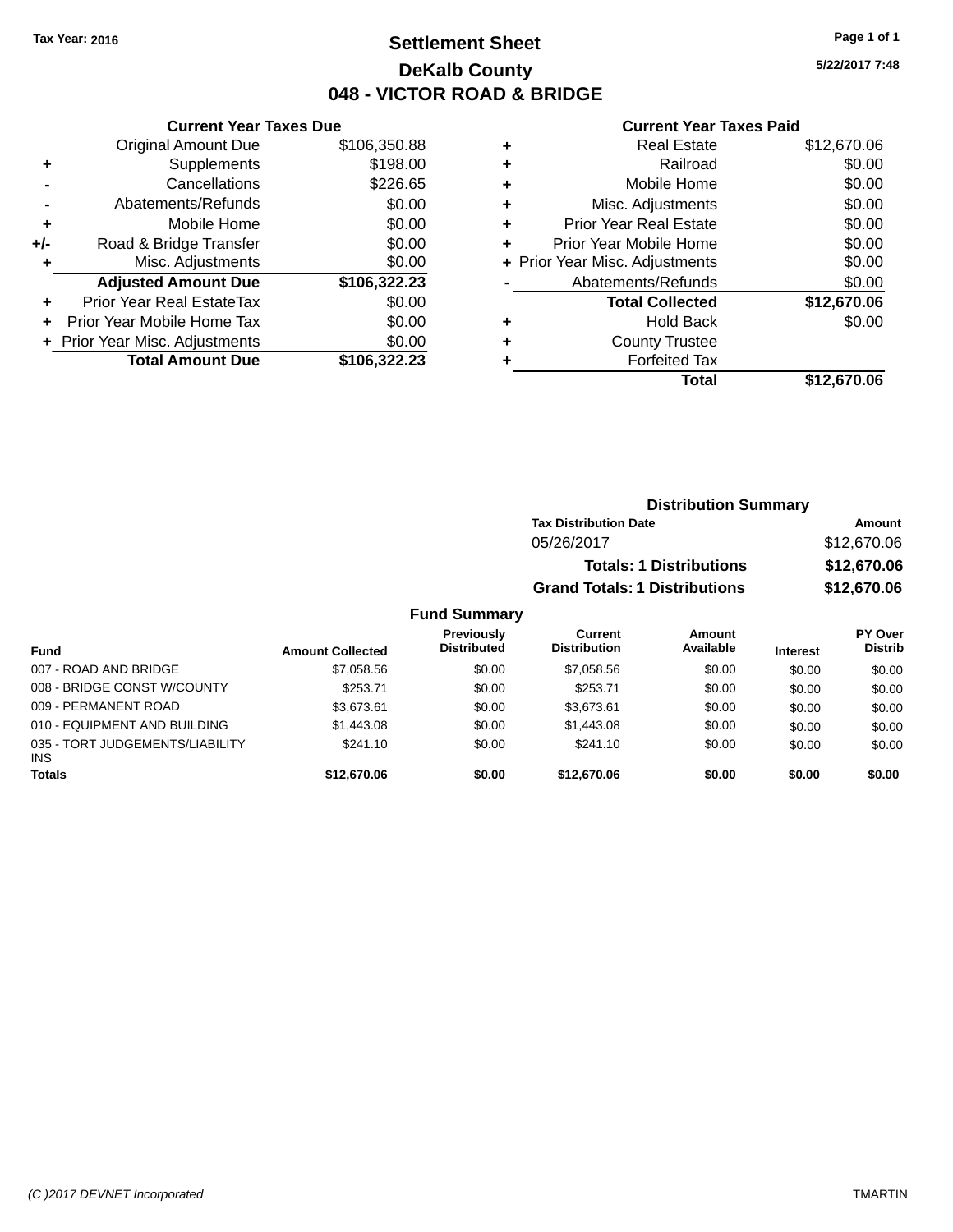### **Settlement Sheet Tax Year: 2016 Page 1 of 1 DeKalb County 056 - TOWN OF CORTLAND**

**5/22/2017 7:48**

#### **Current Year Taxes Paid**

|     | <b>Current Year Taxes Due</b>  |              |  |  |  |  |
|-----|--------------------------------|--------------|--|--|--|--|
|     | <b>Original Amount Due</b>     | \$635,929.05 |  |  |  |  |
| ٠   | Supplements                    | \$3,725.23   |  |  |  |  |
|     | Cancellations                  | \$7,552.31   |  |  |  |  |
|     | \$0.00<br>Abatements/Refunds   |              |  |  |  |  |
| ٠   | Mobile Home                    | \$0.00       |  |  |  |  |
| +/- | Road & Bridge Transfer         | \$1,674.00   |  |  |  |  |
|     | Misc. Adjustments              | \$4.60       |  |  |  |  |
|     | <b>Adjusted Amount Due</b>     | \$633,780.57 |  |  |  |  |
|     | Prior Year Real EstateTax      | \$2.15       |  |  |  |  |
|     | Prior Year Mobile Home Tax     | \$0.00       |  |  |  |  |
|     | + Prior Year Misc. Adjustments | \$129.21     |  |  |  |  |
|     | <b>Total Amount Due</b>        | \$633,911.93 |  |  |  |  |
|     |                                |              |  |  |  |  |

| \$0.00<br>Railroad<br>٠<br>\$0.00<br>Mobile Home<br>٠<br>\$4.60<br>Misc. Adjustments<br>٠<br>\$2.15<br><b>Prior Year Real Estate</b><br>٠<br>\$0.00<br>Prior Year Mobile Home<br>÷<br>\$129.21<br>+ Prior Year Misc. Adjustments<br>\$0.00<br>Abatements/Refunds<br>\$27,453.08<br><b>Total Collected</b><br>\$0.00<br><b>Hold Back</b><br>٠<br><b>County Trustee</b><br>٠<br><b>Forfeited Tax</b><br>٠<br>\$27,453.08<br>Total | <b>Real Estate</b> | \$27,317.12 |
|---------------------------------------------------------------------------------------------------------------------------------------------------------------------------------------------------------------------------------------------------------------------------------------------------------------------------------------------------------------------------------------------------------------------------------|--------------------|-------------|
|                                                                                                                                                                                                                                                                                                                                                                                                                                 |                    |             |
|                                                                                                                                                                                                                                                                                                                                                                                                                                 |                    |             |
|                                                                                                                                                                                                                                                                                                                                                                                                                                 |                    |             |
|                                                                                                                                                                                                                                                                                                                                                                                                                                 |                    |             |
|                                                                                                                                                                                                                                                                                                                                                                                                                                 |                    |             |
|                                                                                                                                                                                                                                                                                                                                                                                                                                 |                    |             |
|                                                                                                                                                                                                                                                                                                                                                                                                                                 |                    |             |
|                                                                                                                                                                                                                                                                                                                                                                                                                                 |                    |             |
|                                                                                                                                                                                                                                                                                                                                                                                                                                 |                    |             |
|                                                                                                                                                                                                                                                                                                                                                                                                                                 |                    |             |
|                                                                                                                                                                                                                                                                                                                                                                                                                                 |                    |             |
|                                                                                                                                                                                                                                                                                                                                                                                                                                 |                    |             |

| <b>Road and Bridge Summary</b> |             |               | <b>Distribution Summary</b>          |             |  |  |
|--------------------------------|-------------|---------------|--------------------------------------|-------------|--|--|
| <b>Rd./Br. District</b>        | Amt. Due    | Amt. Distrib. | <b>Tax Distribution Date</b>         | Amount      |  |  |
| CORTLAND ROAD & BRIDG          | \$26,413.87 | \$1.674.00    | 05/26/2017                           | \$27,453.08 |  |  |
| <b>Totals</b>                  | \$26,413.87 | \$1.674.00    | <b>Totals: 1 Distributions</b>       | \$27,453.08 |  |  |
|                                |             |               | <b>Grand Totals: 1 Distributions</b> | \$27,453.08 |  |  |

### **Fund Summary**

| <b>Fund</b>             | <b>Amount Collected</b> | <b>Previously</b><br><b>Distributed</b> | Current<br><b>Distribution</b> | Amount<br>Available | <b>Interest</b> | <b>PY Over</b><br><b>Distrib</b> |
|-------------------------|-------------------------|-----------------------------------------|--------------------------------|---------------------|-----------------|----------------------------------|
| 001 - CORPORATE         | \$18,483.75             | \$0.00                                  | \$18,483.75                    | \$0.00              | \$0.00          | \$0.00                           |
| 005 - I. M. R. F.       | \$2,246.29              | \$0.00                                  | \$2.246.29                     | \$0.00              | \$0.00          | \$0.00                           |
| 007 - ROAD AND BRIDGE   | \$1,674,00              | \$0.00                                  | \$1.674.00                     | \$0.00              | \$0.00          | \$0.00                           |
| 014 - POLICE PROTECTION | \$2,981.56              | \$0.00                                  | \$2,981.56                     | \$0.00              | \$0.00          | \$0.00                           |
| 047 - SOCIAL SECURITY   | \$2,067.48              | \$0.00                                  | \$2,067.48                     | \$0.00              | \$0.00          | \$0.00                           |
| Totals                  | \$27,453,08             | \$0.00                                  | \$27,453,08                    | \$0.00              | \$0.00          | \$0.00                           |

| Year Source             | <b>Account Type</b>       | <b>Amount Adjustment Description</b>              |
|-------------------------|---------------------------|---------------------------------------------------|
| 2015 RE - Real Estate   | Back Tax Collected        | \$112.96 ENGSTROM REDEMPTION 09-29-182-013 by TBA |
| 2015 RE - Real Estate   | <b>Back Tax Collected</b> | \$16.25 TRUSTEE SALE 09-29-252-001 by TBA         |
| 2016 RE - Real Estate   | Back Tax Collected        | \$4.60 TRUSTEE SALE 09-17-385-0110 by TBA         |
| <b>Totals 3 entries</b> |                           | \$133.81                                          |
|                         |                           |                                                   |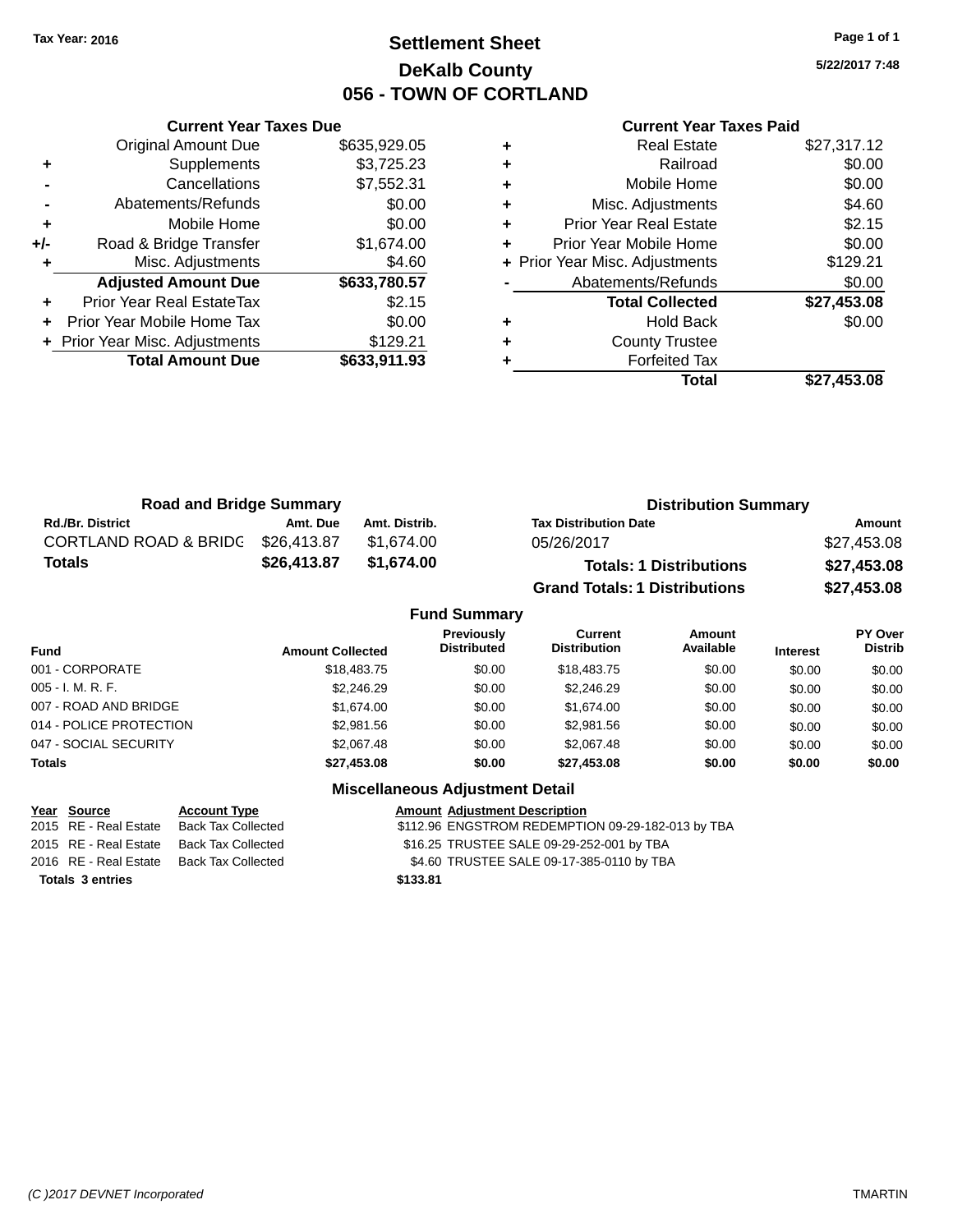### **Settlement Sheet Tax Year: 2016 Page 1 of 1 DeKalb County 057 - CORTLAND LIBRARY**

**5/22/2017 7:48**

#### **Current Year Taxes Paid**

|     | <b>Current Year Taxes Due</b>              |              |  |  |  |  |
|-----|--------------------------------------------|--------------|--|--|--|--|
|     | <b>Original Amount Due</b><br>\$222,162.55 |              |  |  |  |  |
| ٠   | \$1,256.24<br>Supplements                  |              |  |  |  |  |
|     | Cancellations                              | \$2,573.26   |  |  |  |  |
|     | Abatements/Refunds                         | \$0.00       |  |  |  |  |
| ÷   | Mobile Home                                | \$0.00       |  |  |  |  |
| +/- | \$0.00<br>Road & Bridge Transfer           |              |  |  |  |  |
|     | \$1.61<br>Misc. Adjustments                |              |  |  |  |  |
|     | <b>Adjusted Amount Due</b>                 | \$220,847.14 |  |  |  |  |
| ÷   | Prior Year Real EstateTax                  | \$0.00       |  |  |  |  |
|     | Prior Year Mobile Home Tax                 | \$0.00       |  |  |  |  |
|     | \$45.14<br>Prior Year Misc. Adjustments    |              |  |  |  |  |
|     | <b>Total Amount Due</b>                    | \$220.892.28 |  |  |  |  |
|     |                                            |              |  |  |  |  |

|   | Real Estate                    | \$8,959.24 |
|---|--------------------------------|------------|
| ٠ | Railroad                       | \$0.00     |
| ٠ | Mobile Home                    | \$0.00     |
| ٠ | Misc. Adjustments              | \$1.61     |
| ٠ | <b>Prior Year Real Estate</b>  | \$0.00     |
| ÷ | Prior Year Mobile Home         | \$0.00     |
|   | + Prior Year Misc. Adjustments | \$45.14    |
|   | Abatements/Refunds             | \$0.00     |
|   | <b>Total Collected</b>         | \$9,005.99 |
| ٠ | Hold Back                      | \$0.00     |
| ٠ | <b>County Trustee</b>          |            |
|   | <b>Forfeited Tax</b>           |            |
|   | Total                          | \$9,005.99 |
|   |                                |            |

| <b>Distribution Summary</b>          |            |
|--------------------------------------|------------|
| <b>Tax Distribution Date</b>         | Amount     |
| 05/26/2017                           | \$9,005.99 |
| <b>Totals: 1 Distributions</b>       | \$9,005.99 |
| <b>Grand Totals: 1 Distributions</b> | \$9,005.99 |

#### **Fund Summary**

| <b>Fund</b>                                         | <b>Amount Collected</b> | <b>Previously</b><br><b>Distributed</b> | Current<br><b>Distribution</b> | Amount<br>Available | <b>Interest</b> | <b>PY Over</b><br><b>Distrib</b> |
|-----------------------------------------------------|-------------------------|-----------------------------------------|--------------------------------|---------------------|-----------------|----------------------------------|
| 004 - OPERATIONS & MAINTENANCE                      | \$38.56                 | \$0.00                                  | \$38.56                        | \$0.00              | \$0.00          | \$0.00                           |
| $005 - I. M. R. F.$                                 | \$78.28                 | \$0.00                                  | \$78.28                        | \$0.00              | \$0.00          | \$0.00                           |
| 016 - LIBRARY (township, municipalities)            | \$8,654.31              | \$0.00                                  | \$8.654.31                     | \$0.00              | \$0.00          | \$0.00                           |
| 027 - AUDIT                                         | \$19.63                 | \$0.00                                  | \$19.63                        | \$0.00              | \$0.00          | \$0.00                           |
| 035 - TORT JUDGMENTS, LIABILITY<br><b>INSURANCE</b> | \$58.89                 | \$0.00                                  | \$58.89                        | \$0.00              | \$0.00          | \$0.00                           |
| 047 - SOCIAL SECURITY                               | \$156.32                | \$0.00                                  | \$156.32                       | \$0.00              | \$0.00          | \$0.00                           |
| <b>Totals</b>                                       | \$9,005.99              | \$0.00                                  | \$9,005.99                     | \$0.00              | \$0.00          | \$0.00                           |

|                         | Year Source           | <b>Account Type</b>                      |         | <b>Amount Adjustment Description</b>             |
|-------------------------|-----------------------|------------------------------------------|---------|--------------------------------------------------|
|                         | 2015 RE - Real Estate | Back Tax Collected                       |         | \$39.46 ENGSTROM REDEMPTION 09-29-182-013 by TBA |
|                         |                       | 2015 RE - Real Estate Back Tax Collected |         | \$5.68 TRUSTEE SALE 09-29-252-001 by TBA         |
|                         |                       | 2016 RE - Real Estate Back Tax Collected |         | \$1.61 TRUSTEE SALE 09-17-385-0110 by TBA        |
| <b>Totals 3 entries</b> |                       |                                          | \$46.75 |                                                  |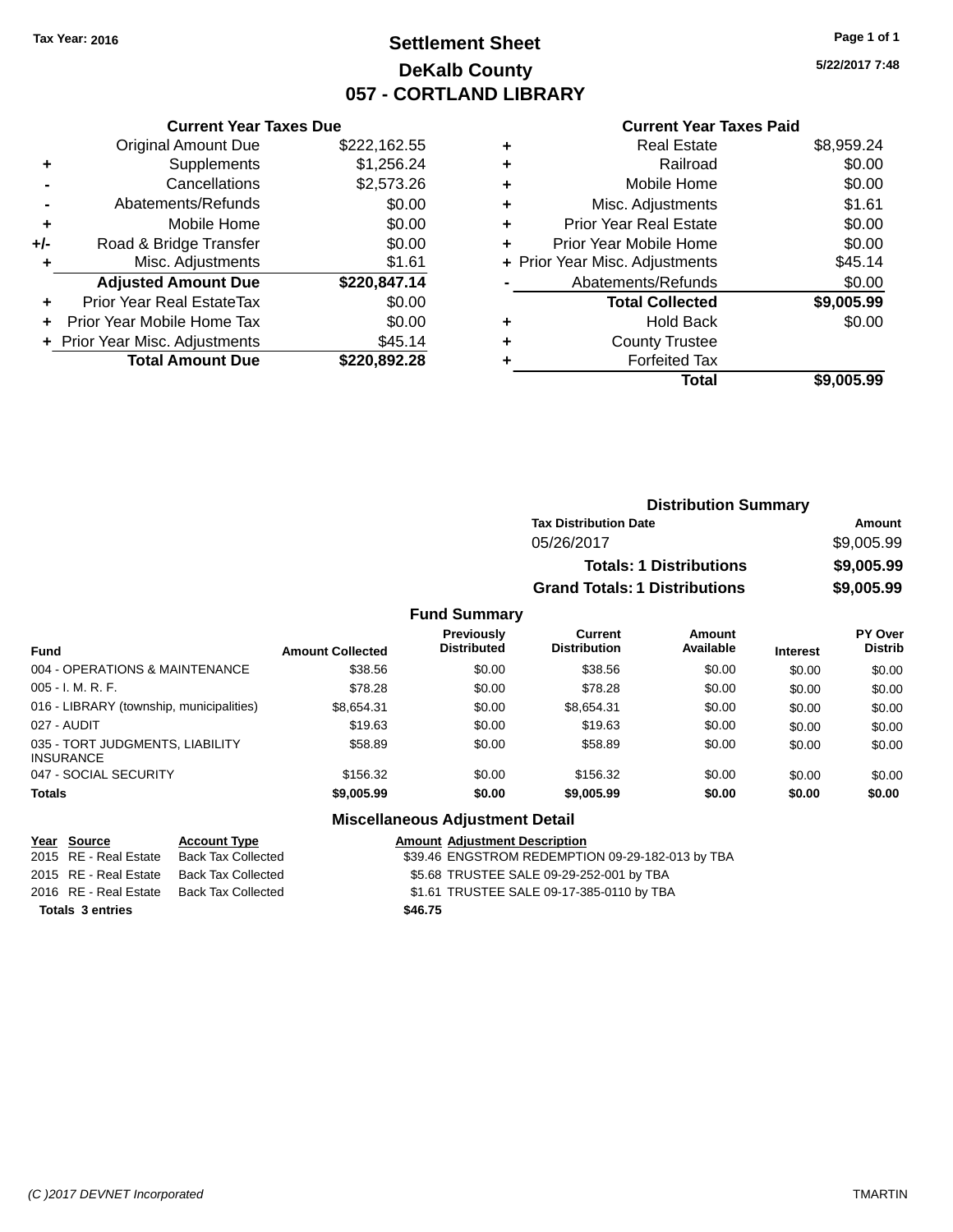### **Settlement Sheet Tax Year: 2016 Page 1 of 2 DeKalb County 058 - CITY OF DEKALB**

**5/22/2017 7:48**

#### **Current Year Taxes Paid**

|     | <b>Current Year Taxes Due</b>    |                |  |  |  |
|-----|----------------------------------|----------------|--|--|--|
|     | <b>Original Amount Due</b>       | \$6,056,973.01 |  |  |  |
| ٠   | Supplements                      | \$70,100.30    |  |  |  |
|     | Cancellations                    | \$118,931.10   |  |  |  |
|     | Abatements/Refunds               | \$0.00         |  |  |  |
| ٠   | Mobile Home                      | \$0.00         |  |  |  |
| +/- | Road & Bridge Transfer           | \$13,791.74    |  |  |  |
| ٠   | Misc. Adjustments                | \$0.00         |  |  |  |
|     | <b>Adjusted Amount Due</b>       | \$6,021,933.95 |  |  |  |
| ÷   | <b>Prior Year Real EstateTax</b> | (\$1,160.84)   |  |  |  |
|     | Prior Year Mobile Home Tax       | \$0.00         |  |  |  |
|     | + Prior Year Misc. Adjustments   | \$4,339.65     |  |  |  |
|     | <b>Total Amount Due</b>          | \$6,025,112.76 |  |  |  |
|     |                                  |                |  |  |  |

|   | <b>Real Estate</b>             | \$590,204.46 |
|---|--------------------------------|--------------|
| ٠ | Railroad                       | \$0.00       |
| ٠ | Mobile Home                    | \$0.00       |
| ٠ | Misc. Adjustments              | \$0.00       |
| ٠ | <b>Prior Year Real Estate</b>  | (\$1,160.84) |
|   | Prior Year Mobile Home         | \$0.00       |
|   | + Prior Year Misc. Adjustments | \$4,339.65   |
|   | Abatements/Refunds             | \$0.00       |
|   | <b>Total Collected</b>         | \$593,383.27 |
| ٠ | <b>Hold Back</b>               | \$0.00       |
|   | <b>County Trustee</b>          |              |
|   | <b>Forfeited Tax</b>           |              |
|   | Total                          | \$593,383.27 |
|   |                                |              |

| <b>Road and Bridge Summary</b>   |              |               | <b>Distribution Summary</b>          |              |  |
|----------------------------------|--------------|---------------|--------------------------------------|--------------|--|
| <b>Rd./Br. District</b>          | Amt. Due     | Amt. Distrib. | <b>Tax Distribution Date</b>         | Amount       |  |
| AFTON ROAD & BRIDGE              | \$12,839.38  | \$826.74      | 05/26/2017                           | \$593,383.27 |  |
| <b>CORTLAND ROAD &amp; BRIDC</b> | \$1,902.76   | \$120.94      | <b>Totals: 1 Distributions</b>       | \$593,383.27 |  |
| DEKALB ROAD & BRIDGE             | \$128,680.27 | \$12,844.06   | <b>Grand Totals: 1 Distributions</b> | \$593,383.27 |  |
| <b>Totals</b>                    | \$143,422.41 | \$13,791.74   |                                      |              |  |
| <b>Fund Summary</b>              |              |               |                                      |              |  |

|                             |                         | . 989 YAN 198                           |                                |                            |                 |                                  |
|-----------------------------|-------------------------|-----------------------------------------|--------------------------------|----------------------------|-----------------|----------------------------------|
| Fund                        | <b>Amount Collected</b> | <b>Previously</b><br><b>Distributed</b> | Current<br><b>Distribution</b> | <b>Amount</b><br>Available | <b>Interest</b> | <b>PY Over</b><br><b>Distrib</b> |
| 001 - CORPORATE             | \$78,859.79             | \$0.00                                  | \$78,859.79                    | \$0.00                     | \$0.00          | \$0.00                           |
| 003 - BONDS AND INTEREST    | \$47,033.28             | \$0.00                                  | \$47,033.28                    | \$0.00                     | \$0.00          | \$0.00                           |
| $005 - I. M. R. F.$         | \$6,938.29              | \$0.00                                  | \$6,938.29                     | \$0.00                     | \$0.00          | \$0.00                           |
| 007 - ROAD AND BRIDGE       | \$13.791.74             | \$0.00                                  | \$13.791.74                    | \$0.00                     | \$0.00          | \$0.00                           |
| 013 - FIREFIGHTER'S PENSION | \$251,935.11            | \$0.00                                  | \$251,935.11                   | \$0.00                     | \$0.00          | \$0.00                           |
| 015 - POLICE PENSION        | \$194.825.06            | \$0.00                                  | \$194.825.06                   | \$0.00                     | \$0.00          | \$0.00                           |
| 047 - SOCIAL SECURITY       | \$0.00                  | \$0.00                                  | \$0.00                         | \$0.00                     | \$0.00          | \$0.00                           |
| <b>Totals</b>               | \$593.383.27            | \$0.00                                  | \$593.383.27                   | \$0.00                     | \$0.00          | \$0.00                           |

| Year Source           | <b>Account Type</b>       | <b>Amount Adjustment Description</b>                           |
|-----------------------|---------------------------|----------------------------------------------------------------|
| 2015 RE - Real Estate | <b>Back Tax Collected</b> | \$134.37 MOONEY REDEMPTION 08-23-184-002 by TBA                |
| 2015 RE - Real Estate | <b>Back Tax Collected</b> | \$347.55 1827 LINCOLN HWY CORP REDEMPTION 08-24-352-024 by TBA |
| 2015 RE - Real Estate | <b>Back Tax Collected</b> | \$115.84 RIVERMIST REDEMPTION 08-02-324-004 by TBA             |
| 2015 RE - Real Estate | <b>Back Tax Collected</b> | \$115.84 RIVERMIST REDEMPTION 08-02-351-013 by TBA             |
| 2015 RE - Real Estate | <b>Back Tax Collected</b> | \$115.84 RIVERMIST REDEMPTION 08-02-351-017 by TBA             |
| 2015 RE - Real Estate | <b>Back Tax Collected</b> | \$115.84 RIVERMIST REDEMPTION 08-02-351-020 by TBA             |
| 2015 RE - Real Estate | <b>Back Tax Collected</b> | \$115.84 RIVERMIST REDEMPTION 08-02-351-022 by TBA             |
| 2015 RE - Real Estate | <b>Back Tax Collected</b> | \$115.84 RIVERMIST REDEMPTION 08-02-354-001 by TBA             |
| 2015 RE - Real Estate | <b>Back Tax Collected</b> | \$115.84 RIVERMIST REDEMPTION 08-02-354-008 by TBA             |
| 2015 RE - Real Estate | <b>Back Tax Collected</b> | \$115.84 RIVERMIST REDEMPTION 08-02-354-012 by TBA             |
| 2015 RE - Real Estate | <b>Back Tax Collected</b> | \$115.84 RIVERMIST REDEMPTION 08-02-370-001 by TBA             |
| 2015 RE - Real Estate | <b>Back Tax Collected</b> | \$115.84 RIVERMIST REDEMPTION 08-02-370-002 by TBA             |
| 2015 RE - Real Estate | <b>Back Tax Collected</b> | \$115.84 RIVERMIST REDEMPTION 08-02-370-003 by TBA             |
| 2015 RE - Real Estate | <b>Back Tax Collected</b> | \$115.84 RIVERMIST REDEMPTION 08-02-370-004 by TBA             |
| 2015 RE - Real Estate | <b>Back Tax Collected</b> | \$73.57 RIVERMIST REDEMPTION 08-02-373-001 by TBA              |
| 2015 RE - Real Estate | <b>Back Tax Collected</b> | \$49.84 RIVERMIST REDEMPTION 08-02-377-001 by TBA              |
| 2015 RE - Real Estate | <b>Back Tax Collected</b> | \$13.98 RIVERMIST REDEMPTION 08-11-100-045 by TBA              |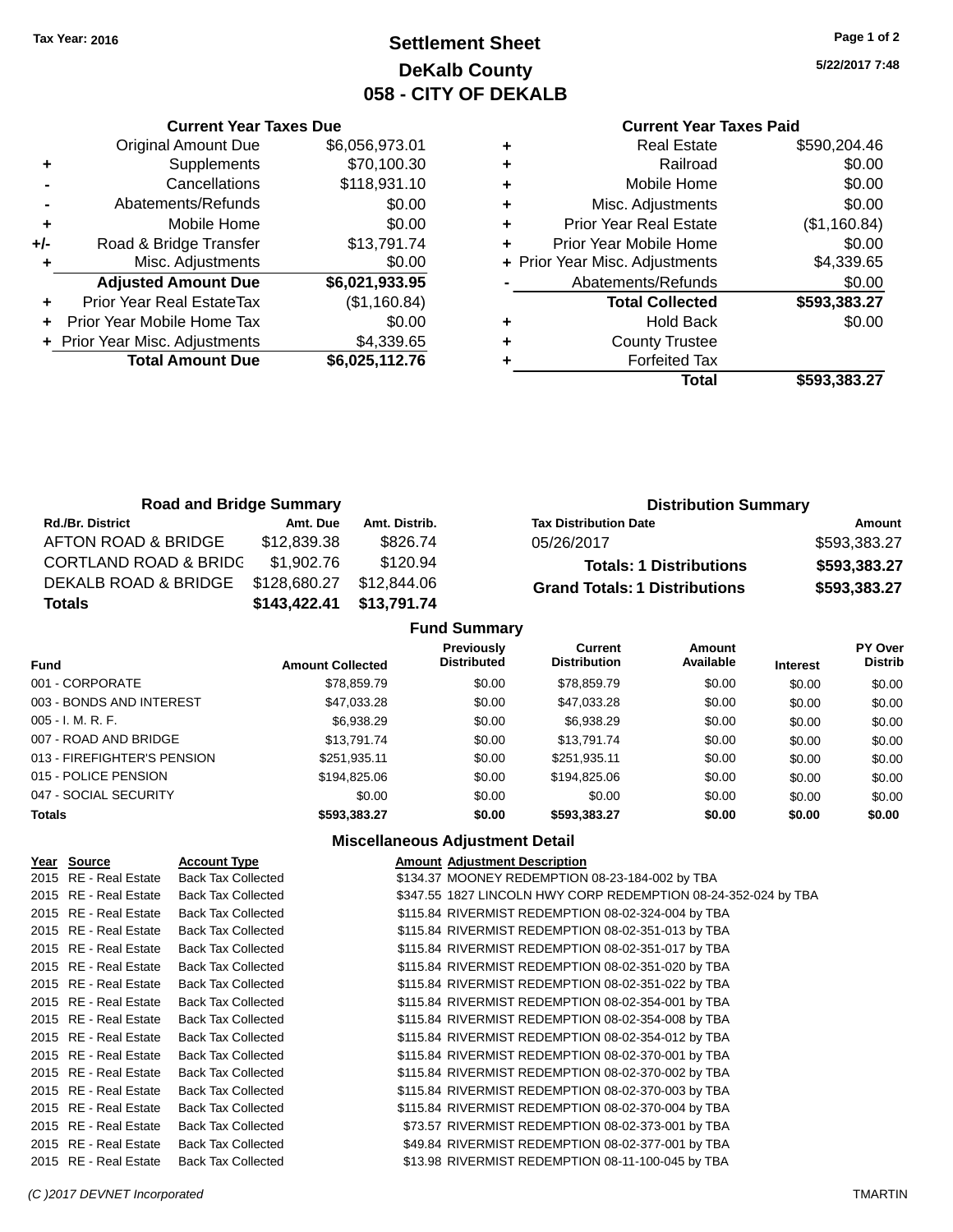### **Settlement Sheet Tax Year: 2016 Page 2 of 2 DeKalb County**

**5/22/2017 7:48**

### **Miscellaneous Adjustment Detail**

|                   | Year Source           | <b>Account Type</b>       |  |  |
|-------------------|-----------------------|---------------------------|--|--|
|                   | 2015 RE - Real Estate | <b>Back Tax Collected</b> |  |  |
|                   | 2015 RE - Real Estate | <b>Back Tax Collected</b> |  |  |
|                   | 2015 RE - Real Estate | <b>Back Tax Collected</b> |  |  |
|                   | 2015 RE - Real Estate | <b>Back Tax Collected</b> |  |  |
|                   | 2015 RE - Real Estate | <b>Back Tax Collected</b> |  |  |
|                   | 2015 RE - Real Estate | <b>Back Tax Collected</b> |  |  |
| Totals 23 entries |                       |                           |  |  |

#### **Amount Adjustment Description**

| 2015 RE - Real Estate    | <b>Back Tax Collected</b> | \$6.62 RIVERMIST REDEMPTION 15-15-228-013 by TBA   |
|--------------------------|---------------------------|----------------------------------------------------|
| 2015 RE - Real Estate    | <b>Back Tax Collected</b> | \$115.84 RIVERMIST REDEMPTION 08-02-323-005 by TBA |
| 2015 RE - Real Estate    | <b>Back Tax Collected</b> | \$71.65 VOID HEL EXEMPTION 08-14-478-035 by TBA    |
| 2015 RE - Real Estate    | Back Tax Collected        | \$1,536.31 MOONEY REDEMPTION 08-23-184-020 by TBA  |
| 2015 RE - Real Estate    | <b>Back Tax Collected</b> | \$317.62 MOONEY REDEMPTION 08-23-184-003 by TBA    |
| 2015 RE - Real Estate    | <b>Back Tax Collected</b> | \$282.22 MOONEY REDEMPTION 08-12-184-027 by TBA    |
| <b>Totals 23 entries</b> |                           | \$4,339.65                                         |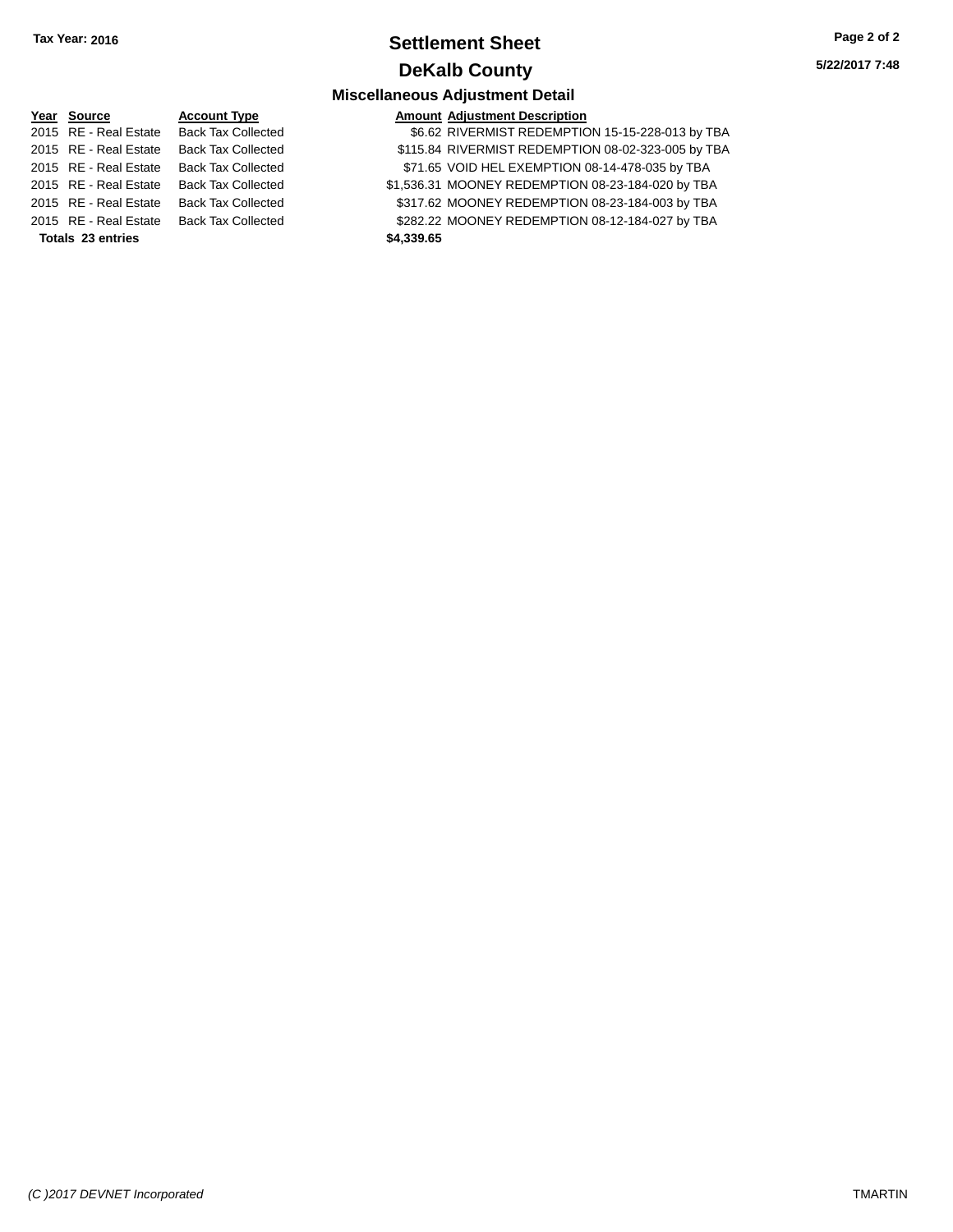### **Settlement Sheet Tax Year: 2016 Page 1 of 2 DeKalb County 059 - DE KALB LIBRARY**

**5/22/2017 7:48**

#### **Current Year Taxes Paid**

|     | <b>Total Amount Due</b>          | \$2,281,377.03 |
|-----|----------------------------------|----------------|
|     | + Prior Year Misc. Adjustments   | \$1,784.59     |
| ÷   | Prior Year Mobile Home Tax       | \$0.00         |
|     | <b>Prior Year Real EstateTax</b> | (\$460.84)     |
|     | <b>Adjusted Amount Due</b>       | \$2,280,053.28 |
|     | Misc. Adjustments                | \$0.00         |
| +/- | Road & Bridge Transfer           | \$0.00         |
| ٠   | Mobile Home                      | \$0.00         |
|     | Abatements/Refunds               | \$0.00         |
|     | Cancellations                    | \$44,241.25    |
| ٠   | Supplements                      | \$25,727.35    |
|     | <b>Original Amount Due</b>       | \$2,298,567.18 |
|     |                                  |                |

**Current Year Taxes Due**

| ٠ | <b>Real Estate</b>             | \$218,766.57 |
|---|--------------------------------|--------------|
| ٠ | Railroad                       | \$0.00       |
| ٠ | Mobile Home                    | \$0.00       |
| ٠ | Misc. Adjustments              | \$0.00       |
| ٠ | <b>Prior Year Real Estate</b>  | (\$460.84)   |
| ÷ | Prior Year Mobile Home         | \$0.00       |
|   | + Prior Year Misc. Adjustments | \$1,784.59   |
|   | Abatements/Refunds             | \$0.00       |
|   | <b>Total Collected</b>         | \$220,090.32 |
| ٠ | <b>Hold Back</b>               | \$0.00       |
| ٠ | <b>County Trustee</b>          |              |
| ٠ | <b>Forfeited Tax</b>           |              |
|   | Total                          | \$220,090.32 |
|   |                                |              |

#### **Distribution Summary Tax Distribution Date Amount** 05/26/2017 \$220,090.32 **Totals: 1 Distributions \$220,090.32 Grand Totals: 1 Distributions \$220,090.32 Fund Summary Fund Interest Amount Collected Distributed PY Over Distrib Amount Available Current Distribution Previously** 016 - LIBRARY (township, municipalities)  $$220,090.32$   $$0.00$   $$220,090.32$  \$0.00 \$0.00 \$0.00 **Totals \$220,090.32 \$0.00 \$220,090.32 \$0.00 \$0.00 \$0.00**

| Year Source           | <b>Account Type</b>       | <b>Amount Adjustment Description</b>                           |
|-----------------------|---------------------------|----------------------------------------------------------------|
| 2015 RE - Real Estate | <b>Back Tax Collected</b> | \$55.26 MOONEY REDEMPTION 08-23-184-002 by TBA                 |
| 2015 RE - Real Estate | <b>Back Tax Collected</b> | \$142.92 1827 LINCOLN HWY CORP REDEMPTION 08-24-352-024 by TBA |
| 2015 RE - Real Estate | <b>Back Tax Collected</b> | \$47.64 RIVERMIST REDEMPTION 08-02-324-004 by TBA              |
| 2015 RE - Real Estate | <b>Back Tax Collected</b> | \$47.64 RIVERMIST REDEMPTION 08-02-351-013 by TBA              |
| 2015 RE - Real Estate | <b>Back Tax Collected</b> | \$47.64 RIVERMIST REDEMPTION 08-02-351-017 by TBA              |
| 2015 RE - Real Estate | <b>Back Tax Collected</b> | \$47.64 RIVERMIST REDEMPTION 08-02-351-020 by TBA              |
| 2015 RE - Real Estate | <b>Back Tax Collected</b> | \$47.64 RIVERMIST REDEMPTION 08-02-351-022 by TBA              |
| 2015 RE - Real Estate | <b>Back Tax Collected</b> | \$47.64 RIVERMIST REDEMPTION 08-02-354-001 by TBA              |
| 2015 RE - Real Estate | <b>Back Tax Collected</b> | \$47.64 RIVERMIST REDEMPTION 08-02-354-008 by TBA              |
| 2015 RE - Real Estate | <b>Back Tax Collected</b> | \$47.64 RIVERMIST REDEMPTION 08-02-354-012 by TBA              |
| 2015 RE - Real Estate | <b>Back Tax Collected</b> | \$47.64 RIVERMIST REDEMPTION 08-02-370-001 by TBA              |
| 2015 RE - Real Estate | <b>Back Tax Collected</b> | \$47.64 RIVERMIST REDEMPTION 08-02-370-002 by TBA              |
| 2015 RE - Real Estate | <b>Back Tax Collected</b> | \$47.64 RIVERMIST REDEMPTION 08-02-370-003 by TBA              |
| 2015 RE - Real Estate | <b>Back Tax Collected</b> | \$47.64 RIVERMIST REDEMPTION 08-02-370-004 by TBA              |
| 2015 RE - Real Estate | <b>Back Tax Collected</b> | \$30.25 RIVERMIST REDEMPTION 08-02-373-001 by TBA              |
| 2015 RE - Real Estate | <b>Back Tax Collected</b> | \$20.50 RIVERMIST REDEMPTION 08-02-377-001 by TBA              |
| 2015 RE - Real Estate | <b>Back Tax Collected</b> | \$5.75 RIVERMIST REDEMPTION 08-11-100-045 by TBA               |
| 2015 RE - Real Estate | <b>Back Tax Collected</b> | \$2.72 RIVERMIST REDEMPTION 15-15-228-013 by TBA               |
| 2015 RE - Real Estate | <b>Back Tax Collected</b> | \$47.64 RIVERMIST REDEMPTION 08-02-323-005 by TBA              |
| 2015 RE - Real Estate | <b>Back Tax Collected</b> | \$29.46 VOID HEL EXEMPTION 08-14-478-035 by TBA                |
| 2015 RE - Real Estate | <b>Back Tax Collected</b> | \$631.75 MOONEY REDEMPTION 08-23-184-020 by TBA                |
| 2015 RE - Real Estate | <b>Back Tax Collected</b> | \$130.61 MOONEY REDEMPTION 08-23-184-003 by TBA                |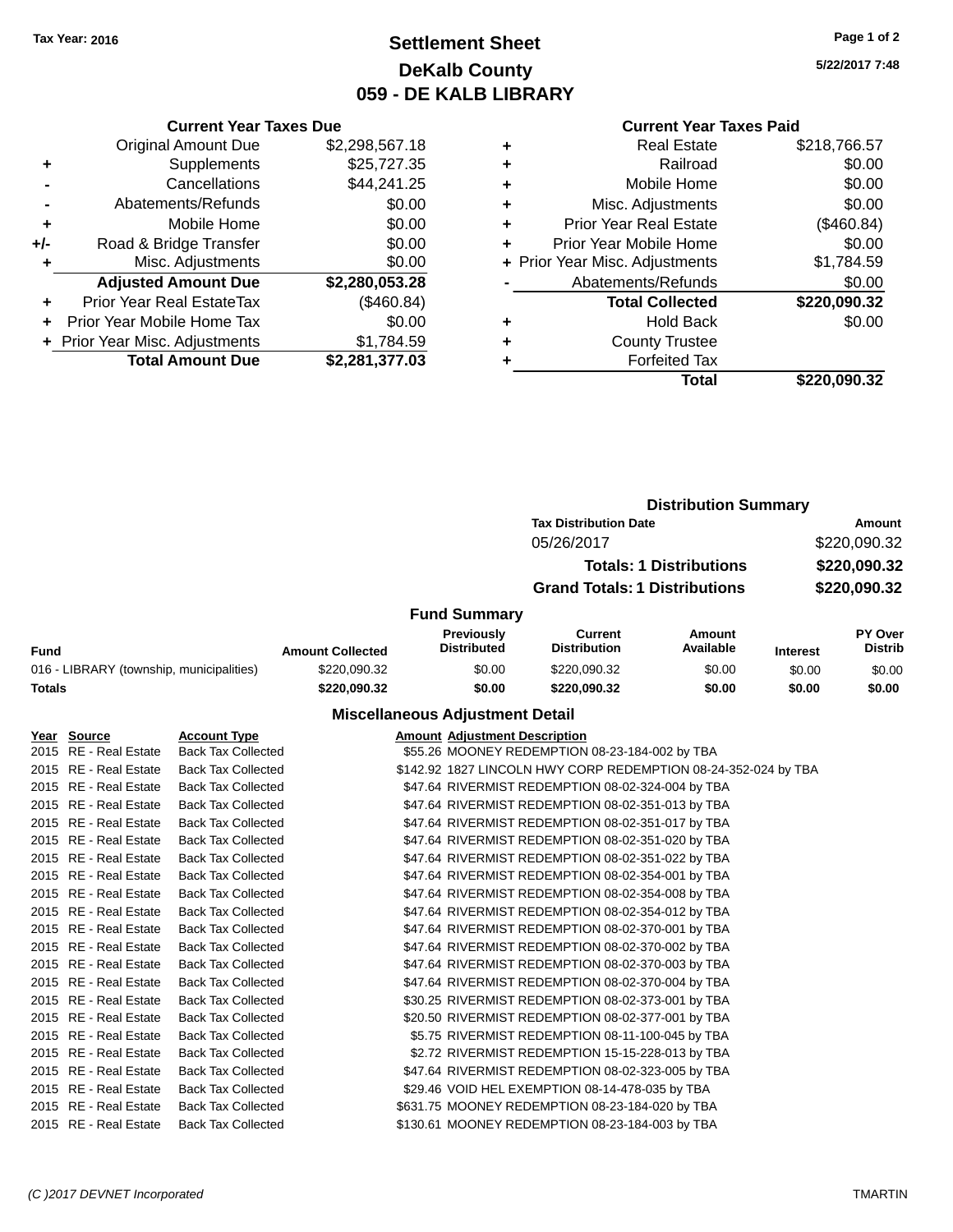### **Settlement Sheet Tax Year: 2016 Page 2 of 2**

**5/22/2017 7:48**

### **DeKalb County**

#### **Miscellaneous Adjustment Detail**

**Year Source Account Type Amount Adjustment Description**

**Totals 23 entries \$1,784.59**

2015 RE - Real Estate Back Tax Collected \$116.05 MOONEY REDEMPTION 08-12-184-027 by TBA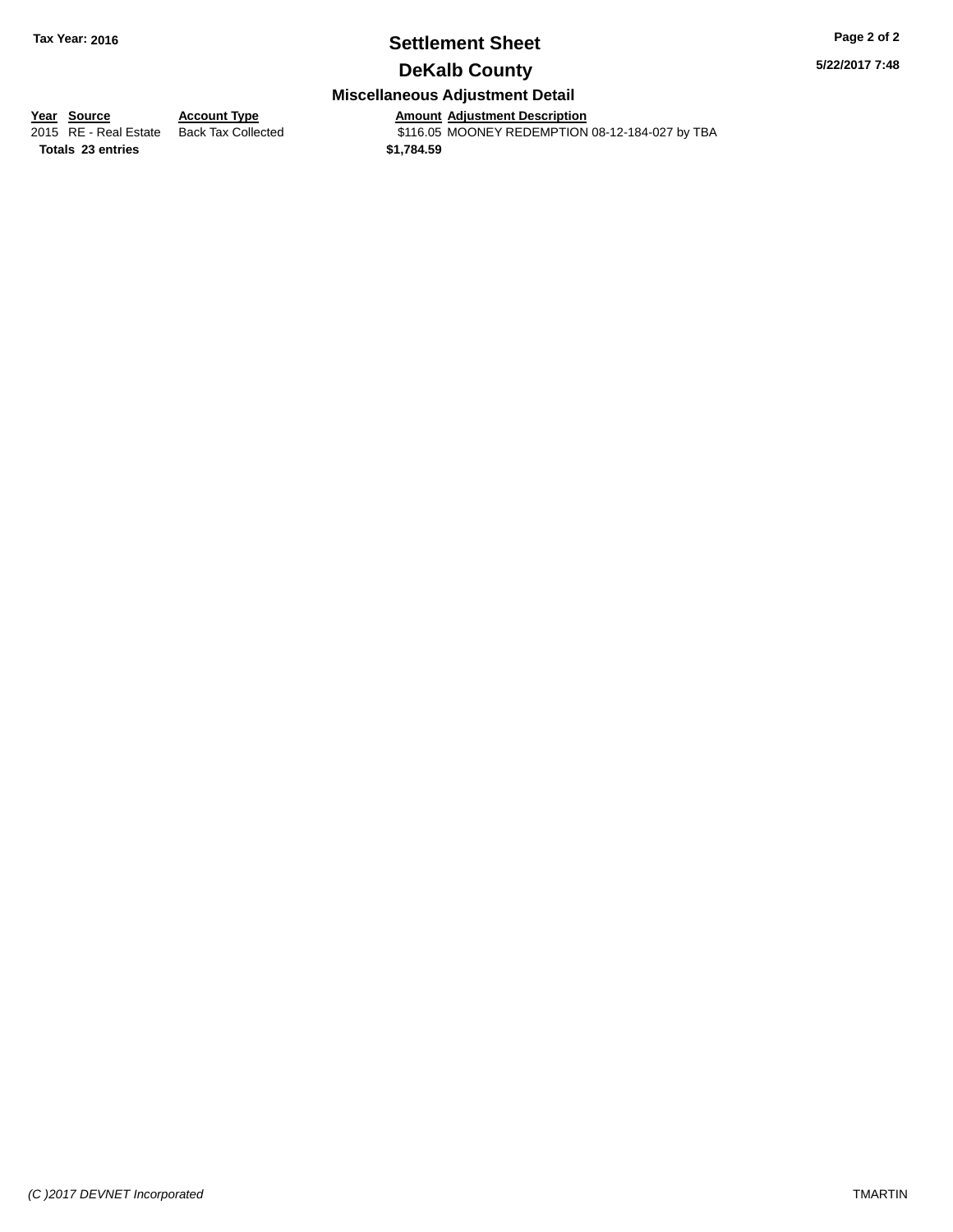### **Settlement Sheet Tax Year: 2016 Page 1 of 1 DeKalb County 060 - DEKALB SSA #3**

**5/22/2017 7:48**

|     | <b>Current Year Taxes Due</b>    |            |
|-----|----------------------------------|------------|
|     | <b>Original Amount Due</b>       | \$1,000.10 |
| ٠   | Supplements                      | \$0.00     |
|     | Cancellations                    | \$0.00     |
|     | Abatements/Refunds               | \$0.00     |
| ٠   | Mobile Home                      | \$0.00     |
| +/- | Road & Bridge Transfer           | \$0.00     |
| ٠   | Misc. Adjustments                | \$0.00     |
|     | <b>Adjusted Amount Due</b>       | \$1,000.10 |
| ٠   | <b>Prior Year Real EstateTax</b> | \$0.00     |
| ÷   | Prior Year Mobile Home Tax       | \$0.00     |
|     | + Prior Year Misc. Adjustments   | \$0.00     |
|     | <b>Total Amount Due</b>          | \$1.000.10 |

#### **Current Year Taxes Paid +** Real Estate \$75.15 **+** Railroad \$0.00 **+** Mobile Home \$0.00 **+** Misc. Adjustments \$0.00 **+** Prior Year Real Estate \$0.00 **+** Prior Year Mobile Home \$0.00<br> **+** Prior Year Misc. Adjustments \$0.00 **+ Prior Year Misc. Adjustments -** Abatements/Refunds \$0.00 **Total Collected \$75.15 +** Hold Back \$0.00 **+** County Trustee **+** Forfeited Tax **Total \$75.15**

|                            | <b>Distribution Summary</b> |                                         |                                       |                                |                 |                           |  |
|----------------------------|-----------------------------|-----------------------------------------|---------------------------------------|--------------------------------|-----------------|---------------------------|--|
|                            |                             |                                         | <b>Tax Distribution Date</b>          |                                |                 | Amount                    |  |
|                            |                             |                                         | 05/26/2017                            |                                |                 | \$75.15                   |  |
|                            |                             |                                         |                                       | <b>Totals: 1 Distributions</b> |                 | \$75.15                   |  |
|                            |                             | <b>Grand Totals: 1 Distributions</b>    |                                       |                                | \$75.15         |                           |  |
|                            |                             | <b>Fund Summary</b>                     |                                       |                                |                 |                           |  |
| <b>Fund</b>                | <b>Amount Collected</b>     | <b>Previously</b><br><b>Distributed</b> | <b>Current</b><br><b>Distribution</b> | Amount<br>Available            | <b>Interest</b> | PY Over<br><b>Distrib</b> |  |
| 023 - SPECIAL SERVICE AREA | \$75.15                     | \$0.00                                  | \$75.15                               | \$0.00                         | \$0.00          | \$0.00                    |  |
| <b>Totals</b>              | \$75.15                     | \$0.00                                  | \$75.15                               | \$0.00                         | \$0.00          | \$0.00                    |  |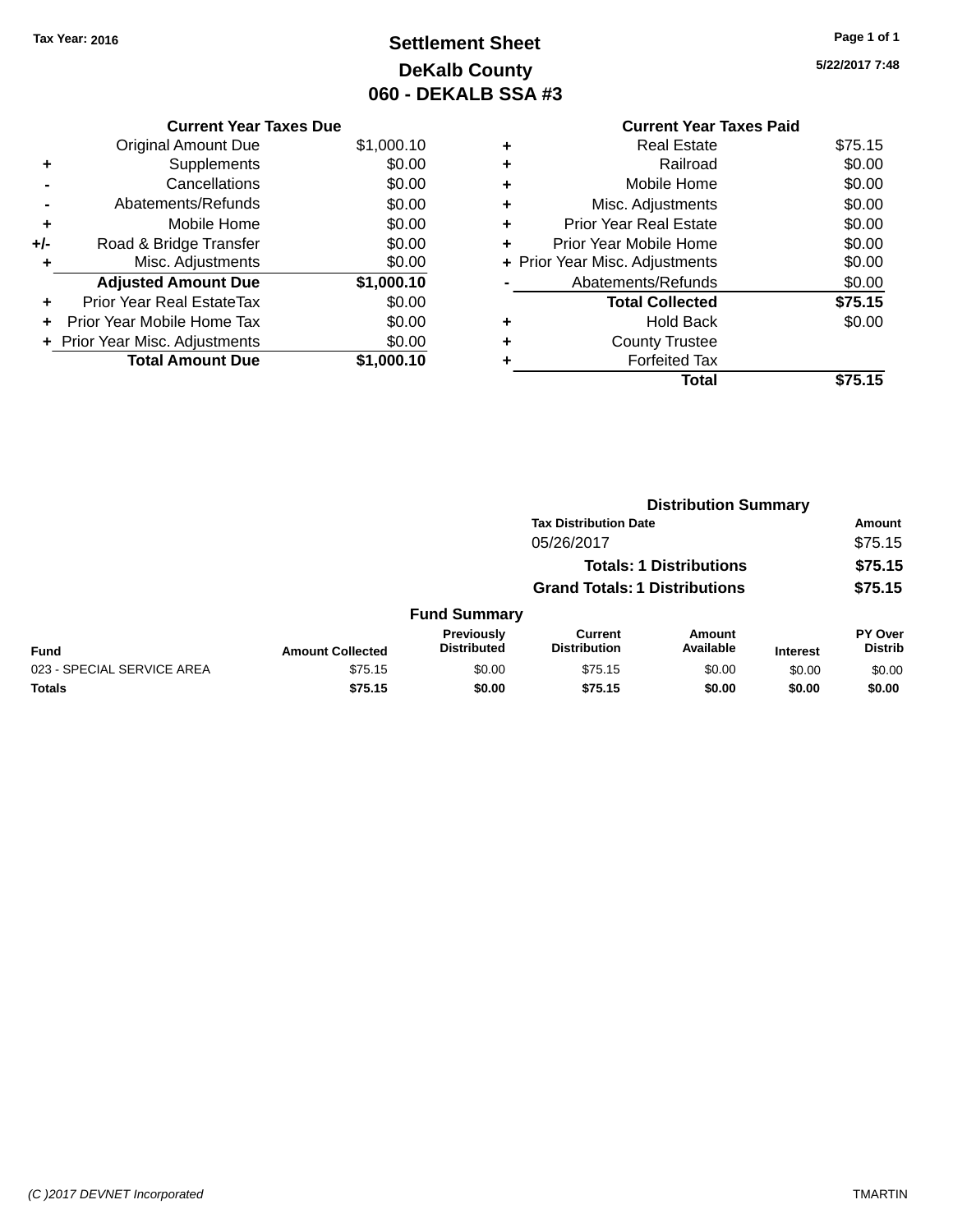### **Settlement Sheet Tax Year: 2016 Page 1 of 1 DeKalb County 061 - DEKALB SSA #4**

**5/22/2017 7:48**

|       | <b>Current Year Taxes Due</b>    |            |
|-------|----------------------------------|------------|
|       | <b>Original Amount Due</b>       | \$5,500.60 |
| ٠     | Supplements                      | \$0.00     |
|       | Cancellations                    | \$0.00     |
|       | Abatements/Refunds               | \$0.00     |
| ٠     | Mobile Home                      | \$0.00     |
| $+/-$ | Road & Bridge Transfer           | \$0.00     |
|       | Misc. Adjustments                | \$0.00     |
|       | <b>Adjusted Amount Due</b>       | \$5,500.60 |
| ٠     | <b>Prior Year Real EstateTax</b> | \$0.00     |
|       | Prior Year Mobile Home Tax       | \$0.00     |
|       | + Prior Year Misc. Adjustments   | \$0.00     |
|       | <b>Total Amount Due</b>          | \$5.500.60 |

|   | <b>Current Year Taxes Paid</b> |          |
|---|--------------------------------|----------|
| ٠ | <b>Real Estate</b>             | \$289.01 |
| ٠ | Railroad                       | \$0.00   |
|   | Mobile Home                    | \$0.00   |
|   | Misc. Adjustments              | \$0.00   |
| ٠ | <b>Prior Year Real Estate</b>  | \$0.00   |
|   | Prior Year Mobile Home         | \$0.00   |
|   | + Prior Year Misc. Adjustments | \$0.00   |
|   | Abatements/Refunds             | \$0.00   |
|   | <b>Total Collected</b>         | \$289.01 |
|   | <b>Hold Back</b>               | \$0.00   |
|   | <b>County Trustee</b>          |          |
|   | <b>Forfeited Tax</b>           |          |
|   | Total                          | \$289.01 |
|   |                                |          |

|                            | <b>Distribution Summary</b> |                                  |                                       |                                |                 |                           |  |
|----------------------------|-----------------------------|----------------------------------|---------------------------------------|--------------------------------|-----------------|---------------------------|--|
|                            |                             | <b>Tax Distribution Date</b>     |                                       |                                |                 | <b>Amount</b>             |  |
| 05/26/2017                 |                             |                                  |                                       | \$289.01                       |                 |                           |  |
|                            |                             |                                  |                                       | <b>Totals: 1 Distributions</b> |                 | \$289.01                  |  |
|                            |                             |                                  | <b>Grand Totals: 1 Distributions</b>  |                                |                 | \$289.01                  |  |
|                            |                             | <b>Fund Summary</b>              |                                       |                                |                 |                           |  |
| <b>Fund</b>                | <b>Amount Collected</b>     | Previously<br><b>Distributed</b> | <b>Current</b><br><b>Distribution</b> | Amount<br>Available            | <b>Interest</b> | PY Over<br><b>Distrib</b> |  |
| 023 - SPECIAL SERVICE AREA | \$289.01                    | \$0.00                           | \$289.01                              | \$0.00                         | \$0.00          | \$0.00                    |  |
| <b>Totals</b>              | \$289.01                    | \$0.00                           | \$289.01                              | \$0.00                         | \$0.00          | \$0.00                    |  |
|                            |                             |                                  |                                       |                                |                 |                           |  |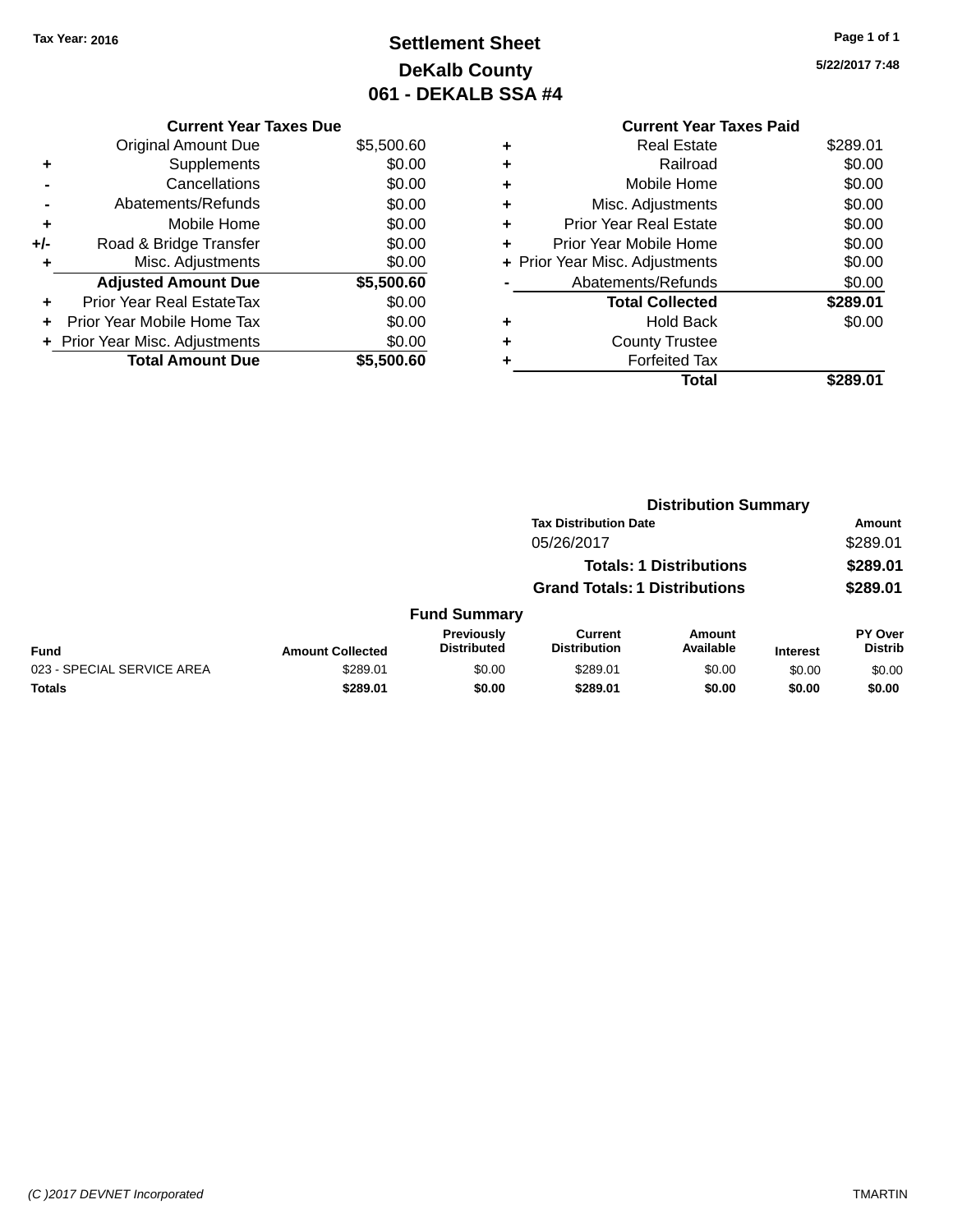### **Settlement Sheet Tax Year: 2016 Page 1 of 1 DeKalb County 062 - CITY OF GENOA**

**5/22/2017 7:48**

### **Current Year Taxes Paid**

|     | <b>Current Year Taxes Due</b>    |              |
|-----|----------------------------------|--------------|
|     | <b>Original Amount Due</b>       | \$698,794.32 |
| ٠   | Supplements                      | \$1,220.87   |
|     | Cancellations                    | \$1,270.70   |
|     | Abatements/Refunds               | \$0.55       |
| ٠   | Mobile Home                      | \$0.00       |
| +/- | Road & Bridge Transfer           | \$3,151.57   |
|     | Misc. Adjustments                | \$0.00       |
|     | <b>Adjusted Amount Due</b>       | \$701,895.51 |
|     | <b>Prior Year Real EstateTax</b> | (\$43.56)    |
|     | Prior Year Mobile Home Tax       | \$0.00       |
|     | + Prior Year Misc. Adjustments   | \$0.00       |
|     | <b>Total Amount Due</b>          | \$701,851.95 |
|     |                                  |              |

| ٠ | <b>Real Estate</b>             | \$59,231.51 |
|---|--------------------------------|-------------|
| ٠ | Railroad                       | \$0.00      |
| ٠ | Mobile Home                    | \$0.00      |
| ٠ | Misc. Adjustments              | \$0.00      |
| ٠ | <b>Prior Year Real Estate</b>  | (\$43.56)   |
| ٠ | Prior Year Mobile Home         | \$0.00      |
|   | + Prior Year Misc. Adjustments | \$0.00      |
|   | Abatements/Refunds             | \$0.55      |
|   | <b>Total Collected</b>         | \$59,187.40 |
| ٠ | <b>Hold Back</b>               | \$0.00      |
| ٠ | <b>County Trustee</b>          |             |
| ٠ | <b>Forfeited Tax</b>           |             |
|   | <b>Total</b>                   | \$59,187.40 |
|   |                                |             |

| <b>Road and Bridge Summary</b> |             |               | <b>Distribution Summary</b>          |             |  |  |
|--------------------------------|-------------|---------------|--------------------------------------|-------------|--|--|
| <b>Rd./Br. District</b>        | Amt. Due    | Amt. Distrib. | <b>Tax Distribution Date</b>         | Amount      |  |  |
| <b>GENOA ROAD &amp; BRIDGE</b> | \$25.285.77 | \$2.528.82    | 05/26/2017                           | \$59,187.40 |  |  |
| KINGSTON ROAD & BRIDG          | \$6,862.20  | \$622.75      | <b>Totals: 1 Distributions</b>       | \$59,187.40 |  |  |
| Totals                         | \$32,147.97 | \$3,151.57    | <b>Grand Totals: 1 Distributions</b> | \$59,187.40 |  |  |

|                          |                         | <b>Fund Summary</b>                     |                                |                     |                 |                                  |
|--------------------------|-------------------------|-----------------------------------------|--------------------------------|---------------------|-----------------|----------------------------------|
| <b>Fund</b>              | <b>Amount Collected</b> | <b>Previously</b><br><b>Distributed</b> | Current<br><b>Distribution</b> | Amount<br>Available | <b>Interest</b> | <b>PY Over</b><br><b>Distrib</b> |
| 001 - CORPORATE          | \$24,414.76             | \$0.00                                  | \$24,414.76                    | \$0.00              | \$0.00          | \$0.00                           |
| 003 - BONDS AND INTEREST | \$0.00                  | \$0.00                                  | \$0.00                         | \$0.00              | \$0.00          | \$0.00                           |
| 007 - ROAD AND BRIDGE    | \$3.151.57              | \$0.00                                  | \$3.151.57                     | \$0.00              | \$0.00          | \$0.00                           |
| 014 - POLICE PROTECTION  | \$30.019.57             | \$0.00                                  | \$30.019.57                    | \$0.00              | \$0.00          | \$0.00                           |
| 047 - SOCIAL SECURITY    | \$800.75                | \$0.00                                  | \$800.75                       | \$0.00              | \$0.00          | \$0.00                           |
| 143 - MEDICARE           | \$800.75                | \$0.00                                  | \$800.75                       | \$0.00              | \$0.00          | \$0.00                           |
| <b>Totals</b>            | \$59,187.40             | \$0.00                                  | \$59,187.40                    | \$0.00              | \$0.00          | \$0.00                           |
|                          |                         | <b>Abatement Detail</b>                 |                                |                     |                 |                                  |

**Year Source Account Type**<br>
2016 RE - Real Estate RE Abatement **Adjustment Adjustment Description**<br>
\$0.55 PTAB INTEREST REFUN **Totals 1 entries \$0.55**

\$0.55 PTAB INTEREST REFUND 02-24-452-014 by TBA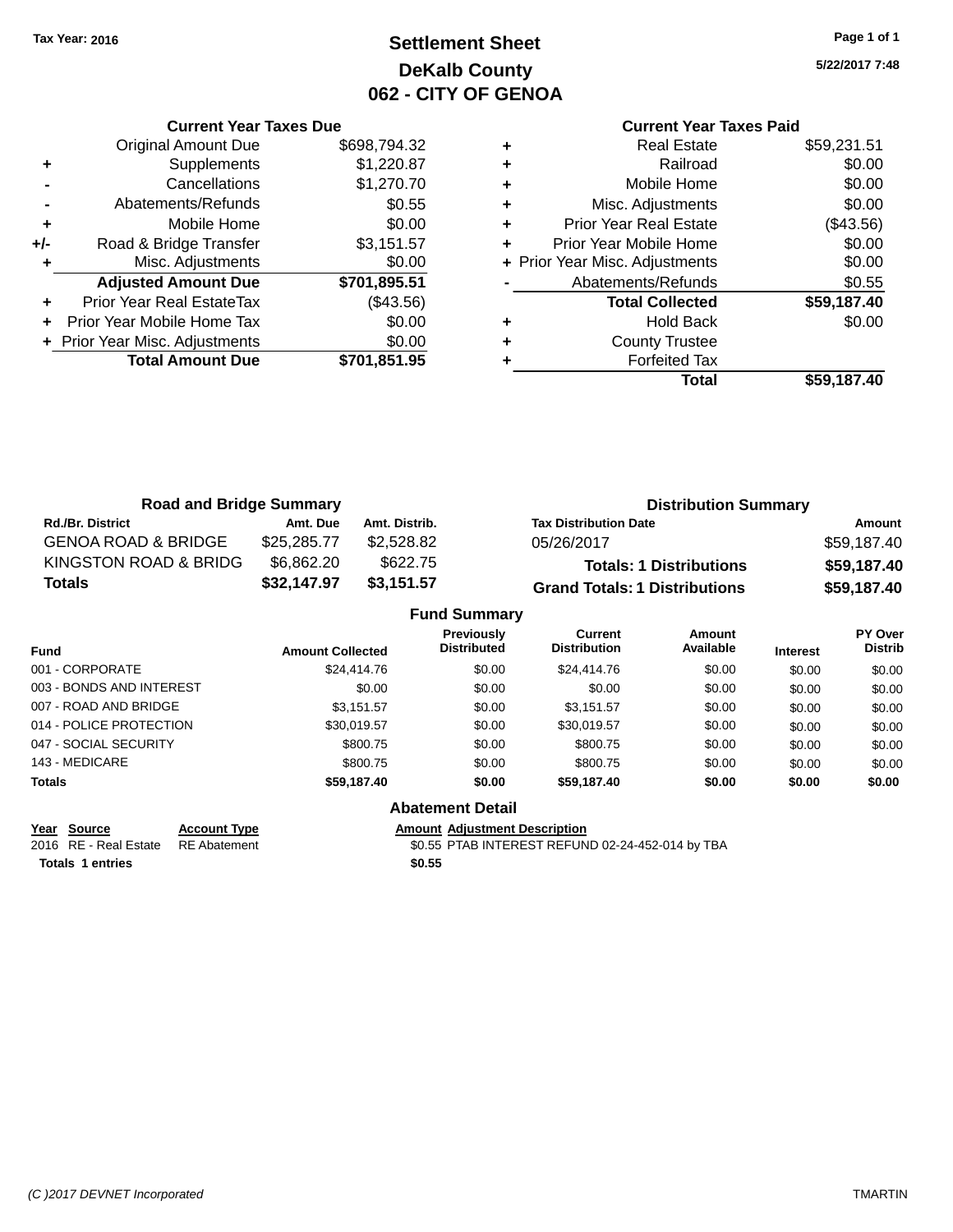### **Settlement Sheet Tax Year: 2016 Page 1 of 1 DeKalb County 063 - VILLAGE OF HINCKLEY**

**5/22/2017 7:48**

#### **Current Year Taxes Paid**

|       | <b>Current Year Taxes Due</b>  |              |  |  |  |
|-------|--------------------------------|--------------|--|--|--|
|       | <b>Original Amount Due</b>     | \$274,596.47 |  |  |  |
| ٠     | Supplements                    | \$2,132.50   |  |  |  |
|       | Cancellations                  | \$2,407.11   |  |  |  |
|       | Abatements/Refunds             | \$0.00       |  |  |  |
| ٠     | Mobile Home                    | \$0.00       |  |  |  |
| $+/-$ | Road & Bridge Transfer         | \$2,236.20   |  |  |  |
| ٠     | Misc. Adjustments              | \$196.89     |  |  |  |
|       | <b>Adjusted Amount Due</b>     | \$276,754.95 |  |  |  |
| ÷     | Prior Year Real EstateTax      | \$20.41      |  |  |  |
|       | Prior Year Mobile Home Tax     | \$0.00       |  |  |  |
|       | + Prior Year Misc. Adjustments | \$113.92     |  |  |  |
|       | <b>Total Amount Due</b>        | \$276,889.28 |  |  |  |
|       |                                |              |  |  |  |

| ٠ | <b>Real Estate</b>             | \$17,149.88 |
|---|--------------------------------|-------------|
| ٠ | Railroad                       | \$0.00      |
| ٠ | Mobile Home                    | \$0.00      |
| ٠ | Misc. Adjustments              | \$196.89    |
| ٠ | <b>Prior Year Real Estate</b>  | \$20.41     |
| ٠ | Prior Year Mobile Home         | \$0.00      |
|   | + Prior Year Misc. Adjustments | \$113.92    |
|   | Abatements/Refunds             | \$0.00      |
|   | <b>Total Collected</b>         | \$17,481.10 |
| ٠ | <b>Hold Back</b>               | \$0.00      |
| ٠ | <b>County Trustee</b>          |             |
| ٠ | <b>Forfeited Tax</b>           |             |
|   | Total                          | \$17,481.10 |
|   |                                |             |

| <b>Road and Bridge Summary</b> |             |               | <b>Distribution Summary</b>          |             |  |
|--------------------------------|-------------|---------------|--------------------------------------|-------------|--|
| <b>Rd./Br. District</b>        | Amt. Due    | Amt. Distrib. | <b>Tax Distribution Date</b>         | Amount      |  |
| SQUAW GROVE ROAD & B           | \$31,647.89 | \$2,236,20    | 05/26/2017                           | \$17,481.10 |  |
| Totals                         | \$31,647.89 | \$2,236.20    | <b>Totals: 1 Distributions</b>       | \$17,481.10 |  |
|                                |             |               | <b>Grand Totals: 1 Distributions</b> | \$17,481.10 |  |

|                                         |                         | <b>Fund Summary</b>                     |                                       |                            |                 |                                  |
|-----------------------------------------|-------------------------|-----------------------------------------|---------------------------------------|----------------------------|-----------------|----------------------------------|
| <b>Fund</b>                             | <b>Amount Collected</b> | <b>Previously</b><br><b>Distributed</b> | <b>Current</b><br><b>Distribution</b> | <b>Amount</b><br>Available | <b>Interest</b> | <b>PY Over</b><br><b>Distrib</b> |
| 001 - CORPORATE                         | \$7,363.52              | \$0.00                                  | \$7,363.52                            | \$0.00                     | \$0.00          | \$0.00                           |
| 005 - I. M. R. F.                       | \$1,664.17              | \$0.00                                  | \$1.664.17                            | \$0.00                     | \$0.00          | \$0.00                           |
| 007 - ROAD AND BRIDGE.                  | \$2,236.20              | \$0.00                                  | \$2,236.20                            | \$0.00                     | \$0.00          | \$0.00                           |
| 014 - POLICE PROTECTION                 | \$2,415.64              | \$0.00                                  | \$2,415.64                            | \$0.00                     | \$0.00          | \$0.00                           |
| 027 - AUDIT                             | \$537.15                | \$0.00                                  | \$537.15                              | \$0.00                     | \$0.00          | \$0.00                           |
| 035 - TORT JUDGEMENTS/LIABILITY<br>INS. | \$547.69                | \$0.00                                  | \$547.69                              | \$0.00                     | \$0.00          | \$0.00                           |
| 047 - SOCIAL SECURITY                   | \$1.610.58              | \$0.00                                  | \$1.610.58                            | \$0.00                     | \$0.00          | \$0.00                           |
| 048 - SCHOOL CROSSING GUARDS            | \$375.96                | \$0.00                                  | \$375.96                              | \$0.00                     | \$0.00          | \$0.00                           |
| 062 - WORKERS COMPENSATION              | \$730.19                | \$0.00                                  | \$730.19                              | \$0.00                     | \$0.00          | \$0.00                           |
| Totals                                  | \$17,481.10             | \$0.00                                  | \$17,481.10                           | \$0.00                     | \$0.00          | \$0.00                           |

| Year Source             | <b>Account Type</b>       | <b>Amount Adjustment Description</b>                        |
|-------------------------|---------------------------|-------------------------------------------------------------|
| 2015 RE - Real Estate   | Back Tax Collected        | \$88.54 AVILA REDEMPTION 15-14-328-005 by TBA               |
| 2015 RE - Real Estate   | <b>Back Tax Collected</b> | \$12.69 MCFARLAND REDEMPTION 15-15-228-014 by TBA           |
| 2015 RE - Real Estate   | Back Tax Collected        | \$12.69 MCFARLAND REDEMPTION 15-15-225-015 by TBA           |
| 2016 RE - Real Estate   | Back Tax Collected        | \$196.89 WEST SUBURBAN BANK REDEMPTION 15-14-304-002 by TBA |
| <b>Totals 4 entries</b> |                           | \$310.81                                                    |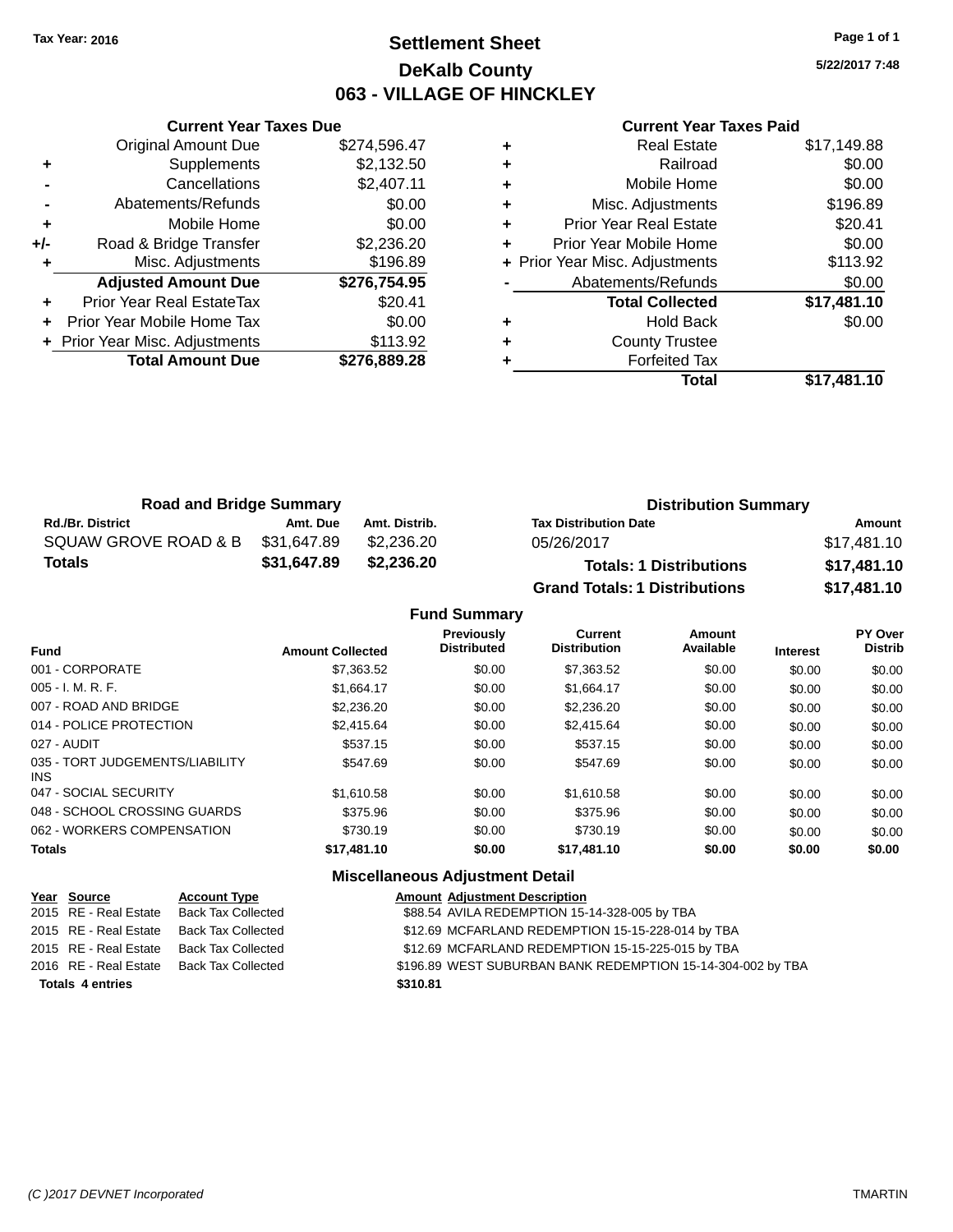### **Settlement Sheet Tax Year: 2016 Page 1 of 1 DeKalb County 064 - VILLAGE OF KINGSTON**

**5/22/2017 7:48**

#### **Current Year Taxes Paid**

|     | <b>Current Year Taxes Due</b>  |              |  |  |  |
|-----|--------------------------------|--------------|--|--|--|
|     | <b>Original Amount Due</b>     | \$150,804.19 |  |  |  |
| ٠   | Supplements                    | \$862.08     |  |  |  |
|     | Cancellations                  | \$939.20     |  |  |  |
|     | Abatements/Refunds             | \$0.01       |  |  |  |
| ٠   | Mobile Home                    | \$0.00       |  |  |  |
| +/- | Road & Bridge Transfer         | \$933.47     |  |  |  |
|     | Misc. Adjustments              | \$0.00       |  |  |  |
|     | <b>Adjusted Amount Due</b>     | \$151,660.53 |  |  |  |
| ٠   | Prior Year Real EstateTax      | \$0.09       |  |  |  |
|     | Prior Year Mobile Home Tax     | \$0.00       |  |  |  |
|     | + Prior Year Misc. Adjustments | \$0.00       |  |  |  |
|     | <b>Total Amount Due</b>        | \$151,660.62 |  |  |  |
|     |                                |              |  |  |  |

| \$11,887.81 |
|-------------|
| \$0.00      |
| \$0.00      |
| \$0.00      |
| \$0.09      |
| \$0.00      |
| \$0.00      |
| \$0.01      |
| \$11,887.89 |
| \$0.00      |
|             |
|             |
| \$11,887.89 |
|             |

| <b>Road and Bridge Summary</b> |             |               | <b>Distribution Summary</b>          |             |  |
|--------------------------------|-------------|---------------|--------------------------------------|-------------|--|
| <b>Rd./Br. District</b>        | Amt. Due    | Amt. Distrib. | <b>Tax Distribution Date</b>         | Amount      |  |
| KINGSTON ROAD & BRIDG          | \$10,325.50 | \$933.47      | 05/26/2017                           | \$11,887.89 |  |
| Totals                         | \$10,325.50 | \$933.47      | <b>Totals: 1 Distributions</b>       | \$11,887.89 |  |
|                                |             |               | <b>Grand Totals: 1 Distributions</b> | \$11,887.89 |  |

**Fund Summary**

| <b>Fund</b>                             | <b>Amount Collected</b> | Previously<br><b>Distributed</b> | Current<br><b>Distribution</b> | Amount<br>Available | <b>Interest</b> | PY Over<br><b>Distrib</b> |
|-----------------------------------------|-------------------------|----------------------------------|--------------------------------|---------------------|-----------------|---------------------------|
| 001 - CORPORATE                         | \$3,871.82              | \$0.00                           | \$3,871.82                     | \$0.00              | \$0.00          | \$0.00                    |
| $005 - I. M. R. F.$                     | \$978.35                | \$0.00                           | \$978.35                       | \$0.00              | \$0.00          | \$0.00                    |
| 007 - ROAD AND BRIDGE                   | \$933.47                | \$0.00                           | \$933.47                       | \$0.00              | \$0.00          | \$0.00                    |
| 014 - POLICE PROTECTION                 | \$1,302.72              | \$0.00                           | \$1,302.72                     | \$0.00              | \$0.00          | \$0.00                    |
| 025 - GARBAGE DISPOSAL                  | \$508.79                | \$0.00                           | \$508.79                       | \$0.00              | \$0.00          | \$0.00                    |
| 027 - AUDIT                             | \$697.50                | \$0.00                           | \$697.50                       | \$0.00              | \$0.00          | \$0.00                    |
| 031 - WORKING CASH                      | \$36.19                 | \$0.00                           | \$36.19                        | \$0.00              | \$0.00          | \$0.00                    |
| 035 - TORT JUDGEMENTS/LIABILITY<br>INS. | \$3,000.53              | \$0.00                           | \$3,000.53                     | \$0.00              | \$0.00          | \$0.00                    |
| 047 - SOCIAL SECURITY                   | \$558.52                | \$0.00                           | \$558.52                       | \$0.00              | \$0.00          | \$0.00                    |
| <b>Totals</b>                           | \$11,887.89             | \$0.00                           | \$11,887.89                    | \$0.00              | \$0.00          | \$0.00                    |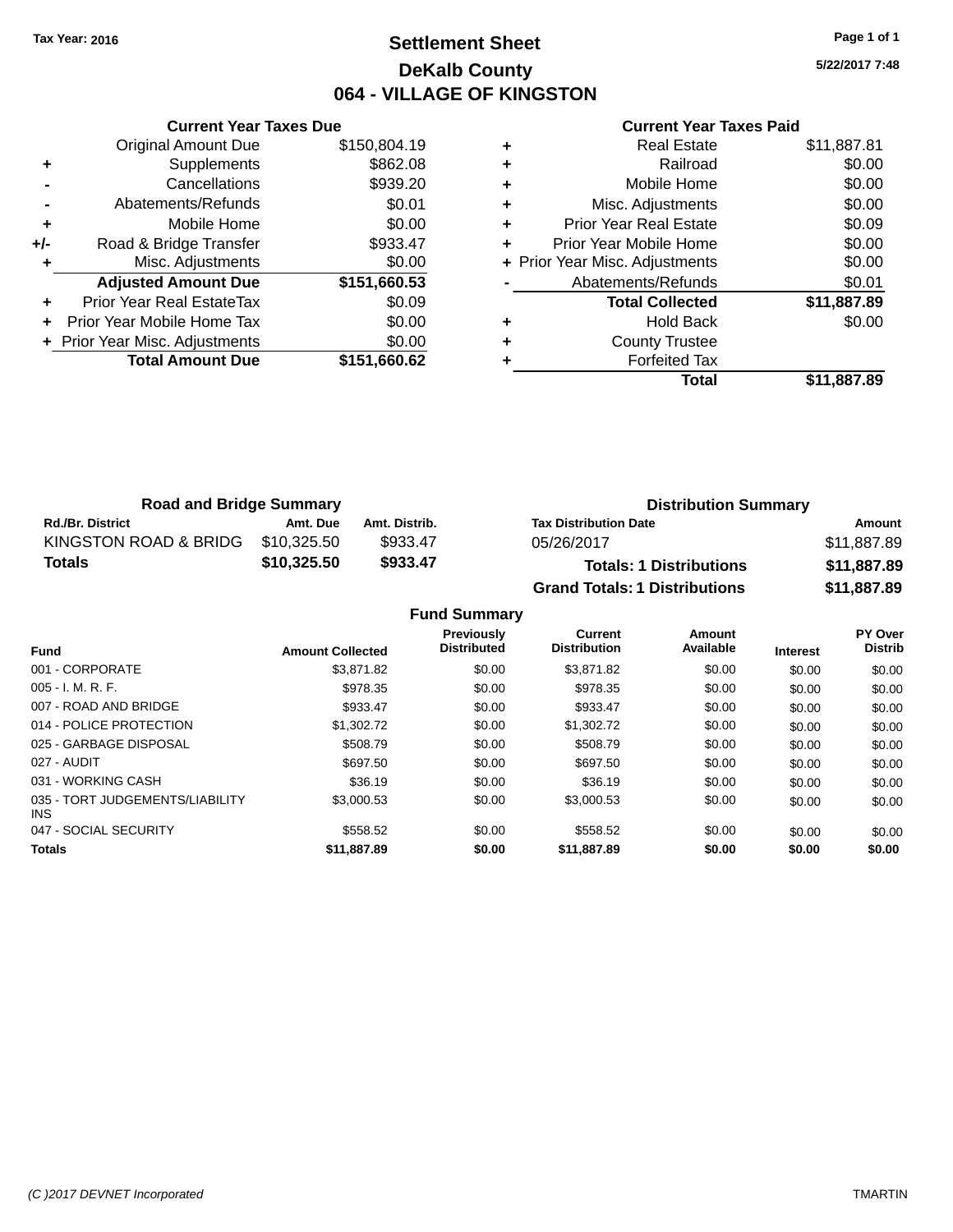### **Settlement Sheet Tax Year: 2016 Page 1 of 1 DeKalb County 065 - VILLAGE OF KIRKLAND**

**5/22/2017 7:48**

|     | <b>Current Year Taxes Due</b>  |              |
|-----|--------------------------------|--------------|
|     | <b>Original Amount Due</b>     | \$199,132.06 |
| ٠   | Supplements                    | \$858.84     |
|     | Cancellations                  | \$1,009.72   |
|     | Abatements/Refunds             | \$0.00       |
| ٠   | Mobile Home                    | \$0.00       |
| +/- | Road & Bridge Transfer         | \$411.14     |
|     | Misc. Adjustments              | \$0.00       |
|     | <b>Adjusted Amount Due</b>     | \$199,392.32 |
| ÷   | Prior Year Real EstateTax      | \$0.49       |
|     | Prior Year Mobile Home Tax     | \$0.00       |
|     | + Prior Year Misc. Adjustments | \$30.92      |
|     | <b>Total Amount Due</b>        | \$199,423.73 |
|     |                                |              |

#### **Current Year Taxes Paid**

|   | <b>Real Estate</b>             | \$14,275.61 |
|---|--------------------------------|-------------|
| ٠ | Railroad                       | \$0.00      |
| ٠ | Mobile Home                    | \$0.00      |
| ٠ | Misc. Adjustments              | \$0.00      |
| ٠ | Prior Year Real Estate         | \$0.49      |
|   | Prior Year Mobile Home         | \$0.00      |
|   | + Prior Year Misc. Adjustments | \$30.92     |
|   | Abatements/Refunds             | \$0.00      |
|   | <b>Total Collected</b>         | \$14,307.02 |
| ٠ | <b>Hold Back</b>               | \$0.00      |
| ٠ | <b>County Trustee</b>          |             |
|   | <b>Forfeited Tax</b>           |             |
|   | Total                          | \$14,307.02 |
|   |                                |             |

| <b>Road and Bridge Summary</b>    |            |               | <b>Distribution Summary</b>          |             |  |
|-----------------------------------|------------|---------------|--------------------------------------|-------------|--|
| <b>Rd./Br. District</b>           | Amt. Due   | Amt. Distrib. | <b>Tax Distribution Date</b>         | Amount      |  |
| <b>FRANKLIN ROAD &amp; BRIDGE</b> | \$6.273.62 | \$411.14      | 05/26/2017                           | \$14,307.02 |  |
| Totals                            | \$6,273.62 | \$411.14      | <b>Totals: 1 Distributions</b>       | \$14,307.02 |  |
|                                   |            |               | <b>Grand Totals: 1 Distributions</b> | \$14,307.02 |  |

#### **Fund Summary Fund Interest Amount Collected Distributed PY Over Distrib Amount Available Current Distribution Previously** 001 - CORPORATE 60.00 \$5,210.77 \$0.00 \$5,210.77 \$0.00 \$0.00 \$0.00 \$0.00 007 - ROAD AND BRIDGE 60.00 \$411.14 \$0.00 \$411.14 \$0.00 \$0.00 \$0.00 \$0.00 \$0.00 014 - POLICE PROTECTION \$6,947.94 \$0.00 \$6,947.94 \$0.00 \$0.00 \$0.00 \$0.00 \$0.00 027 - AUDIT \$347.46 \$0.00 \$347.46 \$0.00 \$0.00 \$0.00 035 - TORT JUDGEMENTS/LIABILITY INS \$1,389.71 \$0.00 \$1,389.71 \$0.00 \$0.00 \$0.00 **Totals \$14,307.02 \$0.00 \$14,307.02 \$0.00 \$0.00 \$0.00 Miscellaneous Adjustment Detail**

**Year** Source **Account Type Account Adjustment Description** 

**Totals 1 entries \$30.92**

2015 RE - Real Estate Back Tax Collected \$30.92 DUNCAN REDEMPTION 01-26-252-011 by TBA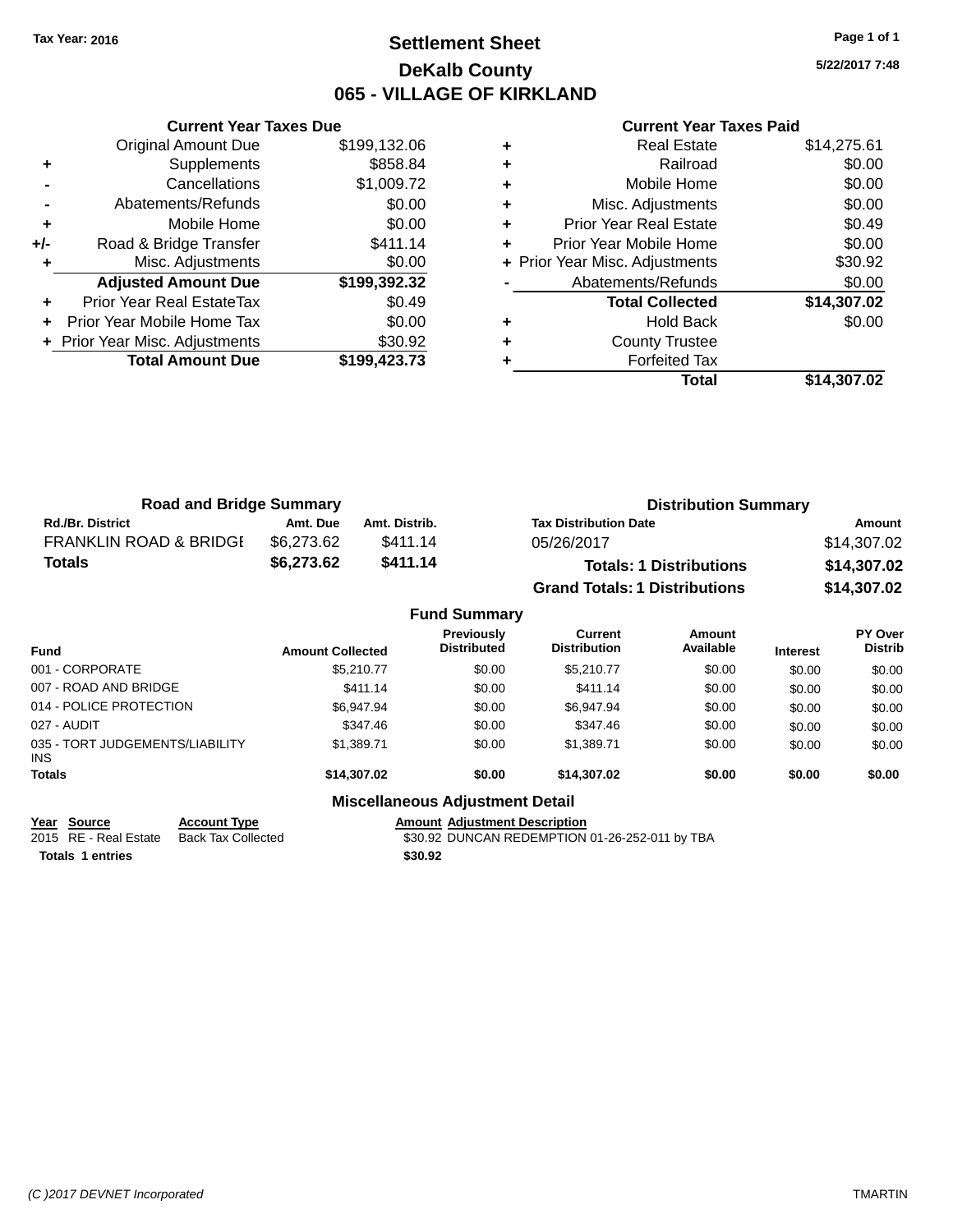### **Settlement Sheet Tax Year: 2016 Page 1 of 1 DeKalb County 066 - KIRKLAND LIBRARY**

**5/22/2017 7:48**

### **Current Year Taxes Due** Original Amount Due \$48,833.76<br>Supplements \$204.29 **+** Supplements

|                | Cancellations                    | \$238.97    |
|----------------|----------------------------------|-------------|
| $\blacksquare$ | Abatements/Refunds               | \$0.00      |
| ٠              | Mobile Home                      | \$0.00      |
| $+/-$          | Road & Bridge Transfer           | \$0.00      |
| ٠              | Misc. Adjustments                | \$0.00      |
|                |                                  |             |
|                | <b>Adjusted Amount Due</b>       | \$48,799.08 |
| ÷              | <b>Prior Year Real EstateTax</b> | \$0.00      |
|                | Prior Year Mobile Home Tax       | \$0.00      |
|                | + Prior Year Misc. Adjustments   | \$7.58      |

#### **Current Year Taxes Paid**

|   | Total                          | \$3,407.74 |
|---|--------------------------------|------------|
|   | <b>Forfeited Tax</b>           |            |
| ٠ | <b>County Trustee</b>          |            |
| ٠ | <b>Hold Back</b>               | \$0.00     |
|   | <b>Total Collected</b>         | \$3,407.74 |
|   | Abatements/Refunds             | \$0.00     |
|   | + Prior Year Misc. Adjustments | \$7.58     |
|   | Prior Year Mobile Home         | \$0.00     |
| ٠ | Prior Year Real Estate         | \$0.00     |
| ٠ | Misc. Adjustments              | \$0.00     |
| ٠ | Mobile Home                    | \$0.00     |
| ٠ | Railroad                       | \$0.00     |
|   | <b>Real Estate</b>             | \$3,400.16 |

|                                                |                                                  |                         |                                         | <b>Distribution Summary</b>                   |                                |                 |                           |
|------------------------------------------------|--------------------------------------------------|-------------------------|-----------------------------------------|-----------------------------------------------|--------------------------------|-----------------|---------------------------|
|                                                |                                                  |                         |                                         | <b>Tax Distribution Date</b>                  |                                |                 | Amount                    |
|                                                |                                                  |                         |                                         | 05/26/2017                                    |                                |                 | \$3,407.74                |
|                                                |                                                  |                         |                                         |                                               | <b>Totals: 1 Distributions</b> |                 | \$3,407.74                |
|                                                |                                                  |                         |                                         | <b>Grand Totals: 1 Distributions</b>          |                                |                 | \$3,407.74                |
|                                                |                                                  |                         | <b>Fund Summary</b>                     |                                               |                                |                 |                           |
| <b>Fund</b>                                    |                                                  | <b>Amount Collected</b> | <b>Previously</b><br><b>Distributed</b> | Current<br><b>Distribution</b>                | Amount<br>Available            | <b>Interest</b> | PY Over<br><b>Distrib</b> |
| $005 - I. M. R. F.$                            |                                                  | \$0.61                  | \$0.00                                  | \$0.61                                        | \$0.00                         | \$0.00          | \$0.00                    |
| 016 - LIBRARY (township, municipalities)       |                                                  | \$3,250.92              | \$0.00                                  | \$3,250.92                                    | \$0.00                         | \$0.00          | \$0.00                    |
| 047 - SOCIAL SECURITY                          |                                                  | \$156.21                | \$0.00                                  | \$156.21                                      | \$0.00                         | \$0.00          | \$0.00                    |
| <b>Totals</b>                                  |                                                  | \$3,407.74              | \$0.00                                  | \$3,407.74                                    | \$0.00                         | \$0.00          | \$0.00                    |
|                                                |                                                  |                         | <b>Miscellaneous Adjustment Detail</b>  |                                               |                                |                 |                           |
| <b>Source</b><br>Year<br>2015 RE - Real Estate | <b>Account Type</b><br><b>Back Tax Collected</b> |                         | <b>Amount Adjustment Description</b>    | \$7.58 DUNCAN REDEMPTION 01-26-252-011 by TBA |                                |                 |                           |

**Totals 1 entries \$7.58**

\$7.58 DUNCAN REDEMPTION 01-26-252-011 by TBA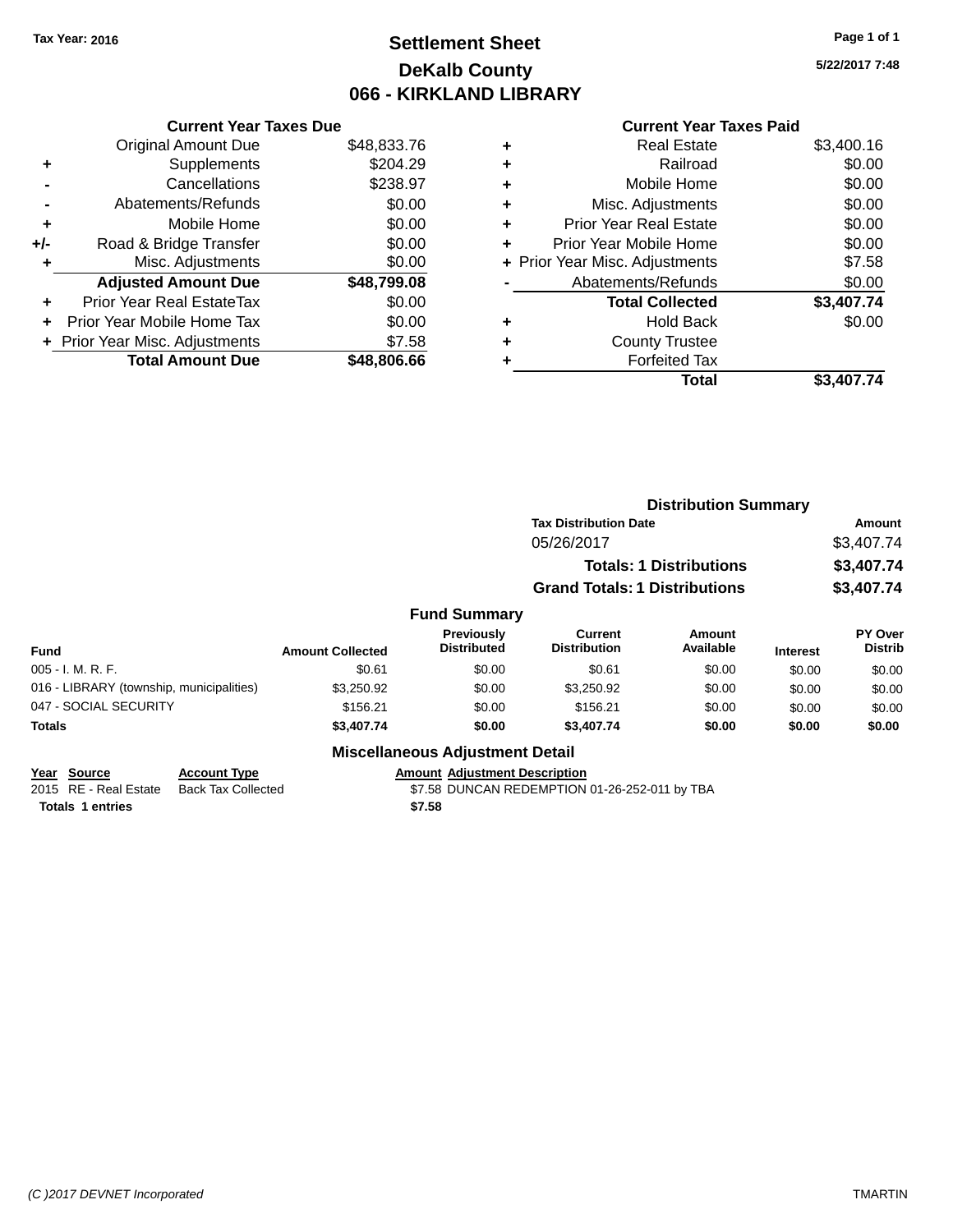### **Settlement Sheet Tax Year: 2016 Page 1 of 1 DeKalb County 067 - VILLAGE OF LEE**

**5/22/2017 7:48**

|   | <b>Current Year Taxes Paid</b> |            |
|---|--------------------------------|------------|
|   | <b>Real Estate</b>             | \$647.89   |
| ٠ | Railroad                       | \$0.00     |
|   | Mobile Home                    | \$0.00     |
|   | Misc. Adjustments              | \$0.00     |
| ٠ | <b>Prior Year Real Estate</b>  | (\$444.40) |
| ٠ | Prior Year Mobile Home         | \$0.00     |
|   | + Prior Year Misc. Adjustments | \$0.00     |
|   | Abatements/Refunds             | \$0.00     |
|   | <b>Total Collected</b>         | \$203.49   |
|   | Hold Back                      | \$0.00     |
|   | <b>County Trustee</b>          |            |
|   | <b>Forfeited Tax</b>           |            |
|   | Total                          |            |
|   |                                |            |

|     | <b>Current Year Taxes Due</b>  |             |
|-----|--------------------------------|-------------|
|     | Original Amount Due            | \$10,381.82 |
| ٠   | Supplements                    | \$141.42    |
|     | Cancellations                  | \$153.66    |
|     | Abatements/Refunds             | \$0.00      |
| ٠   | Mobile Home                    | \$0.00      |
| +/- | Road & Bridge Transfer         | \$129.95    |
| ٠   | Misc. Adjustments              | \$0.00      |
|     | <b>Adjusted Amount Due</b>     | \$10,499.53 |
|     | Prior Year Real EstateTax      | (\$444.40)  |
|     | Prior Year Mobile Home Tax     | \$0.00      |
|     | + Prior Year Misc. Adjustments | \$0.00      |
|     | <b>Total Amount Due</b>        | \$10,055.13 |
|     |                                |             |

| <b>Road and Bridge Summary</b> |            |                     |                                      | <b>Distribution Summary</b> |          |
|--------------------------------|------------|---------------------|--------------------------------------|-----------------------------|----------|
| <b>Rd./Br. District</b>        | Amt. Due   | Amt. Distrib.       | <b>Tax Distribution Date</b>         |                             | Amount   |
| SHABBONA ROAD & BRIDC          | \$1,602.13 | \$129.95            | 05/26/2017                           |                             | \$203.49 |
| <b>Totals</b>                  | \$1,602.13 | \$129.95            | <b>Totals: 1 Distributions</b>       |                             | \$203.49 |
|                                |            |                     | <b>Grand Totals: 1 Distributions</b> |                             | \$203.49 |
|                                |            | <b>Fund Summary</b> |                                      |                             |          |
|                                |            | <b>Draviously</b>   | $C$ urrant                           | Amoint                      | DV Over  |

|                                         |                         | <b>Previously</b>  | Current             | Amount    |                 | <b>PY Over</b> |
|-----------------------------------------|-------------------------|--------------------|---------------------|-----------|-----------------|----------------|
| <b>Fund</b>                             | <b>Amount Collected</b> | <b>Distributed</b> | <b>Distribution</b> | Available | <b>Interest</b> | <b>Distrib</b> |
| 001 - CORPORATE                         | \$22.56                 | \$0.00             | \$22.56             | \$0.00    | \$0.00          | \$0.00         |
| 007 - ROAD AND BRIDGE                   | \$129.95                | \$0.00             | \$129.95            | \$0.00    | \$0.00          | \$0.00         |
| 025 - GARBAGE DISPOSAL                  | \$8.02                  | \$0.00             | \$8.02              | \$0.00    | \$0.00          | \$0.00         |
| 027 - AUDIT                             | \$8.96                  | \$0.00             | \$8.96              | \$0.00    | \$0.00          | \$0.00         |
| 035 - TORT JUDGEMENTS/LIABILITY<br>INS. | \$18.55                 | \$0.00             | \$18.55             | \$0.00    | \$0.00          | \$0.00         |
| 072 - WATERWORKS SYSTEM                 | \$15.45                 | \$0.00             | \$15.45             | \$0.00    | \$0.00          | \$0.00         |
| <b>Totals</b>                           | \$203.49                | \$0.00             | \$203.49            | \$0.00    | \$0.00          | \$0.00         |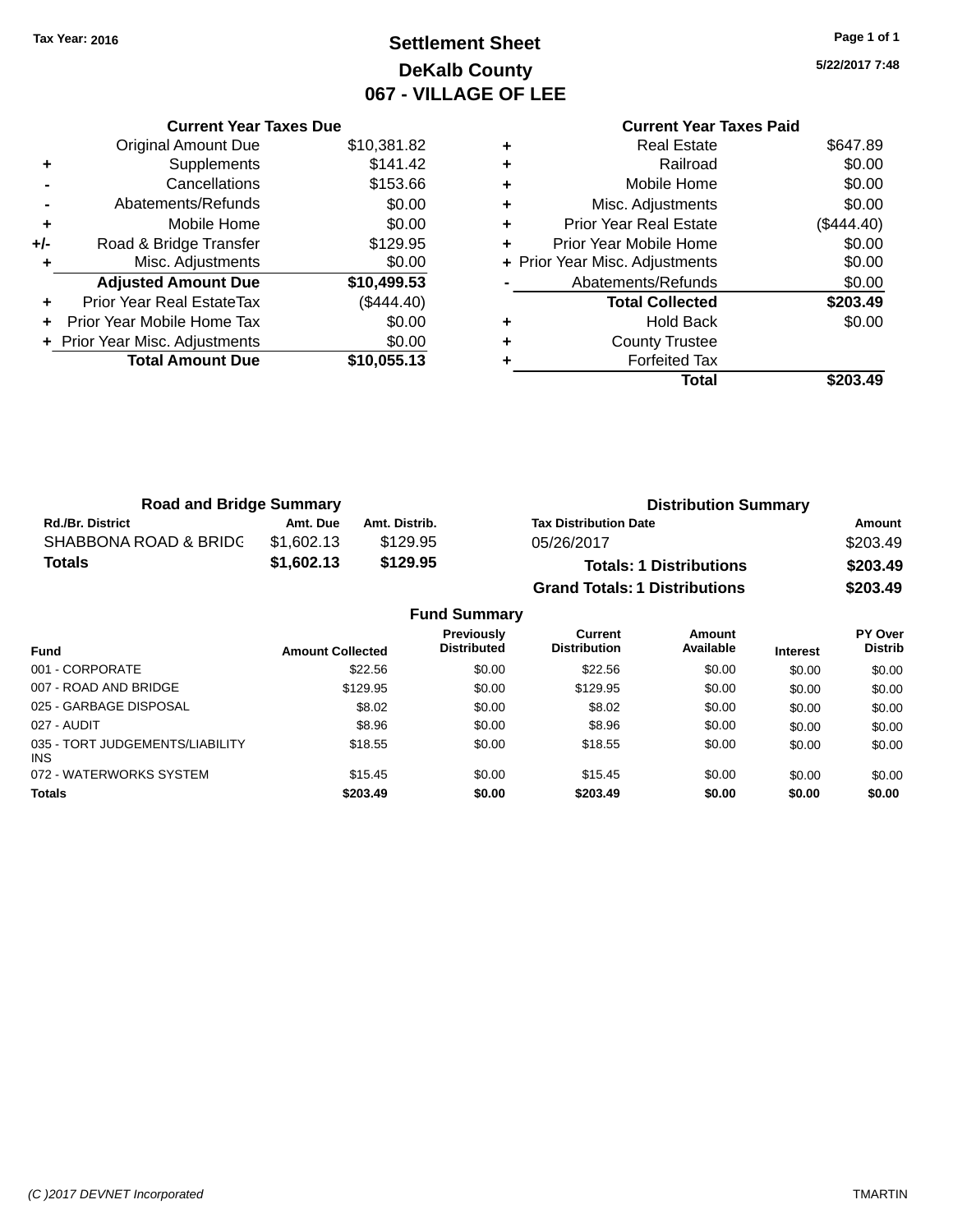### **Settlement Sheet Tax Year: 2016 Page 1 of 1 DeKalb County 068 - VILLAGE OF MALTA**

**5/22/2017 7:48**

|     | <b>Current Year Taxes Due</b>    |              |  |  |  |
|-----|----------------------------------|--------------|--|--|--|
|     | <b>Original Amount Due</b>       | \$108,253.73 |  |  |  |
| ٠   | Supplements                      | \$930.98     |  |  |  |
|     | Cancellations                    | \$1,079.13   |  |  |  |
|     | Abatements/Refunds               | \$0.00       |  |  |  |
| ٠   | Mobile Home                      | \$0.00       |  |  |  |
| +/- | Road & Bridge Transfer           | \$774.48     |  |  |  |
| ٠   | Misc. Adjustments                | \$0.00       |  |  |  |
|     | <b>Adjusted Amount Due</b>       | \$108,880.06 |  |  |  |
|     | <b>Prior Year Real EstateTax</b> | (\$84.90)    |  |  |  |
|     | Prior Year Mobile Home Tax       | \$0.00       |  |  |  |
|     | + Prior Year Misc. Adjustments   | \$0.00       |  |  |  |
|     | <b>Total Amount Due</b>          | \$108,795.16 |  |  |  |
|     |                                  |              |  |  |  |

### **Current Year Taxes Paid**

|   | <b>Real Estate</b>             | \$7,818.90 |
|---|--------------------------------|------------|
| ٠ | Railroad                       | \$0.00     |
| ٠ | Mobile Home                    | \$0.00     |
| ٠ | Misc. Adjustments              | \$0.00     |
| ٠ | Prior Year Real Estate         | (\$84.90)  |
| ٠ | Prior Year Mobile Home         | \$0.00     |
|   | + Prior Year Misc. Adjustments | \$0.00     |
|   | Abatements/Refunds             | \$0.00     |
|   | <b>Total Collected</b>         | \$7,734.00 |
| ٠ | <b>Hold Back</b>               | \$0.00     |
| ٠ | <b>County Trustee</b>          |            |
|   | <b>Forfeited Tax</b>           |            |
|   | Total                          | \$7,734.00 |
|   |                                |            |

| <b>Road and Bridge Summary</b> |             |               | <b>Distribution Summary</b>          |            |
|--------------------------------|-------------|---------------|--------------------------------------|------------|
| <b>Rd./Br. District</b>        | Amt. Due    | Amt. Distrib. | <b>Tax Distribution Date</b>         | Amount     |
| MALTA ROAD & BRIDGE            | \$10.772.70 | \$774.48      | 05/26/2017                           | \$7,734.00 |
| Totals                         | \$10,772.70 | \$774.48      | <b>Totals: 1 Distributions</b>       | \$7,734.00 |
|                                |             |               | <b>Grand Totals: 1 Distributions</b> | \$7.734.00 |

**Fund Summary**

| <b>Fund</b>                             | <b>Amount Collected</b> | <b>Previously</b><br><b>Distributed</b> | <b>Current</b><br><b>Distribution</b> | Amount<br>Available | <b>Interest</b> | PY Over<br><b>Distrib</b> |
|-----------------------------------------|-------------------------|-----------------------------------------|---------------------------------------|---------------------|-----------------|---------------------------|
| 001 - CORPORATE                         | \$1,864.42              | \$0.00                                  | \$1.864.42                            | \$0.00              | \$0.00          | \$0.00                    |
| 003 - BONDS AND INTEREST                | \$0.00                  | \$0.00                                  | \$0.00                                | \$0.00              | \$0.00          | \$0.00                    |
| $005 - I. M. R. F.$                     | \$771.52                | \$0.00                                  | \$771.52                              | \$0.00              | \$0.00          | \$0.00                    |
| 007 - ROAD AND BRIDGE                   | \$774.48                | \$0.00                                  | \$774.48                              | \$0.00              | \$0.00          | \$0.00                    |
| 014 - POLICE PROTECTION                 | \$578.64                | \$0.00                                  | \$578.64                              | \$0.00              | \$0.00          | \$0.00                    |
| 025 - GARBAGE DISPOSAL                  | \$64.30                 | \$0.00                                  | \$64.30                               | \$0.00              | \$0.00          | \$0.00                    |
| 027 - AUDIT                             | \$546.46                | \$0.00                                  | \$546.46                              | \$0.00              | \$0.00          | \$0.00                    |
| 035 - TORT JUDGEMENTS/LIABILITY<br>INS. | \$1,832.26              | \$0.00                                  | \$1,832.26                            | \$0.00              | \$0.00          | \$0.00                    |
| 041 - STREET LIGHTING                   | \$337.52                | \$0.00                                  | \$337.52                              | \$0.00              | \$0.00          | \$0.00                    |
| 047 - SOCIAL SECURITY                   | \$964.40                | \$0.00                                  | \$964.40                              | \$0.00              | \$0.00          | \$0.00                    |
| <b>Totals</b>                           | \$7,734.00              | \$0.00                                  | \$7,734.00                            | \$0.00              | \$0.00          | \$0.00                    |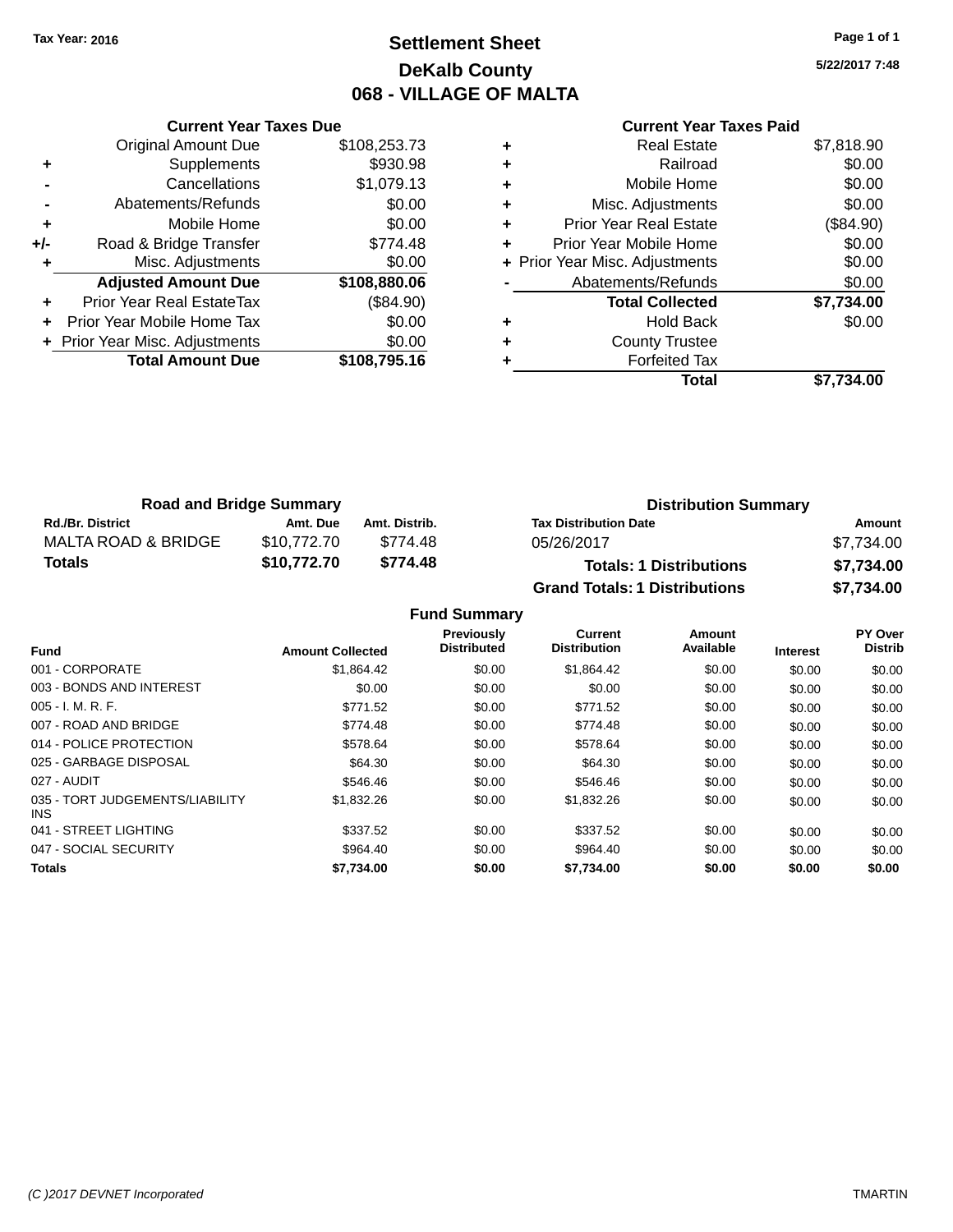### **Settlement Sheet Tax Year: 2016 Page 1 of 1 DeKalb County 069 - VILLAGE OF MAPLE PARK**

**5/22/2017 7:48**

#### **Current Year Taxes Paid**

|     | <b>Current Year Taxes Due</b>  |              |
|-----|--------------------------------|--------------|
|     | <b>Original Amount Due</b>     | \$108,303.61 |
| ٠   | Supplements                    | \$421.21     |
|     | Cancellations                  | \$483.21     |
|     | Abatements/Refunds             | \$0.00       |
| ٠   | Mobile Home                    | \$0.00       |
| +/- | Road & Bridge Transfer         | \$382.24     |
|     | Misc. Adjustments              | \$0.00       |
|     | <b>Adjusted Amount Due</b>     | \$108,623.85 |
| ٠   | Prior Year Real EstateTax      | \$0.49       |
|     | Prior Year Mobile Home Tax     | \$0.00       |
|     | + Prior Year Misc. Adjustments | \$0.00       |
|     | <b>Total Amount Due</b>        | \$108,624.34 |
|     |                                |              |

| <b>Real Estate</b>             | \$6,213.10 |
|--------------------------------|------------|
| Railroad                       | \$0.00     |
| Mobile Home                    | \$0.00     |
| Misc. Adjustments              | \$0.00     |
| <b>Prior Year Real Estate</b>  | \$0.49     |
| Prior Year Mobile Home         | \$0.00     |
| + Prior Year Misc. Adjustments | \$0.00     |
| Abatements/Refunds             | \$0.00     |
| <b>Total Collected</b>         | \$6,213.59 |
| <b>Hold Back</b>               | \$0.00     |
| <b>County Trustee</b>          |            |
| <b>Forfeited Tax</b>           |            |
| Total                          | \$6,213.59 |
|                                |            |

| <b>Road and Bridge Summary</b>   |            |               | <b>Distribution Summary</b>          |            |
|----------------------------------|------------|---------------|--------------------------------------|------------|
| <b>Rd./Br. District</b>          | Amt. Due   | Amt. Distrib. | <b>Tax Distribution Date</b>         | Amount     |
| <b>CORTLAND ROAD &amp; BRIDC</b> | \$6.013.49 | \$382.24      | 05/26/2017                           | \$6,213.59 |
| Totals                           | \$6,013.49 | \$382.24      | <b>Totals: 1 Distributions</b>       | \$6,213.59 |
|                                  |            |               | <b>Grand Totals: 1 Distributions</b> | \$6,213.59 |

| <b>Fund Summary</b>                     |                         |                                         |                                |                     |                 |                                  |  |  |
|-----------------------------------------|-------------------------|-----------------------------------------|--------------------------------|---------------------|-----------------|----------------------------------|--|--|
| <b>Fund</b>                             | <b>Amount Collected</b> | <b>Previously</b><br><b>Distributed</b> | Current<br><b>Distribution</b> | Amount<br>Available | <b>Interest</b> | <b>PY Over</b><br><b>Distrib</b> |  |  |
| 001 - CORPORATE                         | \$2,976.86              | \$0.00                                  | \$2,976.86                     | \$0.00              | \$0.00          | \$0.00                           |  |  |
| 003 - BONDS AND INTEREST                | \$0.00                  | \$0.00                                  | \$0.00                         | \$0.00              | \$0.00          | \$0.00                           |  |  |
| 007 - ROAD AND BRIDGE                   | \$382.24                | \$0.00                                  | \$382.24                       | \$0.00              | \$0.00          | \$0.00                           |  |  |
| 014 - POLICE PROTECTION                 | \$2,038.85              | \$0.00                                  | \$2,038.85                     | \$0.00              | \$0.00          | \$0.00                           |  |  |
| 027 - AUDIT                             | \$271.88                | \$0.00                                  | \$271.88                       | \$0.00              | \$0.00          | \$0.00                           |  |  |
| 035 - TORT JUDGEMENTS/LIABILITY<br>INS. | \$543.76                | \$0.00                                  | \$543.76                       | \$0.00              | \$0.00          | \$0.00                           |  |  |
| <b>Totals</b>                           | \$6,213.59              | \$0.00                                  | \$6,213.59                     | \$0.00              | \$0.00          | \$0.00                           |  |  |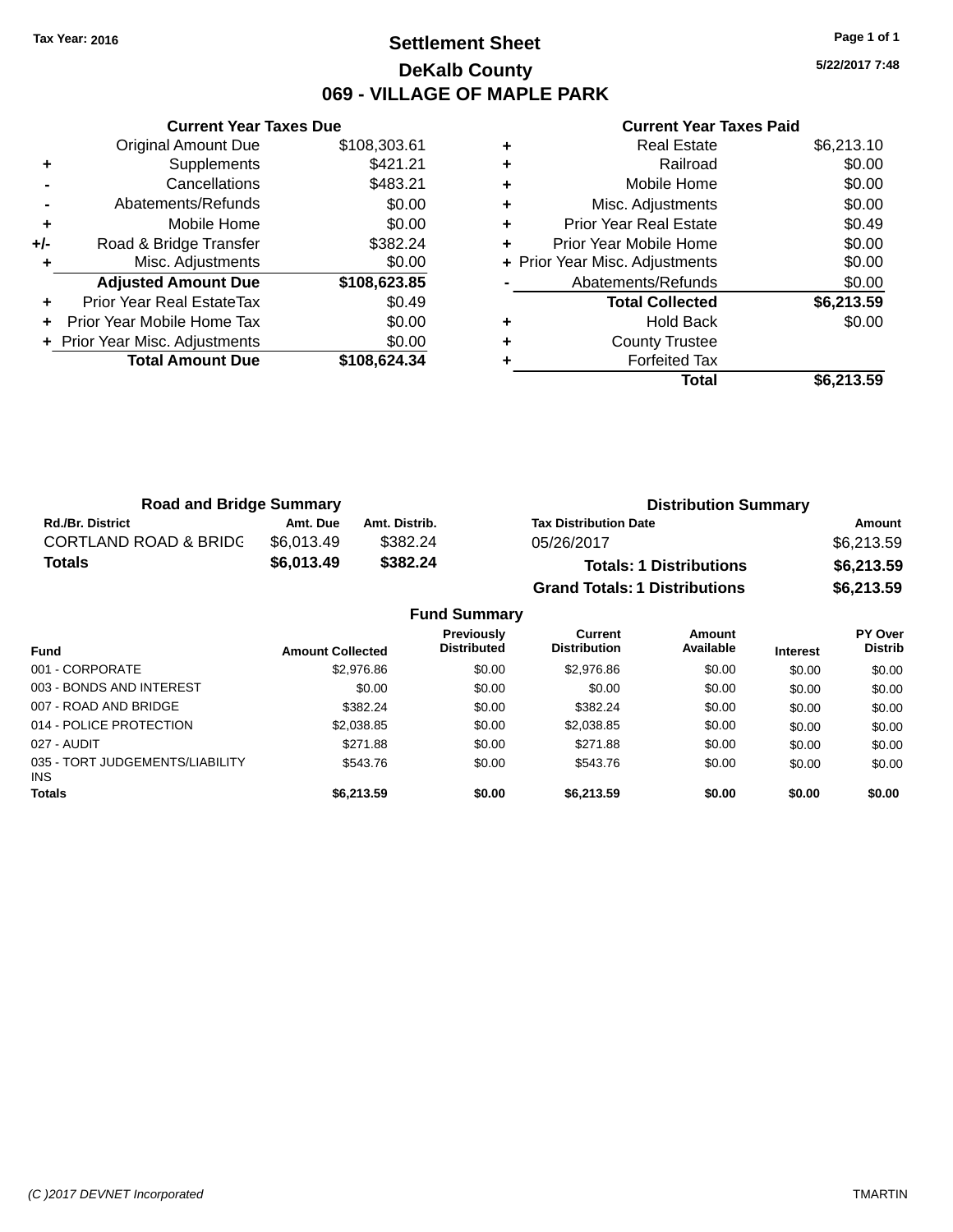### **Settlement Sheet Tax Year: 2016 Page 1 of 1 DeKalb County 070 - MAPLE PARK LIBRARY**

**5/22/2017 7:48**

#### **Current Year Taxes Paid**

|     | <b>Current Year Taxes Due</b>    |             |
|-----|----------------------------------|-------------|
|     | <b>Original Amount Due</b>       | \$10,062.05 |
| ٠   | Supplements                      | \$37.68     |
|     | Cancellations                    | \$42.38     |
|     | Abatements/Refunds               | \$0.00      |
| ٠   | Mobile Home                      | \$0.00      |
| +/- | Road & Bridge Transfer           | \$0.00      |
| ٠   | Misc. Adjustments                | \$0.00      |
|     | <b>Adjusted Amount Due</b>       | \$10,057.35 |
| ÷   | <b>Prior Year Real EstateTax</b> | \$0.00      |
| ÷   | Prior Year Mobile Home Tax       | \$0.00      |
|     | + Prior Year Misc. Adjustments   | \$0.00      |
|     | <b>Total Amount Due</b>          | \$10.057.35 |

|   | Total                          | \$459.30 |
|---|--------------------------------|----------|
| ٠ | <b>Forfeited Tax</b>           |          |
| ٠ | <b>County Trustee</b>          |          |
| ٠ | <b>Hold Back</b>               | \$0.00   |
|   | <b>Total Collected</b>         | \$459.30 |
|   | Abatements/Refunds             | \$0.00   |
|   | + Prior Year Misc. Adjustments | \$0.00   |
| ٠ | Prior Year Mobile Home         | \$0.00   |
| ٠ | <b>Prior Year Real Estate</b>  | \$0.00   |
| ٠ | Misc. Adjustments              | \$0.00   |
| ٠ | Mobile Home                    | \$0.00   |
| ٠ | Railroad                       | \$0.00   |
| ٠ | <b>Real Estate</b>             | \$459.30 |
|   |                                |          |

|                 |                         |                                  | <b>Distribution Summary</b>           |                                |                 |                                  |  |
|-----------------|-------------------------|----------------------------------|---------------------------------------|--------------------------------|-----------------|----------------------------------|--|
|                 |                         |                                  | <b>Tax Distribution Date</b>          |                                |                 | <b>Amount</b>                    |  |
|                 |                         |                                  | 05/26/2017                            |                                |                 | \$459.30                         |  |
|                 |                         |                                  |                                       | <b>Totals: 1 Distributions</b> |                 | \$459.30                         |  |
|                 |                         |                                  | <b>Grand Totals: 1 Distributions</b>  |                                |                 | \$459.30                         |  |
|                 |                         | <b>Fund Summary</b>              |                                       |                                |                 |                                  |  |
| Fund            | <b>Amount Collected</b> | Previously<br><b>Distributed</b> | <b>Current</b><br><b>Distribution</b> | Amount<br>Available            | <b>Interest</b> | <b>PY Over</b><br><b>Distrib</b> |  |
| 001 - CORPORATE | \$459.30                | \$0.00                           | \$459.30                              | \$0.00                         | \$0.00          | \$0.00                           |  |
| <b>Totals</b>   | \$459.30                | \$0.00                           | \$459.30                              | \$0.00                         | \$0.00          | \$0.00                           |  |
|                 |                         |                                  |                                       |                                |                 |                                  |  |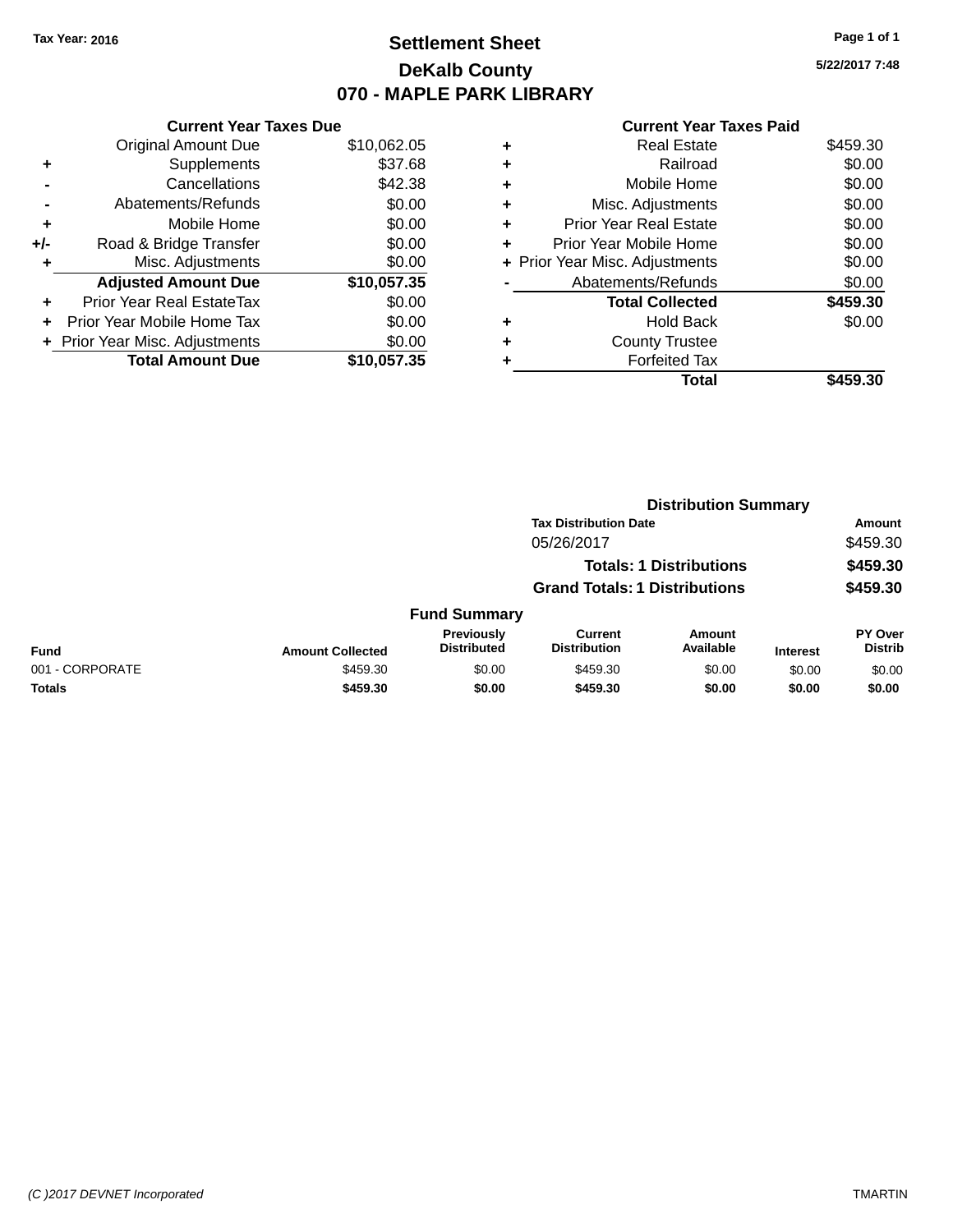### **Settlement Sheet Tax Year: 2016 Page 1 of 1 DeKalb County 071 - CITY OF SANDWICH**

**5/22/2017 7:48**

#### **Current Year Taxes Paid**

|     | <b>Current Year Taxes Due</b>  |                |
|-----|--------------------------------|----------------|
|     | <b>Original Amount Due</b>     | \$1,312,172.51 |
| ٠   | Supplements                    | \$8,477.32     |
|     | Cancellations                  | \$9,822.23     |
|     | Abatements/Refunds             | \$0.00         |
| ٠   | Mobile Home                    | \$0.00         |
| +/- | Road & Bridge Transfer         | \$2,185.09     |
| ٠   | Misc. Adjustments              | \$556.08       |
|     | <b>Adjusted Amount Due</b>     | \$1,313,568.77 |
|     | Prior Year Real EstateTax      | (\$428.95)     |
|     | Prior Year Mobile Home Tax     | \$0.00         |
|     | + Prior Year Misc. Adjustments | \$0.00         |
|     | <b>Total Amount Due</b>        | \$1,313,139.82 |
|     |                                |                |

| <b>Real Estate</b>             | \$126,526.55 |
|--------------------------------|--------------|
| Railroad                       | \$0.00       |
| Mobile Home                    | \$0.00       |
| Misc. Adjustments              | \$556.08     |
| Prior Year Real Estate         | (\$428.95)   |
| Prior Year Mobile Home         | \$0.00       |
| + Prior Year Misc. Adjustments | \$0.00       |
| Abatements/Refunds             | \$0.00       |
| <b>Total Collected</b>         | \$126,653.68 |
| <b>Hold Back</b>               | \$0.00       |
| <b>County Trustee</b>          |              |
| <b>Forfeited Tax</b>           |              |
| Total                          | \$126,653.68 |
|                                |              |

| <b>Road and Bridge Summary</b> |             |               | <b>Distribution Summary</b>          |              |  |  |
|--------------------------------|-------------|---------------|--------------------------------------|--------------|--|--|
| <b>Rd./Br. District</b>        | Amt. Due    | Amt. Distrib. | <b>Tax Distribution Date</b>         | Amount       |  |  |
| SANDWICH ROAD & BRIDG          | \$21,065.34 | \$2,085.99    | 05/26/2017                           | \$126,653.68 |  |  |
| SOMONAUK ROAD & BRIDI          | \$1.069.25  | \$99.10       | <b>Totals: 1 Distributions</b>       | \$126,653.68 |  |  |
| Totals                         | \$22,134.59 | \$2,185.09    | <b>Grand Totals: 1 Distributions</b> | \$126,653.68 |  |  |

**Fund Summary**

| <b>Fund</b>                                         | <b>Amount Collected</b> | Previously<br><b>Distributed</b> | <b>Current</b><br><b>Distribution</b> | Amount<br>Available | <b>Interest</b> | PY Over<br><b>Distrib</b> |
|-----------------------------------------------------|-------------------------|----------------------------------|---------------------------------------|---------------------|-----------------|---------------------------|
| 001 - CORPORATE                                     | \$39,361.32             | \$0.00                           | \$39,361.32                           | \$0.00              | \$0.00          | \$0.00                    |
| 003 - BONDS AND INTEREST                            | \$0.00                  | \$0.00                           | \$0.00                                | \$0.00              | \$0.00          | \$0.00                    |
| 005 - I. M. R. F.                                   | \$9,117.45              | \$0.00                           | \$9,117.45                            | \$0.00              | \$0.00          | \$0.00                    |
| 007 - ROAD AND BRIDGE                               | \$2,185.09              | \$0.00                           | \$2,185.09                            | \$0.00              | \$0.00          | \$0.00                    |
| 014 - POLICE PROTECTION                             | \$15,748.64             | \$0.00                           | \$15,748.64                           | \$0.00              | \$0.00          | \$0.00                    |
| 015 - POLICE PENSION                                | \$23,082.70             | \$0.00                           | \$23,082.70                           | \$0.00              | \$0.00          | \$0.00                    |
| 027 - AUDIT                                         | \$1,659.04              | \$0.00                           | \$1,659.04                            | \$0.00              | \$0.00          | \$0.00                    |
| 035 - TORT JUDGMENTS, LIABILITY<br><b>INSURANCE</b> | \$3,315.60              | \$0.00                           | \$3,315.60                            | \$0.00              | \$0.00          | \$0.00                    |
| 040 - STREET AND BRIDGE                             | \$1,315.26              | \$0.00                           | \$1,315.26                            | \$0.00              | \$0.00          | \$0.00                    |
| 041 - STREET LIGHTING                               | \$5,583.53              | \$0.00                           | \$5,583.53                            | \$0.00              | \$0.00          | \$0.00                    |
| 045 - PUBLIC BENEFIT                                | \$0.00                  | \$0.00                           | \$0.00                                | \$0.00              | \$0.00          | \$0.00                    |
| 046 - EMERGENCY SERV & DISASTER<br><b>OPER</b>      | \$415.35                | \$0.00                           | \$415.35                              | \$0.00              | \$0.00          | \$0.00                    |
| 047 - SOCIAL SECURITY                               | \$9,117.45              | \$0.00                           | \$9,117.45                            | \$0.00              | \$0.00          | \$0.00                    |
| 048 - SCHOOL CROSSING GUARDS                        | \$1,244.81              | \$0.00                           | \$1,244.81                            | \$0.00              | \$0.00          | \$0.00                    |
| 060 - UNEMPLOYMENT INSURANCE                        | \$2,073.15              | \$0.00                           | \$2,073.15                            | \$0.00              | \$0.00          | \$0.00                    |
| 062 - WORKERS COMPENSATION                          | \$8,289.11              | \$0.00                           | \$8,289.11                            | \$0.00              | \$0.00          | \$0.00                    |
| 065 - FORESTRY PROGRAM                              | \$4,145.18              | \$0.00                           | \$4,145.18                            | \$0.00              | \$0.00          | \$0.00                    |
| <b>Totals</b>                                       | \$126,653.68            | \$0.00                           | \$126,653.68                          | \$0.00              | \$0.00          | \$0.00                    |

#### **Miscellaneous Adjustment Detail**

| <b>Amount Adiustment Des</b> |  |  |  |  |  |  |
|------------------------------|--|--|--|--|--|--|
|                              |  |  |  |  |  |  |

**<u>Year Source</u> <b>Account Type**<br>
2016 RE - Real Estate Back Tax Collected **Totals 1 entries \$556.08**

Amount Adjustment Description<br>\$556.08 HARRISON REDEMPTION 19-26-408-006 by TBA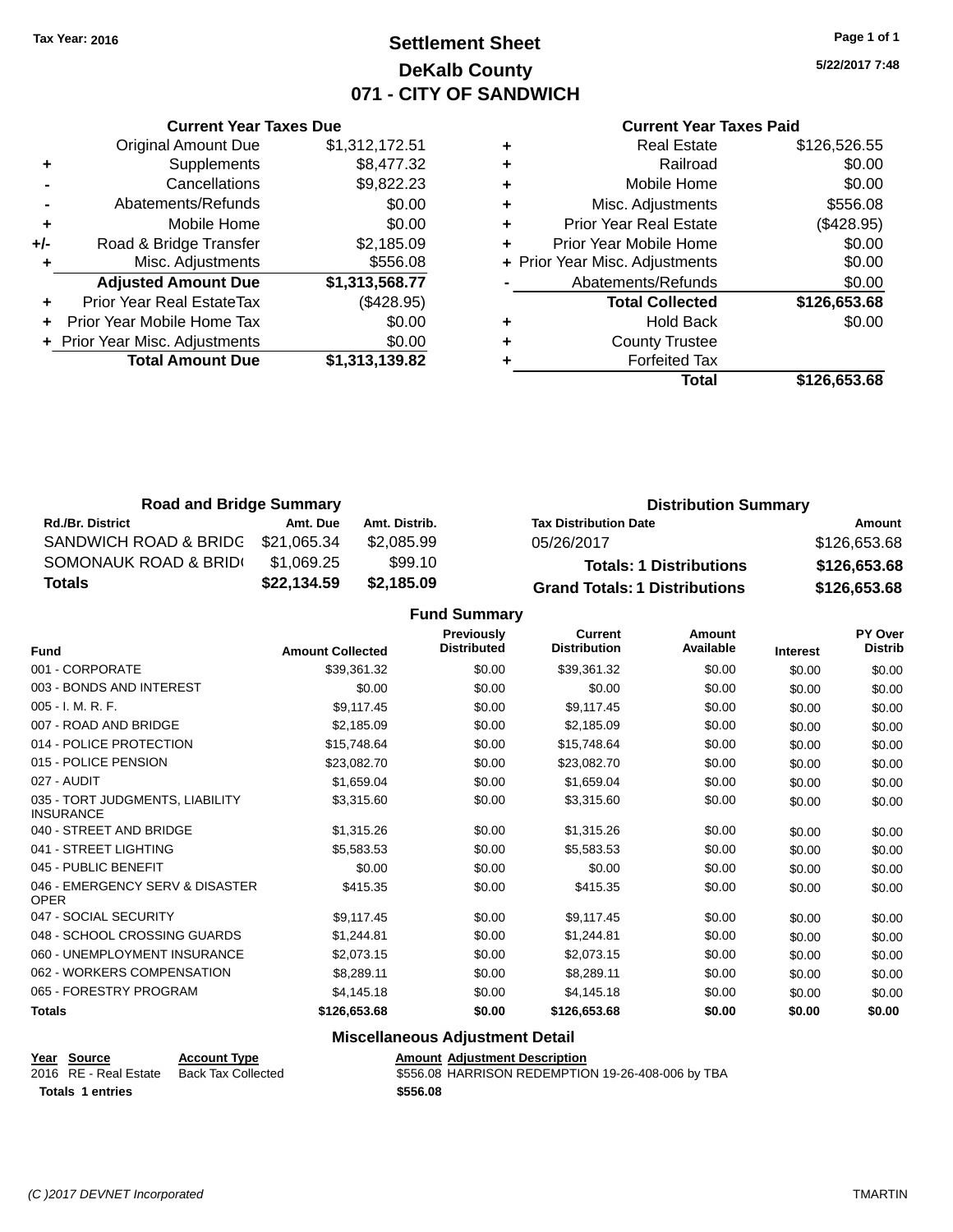### **Settlement Sheet Tax Year: 2016 Page 1 of 1 DeKalb County 072 - VILLAGE OF SHABBONA**

**5/22/2017 7:48**

| <b>Current Year Taxes Paid</b> |  |  |  |
|--------------------------------|--|--|--|
|--------------------------------|--|--|--|

|       | <b>Current Year Taxes Due</b>  |             |  |  |  |
|-------|--------------------------------|-------------|--|--|--|
|       | <b>Original Amount Due</b>     | \$98,692.88 |  |  |  |
| ٠     | Supplements                    | \$475.14    |  |  |  |
|       | Cancellations                  | \$549.76    |  |  |  |
|       | Abatements/Refunds             | \$0.00      |  |  |  |
| ٠     | Mobile Home                    | \$0.00      |  |  |  |
| $+/-$ | Road & Bridge Transfer         | \$911.99    |  |  |  |
| ٠     | Misc. Adjustments              | \$0.00      |  |  |  |
|       | <b>Adjusted Amount Due</b>     | \$99,530.25 |  |  |  |
| ٠     | Prior Year Real EstateTax      | (\$28.40)   |  |  |  |
| ٠     | Prior Year Mobile Home Tax     | \$0.00      |  |  |  |
|       | + Prior Year Misc. Adjustments | \$72.89     |  |  |  |
|       | <b>Total Amount Due</b>        | \$99,574.74 |  |  |  |
|       |                                |             |  |  |  |

|   | <b>Real Estate</b>             | \$7,556.73 |
|---|--------------------------------|------------|
| ٠ | Railroad                       | \$0.00     |
| ٠ | Mobile Home                    | \$0.00     |
| ٠ | Misc. Adjustments              | \$0.00     |
| ٠ | Prior Year Real Estate         | (\$28.40)  |
|   | Prior Year Mobile Home         | \$0.00     |
|   | + Prior Year Misc. Adjustments | \$72.89    |
|   | Abatements/Refunds             | \$0.00     |
|   | <b>Total Collected</b>         | \$7,601.22 |
| ٠ | <b>Hold Back</b>               | \$0.00     |
|   | <b>County Trustee</b>          |            |
|   | <b>Forfeited Tax</b>           |            |
|   | Total                          | \$7,601.22 |
|   |                                |            |

| <b>Road and Bridge Summary</b>                                      |          |               | <b>Distribution Summary</b>          |            |  |
|---------------------------------------------------------------------|----------|---------------|--------------------------------------|------------|--|
| <b>Rd./Br. District</b>                                             | Amt. Due | Amt. Distrib. | <b>Tax Distribution Date</b>         | Amount     |  |
| SHABBONA ROAD & BRIDC \$11,079.70                                   |          | \$911.99      | 05/26/2017                           | \$7,601.22 |  |
| \$11,079.70<br>\$911.99<br>Totals<br><b>Totals: 1 Distributions</b> |          | \$7,601.22    |                                      |            |  |
|                                                                     |          |               | <b>Grand Totals: 1 Distributions</b> | \$7,601.22 |  |

|                              |                         | <b>Fund Summary</b>                              |                                       |                     |                 |                           |
|------------------------------|-------------------------|--------------------------------------------------|---------------------------------------|---------------------|-----------------|---------------------------|
| Fund                         | <b>Amount Collected</b> | <b>Previously</b><br><b>Distributed</b>          | <b>Current</b><br><b>Distribution</b> | Amount<br>Available | <b>Interest</b> | PY Over<br><b>Distrib</b> |
| 001 - CORPORATE              | \$3.512.09              | \$0.00                                           | \$3.512.09                            | \$0.00              | \$0.00          | \$0.00                    |
| 005 - I. M. R. F.            | \$108.37                | \$0.00                                           | \$108.37                              | \$0.00              | \$0.00          | \$0.00                    |
| 007 - ROAD AND BRIDGE.       | \$911.99                | \$0.00                                           | \$911.99                              | \$0.00              | \$0.00          | \$0.00                    |
| 014 - POLICE PROTECTION      | \$2,049.90              | \$0.00                                           | \$2,049.90                            | \$0.00              | \$0.00          | \$0.00                    |
| 047 - SOCIAL SECURITY        | \$764.13                | \$0.00                                           | \$764.13                              | \$0.00              | \$0.00          | \$0.00                    |
| 060 - UNEMPLOYMENT INSURANCE | \$77.65                 | \$0.00                                           | \$77.65                               | \$0.00              | \$0.00          | \$0.00                    |
| 062 - WORKERS COMPENSATION   | \$177.09                | \$0.00                                           | \$177.09                              | \$0.00              | \$0.00          | \$0.00                    |
| Totals                       | \$7,601.22              | \$0.00                                           | \$7,601.22                            | \$0.00              | \$0.00          | \$0.00                    |
|                              |                         | <b>Address House Court A. Househouse Broad H</b> |                                       |                     |                 |                           |

#### **Miscellaneous Adjustment Detail**

**Totals 1 entries \$72.89**

**Year Source Account Type Amount Adjustment Description**<br>2015 RE - Real Estate Back Tax Collected \$72.89 CASTLE BANK REDEMP \$72.89 CASTLE BANK REDEMPTION 13-15-401-006 by TBA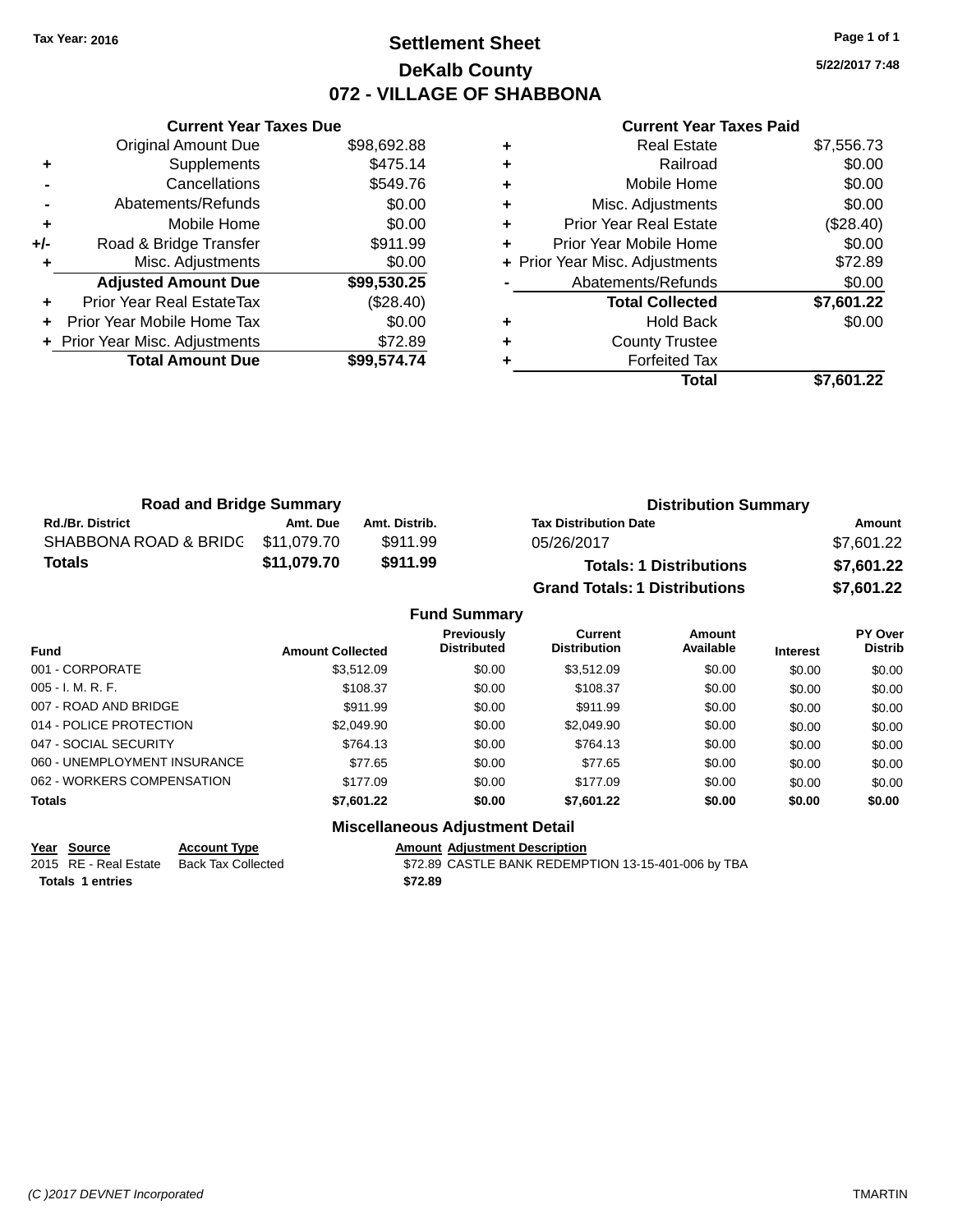### **Settlement Sheet Tax Year: 2016 Page 1 of 1 DeKalb County 073 - FLEWELLIN MEMORIAL LIBRARY**

**5/22/2017 7:48**

### **Current Year Taxes Paid**

|     | <b>Current Year Taxes Due</b>  |             |  |  |  |  |
|-----|--------------------------------|-------------|--|--|--|--|
|     | Original Amount Due            | \$26,510.32 |  |  |  |  |
| ٠   | Supplements                    | \$113.01    |  |  |  |  |
|     | Cancellations                  | \$131.32    |  |  |  |  |
|     | Abatements/Refunds             | \$0.00      |  |  |  |  |
| ٠   | Mobile Home                    |             |  |  |  |  |
| +/- | Road & Bridge Transfer         | \$0.00      |  |  |  |  |
|     | \$0.00<br>Misc. Adjustments    |             |  |  |  |  |
|     | <b>Adjusted Amount Due</b>     | \$26,492.01 |  |  |  |  |
| ÷   | Prior Year Real EstateTax      | \$0.00      |  |  |  |  |
| ÷   | Prior Year Mobile Home Tax     | \$0.00      |  |  |  |  |
|     | + Prior Year Misc. Adjustments | \$19.58     |  |  |  |  |
|     | <b>Total Amount Due</b>        | \$26.511.59 |  |  |  |  |

|   | Real Estate                    | \$1,777.24 |
|---|--------------------------------|------------|
| ٠ | Railroad                       | \$0.00     |
| ٠ | Mobile Home                    | \$0.00     |
| ٠ | Misc. Adjustments              | \$0.00     |
| ٠ | <b>Prior Year Real Estate</b>  | \$0.00     |
| ٠ | Prior Year Mobile Home         | \$0.00     |
|   | + Prior Year Misc. Adjustments | \$19.58    |
|   | Abatements/Refunds             | \$0.00     |
|   | <b>Total Collected</b>         | \$1,796.82 |
| ٠ | Hold Back                      | \$0.00     |
|   | <b>County Trustee</b>          |            |
|   | <b>Forfeited Tax</b>           |            |
|   | Total                          | \$1.796.82 |
|   |                                |            |

|                                         |                                                  |                                        | <b>Distribution Summary</b>                         |                     |                 |                           |  |
|-----------------------------------------|--------------------------------------------------|----------------------------------------|-----------------------------------------------------|---------------------|-----------------|---------------------------|--|
|                                         |                                                  |                                        | <b>Tax Distribution Date</b>                        |                     |                 | Amount                    |  |
|                                         |                                                  |                                        | 05/26/2017                                          | \$1,796.82          |                 |                           |  |
|                                         |                                                  |                                        | <b>Totals: 1 Distributions</b>                      |                     |                 | \$1,796.82                |  |
|                                         |                                                  |                                        | <b>Grand Totals: 1 Distributions</b>                | \$1,796.82          |                 |                           |  |
| <b>Fund Summary</b>                     |                                                  |                                        |                                                     |                     |                 |                           |  |
| <b>Fund</b>                             | <b>Amount Collected</b>                          | Previously<br><b>Distributed</b>       | Current<br><b>Distribution</b>                      | Amount<br>Available | <b>Interest</b> | PY Over<br><b>Distrib</b> |  |
| 001 - CORPORATE                         | \$1,796.82                                       | \$0.00                                 | \$1,796.82                                          | \$0.00              | \$0.00          | \$0.00                    |  |
| <b>Totals</b>                           | \$1,796.82                                       | \$0.00                                 | \$1,796.82                                          | \$0.00              | \$0.00          | \$0.00                    |  |
|                                         |                                                  | <b>Miscellaneous Adjustment Detail</b> |                                                     |                     |                 |                           |  |
| Source<br>Year<br>2015 RE - Real Estate | <b>Account Type</b><br><b>Back Tax Collected</b> | <b>Amount Adjustment Description</b>   | \$19.58 CASTLE BANK REDEMPTION 13-15-401-006 by TBA |                     |                 |                           |  |

**Totals 1 entries \$19.58**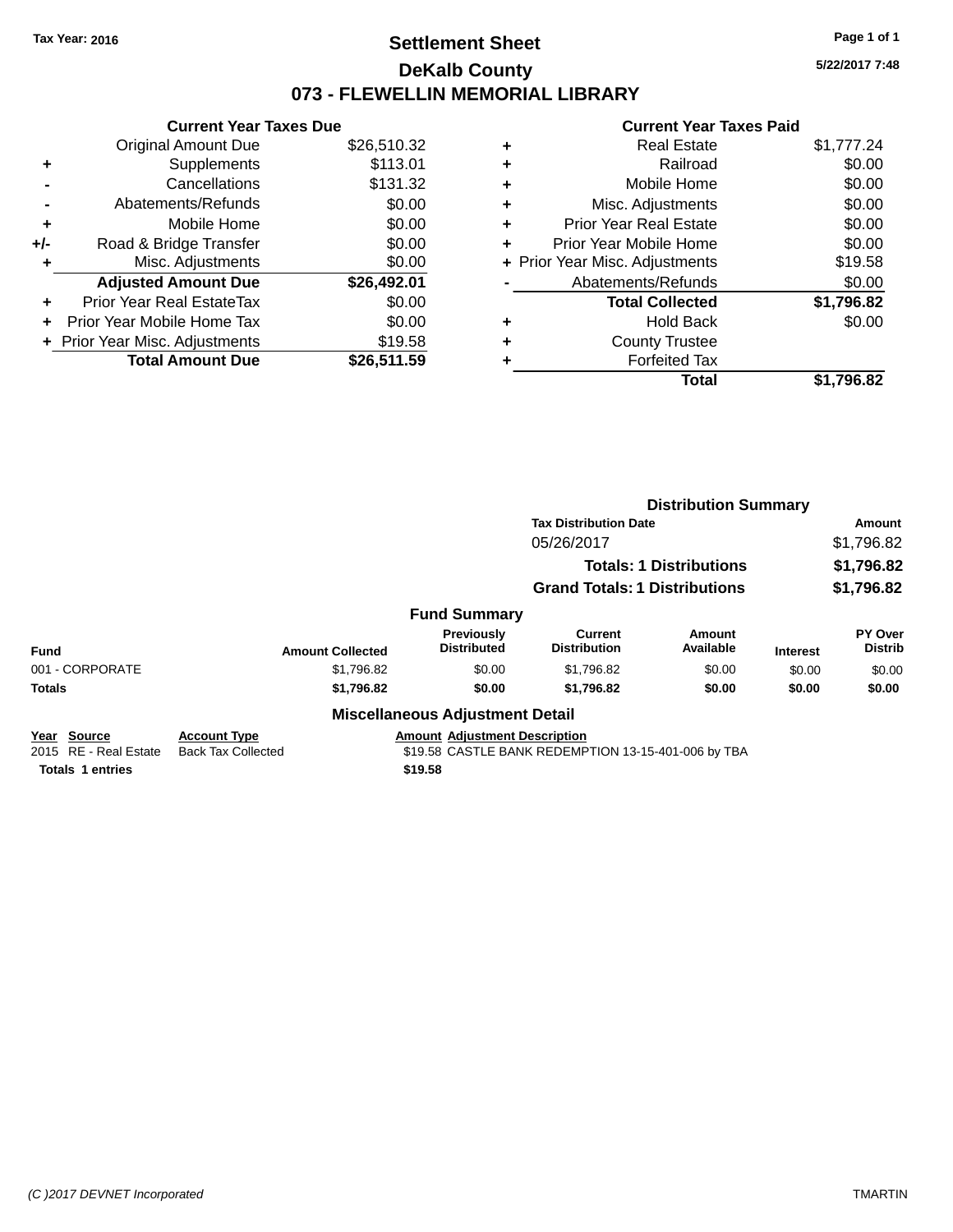# **Settlement Sheet Tax Year: 2016 Page 1 of 1 DeKalb County 074 - VILLAGE OF SOMONAUK**

**5/22/2017 7:48**

#### **Current Year Taxes Paid**

|     | <b>Current Year Taxes Due</b>  |              |
|-----|--------------------------------|--------------|
|     | <b>Original Amount Due</b>     | \$421,174.37 |
| ٠   | Supplements                    | \$3,537.21   |
|     | Cancellations                  | \$4,387.94   |
|     | Abatements/Refunds             | \$0.00       |
| ٠   | Mobile Home                    | \$0.00       |
| +/- | Road & Bridge Transfer         | \$5,079.30   |
|     | Misc. Adjustments              | \$0.00       |
|     | <b>Adjusted Amount Due</b>     | \$425,402.94 |
| ٠   | Prior Year Real EstateTax      | \$0.00       |
|     | Prior Year Mobile Home Tax     | \$0.00       |
|     | + Prior Year Misc. Adjustments | \$0.00       |
|     | <b>Total Amount Due</b>        | \$425,402.94 |
|     |                                |              |

| ٠ | <b>Real Estate</b>             | \$44,221.15 |
|---|--------------------------------|-------------|
| ٠ | Railroad                       | \$0.00      |
| ٠ | Mobile Home                    | \$0.00      |
| ٠ | Misc. Adjustments              | \$0.00      |
| ٠ | <b>Prior Year Real Estate</b>  | \$0.00      |
| ٠ | Prior Year Mobile Home         | \$0.00      |
|   | + Prior Year Misc. Adjustments | \$0.00      |
|   | Abatements/Refunds             | \$0.00      |
|   | <b>Total Collected</b>         | \$44,221.15 |
| ٠ | <b>Hold Back</b>               | \$0.00      |
| ٠ | <b>County Trustee</b>          |             |
|   | <b>Forfeited Tax</b>           |             |
|   | Total                          | \$44,221.15 |

| <b>Road and Bridge Summary</b> |             |               | <b>Distribution Summary</b>          |             |  |
|--------------------------------|-------------|---------------|--------------------------------------|-------------|--|
| <b>Rd./Br. District</b>        | Amt. Due    | Amt. Distrib. | <b>Tax Distribution Date</b>         | Amount      |  |
| SOMONAUK ROAD & BRIDI          | \$55.397.55 | \$5.079.30    | 05/26/2017                           | \$44,221.15 |  |
| Totals                         | \$55,397.55 | \$5,079.30    | <b>Totals: 1 Distributions</b>       | \$44,221.15 |  |
|                                |             |               | <b>Grand Totals: 1 Distributions</b> | \$44,221.15 |  |

|                                         |                         | <b>Fund Summary</b>              |                                |                     |                 |                           |
|-----------------------------------------|-------------------------|----------------------------------|--------------------------------|---------------------|-----------------|---------------------------|
| <b>Fund</b>                             | <b>Amount Collected</b> | Previously<br><b>Distributed</b> | Current<br><b>Distribution</b> | Amount<br>Available | <b>Interest</b> | PY Over<br><b>Distrib</b> |
| 001 - CORPORATE                         | \$10.867.58             | \$0.00                           | \$10,867.58                    | \$0.00              | \$0.00          | \$0.00                    |
| 003 - BONDS AND INTEREST                | \$15,151.54             | \$0.00                           | \$15.151.54                    | \$0.00              | \$0.00          | \$0.00                    |
| 007 - ROAD AND BRIDGE.                  | \$5,079.30              | \$0.00                           | \$5,079.30                     | \$0.00              | \$0.00          | \$0.00                    |
| 014 - POLICE PROTECTION                 | \$2,378.73              | \$0.00                           | \$2,378.73                     | \$0.00              | \$0.00          | \$0.00                    |
| 025 - GARBAGE DISPOSAL                  | \$1,585.91              | \$0.00                           | \$1,585.91                     | \$0.00              | \$0.00          | \$0.00                    |
| 027 - AUDIT                             | \$1.744.43              | \$0.00                           | \$1,744.43                     | \$0.00              | \$0.00          | \$0.00                    |
| 035 - TORT JUDGEMENTS/LIABILITY<br>INS. | \$3,885,26              | \$0.00                           | \$3,885,26                     | \$0.00              | \$0.00          | \$0.00                    |
| 047 - SOCIAL SECURITY                   | \$3.528.40              | \$0.00                           | \$3.528.40                     | \$0.00              | \$0.00          | \$0.00                    |
| <b>Totals</b>                           | \$44.221.15             | \$0.00                           | \$44,221.15                    | \$0.00              | \$0.00          | \$0.00                    |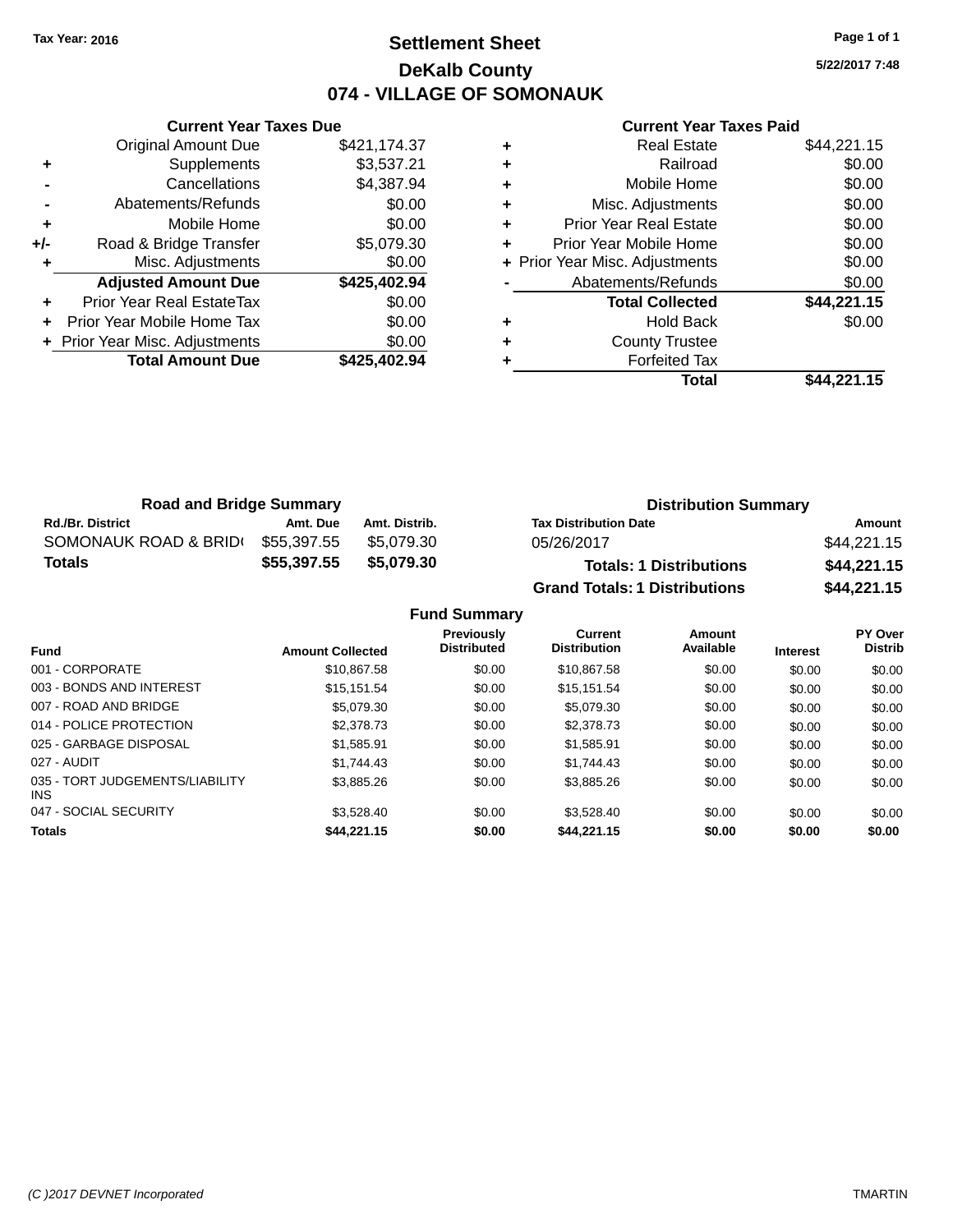# **Settlement Sheet Tax Year: 2016 Page 1 of 1 DeKalb County 075 - SOMONAUK LIBRARY**

**5/22/2017 7:48**

#### **Current Year Taxes Paid**

|       | <b>Current Year Taxes Due</b>  |              |
|-------|--------------------------------|--------------|
|       | <b>Original Amount Due</b>     | \$144,989.24 |
| ٠     | Supplements                    | \$898.58     |
|       | Cancellations                  | \$1,301.62   |
|       | Abatements/Refunds             | \$0.00       |
| ٠     | Mobile Home                    | \$0.00       |
| $+/-$ | Road & Bridge Transfer         | \$0.00       |
| ٠     | Misc. Adjustments              | \$0.00       |
|       | <b>Adjusted Amount Due</b>     | \$144,586.20 |
| ٠     | Prior Year Real EstateTax      | \$0.00       |
|       | Prior Year Mobile Home Tax     | \$0.00       |
|       | + Prior Year Misc. Adjustments | \$0.00       |
|       | <b>Total Amount Due</b>        | \$144,586.20 |
|       |                                |              |

|   | <b>Real Estate</b>             | \$13,807.13 |
|---|--------------------------------|-------------|
| ٠ | Railroad                       | \$0.00      |
| ٠ | Mobile Home                    | \$0.00      |
| ٠ | Misc. Adjustments              | \$0.00      |
| ٠ | <b>Prior Year Real Estate</b>  | \$0.00      |
| ٠ | Prior Year Mobile Home         | \$0.00      |
|   | + Prior Year Misc. Adjustments | \$0.00      |
|   | Abatements/Refunds             | \$0.00      |
|   | <b>Total Collected</b>         | \$13,807.13 |
| ٠ | Hold Back                      | \$0.00      |
| ٠ | <b>County Trustee</b>          |             |
| ٠ | <b>Forfeited Tax</b>           |             |
|   | Total                          | \$13,807.13 |
|   |                                |             |

| <b>Distribution Summary</b>          |             |  |  |  |  |
|--------------------------------------|-------------|--|--|--|--|
| <b>Tax Distribution Date</b>         | Amount      |  |  |  |  |
| 05/26/2017                           | \$13,807.13 |  |  |  |  |
| <b>Totals: 1 Distributions</b>       | \$13,807.13 |  |  |  |  |
| <b>Grand Totals: 1 Distributions</b> | \$13,807.13 |  |  |  |  |

#### **Fund Summary**

| <b>Fund</b>                                   | <b>Amount Collected</b> | <b>Previously</b><br><b>Distributed</b> | Current<br><b>Distribution</b> | Amount<br>Available | <b>Interest</b> | <b>PY Over</b><br><b>Distrib</b> |
|-----------------------------------------------|-------------------------|-----------------------------------------|--------------------------------|---------------------|-----------------|----------------------------------|
| 001 - CORPORATE                               | \$5,262.82              | \$0.00                                  | \$5,262.82                     | \$0.00              | \$0.00          | \$0.00                           |
| 003 - BONDS AND INTEREST                      | \$5,809.07              | \$0.00                                  | \$5,809.07                     | \$0.00              | \$0.00          | \$0.00                           |
| 004 - OPERATIONS & MAINTENANCE                | \$701.71                | \$0.00                                  | \$701.71                       | \$0.00              | \$0.00          | \$0.00                           |
| $005 - I. M. R. F.$                           | \$836.08                | \$0.00                                  | \$836.08                       | \$0.00              | \$0.00          | \$0.00                           |
| 027 - AUDIT                                   | \$175.42                | \$0.00                                  | \$175.42                       | \$0.00              | \$0.00          | \$0.00                           |
| 035 - TORT JUDGEMENTS/LIABILITY<br><b>INS</b> | \$557.50                | \$0.00                                  | \$557.50                       | \$0.00              | \$0.00          | \$0.00                           |
| 047 - SOCIAL SECURITY                         | \$464.53                | \$0.00                                  | \$464.53                       | \$0.00              | \$0.00          | \$0.00                           |
| <b>Totals</b>                                 | \$13,807.13             | \$0.00                                  | \$13,807.13                    | \$0.00              | \$0.00          | \$0.00                           |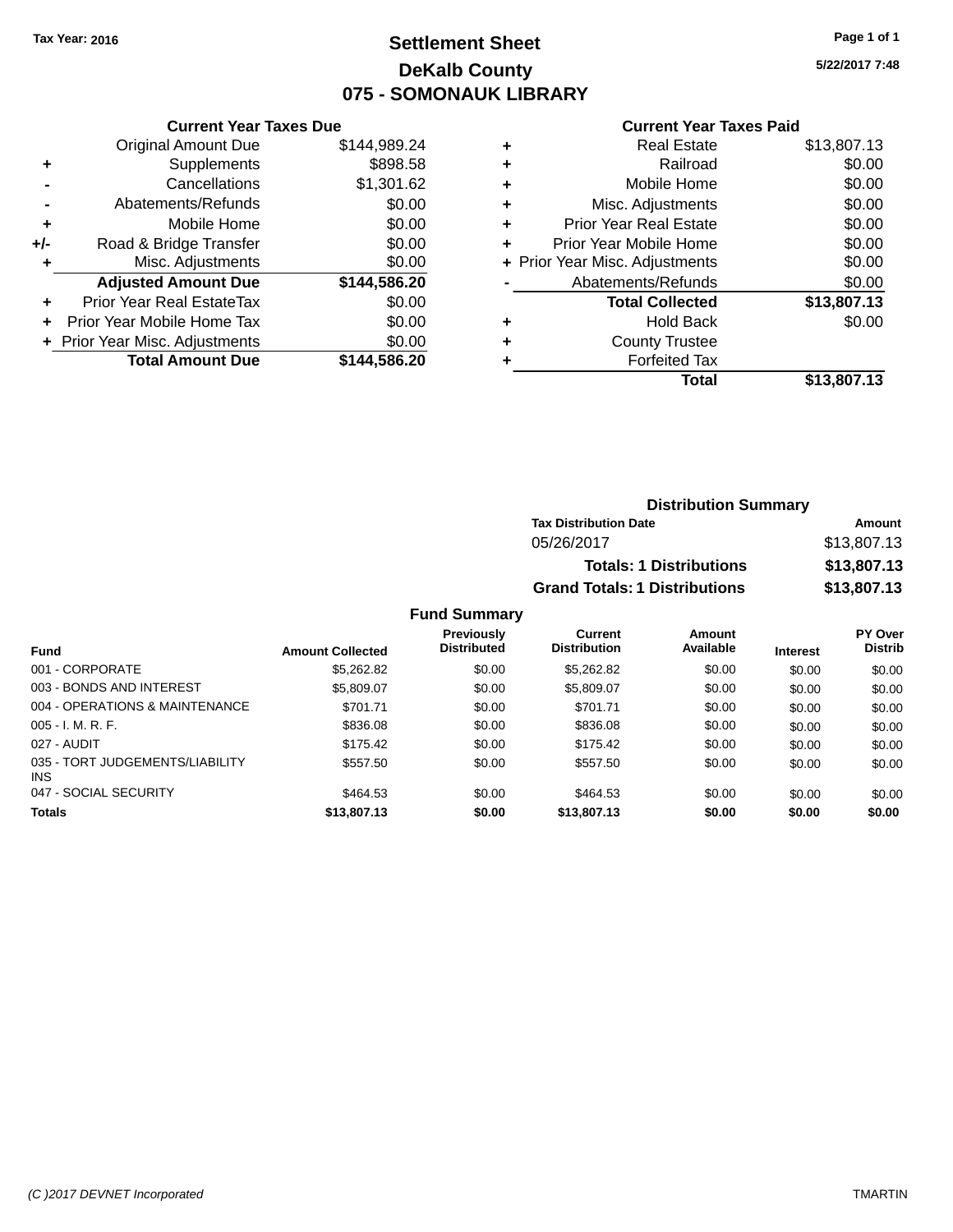# **Settlement Sheet Tax Year: 2016 Page 1 of 1 DeKalb County 076 - CITY OF SYCAMORE**

**5/22/2017 7:48**

#### **Current Year Taxes Paid**

|     | <b>Current Year Taxes Due</b>  |                |
|-----|--------------------------------|----------------|
|     | <b>Original Amount Due</b>     | \$2,890,649.44 |
| ٠   | Supplements                    | \$11,403.01    |
|     | Cancellations                  | \$13,417.56    |
|     | Abatements/Refunds             | \$0.00         |
| ٠   | Mobile Home                    | \$0.00         |
| +/- | Road & Bridge Transfer         | \$5,184.69     |
|     | Misc. Adjustments              | \$0.00         |
|     | <b>Adjusted Amount Due</b>     | \$2,893,819.58 |
| ٠   | Prior Year Real EstateTax      | (\$229.90)     |
| ÷   | Prior Year Mobile Home Tax     | \$0.00         |
|     | + Prior Year Misc. Adjustments | \$0.00         |
|     | <b>Total Amount Due</b>        | \$2,893,589.68 |
|     |                                |                |

| Real Estate                    | \$239,297.07 |
|--------------------------------|--------------|
| Railroad                       | \$0.00       |
| Mobile Home                    | \$0.00       |
| Misc. Adjustments              | \$0.00       |
| <b>Prior Year Real Estate</b>  | (\$229.90)   |
| Prior Year Mobile Home         | \$0.00       |
| + Prior Year Misc. Adjustments | \$0.00       |
| Abatements/Refunds             | \$0.00       |
| <b>Total Collected</b>         | \$239,067.17 |
| <b>Hold Back</b>               | \$0.00       |
| <b>County Trustee</b>          |              |
| <b>Forfeited Tax</b>           |              |
| Total                          | \$239,067.17 |
|                                |              |

| <b>Road and Bridge Summary</b>   |             |               | <b>Distribution Summary</b>          |              |  |
|----------------------------------|-------------|---------------|--------------------------------------|--------------|--|
| <b>Rd./Br. District</b>          | Amt. Due    | Amt. Distrib. | <b>Tax Distribution Date</b>         | Amount       |  |
| <b>CORTLAND ROAD &amp; BRIDC</b> | \$55,717.11 | \$3,541.27    | 05/26/2017                           | \$239,067.17 |  |
| DEKALB ROAD & BRIDGE             | \$9,924.36  | \$994.66      | <b>Totals: 1 Distributions</b>       | \$239,067.17 |  |
| <b>SYCAMORE ROAD &amp; BRID(</b> | \$7,449.06  | \$648.76      | <b>Grand Totals: 1 Distributions</b> | \$239,067.17 |  |
| <b>Totals</b>                    | \$73,090.53 | \$5,184.69    |                                      |              |  |

|                              |                         | <b>Fund Summary</b>                     |                                       |                     |                 |                                  |
|------------------------------|-------------------------|-----------------------------------------|---------------------------------------|---------------------|-----------------|----------------------------------|
| <b>Fund</b>                  | <b>Amount Collected</b> | <b>Previously</b><br><b>Distributed</b> | <b>Current</b><br><b>Distribution</b> | Amount<br>Available | <b>Interest</b> | <b>PY Over</b><br><b>Distrib</b> |
| 001 - CORPORATE              | \$101,326.32            | \$0.00                                  | \$101,326.32                          | \$0.00              | \$0.00          | \$0.00                           |
| 003 - BONDS AND INTEREST     | \$12,669.65             | \$0.00                                  | \$12,669.65                           | \$0.00              | \$0.00          | \$0.00                           |
| $005 - I. M. R. F.$          | \$12,638,30             | \$0.00                                  | \$12.638.30                           | \$0.00              | \$0.00          | \$0.00                           |
| 007 - ROAD AND BRIDGE        | \$5.184.69              | \$0.00                                  | \$5,184.69                            | \$0.00              | \$0.00          | \$0.00                           |
| 013 - FIREFIGHTER'S PENSION  | \$48,219.32             | \$0.00                                  | \$48,219.32                           | \$0.00              | \$0.00          | \$0.00                           |
| 015 - POLICE PENSION         | \$42.761.20             | \$0.00                                  | \$42,761.20                           | \$0.00              | \$0.00          | \$0.00                           |
| 047 - SOCIAL SECURITY        | \$7.539.43              | \$0.00                                  | \$7,539.43                            | \$0.00              | \$0.00          | \$0.00                           |
| 048 - SCHOOL CROSSING GUARDS | \$1.620.81              | \$0.00                                  | \$1.620.81                            | \$0.00              | \$0.00          | \$0.00                           |
| 143 - MEDICARE               | \$7.107.45              | \$0.00                                  | \$7.107.45                            | \$0.00              | \$0.00          | \$0.00                           |
| <b>Totals</b>                | \$239.067.17            | \$0.00                                  | \$239.067.17                          | \$0.00              | \$0.00          | \$0.00                           |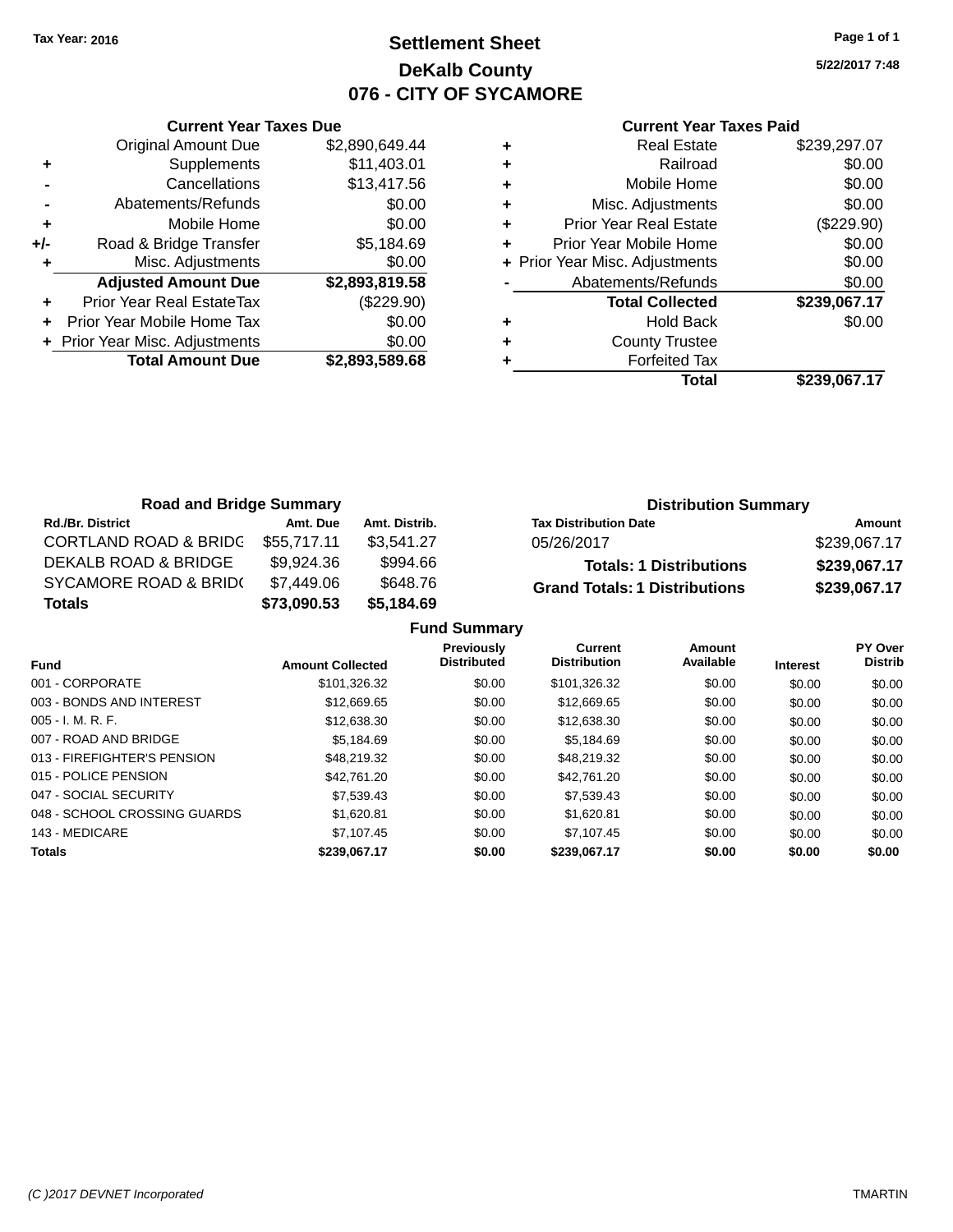# **Settlement Sheet Tax Year: 2016 Page 1 of 1 DeKalb County 077 - SYCAMORE LIBRARY**

**5/22/2017 7:48**

#### **Current Year Taxes Paid**

|       | <b>Current Year Taxes Due</b>  |                |  |  |  |  |
|-------|--------------------------------|----------------|--|--|--|--|
|       | <b>Original Amount Due</b>     | \$1,066,319.76 |  |  |  |  |
| ٠     | Supplements                    | \$4,028.79     |  |  |  |  |
|       | Cancellations                  | \$4,724.16     |  |  |  |  |
|       | Abatements/Refunds             | \$0.00         |  |  |  |  |
| ٠     | Mobile Home                    | \$0.00         |  |  |  |  |
| $+/-$ | Road & Bridge Transfer         | \$0.00         |  |  |  |  |
| ÷     | Misc. Adjustments              | \$0.00         |  |  |  |  |
|       | <b>Adjusted Amount Due</b>     | \$1,065,624.39 |  |  |  |  |
| ٠     | Prior Year Real EstateTax      | (\$88.01)      |  |  |  |  |
|       | Prior Year Mobile Home Tax     | \$0.00         |  |  |  |  |
|       | + Prior Year Misc. Adjustments | \$0.00         |  |  |  |  |
|       | <b>Total Amount Due</b>        | \$1,065,536.38 |  |  |  |  |
|       |                                |                |  |  |  |  |

| ٠ | <b>Real Estate</b>             | \$86,364.40 |
|---|--------------------------------|-------------|
| ٠ | Railroad                       | \$0.00      |
| ٠ | Mobile Home                    | \$0.00      |
| ٠ | Misc. Adjustments              | \$0.00      |
| ٠ | <b>Prior Year Real Estate</b>  | (\$88.01)   |
| ÷ | Prior Year Mobile Home         | \$0.00      |
|   | + Prior Year Misc. Adjustments | \$0.00      |
|   | Abatements/Refunds             | \$0.00      |
|   | <b>Total Collected</b>         | \$86,276.39 |
| ٠ | <b>Hold Back</b>               | \$0.00      |
|   | <b>County Trustee</b>          |             |
| ٠ | <b>Forfeited Tax</b>           |             |
|   | Total                          | \$86,276.39 |
|   |                                |             |

| <b>Distribution Summary</b>          |             |
|--------------------------------------|-------------|
| <b>Tax Distribution Date</b>         | Amount      |
| 05/26/2017                           | \$86,276.39 |
| <b>Totals: 1 Distributions</b>       | \$86,276.39 |
| <b>Grand Totals: 1 Distributions</b> | \$86,276.39 |

#### **Fund Summary**

| <b>Fund</b>                              | <b>Amount Collected</b> | <b>Previously</b><br><b>Distributed</b> | Current<br><b>Distribution</b> | Amount<br>Available | <b>Interest</b> | <b>PY Over</b><br><b>Distrib</b> |
|------------------------------------------|-------------------------|-----------------------------------------|--------------------------------|---------------------|-----------------|----------------------------------|
| $005 - I. M. R. F.$                      | \$0.00                  | \$0.00                                  | \$0.00                         | \$0.00              | \$0.00          | \$0.00                           |
| 016 - LIBRARY (township, municipalities) | \$86,276.39             | \$0.00                                  | \$86,276,39                    | \$0.00              | \$0.00          | \$0.00                           |
| 027 - AUDIT                              | \$0.00                  | \$0.00                                  | \$0.00                         | \$0.00              | \$0.00          | \$0.00                           |
| 047 - SOCIAL SECURITY                    | \$0.00                  | \$0.00                                  | \$0.00                         | \$0.00              | \$0.00          | \$0.00                           |
| <b>Totals</b>                            | \$86,276.39             | \$0.00                                  | \$86,276,39                    | \$0.00              | \$0.00          | \$0.00                           |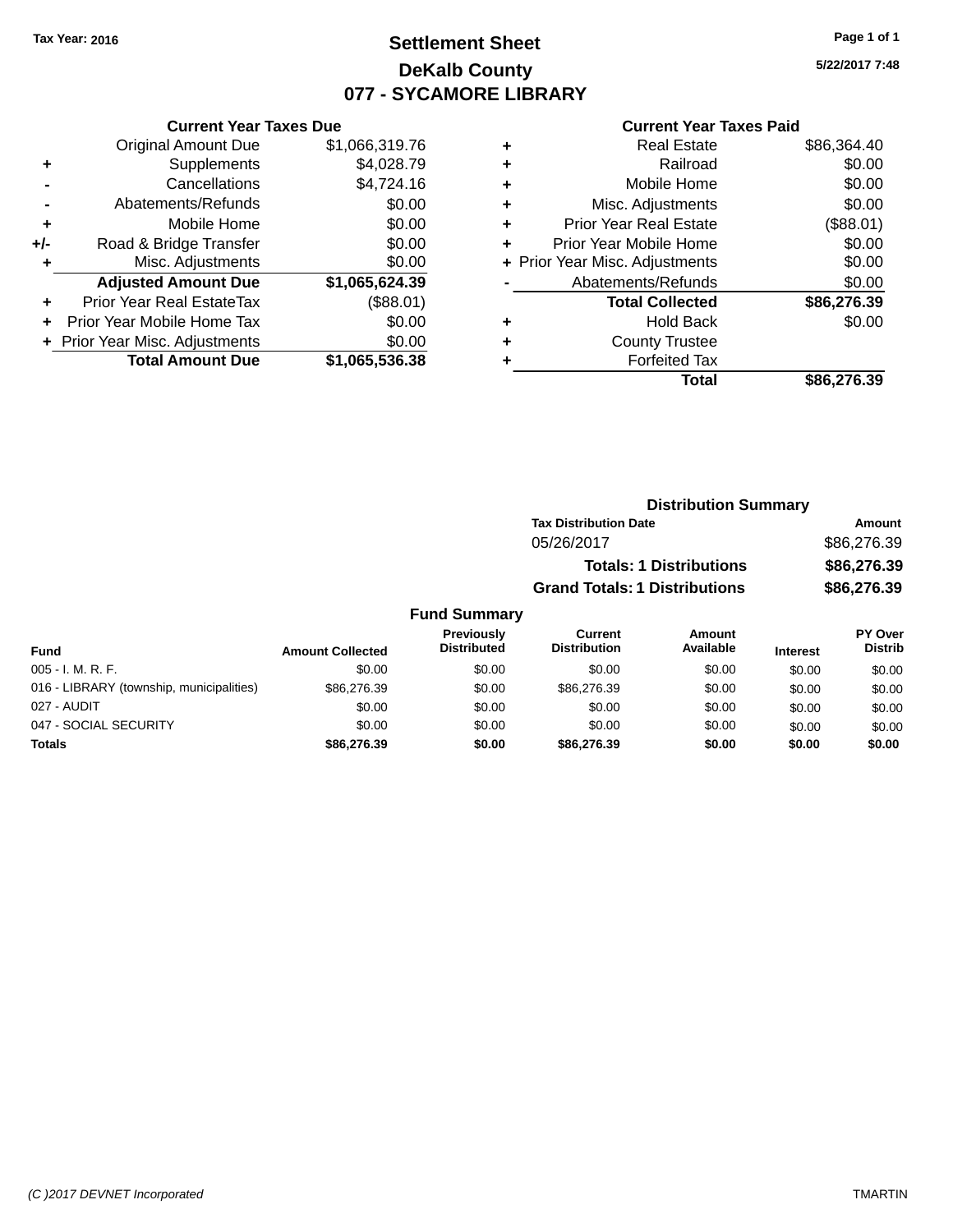# **Settlement Sheet Tax Year: 2016 Page 1 of 1 DeKalb County 078 - VILLAGE OF WATERMAN**

**5/22/2017 7:48**

#### **Current Year Taxes Paid**

|       | <b>Current Year Taxes Due</b>  |              |
|-------|--------------------------------|--------------|
|       | <b>Original Amount Due</b>     | \$180,273.30 |
| ٠     | Supplements                    | \$620.88     |
|       | Cancellations                  | \$760.71     |
|       | Abatements/Refunds             | \$0.00       |
| ٠     | Mobile Home                    | \$0.00       |
| $+/-$ | Road & Bridge Transfer         | \$3,110.41   |
|       | Misc. Adjustments              | \$0.00       |
|       | <b>Adjusted Amount Due</b>     | \$183,243.88 |
| ٠     | Prior Year Real EstateTax      | \$26.44      |
|       | Prior Year Mobile Home Tax     | \$0.00       |
|       | + Prior Year Misc. Adjustments | \$268.38     |
|       | <b>Total Amount Due</b>        | \$183,538.70 |
|       |                                |              |

| ٠ | <b>Real Estate</b>             | \$16,749.97 |
|---|--------------------------------|-------------|
| ٠ | Railroad                       | \$0.00      |
| ٠ | Mobile Home                    | \$0.00      |
| ٠ | Misc. Adjustments              | \$0.00      |
| ٠ | <b>Prior Year Real Estate</b>  | \$26.44     |
| ٠ | Prior Year Mobile Home         | \$0.00      |
|   | + Prior Year Misc. Adjustments | \$268.38    |
|   | Abatements/Refunds             | \$0.00      |
|   | <b>Total Collected</b>         | \$17,044.79 |
| ٠ | <b>Hold Back</b>               | \$0.00      |
| ٠ | <b>County Trustee</b>          |             |
| ٠ | <b>Forfeited Tax</b>           |             |
|   | Total                          | \$17.044.79 |
|   |                                |             |

| <b>Road and Bridge Summary</b>   |             |               | <b>Distribution Summary</b>          |             |  |
|----------------------------------|-------------|---------------|--------------------------------------|-------------|--|
| <b>Rd./Br. District</b>          | Amt. Due    | Amt. Distrib. | <b>Tax Distribution Date</b>         | Amount      |  |
| <b>CLINTON ROAD &amp; BRIDGE</b> | \$32,181.06 | \$3.110.41    | 05/26/2017                           | \$17,044.79 |  |
| Totals                           | \$32,181.06 | \$3.110.41    | <b>Totals: 1 Distributions</b>       | \$17,044.79 |  |
|                                  |             |               | <b>Grand Totals: 1 Distributions</b> | \$17,044.79 |  |

|                                         |                         | <b>Fund Summary</b>                     |                                       |                            |                 |                                  |
|-----------------------------------------|-------------------------|-----------------------------------------|---------------------------------------|----------------------------|-----------------|----------------------------------|
| <b>Fund</b>                             | <b>Amount Collected</b> | <b>Previously</b><br><b>Distributed</b> | <b>Current</b><br><b>Distribution</b> | <b>Amount</b><br>Available | <b>Interest</b> | <b>PY Over</b><br><b>Distrib</b> |
| 001 - CORPORATE                         | \$7,726.83              | \$0.00                                  | \$7,726.83                            | \$0.00                     | \$0.00          | \$0.00                           |
| 007 - ROAD AND BRIDGE.                  | \$3.110.41              | \$0.00                                  | \$3.110.41                            | \$0.00                     | \$0.00          | \$0.00                           |
| 014 - POLICE PROTECTION                 | \$2,292.42              | \$0.00                                  | \$2.292.42                            | \$0.00                     | \$0.00          | \$0.00                           |
| 027 - AUDIT                             | \$1,168.04              | \$0.00                                  | \$1,168.04                            | \$0.00                     | \$0.00          | \$0.00                           |
| 035 - TORT JUDGEMENTS/LIABILITY<br>INS. | \$2.484.97              | \$0.00                                  | \$2,484.97                            | \$0.00                     | \$0.00          | \$0.00                           |
| 047 - SOCIAL SECURITY                   | \$227.86                | \$0.00                                  | \$227.86                              | \$0.00                     | \$0.00          | \$0.00                           |
| 073 - CHLORINATION OF SEWAGE            | \$34.26                 | \$0.00                                  | \$34.26                               | \$0.00                     | \$0.00          | \$0.00                           |
| <b>Totals</b>                           | \$17,044.79             | \$0.00                                  | \$17,044.79                           | \$0.00                     | \$0.00          | \$0.00                           |
|                                         |                         | <b>Miscellaneous Adjustment Detail</b>  |                                       |                            |                 |                                  |

|                         | Year Source           | <b>Account Type</b> | <b>Amount Adjustment Description</b>              |
|-------------------------|-----------------------|---------------------|---------------------------------------------------|
|                         | 2015 RE - Real Estate | Back Tax Collected  | \$213.46 ROBINSON REDEMPTION 14-15-155-002 by TBA |
|                         | 2015 RE - Real Estate | Back Tax Collected  | \$54.92 BOGLE REDEMPTION 14-16-233-001 by TBA     |
| <b>Totals 2 entries</b> |                       |                     | \$268.38                                          |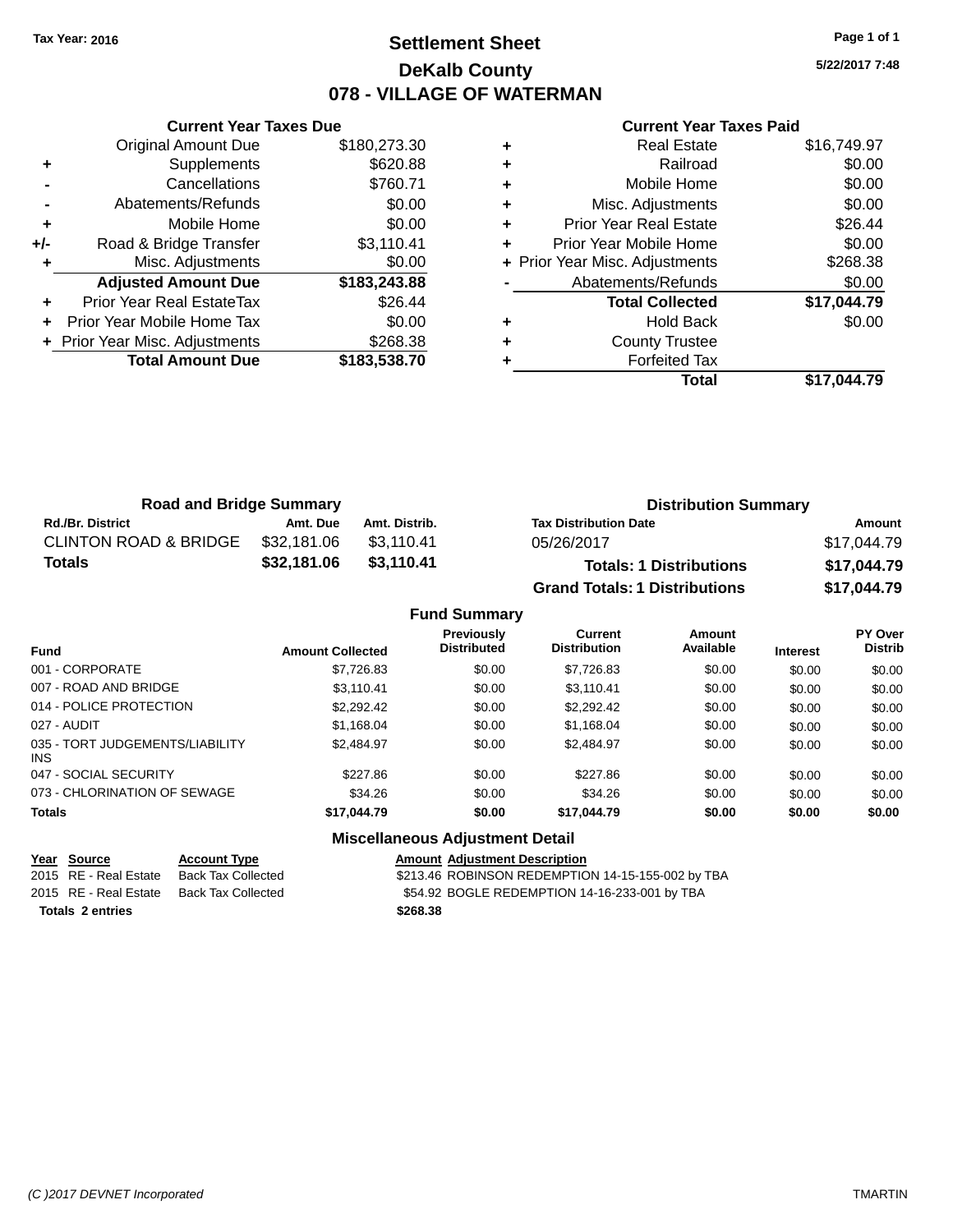# **Settlement Sheet Tax Year: 2016 Page 1 of 1 DeKalb County 079 - HINCKLEY SPEC SERV #1**

**5/22/2017 7:48**

#### **Current Year Taxes Paid**

|     | <b>Current Year Taxes Due</b>          |          |  |  |  |  |  |
|-----|----------------------------------------|----------|--|--|--|--|--|
|     | \$450.04<br><b>Original Amount Due</b> |          |  |  |  |  |  |
| ٠   | Supplements                            | \$12.30  |  |  |  |  |  |
|     | Cancellations                          | \$13.45  |  |  |  |  |  |
|     | Abatements/Refunds                     | \$0.00   |  |  |  |  |  |
| ٠   | Mobile Home                            | \$0.00   |  |  |  |  |  |
| +/- | Road & Bridge Transfer                 | \$0.00   |  |  |  |  |  |
| ٠   | Misc. Adjustments                      | \$0.00   |  |  |  |  |  |
|     | <b>Adjusted Amount Due</b>             | \$448.89 |  |  |  |  |  |
| ÷   | Prior Year Real EstateTax              | \$0.00   |  |  |  |  |  |
| ÷   | <b>Prior Year Mobile Home Tax</b>      | \$0.00   |  |  |  |  |  |
|     | + Prior Year Misc. Adjustments         | \$0.00   |  |  |  |  |  |
|     | <b>Total Amount Due</b>                | 448.89   |  |  |  |  |  |

| ٠ | <b>Real Estate</b>             | \$16.11 |
|---|--------------------------------|---------|
| ٠ | Railroad                       | \$0.00  |
| ٠ | Mobile Home                    | \$0.00  |
| ٠ | Misc. Adjustments              | \$0.00  |
| ٠ | <b>Prior Year Real Estate</b>  | \$0.00  |
| ٠ | Prior Year Mobile Home         | \$0.00  |
|   | + Prior Year Misc. Adjustments | \$0.00  |
|   | Abatements/Refunds             | \$0.00  |
|   | <b>Total Collected</b>         | \$16.11 |
| ٠ | <b>Hold Back</b>               | \$0.00  |
| ٠ | <b>County Trustee</b>          |         |
| ٠ | <b>Forfeited Tax</b>           |         |
|   | Total                          | \$16.11 |
|   |                                |         |

|                            | <b>Distribution Summary</b> |                                  |                                       |                                |                 |                           |  |
|----------------------------|-----------------------------|----------------------------------|---------------------------------------|--------------------------------|-----------------|---------------------------|--|
|                            |                             |                                  | <b>Tax Distribution Date</b>          |                                |                 | <b>Amount</b>             |  |
|                            |                             |                                  | 05/26/2017                            |                                |                 | \$16.11                   |  |
|                            |                             |                                  |                                       | <b>Totals: 1 Distributions</b> |                 | \$16.11                   |  |
|                            |                             |                                  | <b>Grand Totals: 1 Distributions</b>  |                                |                 | \$16.11                   |  |
|                            |                             | <b>Fund Summary</b>              |                                       |                                |                 |                           |  |
| <b>Fund</b>                | <b>Amount Collected</b>     | Previously<br><b>Distributed</b> | <b>Current</b><br><b>Distribution</b> | Amount<br>Available            | <b>Interest</b> | PY Over<br><b>Distrib</b> |  |
| 023 - SPECIAL SERVICE AREA | \$16.11                     | \$0.00                           | \$16.11                               | \$0.00                         | \$0.00          | \$0.00                    |  |
| <b>Totals</b>              | \$16.11                     | \$0.00                           | \$16.11                               | \$0.00                         | \$0.00          | \$0.00                    |  |
|                            |                             |                                  |                                       |                                |                 |                           |  |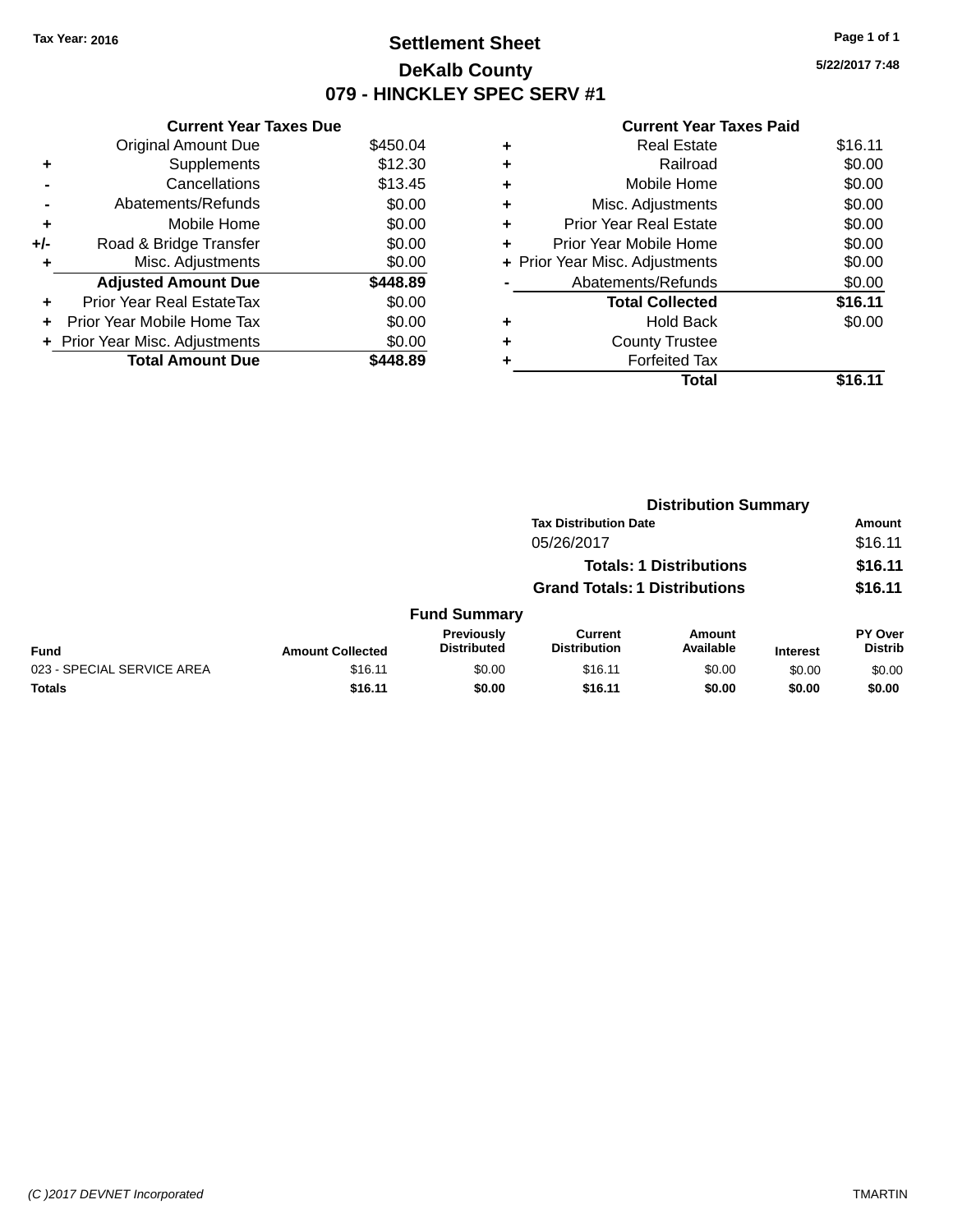# **Settlement Sheet Tax Year: 2016 Page 1 of 1 DeKalb County 080 - HINCKLEY SPEC SERV #2**

| <b>Current Year Taxes Paid</b> |  |  |  |
|--------------------------------|--|--|--|
|--------------------------------|--|--|--|

|     | <b>Current Year Taxes Due</b>  |          |
|-----|--------------------------------|----------|
|     | <b>Original Amount Due</b>     | \$450.06 |
| ٠   | Supplements                    | \$0.00   |
|     | Cancellations                  | \$0.00   |
|     | Abatements/Refunds             | \$0.00   |
| ٠   | Mobile Home                    | \$0.00   |
| +/- | Road & Bridge Transfer         | \$0.00   |
| ٠   | Misc. Adjustments              | \$0.00   |
|     | <b>Adjusted Amount Due</b>     | \$450.06 |
| ÷   | Prior Year Real EstateTax      | \$0.00   |
| ÷   | Prior Year Mobile Home Tax     | \$0.00   |
|     | + Prior Year Misc. Adjustments | \$0.00   |
|     | <b>Total Amount Due</b>        | \$450.06 |

| ٠ | <b>Real Estate</b>             | \$2.01 |
|---|--------------------------------|--------|
| ٠ | Railroad                       | \$0.00 |
| ٠ | Mobile Home                    | \$0.00 |
| ٠ | Misc. Adjustments              | \$0.00 |
| ٠ | Prior Year Real Estate         | \$0.00 |
| ٠ | Prior Year Mobile Home         | \$0.00 |
|   | + Prior Year Misc. Adjustments | \$0.00 |
|   | Abatements/Refunds             | \$0.00 |
|   | <b>Total Collected</b>         | \$2.01 |
| ٠ | <b>Hold Back</b>               | \$0.00 |
| ٠ | <b>County Trustee</b>          |        |
| ٠ | <b>Forfeited Tax</b>           |        |
|   | Total                          |        |
|   |                                |        |

|                            |                         |                                  |                                      | <b>Distribution Summary</b>    |                 |                           |
|----------------------------|-------------------------|----------------------------------|--------------------------------------|--------------------------------|-----------------|---------------------------|
|                            |                         |                                  | <b>Tax Distribution Date</b>         |                                |                 | <b>Amount</b>             |
|                            |                         |                                  | 05/26/2017                           |                                |                 | \$2.01                    |
|                            |                         |                                  |                                      | <b>Totals: 1 Distributions</b> |                 | \$2.01                    |
|                            |                         |                                  | <b>Grand Totals: 1 Distributions</b> |                                |                 | \$2.01                    |
|                            |                         | <b>Fund Summary</b>              |                                      |                                |                 |                           |
| <b>Fund</b>                | <b>Amount Collected</b> | Previously<br><b>Distributed</b> | Current<br><b>Distribution</b>       | Amount<br>Available            | <b>Interest</b> | PY Over<br><b>Distrib</b> |
| 023 - SPECIAL SERVICE AREA | \$2.01                  | \$0.00                           | \$2.01                               | \$0.00                         | \$0.00          | \$0.00                    |
| <b>Totals</b>              | \$2.01                  | \$0.00                           | \$2.01                               | \$0.00                         | \$0.00          | \$0.00                    |
|                            |                         |                                  |                                      |                                |                 |                           |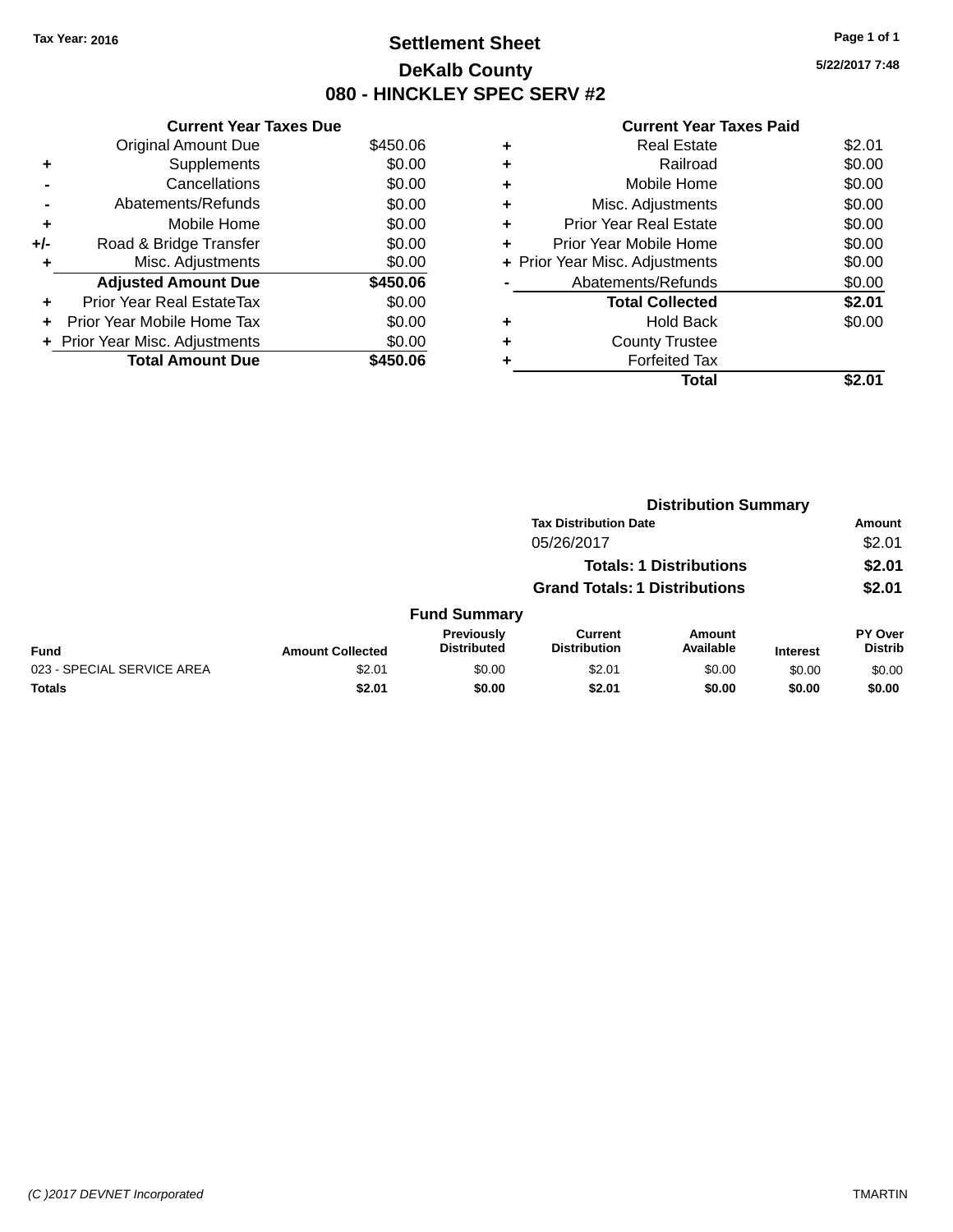# **Settlement Sheet Tax Year: 2016 Page 1 of 1 DeKalb County 083 - TOWN OF CORTLAND SBA #1**

|  | <b>Current Year Taxes Paid</b> |  |  |  |
|--|--------------------------------|--|--|--|
|--|--------------------------------|--|--|--|

|     | <b>Current Year Taxes Due</b>  |        |
|-----|--------------------------------|--------|
|     | Original Amount Due            | \$0.00 |
| ٠   | Supplements                    | \$0.00 |
|     | Cancellations                  | \$0.00 |
|     | Abatements/Refunds             | \$0.00 |
| ٠   | Mobile Home                    | \$0.00 |
| +/- | Road & Bridge Transfer         | \$0.00 |
| ٠   | Misc. Adjustments              | \$0.00 |
|     | <b>Adjusted Amount Due</b>     | \$0.00 |
| ٠   | Prior Year Real EstateTax      | \$0.00 |
|     | Prior Year Mobile Home Tax     | \$0.00 |
|     | + Prior Year Misc. Adjustments | \$0.00 |
|     | <b>Total Amount Due</b>        | \$0.00 |
|     |                                |        |

|   | <b>Real Estate</b>             | \$0.00 |
|---|--------------------------------|--------|
| ٠ | Railroad                       | \$0.00 |
| ٠ | Mobile Home                    | \$0.00 |
| ٠ | Misc. Adjustments              | \$0.00 |
| ٠ | <b>Prior Year Real Estate</b>  | \$0.00 |
| ٠ | Prior Year Mobile Home         | \$0.00 |
|   | + Prior Year Misc. Adjustments | \$0.00 |
|   | Abatements/Refunds             | \$0.00 |
|   | <b>Total Collected</b>         | \$0.00 |
|   | <b>Hold Back</b>               | \$0.00 |
| ٠ | <b>County Trustee</b>          |        |
|   | <b>Forfeited Tax</b>           |        |
|   | Total                          |        |

|                          |                         | <b>Fund Summary</b>                     |                                |                     |                 |                                  |
|--------------------------|-------------------------|-----------------------------------------|--------------------------------|---------------------|-----------------|----------------------------------|
| <b>Fund</b>              | <b>Amount Collected</b> | <b>Previously</b><br><b>Distributed</b> | Current<br><b>Distribution</b> | Amount<br>Available | <b>Interest</b> | <b>PY Over</b><br><b>Distrib</b> |
| 003 - BONDS AND INTEREST | \$0.00                  | \$0.00                                  | \$0.00                         | \$0.00              | \$0.00          | \$0.00                           |
| <b>Totals</b>            | \$0.00                  | \$0.00                                  | \$0.00                         | \$0.00              | \$0.00          | \$0.00                           |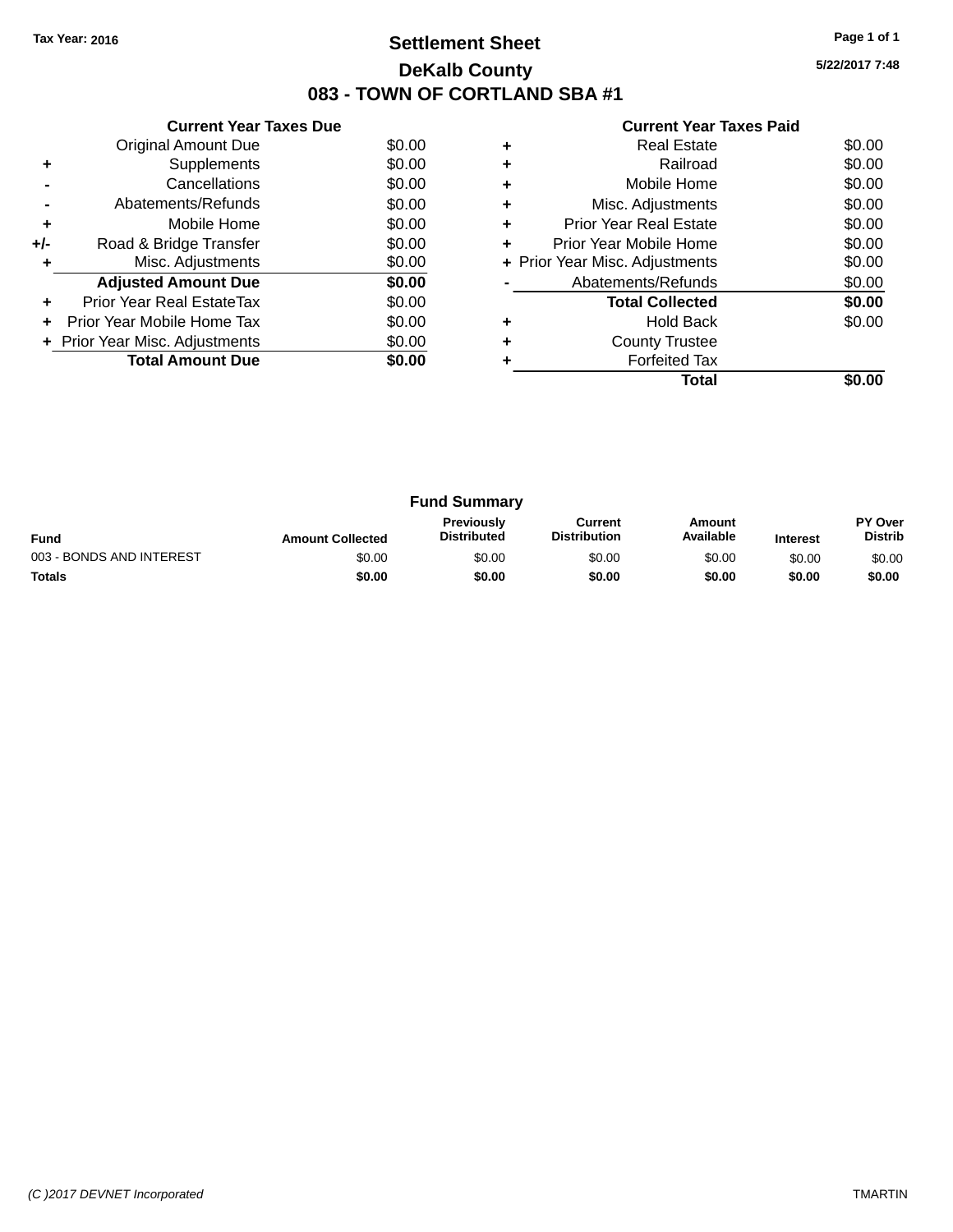# **Settlement Sheet Tax Year: 2016 Page 1 of 1 DeKalb County 085 - BURLINGTON FIRE**

|     | <b>Current Year Taxes Due</b>  |             |
|-----|--------------------------------|-------------|
|     | <b>Original Amount Due</b>     | \$11,332.89 |
| ٠   | Supplements                    | \$0.00      |
|     | Cancellations                  | \$0.00      |
|     | Abatements/Refunds             | \$0.00      |
| ٠   | Mobile Home                    | \$0.00      |
| +/- | Road & Bridge Transfer         | \$0.00      |
|     | Misc. Adjustments              | \$0.00      |
|     | <b>Adjusted Amount Due</b>     | \$11,332.89 |
| ٠   | Prior Year Real EstateTax      | \$0.00      |
| ÷   | Prior Year Mobile Home Tax     | \$0.00      |
|     | + Prior Year Misc. Adjustments | \$0.00      |
|     | <b>Total Amount Due</b>        | \$11.332.89 |

|   | <b>Current Year Taxes Paid</b> |          |
|---|--------------------------------|----------|
| ٠ | Real Estate                    | \$532.77 |
| ٠ | Railroad                       | \$0.00   |
| ٠ | Mobile Home                    | \$0.00   |
| ٠ | Misc. Adjustments              | \$0.00   |
| ٠ | <b>Prior Year Real Estate</b>  | \$0.00   |
|   | Prior Year Mobile Home         | \$0.00   |
|   | + Prior Year Misc. Adjustments | \$0.00   |
|   | Abatements/Refunds             | \$0.00   |
|   | <b>Total Collected</b>         | \$532.77 |
| ٠ | Hold Back                      | \$0.00   |
|   | <b>County Trustee</b>          |          |
|   | <b>Forfeited Tax</b>           |          |
|   | Total                          | \$532.77 |

|                  |                                         |                                      | <b>Distribution Summary</b>    |                 |                                  |
|------------------|-----------------------------------------|--------------------------------------|--------------------------------|-----------------|----------------------------------|
|                  |                                         | <b>Tax Distribution Date</b>         |                                |                 | <b>Amount</b>                    |
|                  |                                         | 05/26/2017                           |                                |                 | \$532.77                         |
|                  |                                         |                                      | <b>Totals: 1 Distributions</b> |                 | \$532.77                         |
|                  |                                         | <b>Grand Totals: 1 Distributions</b> |                                |                 | \$532.77                         |
|                  | <b>Fund Summary</b>                     |                                      |                                |                 |                                  |
| <b>Collected</b> | <b>Previously</b><br><b>Distributed</b> | Current<br><b>Distribution</b>       | Amount<br>Available            | <b>Interest</b> | <b>PY Over</b><br><b>Distrib</b> |
| $Q$ 255 $Q$      | ድስ ሰሰ                                   | $Q$ 255 $Q$                          | <b>AO OO</b>                   | en on           | <b>CO OO</b>                     |

| <b>Fund</b>           | <b>Amount Collected</b> | <b>Distributed</b> | <b>Distribution</b> | Available | <b>Interest</b> | <b>Distrib</b> |
|-----------------------|-------------------------|--------------------|---------------------|-----------|-----------------|----------------|
| 001 - CORPORATE       | \$255.99                | \$0.00             | \$255.99            | \$0.00    | \$0.00          | \$0.00         |
| 047 - SOCIAL SECURITY | \$14.72                 | \$0.00             | \$14.72             | \$0.00    | \$0.00          | \$0.00         |
| 064 - AMBULANCE       | \$256.00                | \$0.00             | \$256.00            | \$0.00    | \$0.00          | \$0.00         |
| 143 - MEDICARE        | \$6.06                  | \$0.00             | \$6.06              | \$0.00    | \$0.00          | \$0.00         |
| <b>Totals</b>         | \$532.77                | \$0.00             | \$532.77            | \$0.00    | \$0.00          | \$0.00         |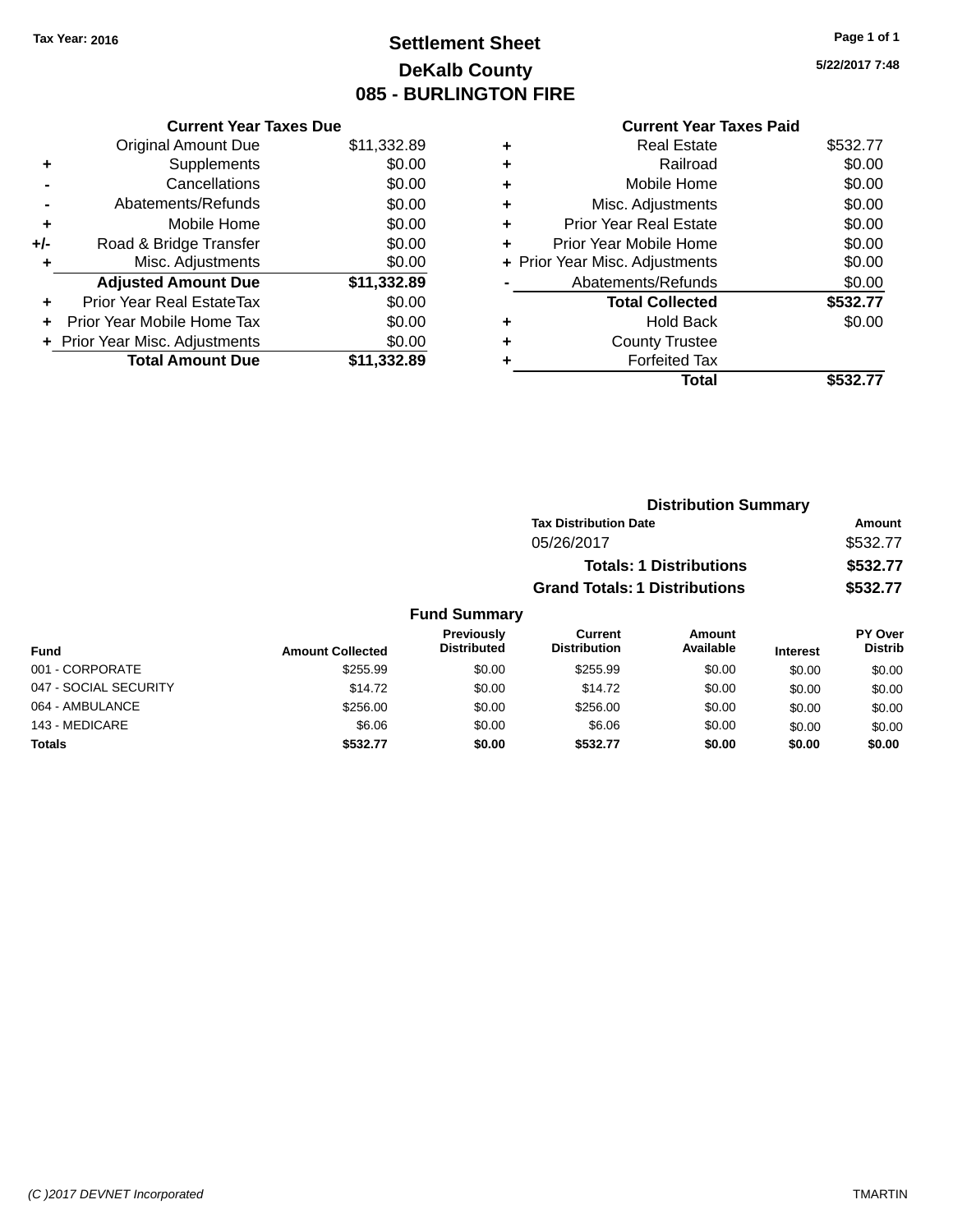# **Settlement Sheet Tax Year: 2016 Page 1 of 1 DeKalb County 086 - CORTLAND FIRE**

**5/22/2017 7:48**

|     | <b>Current Year Taxes Due</b>  |              |
|-----|--------------------------------|--------------|
|     | <b>Original Amount Due</b>     | \$485,068.43 |
| ٠   | Supplements                    | \$2,199.20   |
|     | Cancellations                  | \$4,504.36   |
|     | Abatements/Refunds             | \$0.00       |
| ٠   | Mobile Home                    | \$0.00       |
| +/- | Road & Bridge Transfer         | \$0.00       |
| ٠   | Misc. Adjustments              | \$2.81       |
|     | <b>Adjusted Amount Due</b>     | \$482,766.08 |
| ÷   | Prior Year Real EstateTax      | \$0.00       |
|     | Prior Year Mobile Home Tax     | \$0.00       |
|     | + Prior Year Misc. Adjustments | \$79.17      |
|     | <b>Total Amount Due</b>        | \$482,845.25 |

|   | <b>Current Year Taxes Paid</b> |             |
|---|--------------------------------|-------------|
| ٠ | <b>Real Estate</b>             | \$26,803.17 |
| ٠ | Railroad                       | \$0.00      |
| ٠ | Mobile Home                    | \$0.00      |
| ٠ | Misc. Adjustments              | \$2.81      |
| ٠ | <b>Prior Year Real Estate</b>  | \$0.00      |
| ٠ | Prior Year Mobile Home         | \$0.00      |
|   | + Prior Year Misc. Adjustments | \$79.17     |
|   | Abatements/Refunds             | \$0.00      |
|   | <b>Total Collected</b>         | \$26,885.15 |
|   | <b>Hold Back</b>               | \$0.00      |
|   | <b>County Trustee</b>          |             |
|   | <b>Forfeited Tax</b>           |             |
|   | Total                          | \$26,885.15 |

|             |                                      |                                                  |             |                                           | <b>Distribution Summary</b>                      |                                |                 |                           |
|-------------|--------------------------------------|--------------------------------------------------|-------------|-------------------------------------------|--------------------------------------------------|--------------------------------|-----------------|---------------------------|
|             |                                      |                                                  |             |                                           | <b>Tax Distribution Date</b>                     |                                |                 | Amount                    |
|             |                                      |                                                  |             |                                           | 05/26/2017                                       |                                |                 | \$26,885.15               |
|             |                                      |                                                  |             |                                           |                                                  | <b>Totals: 1 Distributions</b> |                 | \$26,885.15               |
|             |                                      |                                                  |             |                                           | <b>Grand Totals: 1 Distributions</b>             |                                |                 | \$26,885.15               |
|             |                                      |                                                  |             | <b>Fund Summary</b>                       |                                                  |                                |                 |                           |
| <b>Fund</b> |                                      | <b>Amount Collected</b>                          |             | <b>Previously</b><br><b>Distributed</b>   | <b>Current</b><br><b>Distribution</b>            | <b>Amount</b><br>Available     | <b>Interest</b> | PY Over<br><b>Distrib</b> |
|             | 001 - CORPORATE                      |                                                  | \$12,748.69 | \$0.00                                    | \$12,748.69                                      | \$0.00                         | \$0.00          | \$0.00                    |
|             | 064 - AMBULANCE                      |                                                  | \$14,136.46 | \$0.00                                    | \$14,136.46                                      | \$0.00                         | \$0.00          | \$0.00                    |
| Totals      |                                      |                                                  | \$26,885.15 | \$0.00                                    | \$26,885.15                                      | \$0.00                         | \$0.00          | \$0.00                    |
|             |                                      |                                                  |             | <b>Miscellaneous Adjustment Detail</b>    |                                                  |                                |                 |                           |
|             | Year Source<br>2015 RE - Real Estate | <b>Account Type</b><br><b>Back Tax Collected</b> |             | <b>Amount Adjustment Description</b>      | \$69.22 ENGSTROM REDEMPTION 09-29-182-013 by TBA |                                |                 |                           |
|             | 2015 RE - Real Estate                | <b>Back Tax Collected</b>                        |             | \$9.95 TRUSTEE SALE 09-29-252-001 by TBA  |                                                  |                                |                 |                           |
|             | 2016 RE - Real Estate                | <b>Back Tax Collected</b>                        |             | \$2.81 TRUSTEE SALE 09-17-385-0110 by TBA |                                                  |                                |                 |                           |

**Totals 3 entries \$81.98**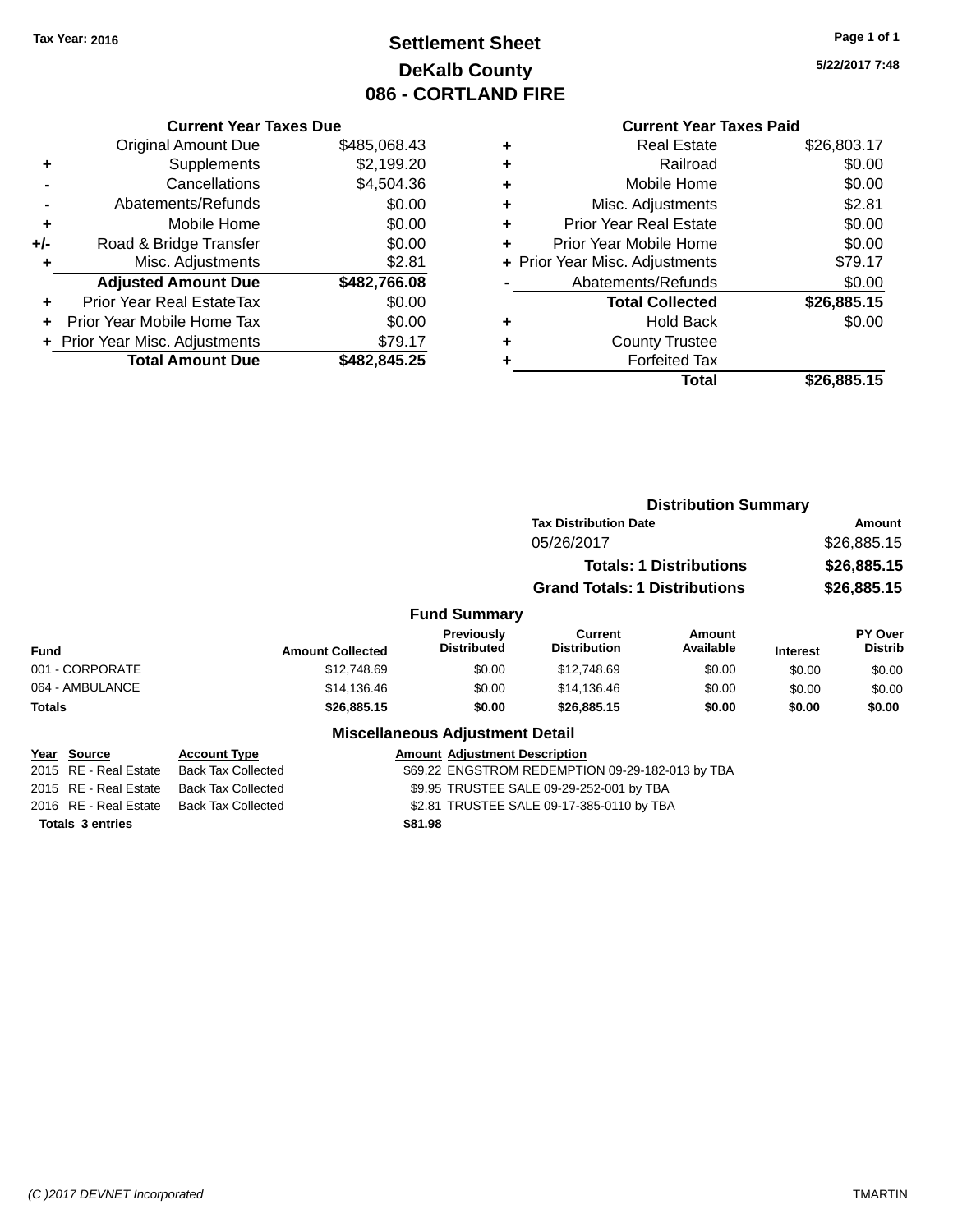# **Settlement Sheet Tax Year: 2016 Page 1 of 1 DeKalb County 087 - DE KALB FIRE**

# **5/22/2017 7:48**

|       | <b>Current Year Taxes Due</b>  |              |  |  |  |  |  |
|-------|--------------------------------|--------------|--|--|--|--|--|
|       | Original Amount Due            | \$135,346.77 |  |  |  |  |  |
|       | Supplements                    | \$737.90     |  |  |  |  |  |
|       | Cancellations                  | \$817.20     |  |  |  |  |  |
|       | Abatements/Refunds             | \$0.00       |  |  |  |  |  |
| ٠     | Mobile Home                    | \$0.00       |  |  |  |  |  |
| $+/-$ | Road & Bridge Transfer         | \$0.00       |  |  |  |  |  |
| ٠     | Misc. Adjustments              | \$0.00       |  |  |  |  |  |
|       | <b>Adjusted Amount Due</b>     | \$135,267.47 |  |  |  |  |  |
| ÷     | Prior Year Real EstateTax      | \$0.00       |  |  |  |  |  |
| ÷     | Prior Year Mobile Home Tax     | \$0.00       |  |  |  |  |  |
|       | + Prior Year Misc. Adjustments | \$0.00       |  |  |  |  |  |
|       | <b>Total Amount Due</b>        | \$135.267.47 |  |  |  |  |  |

|   | <b>Current Year Taxes Paid</b> |            |
|---|--------------------------------|------------|
| ٠ | <b>Real Estate</b>             | \$9,466.84 |
| ٠ | Railroad                       | \$0.00     |
| ٠ | Mobile Home                    | \$0.00     |
| ٠ | Misc. Adjustments              | \$0.00     |
| ٠ | <b>Prior Year Real Estate</b>  | \$0.00     |
| ٠ | Prior Year Mobile Home         | \$0.00     |
|   | + Prior Year Misc. Adjustments | \$0.00     |
|   | Abatements/Refunds             | \$0.00     |
|   | <b>Total Collected</b>         | \$9,466.84 |
|   | <b>Hold Back</b>               | \$0.00     |
|   | <b>County Trustee</b>          |            |
|   | <b>Forfeited Tax</b>           |            |
|   | Total                          | \$9,466.84 |
|   |                                |            |

|                 |                         |                                         | <b>Distribution Summary</b>           |                                |                 |                           |
|-----------------|-------------------------|-----------------------------------------|---------------------------------------|--------------------------------|-----------------|---------------------------|
|                 |                         |                                         | <b>Tax Distribution Date</b>          |                                |                 | Amount                    |
|                 |                         |                                         | 05/26/2017                            |                                |                 | \$9,466.84                |
|                 |                         |                                         |                                       | <b>Totals: 1 Distributions</b> |                 | \$9,466.84                |
|                 |                         |                                         | <b>Grand Totals: 1 Distributions</b>  |                                |                 | \$9,466.84                |
|                 |                         | <b>Fund Summary</b>                     |                                       |                                |                 |                           |
| <b>Fund</b>     | <b>Amount Collected</b> | <b>Previously</b><br><b>Distributed</b> | <b>Current</b><br><b>Distribution</b> | <b>Amount</b><br>Available     | <b>Interest</b> | PY Over<br><b>Distrib</b> |
| 001 - CORPORATE | \$9,466.84              | \$0.00                                  | \$9,466.84                            | \$0.00                         | \$0.00          | \$0.00                    |
| <b>Totals</b>   | \$9,466.84              | \$0.00                                  | \$9,466.84                            | \$0.00                         | \$0.00          | \$0.00                    |
|                 |                         |                                         |                                       |                                |                 |                           |

#### *(C )2017 DEVNET Incorporated* TMARTIN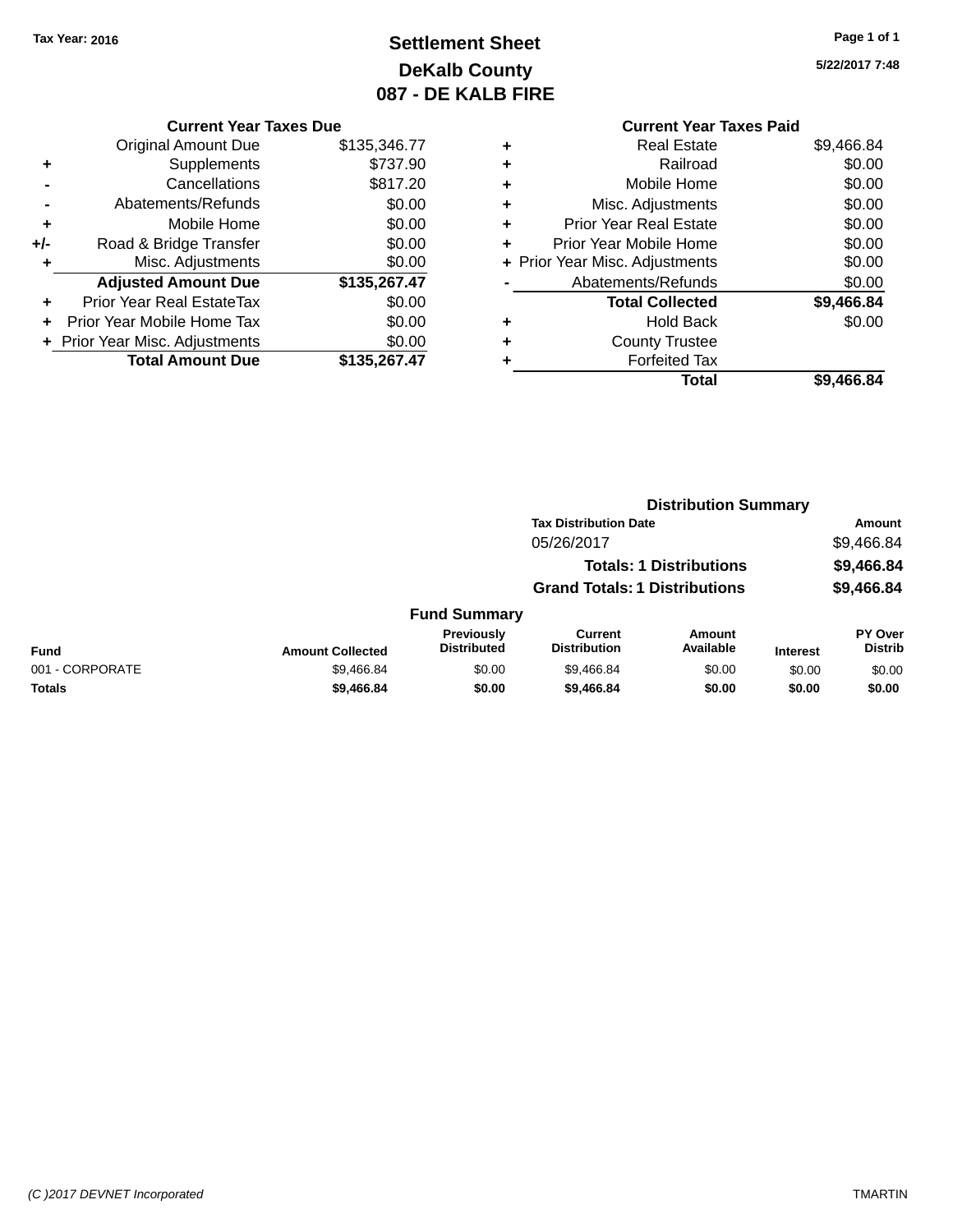# **Settlement Sheet Tax Year: 2016 Page 1 of 1 DeKalb County 088 - EARLVILLE FIRE**

|       | <b>Current Year Taxes Due</b>  |            |
|-------|--------------------------------|------------|
|       | <b>Original Amount Due</b>     | \$4,642.13 |
| ٠     | Supplements                    | \$0.00     |
|       | Cancellations                  | \$0.00     |
|       | Abatements/Refunds             | \$0.00     |
| ٠     | Mobile Home                    | \$0.00     |
| $+/-$ | Road & Bridge Transfer         | \$0.00     |
| ٠     | Misc. Adjustments              | \$0.00     |
|       | <b>Adjusted Amount Due</b>     | \$4,642.13 |
| ÷     | Prior Year Real EstateTax      | \$0.00     |
| ÷     | Prior Year Mobile Home Tax     | \$0.00     |
|       | + Prior Year Misc. Adjustments | \$0.00     |
|       | <b>Total Amount Due</b>        | \$4.642.13 |

|   | <b>Current Year Taxes Paid</b> |          |
|---|--------------------------------|----------|
| ٠ | Real Estate                    | \$456.52 |
| ٠ | Railroad                       | \$0.00   |
| ٠ | Mobile Home                    | \$0.00   |
| ٠ | Misc. Adjustments              | \$0.00   |
| ٠ | <b>Prior Year Real Estate</b>  | \$0.00   |
| ٠ | Prior Year Mobile Home         | \$0.00   |
|   | + Prior Year Misc. Adjustments | \$0.00   |
|   | Abatements/Refunds             | \$0.00   |
|   | <b>Total Collected</b>         | \$456.52 |
|   | <b>Hold Back</b>               | \$0.00   |
|   | <b>County Trustee</b>          |          |
|   | <b>Forfeited Tax</b>           |          |
|   | Total                          | \$456.52 |
|   |                                |          |

|                 |                         |                                  | <b>Distribution Summary</b>           |                                |                 |                           |
|-----------------|-------------------------|----------------------------------|---------------------------------------|--------------------------------|-----------------|---------------------------|
|                 |                         |                                  | <b>Tax Distribution Date</b>          |                                |                 | <b>Amount</b>             |
|                 |                         |                                  | 05/26/2017                            |                                |                 | \$456.52                  |
|                 |                         |                                  |                                       | <b>Totals: 1 Distributions</b> |                 | \$456.52                  |
|                 |                         |                                  | <b>Grand Totals: 1 Distributions</b>  |                                |                 | \$456.52                  |
|                 |                         | <b>Fund Summary</b>              |                                       |                                |                 |                           |
| <b>Fund</b>     | <b>Amount Collected</b> | Previously<br><b>Distributed</b> | <b>Current</b><br><b>Distribution</b> | Amount<br>Available            | <b>Interest</b> | PY Over<br><b>Distrib</b> |
| 001 - CORPORATE | \$243.08                | \$0.00                           | \$243.08                              | \$0.00                         | \$0.00          | \$0.00                    |
| 064 - AMBULANCE | \$213.44                | \$0.00                           | \$213.44                              | \$0.00                         | \$0.00          | \$0.00                    |
| <b>Totals</b>   | \$456.52                | \$0.00                           | \$456.52                              | \$0.00                         | \$0.00          | \$0.00                    |
|                 |                         |                                  |                                       |                                |                 |                           |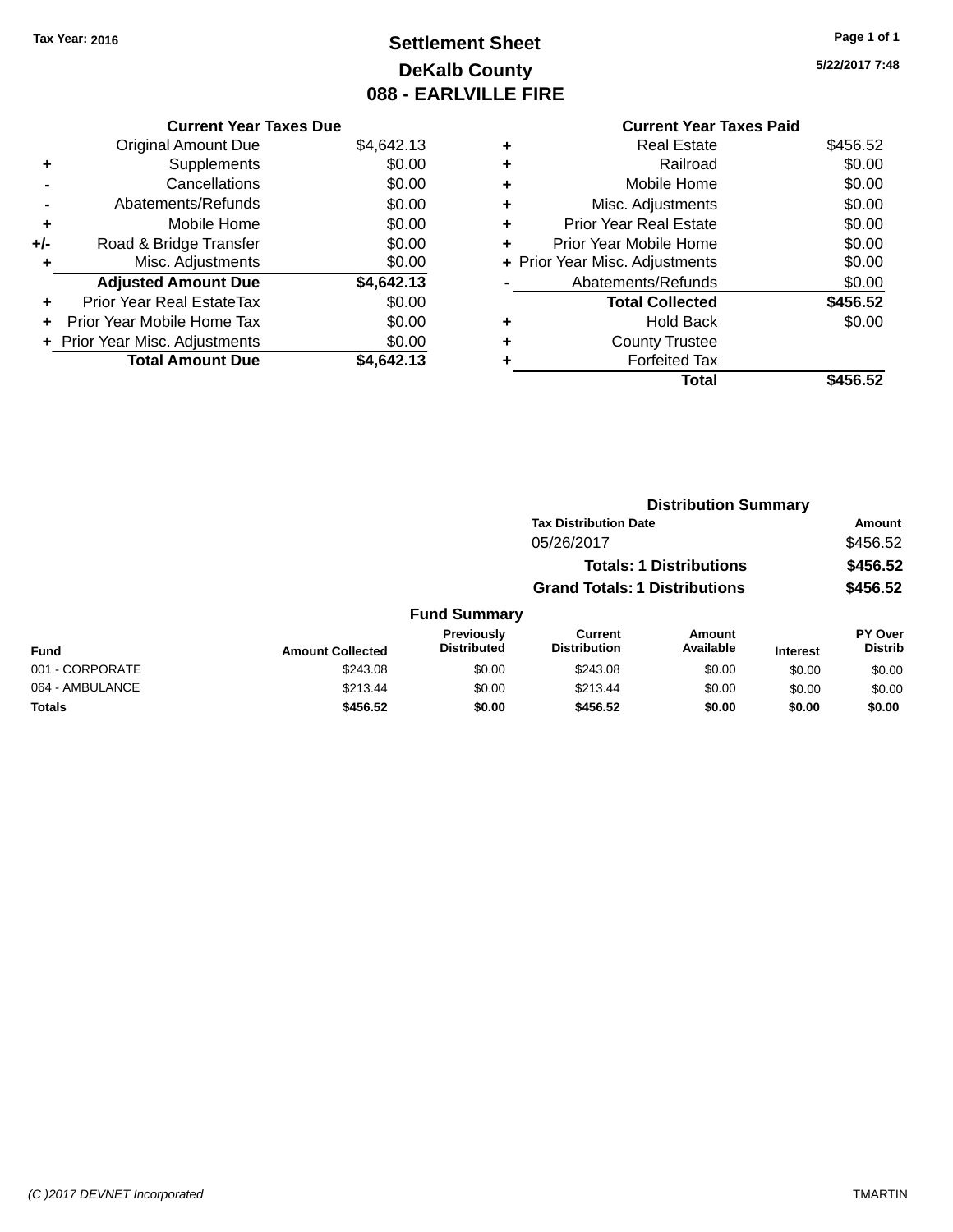# **Settlement Sheet Tax Year: 2016 Page 1 of 1 DeKalb County 089 - GENOA-KINGSTON FIRE**

**5/22/2017 7:48**

#### **Current Year Taxes Paid**

| <b>Current Year Taxes Due</b> |                                |
|-------------------------------|--------------------------------|
| <b>Original Amount Due</b>    | \$959,481.28                   |
| Supplements                   | \$2,507.70                     |
| Cancellations                 | \$2,625.01                     |
| Abatements/Refunds            | \$0.30                         |
| Mobile Home                   | \$0.00                         |
| Road & Bridge Transfer        | \$0.00                         |
| Misc. Adjustments             | \$101.83                       |
| <b>Adjusted Amount Due</b>    | \$959,465.50                   |
| Prior Year Real EstateTax     | $(\$23.96)$                    |
| Prior Year Mobile Home Tax    | \$0.00                         |
|                               | \$360.87                       |
| <b>Total Amount Due</b>       | \$959,802.41                   |
|                               | + Prior Year Misc. Adjustments |

| ٠ | <b>Real Estate</b>             | \$85,537.10 |
|---|--------------------------------|-------------|
| ٠ | Railroad                       | \$0.00      |
| ٠ | Mobile Home                    | \$0.00      |
| ٠ | Misc. Adjustments              | \$101.83    |
| ٠ | <b>Prior Year Real Estate</b>  | (\$23.96)   |
| ٠ | Prior Year Mobile Home         | \$0.00      |
|   | + Prior Year Misc. Adjustments | \$360.87    |
|   | Abatements/Refunds             | \$0.30      |
|   | <b>Total Collected</b>         | \$85,975.54 |
| ٠ | Hold Back                      | \$0.00      |
| ٠ | <b>County Trustee</b>          |             |
| ٠ | <b>Forfeited Tax</b>           |             |
|   | Total                          | \$85,975.54 |
|   |                                |             |

|                                               |                     |                         |                                         | <b>Distribution Summary</b>          |                                |                 |                           |
|-----------------------------------------------|---------------------|-------------------------|-----------------------------------------|--------------------------------------|--------------------------------|-----------------|---------------------------|
|                                               |                     |                         |                                         | <b>Tax Distribution Date</b>         |                                | Amount          |                           |
|                                               |                     |                         |                                         | 05/26/2017                           |                                |                 | \$85,975.54               |
|                                               |                     |                         |                                         |                                      | <b>Totals: 1 Distributions</b> |                 | \$85,975.54               |
|                                               |                     |                         |                                         | <b>Grand Totals: 1 Distributions</b> |                                |                 | \$85,975.54               |
|                                               |                     |                         | <b>Fund Summary</b>                     |                                      |                                |                 |                           |
| <b>Fund</b>                                   |                     | <b>Amount Collected</b> | <b>Previously</b><br><b>Distributed</b> | Current<br><b>Distribution</b>       | Amount<br>Available            | <b>Interest</b> | PY Over<br><b>Distrib</b> |
| 001 - CORPORATE                               |                     | \$19,458.50             | \$0.00                                  | \$19,458.50                          | \$0.00                         | \$0.00          | \$0.00                    |
| 035 - TORT JUDGEMENTS/LIABILITY<br><b>INS</b> |                     | \$16,628.44             | \$0.00                                  | \$16,628.44                          | \$0.00                         | \$0.00          | \$0.00                    |
| 064 - AMBULANCE                               |                     | \$49,888.60             | \$0.00                                  | \$49,888.60                          | \$0.00                         | \$0.00          | \$0.00                    |
| <b>Totals</b>                                 |                     | \$85,975.54             | \$0.00                                  | \$85,975.54                          | \$0.00                         | \$0.00          | \$0.00                    |
|                                               |                     |                         | <b>Miscellaneous Adjustment Detail</b>  |                                      |                                |                 |                           |
| <b>Source</b><br>Year                         | <b>Account Type</b> |                         | <b>Amount Adiustment Description</b>    |                                      |                                |                 |                           |

| $1$ $2$ $3$             | AGGOUIL TYPE                             |          | AND MILL AURONNER DESCRIPTION                                     |
|-------------------------|------------------------------------------|----------|-------------------------------------------------------------------|
|                         | 2015 RE - Real Estate Back Tax Collected |          | \$350.65 PAN PACIFIC HOLDINGS LLC REDEMPTION 06-33-154-011 by TBA |
| 2015 RE - Real Estate   | Back Tax Collected                       |          | \$10.22 TRUSTEE SALE 02-22-100-004 by TBA                         |
| 2016 RE - Real Estate   | Back Tax Collected                       |          | \$101.83 MILINAC REDEMPTION 06-05-209-010 by TBA                  |
| <b>Totals 3 entries</b> |                                          | \$462.70 |                                                                   |
|                         |                                          |          |                                                                   |
|                         |                                          |          |                                                                   |

| <b>Abatement Detail</b> |
|-------------------------|
|-------------------------|

**Year Source Account Type Amount Adjustment Description**<br>2016 RE - Real Estate RE Abatement **Amount Adjustment REFUN** \$0.30 PTAB INTEREST REFUND 02-24-452-014 by TBA **Totals 1 entries \$0.30**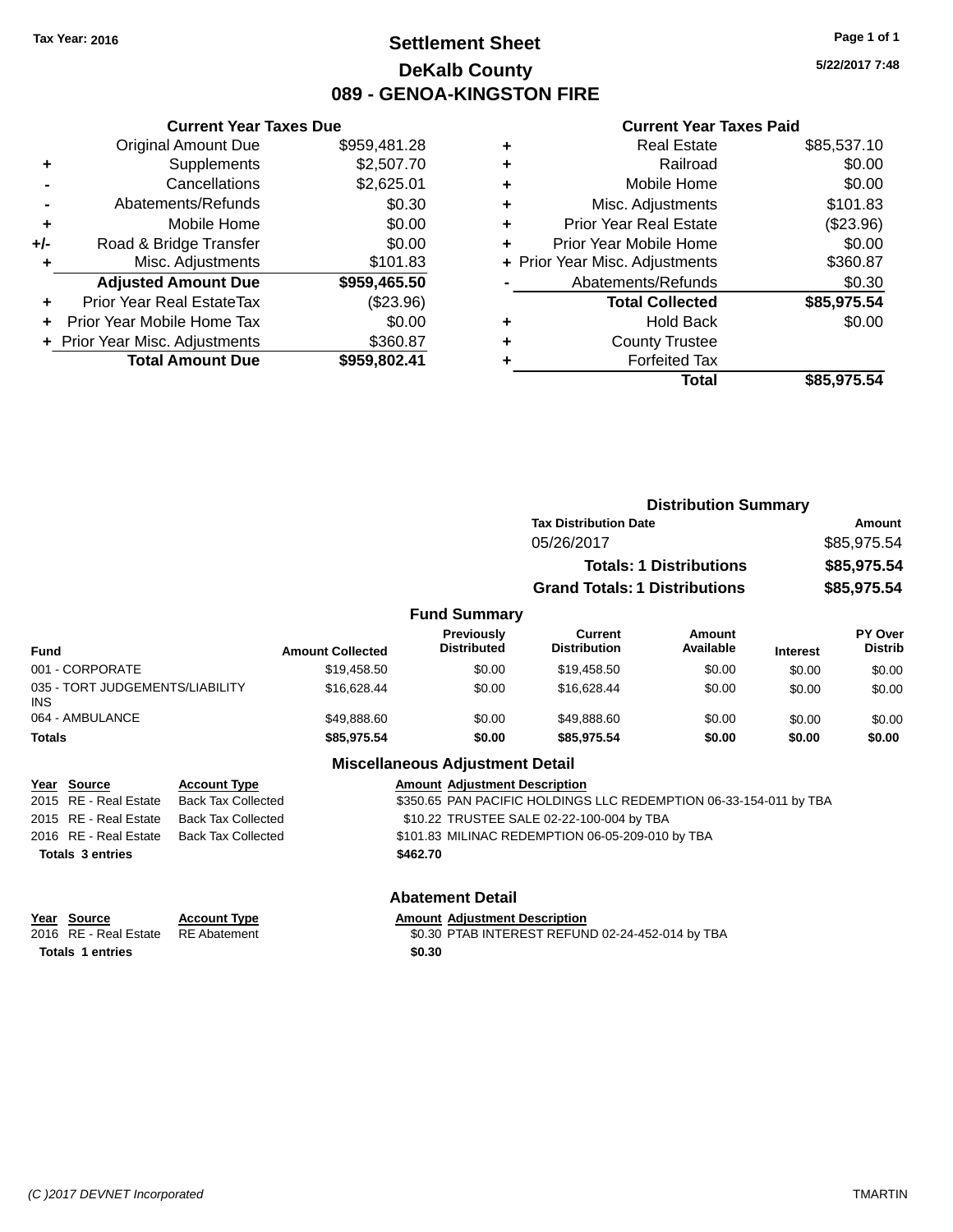# **Settlement Sheet Tax Year: 2016 Page 1 of 1 DeKalb County 090 - HAMPSHIRE FIRE**

**5/22/2017 7:48**

### **Current Year Taxes Due** Original Amount Due \$25,065.70 **+** Supplements \$0.00 **-** Cancellations \$0.00 **-** Abatements/Refunds \$0.00 **+** Mobile Home \$0.00 **+/-** Road & Bridge Transfer \$0.00 **+** Misc. Adjustments \$0.00 **Adjusted Amount Due \$25,065.70 +** Prior Year Real EstateTax \$0.00 **+** Prior Year Mobile Home Tax \$0.00 **+** Prior Year Misc. Adjustments  $$0.00$ **Total Amount Due \$25,065.70**

# **Current Year Taxes Paid +** Real Estate \$3,649.91 **+** Railroad \$0.00 **+** Mobile Home \$0.00 **+** Misc. Adjustments \$0.00 **+** Prior Year Real Estate \$0.00 **+** Prior Year Mobile Home \$0.00 **+** Prior Year Misc. Adjustments  $$0.00$ Abatements/Refunds \$0.00 **Total Collected \$3,649.91 +** Hold Back \$0.00 **+** County Trustee **+** Forfeited Tax **Total \$3,649.91**

|                             |                         |                                  | <b>Distribution Summary</b>          |                                |                 |                           |
|-----------------------------|-------------------------|----------------------------------|--------------------------------------|--------------------------------|-----------------|---------------------------|
|                             |                         |                                  | <b>Tax Distribution Date</b>         |                                |                 | Amount                    |
|                             |                         |                                  | 05/26/2017                           |                                |                 | \$3,649.91                |
|                             |                         |                                  |                                      | <b>Totals: 1 Distributions</b> |                 | \$3,649.91                |
|                             |                         |                                  | <b>Grand Totals: 1 Distributions</b> |                                |                 | \$3,649.91                |
|                             |                         | <b>Fund Summary</b>              |                                      |                                |                 |                           |
| Fund                        | <b>Amount Collected</b> | Previously<br><b>Distributed</b> | Current<br><b>Distribution</b>       | Amount<br>Available            | <b>Interest</b> | PY Over<br><b>Distrib</b> |
| 001 - CORPORATE             | \$1,791.43              | \$0.00                           | \$1,791.43                           | \$0.00                         | \$0.00          | \$0.00                    |
| 013 - FIREFIGHTER'S PENSION | \$67.05                 | \$0.00                           | \$67.05                              | \$0.00                         | \$0.00          | \$0.00                    |

064 - AMBULANCE \$1,791.43 \$0.00 \$1,791.43 \$0.00 \$0.00 \$0.00 **Totals \$3,649.91 \$0.00 \$3,649.91 \$0.00 \$0.00 \$0.00**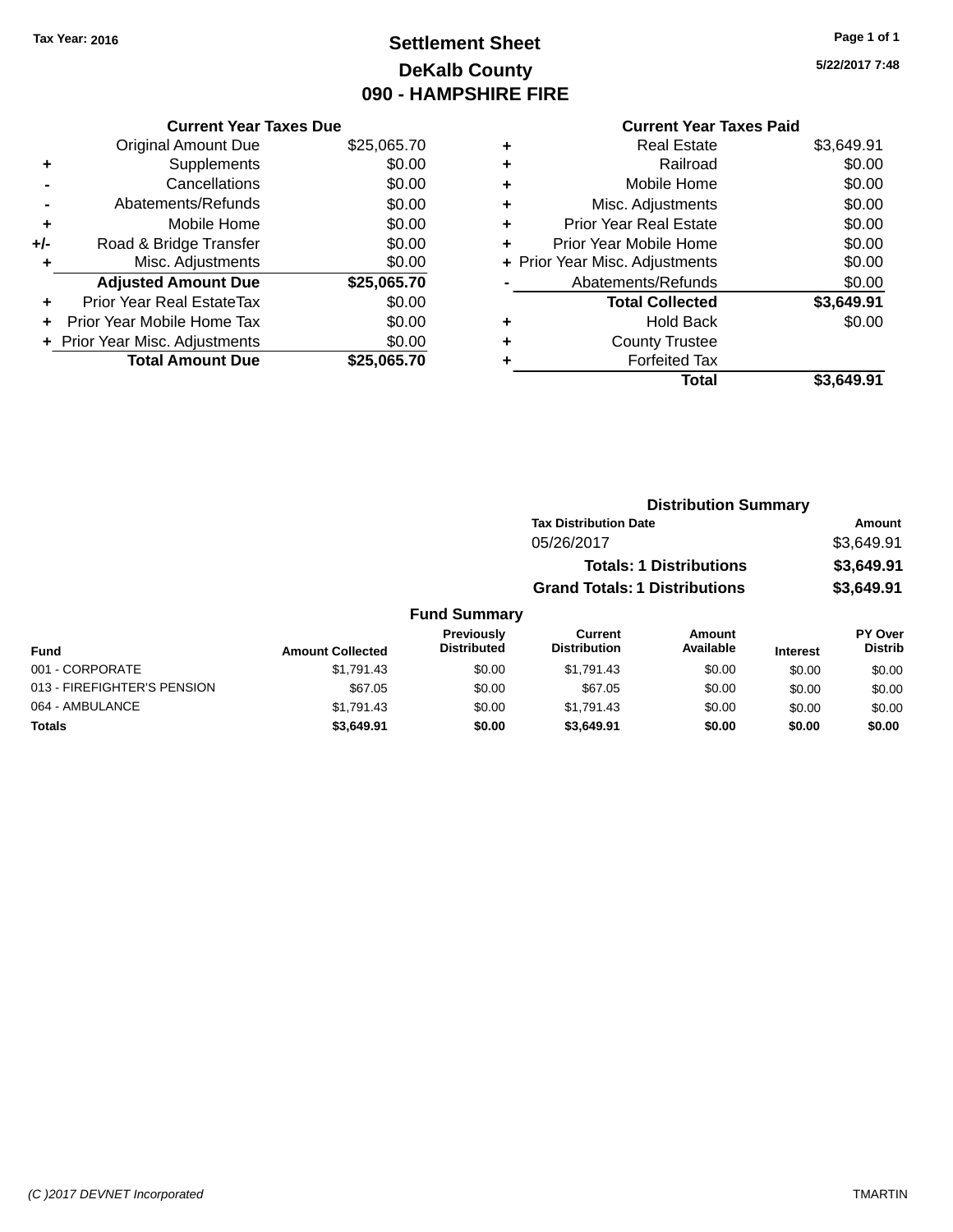# **Settlement Sheet Tax Year: 2016 Page 1 of 1 DeKalb County 091 - HINCKLEY FIRE**

**5/22/2017 7:48**

#### **Current Year Taxes Due**

|       | <b>Original Amount Due</b>     | \$393,151.95 |
|-------|--------------------------------|--------------|
| ٠     | Supplements                    | \$2,056.40   |
|       | Cancellations                  | \$2,297.99   |
|       | Abatements/Refunds             | \$0.00       |
| ٠     | Mobile Home                    | \$0.00       |
| $+/-$ | Road & Bridge Transfer         | \$0.00       |
| ٠     | Misc. Adjustments              | \$139.22     |
|       | <b>Adjusted Amount Due</b>     | \$393,049.58 |
| ÷     | Prior Year Real EstateTax      | (\$0.01)     |
|       | Prior Year Mobile Home Tax     | \$0.00       |
|       | + Prior Year Misc. Adjustments | \$226.57     |
|       | <b>Total Amount Due</b>        | \$393,276.14 |

# **Current Year Taxes Paid +** Real Estate \$29,714.88 **+** Railroad \$0.00 **+** Mobile Home \$0.00 **+** Misc. Adjustments \$139.22 **+** Prior Year Real Estate (\$0.01)<br> **+** Prior Year Mobile Home \$0.00

|           | Total                          | \$30,080.66 |
|-----------|--------------------------------|-------------|
|           | <b>Forfeited Tax</b>           |             |
| $\ddot{}$ | <b>County Trustee</b>          |             |
|           | <b>Hold Back</b>               | \$0.00      |
|           | <b>Total Collected</b>         | \$30,080.66 |
|           | Abatements/Refunds             | \$0.00      |
|           | + Prior Year Misc. Adjustments | \$226.57    |
|           | Prior Year Mobile Home         | \$0.00      |
|           |                                |             |

|                                              |                         |                                         | <b>Distribution Summary</b>           |                                |                 |                           |
|----------------------------------------------|-------------------------|-----------------------------------------|---------------------------------------|--------------------------------|-----------------|---------------------------|
|                                              |                         |                                         | <b>Tax Distribution Date</b>          |                                |                 | Amount                    |
|                                              |                         |                                         | 05/26/2017                            |                                |                 | \$30,080.66               |
|                                              |                         |                                         |                                       | <b>Totals: 1 Distributions</b> |                 | \$30,080.66               |
|                                              |                         |                                         | <b>Grand Totals: 1 Distributions</b>  |                                |                 | \$30,080.66               |
|                                              |                         | <b>Fund Summary</b>                     |                                       |                                |                 |                           |
| Fund                                         | <b>Amount Collected</b> | <b>Previously</b><br><b>Distributed</b> | <b>Current</b><br><b>Distribution</b> | Amount<br>Available            | <b>Interest</b> | PY Over<br><b>Distrib</b> |
| 001 - CORPORATE                              | \$18,273.31             | \$0.00                                  | \$18,273.31                           | \$0.00                         | \$0.00          | \$0.00                    |
| 013 - FIREFIGHTER'S PENSION                  | \$599.96                | \$0.00                                  | \$599.96                              | \$0.00                         | \$0.00          | \$0.00                    |
| 064 - AMBULANCE                              | \$11,207.39             | \$0.00                                  | \$11,207.39                           | \$0.00                         | \$0.00          | \$0.00                    |
| Totals                                       | \$30,080.66             | \$0.00                                  | \$30,080.66                           | \$0.00                         | \$0.00          | \$0.00                    |
|                                              |                         | <b>Miscellaneous Adjustment Detail</b>  |                                       |                                |                 |                           |
| Year<br><b>Account Type</b><br><b>Source</b> |                         | <b>Amount Adjustment Description</b>    |                                       |                                |                 |                           |

|                         | 2015 RE - Real Estate Back Tax Collected | \$61.71 AVILA REDEMPTION 15-14-328-005 by TBA               |
|-------------------------|------------------------------------------|-------------------------------------------------------------|
|                         | 2015 RE - Real Estate Back Tax Collected | \$147.16 NIELSEN REDEMPTION 15-16-151-002 by TBA            |
|                         | 2015 RE - Real Estate Back Tax Collected | \$8.85 MCFARLAND REDEMPTION 15-15-228-014 by TBA            |
|                         | 2015 RE - Real Estate Back Tax Collected | \$8.85 MCFARLAND REDEMPTION 15-15-225-015 by TBA            |
|                         | 2016 RE - Real Estate Back Tax Collected | \$139.22 WEST SUBURBAN BANK REDEMPTION 15-14-304-002 by TBA |
| <b>Totals 5 entries</b> |                                          | \$365.79                                                    |
|                         |                                          |                                                             |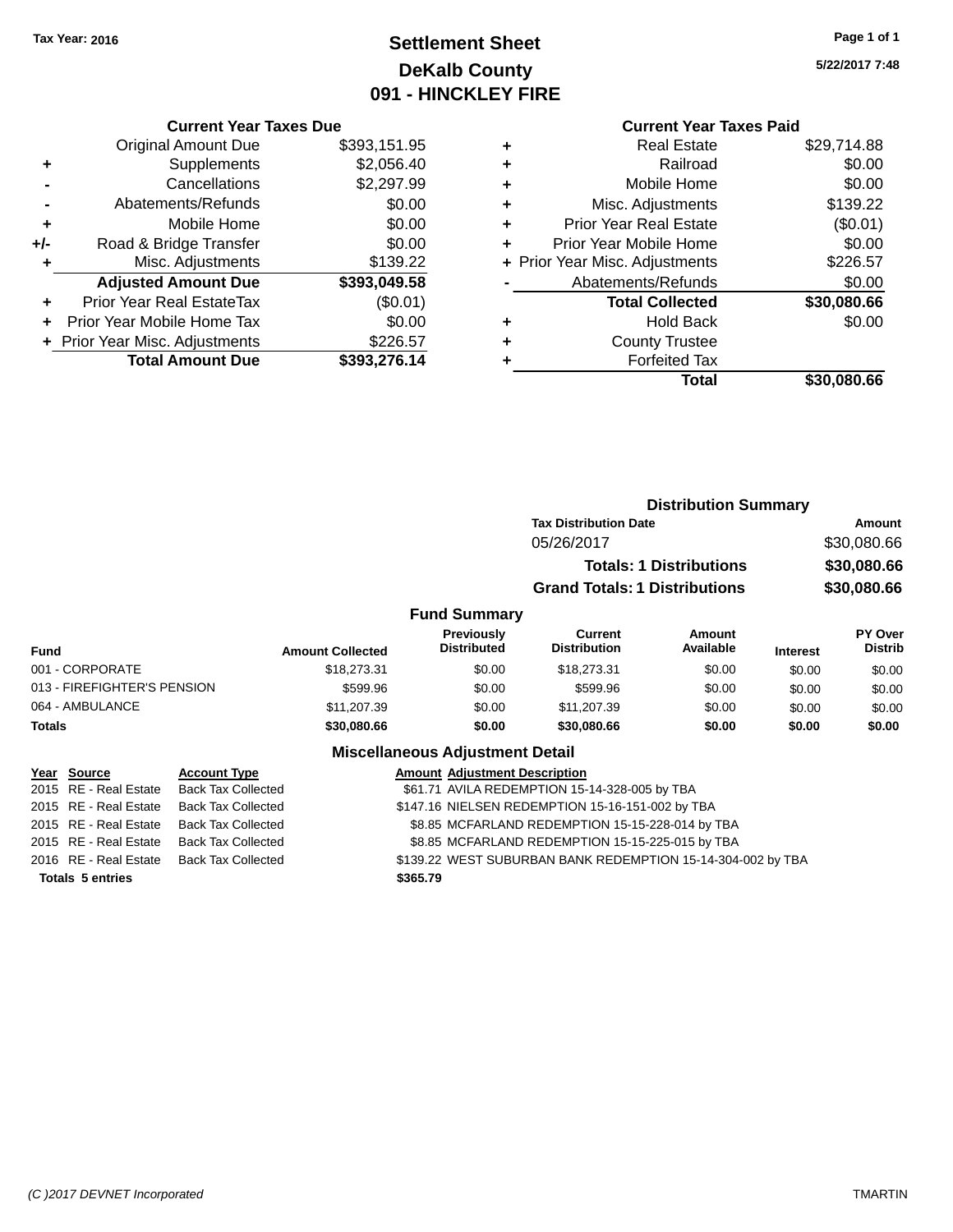# **Settlement Sheet Tax Year: 2016 Page 1 of 1 DeKalb County 092 - KIRKLAND FIRE**

**5/22/2017 7:48**

#### **Current Year Taxes Due**

|       | <b>Original Amount Due</b>       | \$345,253.26 |
|-------|----------------------------------|--------------|
| ٠     | Supplements                      | \$1,554.82   |
|       | Cancellations                    | \$1,974.85   |
|       | Abatements/Refunds               | \$0.00       |
| ٠     | Mobile Home                      | \$0.00       |
| $+/-$ | Road & Bridge Transfer           | \$0.00       |
| ٠     | Misc. Adjustments                | \$0.00       |
|       | <b>Adjusted Amount Due</b>       | \$344,833.23 |
| ٠     | <b>Prior Year Real EstateTax</b> | \$0.00       |
|       | Prior Year Mobile Home Tax       | \$0.00       |
|       | + Prior Year Misc. Adjustments   | \$33.90      |
|       | <b>Total Amount Due</b>          | \$344.867.13 |

|   | <b>Current Year Taxes Paid</b> |             |
|---|--------------------------------|-------------|
| ٠ | <b>Real Estate</b>             | \$28,141.19 |
| ٠ | Railroad                       | \$0.00      |
| ٠ | Mobile Home                    | \$0.00      |
| ٠ | Misc. Adjustments              | \$0.00      |
| ٠ | <b>Prior Year Real Estate</b>  | \$0.00      |
| ٠ | Prior Year Mobile Home         | \$0.00      |
|   | + Prior Year Misc. Adjustments | \$33.90     |
|   | Abatements/Refunds             | \$0.00      |
|   | <b>Total Collected</b>         | \$28,175.09 |
| ٠ | <b>Hold Back</b>               | \$0.00      |
| ٠ | <b>County Trustee</b>          |             |
|   | <b>Forfeited Tax</b>           |             |
|   | Total                          | \$28,175.09 |
|   |                                |             |

|                     | <b>Distribution Summary</b>          |             |  |  |
|---------------------|--------------------------------------|-------------|--|--|
|                     | <b>Tax Distribution Date</b>         | Amount      |  |  |
|                     | 05/26/2017                           | \$28,175.09 |  |  |
|                     | <b>Totals: 1 Distributions</b>       | \$28,175.09 |  |  |
|                     | <b>Grand Totals: 1 Distributions</b> | \$28,175.09 |  |  |
| <b>Fund Summary</b> |                                      |             |  |  |

#### **Fund Interest Amount Collected Distributed PY Over Distrib Amount Available Current Distribution Previously** 001 - CORPORATE 60.00 \$16,011.17 \$0.00 \$16,011.17 \$0.00 \$0.00 \$0.00 \$0.00 027 - AUDIT \$184.94 \$0.00 \$184.94 \$0.00 \$0.00 \$0.00 035 - TORT JUDGMENTS, LIABILITY INSURANCE \$1,001.97 \$0.00 \$1,001.97 \$0.00 \$0.00 \$0.00 062 - WORKERS COMPENSATION \$626.02 \$0.00 \$626.02 \$0.00 \$0.00 \$0.00 \$0.00 \$0.00 064 - AMBULANCE \$10,350.99 \$0.00 \$10,350.99 \$0.00 \$0.00 \$0.00 **Totals \$28,175.09 \$0.00 \$28,175.09 \$0.00 \$0.00 \$0.00**

#### **Miscellaneous Adjustment Detail**

#### **Year** Source **Account Type Account Adjustment Description**

2015 RE - Real Estate Back Tax Collected \$16.94 CAPES REDEMPTION 02-29-200-001 by TBA 2015 RE - Real Estate Back Tax Collected \$16.96 DUNCAN REDEMPTION 01-26-252-011 by TBA **Totals 2 entries \$33.90**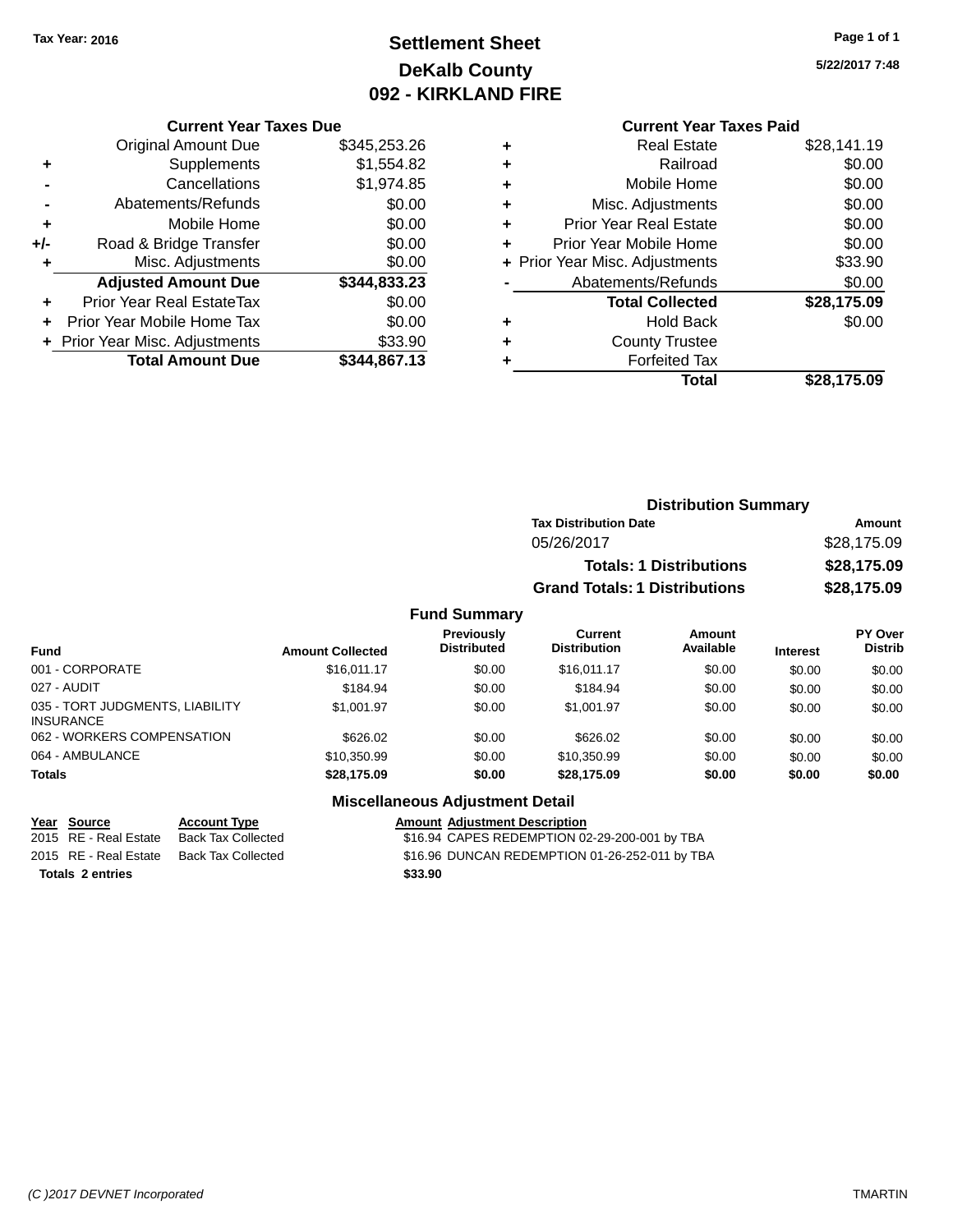# **Settlement Sheet Tax Year: 2016 Page 1 of 1 DeKalb County 093 - LEE FIRE**

**5/22/2017 7:48**

| ເes Due     |   | <b>Current Year Taxes Paid</b> |            |
|-------------|---|--------------------------------|------------|
| \$40,614.22 | ٠ | <b>Real Estate</b>             | \$1,332.07 |
| \$121.57    | ٠ | Railroad                       | \$0.00     |
| \$131.85    | ÷ | Mobile Home                    | \$0.00     |
| \$0.00      | ٠ | Misc. Adjustments              | \$0.00     |
| \$0.00      | ٠ | <b>Prior Year Real Estate</b>  | (\$493.75) |
| \$0.00      | ٠ | Prior Year Mobile Home         | \$0.00     |
| \$0.00      |   | + Prior Year Misc. Adjustments | \$0.00     |
| \$40,603.94 |   | Abatements/Refunds             | \$0.00     |
| (\$493.75)  |   | <b>Total Collected</b>         | \$838.32   |
| \$0.00      | ٠ | <b>Hold Back</b>               | \$0.00     |
| \$0.00      | ٠ | <b>County Trustee</b>          |            |
| \$40,110.19 |   | <b>Forfeited Tax</b>           |            |
|             |   | <b>Total</b>                   | \$838.32   |

| <b>Current Year Taxes Due</b> |             |
|-------------------------------|-------------|
| Original Amount Due           | \$40,614.22 |
|                               |             |

|     | <b>Total Amount Due</b>          | \$40,110.19 |
|-----|----------------------------------|-------------|
|     | + Prior Year Misc. Adjustments   | \$0.00      |
| ٠   | Prior Year Mobile Home Tax       | \$0.00      |
| ٠   | <b>Prior Year Real EstateTax</b> | (\$493.75)  |
|     | <b>Adjusted Amount Due</b>       | \$40,603.94 |
| ÷   | Misc. Adjustments                | \$0.00      |
| +/- | Road & Bridge Transfer           | \$0.00      |
| ÷   | Mobile Home                      | \$0.00      |
|     | Abatements/Refunds               | \$0.00      |
|     | Cancellations                    | \$131.85    |
| ٠   | Supplements                      | \$121.57    |
|     | Oliginal Alliount Due            | J40.014.ZZ  |

|        |                                         |                                      | <b>Distribution Summary</b>    |                 |                                  |  |
|--------|-----------------------------------------|--------------------------------------|--------------------------------|-----------------|----------------------------------|--|
|        |                                         | <b>Tax Distribution Date</b>         |                                |                 | Amount                           |  |
|        |                                         | 05/26/2017                           |                                |                 | \$838.32                         |  |
|        |                                         |                                      | <b>Totals: 1 Distributions</b> |                 | \$838.32                         |  |
|        |                                         | <b>Grand Totals: 1 Distributions</b> |                                |                 | \$838.32                         |  |
|        | <b>Fund Summary</b>                     |                                      |                                |                 |                                  |  |
| lected | <b>Previously</b><br><b>Distributed</b> | Current<br><b>Distribution</b>       | Amount<br>Available            | <b>Interest</b> | <b>PY Over</b><br><b>Distrib</b> |  |

| <b>Fund</b>                                   | <b>Amount Collected</b> | .<br><b>Distributed</b> | -------<br><b>Distribution</b> | .<br>Available | <b>Interest</b> | .<br><b>Distrib</b> |
|-----------------------------------------------|-------------------------|-------------------------|--------------------------------|----------------|-----------------|---------------------|
| 001 - CORPORATE                               | \$589.32                | \$0.00                  | \$589.32                       | \$0.00         | \$0.00          | \$0.00              |
| 035 - TORT JUDGEMENTS/LIABILITY<br><b>INS</b> | \$183.79                | \$0.00                  | \$183.79                       | \$0.00         | \$0.00          | \$0.00              |
| 064 - AMBULANCE                               | \$65.21                 | \$0.00                  | \$65.21                        | \$0.00         | \$0.00          | \$0.00              |
| <b>Totals</b>                                 | \$838.32                | \$0.00                  | \$838.32                       | \$0.00         | \$0.00          | \$0.00              |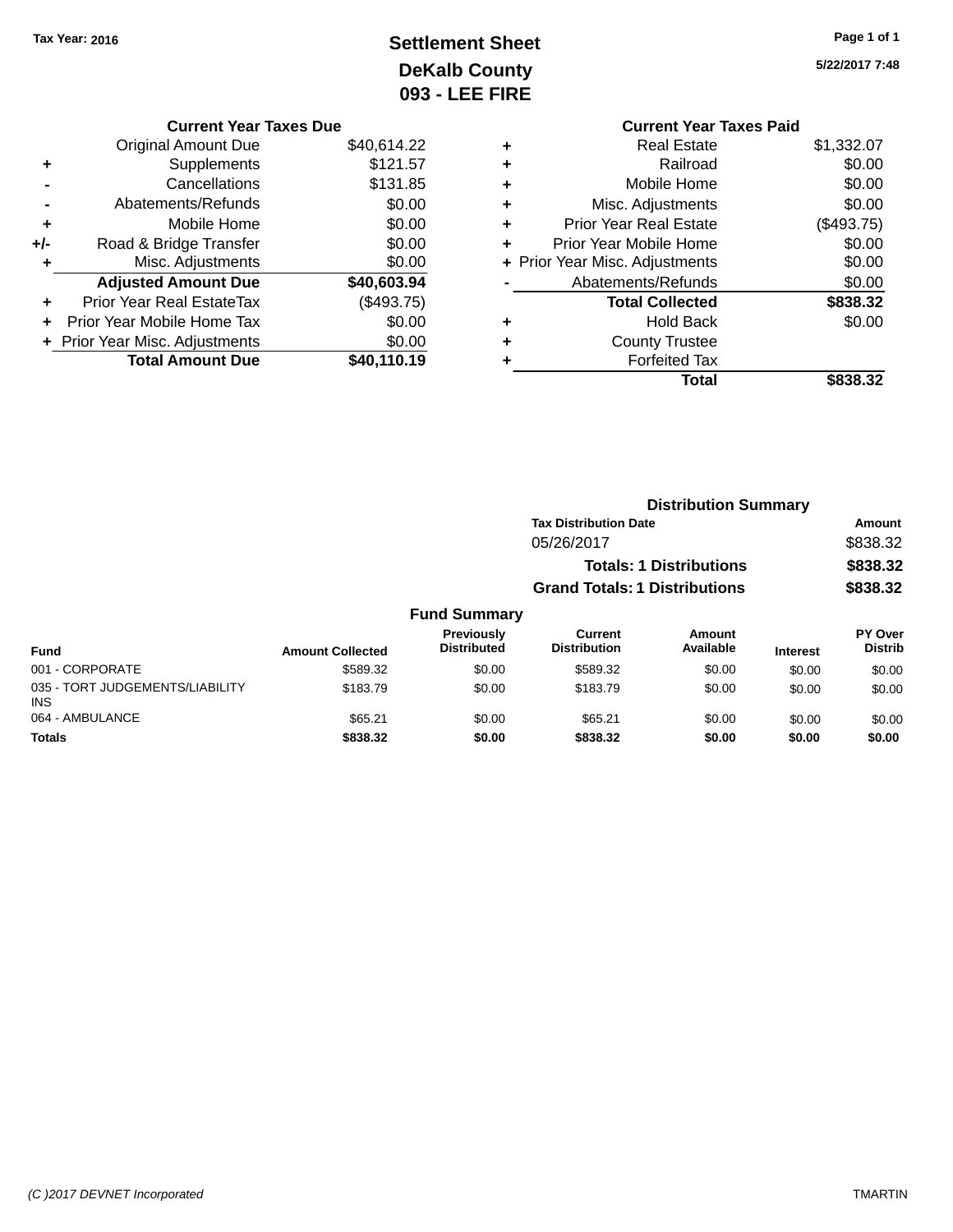# **Settlement Sheet Tax Year: 2016 Page 1 of 1 DeKalb County 094 - LELAND FIRE**

**5/22/2017 7:48**

| <b>Current Year Taxes Due</b>  |             |
|--------------------------------|-------------|
| <b>Original Amount Due</b>     | \$30,502.97 |
| Supplements                    | \$71.90     |
| Cancellations                  | \$82.30     |
| Abatements/Refunds             | \$0.00      |
| Mobile Home                    | \$0.00      |
| Road & Bridge Transfer         | \$0.00      |
| Misc. Adjustments              | \$0.00      |
| <b>Adjusted Amount Due</b>     | \$30,492.57 |
| Prior Year Real EstateTax      | \$0.00      |
| Prior Year Mobile Home Tax     | \$0.00      |
| + Prior Year Misc. Adjustments | \$0.00      |
| <b>Total Amount Due</b>        | \$30,492.57 |
|                                |             |

# **Current Year Taxes Paid +** Real Estate \$3,327.12 **+** Railroad \$0.00 **+** Mobile Home \$0.00 **+** Misc. Adjustments \$0.00 **+** Prior Year Real Estate \$0.00 **+** Prior Year Mobile Home \$0.00 **+ Prior Year Misc. Adjustments**  $$0.00$ **-** Abatements/Refunds \$0.00 **Total Collected \$3,327.12 +** Hold Back \$0.00 **+** County Trustee **+** Forfeited Tax **Total \$3,327.12**

|                 |                         | <b>Distribution Summary</b>      |                                       |                                |                 |                                  |
|-----------------|-------------------------|----------------------------------|---------------------------------------|--------------------------------|-----------------|----------------------------------|
|                 |                         |                                  | <b>Tax Distribution Date</b>          |                                |                 | Amount                           |
|                 |                         |                                  | 05/26/2017                            |                                |                 | \$3,327.12                       |
|                 |                         |                                  |                                       | <b>Totals: 1 Distributions</b> |                 | \$3,327.12                       |
|                 |                         |                                  | <b>Grand Totals: 1 Distributions</b>  |                                |                 | \$3,327.12                       |
|                 |                         | <b>Fund Summary</b>              |                                       |                                |                 |                                  |
| Fund            | <b>Amount Collected</b> | Previously<br><b>Distributed</b> | <b>Current</b><br><b>Distribution</b> | Amount<br>Available            | <b>Interest</b> | <b>PY Over</b><br><b>Distrib</b> |
| 001 - CORPORATE | \$3,327.12              | \$0.00                           | \$3,327.12                            | \$0.00                         | \$0.00          | \$0.00                           |
| Totals          | \$3,327.12              | \$0.00                           | \$3,327.12                            | \$0.00                         | \$0.00          | \$0.00                           |
|                 |                         |                                  |                                       |                                |                 |                                  |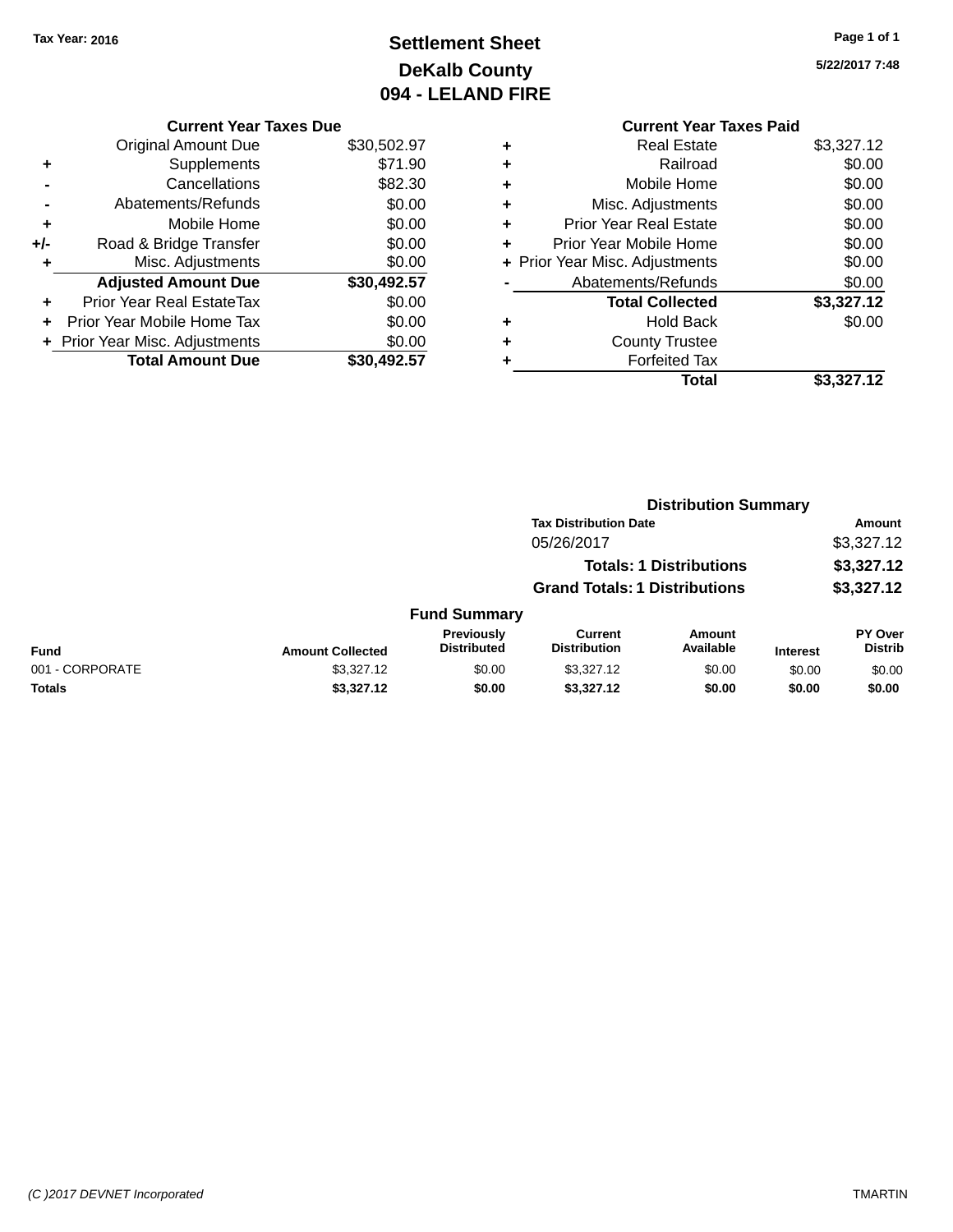# **Settlement Sheet Tax Year: 2016 Page 1 of 1 DeKalb County 095 - MALTA FIRE**

**5/22/2017 7:48**

#### **Current Year Taxes Due**

|     | <b>Original Amount Due</b>     | \$192,079.26 |
|-----|--------------------------------|--------------|
| ٠   | Supplements                    | \$1,503.05   |
|     | Cancellations                  | \$1,665.72   |
|     | Abatements/Refunds             | \$0.00       |
| ٠   | Mobile Home                    | \$0.00       |
| +/- | Road & Bridge Transfer         | \$0.00       |
| ٠   | Misc. Adjustments              | \$0.00       |
|     | <b>Adjusted Amount Due</b>     | \$191,916.59 |
| ÷   | Prior Year Real EstateTax      | (\$16.59)    |
|     | Prior Year Mobile Home Tax     | \$0.00       |
|     | + Prior Year Misc. Adjustments | \$0.00       |
|     | <b>Total Amount Due</b>        | \$191,900.00 |

|   | <b>Current Year Taxes Paid</b> |             |
|---|--------------------------------|-------------|
| ٠ | <b>Real Estate</b>             | \$12,240.67 |
| ٠ | Railroad                       | \$0.00      |
| ٠ | Mobile Home                    | \$0.00      |
|   | Misc. Adjustments              | \$0.00      |
| ٠ | <b>Prior Year Real Estate</b>  | (\$16.59)   |
| ÷ | Prior Year Mobile Home         | \$0.00      |
|   | + Prior Year Misc. Adjustments | \$0.00      |
|   | Abatements/Refunds             | \$0.00      |
|   | <b>Total Collected</b>         | \$12,224.08 |
|   | <b>Hold Back</b>               | \$0.00      |
|   | <b>County Trustee</b>          |             |
|   | <b>Forfeited Tax</b>           |             |
|   | Total                          | \$12,224.08 |
|   |                                |             |

#### **Distribution Summary Tax Distribution Date Amount** 05/26/2017 \$12,224.08 **Totals: 1 Distributions \$12,224.08 Grand Totals: 1 Distributions \$12,224.08 Fund Summary PY Over Amount Current Previously**

| Fund            | <b>Amount Collected</b> | <b>Previously</b><br>Distributed | Current<br><b>Distribution</b> | Amount<br>Available | <b>Interest</b> | <b>PY Over</b><br><b>Distrib</b> |
|-----------------|-------------------------|----------------------------------|--------------------------------|---------------------|-----------------|----------------------------------|
| 001 - CORPORATE | \$6.111.89              | \$0.00                           | \$6.111.89                     | \$0.00              | \$0.00          | \$0.00                           |
| 064 - AMBULANCE | \$6.112.19              | \$0.00                           | \$6,112.19                     | \$0.00              | \$0.00          | \$0.00                           |
| Totals          | \$12,224.08             | \$0.00                           | \$12,224.08                    | \$0.00              | \$0.00          | \$0.00                           |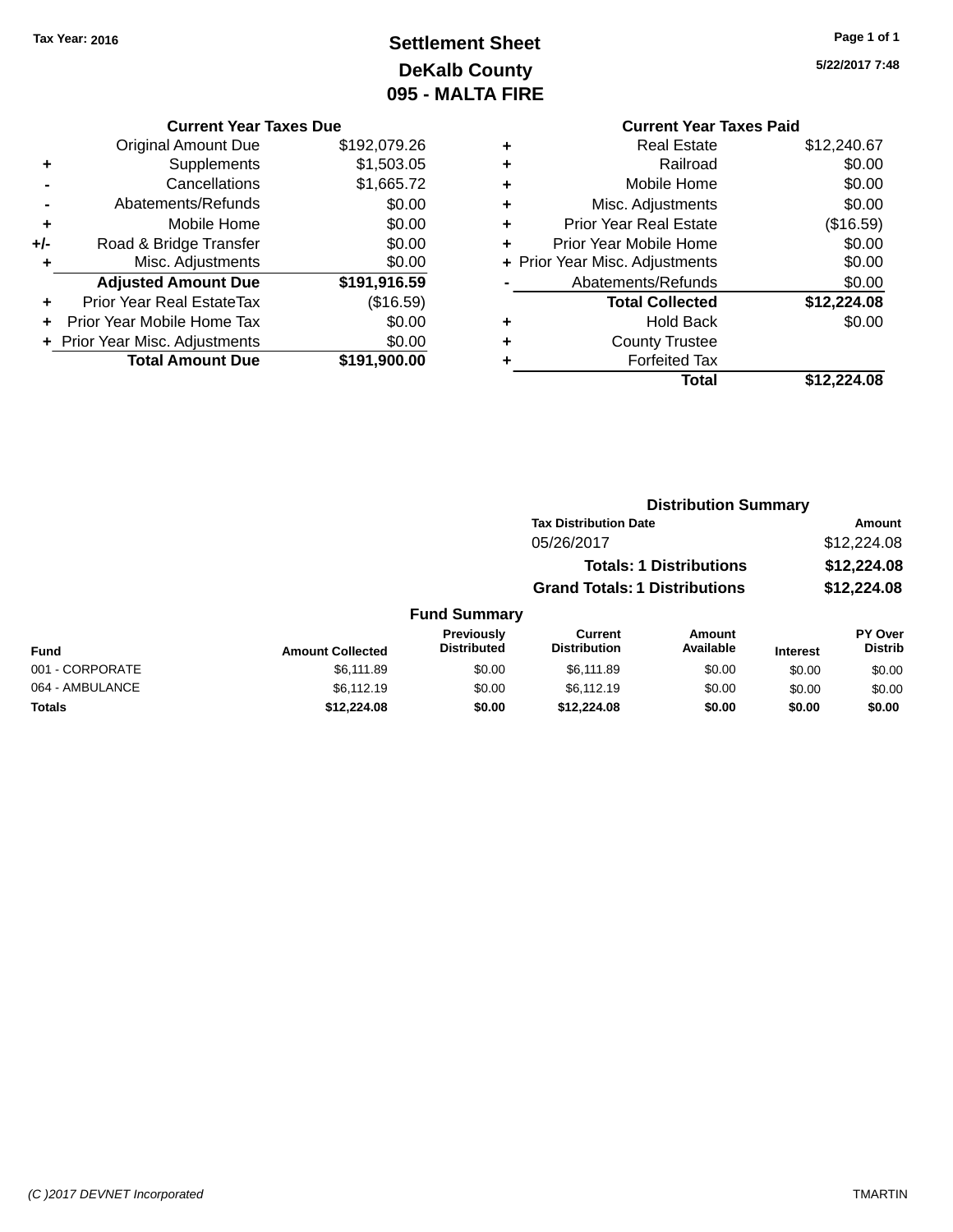# **Settlement Sheet Tax Year: 2016 Page 1 of 1 DeKalb County 096 - MAPLE PARK FIRE**

**5/22/2017 7:48**

### **Current Year Taxes Paid**

| <b>Current Year Taxes Due</b> |                                |
|-------------------------------|--------------------------------|
| <b>Original Amount Due</b>    | \$154,016.79                   |
| Supplements                   | \$1,150.27                     |
| Cancellations                 | \$1,268.73                     |
| Abatements/Refunds            | \$0.00                         |
| Mobile Home                   | \$0.00                         |
| Road & Bridge Transfer        | \$0.00                         |
| Misc. Adjustments             | \$0.00                         |
| <b>Adjusted Amount Due</b>    | \$153,898.33                   |
| Prior Year Real EstateTax     | \$0.00                         |
| Prior Year Mobile Home Tax    | \$0.00                         |
|                               | \$34.28                        |
| <b>Total Amount Due</b>       | \$153.932.61                   |
|                               | + Prior Year Misc. Adjustments |

| ٠ | <b>Real Estate</b>             | \$14,294.71 |
|---|--------------------------------|-------------|
| ٠ | Railroad                       | \$0.00      |
| ٠ | Mobile Home                    | \$0.00      |
| ٠ | Misc. Adjustments              | \$0.00      |
| ٠ | <b>Prior Year Real Estate</b>  | \$0.00      |
| ٠ | Prior Year Mobile Home         | \$0.00      |
|   | + Prior Year Misc. Adjustments | \$34.28     |
|   | Abatements/Refunds             | \$0.00      |
|   | <b>Total Collected</b>         | \$14,328.99 |
| ٠ | <b>Hold Back</b>               | \$0.00      |
| ٠ | <b>County Trustee</b>          |             |
| ٠ | <b>Forfeited Tax</b>           |             |
|   | Total                          | \$14,328.99 |
|   |                                |             |

|                     | <b>Distribution Summary</b>          |             |
|---------------------|--------------------------------------|-------------|
|                     | <b>Tax Distribution Date</b>         | Amount      |
|                     | 05/26/2017                           | \$14,328.99 |
|                     | <b>Totals: 1 Distributions</b>       | \$14,328.99 |
|                     | <b>Grand Totals: 1 Distributions</b> | \$14,328.99 |
| <b>Fund Summary</b> |                                      |             |

#### **Fund Interest Amount Collected Distributed PY Over Distrib Amount Available Current Distribution Previously** 001 - CORPORATE \$7,081.11 \$0.00 \$7,081.11 \$0.00 \$0.00 \$0.00 013 - FIREFIGHTER'S PENSION \$194.77 \$0.00 \$194.77 \$0.00 \$0.00 \$0.00 \$0.00 \$0.00 027 - AUDIT \$32.43 \$0.00 \$32.43 \$0.00 \$0.00 \$0.00 035 - TORT JUDGEMENTS/LIABILITY INS \$1,434.19 \$0.00 \$1,434.19 \$0.00 \$0.00 \$0.00 064 - AMBULANCE \$5,586.49 \$0.00 \$5,586.49 \$0.00 \$0.00 \$0.00 **Totals \$14,328.99 \$0.00 \$14,328.99 \$0.00 \$0.00 \$0.00**

# **Totals 2 entries \$34.28**

#### **Miscellaneous Adjustment Detail Year Source Account Type Account Type Amount Adjustment Description**

2015 RE - Real Estate Back Tax Collected \$12.61 OBERHELMAN REDEMPTION 09-25-451-001 by TBA 2015 RE - Real Estate Back Tax Collected \$21.67 OBERHELMAN REDEMPTION 09-25-478-001 by TBA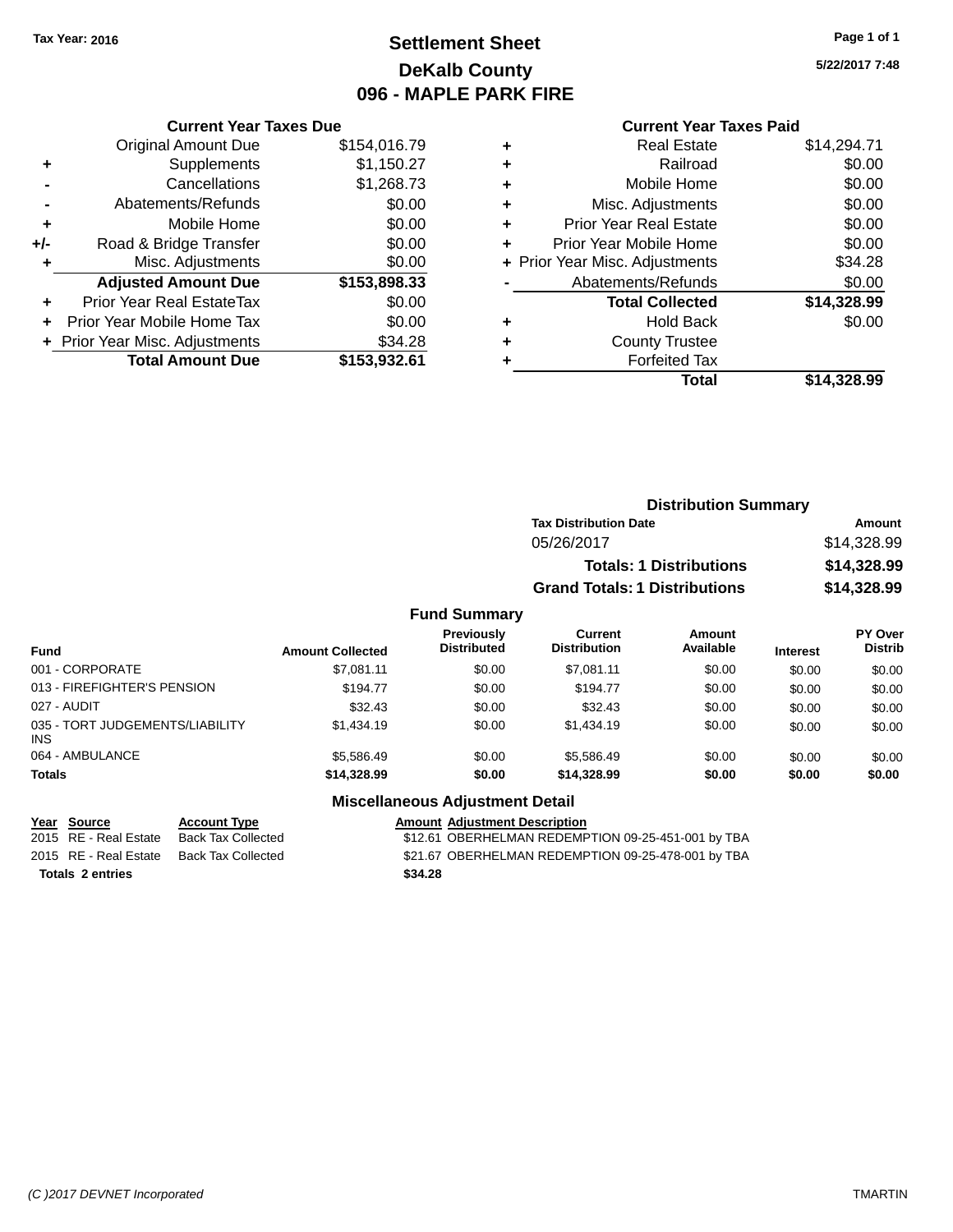# **Settlement Sheet Tax Year: 2016 Page 1 of 1 DeKalb County 097 - PAW PAW FIRE**

|     | <b>Current Year Taxes Due</b>  |             |
|-----|--------------------------------|-------------|
|     | <b>Original Amount Due</b>     | \$37,852.98 |
|     | Supplements                    | \$111.55    |
|     | Cancellations                  | \$126.75    |
|     | Abatements/Refunds             | \$0.00      |
| ٠   | Mobile Home                    | \$0.00      |
| +/- | Road & Bridge Transfer         | \$0.00      |
|     | Misc. Adjustments              | \$0.00      |
|     | <b>Adjusted Amount Due</b>     | \$37,837.78 |
| ٠   | Prior Year Real EstateTax      | \$0.00      |
|     | Prior Year Mobile Home Tax     | \$0.00      |
|     | + Prior Year Misc. Adjustments | \$0.00      |
|     | <b>Total Amount Due</b>        | \$37,837.78 |
|     |                                |             |

|   | <b>Current Year Taxes Paid</b> |            |
|---|--------------------------------|------------|
| ٠ | <b>Real Estate</b>             | \$3,395.99 |
| ٠ | Railroad                       | \$0.00     |
|   | Mobile Home                    | \$0.00     |
| ٠ | Misc. Adjustments              | \$0.00     |
| ÷ | <b>Prior Year Real Estate</b>  | \$0.00     |
|   | Prior Year Mobile Home         | \$0.00     |
| ÷ | Prior Year Misc. Adjustments   | \$0.00     |
|   | Abatements/Refunds             | \$0.00     |
|   | <b>Total Collected</b>         | \$3,395.99 |
|   | <b>Hold Back</b>               | \$0.00     |
|   | <b>County Trustee</b>          |            |
|   | <b>Forfeited Tax</b>           |            |
|   | Total                          | \$3.395.99 |
|   |                                |            |

|                                         |                         |                                  | <b>Distribution Summary</b>          |                                |                 |                           |
|-----------------------------------------|-------------------------|----------------------------------|--------------------------------------|--------------------------------|-----------------|---------------------------|
|                                         |                         |                                  | <b>Tax Distribution Date</b>         |                                |                 | Amount                    |
|                                         |                         |                                  | 05/26/2017                           |                                |                 | \$3,395.99                |
|                                         |                         |                                  |                                      | <b>Totals: 1 Distributions</b> |                 | \$3,395.99                |
|                                         |                         |                                  | <b>Grand Totals: 1 Distributions</b> |                                |                 | \$3,395.99                |
|                                         |                         | <b>Fund Summary</b>              |                                      |                                |                 |                           |
| <b>Fund</b>                             | <b>Amount Collected</b> | Previously<br><b>Distributed</b> | Current<br><b>Distribution</b>       | Amount<br>Available            | <b>Interest</b> | PY Over<br><b>Distrib</b> |
| 001 - CORPORATE                         | \$3.059.71              | \$0.00                           | \$3.059.71                           | \$0.00                         | \$0.00          | \$0.00                    |
| 035 - TORT JUDGEMENTS/LIABILITY<br>INS. | \$336.28                | \$0.00                           | \$336.28                             | \$0.00                         | \$0.00          | \$0.00                    |
| <b>Totals</b>                           | \$3,395.99              | \$0.00                           | \$3,395.99                           | \$0.00                         | \$0.00          | \$0.00                    |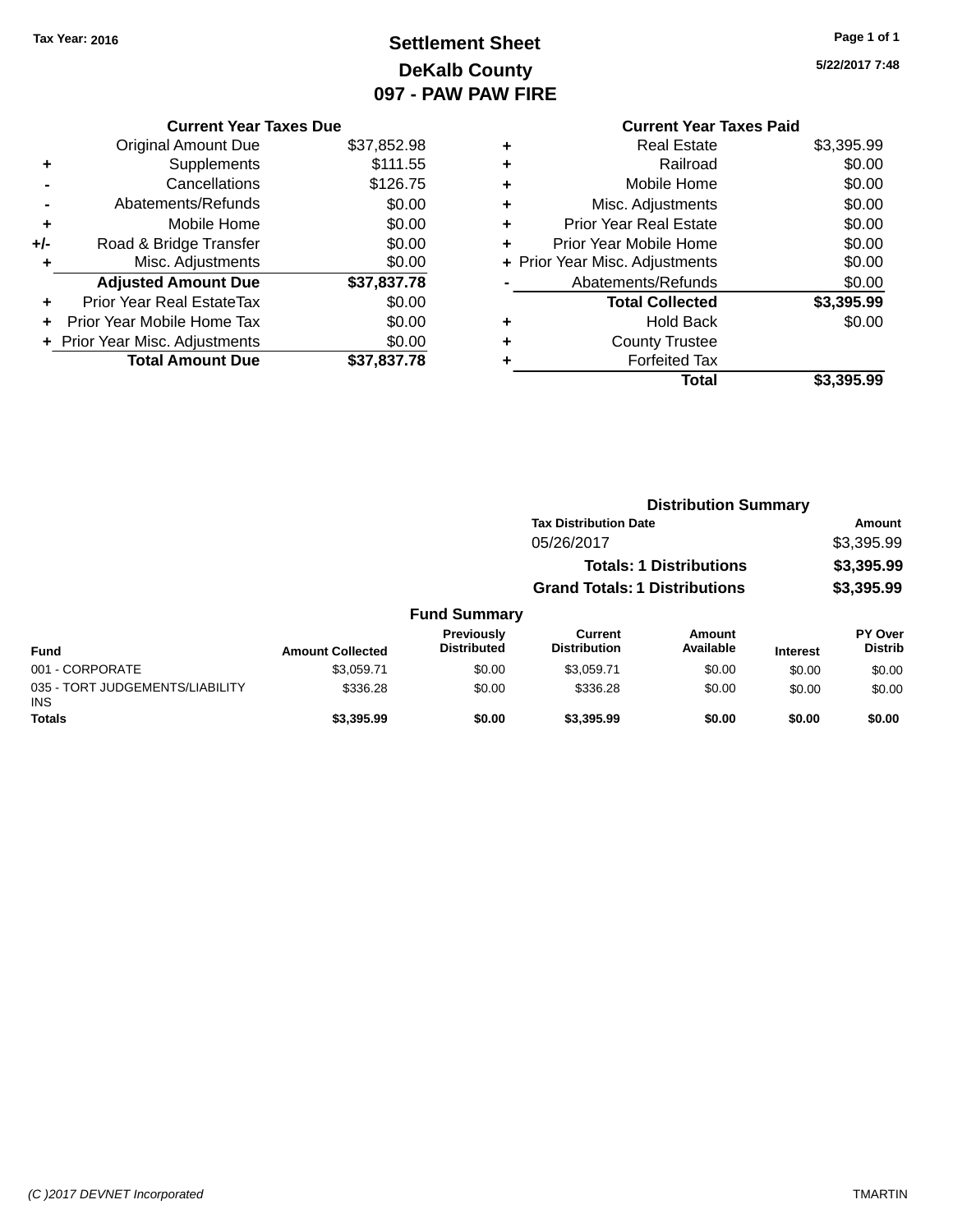# **Settlement Sheet Tax Year: 2016 Page 1 of 1 DeKalb County 098 - SANDWICH FIRE**

**5/22/2017 7:48**

# **Current Year Taxes Paid**

|     | <b>Current Year Taxes Due</b>  |              |
|-----|--------------------------------|--------------|
|     | <b>Original Amount Due</b>     | \$578,076.80 |
| ٠   | Supplements                    | \$3,832.65   |
|     | Cancellations                  | \$4,411.28   |
|     | Abatements/Refunds             | \$0.00       |
| ٠   | Mobile Home                    | \$0.00       |
| +/- | Road & Bridge Transfer         | \$0.00       |
| ٠   | Misc. Adjustments              | \$213.60     |
|     | <b>Adjusted Amount Due</b>     | \$577,711.77 |
| ÷   | Prior Year Real EstateTax      | (\$161.48)   |
| ÷   | Prior Year Mobile Home Tax     | \$0.00       |
|     | + Prior Year Misc. Adjustments | \$6.79       |
|     | <b>Total Amount Due</b>        | \$577,557.08 |
|     |                                |              |

| ٠ | <b>Real Estate</b>             | \$57,014.59 |
|---|--------------------------------|-------------|
| ٠ | Railroad                       | \$0.00      |
| ٠ | Mobile Home                    | \$0.00      |
| ٠ | Misc. Adjustments              | \$213.60    |
| ٠ | <b>Prior Year Real Estate</b>  | (\$161.48)  |
| ٠ | Prior Year Mobile Home         | \$0.00      |
|   | + Prior Year Misc. Adjustments | \$6.79      |
|   | Abatements/Refunds             | \$0.00      |
|   | <b>Total Collected</b>         | \$57,073.50 |
| ٠ | <b>Hold Back</b>               | \$0.00      |
| ٠ | <b>County Trustee</b>          |             |
| ٠ | <b>Forfeited Tax</b>           |             |
|   | Total                          | \$57,073.50 |
|   |                                |             |

|                                                                                                    |                         |                                                   | <b>Distribution Summary</b>                    |                                |                 |                           |  |
|----------------------------------------------------------------------------------------------------|-------------------------|---------------------------------------------------|------------------------------------------------|--------------------------------|-----------------|---------------------------|--|
|                                                                                                    |                         |                                                   | <b>Tax Distribution Date</b>                   |                                |                 | Amount                    |  |
|                                                                                                    |                         |                                                   | 05/26/2017                                     |                                |                 | \$57,073.50               |  |
|                                                                                                    |                         |                                                   |                                                | <b>Totals: 1 Distributions</b> |                 | \$57,073.50               |  |
|                                                                                                    |                         |                                                   | <b>Grand Totals: 1 Distributions</b>           |                                |                 | \$57,073.50               |  |
|                                                                                                    |                         | <b>Fund Summary</b>                               |                                                |                                |                 |                           |  |
| <b>Fund</b>                                                                                        | <b>Amount Collected</b> | <b>Previously</b><br><b>Distributed</b>           | <b>Current</b><br><b>Distribution</b>          | Amount<br>Available            | <b>Interest</b> | PY Over<br><b>Distrib</b> |  |
| 001 - CORPORATE                                                                                    | \$50,003.59             | \$0.00                                            | \$50,003.59                                    | \$0.00                         | \$0.00          | \$0.00                    |  |
| 027 - AUDIT                                                                                        | \$497.16                | \$0.00                                            | \$497.16                                       | \$0.00                         | \$0.00          | \$0.00                    |  |
| 035 - TORT JUDGEMENTS/LIABILITY<br><b>INS</b>                                                      | \$6,572.75              | \$0.00                                            | \$6,572.75                                     | \$0.00                         | \$0.00          | \$0.00                    |  |
| <b>Totals</b>                                                                                      | \$57,073.50             | \$0.00                                            | \$57,073.50                                    | \$0.00                         | \$0.00          | \$0.00                    |  |
|                                                                                                    |                         | <b>Miscellaneous Adjustment Detail</b>            |                                                |                                |                 |                           |  |
| <b>Account Type</b><br><b>Source</b><br>Year<br>2015 RE - Real Estate<br><b>Back Tax Collected</b> |                         | <b>Amount Adjustment Description</b>              | \$6.79 NIELSEN REDEMPTION 15-16-151-019 by TBA |                                |                 |                           |  |
| 2016 RE - Real Estate<br><b>Back Tax Collected</b>                                                 |                         | \$213.60 HARRISON REDEMPTION 19-26-408-006 by TBA |                                                |                                |                 |                           |  |

**Totals 2 entries \$220.39**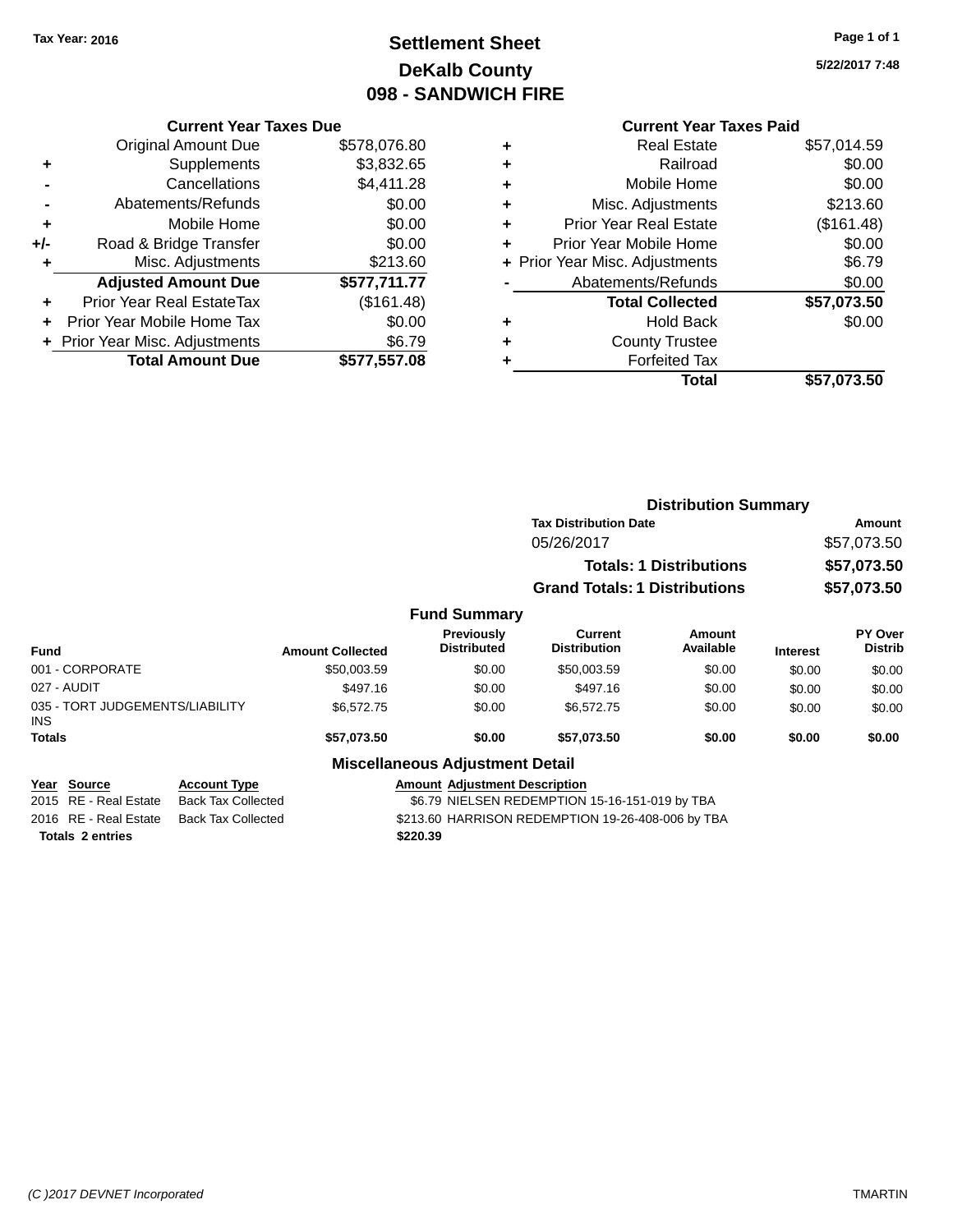# **Settlement Sheet Tax Year: 2016 Page 1 of 1 DeKalb County 099 - SHABBONA FIRE**

**5/22/2017 7:48**

| <b>Current Year Taxes Due</b> |              |
|-------------------------------|--------------|
| <b>Original Amount Due</b>    | \$189,203.07 |
| Supplements                   | \$537.39     |
| Cancellations                 | \$602.50     |
| Abatements/Refunds            | \$0.00       |
| Mobile Home                   | \$0.00       |
| Road & Bridge Transfer        | \$0.00       |
| Misc. Adjustments             | \$0.00       |
| <b>Adjusted Amount Due</b>    | \$189,137.96 |
| Prior Year Real EstateTax     | \$0.00       |
| Prior Year Mobile Home Tax    | \$0.00       |
| Prior Year Misc. Adjustments  | \$45.48      |
| <b>Total Amount Due</b>       | \$189,183.44 |
|                               |              |

|   | <b>Current Year Taxes Paid</b> |             |
|---|--------------------------------|-------------|
| ٠ | <b>Real Estate</b>             | \$16,109.76 |
| ٠ | Railroad                       | \$0.00      |
| ٠ | Mobile Home                    | \$0.00      |
| ٠ | Misc. Adjustments              | \$0.00      |
| ٠ | <b>Prior Year Real Estate</b>  | \$0.00      |
| ٠ | Prior Year Mobile Home         | \$0.00      |
|   | + Prior Year Misc. Adjustments | \$45.48     |
|   | Abatements/Refunds             | \$0.00      |
|   | <b>Total Collected</b>         | \$16,155.24 |
| ٠ | <b>Hold Back</b>               | \$0.00      |
| ٠ | <b>County Trustee</b>          |             |
| ٠ | <b>Forfeited Tax</b>           |             |
|   | <b>Total</b>                   | \$16,155.24 |

|                                         |                         |                                  | <b>Distribution Summary</b>           |                                |                 |                           |
|-----------------------------------------|-------------------------|----------------------------------|---------------------------------------|--------------------------------|-----------------|---------------------------|
|                                         |                         |                                  | <b>Tax Distribution Date</b>          |                                |                 | Amount                    |
|                                         |                         |                                  | 05/26/2017                            |                                |                 | \$16,155.24               |
|                                         |                         |                                  |                                       | <b>Totals: 1 Distributions</b> |                 | \$16,155.24               |
|                                         |                         |                                  | <b>Grand Totals: 1 Distributions</b>  |                                |                 | \$16,155.24               |
|                                         |                         | <b>Fund Summary</b>              |                                       |                                |                 |                           |
| <b>Fund</b>                             | <b>Amount Collected</b> | Previously<br><b>Distributed</b> | <b>Current</b><br><b>Distribution</b> | Amount<br>Available            | <b>Interest</b> | PY Over<br><b>Distrib</b> |
| 001 - CORPORATE                         | \$11,039.67             | \$0.00                           | \$11,039.67                           | \$0.00                         | \$0.00          | \$0.00                    |
| 035 - TORT JUDGEMENTS/LIABILITY<br>INS. | \$2,224.22              | \$0.00                           | \$2,224.22                            | \$0.00                         | \$0.00          | \$0.00                    |
| 064 - AMBULANCE                         | \$2,891.35              | \$0.00                           | \$2.891.35                            | \$0.00                         | \$0.00          | \$0.00                    |
| <b>Totals</b>                           | \$16,155.24             | \$0.00                           | \$16,155.24                           | \$0.00                         | \$0.00          | \$0.00                    |
|                                         |                         | Miccellanesus Adjustment Detail  |                                       |                                |                 |                           |

#### **Miscellaneous Adjustment Detail**

| Year Source           | <b>Account Type</b> | <b>Amount Adiustment Description</b>                |
|-----------------------|---------------------|-----------------------------------------------------|
| 2015 RE - Real Estate | Back Tax Collected  | \$45.48 CASTLE BANK REDEMPTION 13-15-401-006 by TBA |
| Totals 1 entries      |                     | \$45.48                                             |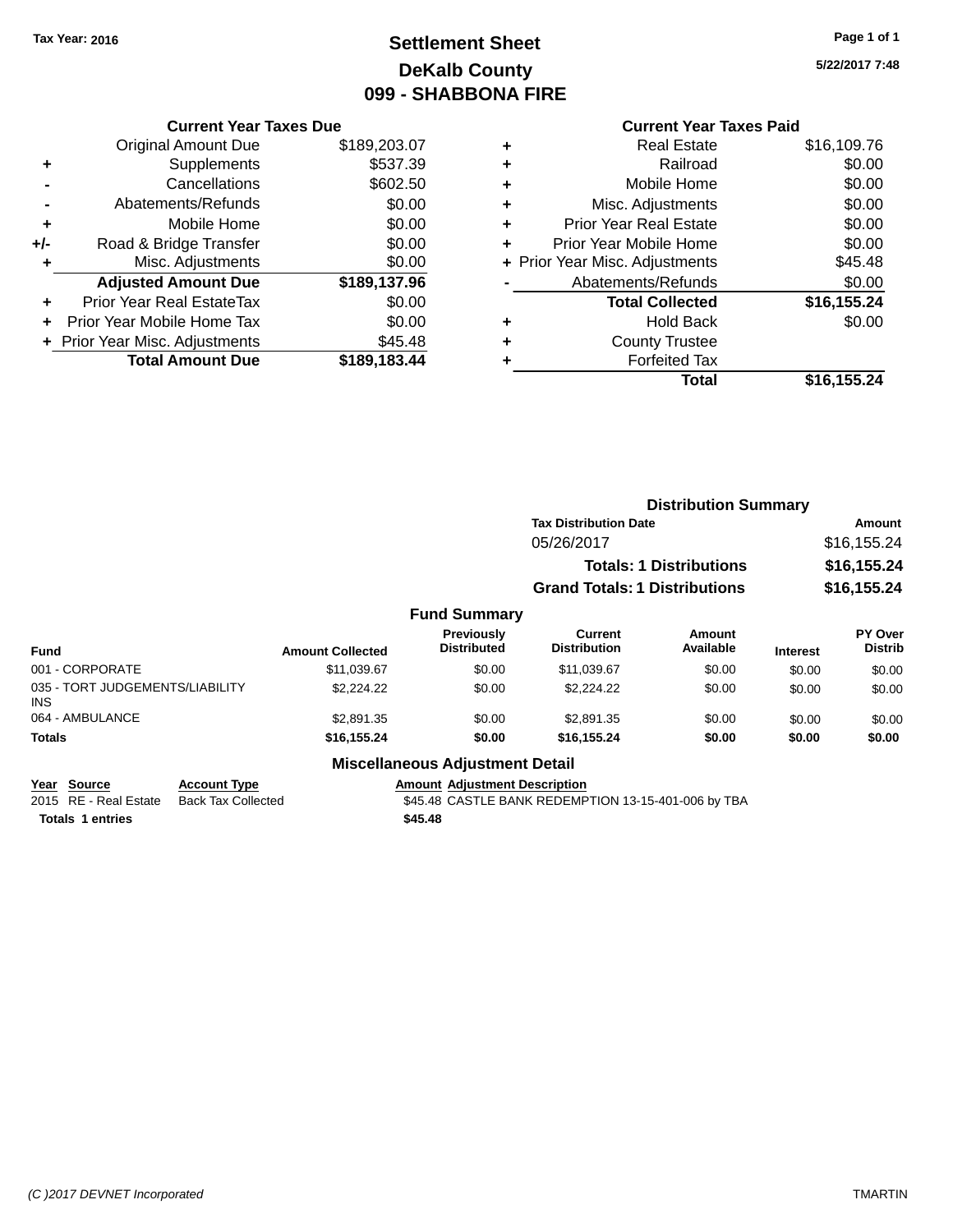# **Settlement Sheet Tax Year: 2016 Page 1 of 1 DeKalb County 100 - SOMONAUK FIRE**

|     | <b>Current Year Taxes Due</b>    |              |
|-----|----------------------------------|--------------|
|     | <b>Original Amount Due</b>       | \$262,022.23 |
| ٠   | Supplements                      | \$1,241.80   |
|     | Cancellations                    | \$1,798.75   |
|     | Abatements/Refunds               | \$0.00       |
| ٠   | Mobile Home                      | \$0.00       |
| +/- | Road & Bridge Transfer           | \$0.00       |
| ٠   | Misc. Adjustments                | \$0.00       |
|     | <b>Adjusted Amount Due</b>       | \$261,465.28 |
| ÷   | <b>Prior Year Real EstateTax</b> | \$0.00       |
| ÷   | Prior Year Mobile Home Tax       | \$0.00       |
|     | + Prior Year Misc. Adjustments   | \$0.00       |
|     | <b>Total Amount Due</b>          | \$261.465.28 |

|   | <b>Current Year Taxes Paid</b> |             |
|---|--------------------------------|-------------|
| ٠ | <b>Real Estate</b>             | \$24,266.35 |
| ٠ | Railroad                       | \$0.00      |
| ٠ | Mobile Home                    | \$0.00      |
| ٠ | Misc. Adjustments              | \$0.00      |
| ٠ | <b>Prior Year Real Estate</b>  | \$0.00      |
| ٠ | Prior Year Mobile Home         | \$0.00      |
|   | + Prior Year Misc. Adjustments | \$0.00      |
|   | Abatements/Refunds             | \$0.00      |
|   | <b>Total Collected</b>         | \$24,266.35 |
| ٠ | <b>Hold Back</b>               | \$0.00      |
|   | <b>County Trustee</b>          |             |
|   | <b>Forfeited Tax</b>           |             |
|   | Total                          | \$24,266.35 |
|   |                                |             |

|                                                                 |                                            |                         |                                                | <b>Distribution Summary</b>                      |                                |                 |                           |
|-----------------------------------------------------------------|--------------------------------------------|-------------------------|------------------------------------------------|--------------------------------------------------|--------------------------------|-----------------|---------------------------|
|                                                                 |                                            |                         |                                                | <b>Tax Distribution Date</b>                     |                                |                 | Amount                    |
|                                                                 |                                            |                         |                                                | 05/26/2017                                       |                                |                 | \$24,266.35               |
|                                                                 |                                            |                         |                                                |                                                  | <b>Totals: 1 Distributions</b> |                 | \$24,266.35               |
|                                                                 |                                            |                         |                                                | <b>Grand Totals: 1 Distributions</b>             |                                |                 | \$24,266.35               |
|                                                                 |                                            |                         | <b>Fund Summary</b>                            |                                                  |                                |                 |                           |
| <b>Fund</b>                                                     |                                            | <b>Amount Collected</b> | <b>Previously</b><br><b>Distributed</b>        | Current<br><b>Distribution</b>                   | Amount<br>Available            | <b>Interest</b> | PY Over<br><b>Distrib</b> |
| 001 - CORPORATE                                                 |                                            | \$13,277.94             | \$0.00                                         | \$13,277.94                                      | \$0.00                         | \$0.00          | \$0.00                    |
| 064 - AMBULANCE                                                 |                                            | \$10,988.41             | \$0.00                                         | \$10,988.41                                      | \$0.00                         | \$0.00          | \$0.00                    |
| <b>Totals</b>                                                   |                                            | \$24,266.35             | \$0.00                                         | \$24,266.35                                      | \$0.00                         | \$0.00          | \$0.00                    |
|                                                                 |                                            |                         | <b>Abatement Detail</b>                        |                                                  |                                |                 |                           |
| Year Source<br>2016 RE - Real Estate<br><b>Totals 1 entries</b> | <b>Account Type</b><br><b>RE</b> Abatement |                         | <b>Amount Adjustment Description</b><br>\$0.00 | \$0.00 PTAB INTEREST REFUND 19-23-300-013 by TBA |                                |                 |                           |
|                                                                 |                                            |                         |                                                |                                                  |                                |                 |                           |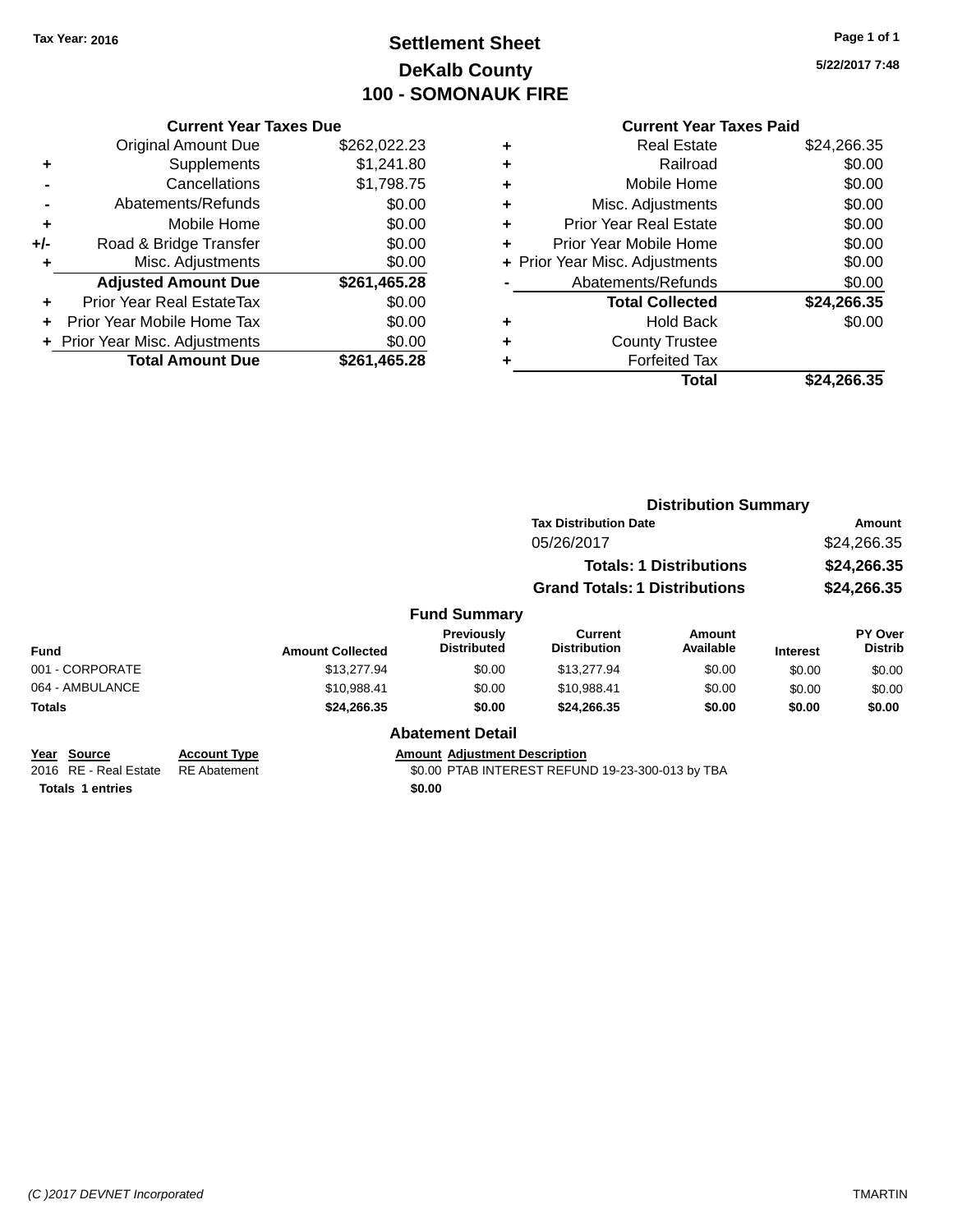# **Settlement Sheet Tax Year: 2016 Page 1 of 1 DeKalb County 101 - SYCAMORE FIRE**

| <b>Current Year Taxes Due</b>  |              |
|--------------------------------|--------------|
| <b>Original Amount Due</b>     | \$343,562.81 |
| Supplements                    | \$2,479.50   |
| Cancellations                  | \$2,784.41   |
| Abatements/Refunds             | \$0.13       |
| Mobile Home                    | \$0.00       |
| Road & Bridge Transfer         | \$0.00       |
| Misc. Adjustments              | \$0.00       |
| <b>Adjusted Amount Due</b>     | \$343,257.77 |
| Prior Year Real EstateTax      | (\$13.56)    |
| Prior Year Mobile Home Tax     | \$0.00       |
| + Prior Year Misc. Adjustments | \$0.00       |
| <b>Total Amount Due</b>        | \$343.244.21 |
|                                |              |

|   | <b>Current Year Taxes Paid</b> |             |
|---|--------------------------------|-------------|
| ٠ | <b>Real Estate</b>             | \$32,280.00 |
| ٠ | Railroad                       | \$0.00      |
| ٠ | Mobile Home                    | \$0.00      |
| ٠ | Misc. Adjustments              | \$0.00      |
| ٠ | <b>Prior Year Real Estate</b>  | (\$13.56)   |
| ٠ | Prior Year Mobile Home         | \$0.00      |
|   | + Prior Year Misc. Adjustments | \$0.00      |
|   | Abatements/Refunds             | \$0.13      |
|   | <b>Total Collected</b>         | \$32,266.31 |
| ٠ | <b>Hold Back</b>               | \$0.00      |
| ٠ | <b>County Trustee</b>          |             |
|   | <b>Forfeited Tax</b>           |             |
|   | Total                          | \$32,266.31 |
|   |                                |             |

|                                      |                                            |                         |                                         | <b>Distribution Summary</b>                      |                                |                 |                           |
|--------------------------------------|--------------------------------------------|-------------------------|-----------------------------------------|--------------------------------------------------|--------------------------------|-----------------|---------------------------|
|                                      |                                            |                         |                                         | <b>Tax Distribution Date</b>                     |                                |                 | Amount                    |
|                                      |                                            |                         |                                         | 05/26/2017                                       |                                |                 | \$32,266.31               |
|                                      |                                            |                         |                                         |                                                  | <b>Totals: 1 Distributions</b> | \$32,266.31     |                           |
|                                      |                                            |                         |                                         | <b>Grand Totals: 1 Distributions</b>             |                                |                 | \$32,266.31               |
|                                      |                                            |                         | <b>Fund Summary</b>                     |                                                  |                                |                 |                           |
| <b>Fund</b>                          |                                            | <b>Amount Collected</b> | <b>Previously</b><br><b>Distributed</b> | Current<br><b>Distribution</b>                   | Amount<br>Available            | <b>Interest</b> | PY Over<br><b>Distrib</b> |
| 001 - CORPORATE                      |                                            | \$16,663.84             | \$0.00                                  | \$16,663.84                                      | \$0.00                         | \$0.00          | \$0.00                    |
| 064 - AMBULANCE                      |                                            | \$15,602.47             | \$0.00                                  | \$15,602.47                                      | \$0.00                         | \$0.00          | \$0.00                    |
| <b>Totals</b>                        |                                            | \$32,266.31             | \$0.00                                  | \$32,266.31                                      | \$0.00                         | \$0.00          | \$0.00                    |
|                                      |                                            |                         | <b>Abatement Detail</b>                 |                                                  |                                |                 |                           |
| Year Source<br>2016 RE - Real Estate | <b>Account Type</b><br><b>RE</b> Abatement |                         | <b>Amount Adjustment Description</b>    | \$0.13 PTAB INTEREST REFUND 06-28-180-020 by TBA |                                |                 |                           |
| <b>Totals 1 entries</b>              |                                            |                         | \$0.13                                  |                                                  |                                |                 |                           |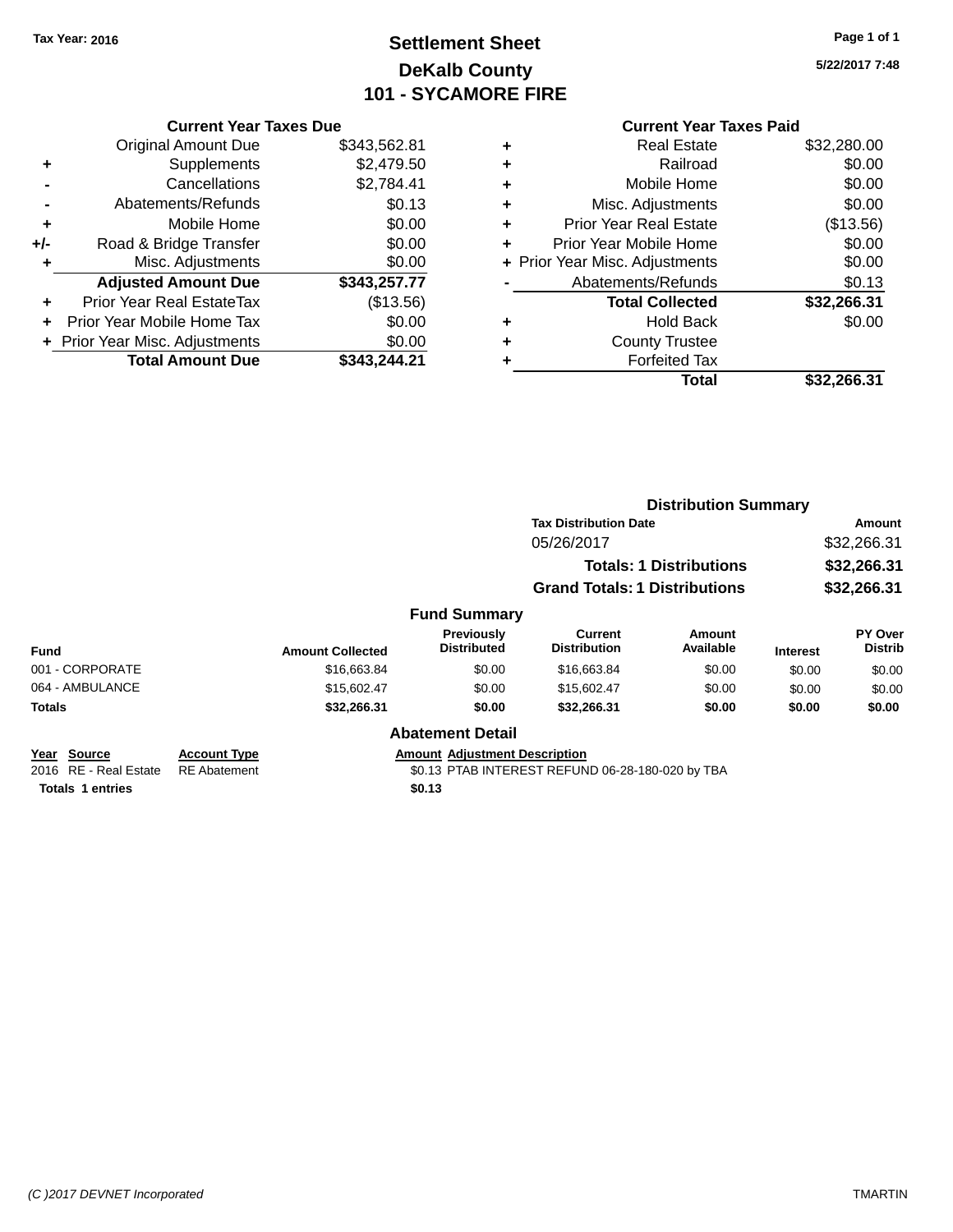# **Settlement Sheet Tax Year: 2016 Page 1 of 1 DeKalb County 102 - WATERMAN FIRE**

**5/22/2017 7:48**

### **Current Year Taxes Due**

|       | <b>Original Amount Due</b>     | \$153,649.56 |
|-------|--------------------------------|--------------|
| ٠     | Supplements                    | \$198.18     |
|       | Cancellations                  | \$242.82     |
|       | Abatements/Refunds             | \$0.00       |
| ٠     | Mobile Home                    | \$0.00       |
| $+/-$ | Road & Bridge Transfer         | \$0.00       |
| ٠     | Misc. Adjustments              | \$0.00       |
|       | <b>Adjusted Amount Due</b>     | \$153,604.92 |
| ٠     | Prior Year Real EstateTax      | \$0.00       |
|       | Prior Year Mobile Home Tax     | \$0.00       |
|       | + Prior Year Misc. Adjustments | \$92.96      |
|       | <b>Total Amount Due</b>        | \$153,697.88 |

|   | <b>Current Year Taxes Paid</b> |             |
|---|--------------------------------|-------------|
| ٠ | <b>Real Estate</b>             | \$12,720.77 |
| ٠ | Railroad                       | \$0.00      |
| ٠ | Mobile Home                    | \$0.00      |
| ٠ | Misc. Adjustments              | \$0.00      |
| ٠ | <b>Prior Year Real Estate</b>  | \$0.00      |
| ٠ | Prior Year Mobile Home         | \$0.00      |
|   | + Prior Year Misc. Adjustments | \$92.96     |
|   | Abatements/Refunds             | \$0.00      |
|   | <b>Total Collected</b>         | \$12,813.73 |
|   | <b>Hold Back</b>               | \$0.00      |
| ٠ | <b>County Trustee</b>          |             |
|   | <b>Forfeited Tax</b>           |             |
|   | Total                          | \$12,813.73 |
|   |                                |             |

|                       |                           |                                                  | <b>Distribution Summary</b>          |                     |                 |                           |             |
|-----------------------|---------------------------|--------------------------------------------------|--------------------------------------|---------------------|-----------------|---------------------------|-------------|
|                       |                           |                                                  | <b>Tax Distribution Date</b>         |                     |                 | Amount                    |             |
|                       |                           |                                                  | 05/26/2017                           |                     |                 | \$12,813.73               |             |
|                       |                           | <b>Totals: 1 Distributions</b>                   |                                      |                     |                 |                           | \$12,813.73 |
|                       |                           |                                                  | <b>Grand Totals: 1 Distributions</b> |                     |                 | \$12,813.73               |             |
|                       |                           | <b>Fund Summary</b>                              |                                      |                     |                 |                           |             |
| <b>Fund</b>           | <b>Amount Collected</b>   | Previously<br><b>Distributed</b>                 | Current<br><b>Distribution</b>       | Amount<br>Available | <b>Interest</b> | PY Over<br><b>Distrib</b> |             |
| 001 - CORPORATE       | \$12,813.73               | \$0.00                                           | \$12,813.73                          | \$0.00              | \$0.00          | \$0.00                    |             |
| <b>Totals</b>         | \$12,813.73               | \$0.00                                           | \$12,813.73                          | \$0.00              | \$0.00          | \$0.00                    |             |
|                       |                           | <b>Miscellaneous Adjustment Detail</b>           |                                      |                     |                 |                           |             |
| Year Source           | <b>Account Type</b>       | <b>Amount Adjustment Description</b>             |                                      |                     |                 |                           |             |
| 2015 RE - Real Estate | <b>Back Tax Collected</b> | \$73.94 ROBINSON REDEMPTION 14-15-155-002 by TBA |                                      |                     |                 |                           |             |
| 2015 RE - Real Estate | <b>Back Tax Collected</b> | \$19.02 BOGLE REDEMPTION 14-16-233-001 by TBA    |                                      |                     |                 |                           |             |

**Totals 2 entries \$92.96**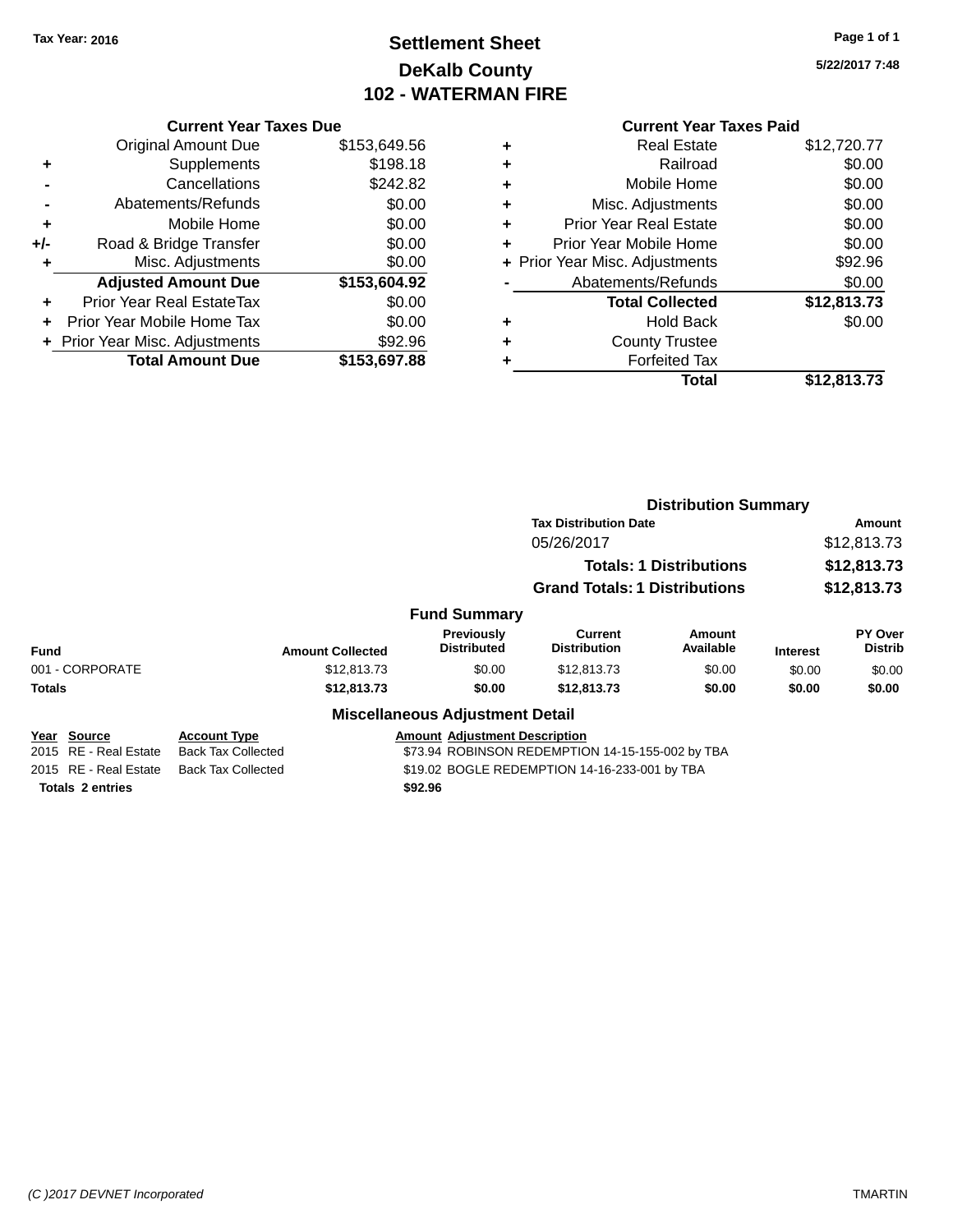# **Settlement Sheet Tax Year: 2016 Page 1 of 1 DeKalb County 103 - EARLVILLE LIBRARY DISTRICT**

**5/22/2017 7:48**

#### **Current Year Taxes Paid**

| <b>Current Year Taxes Due</b> |            |
|-------------------------------|------------|
| <b>Original Amount Due</b>    | \$5,049.64 |
| Supplements                   | \$0.00     |
| Cancellations                 | \$0.00     |
| Abatements/Refunds            | \$0.00     |
| Mobile Home                   | \$0.00     |
| Road & Bridge Transfer        | \$0.00     |
| Misc. Adjustments             | \$0.00     |
| <b>Adjusted Amount Due</b>    | \$5,049.64 |
| Prior Year Real EstateTax     | \$0.00     |
| Prior Year Mobile Home Tax    | \$0.00     |
| Prior Year Misc. Adjustments  | \$0.00     |
| <b>Total Amount Due</b>       | \$5.049.64 |
|                               |            |

|   | Total                          | \$569.28 |
|---|--------------------------------|----------|
| ٠ | <b>Forfeited Tax</b>           |          |
| ٠ | <b>County Trustee</b>          |          |
| ٠ | <b>Hold Back</b>               | \$0.00   |
|   | <b>Total Collected</b>         | \$569.28 |
|   | Abatements/Refunds             | \$0.00   |
|   | + Prior Year Misc. Adjustments | \$0.00   |
| ٠ | Prior Year Mobile Home         | \$0.00   |
| ٠ | <b>Prior Year Real Estate</b>  | \$0.00   |
| ٠ | Misc. Adjustments              | \$0.00   |
| ٠ | Mobile Home                    | \$0.00   |
| ٠ | Railroad                       | \$0.00   |
| ٠ | <b>Real Estate</b>             | \$569.28 |
|   |                                |          |

| <b>Distribution Summary</b>          |          |
|--------------------------------------|----------|
| <b>Tax Distribution Date</b>         | Amount   |
| 05/26/2017                           | \$569.28 |
| <b>Totals: 1 Distributions</b>       | \$569.28 |
| <b>Grand Totals: 1 Distributions</b> | \$569.28 |

#### **Fund Summary**

| <b>Fund</b>                                         | <b>Amount Collected</b> | <b>Previously</b><br><b>Distributed</b> | Current<br><b>Distribution</b> | Amount<br>Available | <b>Interest</b> | <b>PY Over</b><br><b>Distrib</b> |
|-----------------------------------------------------|-------------------------|-----------------------------------------|--------------------------------|---------------------|-----------------|----------------------------------|
| 001 - CORPORATE                                     | \$316.16                | \$0.00                                  | \$316.16                       | \$0.00              | \$0.00          | \$0.00                           |
| 004 - OPERATIONS & MAINTENANCE                      | \$42.15                 | \$0.00                                  | \$42.15                        | \$0.00              | \$0.00          | \$0.00                           |
| 027 - AUDIT                                         | \$10.05                 | \$0.00                                  | \$10.05                        | \$0.00              | \$0.00          | \$0.00                           |
| 031 - WORKING CASH                                  | \$0.00                  | \$0.00                                  | \$0.00                         | \$0.00              | \$0.00          | \$0.00                           |
| 035 - TORT JUDGMENTS, LIABILITY<br><b>INSURANCE</b> | \$160.73                | \$0.00                                  | \$160.73                       | \$0.00              | \$0.00          | \$0.00                           |
| 047 - SOCIAL SECURITY                               | \$40.19                 | \$0.00                                  | \$40.19                        | \$0.00              | \$0.00          | \$0.00                           |
| <b>Totals</b>                                       | \$569.28                | \$0.00                                  | \$569.28                       | \$0.00              | \$0.00          | \$0.00                           |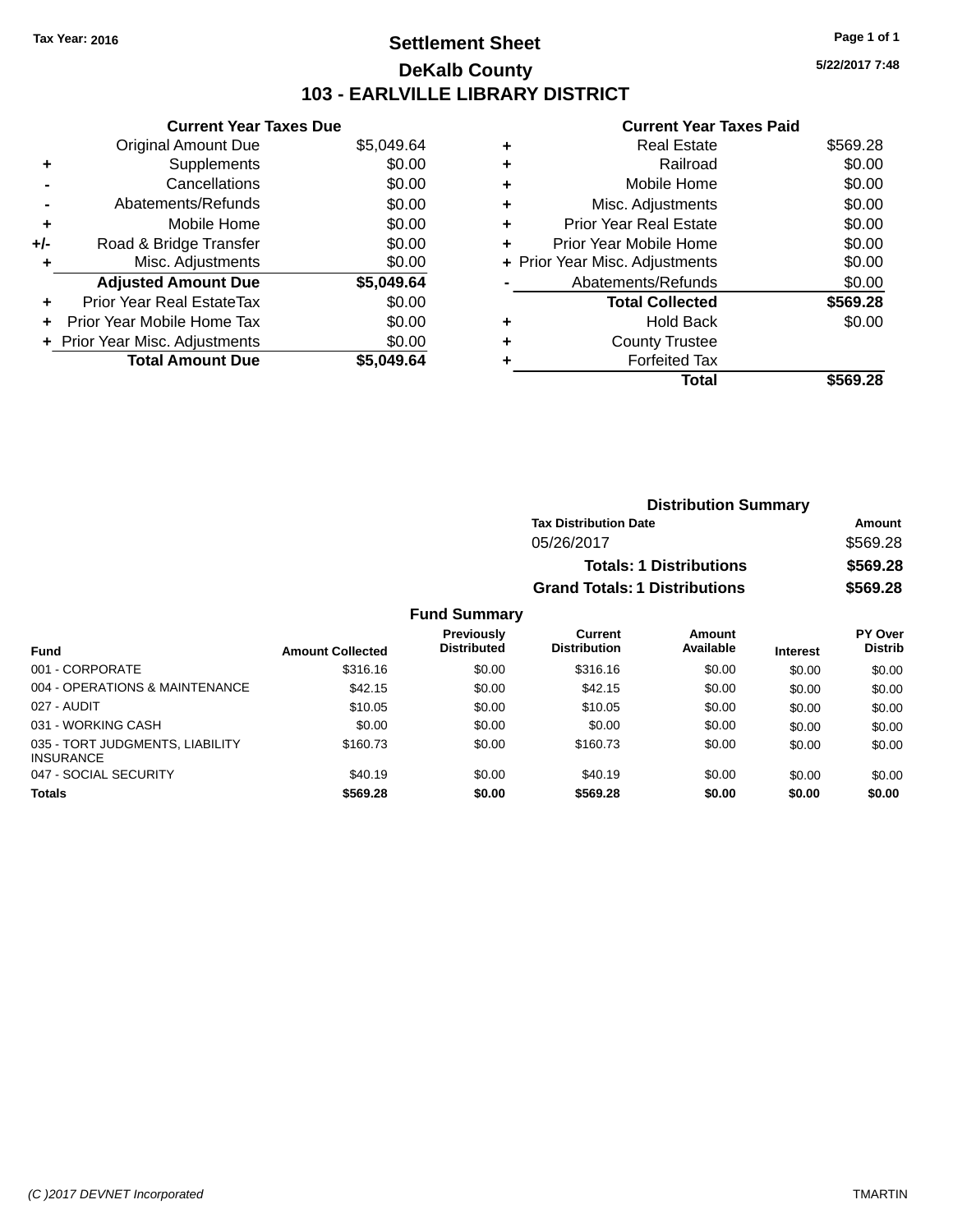# **Settlement Sheet Tax Year: 2016 Page 1 of 2 DeKalb County 110 - DEKALB PARK**

**5/22/2017 7:48**

#### **Current Year Taxes Due**

|     | <b>Original Amount Due</b>       | \$3,824,614.61 |
|-----|----------------------------------|----------------|
| ٠   | Supplements                      | \$42,627.60    |
|     | Cancellations                    | \$73,303.21    |
|     | Abatements/Refunds               | \$0.00         |
| ٠   | Mobile Home                      | \$0.00         |
| +/- | Road & Bridge Transfer           | \$0.00         |
| ٠   | Misc. Adjustments                | \$0.00         |
|     | <b>Adjusted Amount Due</b>       | \$3,793,939.00 |
|     | <b>Prior Year Real EstateTax</b> | (\$939.67)     |
|     | Prior Year Mobile Home Tax       | \$0.00         |
|     | + Prior Year Misc. Adjustments   | \$2,892.45     |
|     | <b>Total Amount Due</b>          | \$3,795,891.78 |

#### **Current Year Taxes Paid**

|   | <b>Real Estate</b>             | \$361,670.55 |
|---|--------------------------------|--------------|
| ÷ | Railroad                       | \$0.00       |
| ٠ | Mobile Home                    | \$0.00       |
| ٠ | Misc. Adjustments              | \$0.00       |
| ٠ | <b>Prior Year Real Estate</b>  | (\$939.67)   |
| ٠ | Prior Year Mobile Home         | \$0.00       |
|   | + Prior Year Misc. Adjustments | \$2,892.45   |
|   | Abatements/Refunds             | \$0.00       |
|   | <b>Total Collected</b>         | \$363,623.33 |
| ٠ | <b>Hold Back</b>               | \$0.00       |
| ٠ | <b>County Trustee</b>          |              |
| ٠ | <b>Forfeited Tax</b>           |              |
|   | Total                          | \$363,623.33 |
|   |                                |              |

# **Distribution Summary Tax Distribution Date Amount** 05/26/2017 \$363,623.33 **Totals: 1 Distributions \$363,623.33 Grand Totals: 1 Distributions \$363,623.33**

#### **Fund Summary**

|                                         |                         | <b>Previously</b>  | Current             | Amount    |                 | PY Over        |
|-----------------------------------------|-------------------------|--------------------|---------------------|-----------|-----------------|----------------|
| <b>Fund</b>                             | <b>Amount Collected</b> | <b>Distributed</b> | <b>Distribution</b> | Available | <b>Interest</b> | <b>Distrib</b> |
| 001 - CORPORATE                         | \$138,962.30            | \$0.00             | \$138,962.30        | \$0.00    | \$0.00          | \$0.00         |
| 003 - BONDS AND INTEREST                | \$119,123.00            | \$0.00             | \$119,123.00        | \$0.00    | \$0.00          | \$0.00         |
| $005 - I. M. R. F.$                     | \$22,249.75             | \$0.00             | \$22,249.75         | \$0.00    | \$0.00          | \$0.00         |
| 027 - AUDIT                             | \$2.189.01              | \$0.00             | \$2,189.01          | \$0.00    | \$0.00          | \$0.00         |
| 035 - TORT JUDGEMENTS/LIABILITY<br>INS. | \$5,099.46              | \$0.00             | \$5,099.46          | \$0.00    | \$0.00          | \$0.00         |
| 047 - SOCIAL SECURITY                   | \$11,776.66             | \$0.00             | \$11,776.66         | \$0.00    | \$0.00          | \$0.00         |
| 060 - UNEMPLOYMENT INSURANCE            | \$2,323.55              | \$0.00             | \$2,323.55          | \$0.00    | \$0.00          | \$0.00         |
| 062 - WORKERS COMPENSATION              | \$4.642.38              | \$0.00             | \$4,642.38          | \$0.00    | \$0.00          | \$0.00         |
| 122 - RECREATION                        | \$26,887.03             | \$0.00             | \$26,887.03         | \$0.00    | \$0.00          | \$0.00         |
| 123 - AQUARIUM AND MUSEUM               | \$11.127.24             | \$0.00             | \$11.127.24         | \$0.00    | \$0.00          | \$0.00         |
| 126 - REC PROGRAMS/HANDICAPPED          | \$19.242.95             | \$0.00             | \$19,242.95         | \$0.00    | \$0.00          | \$0.00         |
| <b>Totals</b>                           | \$363.623.33            | \$0.00             | \$363.623.33        | \$0.00    | \$0.00          | \$0.00         |

#### **Miscellaneous Adjustment Detail**

| Year Source           | <b>Account Type</b>       | <b>Amount Adjustment Description</b>                           |
|-----------------------|---------------------------|----------------------------------------------------------------|
| 2015 RE - Real Estate | <b>Back Tax Collected</b> | \$89.56 MOONEY REDEMPTION 08-23-184-002 by TBA                 |
| 2015 RE - Real Estate | <b>Back Tax Collected</b> | \$231.64 1827 LINCOLN HWY CORP REDEMPTION 08-24-352-024 by TBA |
| 2015 RE - Real Estate | <b>Back Tax Collected</b> | \$77.21 RIVERMIST REDEMPTION 08-02-324-004 by TBA              |
| 2015 RE - Real Estate | <b>Back Tax Collected</b> | \$77.21 RIVERMIST REDEMPTION 08-02-351-013 by TBA              |
| 2015 RE - Real Estate | <b>Back Tax Collected</b> | \$77.21 RIVERMIST REDEMPTION 08-02-351-017 by TBA              |
| 2015 RE - Real Estate | <b>Back Tax Collected</b> | \$77.21 RIVERMIST REDEMPTION 08-02-351-020 by TBA              |
| 2015 RE - Real Estate | <b>Back Tax Collected</b> | \$77.21 RIVERMIST REDEMPTION 08-02-351-022 by TBA              |
| 2015 RE - Real Estate | <b>Back Tax Collected</b> | \$77.21 RIVERMIST REDEMPTION 08-02-354-001 by TBA              |
| 2015 RE - Real Estate | <b>Back Tax Collected</b> | \$77.21 RIVERMIST REDEMPTION 08-02-354-008 by TBA              |
| 2015 RE - Real Estate | <b>Back Tax Collected</b> | \$77.21 RIVERMIST REDEMPTION 08-02-354-012 by TBA              |
| 2015 RE - Real Estate | <b>Back Tax Collected</b> | \$77.21 RIVERMIST REDEMPTION 08-02-370-001 by TBA              |
| 2015 RE - Real Estate | <b>Back Tax Collected</b> | \$77.21 RIVERMIST REDEMPTION 08-02-370-002 by TBA              |
| 2015 RE - Real Estate | <b>Back Tax Collected</b> | \$77.21 RIVERMIST REDEMPTION 08-02-370-003 by TBA              |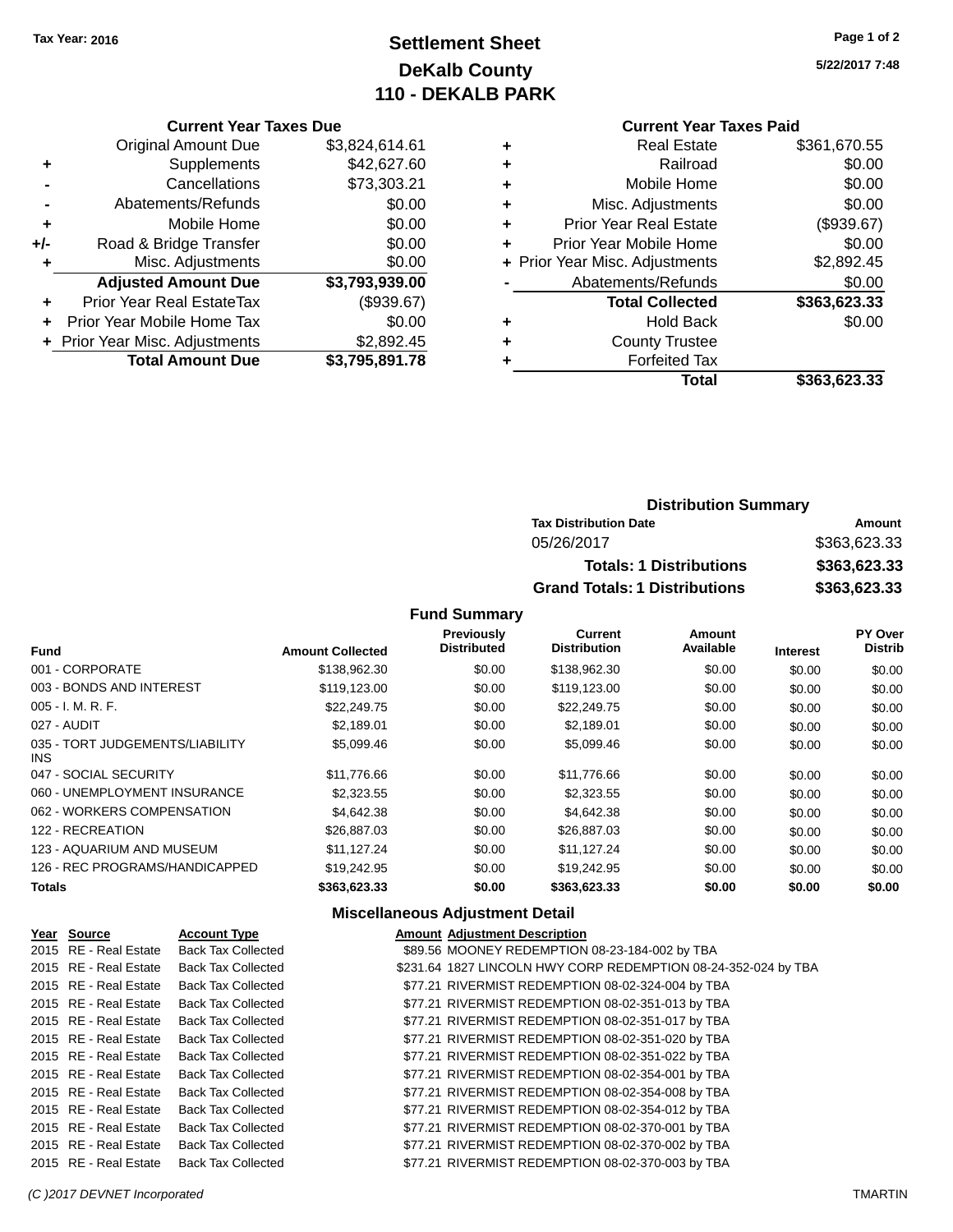# **Settlement Sheet Tax Year: 2016 Page 2 of 2 DeKalb County**

**Miscellaneous Adjustment Detail**

**5/22/2017 7:48**

#### **Year Source Account Type** 2015 RE - Real Estate Back Tax Collected 2015 RE - Real Estate Back Tax Collected 2015 RE - Real Estate Back Tax Collected 2015 RE - Real Estate Back Tax Collected 2015 RE - Real Estate Back Tax Collected 2015 RE - Real Estate Back Tax Collected 2015 RE - Real Estate Back Tax Collected 2015 RE - Real Estate Back Tax Collected 2015 RE - Real Estate Back Tax Collected 2015 RE - Real Estate Back Tax Collected **Totals 23 entries \$2,892.45**

|           | <b>Amount Adjustment Description</b>              |
|-----------|---------------------------------------------------|
|           | \$77.21 RIVERMIST REDEMPTION 08-02-370-004 by TBA |
|           | \$49.03 RIVERMIST REDEMPTION 08-02-373-001 by TBA |
|           | \$33.22 RIVERMIST REDEMPTION 08-02-377-001 by TBA |
|           | \$9.32 RIVERMIST REDEMPTION 08-11-100-045 by TBA  |
|           | \$4.41 RIVERMIST REDEMPTION 15-15-228-013 by TBA  |
|           | \$77.21 RIVERMIST REDEMPTION 08-02-323-005 by TBA |
|           | \$47.76 VOID HEL EXEMPTION 08-14-478-035 by TBA   |
|           | \$1,023.97 MOONEY REDEMPTION 08-23-184-020 by TBA |
|           | \$211.70 MOONEY REDEMPTION 08-23-184-003 by TBA   |
|           | \$188.11 MOONEY REDEMPTION 08-12-184-027 by TBA   |
| en ann se |                                                   |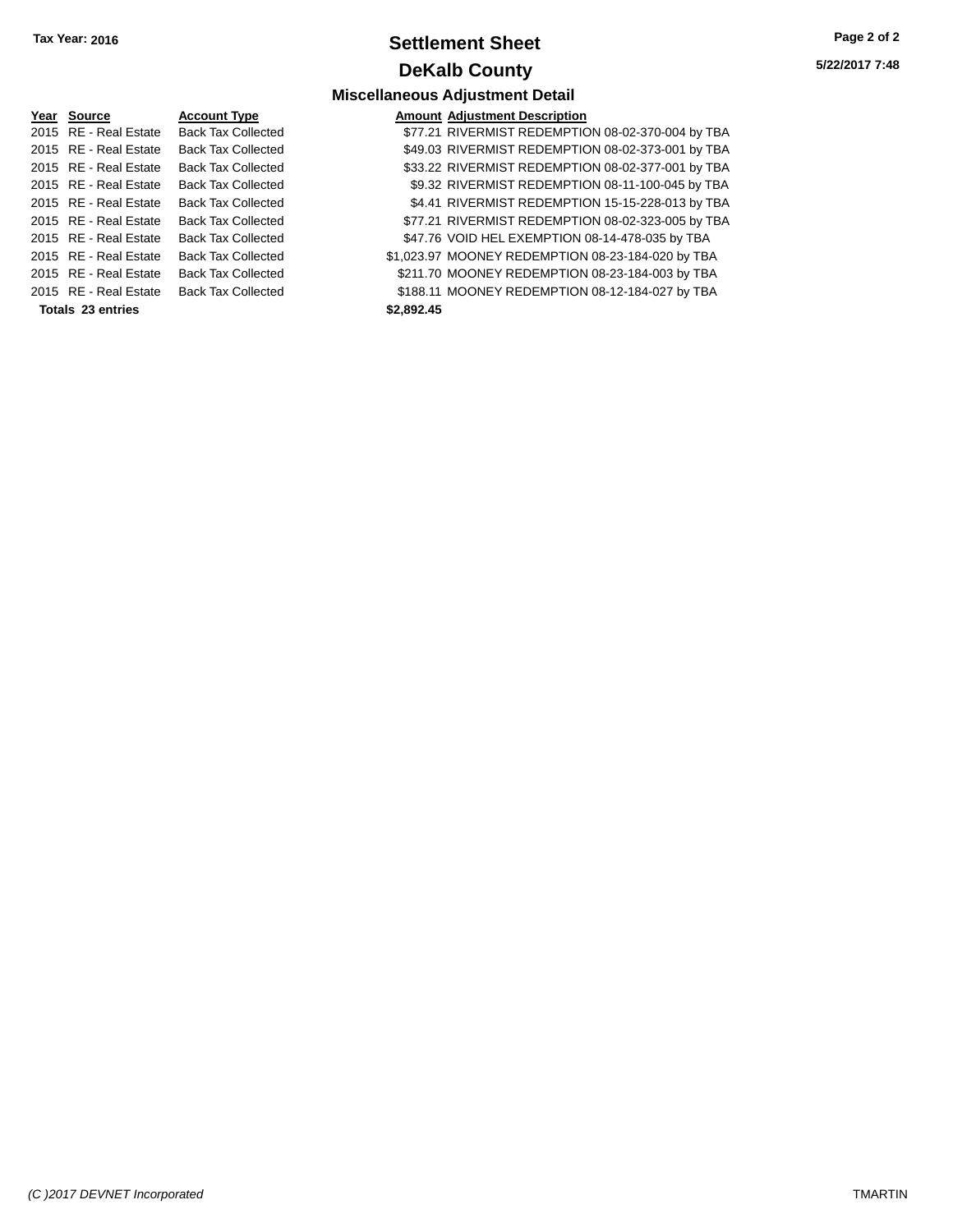# **Settlement Sheet Tax Year: 2016 Page 1 of 1 DeKalb County 111 - FRANKLIN TWP PARK**

**5/22/2017 7:48**

### **Current Year Taxes Paid**

|     | <b>Current Year Taxes Due</b>    |             |
|-----|----------------------------------|-------------|
|     | <b>Original Amount Due</b>       | \$42,032.31 |
| ٠   | Supplements                      | \$171.26    |
|     | Cancellations                    | \$233.76    |
|     | Abatements/Refunds               | \$0.00      |
| ٠   | Mobile Home                      | \$0.00      |
| +/- | Road & Bridge Transfer           | \$0.00      |
| ٠   | Misc. Adjustments                | \$0.00      |
|     | <b>Adjusted Amount Due</b>       | \$41,969.81 |
| ÷   | <b>Prior Year Real EstateTax</b> | \$0.00      |
| ÷   | Prior Year Mobile Home Tax       | \$0.00      |
|     | + Prior Year Misc. Adjustments   | \$3.21      |
|     | <b>Total Amount Due</b>          | \$41.973.02 |

|   | <b>Real Estate</b>             | \$2,724.56 |
|---|--------------------------------|------------|
| ٠ | Railroad                       | \$0.00     |
| ٠ | Mobile Home                    | \$0.00     |
| ٠ | Misc. Adjustments              | \$0.00     |
| ٠ | <b>Prior Year Real Estate</b>  | \$0.00     |
| ٠ | Prior Year Mobile Home         | \$0.00     |
|   | + Prior Year Misc. Adjustments | \$3.21     |
|   | Abatements/Refunds             | \$0.00     |
|   | <b>Total Collected</b>         | \$2,727.77 |
| ٠ | Hold Back                      | \$0.00     |
|   | <b>County Trustee</b>          |            |
| ٠ | <b>Forfeited Tax</b>           |            |
|   | Total                          | \$2.727.77 |
|   |                                |            |

|                                                |                                                  |                         |                                         | <b>Distribution Summary</b>                   |                                |                 |                           |
|------------------------------------------------|--------------------------------------------------|-------------------------|-----------------------------------------|-----------------------------------------------|--------------------------------|-----------------|---------------------------|
|                                                |                                                  |                         |                                         | <b>Tax Distribution Date</b>                  |                                |                 | Amount                    |
|                                                |                                                  |                         |                                         | 05/26/2017                                    |                                |                 | \$2,727.77                |
|                                                |                                                  |                         |                                         |                                               | <b>Totals: 1 Distributions</b> |                 | \$2,727.77                |
|                                                |                                                  |                         |                                         | <b>Grand Totals: 1 Distributions</b>          |                                |                 | \$2,727.77                |
|                                                |                                                  |                         | <b>Fund Summary</b>                     |                                               |                                |                 |                           |
| <b>Fund</b>                                    |                                                  | <b>Amount Collected</b> | <b>Previously</b><br><b>Distributed</b> | Current<br><b>Distribution</b>                | Amount<br>Available            | <b>Interest</b> | PY Over<br><b>Distrib</b> |
| 001 - CORPORATE                                |                                                  | \$2,567.84              | \$0.00                                  | \$2,567.84                                    | \$0.00                         | \$0.00          | \$0.00                    |
| 035 - TORT JUDGEMENTS/LIABILITY<br><b>INS</b>  |                                                  | \$159.93                | \$0.00                                  | \$159.93                                      | \$0.00                         | \$0.00          | \$0.00                    |
| <b>Totals</b>                                  |                                                  | \$2,727.77              | \$0.00                                  | \$2,727.77                                    | \$0.00                         | \$0.00          | \$0.00                    |
|                                                |                                                  |                         | <b>Miscellaneous Adjustment Detail</b>  |                                               |                                |                 |                           |
| <b>Source</b><br>Year<br>2015 RE - Real Estate | <b>Account Type</b><br><b>Back Tax Collected</b> |                         | <b>Amount Adjustment Description</b>    | \$3.21 DUNCAN REDEMPTION 01-26-252-011 by TBA |                                |                 |                           |
| <b>Totals 1 entries</b>                        |                                                  |                         | \$3.21                                  |                                               |                                |                 |                           |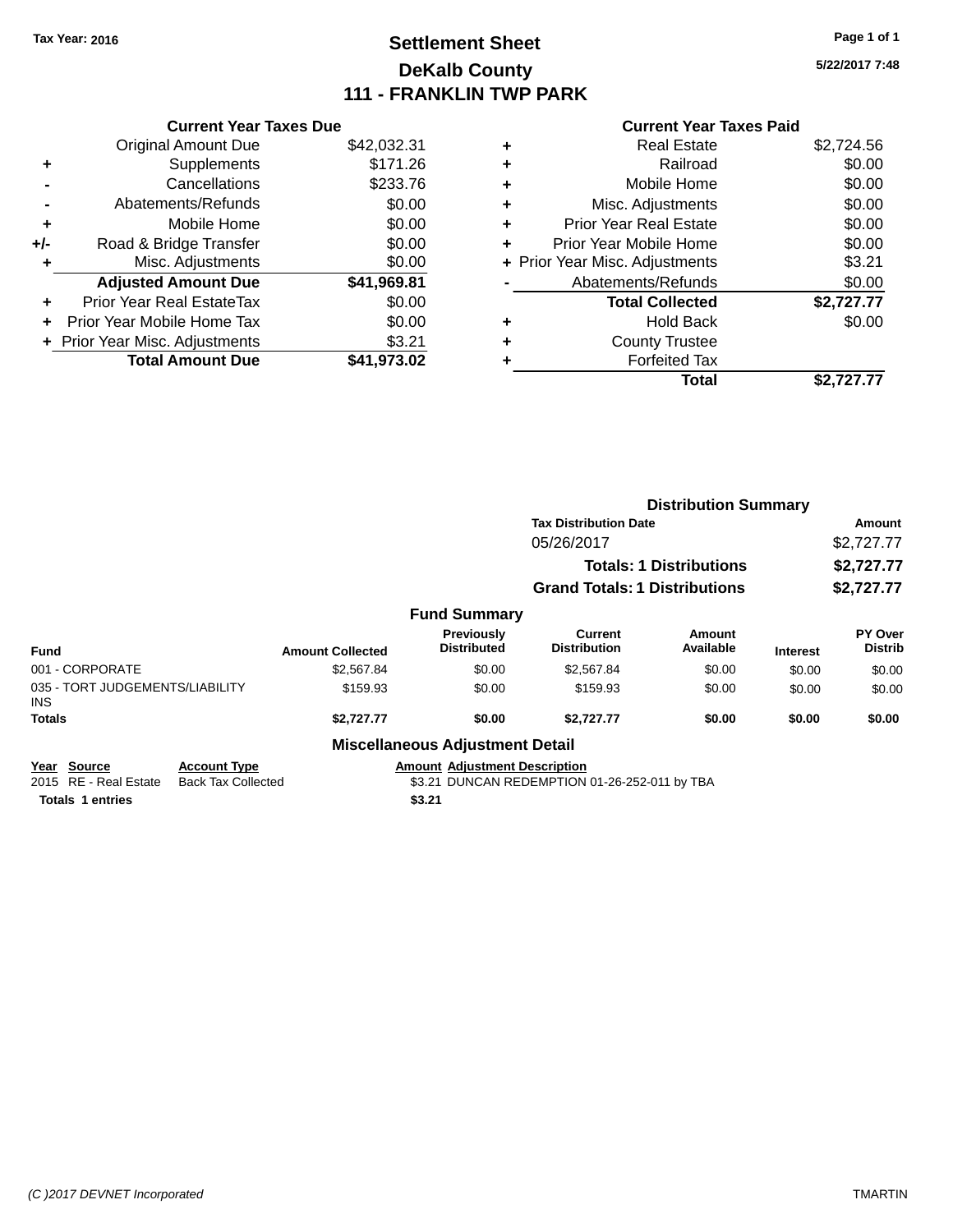# **Settlement Sheet Tax Year: 2016 Page 1 of 1 DeKalb County 112 - GENOA TWP PARK**

**5/22/2017 7:48**

|     | <b>Current Year Taxes Due</b>  |              |
|-----|--------------------------------|--------------|
|     | <b>Original Amount Due</b>     | \$615,436.76 |
| ٠   | Supplements                    | \$1,375.25   |
|     | Cancellations                  | \$1,427.36   |
|     | Abatements/Refunds             | \$0.00       |
| ٠   | Mobile Home                    | \$0.00       |
| +/- | Road & Bridge Transfer         | \$0.00       |
| ٠   | Misc. Adjustments              | \$0.00       |
|     | <b>Adjusted Amount Due</b>     | \$615,384.65 |
|     | Prior Year Real EstateTax      | \$0.00       |
|     | Prior Year Mobile Home Tax     | \$0.00       |
|     | + Prior Year Misc. Adjustments | \$0.00       |
|     | <b>Total Amount Due</b>        | \$615,384.65 |
|     |                                |              |

#### **Current Year Taxes Paid**

|   | <b>Real Estate</b>             | \$61,180.54 |
|---|--------------------------------|-------------|
| ٠ | Railroad                       | \$0.00      |
| ÷ | Mobile Home                    | \$0.00      |
| ٠ | Misc. Adjustments              | \$0.00      |
| ٠ | Prior Year Real Estate         | \$0.00      |
| ٠ | Prior Year Mobile Home         | \$0.00      |
|   | + Prior Year Misc. Adjustments | \$0.00      |
|   | Abatements/Refunds             | \$0.00      |
|   | <b>Total Collected</b>         | \$61,180.54 |
| ٠ | <b>Hold Back</b>               | \$0.00      |
| ٠ | <b>County Trustee</b>          |             |
|   | <b>Forfeited Tax</b>           |             |
|   | Total                          | \$61,180.54 |
|   |                                |             |

# **Distribution Summary Tax Distribution Date Amount** 05/26/2017 \$61,180.54 **Totals: 1 Distributions \$61,180.54 Grand Totals: 1 Distributions \$61,180.54**

#### **Fund Summary**

|                                         |                         | <b>Previously</b>  | Current             | Amount    |                 | PY Over        |
|-----------------------------------------|-------------------------|--------------------|---------------------|-----------|-----------------|----------------|
| <b>Fund</b>                             | <b>Amount Collected</b> | <b>Distributed</b> | <b>Distribution</b> | Available | <b>Interest</b> | <b>Distrib</b> |
| 001 - CORPORATE                         | \$18,246.13             | \$0.00             | \$18,246.13         | \$0.00    | \$0.00          | \$0.00         |
| 003 - BONDS AND INTEREST                | \$27,163.36             | \$0.00             | \$27,163.36         | \$0.00    | \$0.00          | \$0.00         |
| $005 - I. M. R. F.$                     | \$94.40                 | \$0.00             | \$94.40             | \$0.00    | \$0.00          | \$0.00         |
| 027 - AUDIT                             | \$94.40                 | \$0.00             | \$94.40             | \$0.00    | \$0.00          | \$0.00         |
| 035 - TORT JUDGEMENTS/LIABILITY<br>INS. | \$0.00                  | \$0.00             | \$0.00              | \$0.00    | \$0.00          | \$0.00         |
| 047 - SOCIAL SECURITY                   | \$94.40                 | \$0.00             | \$94.40             | \$0.00    | \$0.00          | \$0.00         |
| 062 - WORKERS COMPENSATION              | \$94.40                 | \$0.00             | \$94.40             | \$0.00    | \$0.00          | \$0.00         |
| 122 - RECREATION                        | \$11.421.67             | \$0.00             | \$11,421.67         | \$0.00    | \$0.00          | \$0.00         |
| 126 - REC PROGRAMS/HANDICAPPED          | \$3,877.38              | \$0.00             | \$3,877,38          | \$0.00    | \$0.00          | \$0.00         |
| 143 - MEDICARE                          | \$94.40                 | \$0.00             | \$94.40             | \$0.00    | \$0.00          | \$0.00         |
| Totals                                  | \$61.180.54             | \$0.00             | \$61.180.54         | \$0.00    | \$0.00          | \$0.00         |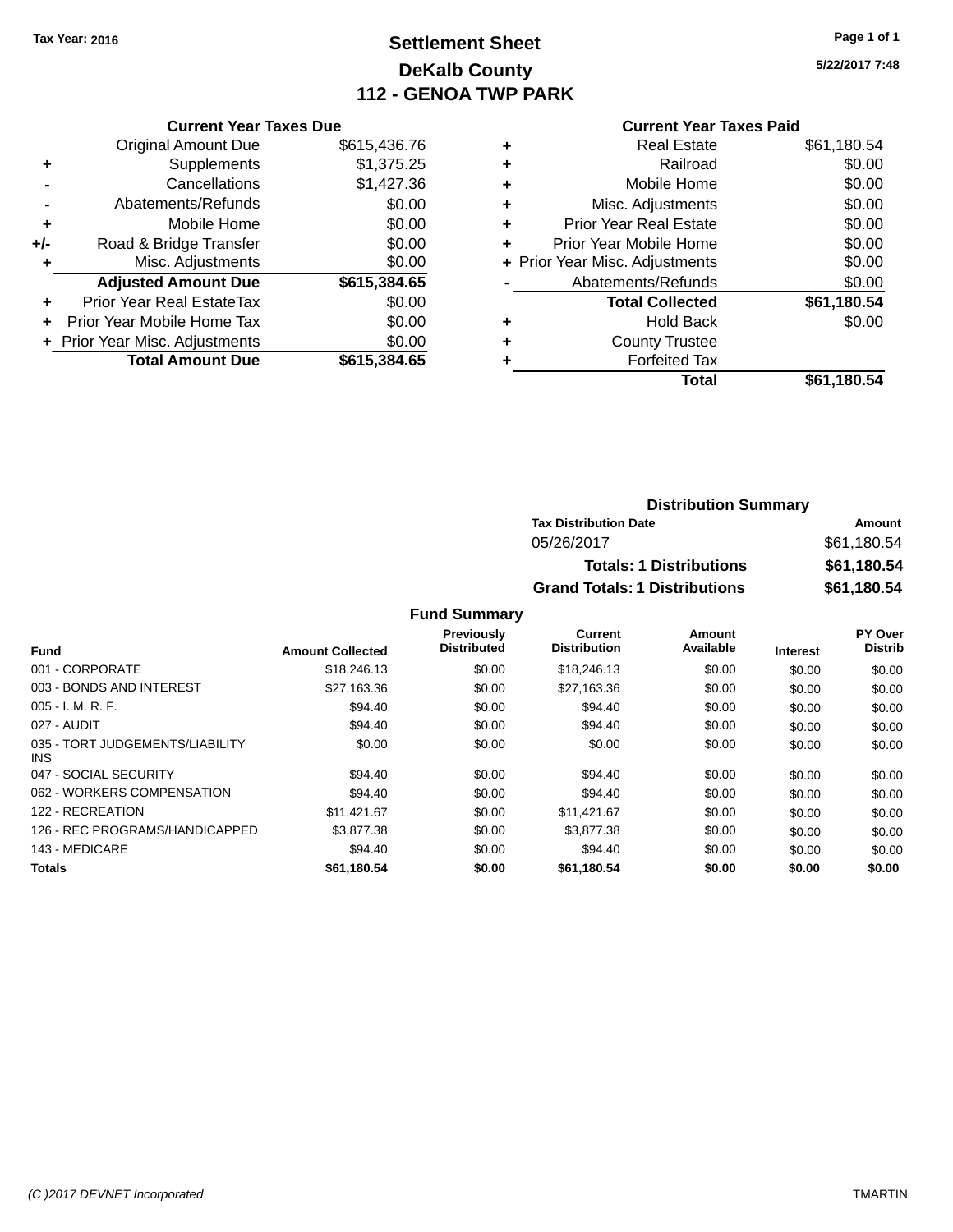# **Settlement Sheet Tax Year: 2016 Page 1 of 1 DeKalb County 113 - KINGSTON TWP PARK**

**5/22/2017 7:48**

|     | <b>Current Year Taxes Due</b>  |             |
|-----|--------------------------------|-------------|
|     | <b>Original Amount Due</b>     | \$52,184.81 |
| ٠   | Supplements                    | \$125.15    |
|     | Cancellations                  | \$131.57    |
|     | Abatements/Refunds             | \$0.04      |
| ÷   | Mobile Home                    | \$0.00      |
| +/- | Road & Bridge Transfer         | \$0.00      |
| ٠   | Misc. Adjustments              | \$0.00      |
|     | <b>Adjusted Amount Due</b>     | \$52,178.35 |
| ٠   | Prior Year Real EstateTax      | (\$3.17)    |
|     | Prior Year Mobile Home Tax     | \$0.00      |
|     | + Prior Year Misc. Adjustments | \$3.60      |
|     | <b>Total Amount Due</b>        | \$52.178.78 |
|     |                                |             |

# **Current Year Taxes Paid**

| ٠ | <b>Real Estate</b>             | \$4,648.58 |
|---|--------------------------------|------------|
| ٠ | Railroad                       | \$0.00     |
| ٠ | Mobile Home                    | \$0.00     |
| ٠ | Misc. Adjustments              | \$0.00     |
| ٠ | <b>Prior Year Real Estate</b>  | (\$3.17)   |
| ٠ | Prior Year Mobile Home         | \$0.00     |
|   | + Prior Year Misc. Adjustments | \$3.60     |
|   | Abatements/Refunds             | \$0.04     |
|   | <b>Total Collected</b>         | \$4,648.97 |
| ٠ | <b>Hold Back</b>               | \$0.00     |
| ٠ | <b>County Trustee</b>          |            |
|   | <b>Forfeited Tax</b>           |            |
|   | Total                          | \$4,648.97 |
|   |                                |            |

|                                                                                                            |                         |                                         | <b>Distribution Summary</b>                 |                                |                 |                                  |
|------------------------------------------------------------------------------------------------------------|-------------------------|-----------------------------------------|---------------------------------------------|--------------------------------|-----------------|----------------------------------|
|                                                                                                            |                         |                                         | <b>Tax Distribution Date</b>                |                                |                 | Amount                           |
|                                                                                                            |                         |                                         | 05/26/2017                                  |                                |                 | \$4,648.97                       |
|                                                                                                            |                         |                                         |                                             | <b>Totals: 1 Distributions</b> |                 | \$4,648.97                       |
|                                                                                                            |                         |                                         | <b>Grand Totals: 1 Distributions</b>        |                                |                 | \$4,648.97                       |
|                                                                                                            |                         | <b>Fund Summary</b>                     |                                             |                                |                 |                                  |
| <b>Fund</b>                                                                                                | <b>Amount Collected</b> | <b>Previously</b><br><b>Distributed</b> | <b>Current</b><br><b>Distribution</b>       | Amount<br>Available            | <b>Interest</b> | <b>PY Over</b><br><b>Distrib</b> |
| 001 - CORPORATE                                                                                            | \$3.677.93              | \$0.00                                  | \$3,677.93                                  | \$0.00                         | \$0.00          | \$0.00                           |
| 035 - TORT JUDGEMENTS/LIABILITY<br>INS.                                                                    | \$486.21                | \$0.00                                  | \$486.21                                    | \$0.00                         | \$0.00          | \$0.00                           |
| 122 - RECREATION                                                                                           | \$484.83                | \$0.00                                  | \$484.83                                    | \$0.00                         | \$0.00          | \$0.00                           |
| <b>Totals</b>                                                                                              | \$4,648.97              | \$0.00                                  | \$4,648.97                                  | \$0.00                         | \$0.00          | \$0.00                           |
|                                                                                                            |                         | <b>Miscellaneous Adjustment Detail</b>  |                                             |                                |                 |                                  |
| <b>Account Type</b><br>Year<br><b>Source</b><br>2015<br><b>DE Dool Ectoto</b><br><b>Book Toy Colloctod</b> |                         | <b>Amount Adjustment Description</b>    | CO OF CADES DENEMBTION 02.20.200.001 by TRA |                                |                 |                                  |

| <b>Totals 2 entries</b> |                                          | \$3.60                                       |
|-------------------------|------------------------------------------|----------------------------------------------|
|                         | 2015 RE - Real Estate Back Tax Collected | \$1.35 TRUSTEE SALE 02-22-100-004 by TBA     |
|                         | 2015 RE - Real Estate Back Tax Collected | \$2.25 CAPES REDEMPTION 02-29-200-001 by TBA |

| Year | Source |                         |  |
|------|--------|-------------------------|--|
| 0.10 | - nr   | <b>D</b> - - 1 <b>P</b> |  |

**Totals 1 entries \$0.04**

**Abatement Detail**

# **Year Source Account Type**<br>RE Abatement **Adjustment SO.04 PTAB INTEREST REFUN**

2016 RE - Real Estate RE Abatement \$0.04 PTAB INTEREST REFUND 02-24-452-014 by TBA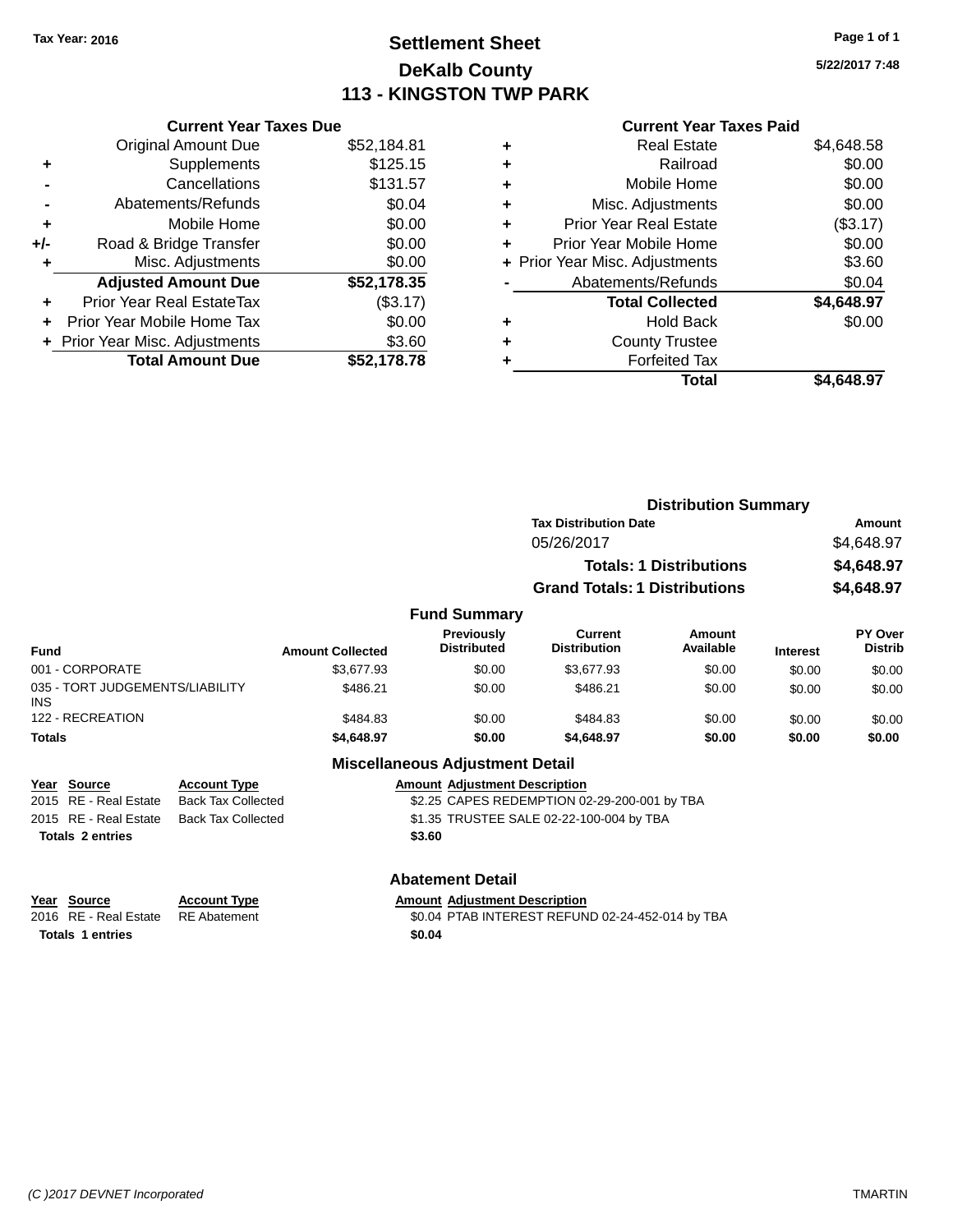# **Settlement Sheet Tax Year: 2016 Page 1 of 1 DeKalb County 114 - SANDWICH PARK**

**5/22/2017 7:48**

### **Current Year Taxes Due** Original Amount Due \$536,598.54 **+** Supplements \$3,409.41 **-** Cancellations \$3,953.80 **-** Abatements/Refunds \$0.00 **+** Mobile Home \$0.00 **+/-** Road & Bridge Transfer \$0.00 **+** Misc. Adjustments \$227.80 **Adjusted Amount Due \$536,281.95 +** Prior Year Real EstateTax (\$156.24) **+** Prior Year Mobile Home Tax \$0.00 **+** Prior Year Misc. Adjustments  $$0.00$ **Total Amount Due \$536,125.71**

# **Current Year Taxes Paid +** Real Estate \$50,926.50 **+** Railroad \$0.00 **+** Mobile Home \$0.00

|   | Total                          | \$50,998.06 |
|---|--------------------------------|-------------|
|   | <b>Forfeited Tax</b>           |             |
| ÷ | <b>County Trustee</b>          |             |
|   | <b>Hold Back</b>               | \$0.00      |
|   | <b>Total Collected</b>         | \$50,998.06 |
|   | Abatements/Refunds             | \$0.00      |
|   | + Prior Year Misc. Adjustments | \$0.00      |
|   | Prior Year Mobile Home         | \$0.00      |
| ÷ | <b>Prior Year Real Estate</b>  | (\$156.24)  |
|   | Misc. Adjustments              | \$227.80    |

# **Distribution Summary Tax Distribution Date Amount** 05/26/2017 \$50,998.06 **Totals: 1 Distributions \$50,998.06 Grand Totals: 1 Distributions \$50,998.06**

#### **Fund Summary**

|                                         |                         | Previously         | Current             | Amount    |                 | PY Over        |
|-----------------------------------------|-------------------------|--------------------|---------------------|-----------|-----------------|----------------|
| <b>Fund</b>                             | <b>Amount Collected</b> | <b>Distributed</b> | <b>Distribution</b> | Available | <b>Interest</b> | <b>Distrib</b> |
| 001 - CORPORATE                         | \$14,897.24             | \$0.00             | \$14,897.24         | \$0.00    | \$0.00          | \$0.00         |
| 003 - BONDS AND INTEREST                | \$10,296.05             | \$0.00             | \$10,296.05         | \$0.00    | \$0.00          | \$0.00         |
| $005 - I. M. R. F.$                     | \$2.775.27              | \$0.00             | \$2,775.27          | \$0.00    | \$0.00          | \$0.00         |
| 027 - AUDIT                             | \$570.31                | \$0.00             | \$570.31            | \$0.00    | \$0.00          | \$0.00         |
| 035 - TORT JUDGEMENTS/LIABILITY<br>INS. | \$2,941.93              | \$0.00             | \$2.941.93          | \$0.00    | \$0.00          | \$0.00         |
| 047 - SOCIAL SECURITY                   | \$2,270.69              | \$0.00             | \$2,270.69          | \$0.00    | \$0.00          | \$0.00         |
| 060 - UNEMPLOYMENT INSURANCE            | \$1.513.77              | \$0.00             | \$1.513.77          | \$0.00    | \$0.00          | \$0.00         |
| 122 - RECREATION                        | \$10.997.84             | \$0.00             | \$10.997.84         | \$0.00    | \$0.00          | \$0.00         |
| 125 - PAVING & LIGHTING, STREETS        | \$337.96                | \$0.00             | \$337.96            | \$0.00    | \$0.00          | \$0.00         |
| 126 - REC PROGRAMS/HANDICAPPED          | \$4,397.00              | \$0.00             | \$4,397.00          | \$0.00    | \$0.00          | \$0.00         |
| <b>Totals</b>                           | \$50,998.06             | \$0.00             | \$50,998.06         | \$0.00    | \$0.00          | \$0.00         |

#### **Miscellaneous Adjustment Detail**

| Year Source             | <b>Account Type</b> | <b>Amount Adiustment Description</b>              |
|-------------------------|---------------------|---------------------------------------------------|
| 2016 RE - Real Estate   | Back Tax Collected  | \$227.80 HARRISON REDEMPTION 19-26-408-006 by TBA |
| <b>Totals 1 entries</b> |                     | \$227.80                                          |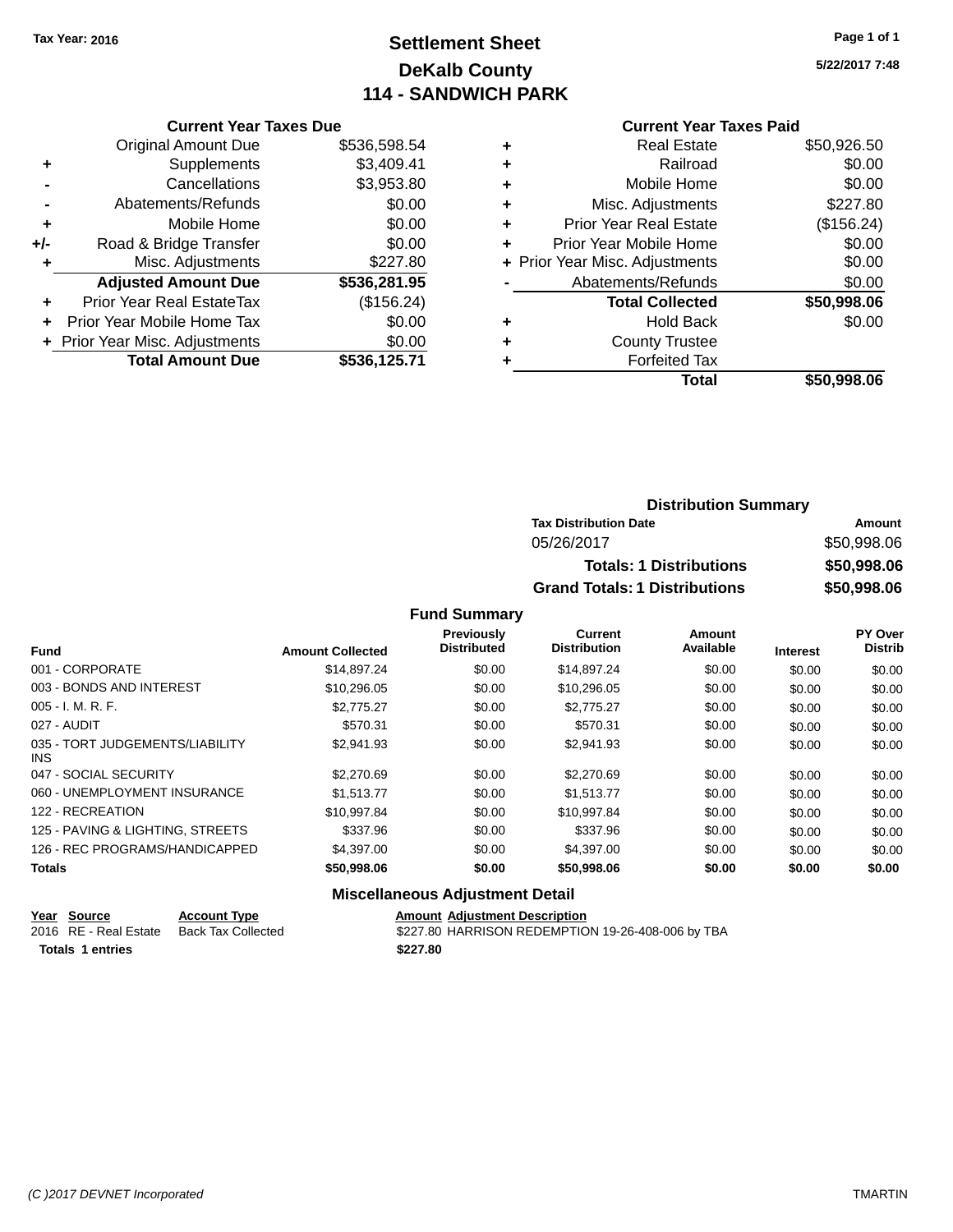# **Settlement Sheet Tax Year: 2016 Page 1 of 1 DeKalb County 115 - SYCAMORE PARK**

**5/22/2017 7:48**

#### **Current Year Taxes Paid**

|     | <b>Current Year Taxes Due</b>  |                |
|-----|--------------------------------|----------------|
|     | Original Amount Due            | \$3,071,735.44 |
| ٠   | Supplements                    | \$13,773.48    |
|     | Cancellations                  | \$15,662.76    |
|     | Abatements/Refunds             | \$0.25         |
| ٠   | Mobile Home                    | \$0.00         |
| +/- | Road & Bridge Transfer         | \$0.00         |
| ٠   | Misc. Adjustments              | \$0.00         |
|     | <b>Adjusted Amount Due</b>     | \$3,069,845.91 |
| ٠   | Prior Year Real EstateTax      | (\$267.51)     |
| ÷   | Prior Year Mobile Home Tax     | \$0.00         |
|     | + Prior Year Misc. Adjustments | \$0.00         |
|     | <b>Total Amount Due</b>        | \$3.069.578.40 |

| ٠ | <b>Real Estate</b>             | \$252,533.02 |
|---|--------------------------------|--------------|
| ٠ | Railroad                       | \$0.00       |
| ٠ | Mobile Home                    | \$0.00       |
| ٠ | Misc. Adjustments              | \$0.00       |
| ٠ | <b>Prior Year Real Estate</b>  | (\$267.51)   |
| ٠ | Prior Year Mobile Home         | \$0.00       |
|   | + Prior Year Misc. Adjustments | \$0.00       |
|   | Abatements/Refunds             | \$0.25       |
|   | <b>Total Collected</b>         | \$252,265.26 |
| ٠ | Hold Back                      | \$0.00       |
|   | <b>County Trustee</b>          |              |
| ٠ | <b>Forfeited Tax</b>           |              |
|   | Total                          | \$252,265.26 |
|   |                                |              |

# **Distribution Summary Tax Distribution Date Amount** 05/26/2017 \$252,265.26 **Totals: 1 Distributions \$252,265.26 Grand Totals: 1 Distributions \$252,265.26**

#### **Fund Summary**

|                                                |                         | Previously<br><b>Distributed</b> | Current<br><b>Distribution</b> | Amount<br>Available |                 | <b>PY Over</b><br><b>Distrib</b> |
|------------------------------------------------|-------------------------|----------------------------------|--------------------------------|---------------------|-----------------|----------------------------------|
| <b>Fund</b>                                    | <b>Amount Collected</b> |                                  |                                |                     | <b>Interest</b> |                                  |
| 001 - CORPORATE                                | \$99,448.52             | \$0.00                           | \$99,448.52                    | \$0.00              | \$0.00          | \$0.00                           |
| 003 - BONDS AND INTEREST                       | \$48,867.82             | \$0.00                           | \$48,867.82                    | \$0.00              | \$0.00          | \$0.00                           |
| $005 - I. M. R. F.$                            | \$6.817.72              | \$0.00                           | \$6,817.72                     | \$0.00              | \$0.00          | \$0.00                           |
| 014 - POLICE PROTECTION                        | \$99.64                 | \$0.00                           | \$99.64                        | \$0.00              | \$0.00          | \$0.00                           |
| 027 - AUDIT                                    | \$1,191.20              | \$0.00                           | \$1,191.20                     | \$0.00              | \$0.00          | \$0.00                           |
| 035 - TORT JUDGEMENTS/LIABILITY<br>INS.        | \$5,667.64              | \$0.00                           | \$5,667.64                     | \$0.00              | \$0.00          | \$0.00                           |
| 039 - PLAYGROUND AND RECREATION<br><b>COMM</b> | \$30,896.44             | \$0.00                           | \$30,896.44                    | \$0.00              | \$0.00          | \$0.00                           |
| 047 - SOCIAL SECURITY                          | \$6,852.02              | \$0.00                           | \$6,852.02                     | \$0.00              | \$0.00          | \$0.00                           |
| 122 - RECREATION                               | \$38,685.64             | \$0.00                           | \$38,685.64                    | \$0.00              | \$0.00          | \$0.00                           |
| 125 - PAVING & LIGHTING, STREETS               | \$6.81                  | \$0.00                           | \$6.81                         | \$0.00              | \$0.00          | \$0.00                           |
| 126 - REC PROGRAMS/HANDICAPPED                 | \$13,731.81             | \$0.00                           | \$13,731.81                    | \$0.00              | \$0.00          | \$0.00                           |
| <b>Totals</b>                                  | \$252,265.26            | \$0.00                           | \$252,265.26                   | \$0.00              | \$0.00          | \$0.00                           |
|                                                |                         | <b>Abatement Detail</b>          |                                |                     |                 |                                  |

#### **Year Source Account Type Anneurs Amount Adjustment Description**<br>2016 RE - Real Estate RE Abatement **Adjustment** \$0.25 PTAB INTEREST REFUN  $\overline{20.25}$  PTAB INTEREST REFUND 06-28-180-020 by TBA **Totals 1 entries \$0.25**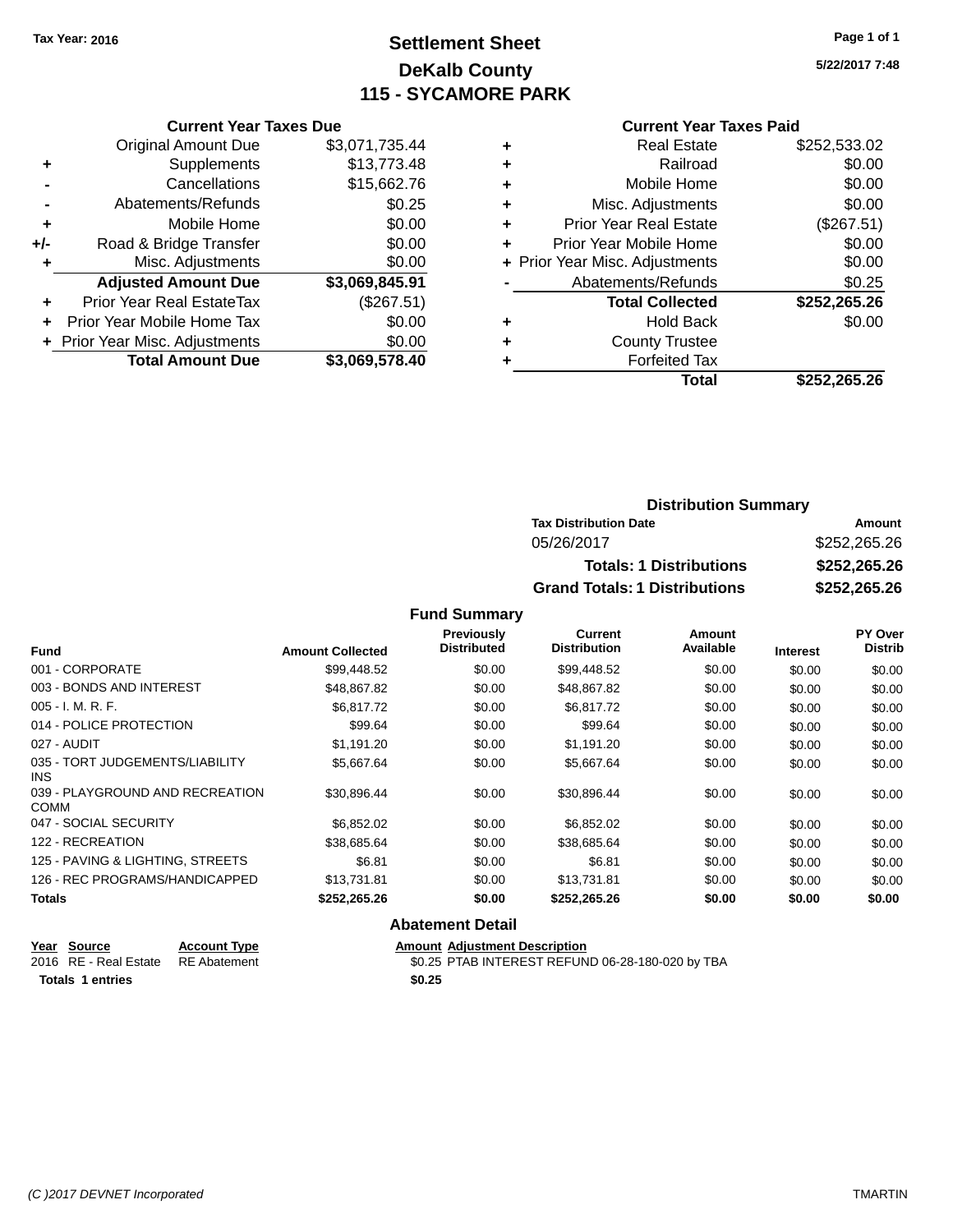# **Settlement Sheet Tax Year: 2016 Page 1 of 1 DeKalb County 120 - SCHOOL DISTRICT 1**

**5/22/2017 7:48**

# **Current Year Taxes Paid**

|     | <b>Current Year Taxes Due</b>  |              |  |
|-----|--------------------------------|--------------|--|
|     | <b>Original Amount Due</b>     | \$607,751.76 |  |
| ٠   | Supplements                    | \$2,151.82   |  |
|     | Cancellations                  | \$2,463.05   |  |
|     | Abatements/Refunds             | \$0.00       |  |
| ٠   | Mobile Home                    | \$0.00       |  |
| +/- | Road & Bridge Transfer         | \$0.00       |  |
| ٠   | Misc. Adjustments              | \$0.00       |  |
|     | <b>Adjusted Amount Due</b>     | \$607,440.53 |  |
| ٠   | Prior Year Real EstateTax      | \$0.00       |  |
|     | Prior Year Mobile Home Tax     | \$0.00       |  |
|     | + Prior Year Misc. Adjustments | \$0.00       |  |
|     | <b>Total Amount Due</b>        | \$607,440.53 |  |
|     |                                |              |  |

|   | Total                          | \$72,980.80 |
|---|--------------------------------|-------------|
| ٠ | <b>Forfeited Tax</b>           |             |
| ٠ | <b>County Trustee</b>          |             |
| ٠ | <b>Hold Back</b>               | \$0.00      |
|   | <b>Total Collected</b>         | \$72,980.80 |
|   | Abatements/Refunds             | \$0.00      |
|   | + Prior Year Misc. Adjustments | \$0.00      |
| ٠ | Prior Year Mobile Home         | \$0.00      |
| ÷ | <b>Prior Year Real Estate</b>  | \$0.00      |
| ٠ | Misc. Adjustments              | \$0.00      |
| ٠ | Mobile Home                    | \$0.00      |
| ٠ | Railroad                       | \$0.00      |
| ٠ | <b>Real Estate</b>             | \$72,980.80 |
|   |                                |             |

| <b>Distribution Summary</b>          |             |
|--------------------------------------|-------------|
| <b>Tax Distribution Date</b>         | Amount      |
| 05/26/2017                           | \$72,980.80 |
| <b>Totals: 1 Distributions</b>       | \$72,980.80 |
| <b>Grand Totals: 1 Distributions</b> | \$72,980.80 |

#### **Fund Summary**

|                                         |                         | Previously         | <b>Current</b>      | <b>Amount</b> |                 | PY Over        |
|-----------------------------------------|-------------------------|--------------------|---------------------|---------------|-----------------|----------------|
| <b>Fund</b>                             | <b>Amount Collected</b> | <b>Distributed</b> | <b>Distribution</b> | Available     | <b>Interest</b> | <b>Distrib</b> |
| 002 - EDUCATION                         | \$46,897,63             | \$0.00             | \$46,897.63         | \$0.00        | \$0.00          | \$0.00         |
| 003 - BONDS AND INTEREST                | \$6,781.96              | \$0.00             | \$6,781.96          | \$0.00        | \$0.00          | \$0.00         |
| 004 - OPERATIONS & MAINTENANCE          | \$5,862.18              | \$0.00             | \$5,862.18          | \$0.00        | \$0.00          | \$0.00         |
| $005 - I. M. R. F.$                     | \$1,565.95              | \$0.00             | \$1,565.95          | \$0.00        | \$0.00          | \$0.00         |
| 030 - TRANSPORTATION SYSTEM             | \$2,344.87              | \$0.00             | \$2,344.87          | \$0.00        | \$0.00          | \$0.00         |
| 031 - WORKING CASH                      | \$586.25                | \$0.00             | \$586.25            | \$0.00        | \$0.00          | \$0.00         |
| 032 - FIRE PREV/SFTY/ENERGY             | \$586.25                | \$0.00             | \$586.25            | \$0.00        | \$0.00          | \$0.00         |
| 033 - SPECIAL EDUCATION                 | \$468.97                | \$0.00             | \$468.97            | \$0.00        | \$0.00          | \$0.00         |
| 035 - TORT JUDGEMENTS/LIABILITY<br>INS. | \$5,076.69              | \$0.00             | \$5,076.69          | \$0.00        | \$0.00          | \$0.00         |
| 047 - SOCIAL SECURITY                   | \$2,223.80              | \$0.00             | \$2,223.80          | \$0.00        | \$0.00          | \$0.00         |
| 057 - LEASE/PURCHASE/RENTAL             | \$586.25                | \$0.00             | \$586.25            | \$0.00        | \$0.00          | \$0.00         |
| Totals                                  | \$72,980.80             | \$0.00             | \$72,980.80         | \$0.00        | \$0.00          | \$0.00         |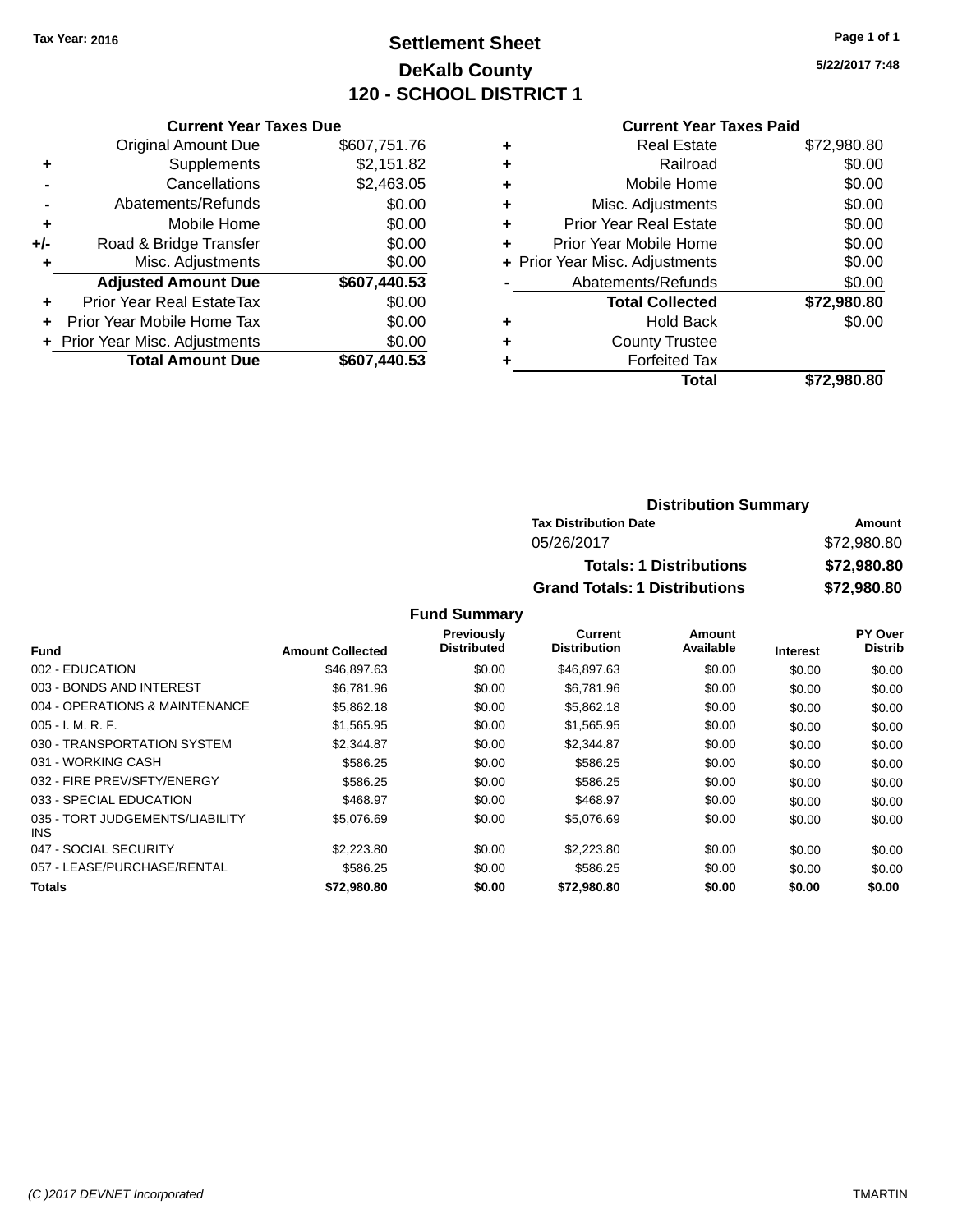# **Settlement Sheet Tax Year: 2016 Page 1 of 1 DeKalb County 121 - SCHOOL DISTRICT 9**

**5/22/2017 7:48**

|     | <b>Current Year Taxes Due</b> |              |  |  |  |
|-----|-------------------------------|--------------|--|--|--|
|     | <b>Original Amount Due</b>    | \$128,809.14 |  |  |  |
| ٠   | Supplements                   | \$0.00       |  |  |  |
|     | Cancellations                 | \$0.00       |  |  |  |
|     | Abatements/Refunds            | \$0.00       |  |  |  |
| ٠   | Mobile Home                   | \$0.00       |  |  |  |
| +/- | Road & Bridge Transfer        | \$0.00       |  |  |  |
| ٠   | Misc. Adjustments             | \$0.00       |  |  |  |
|     | <b>Adjusted Amount Due</b>    | \$128,809.14 |  |  |  |
| ٠   | Prior Year Real EstateTax     | \$0.00       |  |  |  |
|     | Prior Year Mobile Home Tax    | \$0.00       |  |  |  |
|     | Prior Year Misc. Adjustments  | \$0.00       |  |  |  |
|     | <b>Total Amount Due</b>       | \$128,809.14 |  |  |  |
|     |                               |              |  |  |  |

### **Current Year Taxes Paid**

|   | <b>Real Estate</b>             | \$13,465.85 |
|---|--------------------------------|-------------|
| ٠ | Railroad                       | \$0.00      |
| ٠ | Mobile Home                    | \$0.00      |
| ٠ | Misc. Adjustments              | \$0.00      |
| ٠ | <b>Prior Year Real Estate</b>  | \$0.00      |
| ÷ | Prior Year Mobile Home         | \$0.00      |
|   | + Prior Year Misc. Adjustments | \$0.00      |
|   | Abatements/Refunds             | \$0.00      |
|   | <b>Total Collected</b>         | \$13,465.85 |
| ٠ | Hold Back                      | \$0.00      |
| ٠ | <b>County Trustee</b>          |             |
| ٠ | <b>Forfeited Tax</b>           |             |
|   | <b>Total</b>                   | \$13,465.85 |
|   |                                |             |

# **Distribution Summary Tax Distribution Date Amount** 05/26/2017 \$13,465.85 **Totals: 1 Distributions \$13,465.85 Grand Totals: 1 Distributions \$13,465.85**

#### **Fund Summary**

|                                         |                         | Previously         | Current             | Amount    |                 | PY Over        |
|-----------------------------------------|-------------------------|--------------------|---------------------|-----------|-----------------|----------------|
| <b>Fund</b>                             | <b>Amount Collected</b> | <b>Distributed</b> | <b>Distribution</b> | Available | <b>Interest</b> | <b>Distrib</b> |
| 002 - EDUCATION                         | \$8,430.61              | \$0.00             | \$8,430.61          | \$0.00    | \$0.00          | \$0.00         |
| 003 - BONDS AND INTEREST                | \$1,540.51              | \$0.00             | \$1,540.51          | \$0.00    | \$0.00          | \$0.00         |
| 004 - OPERATIONS & MAINTENANCE          | \$1,485.90              | \$0.00             | \$1,485.90          | \$0.00    | \$0.00          | \$0.00         |
| $005 - I. M. R. F.$                     | \$225.88                | \$0.00             | \$225.88            | \$0.00    | \$0.00          | \$0.00         |
| 030 - TRANSPORTATION SYSTEM             | \$421.53                | \$0.00             | \$421.53            | \$0.00    | \$0.00          | \$0.00         |
| 031 - WORKING CASH                      | \$105.38                | \$0.00             | \$105.38            | \$0.00    | \$0.00          | \$0.00         |
| 032 - FIRE PREV/SFTY/ENERGY             | \$105.38                | \$0.00             | \$105.38            | \$0.00    | \$0.00          | \$0.00         |
| 033 - SPECIAL EDUCATION                 | \$84.31                 | \$0.00             | \$84.31             | \$0.00    | \$0.00          | \$0.00         |
| 035 - TORT JUDGEMENTS/LIABILITY<br>INS. | \$611.89                | \$0.00             | \$611.89            | \$0.00    | \$0.00          | \$0.00         |
| 047 - SOCIAL SECURITY                   | \$349.08                | \$0.00             | \$349.08            | \$0.00    | \$0.00          | \$0.00         |
| 057 - LEASE/PURCHASE/RENTAL             | \$105.38                | \$0.00             | \$105.38            | \$0.00    | \$0.00          | \$0.00         |
| Totals                                  | \$13,465.85             | \$0.00             | \$13,465.85         | \$0.00    | \$0.00          | \$0.00         |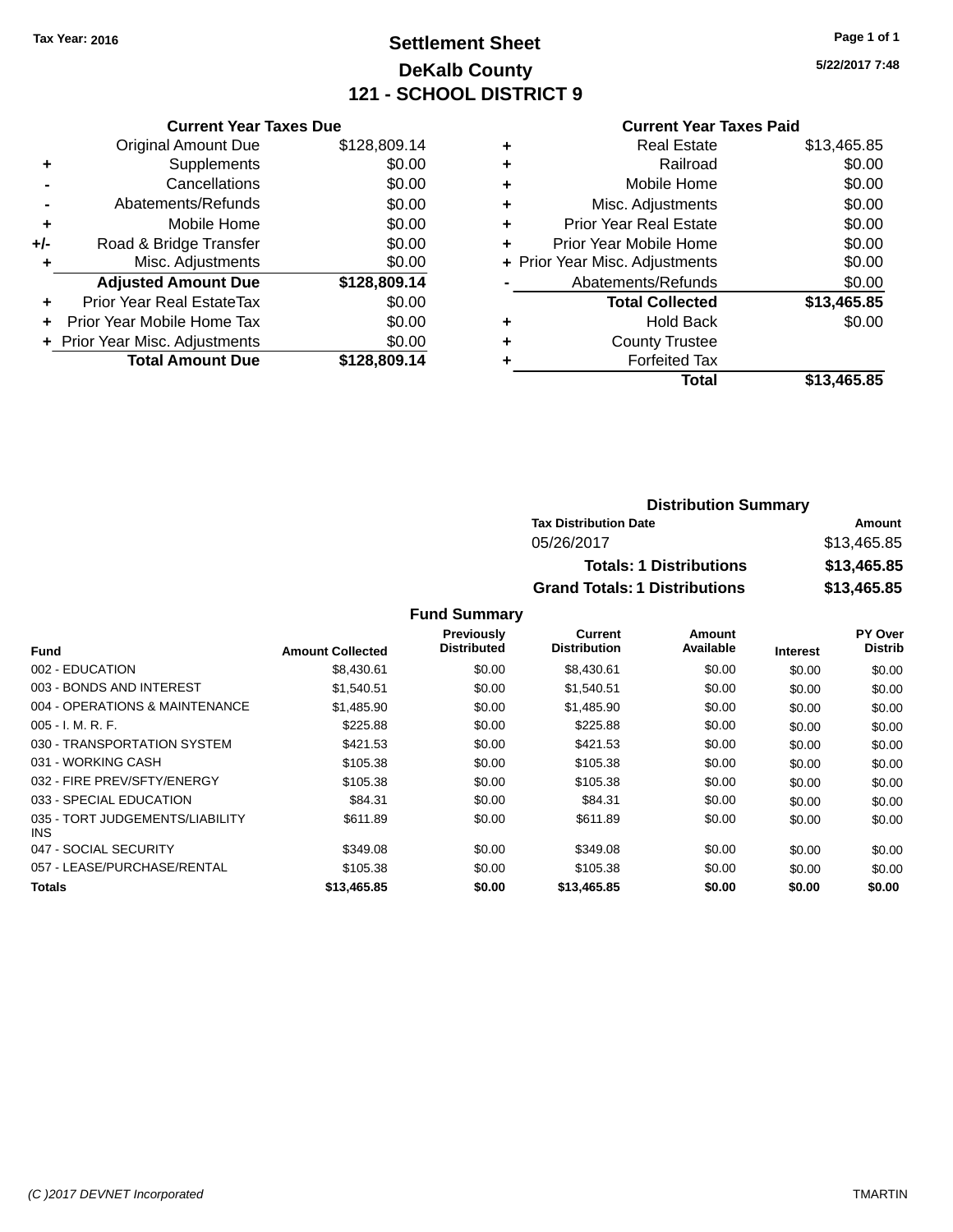### **Settlement Sheet Tax Year: 2016 Page 1 of 1 DeKalb County 122 - SCHOOL DISTRICT 100**

**5/22/2017 7:48**

|     | <b>Current Year Taxes Due</b>  |             |
|-----|--------------------------------|-------------|
|     | <b>Original Amount Due</b>     | \$14,700.89 |
| ٠   | Supplements                    | \$0.00      |
|     | Cancellations                  | \$0.00      |
|     | Abatements/Refunds             | \$0.00      |
| ٠   | Mobile Home                    | \$0.00      |
| +/- | Road & Bridge Transfer         | \$0.00      |
|     | Misc. Adjustments              | \$0.00      |
|     | <b>Adjusted Amount Due</b>     | \$14,700.89 |
| ٠   | Prior Year Real EstateTax      | \$0.00      |
|     | Prior Year Mobile Home Tax     | \$0.00      |
|     | + Prior Year Misc. Adjustments | \$0.00      |
|     | <b>Total Amount Due</b>        | \$14.700.89 |
|     |                                |             |

|   | <b>Real Estate</b>             | \$0.00 |
|---|--------------------------------|--------|
| ٠ | Railroad                       | \$0.00 |
| ٠ | Mobile Home                    | \$0.00 |
| ٠ | Misc. Adjustments              | \$0.00 |
| ÷ | <b>Prior Year Real Estate</b>  | \$0.00 |
| ÷ | Prior Year Mobile Home         | \$0.00 |
|   | + Prior Year Misc. Adjustments | \$0.00 |
|   | Abatements/Refunds             | \$0.00 |
|   | <b>Total Collected</b>         | \$0.00 |
| ٠ | <b>Hold Back</b>               | \$0.00 |
| ٠ | <b>County Trustee</b>          |        |
|   | <b>Forfeited Tax</b>           |        |
|   | Total                          |        |

|                                         |                         | <b>Fund Summary</b>                     |                                |                     |                 |                           |
|-----------------------------------------|-------------------------|-----------------------------------------|--------------------------------|---------------------|-----------------|---------------------------|
| <b>Fund</b>                             | <b>Amount Collected</b> | <b>Previously</b><br><b>Distributed</b> | Current<br><b>Distribution</b> | Amount<br>Available | <b>Interest</b> | PY Over<br><b>Distrib</b> |
| 002 - EDUCATION                         | \$0.00                  | \$0.00                                  | \$0.00                         | \$0.00              | \$0.00          | \$0.00                    |
| 003 - BONDS AND INTEREST                | \$0.00                  | \$0.00                                  | \$0.00                         | \$0.00              | \$0.00          | \$0.00                    |
| 004 - OPERATIONS & MAINTENANCE          | \$0.00                  | \$0.00                                  | \$0.00                         | \$0.00              | \$0.00          | \$0.00                    |
| $005 - I. M. R. F.$                     | \$0.00                  | \$0.00                                  | \$0.00                         | \$0.00              | \$0.00          | \$0.00                    |
| 030 - TRANSPORTATION SYSTEM             | \$0.00                  | \$0.00                                  | \$0.00                         | \$0.00              | \$0.00          | \$0.00                    |
| 031 - WORKING CASH                      | \$0.00                  | \$0.00                                  | \$0.00                         | \$0.00              | \$0.00          | \$0.00                    |
| 032 - FIRE PREV/SFTY/ENERGY             | \$0.00                  | \$0.00                                  | \$0.00                         | \$0.00              | \$0.00          | \$0.00                    |
| 033 - SPECIAL EDUCATION                 | \$0.00                  | \$0.00                                  | \$0.00                         | \$0.00              | \$0.00          | \$0.00                    |
| 035 - TORT JUDGEMENTS/LIABILITY<br>INS. | \$0.00                  | \$0.00                                  | \$0.00                         | \$0.00              | \$0.00          | \$0.00                    |
| 047 - SOCIAL SECURITY                   | \$0.00                  | \$0.00                                  | \$0.00                         | \$0.00              | \$0.00          | \$0.00                    |
| <b>Totals</b>                           | \$0.00                  | \$0.00                                  | \$0.00                         | \$0.00              | \$0.00          | \$0.00                    |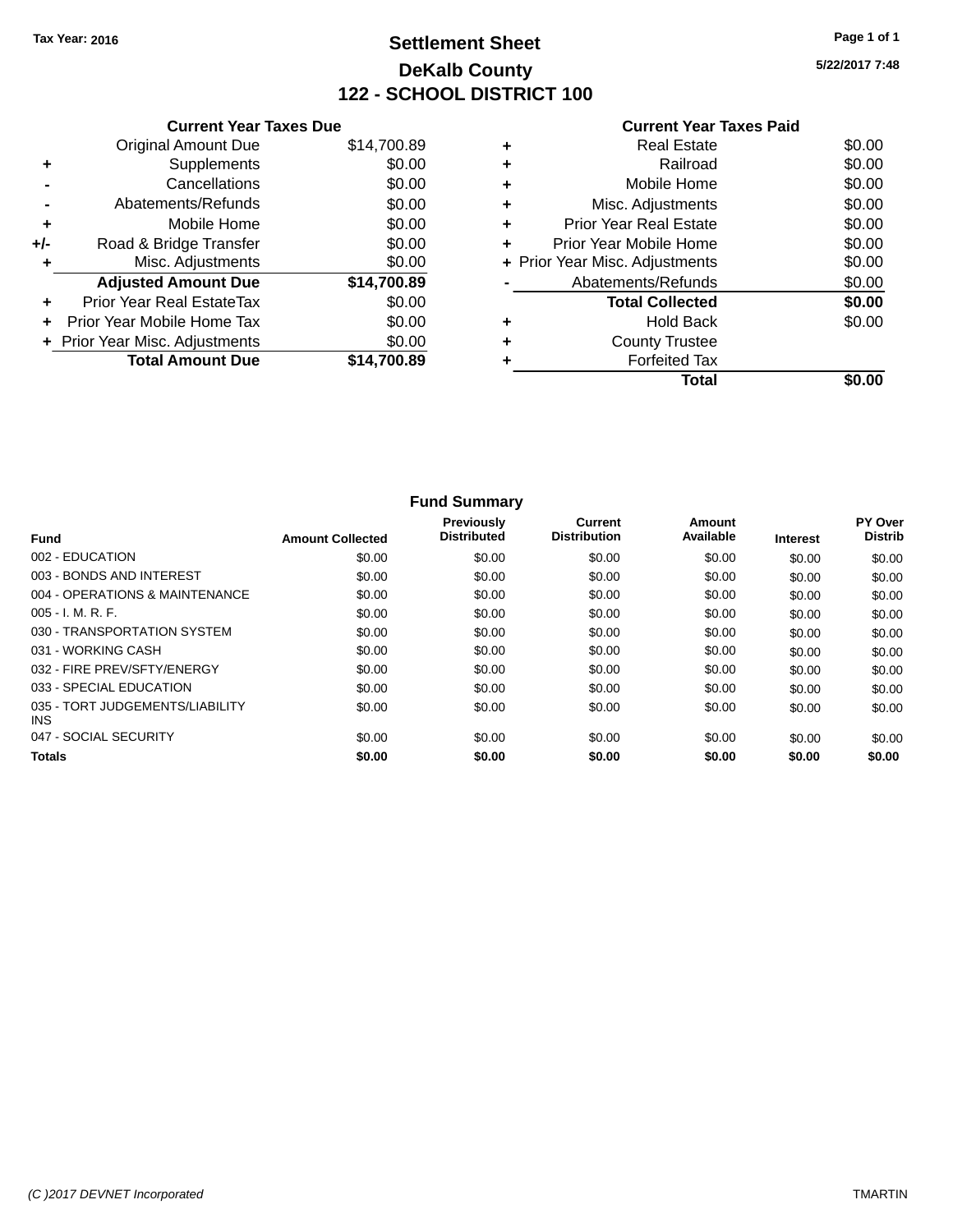### **Settlement Sheet Tax Year: 2016 Page 1 of 1 DeKalb County 123 - SCHOOL DISTRICT 161**

**5/22/2017 7:48**

#### **Current Year Taxes Paid**

|     | <b>Current Year Taxes Due</b>  |             |
|-----|--------------------------------|-------------|
|     | <b>Original Amount Due</b>     | \$92,649.60 |
| ÷   | Supplements                    | \$1,675.14  |
|     | Cancellations                  | \$1,870.29  |
|     | Abatements/Refunds             | \$0.00      |
| ٠   | Mobile Home                    | \$0.00      |
| +/- | Road & Bridge Transfer         | \$0.00      |
|     | Misc. Adjustments              | \$0.00      |
|     | <b>Adjusted Amount Due</b>     | \$92,454.45 |
| ÷   | Prior Year Real EstateTax      | \$0.00      |
| ÷   | Prior Year Mobile Home Tax     | \$0.00      |
|     | + Prior Year Misc. Adjustments | \$0.00      |
|     | <b>Total Amount Due</b>        | \$92.454.45 |

| ٠ | <b>Real Estate</b>             | \$6,469.13 |
|---|--------------------------------|------------|
| ٠ | Railroad                       | \$0.00     |
| ٠ | Mobile Home                    | \$0.00     |
| ٠ | Misc. Adjustments              | \$0.00     |
| ٠ | <b>Prior Year Real Estate</b>  | \$0.00     |
| ٠ | Prior Year Mobile Home         | \$0.00     |
|   | + Prior Year Misc. Adjustments | \$0.00     |
|   | Abatements/Refunds             | \$0.00     |
|   | <b>Total Collected</b>         | \$6,469.13 |
| ٠ | <b>Hold Back</b>               | \$0.00     |
| ٠ | <b>County Trustee</b>          |            |
| ٠ | <b>Forfeited Tax</b>           |            |
|   | Total                          | \$6,469.13 |
|   |                                |            |

| <b>Distribution Summary</b>          |            |
|--------------------------------------|------------|
| <b>Tax Distribution Date</b>         | Amount     |
| 05/26/2017                           | \$6,469.13 |
| <b>Totals: 1 Distributions</b>       | \$6,469.13 |
| <b>Grand Totals: 1 Distributions</b> | \$6,469.13 |

#### **Fund Summary**

|                                         |                         | <b>Previously</b>  | Current             | Amount    |                 | PY Over        |
|-----------------------------------------|-------------------------|--------------------|---------------------|-----------|-----------------|----------------|
| <b>Fund</b>                             | <b>Amount Collected</b> | <b>Distributed</b> | <b>Distribution</b> | Available | <b>Interest</b> | <b>Distrib</b> |
| 002 - EDUCATION                         | \$3.944.90              | \$0.00             | \$3,944.90          | \$0.00    | \$0.00          | \$0.00         |
| 003 - BONDS AND INTEREST                | \$474.87                | \$0.00             | \$474.87            | \$0.00    | \$0.00          | \$0.00         |
| 004 - OPERATIONS & MAINTENANCE          | \$414.38                | \$0.00             | \$414.38            | \$0.00    | \$0.00          | \$0.00         |
| $005 - I. M. R. F.$                     | \$170.40                | \$0.00             | \$170.40            | \$0.00    | \$0.00          | \$0.00         |
| 030 - TRANSPORTATION SYSTEM             | \$198.91                | \$0.00             | \$198.91            | \$0.00    | \$0.00          | \$0.00         |
| 031 - WORKING CASH                      | \$82.88                 | \$0.00             | \$82.88             | \$0.00    | \$0.00          | \$0.00         |
| 033 - SPECIAL EDUCATION                 | \$33.15                 | \$0.00             | \$33.15             | \$0.00    | \$0.00          | \$0.00         |
| 035 - TORT JUDGEMENTS/LIABILITY<br>INS. | \$896.36                | \$0.00             | \$896.36            | \$0.00    | \$0.00          | \$0.00         |
| 047 - SOCIAL SECURITY                   | \$170.40                | \$0.00             | \$170.40            | \$0.00    | \$0.00          | \$0.00         |
| 057 - LEASE/PURCHASE/RENTAL             | \$82.88                 | \$0.00             | \$82.88             | \$0.00    | \$0.00          | \$0.00         |
| <b>Totals</b>                           | \$6,469.13              | \$0.00             | \$6,469.13          | \$0.00    | \$0.00          | \$0.00         |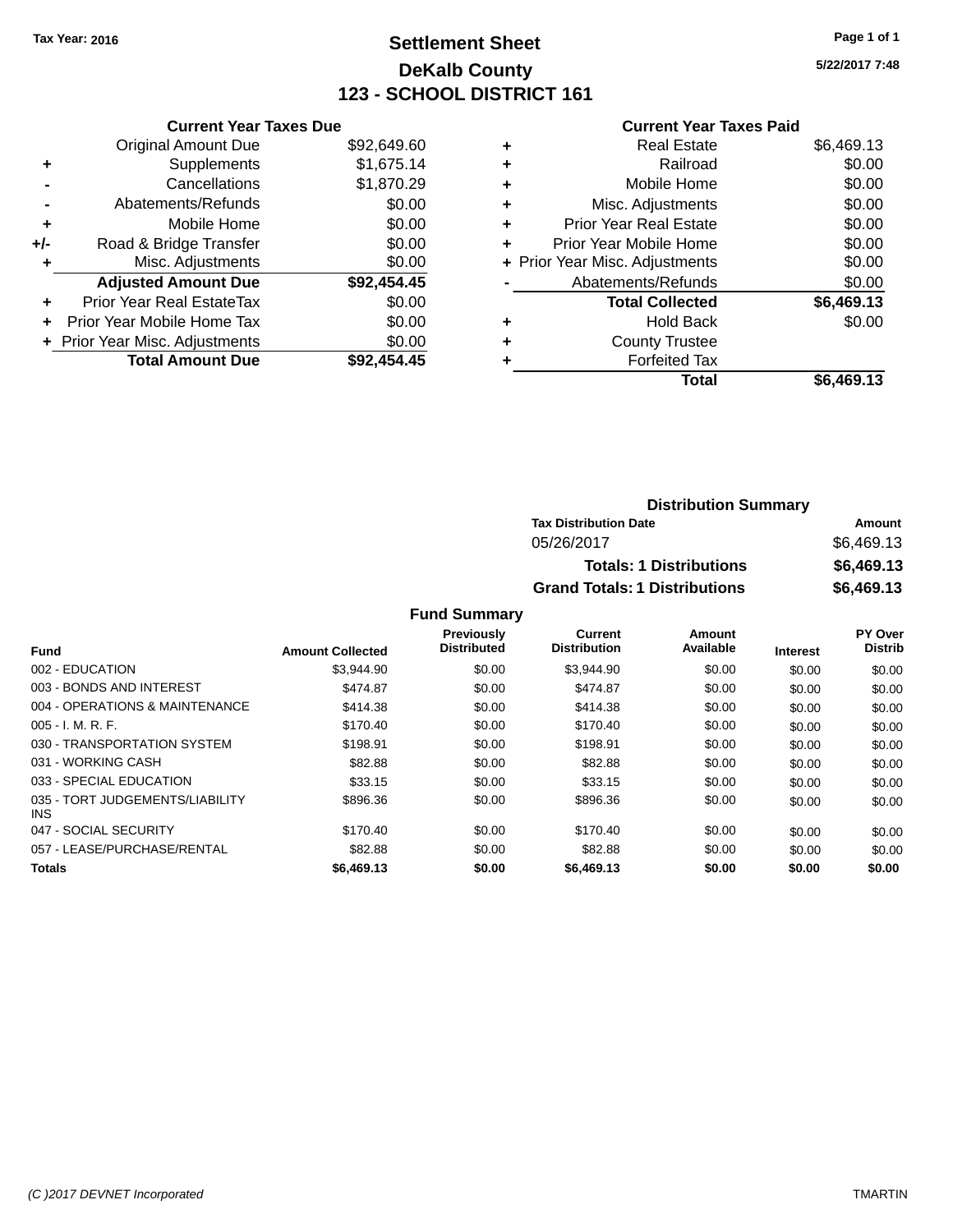### **Settlement Sheet Tax Year: 2016 Page 1 of 1 DeKalb County 124 - SCHOOL DISTRICT 212**

**5/22/2017 7:48**

#### **Current Year Taxes Paid**

| <b>Current Year Taxes Due</b>  |              |
|--------------------------------|--------------|
| <b>Original Amount Due</b>     | \$290,836.44 |
| Supplements                    | \$2,238.21   |
| Cancellations                  | \$2,552.25   |
| Abatements/Refunds             | \$0.00       |
| Mobile Home                    | \$0.00       |
| Road & Bridge Transfer         | \$0.00       |
| Misc. Adjustments              | \$0.00       |
| <b>Adjusted Amount Due</b>     | \$290,522.40 |
| Prior Year Real EstateTax      | \$0.00       |
| Prior Year Mobile Home Tax     | \$0.00       |
| + Prior Year Misc. Adjustments | \$0.00       |
| <b>Total Amount Due</b>        | \$290,522,40 |
|                                |              |

|   | <b>Real Estate</b>             | \$27,307.57 |
|---|--------------------------------|-------------|
| ٠ | Railroad                       | \$0.00      |
| ٠ | Mobile Home                    | \$0.00      |
| ٠ | Misc. Adjustments              | \$0.00      |
| ٠ | <b>Prior Year Real Estate</b>  | \$0.00      |
| ÷ | Prior Year Mobile Home         | \$0.00      |
|   | + Prior Year Misc. Adjustments | \$0.00      |
|   | Abatements/Refunds             | \$0.00      |
|   | <b>Total Collected</b>         | \$27,307.57 |
| ٠ | <b>Hold Back</b>               | \$0.00      |
|   | <b>County Trustee</b>          |             |
| ٠ | <b>Forfeited Tax</b>           |             |
|   | Total                          | \$27,307.57 |
|   |                                |             |

| <b>Distribution Summary</b>          |             |
|--------------------------------------|-------------|
| <b>Tax Distribution Date</b>         | Amount      |
| 05/26/2017                           | \$27,307.57 |
| <b>Totals: 1 Distributions</b>       | \$27,307.57 |
| <b>Grand Totals: 1 Distributions</b> | \$27,307.57 |

#### **Fund Summary**

|                                         |                         | Previously         | <b>Current</b>      | Amount    |                 | PY Over        |
|-----------------------------------------|-------------------------|--------------------|---------------------|-----------|-----------------|----------------|
| <b>Fund</b>                             | <b>Amount Collected</b> | <b>Distributed</b> | <b>Distribution</b> | Available | <b>Interest</b> | <b>Distrib</b> |
| 002 - EDUCATION                         | \$13,819.77             | \$0.00             | \$13,819.77         | \$0.00    | \$0.00          | \$0.00         |
| 003 - BONDS AND INTEREST                | \$3,998.89              | \$0.00             | \$3,998.89          | \$0.00    | \$0.00          | \$0.00         |
| 004 - OPERATIONS & MAINTENANCE          | \$2,657.63              | \$0.00             | \$2,657.63          | \$0.00    | \$0.00          | \$0.00         |
| $005 - I. M. R. F.$                     | \$483.48                | \$0.00             | \$483.48            | \$0.00    | \$0.00          | \$0.00         |
| 030 - TRANSPORTATION SYSTEM             | \$1,275.67              | \$0.00             | \$1,275.67          | \$0.00    | \$0.00          | \$0.00         |
| 031 - WORKING CASH                      | \$531.51                | \$0.00             | \$531.51            | \$0.00    | \$0.00          | \$0.00         |
| 032 - FIRE PREV/SFTY/ENERGY             | \$0.00                  | \$0.00             | \$0.00              | \$0.00    | \$0.00          | \$0.00         |
| 033 - SPECIAL EDUCATION                 | \$212.62                | \$0.00             | \$212.62            | \$0.00    | \$0.00          | \$0.00         |
| 035 - TORT JUDGEMENTS/LIABILITY<br>INS. | \$3,207.66              | \$0.00             | \$3,207.66          | \$0.00    | \$0.00          | \$0.00         |
| 047 - SOCIAL SECURITY                   | \$588.83                | \$0.00             | \$588.83            | \$0.00    | \$0.00          | \$0.00         |
| 057 - LEASE/PURCHASE/RENTAL             | \$531.51                | \$0.00             | \$531.51            | \$0.00    | \$0.00          | \$0.00         |
| Totals                                  | \$27,307.57             | \$0.00             | \$27,307.57         | \$0.00    | \$0.00          | \$0.00         |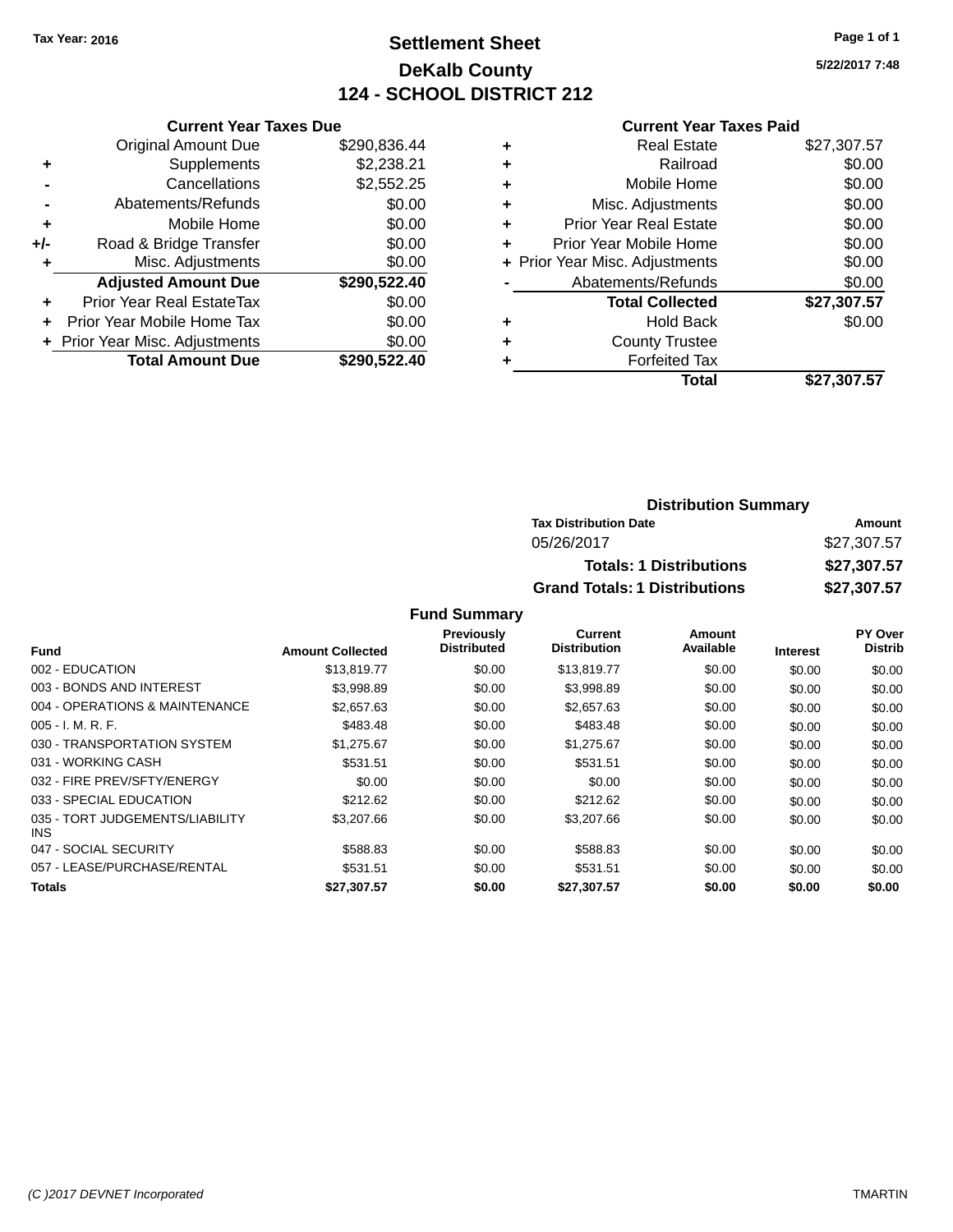### **Settlement Sheet Tax Year: 2016 Page 1 of 1 DeKalb County 125 - SCHOOL DISTRICT 220**

**5/22/2017 7:48**

|       | <b>Current Year Taxes Due</b>  |            |
|-------|--------------------------------|------------|
|       | <b>Original Amount Due</b>     | \$3,880.30 |
| ٠     | Supplements                    | \$0.00     |
|       | Cancellations                  | \$0.00     |
|       | Abatements/Refunds             | \$0.00     |
| ٠     | Mobile Home                    | \$0.00     |
| $+/-$ | Road & Bridge Transfer         | \$0.00     |
| ٠     | Misc. Adjustments              | \$0.00     |
|       | <b>Adjusted Amount Due</b>     | \$3,880.30 |
| ٠     | Prior Year Real EstateTax      | \$0.00     |
| ÷     | Prior Year Mobile Home Tax     | \$0.00     |
|       | + Prior Year Misc. Adjustments | \$0.00     |
|       | <b>Total Amount Due</b>        | \$3,880.30 |
|       |                                |            |

### **Current Year Taxes Paid +** Real Estate \$0.00 **+** Railroad \$0.00 **+** Mobile Home \$0.00

|   | Total                          |        |
|---|--------------------------------|--------|
|   | <b>Forfeited Tax</b>           |        |
| ÷ | <b>County Trustee</b>          |        |
|   | <b>Hold Back</b>               | \$0.00 |
|   | <b>Total Collected</b>         | \$0.00 |
|   | Abatements/Refunds             | \$0.00 |
|   | + Prior Year Misc. Adjustments | \$0.00 |
| ÷ | Prior Year Mobile Home         | \$0.00 |
| ÷ | <b>Prior Year Real Estate</b>  | \$0.00 |
| ÷ | Misc. Adjustments              | \$0.00 |

|                                         |                         | <b>Fund Summary</b>              |                                       |                            |                 |                           |
|-----------------------------------------|-------------------------|----------------------------------|---------------------------------------|----------------------------|-----------------|---------------------------|
| <b>Fund</b>                             | <b>Amount Collected</b> | Previously<br><b>Distributed</b> | <b>Current</b><br><b>Distribution</b> | <b>Amount</b><br>Available | <b>Interest</b> | PY Over<br><b>Distrib</b> |
| 002 - EDUCATION                         | \$0.00                  | \$0.00                           | \$0.00                                | \$0.00                     | \$0.00          | \$0.00                    |
| 003 - BONDS AND INTEREST                | \$0.00                  | \$0.00                           | \$0.00                                | \$0.00                     | \$0.00          | \$0.00                    |
| 004 - OPERATIONS & MAINTENANCE          | \$0.00                  | \$0.00                           | \$0.00                                | \$0.00                     | \$0.00          | \$0.00                    |
| 005 - I. M. R. F.                       | \$0.00                  | \$0.00                           | \$0.00                                | \$0.00                     | \$0.00          | \$0.00                    |
| 030 - TRANSPORTATION SYSTEM             | \$0.00                  | \$0.00                           | \$0.00                                | \$0.00                     | \$0.00          | \$0.00                    |
| 031 - WORKING CASH                      | \$0.00                  | \$0.00                           | \$0.00                                | \$0.00                     | \$0.00          | \$0.00                    |
| 032 - FIRE PREV/SFTY/ENERGY             | \$0.00                  | \$0.00                           | \$0.00                                | \$0.00                     | \$0.00          | \$0.00                    |
| 033 - SPECIAL EDUCATION                 | \$0.00                  | \$0.00                           | \$0.00                                | \$0.00                     | \$0.00          | \$0.00                    |
| 035 - TORT JUDGEMENTS/LIABILITY<br>INS. | \$0.00                  | \$0.00                           | \$0.00                                | \$0.00                     | \$0.00          | \$0.00                    |
| 047 - SOCIAL SECURITY                   | \$0.00                  | \$0.00                           | \$0.00                                | \$0.00                     | \$0.00          | \$0.00                    |
| 057 - LEASE/PURCHASE/RENTAL             | \$0.00                  | \$0.00                           | \$0.00                                | \$0.00                     | \$0.00          | \$0.00                    |
| <b>Totals</b>                           | \$0.00                  | \$0.00                           | \$0.00                                | \$0.00                     | \$0.00          | \$0.00                    |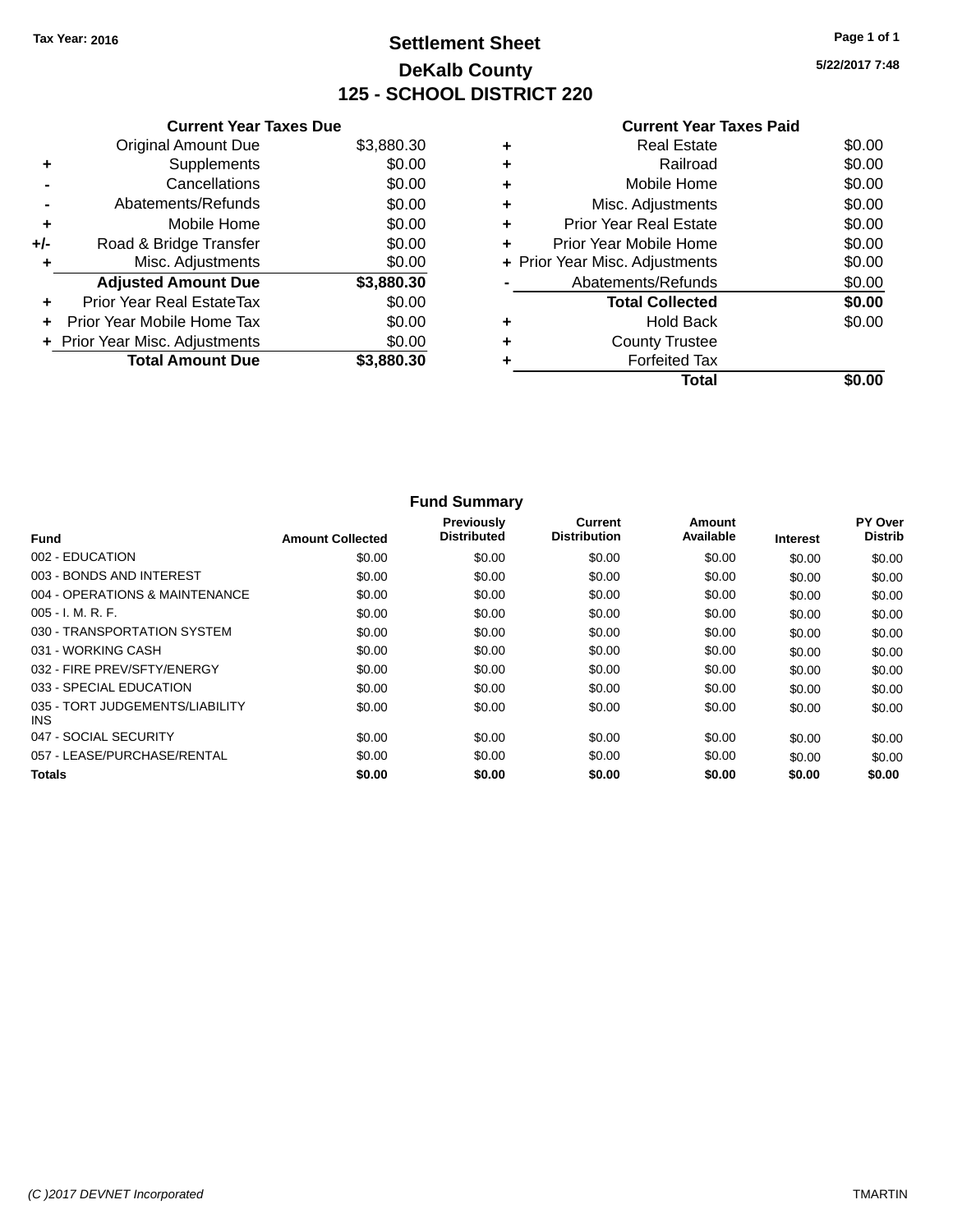### **Settlement Sheet Tax Year: 2016 Page 1 of 1 DeKalb County 126 - SCHOOL DISTRICT 269**

**5/22/2017 7:48**

#### **Current Year Taxes Paid**

|     | <b>Current Year Taxes Due</b>  |              |  |
|-----|--------------------------------|--------------|--|
|     | <b>Original Amount Due</b>     | \$296,586.13 |  |
| ٠   | Supplements                    | \$1,486.00   |  |
|     | Cancellations                  | \$1,728.83   |  |
|     | Abatements/Refunds             | \$0.00       |  |
| ÷   | Mobile Home                    | \$0.00       |  |
| +/- | Road & Bridge Transfer         | \$0.00       |  |
|     | Misc. Adjustments              | \$0.00       |  |
|     | <b>Adjusted Amount Due</b>     | \$296,343.30 |  |
| ٠   | Prior Year Real EstateTax      | \$0.00       |  |
|     | Prior Year Mobile Home Tax     | \$0.00       |  |
|     | + Prior Year Misc. Adjustments | \$0.00       |  |
|     | <b>Total Amount Due</b>        | \$296.343.30 |  |
|     |                                |              |  |

| ٠ | <b>Real Estate</b>             | \$30,160.13 |
|---|--------------------------------|-------------|
| ٠ | Railroad                       | \$0.00      |
| ٠ | Mobile Home                    | \$0.00      |
| ٠ | Misc. Adjustments              | \$0.00      |
| ٠ | <b>Prior Year Real Estate</b>  | \$0.00      |
| ٠ | Prior Year Mobile Home         | \$0.00      |
|   | + Prior Year Misc. Adjustments | \$0.00      |
|   | Abatements/Refunds             | \$0.00      |
|   | <b>Total Collected</b>         | \$30,160.13 |
| ٠ | Hold Back                      | \$0.00      |
| ٠ | <b>County Trustee</b>          |             |
| ٠ | <b>Forfeited Tax</b>           |             |
|   | Total                          | \$30,160.13 |
|   |                                |             |

| <b>Distribution Summary</b>          |             |  |  |  |
|--------------------------------------|-------------|--|--|--|
| <b>Tax Distribution Date</b>         | Amount      |  |  |  |
| 05/26/2017                           | \$30,160.13 |  |  |  |
| <b>Totals: 1 Distributions</b>       | \$30,160.13 |  |  |  |
| <b>Grand Totals: 1 Distributions</b> | \$30,160.13 |  |  |  |

#### **Fund Summary**

| <b>Fund</b>                                   | <b>Amount Collected</b> | <b>Previously</b><br><b>Distributed</b> | <b>Current</b><br><b>Distribution</b> | Amount<br>Available | <b>Interest</b> | <b>PY Over</b><br><b>Distrib</b> |
|-----------------------------------------------|-------------------------|-----------------------------------------|---------------------------------------|---------------------|-----------------|----------------------------------|
| 002 - EDUCATION                               | \$18,843,36             | \$0.00                                  | \$18,843.36                           | \$0.00              | \$0.00          | \$0.00                           |
| 004 - OPERATIONS & MAINTENANCE                | \$4.935.16              | \$0.00                                  | \$4,935.16                            | \$0.00              | \$0.00          | \$0.00                           |
| $005 - I. M. R. F.$                           | \$226.02                | \$0.00                                  | \$226.02                              | \$0.00              | \$0.00          | \$0.00                           |
| 030 - TRANSPORTATION SYSTEM                   | \$1,076.78              | \$0.00                                  | \$1,076.78                            | \$0.00              | \$0.00          | \$0.00                           |
| 031 - WORKING CASH                            | \$448.66                | \$0.00                                  | \$448.66                              | \$0.00              | \$0.00          | \$0.00                           |
| 033 - SPECIAL EDUCATION                       | \$179.45                | \$0.00                                  | \$179.45                              | \$0.00              | \$0.00          | \$0.00                           |
| 035 - TORT JUDGEMENTS/LIABILITY<br><b>INS</b> | \$3.708.10              | \$0.00                                  | \$3,708.10                            | \$0.00              | \$0.00          | \$0.00                           |
| 047 - SOCIAL SECURITY                         | \$742.60                | \$0.00                                  | \$742.60                              | \$0.00              | \$0.00          | \$0.00                           |
| <b>Totals</b>                                 | \$30,160.13             | \$0.00                                  | \$30,160.13                           | \$0.00              | \$0.00          | \$0.00                           |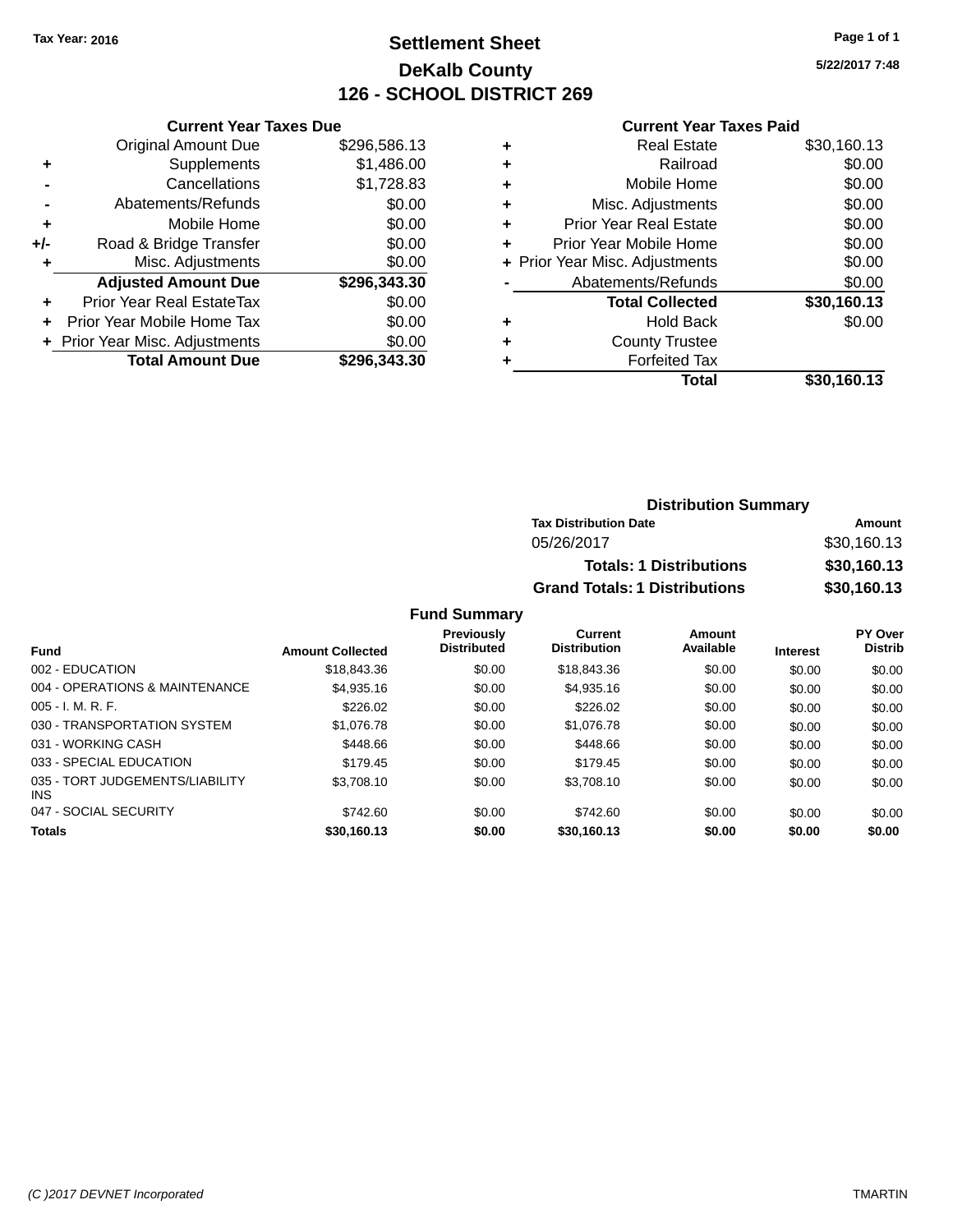### **Settlement Sheet Tax Year: 2016 Page 1 of 1 DeKalb County 127 - SCHOOL DISTRICT 271**

**5/22/2017 7:48**

#### **Current Year Taxes Paid**

|     | <b>Current Year Taxes Due</b>  |             |
|-----|--------------------------------|-------------|
|     | <b>Original Amount Due</b>     | \$69,541.85 |
| ÷   | Supplements                    | \$0.00      |
|     | Cancellations                  | \$0.00      |
|     | Abatements/Refunds             | \$0.00      |
| ٠   | Mobile Home                    | \$0.00      |
| +/- | Road & Bridge Transfer         | \$0.00      |
|     | Misc. Adjustments              | \$0.00      |
|     | <b>Adjusted Amount Due</b>     | \$69,541.85 |
| ÷   | Prior Year Real EstateTax      | \$0.00      |
|     | Prior Year Mobile Home Tax     | \$0.00      |
|     | + Prior Year Misc. Adjustments | \$0.00      |
|     | <b>Total Amount Due</b>        | \$69,541.85 |
|     |                                |             |

|   | <b>Real Estate</b>             | \$10,953.50 |
|---|--------------------------------|-------------|
| ٠ | Railroad                       | \$0.00      |
| ٠ | Mobile Home                    | \$0.00      |
| ٠ | Misc. Adjustments              | \$0.00      |
| ٠ | <b>Prior Year Real Estate</b>  | \$0.00      |
| ÷ | Prior Year Mobile Home         | \$0.00      |
|   | + Prior Year Misc. Adjustments | \$0.00      |
|   | Abatements/Refunds             | \$0.00      |
|   | <b>Total Collected</b>         | \$10,953.50 |
| ٠ | <b>Hold Back</b>               | \$0.00      |
| ٠ | <b>County Trustee</b>          |             |
| ٠ | <b>Forfeited Tax</b>           |             |
|   | Total                          | \$10,953.50 |
|   |                                |             |

| <b>Distribution Summary</b>          |             |  |  |  |
|--------------------------------------|-------------|--|--|--|
| <b>Tax Distribution Date</b>         | Amount      |  |  |  |
| 05/26/2017                           | \$10,953.50 |  |  |  |
| <b>Totals: 1 Distributions</b>       | \$10,953.50 |  |  |  |
| <b>Grand Totals: 1 Distributions</b> | \$10,953.50 |  |  |  |

#### **Fund Summary**

|                                         |                         | Previously         | <b>Current</b>      | Amount    |                 | PY Over        |
|-----------------------------------------|-------------------------|--------------------|---------------------|-----------|-----------------|----------------|
| <b>Fund</b>                             | <b>Amount Collected</b> | <b>Distributed</b> | <b>Distribution</b> | Available | <b>Interest</b> | <b>Distrib</b> |
| 002 - EDUCATION                         | \$6,514.47              | \$0.00             | \$6,514.47          | \$0.00    | \$0.00          | \$0.00         |
| 003 - BONDS AND INTEREST                | \$2,212.07              | \$0.00             | \$2,212.07          | \$0.00    | \$0.00          | \$0.00         |
| 004 - OPERATIONS & MAINTENANCE          | \$981.13                | \$0.00             | \$981.13            | \$0.00    | \$0.00          | \$0.00         |
| $005 - I. M. R. F.$                     | \$135.40                | \$0.00             | \$135.40            | \$0.00    | \$0.00          | \$0.00         |
| 030 - TRANSPORTATION SYSTEM             | \$333.59                | \$0.00             | \$333.59            | \$0.00    | \$0.00          | \$0.00         |
| 031 - WORKING CASH                      | \$82.16                 | \$0.00             | \$82.16             | \$0.00    | \$0.00          | \$0.00         |
| 032 - FIRE PREV/SFTY/ENERGY             | \$23.56                 | \$0.00             | \$23.56             | \$0.00    | \$0.00          | \$0.00         |
| 033 - SPECIAL EDUCATION                 | \$47.10                 | \$0.00             | \$47.10             | \$0.00    | \$0.00          | \$0.00         |
| 035 - TORT JUDGEMENTS/LIABILITY<br>INS. | \$431.71                | \$0.00             | \$431.71            | \$0.00    | \$0.00          | \$0.00         |
| 047 - SOCIAL SECURITY                   | \$135.40                | \$0.00             | \$135.40            | \$0.00    | \$0.00          | \$0.00         |
| 057 - LEASE/PURCHASE/RENTAL             | \$56.91                 | \$0.00             | \$56.91             | \$0.00    | \$0.00          | \$0.00         |
| Totals                                  | \$10,953.50             | \$0.00             | \$10,953.50         | \$0.00    | \$0.00          | \$0.00         |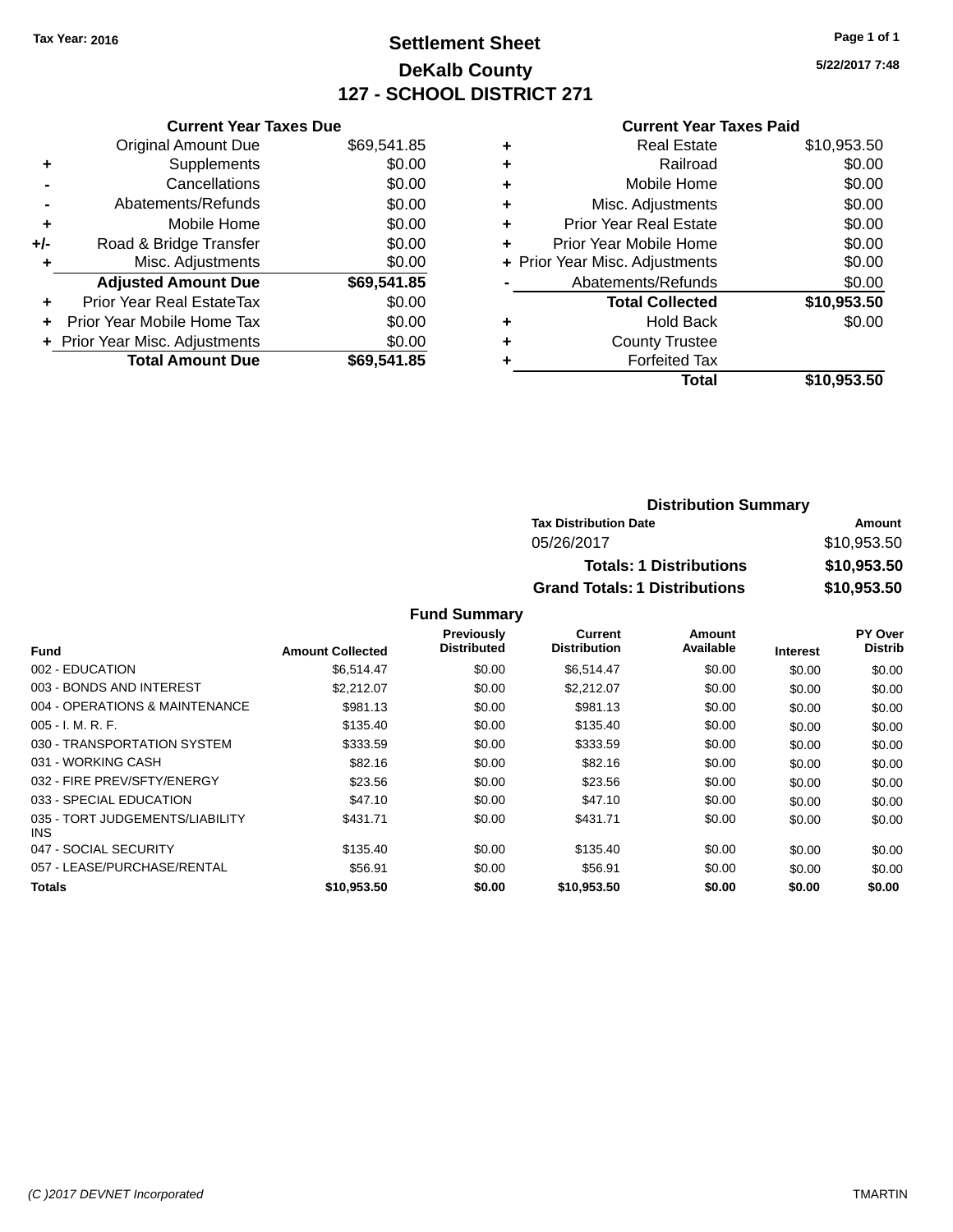### **Settlement Sheet Tax Year: 2016 Page 1 of 1 DeKalb County 128 - SCHOOL DISTRICT 300**

**5/22/2017 7:48**

|       | <b>Current Year Taxes Due</b>  |            |
|-------|--------------------------------|------------|
|       | <b>Original Amount Due</b>     | \$9,614.22 |
| ٠     | Supplements                    | \$0.00     |
|       | Cancellations                  | \$0.00     |
|       | Abatements/Refunds             | \$0.00     |
| ٠     | Mobile Home                    | \$0.00     |
| $+/-$ | Road & Bridge Transfer         | \$0.00     |
| ٠     | Misc. Adjustments              | \$0.00     |
|       | <b>Adjusted Amount Due</b>     | \$9,614.22 |
| ٠     | Prior Year Real EstateTax      | \$0.00     |
| ÷     | Prior Year Mobile Home Tax     | \$0.00     |
|       | + Prior Year Misc. Adjustments | \$0.00     |
|       | <b>Total Amount Due</b>        | \$9.614.22 |
|       |                                |            |

|   | Total                          |        |
|---|--------------------------------|--------|
|   | <b>Forfeited Tax</b>           |        |
| ÷ | <b>County Trustee</b>          |        |
| ٠ | <b>Hold Back</b>               | \$0.00 |
|   | <b>Total Collected</b>         | \$0.00 |
|   | Abatements/Refunds             | \$0.00 |
|   | + Prior Year Misc. Adjustments | \$0.00 |
| ÷ | Prior Year Mobile Home         | \$0.00 |
| ٠ | <b>Prior Year Real Estate</b>  | \$0.00 |
| ٠ | Misc. Adjustments              | \$0.00 |
| ٠ | Mobile Home                    | \$0.00 |
| ÷ | Railroad                       | \$0.00 |
| ٠ | <b>Real Estate</b>             | \$0.00 |

|                                         |                         | <b>Fund Summary</b>              |                                       |                     |                 |                           |
|-----------------------------------------|-------------------------|----------------------------------|---------------------------------------|---------------------|-----------------|---------------------------|
| <b>Fund</b>                             | <b>Amount Collected</b> | Previously<br><b>Distributed</b> | <b>Current</b><br><b>Distribution</b> | Amount<br>Available | <b>Interest</b> | PY Over<br><b>Distrib</b> |
| 002 - EDUCATION                         | \$0.00                  | \$0.00                           | \$0.00                                | \$0.00              | \$0.00          | \$0.00                    |
| 003 - BONDS AND INTEREST                | \$0.00                  | \$0.00                           | \$0.00                                | \$0.00              | \$0.00          | \$0.00                    |
| 004 - OPERATIONS & MAINTENANCE          | \$0.00                  | \$0.00                           | \$0.00                                | \$0.00              | \$0.00          | \$0.00                    |
| $005 - I. M. R. F.$                     | \$0.00                  | \$0.00                           | \$0.00                                | \$0.00              | \$0.00          | \$0.00                    |
| 030 - TRANSPORTATION SYSTEM             | \$0.00                  | \$0.00                           | \$0.00                                | \$0.00              | \$0.00          | \$0.00                    |
| 031 - WORKING CASH                      | \$0.00                  | \$0.00                           | \$0.00                                | \$0.00              | \$0.00          | \$0.00                    |
| 033 - SPECIAL EDUCATION                 | \$0.00                  | \$0.00                           | \$0.00                                | \$0.00              | \$0.00          | \$0.00                    |
| 035 - TORT JUDGEMENTS/LIABILITY<br>INS. | \$0.00                  | \$0.00                           | \$0.00                                | \$0.00              | \$0.00          | \$0.00                    |
| 047 - SOCIAL SECURITY                   | \$0.00                  | \$0.00                           | \$0.00                                | \$0.00              | \$0.00          | \$0.00                    |
| <b>Totals</b>                           | \$0.00                  | \$0.00                           | \$0.00                                | \$0.00              | \$0.00          | \$0.00                    |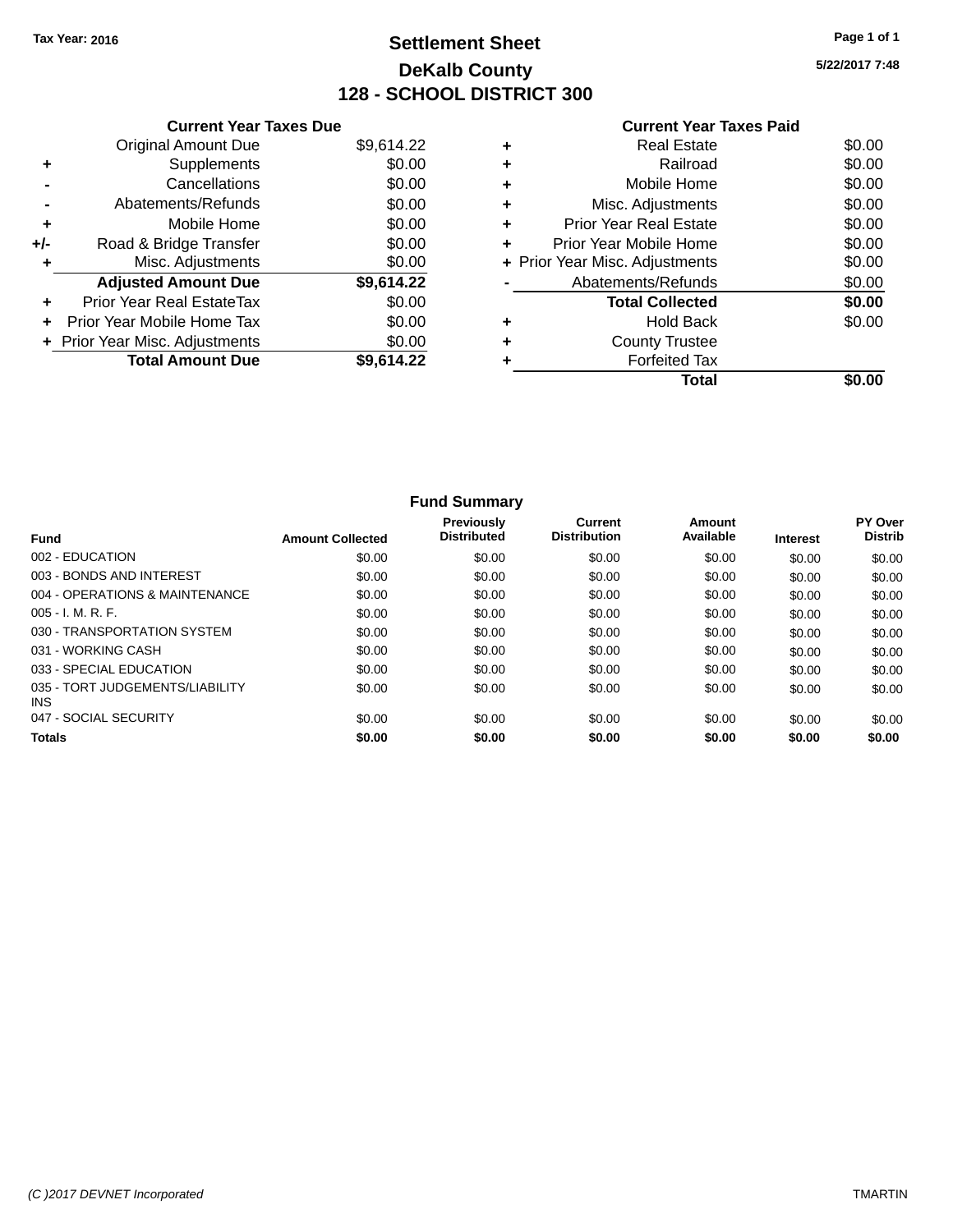### **Settlement Sheet Tax Year: 2016 Page 1 of 1 DeKalb County 129 - SCHOOL DISTRICT 301**

**5/22/2017 7:48**

|       | <b>Current Year Taxes Due</b>  |             |
|-------|--------------------------------|-------------|
|       | <b>Original Amount Due</b>     | \$11,877.36 |
| ٠     | Supplements                    | \$0.00      |
|       | Cancellations                  | \$0.00      |
|       | Abatements/Refunds             | \$0.00      |
| ٠     | Mobile Home                    | \$0.00      |
| $+/-$ | Road & Bridge Transfer         | \$0.00      |
| ÷     | Misc. Adjustments              | \$0.00      |
|       | <b>Adjusted Amount Due</b>     | \$11,877.36 |
| ٠     | Prior Year Real EstateTax      | \$0.00      |
|       | Prior Year Mobile Home Tax     | \$0.00      |
|       | + Prior Year Misc. Adjustments | \$0.00      |
|       | <b>Total Amount Due</b>        | \$11.877.36 |
|       |                                |             |

### **Current Year Taxes Paid +** Real Estate \$0.00 **+** Railroad \$0.00

| Total                          |        |
|--------------------------------|--------|
| <b>Forfeited Tax</b>           |        |
| <b>County Trustee</b>          |        |
| <b>Hold Back</b>               | \$0.00 |
| <b>Total Collected</b>         | \$0.00 |
| Abatements/Refunds             | \$0.00 |
| + Prior Year Misc. Adjustments | \$0.00 |
| Prior Year Mobile Home         | \$0.00 |
| <b>Prior Year Real Estate</b>  | \$0.00 |
| Misc. Adjustments              | \$0.00 |
| Mobile Home                    | \$0.00 |

|                                                     |                         | <b>Fund Summary</b>                     |                                |                     |                 |                                  |
|-----------------------------------------------------|-------------------------|-----------------------------------------|--------------------------------|---------------------|-----------------|----------------------------------|
| <b>Fund</b>                                         | <b>Amount Collected</b> | <b>Previously</b><br><b>Distributed</b> | Current<br><b>Distribution</b> | Amount<br>Available | <b>Interest</b> | <b>PY Over</b><br><b>Distrib</b> |
| 002 - EDUCATION                                     | \$0.00                  | \$0.00                                  | \$0.00                         | \$0.00              | \$0.00          | \$0.00                           |
| 003 - BONDS AND INTEREST                            | \$0.00                  | \$0.00                                  | \$0.00                         | \$0.00              | \$0.00          | \$0.00                           |
| 004 - OPERATIONS & MAINTENANCE                      | \$0.00                  | \$0.00                                  | \$0.00                         | \$0.00              | \$0.00          | \$0.00                           |
| $005 - I. M. R. F.$                                 | \$0.00                  | \$0.00                                  | \$0.00                         | \$0.00              | \$0.00          | \$0.00                           |
| 030 - TRANSPORTATION SYSTEM                         | \$0.00                  | \$0.00                                  | \$0.00                         | \$0.00              | \$0.00          | \$0.00                           |
| 031 - WORKING CASH                                  | \$0.00                  | \$0.00                                  | \$0.00                         | \$0.00              | \$0.00          | \$0.00                           |
| 033 - SPECIAL EDUCATION                             | \$0.00                  | \$0.00                                  | \$0.00                         | \$0.00              | \$0.00          | \$0.00                           |
| 035 - TORT JUDGMENTS, LIABILITY<br><b>INSURANCE</b> | \$0.00                  | \$0.00                                  | \$0.00                         | \$0.00              | \$0.00          | \$0.00                           |
| 047 - SOCIAL SECURITY                               | \$0.00                  | \$0.00                                  | \$0.00                         | \$0.00              | \$0.00          | \$0.00                           |
| <b>Totals</b>                                       | \$0.00                  | \$0.00                                  | \$0.00                         | \$0.00              | \$0.00          | \$0.00                           |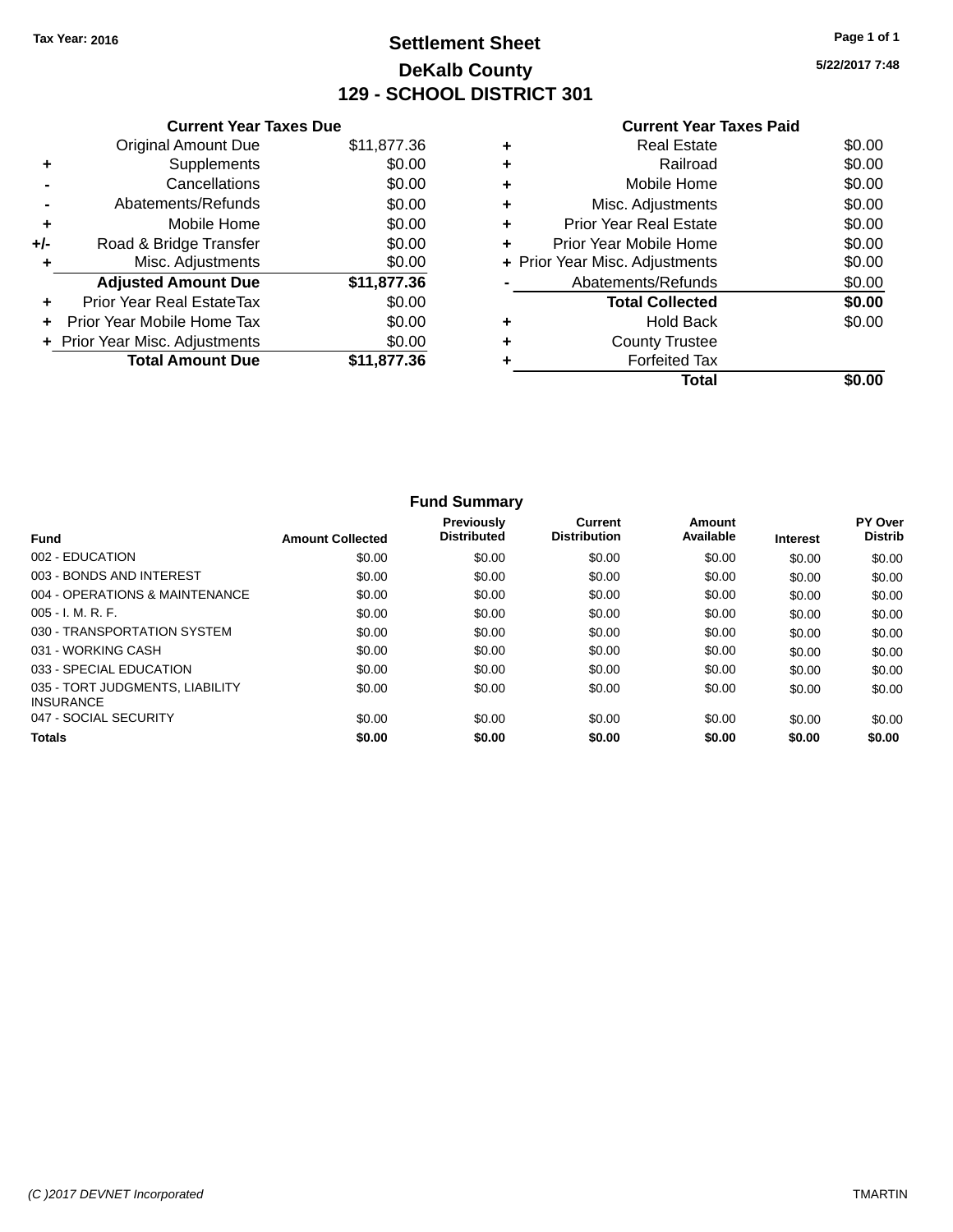### **Settlement Sheet Tax Year: 2016 Page 1 of 1 DeKalb County 130 - SCHOOL DISTRICT 302**

**5/22/2017 7:48**

#### **Current Year Taxes Paid**

|       | <b>Total Amount Due</b>          | \$1,951,147.04 |
|-------|----------------------------------|----------------|
|       | + Prior Year Misc. Adjustments   | \$385.45       |
| ٠     | Prior Year Mobile Home Tax       | \$0.00         |
| ٠     | <b>Prior Year Real EstateTax</b> | \$0.00         |
|       | <b>Adjusted Amount Due</b>       | \$1,950,761.59 |
| ٠     | Misc. Adjustments                | \$0.00         |
| $+/-$ | Road & Bridge Transfer           | \$0.00         |
| ÷     | Mobile Home                      | \$0.00         |
|       | Abatements/Refunds               | \$0.00         |
|       | Cancellations                    | \$15,823.31    |
| ٠     | Supplements                      | \$14,290.20    |
|       | <b>Original Amount Due</b>       | \$1,952,294.70 |
|       |                                  |                |

**Current Year Taxes Due**

| ٠ | <b>Real Estate</b>             | \$167,311.12 |
|---|--------------------------------|--------------|
| ٠ | Railroad                       | \$0.00       |
| ٠ | Mobile Home                    | \$0.00       |
| ٠ | Misc. Adjustments              | \$0.00       |
| ٠ | <b>Prior Year Real Estate</b>  | \$0.00       |
| ٠ | Prior Year Mobile Home         | \$0.00       |
|   | + Prior Year Misc. Adjustments | \$385.45     |
|   | Abatements/Refunds             | \$0.00       |
|   | <b>Total Collected</b>         | \$167,696.57 |
| ٠ | <b>Hold Back</b>               | \$0.00       |
| ٠ | <b>County Trustee</b>          |              |
| ٠ | <b>Forfeited Tax</b>           |              |
|   | <b>Total</b>                   | \$167,696.57 |
|   |                                |              |

### **Distribution Summary Tax Distribution Date Amount** 05/26/2017 \$167,696.57 **Totals: 1 Distributions \$167,696.57 Grand Totals: 1 Distributions \$167,696.57**

#### **Fund Summary**

| <b>Fund</b>                    | <b>Amount Collected</b> | <b>Previously</b><br><b>Distributed</b> | Current<br><b>Distribution</b> | Amount<br>Available | <b>Interest</b> | <b>PY Over</b><br><b>Distrib</b> |
|--------------------------------|-------------------------|-----------------------------------------|--------------------------------|---------------------|-----------------|----------------------------------|
| 002 - EDUCATION                | \$93,075.63             | \$0.00                                  | \$93,075.63                    | \$0.00              | \$0.00          | \$0.00                           |
| 003 - BONDS AND INTEREST       | \$33.832.95             | \$0.00                                  | \$33,832.95                    | \$0.00              | \$0.00          | \$0.00                           |
| 004 - OPERATIONS & MAINTENANCE | \$17,260.84             | \$0.00                                  | \$17,260.84                    | \$0.00              | \$0.00          | \$0.00                           |
| $005 - I. M. R. F.$            | \$2,310.52              | \$0.00                                  | \$2,310.52                     | \$0.00              | \$0.00          | \$0.00                           |
| 030 - TRANSPORTATION SYSTEM    | \$4.623.56              | \$0.00                                  | \$4,623.56                     | \$0.00              | \$0.00          | \$0.00                           |
| 031 - WORKING CASH             | \$307.22                | \$0.00                                  | \$307.22                       | \$0.00              | \$0.00          | \$0.00                           |
| 033 - SPECIAL EDUCATION        | \$13,295.82             | \$0.00                                  | \$13,295.82                    | \$0.00              | \$0.00          | \$0.00                           |
| 047 - SOCIAL SECURITY          | \$2,990.03              | \$0.00                                  | \$2,990.03                     | \$0.00              | \$0.00          | \$0.00                           |
| <b>Totals</b>                  | \$167,696.57            | \$0.00                                  | \$167,696.57                   | \$0.00              | \$0.00          | \$0.00                           |

#### **Miscellaneous Adjustment Detail**

**Year Source Account Type Amount Adjustment Description Totals 2 entries \$385.45**

2015 RE - Real Estate Back Tax Collected \$141.80 OBERHELMAN REDEMPTION 09-25-451-001 by TBA 2015 RE - Real Estate Back Tax Collected \$243.65 OBERHELMAN REDEMPTION 09-25-478-001 by TBA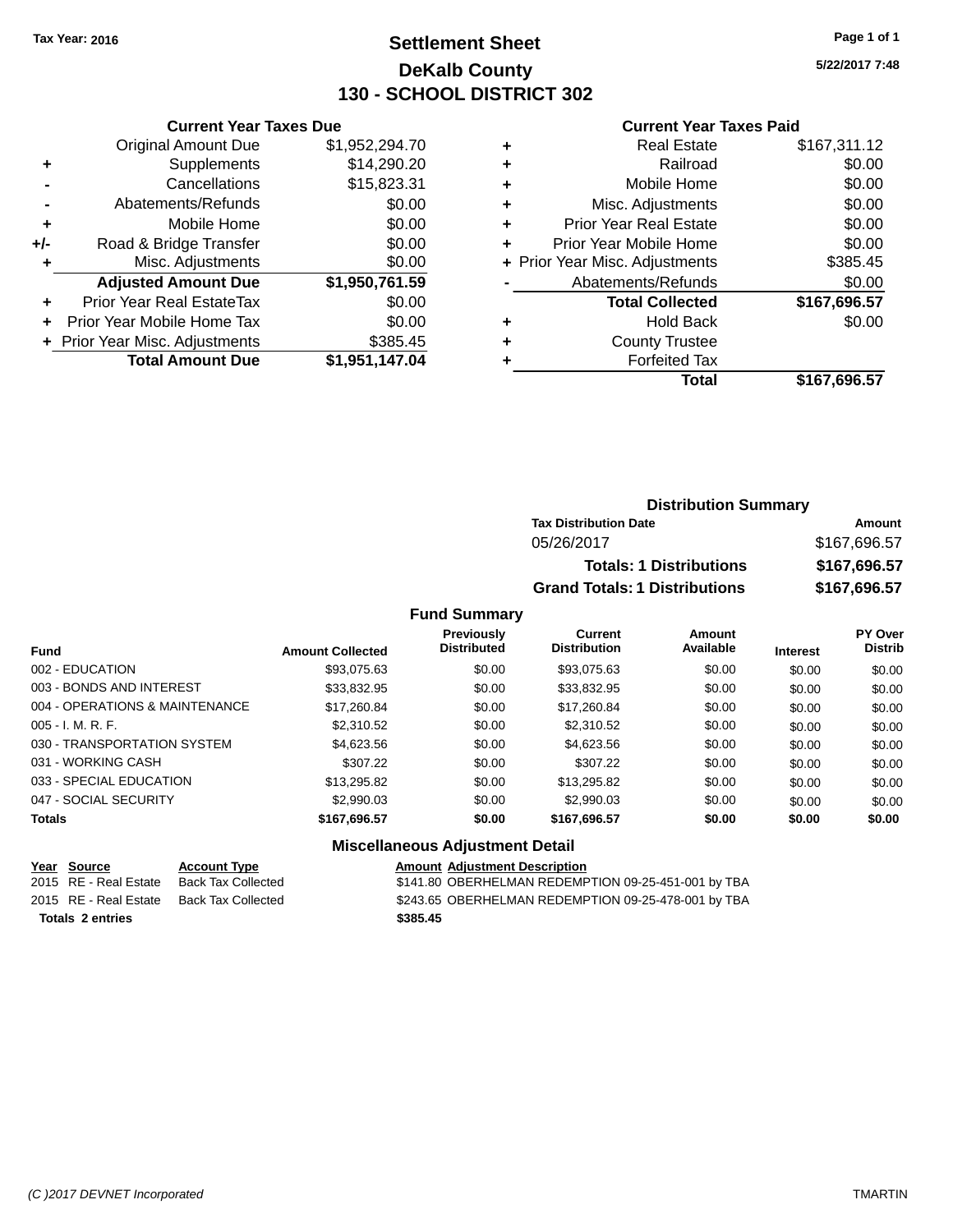### **Settlement Sheet Tax Year: 2016 Page 1 of 1 DeKalb County 131 - SCHOOL DISTRICT 424**

**5/22/2017 7:48**

#### **Current Year Taxes Paid**

|       | <b>Current Year Taxes Due</b>  |                 |
|-------|--------------------------------|-----------------|
|       | <b>Original Amount Due</b>     | \$10,899,042.26 |
| ٠     | Supplements                    | \$27,483.24     |
|       | Cancellations                  | \$28,527.30     |
|       | Abatements/Refunds             | \$3.64          |
| ٠     | Mobile Home                    | \$0.00          |
| $+/-$ | Road & Bridge Transfer         | \$0.00          |
| ٠     | Misc. Adjustments              | \$1,228.06      |
|       | <b>Adjusted Amount Due</b>     | \$10,899,222.62 |
|       | Prior Year Real EstateTax      | (\$286.68)      |
|       | Prior Year Mobile Home Tax     | \$0.00          |
|       | + Prior Year Misc. Adjustments | \$4,521.22      |
|       | <b>Total Amount Due</b>        | \$10,903,457.16 |
|       |                                |                 |

|   | <b>Real Estate</b>             | \$981,571.69 |
|---|--------------------------------|--------------|
| ٠ | Railroad                       | \$0.00       |
| ٠ | Mobile Home                    | \$0.00       |
| ٠ | Misc. Adjustments              | \$1,228.06   |
| ٠ | <b>Prior Year Real Estate</b>  | (\$286.68)   |
|   | Prior Year Mobile Home         | \$0.00       |
|   | + Prior Year Misc. Adjustments | \$4,521.22   |
|   | Abatements/Refunds             | \$3.64       |
|   | <b>Total Collected</b>         | \$987,030.65 |
| ٠ | Hold Back                      | \$0.00       |
|   | <b>County Trustee</b>          |              |
|   | <b>Forfeited Tax</b>           |              |
|   | Total                          | \$987,030.65 |
|   |                                |              |

| <b>Distribution Summary</b>          |              |
|--------------------------------------|--------------|
| <b>Tax Distribution Date</b>         | Amount       |
| 05/26/2017                           | \$987,030.65 |
| <b>Totals: 1 Distributions</b>       | \$987,030.65 |
| <b>Grand Totals: 1 Distributions</b> | \$987,030.65 |

#### **Fund Summary**

| <b>Fund</b>                             | <b>Amount Collected</b> | Previously<br><b>Distributed</b> | Current<br><b>Distribution</b> | Amount<br>Available | <b>Interest</b> | <b>PY Over</b><br><b>Distrib</b> |
|-----------------------------------------|-------------------------|----------------------------------|--------------------------------|---------------------|-----------------|----------------------------------|
| 002 - EDUCATION                         | \$542.136.41            | \$0.00                           | \$542.136.41                   | \$0.00              | \$0.00          | \$0.00                           |
| 003 - BONDS AND INTEREST                | \$217,691.59            | \$0.00                           | \$217,691.59                   | \$0.00              | \$0.00          | \$0.00                           |
| 004 - OPERATIONS & MAINTENANCE          | \$109,269.23            | \$0.00                           | \$109,269.23                   | \$0.00              | \$0.00          | \$0.00                           |
| $005 - I. M. R. F.$                     | \$20,805.63             | \$0.00                           | \$20,805.63                    | \$0.00              | \$0.00          | \$0.00                           |
| 030 - TRANSPORTATION SYSTEM             | \$34,530.28             | \$0.00                           | \$34,530.28                    | \$0.00              | \$0.00          | \$0.00                           |
| 031 - WORKING CASH                      | \$2,099.42              | \$0.00                           | \$2,099.42                     | \$0.00              | \$0.00          | \$0.00                           |
| 032 - FIRE PREV/SFTY/ENERGY             | \$3,935.30              | \$0.00                           | \$3,935.30                     | \$0.00              | \$0.00          | \$0.00                           |
| 033 - SPECIAL EDUCATION                 | \$7,693.91              | \$0.00                           | \$7,693.91                     | \$0.00              | \$0.00          | \$0.00                           |
| 035 - TORT JUDGEMENTS/LIABILITY<br>INS. | \$18,881.90             | \$0.00                           | \$18,881.90                    | \$0.00              | \$0.00          | \$0.00                           |
| 047 - SOCIAL SECURITY                   | \$26,139.53             | \$0.00                           | \$26,139.53                    | \$0.00              | \$0.00          | \$0.00                           |
| 057 - LEASE/PURCHASE/RENTAL             | \$3.847.45              | \$0.00                           | \$3.847.45                     | \$0.00              | \$0.00          | \$0.00                           |
| <b>Totals</b>                           | \$987,030.65            | \$0.00                           | \$987,030.65                   | \$0.00              | \$0.00          | \$0.00                           |

#### **Miscellaneous Adjustment Detail**

| Year Source             | <b>Account Type</b>                      | <b>Amount Adjustment Description</b>                                |
|-------------------------|------------------------------------------|---------------------------------------------------------------------|
|                         | 2015 RE - Real Estate Back Tax Collected | \$202.95 CAPES REDEMPTION 02-29-200-001 by TBA                      |
| 2015 RE - Real Estate   | Back Tax Collected                       | \$4,195.96 PAN PACIFIC HOLDINGS LLC REDEMPTION 06-33-154-011 by TBA |
| 2015 RE - Real Estate   | Back Tax Collected                       | \$122.31 TRUSTEE SALE 02-22-100-004 by TBA                          |
|                         | 2016 RE - Real Estate Back Tax Collected | \$1,228.06 MILINAC REDEMPTION 06-05-209-010 by TBA                  |
| <b>Totals 4 entries</b> |                                          | \$5,749.28                                                          |
|                         |                                          |                                                                     |
|                         |                                          | <b>Abatement Detail</b>                                             |

#### **Year Source Account Type Amount Adjustment Description**

|                         | Year Source           | <b>Account Type</b> | <b>Amount Adjustment Description</b>             |
|-------------------------|-----------------------|---------------------|--------------------------------------------------|
|                         | 2016 RE - Real Estate | RE Abatement        | \$3.64 PTAB INTEREST REFUND 02-24-452-014 by TBA |
| <b>Totals 1 entries</b> |                       |                     | \$3.64                                           |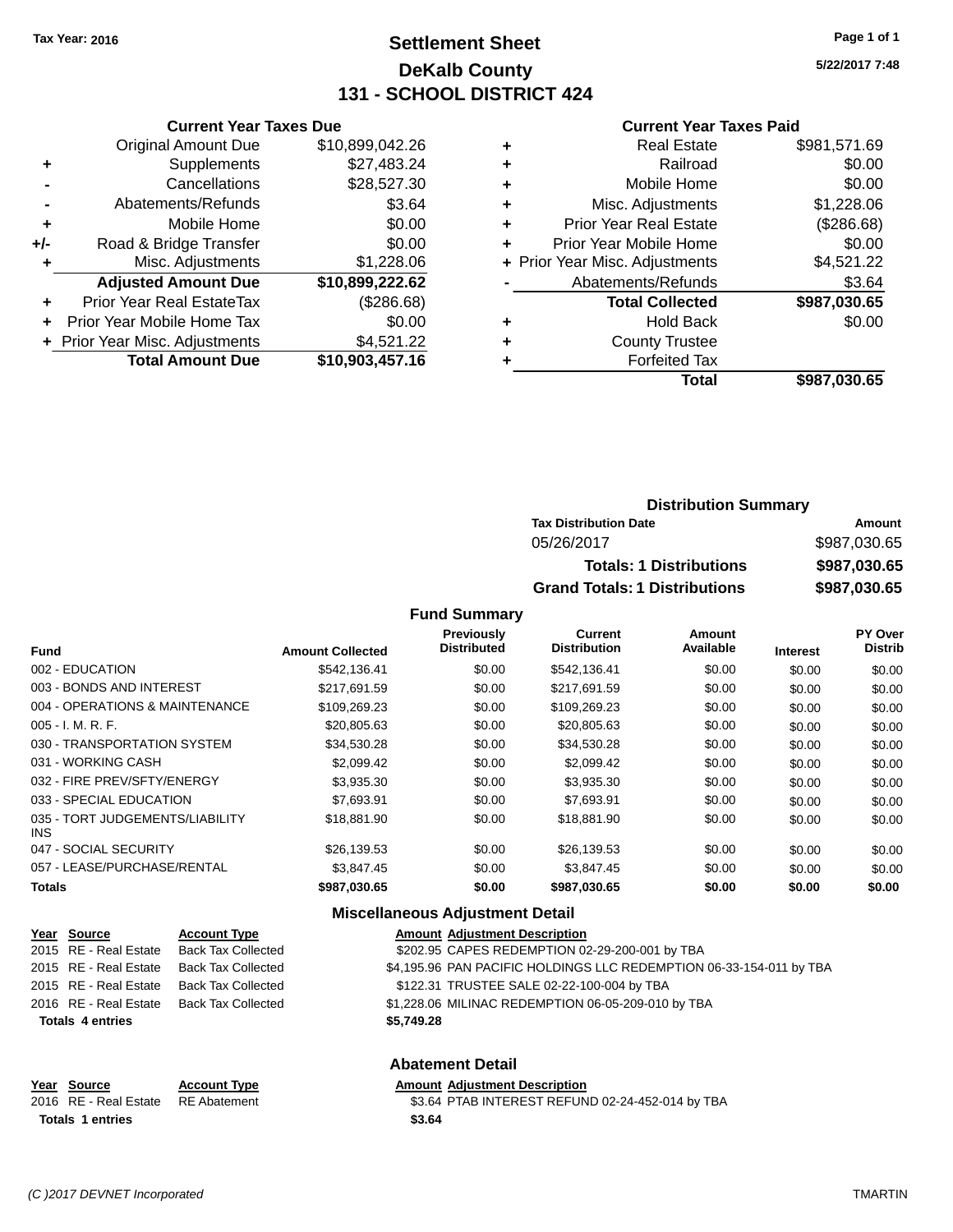### **Settlement Sheet Tax Year: 2016 Page 1 of 1 DeKalb County 132 - SCHOOL DISTRICT 425**

**5/22/2017 7:48**

#### **Current Year Taxes Paid**

|       | <b>Current Year Taxes Due</b>  |                |  |  |  |  |
|-------|--------------------------------|----------------|--|--|--|--|
|       | <b>Original Amount Due</b>     | \$8,006,983.90 |  |  |  |  |
| ÷     | Supplements                    | \$24,975.48    |  |  |  |  |
|       | Cancellations                  | \$27,858.14    |  |  |  |  |
|       | Abatements/Refunds             | \$0.00         |  |  |  |  |
| ٠     | Mobile Home                    | \$0.00         |  |  |  |  |
| $+/-$ | Road & Bridge Transfer         | \$0.00         |  |  |  |  |
|       | Misc. Adjustments              | \$0.00         |  |  |  |  |
|       | <b>Adjusted Amount Due</b>     | \$8,004,101.24 |  |  |  |  |
| ÷     | Prior Year Real EstateTax      | (\$5,271.88)   |  |  |  |  |
|       | Prior Year Mobile Home Tax     | \$0.00         |  |  |  |  |
|       | + Prior Year Misc. Adjustments | \$2.710.40     |  |  |  |  |
|       | <b>Total Amount Due</b>        | \$8,001,539.76 |  |  |  |  |
|       |                                |                |  |  |  |  |

| ٠ | <b>Real Estate</b>             | \$604,734.50 |
|---|--------------------------------|--------------|
| ٠ | Railroad                       | \$0.00       |
| ٠ | Mobile Home                    | \$0.00       |
| ٠ | Misc. Adjustments              | \$0.00       |
| ٠ | <b>Prior Year Real Estate</b>  | (\$5,271.88) |
|   | Prior Year Mobile Home         | \$0.00       |
|   | + Prior Year Misc. Adjustments | \$2,710.40   |
|   | Abatements/Refunds             | \$0.00       |
|   | <b>Total Collected</b>         | \$602,173.02 |
| ٠ | Hold Back                      | \$0.00       |
| ٠ | <b>County Trustee</b>          |              |
|   | <b>Forfeited Tax</b>           |              |
|   | Total                          | \$602,173.02 |
|   |                                |              |

| <b>Distribution Summary</b>          |              |
|--------------------------------------|--------------|
| <b>Tax Distribution Date</b>         | Amount       |
| 05/26/2017                           | \$602,173.02 |
| <b>Totals: 1 Distributions</b>       | \$602,173.02 |
| <b>Grand Totals: 1 Distributions</b> | \$602,173.02 |

#### **Fund Summary**

| <b>Fund</b>                             | <b>Amount Collected</b> | <b>Previously</b><br><b>Distributed</b> | Current<br><b>Distribution</b> | Amount<br>Available | <b>Interest</b> | <b>PY Over</b><br><b>Distrib</b> |
|-----------------------------------------|-------------------------|-----------------------------------------|--------------------------------|---------------------|-----------------|----------------------------------|
| 002 - EDUCATION                         | \$396,277.40            | \$0.00                                  | \$396,277.40                   | \$0.00              | \$0.00          | \$0.00                           |
| 003 - BONDS AND INTEREST                | \$38,129.60             | \$0.00                                  | \$38,129.60                    | \$0.00              | \$0.00          | \$0.00                           |
| 004 - OPERATIONS & MAINTENANCE          | \$52,968.96             | \$0.00                                  | \$52,968.96                    | \$0.00              | \$0.00          | \$0.00                           |
| $005 - I. M. R. F.$                     | \$6,946.67              | \$0.00                                  | \$6,946.67                     | \$0.00              | \$0.00          | \$0.00                           |
| 030 - TRANSPORTATION SYSTEM             | \$27,783.66             | \$0.00                                  | \$27,783.66                    | \$0.00              | \$0.00          | \$0.00                           |
| 031 - WORKING CASH                      | \$325.18                | \$0.00                                  | \$325.18                       | \$0.00              | \$0.00          | \$0.00                           |
| 032 - FIRE PREV/SFTY/ENERGY             | \$4,415.13              | \$0.00                                  | \$4,415.13                     | \$0.00              | \$0.00          | \$0.00                           |
| 033 - SPECIAL EDUCATION                 | \$52,579.93             | \$0.00                                  | \$52,579.93                    | \$0.00              | \$0.00          | \$0.00                           |
| 035 - TORT JUDGEMENTS/LIABILITY<br>INS. | \$9,088.60              | \$0.00                                  | \$9,088.60                     | \$0.00              | \$0.00          | \$0.00                           |
| 047 - SOCIAL SECURITY                   | \$9,997.87              | \$0.00                                  | \$9,997.87                     | \$0.00              | \$0.00          | \$0.00                           |
| 057 - LEASE/PURCHASE/RENTAL             | \$3.245.72              | \$0.00                                  | \$3.245.72                     | \$0.00              | \$0.00          | \$0.00                           |
| 109 - PRIOR YEAR ADJUSTMENT             | \$414.30                | \$0.00                                  | \$414.30                       | \$0.00              | \$0.00          | \$0.00                           |
| <b>Totals</b>                           | \$602,173.02            | \$0.00                                  | \$602,173.02                   | \$0.00              | \$0.00          | \$0.00                           |

#### **Miscellaneous Adjustment Detail**

| <u>Year Source</u>      | <b>Account Type</b> | <b>Amount Adjustment Description</b>                 |
|-------------------------|---------------------|------------------------------------------------------|
| 2015 RE - Real Estate   | Back Tax Collected  | \$1,693.80 ROBINSON REDEMPTION 14-15-155-002 by TBA  |
| 2015 RE - Real Estate   | Back Tax Collected  | \$435.78 BOGLE REDEMPTION 14-16-233-001 by TBA       |
| 2015 RE - Real Estate   | Back Tax Collected  | \$580.82 CASTLE BANK REDEMPTION 13-15-401-006 by TBA |
| <b>Totals 3 entries</b> |                     | \$2.710.40                                           |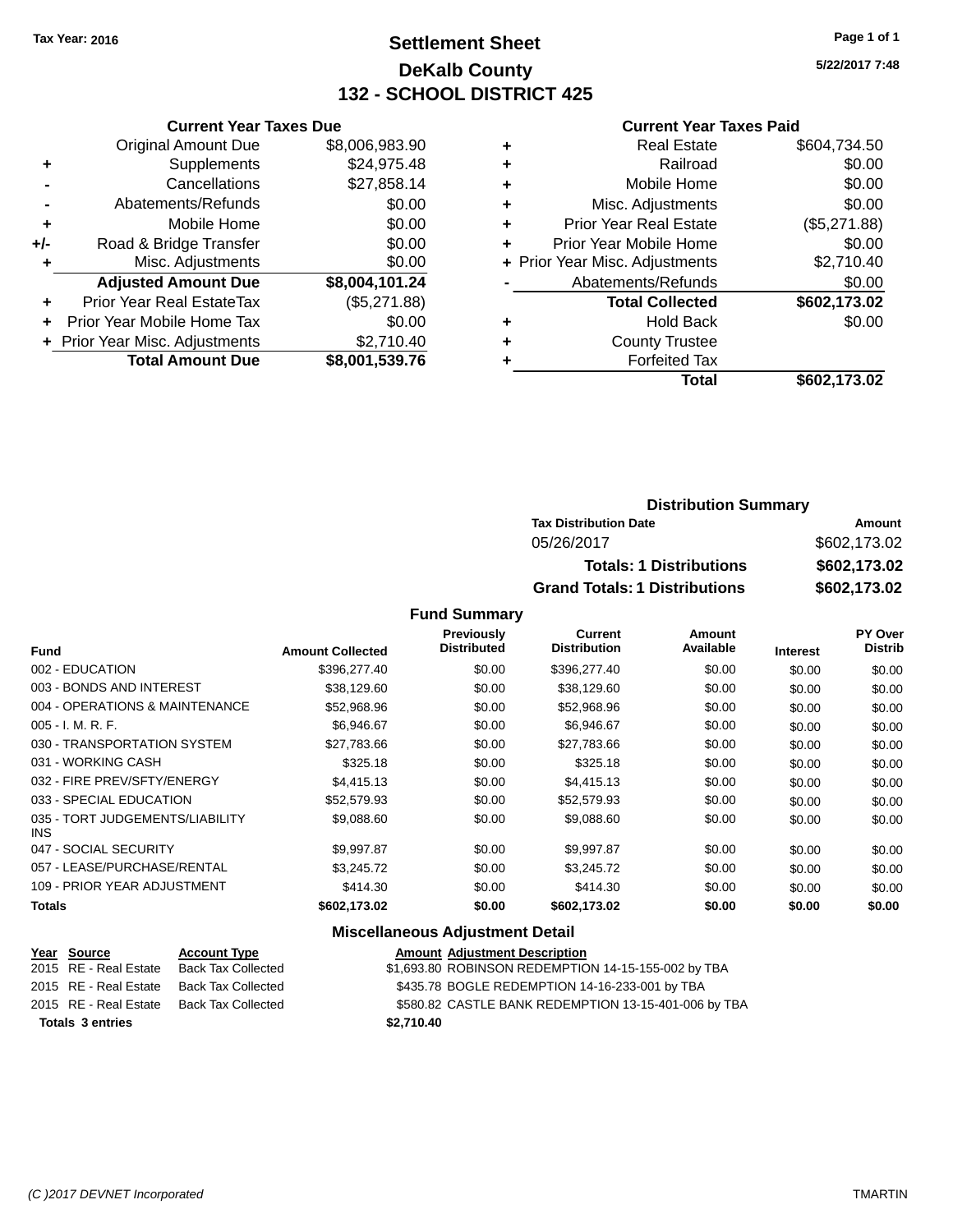### **Settlement Sheet Tax Year: 2016 Page 1 of 1 DeKalb County 133 - SCHOOL DISTRICT 426**

**5/22/2017 7:48**

#### **Current Year Taxes Paid**

|     | <b>Current Year Taxes Due</b>  |                |  |  |  |  |
|-----|--------------------------------|----------------|--|--|--|--|
|     | <b>Original Amount Due</b>     | \$3,928,243.32 |  |  |  |  |
| ٠   | Supplements                    | \$19,651.13    |  |  |  |  |
|     | Cancellations                  | \$24,872.44    |  |  |  |  |
|     | Abatements/Refunds             | \$0.00         |  |  |  |  |
| ٠   | Mobile Home                    | \$0.00         |  |  |  |  |
| +/- | Road & Bridge Transfer         | \$0.00         |  |  |  |  |
|     | Misc. Adjustments              | \$0.00         |  |  |  |  |
|     | <b>Adjusted Amount Due</b>     | \$3,923,022.01 |  |  |  |  |
|     | Prior Year Real EstateTax      | \$0.00         |  |  |  |  |
|     | Prior Year Mobile Home Tax     | \$0.00         |  |  |  |  |
|     | + Prior Year Misc. Adjustments | \$203.72       |  |  |  |  |
|     | <b>Total Amount Due</b>        | \$3,923,225.73 |  |  |  |  |
|     |                                |                |  |  |  |  |

|   | <b>Real Estate</b>             | \$298,119.30 |
|---|--------------------------------|--------------|
| ٠ | Railroad                       | \$0.00       |
| ٠ | Mobile Home                    | \$0.00       |
| ٠ | Misc. Adjustments              | \$0.00       |
| ٠ | <b>Prior Year Real Estate</b>  | \$0.00       |
|   | Prior Year Mobile Home         | \$0.00       |
|   | + Prior Year Misc. Adjustments | \$203.72     |
|   | Abatements/Refunds             | \$0.00       |
|   | <b>Total Collected</b>         | \$298,323.02 |
| ٠ | <b>Hold Back</b>               | \$0.00       |
|   | <b>County Trustee</b>          |              |
|   | <b>Forfeited Tax</b>           |              |
|   | Total                          | \$298,323.02 |
|   |                                |              |

| <b>Distribution Summary</b>          |              |
|--------------------------------------|--------------|
| <b>Tax Distribution Date</b>         | Amount       |
| 05/26/2017                           | \$298,323.02 |
| <b>Totals: 1 Distributions</b>       | \$298,323.02 |
| <b>Grand Totals: 1 Distributions</b> | \$298,323.02 |

#### **Fund Summary**

|                                         |                         | Previously         | Current             | Amount    |                 | <b>PY Over</b> |
|-----------------------------------------|-------------------------|--------------------|---------------------|-----------|-----------------|----------------|
| <b>Fund</b>                             | <b>Amount Collected</b> | <b>Distributed</b> | <b>Distribution</b> | Available | <b>Interest</b> | <b>Distrib</b> |
| 002 - EDUCATION                         | \$172,780.93            | \$0.00             | \$172,780.93        | \$0.00    | \$0.00          | \$0.00         |
| 003 - BONDS AND INTEREST                | \$43,240.73             | \$0.00             | \$43,240.73         | \$0.00    | \$0.00          | \$0.00         |
| 004 - OPERATIONS & MAINTENANCE          | \$34.510.01             | \$0.00             | \$34.510.01         | \$0.00    | \$0.00          | \$0.00         |
| $005 - I. M. R. F.$                     | \$5,851.01              | \$0.00             | \$5,851.01          | \$0.00    | \$0.00          | \$0.00         |
| 030 - TRANSPORTATION SYSTEM             | \$9.264.42              | \$0.00             | \$9,264.42          | \$0.00    | \$0.00          | \$0.00         |
| 031 - WORKING CASH                      | \$2,316.18              | \$0.00             | \$2,316.18          | \$0.00    | \$0.00          | \$0.00         |
| 032 - FIRE PREV/SFTY/ENERGY             | \$2,316.18              | \$0.00             | \$2,316.18          | \$0.00    | \$0.00          | \$0.00         |
| 033 - SPECIAL EDUCATION                 | \$1,852.89              | \$0.00             | \$1,852.89          | \$0.00    | \$0.00          | \$0.00         |
| 035 - TORT JUDGEMENTS/LIABILITY<br>INS. | \$17,485.31             | \$0.00             | \$17.485.31         | \$0.00    | \$0.00          | \$0.00         |
| 047 - SOCIAL SECURITY                   | \$6,389.18              | \$0.00             | \$6,389.18          | \$0.00    | \$0.00          | \$0.00         |
| 057 - LEASE/PURCHASE/RENTAL             | \$2,316.18              | \$0.00             | \$2,316.18          | \$0.00    | \$0.00          | \$0.00         |
| <b>Totals</b>                           | \$298,323.02            | \$0.00             | \$298,323.02        | \$0.00    | \$0.00          | \$0.00         |

#### **Miscellaneous Adjustment Detail**

| Year Source             | <b>Account Type</b> |          | <b>Amount Adjustment Description</b>            |
|-------------------------|---------------------|----------|-------------------------------------------------|
| 2015 RE - Real Estate   | Back Tax Collected  |          | \$203.72 DUNCAN REDEMPTION 01-26-252-011 by TBA |
| <b>Totals 1 entries</b> |                     | \$203.72 |                                                 |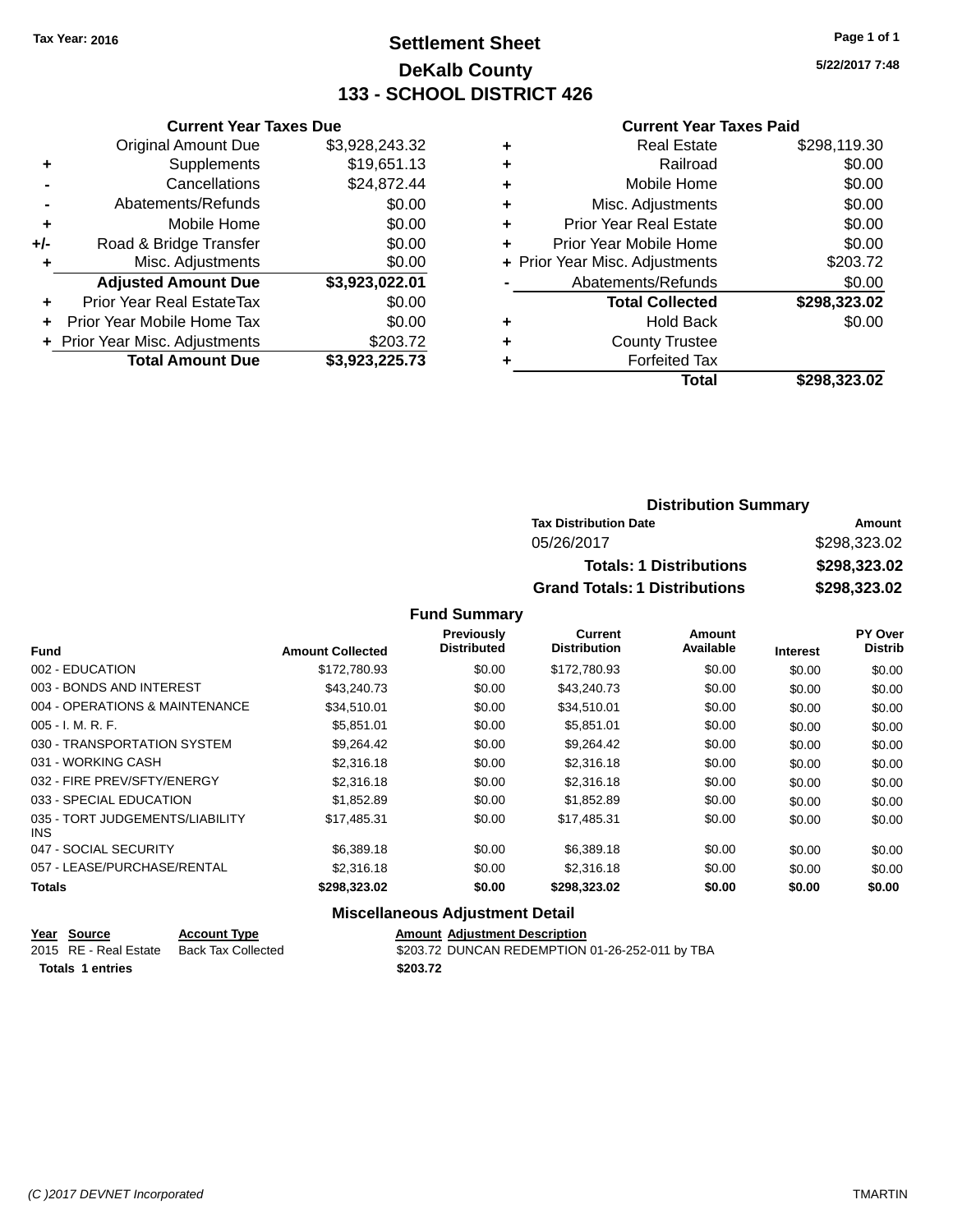### **Settlement Sheet Tax Year: 2016 Page 1 of 1 DeKalb County 134 - SCHOOL DISTRICT 427**

**5/22/2017 7:48**

#### **Current Year Taxes Paid**

|       | <b>Original Amount Due</b>     | \$31,280,089.34 |
|-------|--------------------------------|-----------------|
| ٠     | Supplements                    | \$135,563.07    |
|       | Cancellations                  | \$174,876.24    |
|       | Abatements/Refunds             | \$2.19          |
| ٠     | Mobile Home                    | \$0.00          |
| $+/-$ | Road & Bridge Transfer         | \$0.00          |
|       | Misc. Adjustments              | \$27.00         |
|       | <b>Adjusted Amount Due</b>     | \$31,240,800.98 |
| ٠     | Prior Year Real EstateTax      | (\$2,315.30)    |
|       | Prior Year Mobile Home Tax     | \$0.00          |
|       | + Prior Year Misc. Adjustments | \$0.00          |
|       | <b>Total Amount Due</b>        | \$31,238,485.68 |
|       |                                |                 |

**Current Year Taxes Due**

|   | <b>Real Estate</b>             | \$2,545,492.39 |
|---|--------------------------------|----------------|
| ٠ | Railroad                       | \$0.00         |
| ٠ | Mobile Home                    | \$0.00         |
| ٠ | Misc. Adjustments              | \$27.00        |
| ٠ | <b>Prior Year Real Estate</b>  | (\$2,315.30)   |
| ٠ | Prior Year Mobile Home         | \$0.00         |
|   | + Prior Year Misc. Adjustments | \$0.00         |
|   | Abatements/Refunds             | \$2.19         |
|   | <b>Total Collected</b>         | \$2,543,201.90 |
| ٠ | <b>Hold Back</b>               | \$0.00         |
| ٠ | <b>County Trustee</b>          |                |
| ۰ | <b>Forfeited Tax</b>           |                |
|   | Total                          | \$2,543,201.90 |
|   |                                |                |

| <b>Distribution Summary</b>          |                |  |  |
|--------------------------------------|----------------|--|--|
| <b>Tax Distribution Date</b>         | Amount         |  |  |
| 05/26/2017                           | \$2,543,201.90 |  |  |
| <b>Totals: 1 Distributions</b>       | \$2,543,201.90 |  |  |
| <b>Grand Totals: 1 Distributions</b> | \$2,543,201.90 |  |  |

#### **Fund Summary**

| <b>Fund</b>                    | <b>Amount Collected</b> | <b>Previously</b><br><b>Distributed</b> | <b>Current</b><br><b>Distribution</b> | Amount<br>Available | <b>Interest</b> | PY Over<br><b>Distrib</b> |
|--------------------------------|-------------------------|-----------------------------------------|---------------------------------------|---------------------|-----------------|---------------------------|
| 002 - EDUCATION                | \$1,284,103.32          | \$0.00                                  | \$1,284,103.32                        | \$0.00              | \$0.00          | \$0.00                    |
| 003 - BONDS AND INTEREST       | \$394.420.09            | \$0.00                                  | \$394.420.09                          | \$0.00              | \$0.00          | \$0.00                    |
| 004 - OPERATIONS & MAINTENANCE | \$228.257.45            | \$0.00                                  | \$228,257.45                          | \$0.00              | \$0.00          | \$0.00                    |
| $005 - I. M. R. F.$            | \$49.465.28             | \$0.00                                  | \$49.465.28                           | \$0.00              | \$0.00          | \$0.00                    |
| 030 - TRANSPORTATION SYSTEM    | \$188,802.23            | \$0.00                                  | \$188,802.23                          | \$0.00              | \$0.00          | \$0.00                    |
| 031 - WORKING CASH             | \$15,950.97             | \$0.00                                  | \$15,950.97                           | \$0.00              | \$0.00          | \$0.00                    |
| 032 - FIRE PREV/SFTY/ENERGY    | \$33,827.13             | \$0.00                                  | \$33,827.13                           | \$0.00              | \$0.00          | \$0.00                    |
| 033 - SPECIAL EDUCATION        | \$267.471.09            | \$0.00                                  | \$267.471.09                          | \$0.00              | \$0.00          | \$0.00                    |
| 047 - SOCIAL SECURITY          | \$64,683.79             | \$0.00                                  | \$64,683.79                           | \$0.00              | \$0.00          | \$0.00                    |
| 057 - LEASE/PURCHASE/RENTAL    | \$16,220.55             | \$0.00                                  | \$16,220.55                           | \$0.00              | \$0.00          | \$0.00                    |
| <b>Totals</b>                  | \$2,543,201.90          | \$0.00                                  | \$2.543.201.90                        | \$0.00              | \$0.00          | \$0.00                    |

#### **Miscellaneous Adjustment Detail**

| Year Source             | <b>Account Type</b>       | Amount  |
|-------------------------|---------------------------|---------|
| 2016 RE - Real Estate   | <b>Back Tax Collected</b> | \$27.00 |
| <b>Totals 1 entries</b> |                           | \$27.00 |

**Amount Adjustment Description** d  $$27.00$  TRUSTEE SALE 09-17-385-0110 by TBA

**Year Source Account Type Aggle Amount Adjustment Description**<br>
2016 RE - Real Estate RE Abatement **Aggle SEAD SEAD SEAD PTAB INTEREST REFUN Totals 1 entries \$2.19**

#### **Abatement Detail**

\$2.19 PTAB INTEREST REFUND 06-28-180-020 by TBA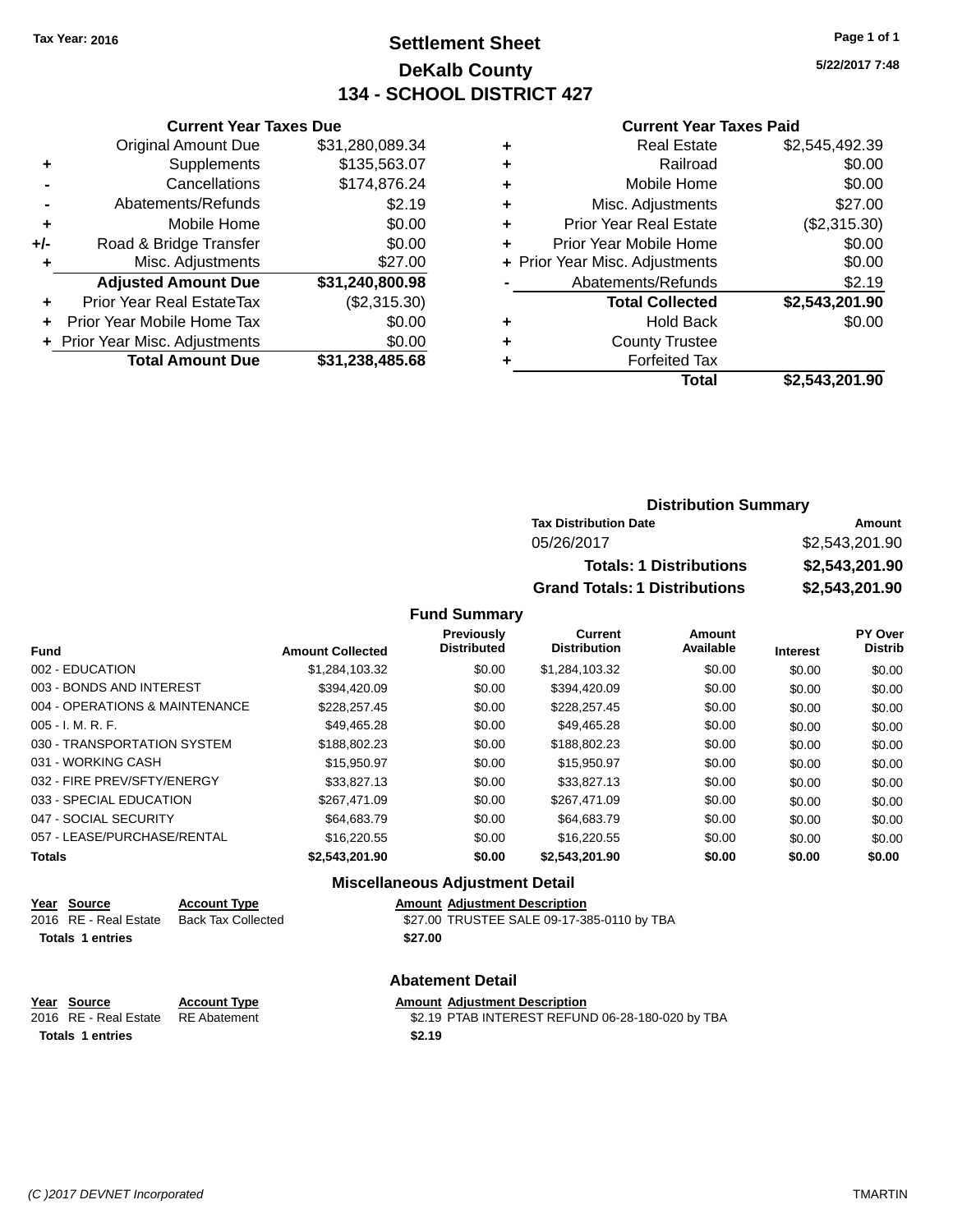**Current Year Taxes Due** Original Amount Due \$51,980,579.10

**Adjusted Amount Due \$51,654,560.50**

**Total Amount Due \$51,675,061.22**

**+** Supplements \$496,395.51 **-** Cancellations \$822,414.11 **-** Abatements/Refunds \$0.00 **+** Mobile Home \$0.00 **+/-** Road & Bridge Transfer \$0.00 **+** Misc. Adjustments \$0.00

**+** Prior Year Real EstateTax (\$10,421.22) **+** Prior Year Mobile Home Tax \$0.00 **+ Prior Year Misc. Adjustments \$30,921.94** 

### **Settlement Sheet Tax Year: 2016 Page 1 of 2 DeKalb County 135 - SCHOOL DISTRICT 428**

**5/22/2017 7:48**

#### **Current Year Taxes Paid**

| ٠ | <b>Real Estate</b>             | \$4,653,048.75 |
|---|--------------------------------|----------------|
| ٠ | Railroad                       | \$0.00         |
| ٠ | Mobile Home                    | \$0.00         |
| ٠ | Misc. Adjustments              | \$0.00         |
| ٠ | <b>Prior Year Real Estate</b>  | (\$10,421.22)  |
| ÷ | Prior Year Mobile Home         | \$0.00         |
|   | + Prior Year Misc. Adjustments | \$30,921.94    |
|   | Abatements/Refunds             | \$0.00         |
|   | <b>Total Collected</b>         | \$4,673,549.47 |
| ٠ | Hold Back                      | \$0.00         |
| ٠ | <b>County Trustee</b>          |                |
|   | <b>Forfeited Tax</b>           |                |
|   | Total                          | \$4.673.549.47 |
|   |                                |                |

| <b>Distribution Summary</b>          |                |
|--------------------------------------|----------------|
| <b>Tax Distribution Date</b>         | Amount         |
| 05/26/2017                           | \$4,673,549,47 |
| <b>Totals: 1 Distributions</b>       | \$4,673,549.47 |
| <b>Grand Totals: 1 Distributions</b> | \$4,673,549.47 |

#### **Fund Summary**

|                                         |                         | <b>Previously</b>  | <b>Current</b>      | Amount    |                 | PY Over        |
|-----------------------------------------|-------------------------|--------------------|---------------------|-----------|-----------------|----------------|
| <b>Fund</b>                             | <b>Amount Collected</b> | <b>Distributed</b> | <b>Distribution</b> | Available | <b>Interest</b> | <b>Distrib</b> |
| 002 - EDUCATION                         | \$2,392,656.34          | \$0.00             | \$2,392,656.34      | \$0.00    | \$0.00          | \$0.00         |
| 003 - BONDS AND INTEREST                | \$430,625.52            | \$0.00             | \$430,625.52        | \$0.00    | \$0.00          | \$0.00         |
| 004 - OPERATIONS & MAINTENANCE          | \$448.623.37            | \$0.00             | \$448,623.37        | \$0.00    | \$0.00          | \$0.00         |
| $005 - I. M. R. F.$                     | \$113,721.48            | \$0.00             | \$113,721.48        | \$0.00    | \$0.00          | \$0.00         |
| 030 - TRANSPORTATION SYSTEM             | \$522.526.21            | \$0.00             | \$522.526.21        | \$0.00    | \$0.00          | \$0.00         |
| 031 - WORKING CASH                      | \$28,382,47             | \$0.00             | \$28,382.47         | \$0.00    | \$0.00          | \$0.00         |
| 032 - FIRE PREV/SFTY/ENERGY             | \$59,816,76             | \$0.00             | \$59,816.76         | \$0.00    | \$0.00          | \$0.00         |
| 033 - SPECIAL EDUCATION                 | \$478,529.40            | \$0.00             | \$478,529.40        | \$0.00    | \$0.00          | \$0.00         |
| 035 - TORT JUDGEMENTS/LIABILITY<br>INS. | \$82.661.07             | \$0.00             | \$82,661,07         | \$0.00    | \$0.00          | \$0.00         |
| 047 - SOCIAL SECURITY                   | \$116,006.85            | \$0.00             | \$116,006.85        | \$0.00    | \$0.00          | \$0.00         |
| <b>Totals</b>                           | \$4,673,549.47          | \$0.00             | \$4,673,549.47      | \$0.00    | \$0.00          | \$0.00         |

#### **Miscellaneous Adjustment Detail**

| Year Source           | <b>Account Type</b>       | <b>Amount Adjustment Description</b>                             |
|-----------------------|---------------------------|------------------------------------------------------------------|
| 2015 RE - Real Estate | <b>Back Tax Collected</b> | \$928.29 MOONEY REDEMPTION 08-23-184-002 by TBA                  |
| 2015 RE - Real Estate | <b>Back Tax Collected</b> | \$2,400.99 1827 LINCOLN HWY CORP REDEMPTION 08-24-352-024 by TBA |
| 2015 RE - Real Estate | <b>Back Tax Collected</b> | \$800.30 RIVERMIST REDEMPTION 08-02-324-004 by TBA               |
| 2015 RE - Real Estate | <b>Back Tax Collected</b> | \$800.30 RIVERMIST REDEMPTION 08-02-351-013 by TBA               |
| 2015 RE - Real Estate | <b>Back Tax Collected</b> | \$800.30 RIVERMIST REDEMPTION 08-02-351-017 by TBA               |
| 2015 RE - Real Estate | <b>Back Tax Collected</b> | \$800.30 RIVERMIST REDEMPTION 08-02-351-020 by TBA               |
| 2015 RE - Real Estate | <b>Back Tax Collected</b> | \$800.30 RIVERMIST REDEMPTION 08-02-351-022 by TBA               |
| 2015 RE - Real Estate | <b>Back Tax Collected</b> | \$800.30 RIVERMIST REDEMPTION 08-02-354-001 by TBA               |
| 2015 RE - Real Estate | <b>Back Tax Collected</b> | \$800.30 RIVERMIST REDEMPTION 08-02-354-008 by TBA               |
| 2015 RE - Real Estate | <b>Back Tax Collected</b> | \$800.30 RIVERMIST REDEMPTION 08-02-354-012 by TBA               |
| 2015 RE - Real Estate | <b>Back Tax Collected</b> | \$800.30 RIVERMIST REDEMPTION 08-02-370-001 by TBA               |
| 2015 RE - Real Estate | <b>Back Tax Collected</b> | \$800.30 RIVERMIST REDEMPTION 08-02-370-002 by TBA               |
| 2015 RE - Real Estate | <b>Back Tax Collected</b> | \$800.30 RIVERMIST REDEMPTION 08-02-370-003 by TBA               |
| 2015 RE - Real Estate | <b>Back Tax Collected</b> | \$800.30 RIVERMIST REDEMPTION 08-02-370-004 by TBA               |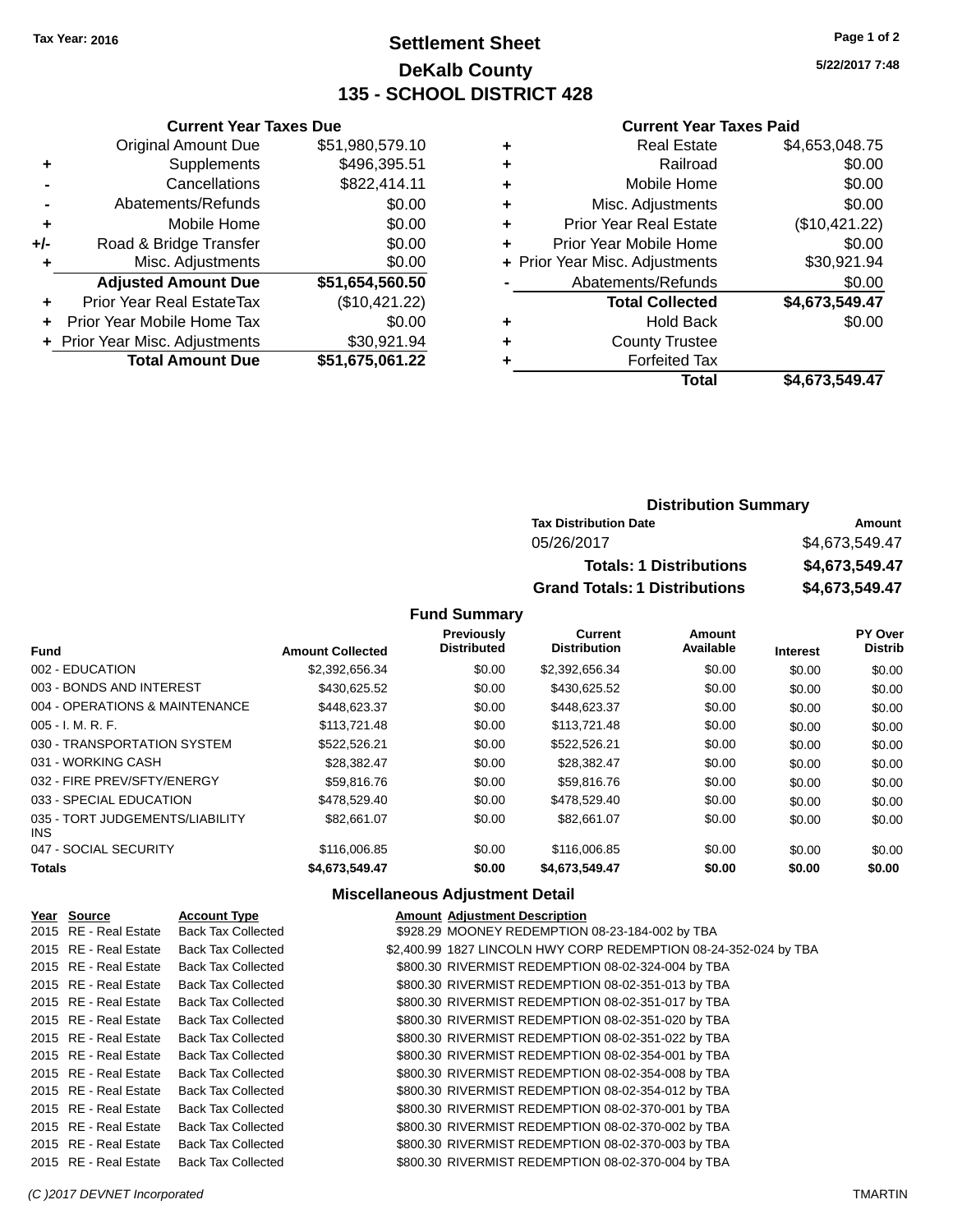### **Settlement Sheet Tax Year: 2016 Page 2 of 2 DeKalb County**

| Year Source           | <b>Account Type</b>       | Amount      |
|-----------------------|---------------------------|-------------|
| 2015 RE - Real Estate | <b>Back Tax Collected</b> | \$508.23    |
| 2015 RE - Real Estate | <b>Back Tax Collected</b> | \$344.35    |
| 2015 RE - Real Estate | <b>Back Tax Collected</b> | \$96.57     |
| 2015 RE - Real Estate | <b>Back Tax Collected</b> | \$45.72     |
| 2015 RE - Real Estate | <b>Back Tax Collected</b> | \$800.30    |
| 2015 RE - Real Estate | <b>Back Tax Collected</b> | \$823.12    |
| 2015 RE - Real Estate | <b>Back Tax Collected</b> | \$494.99    |
| 2015 RE - Real Estate | <b>Back Tax Collected</b> | \$10.613.43 |
| 2015 RE - Real Estate | <b>Back Tax Collected</b> | \$118.38    |
| 2015 RE - Real Estate | <b>Back Tax Collected</b> | \$2,194.25  |
| 2015 RE - Real Estate | <b>Back Tax Collected</b> | \$1.949.72  |
| Totals 25 entries     |                           | \$30,921.94 |

|                       |                           | <b>Miscellaneous Adjustment Detail</b>             |
|-----------------------|---------------------------|----------------------------------------------------|
| Yea <u>r</u> Source   | <b>Account Type</b>       | <b>Amount Adjustment Description</b>               |
| 2015 RE - Real Estate | <b>Back Tax Collected</b> | \$508.23 RIVERMIST REDEMPTION 08-02-373-001 by TBA |
| 2015 RE - Real Estate | <b>Back Tax Collected</b> | \$344.35 RIVERMIST REDEMPTION 08-02-377-001 by TBA |
| 2015 RE - Real Estate | <b>Back Tax Collected</b> | \$96.57 RIVERMIST REDEMPTION 08-11-100-045 by TBA  |
| 2015 RE - Real Estate | <b>Back Tax Collected</b> | \$45.72 RIVERMIST REDEMPTION 15-15-228-013 by TBA  |
| 2015 RE - Real Estate | <b>Back Tax Collected</b> | \$800.30 RIVERMIST REDEMPTION 08-02-323-005 by TBA |
| 2015 RE - Real Estate | <b>Back Tax Collected</b> | \$823.12 ENGSTROM REDEMPTION 09-29-182-013 by TBA  |
| 2015 RE - Real Estate | <b>Back Tax Collected</b> | \$494.99 VOID HEL EXEMPTION 08-14-478-035 by TBA   |
| 2015 RE - Real Estate | <b>Back Tax Collected</b> | \$10,613.43 MOONEY REDEMPTION 08-23-184-020 by TBA |
| 2015 RE - Real Estate | <b>Back Tax Collected</b> | \$118.38 TRUSTEE SALE 09-29-252-001 by TBA         |

ollected \$2,194.25 MOONEY REDEMPTION 08-23-184-003 by TBA

2016 and Estate Back Collected \$1,949.72 MOONEY REDEMPTION 08-12-184-027 by TBA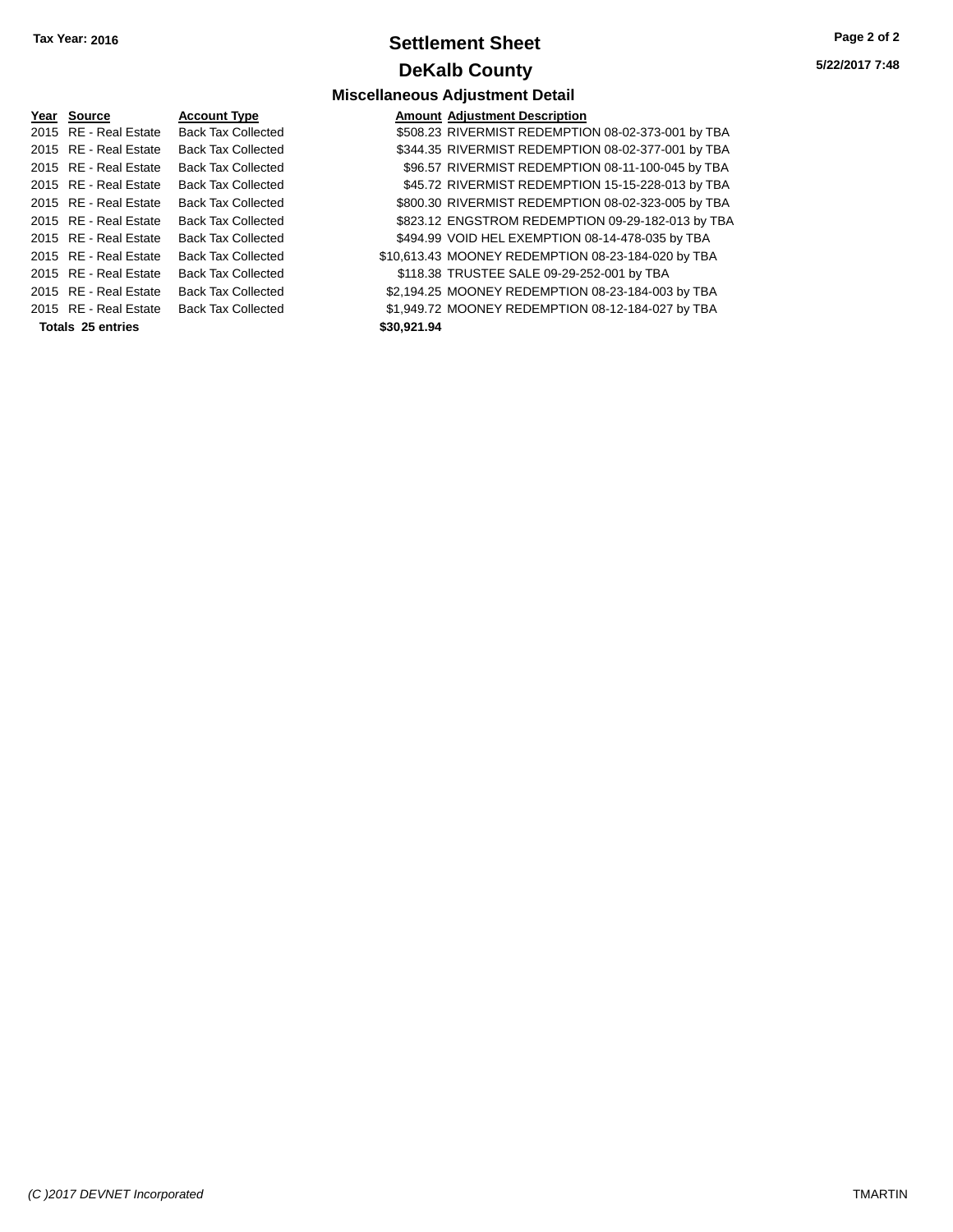### **Settlement Sheet Tax Year: 2016 Page 1 of 1 DeKalb County 136 - SCHOOL DISTRICT 429**

**5/22/2017 7:48**

#### **Current Year Taxes Paid**

|     | <b>Current Year Taxes Due</b>    |                |  |  |  |
|-----|----------------------------------|----------------|--|--|--|
|     | <b>Original Amount Due</b>       | \$5,286,122.58 |  |  |  |
| ٠   | Supplements                      | \$30,377.14    |  |  |  |
|     | Cancellations                    | \$33,886.27    |  |  |  |
|     | Abatements/Refunds               | \$0.00         |  |  |  |
| ٠   | \$0.00<br>Mobile Home            |                |  |  |  |
| +/- | Road & Bridge Transfer           | \$0.00         |  |  |  |
| ٠   | Misc. Adjustments                | \$1,835.49     |  |  |  |
|     | <b>Adjusted Amount Due</b>       | \$5,284,448.94 |  |  |  |
| ٠   | <b>Prior Year Real EstateTax</b> | \$0.00         |  |  |  |
|     | Prior Year Mobile Home Tax       | \$0.00         |  |  |  |
|     | + Prior Year Misc. Adjustments   | \$2,985.49     |  |  |  |
|     | <b>Total Amount Due</b>          | \$5,287,434.43 |  |  |  |

| ۰ | <b>Real Estate</b>             | \$425,937.62 |
|---|--------------------------------|--------------|
| ٠ | Railroad                       | \$0.00       |
| ٠ | Mobile Home                    | \$0.00       |
| ٠ | Misc. Adjustments              | \$1,835.49   |
| ٠ | <b>Prior Year Real Estate</b>  | \$0.00       |
| ٠ | Prior Year Mobile Home         | \$0.00       |
|   | + Prior Year Misc. Adjustments | \$2,985.49   |
|   | Abatements/Refunds             | \$0.00       |
|   | <b>Total Collected</b>         | \$430,758.60 |
| ٠ | <b>Hold Back</b>               | \$0.00       |
| ٠ | <b>County Trustee</b>          |              |
| ٠ | <b>Forfeited Tax</b>           |              |
|   | Total                          | \$430,758.60 |
|   |                                |              |

| <b>Distribution Summary</b>          |              |
|--------------------------------------|--------------|
| <b>Tax Distribution Date</b>         | Amount       |
| 05/26/2017                           | \$430,758.60 |
| <b>Totals: 1 Distributions</b>       | \$430,758.60 |
| <b>Grand Totals: 1 Distributions</b> | \$430,758.60 |

#### **Fund Summary**

| <b>Fund</b>                             | <b>Amount Collected</b> | <b>Previously</b><br><b>Distributed</b> | Current<br><b>Distribution</b> | Amount<br>Available | <b>Interest</b> | PY Over<br><b>Distrib</b> |
|-----------------------------------------|-------------------------|-----------------------------------------|--------------------------------|---------------------|-----------------|---------------------------|
| 002 - EDUCATION                         | \$234.413.23            | \$0.00                                  | \$234.413.23                   | \$0.00              | \$0.00          | \$0.00                    |
| 003 - BONDS AND INTEREST                | \$81.708.88             | \$0.00                                  | \$81,708.88                    | \$0.00              | \$0.00          | \$0.00                    |
| 004 - OPERATIONS & MAINTENANCE          | \$45,275.31             | \$0.00                                  | \$45.275.31                    | \$0.00              | \$0.00          | \$0.00                    |
| $005 - I. M. R. F.$                     | \$7,560.67              | \$0.00                                  | \$7,560.67                     | \$0.00              | \$0.00          | \$0.00                    |
| 030 - TRANSPORTATION SYSTEM             | \$18,778.91             | \$0.00                                  | \$18,778.91                    | \$0.00              | \$0.00          | \$0.00                    |
| 032 - FIRE PREV/SFTY/ENERGY             | \$44.81                 | \$0.00                                  | \$44.81                        | \$0.00              | \$0.00          | \$0.00                    |
| 033 - SPECIAL EDUCATION                 | \$28,579.11             | \$0.00                                  | \$28,579.11                    | \$0.00              | \$0.00          | \$0.00                    |
| 035 - TORT JUDGEMENTS/LIABILITY<br>INS. | \$6,359.72              | \$0.00                                  | \$6,359.72                     | \$0.00              | \$0.00          | \$0.00                    |
| 047 - SOCIAL SECURITY                   | \$8,037.96              | \$0.00                                  | \$8,037.96                     | \$0.00              | \$0.00          | \$0.00                    |
| <b>Totals</b>                           | \$430,758.60            | \$0.00                                  | \$430,758.60                   | \$0.00              | \$0.00          | \$0.00                    |

### **Miscellaneous Adjustment Detail**

| Year Source             | <b>Account Type</b>       | <b>Amount Adjustment Description</b>                          |
|-------------------------|---------------------------|---------------------------------------------------------------|
| 2015 RE - Real Estate   | <b>Back Tax Collected</b> | \$813.13 AVILA REDEMPTION 15-14-328-005 by TBA                |
| 2015 RE - Real Estate   | <b>Back Tax Collected</b> | \$1,939.22 NIELSEN REDEMPTION 15-16-151-002 by TBA            |
| 2015 RE - Real Estate   | <b>Back Tax Collected</b> | \$116.57 MCFARLAND REDEMPTION 15-15-228-014 by TBA            |
| 2015 RE - Real Estate   | <b>Back Tax Collected</b> | \$116.57 MCFARLAND REDEMPTION 15-15-225-015 by TBA            |
| 2016 RE - Real Estate   | <b>Back Tax Collected</b> | \$1,835.49 WEST SUBURBAN BANK REDEMPTION 15-14-304-002 by TBA |
| <b>Totals 5 entries</b> |                           | \$4,820.98                                                    |
|                         |                           |                                                               |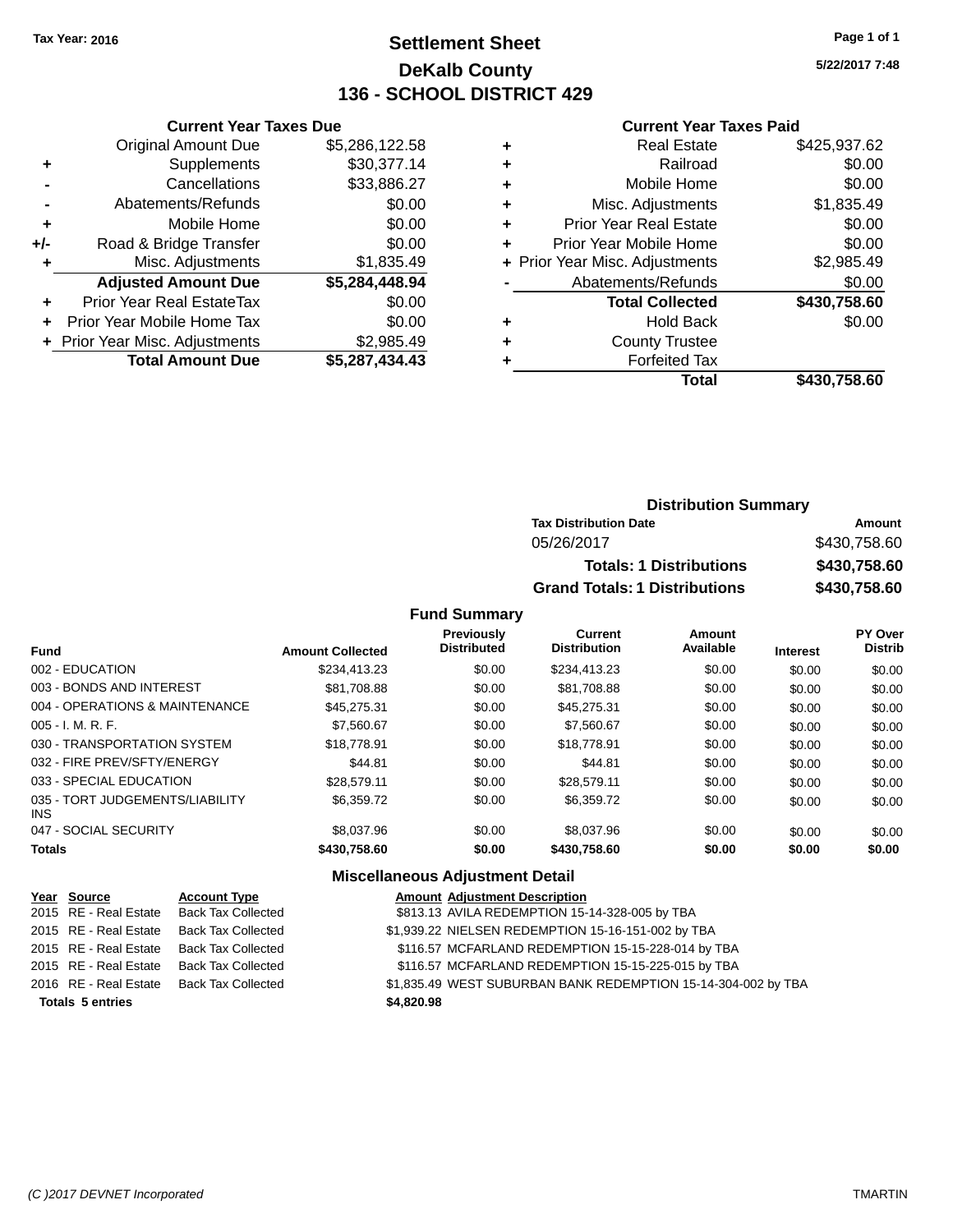### **Settlement Sheet Tax Year: 2016 Page 1 of 1 DeKalb County 137 - SCHOOL DISTRICT 430**

**5/22/2017 7:48**

#### **Current Year Taxes Paid**

|     | <b>Current Year Taxes Due</b>  |                |
|-----|--------------------------------|----------------|
|     | <b>Original Amount Due</b>     | \$8,147,062.22 |
| ٠   | Supplements                    | \$53,200.79    |
|     | Cancellations                  | \$61,769.39    |
|     | Abatements/Refunds             | \$0.03         |
| ٠   | Mobile Home                    | \$0.00         |
| +/- | Road & Bridge Transfer         | \$0.00         |
|     | Misc. Adjustments              | \$2,912.12     |
|     | <b>Adjusted Amount Due</b>     | \$8,141,405.71 |
| ÷   | Prior Year Real EstateTax      | (\$2,182.62)   |
|     | Prior Year Mobile Home Tax     | \$0.00         |
|     | + Prior Year Misc. Adjustments | \$91.72        |
|     | <b>Total Amount Due</b>        | \$8,139,314.81 |

|   | Real Estate                    | \$804,165.92 |
|---|--------------------------------|--------------|
| ٠ | Railroad                       | \$0.00       |
| ٠ | Mobile Home                    | \$0.00       |
| ٠ | Misc. Adjustments              | \$2,912.12   |
| ٠ | <b>Prior Year Real Estate</b>  | (\$2,182.62) |
| ÷ | Prior Year Mobile Home         | \$0.00       |
|   | + Prior Year Misc. Adjustments | \$91.72      |
|   | Abatements/Refunds             | \$0.03       |
|   | <b>Total Collected</b>         | \$804,987.11 |
| ٠ | Hold Back                      | \$0.00       |
| ٠ | <b>County Trustee</b>          |              |
|   | <b>Forfeited Tax</b>           |              |
|   | Total                          | \$804,987.11 |
|   |                                |              |

| <b>Distribution Summary</b>          |              |
|--------------------------------------|--------------|
| <b>Tax Distribution Date</b>         | Amount       |
| 05/26/2017                           | \$804,987.11 |
| <b>Totals: 1 Distributions</b>       | \$804,987.11 |
| <b>Grand Totals: 1 Distributions</b> | \$804,987.11 |

#### **Fund Summary**

|                                                     |                         | <b>Previously</b><br><b>Distributed</b> | Current<br><b>Distribution</b> | Amount<br>Available |                 | <b>PY Over</b><br><b>Distrib</b> |
|-----------------------------------------------------|-------------------------|-----------------------------------------|--------------------------------|---------------------|-----------------|----------------------------------|
| <b>Fund</b>                                         | <b>Amount Collected</b> |                                         |                                |                     | <b>Interest</b> |                                  |
| 002 - EDUCATION                                     | \$579.575.45            | \$0.00                                  | \$579,575.45                   | \$0.00              | \$0.00          | \$0.00                           |
| 003 - BONDS AND INTEREST                            | \$63,631.82             | \$0.00                                  | \$63,631.82                    | \$0.00              | \$0.00          | \$0.00                           |
| 004 - OPERATIONS & MAINTENANCE                      | \$90.944.23             | \$0.00                                  | \$90.944.23                    | \$0.00              | \$0.00          | \$0.00                           |
| $005 - I. M. R. F.$                                 | \$12,486.95             | \$0.00                                  | \$12,486.95                    | \$0.00              | \$0.00          | \$0.00                           |
| 030 - TRANSPORTATION SYSTEM                         | \$4,346.92              | \$0.00                                  | \$4.346.92                     | \$0.00              | \$0.00          | \$0.00                           |
| 031 - WORKING CASH                                  | \$16.10                 | \$0.00                                  | \$16.10                        | \$0.00              | \$0.00          | \$0.00                           |
| 032 - FIRE PREV/SFTY/ENERGY                         | \$9,506.89              | \$0.00                                  | \$9,506.89                     | \$0.00              | \$0.00          | \$0.00                           |
| 033 - SPECIAL EDUCATION                             | \$31,959.60             | \$0.00                                  | \$31,959.60                    | \$0.00              | \$0.00          | \$0.00                           |
| 035 - TORT JUDGMENTS, LIABILITY<br><b>INSURANCE</b> | \$16.10                 | \$0.00                                  | \$16.10                        | \$0.00              | \$0.00          | \$0.00                           |
| 047 - SOCIAL SECURITY                               | \$12.486.95             | \$0.00                                  | \$12,486.95                    | \$0.00              | \$0.00          | \$0.00                           |
| 057 - LEASE/PURCHASE/RENTAL                         | \$16.10                 | \$0.00                                  | \$16.10                        | \$0.00              | \$0.00          | \$0.00                           |
| <b>Totals</b>                                       | \$804,987.11            | \$0.00                                  | \$804,987.11                   | \$0.00              | \$0.00          | \$0.00                           |

#### **Miscellaneous Adjustment Detail**

| Year Source             | <b>Account Type</b>       | <b>Amount Adjustment Description</b>                |
|-------------------------|---------------------------|-----------------------------------------------------|
| 2015 RE - Real Estate   | Back Tax Collected        | \$91.72 NIELSEN REDEMPTION 15-16-151-019 by TBA     |
| 2016 RE - Real Estate   | <b>Back Tax Collected</b> | \$2,912.12 HARRISON REDEMPTION 19-26-408-006 by TBA |
| <b>Totals 2 entries</b> |                           | \$3,003.84                                          |
|                         |                           | <b>Abatement Detail</b>                             |

**Year Source Account Type**<br>
2016 RE - Real Estate RE Abatement **Adjustment Adjustment Description**<br>
30.03 PTAB INTEREST REFUN  $\overline{$0.03}$  PTAB INTEREST REFUND 19-23-300-013 by TBA **Totals 1 entries \$0.03**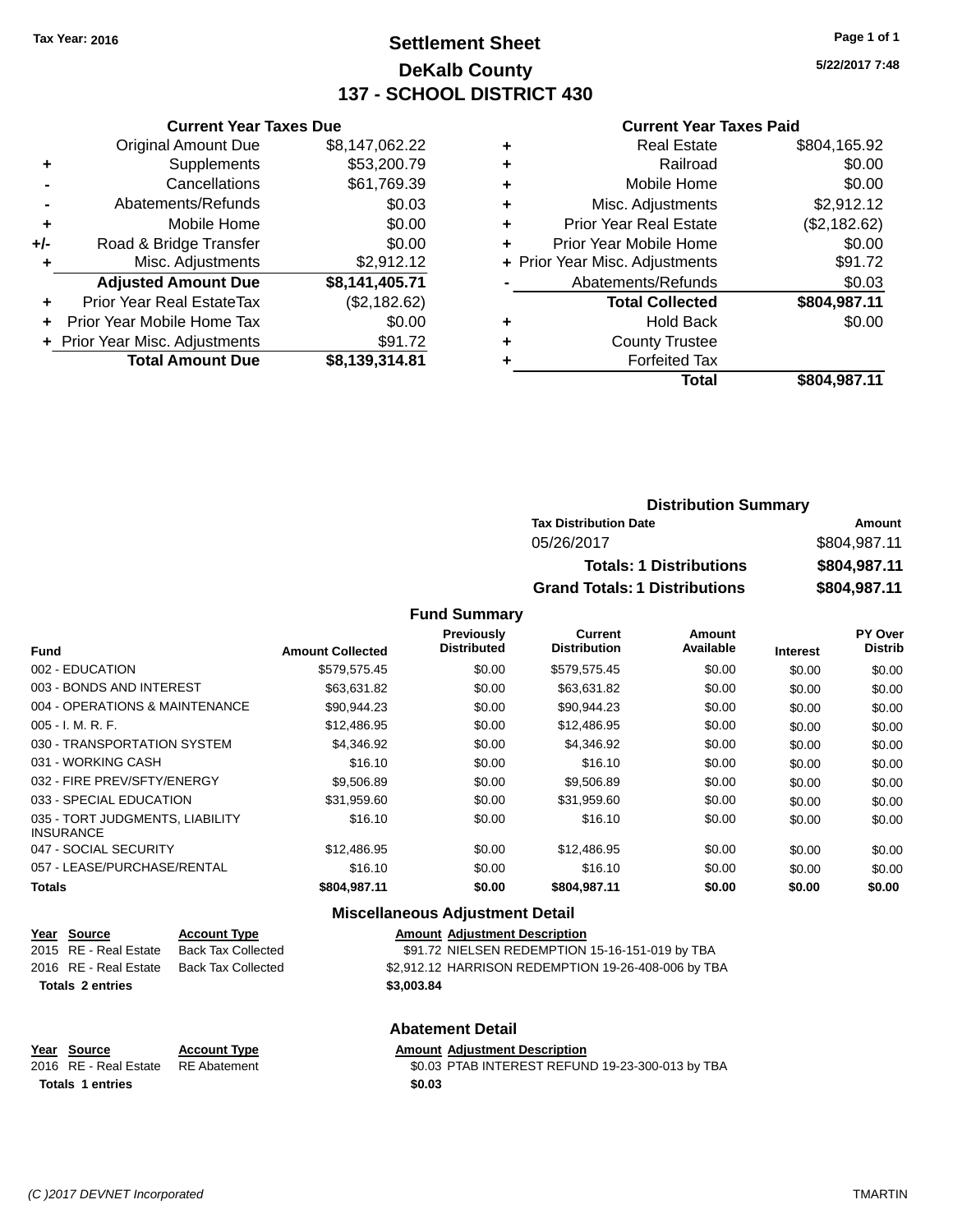### **Settlement Sheet Tax Year: 2016 Page 1 of 1 DeKalb County 139 - SCHOOL DISTRICT 432**

**5/22/2017 7:48**

#### **Current Year Taxes Paid**

|     | <b>Current Year Taxes Due</b>  |                |
|-----|--------------------------------|----------------|
|     | <b>Original Amount Due</b>     | \$2,657,739.65 |
| ٠   | Supplements                    | \$12,987.32    |
|     | Cancellations                  | \$18,530.85    |
|     | Abatements/Refunds             | \$0.00         |
| ٠   | Mobile Home                    | \$0.00         |
| +/- | Road & Bridge Transfer         | \$0.00         |
| ٠   | Misc. Adjustments              | \$0.00         |
|     | <b>Adjusted Amount Due</b>     | \$2,652,196.12 |
| ÷   | Prior Year Real EstateTax      | \$0.00         |
|     | Prior Year Mobile Home Tax     | \$0.00         |
|     | + Prior Year Misc. Adjustments | \$0.00         |
|     | <b>Total Amount Due</b>        | \$2,652,196.12 |

| \$257,824.06 |
|--------------|
| \$0.00       |
| \$0.00       |
| \$0.00       |
| \$0.00       |
| \$0.00       |
| \$0.00       |
| \$0.00       |
| \$257,824.06 |
| \$0.00       |
|              |
|              |
| \$257,824.06 |
|              |

#### **Distribution Summary Tax Distribution Date Amount** 05/26/2017 \$257,824.06 **Totals: 1 Distributions \$257,824.06 Grand Totals: 1 Distributions \$257,824.06**

#### **Fund Summary**

|                                         |                         | Previously  | <b>Current</b>      | Amount    |                 | <b>PY Over</b> |
|-----------------------------------------|-------------------------|-------------|---------------------|-----------|-----------------|----------------|
| <b>Fund</b>                             | <b>Amount Collected</b> | Distributed | <b>Distribution</b> | Available | <b>Interest</b> | <b>Distrib</b> |
| 002 - EDUCATION                         | \$167,755.82            | \$0.00      | \$167,755.82        | \$0.00    | \$0.00          | \$0.00         |
| 003 - BONDS AND INTEREST                | \$31,317.37             | \$0.00      | \$31,317.37         | \$0.00    | \$0.00          | \$0.00         |
| 004 - OPERATIONS & MAINTENANCE          | \$15,727.01             | \$0.00      | \$15,727.01         | \$0.00    | \$0.00          | \$0.00         |
| 005 - I. M. R. F.                       | \$5,298.54              | \$0.00      | \$5,298.54          | \$0.00    | \$0.00          | \$0.00         |
| 030 - TRANSPORTATION SYSTEM             | \$8,387.79              | \$0.00      | \$8,387.79          | \$0.00    | \$0.00          | \$0.00         |
| 031 - WORKING CASH                      | \$2.096.88              | \$0.00      | \$2,096.88          | \$0.00    | \$0.00          | \$0.00         |
| 032 - FIRE PREV/SFTY/ENERGY             | \$2,096.88              | \$0.00      | \$2,096.88          | \$0.00    | \$0.00          | \$0.00         |
| 033 - SPECIAL EDUCATION                 | \$1,677.66              | \$0.00      | \$1,677.66          | \$0.00    | \$0.00          | \$0.00         |
| 035 - TORT JUDGEMENTS/LIABILITY<br>INS. | \$17,837.04             | \$0.00      | \$17,837.04         | \$0.00    | \$0.00          | \$0.00         |
| 047 - SOCIAL SECURITY                   | \$3,532.19              | \$0.00      | \$3,532.19          | \$0.00    | \$0.00          | \$0.00         |
| 057 - LEASE/PURCHASE/RENTAL             | \$2,096.88              | \$0.00      | \$2,096.88          | \$0.00    | \$0.00          | \$0.00         |
| Totals                                  | \$257,824.06            | \$0.00      | \$257,824.06        | \$0.00    | \$0.00          | \$0.00         |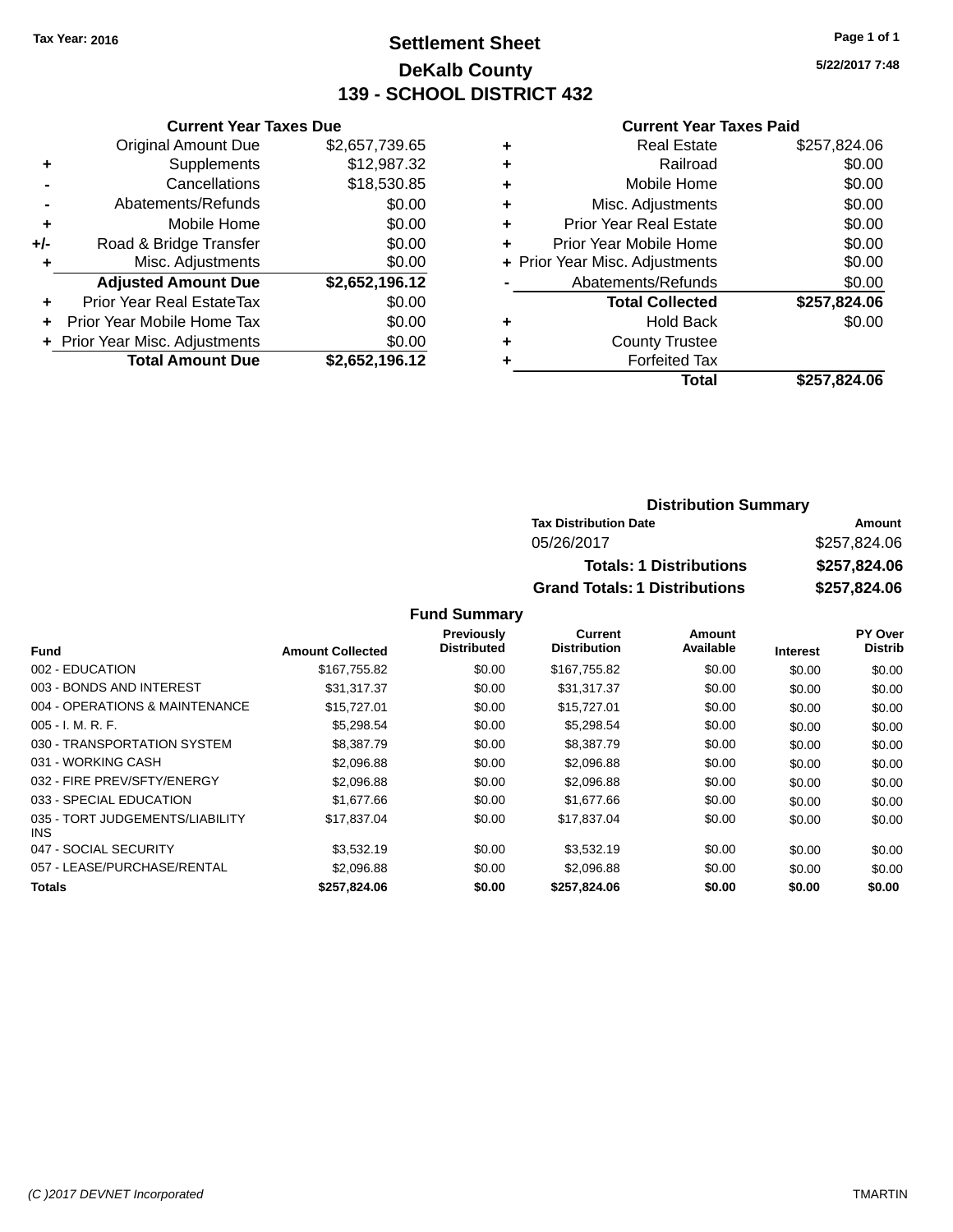## **Settlement Sheet Tax Year: 2016 Page 1 of 1 DeKalb County 141 - CC 509 ELGIN**

#### **5/22/2017 7:48**

|       | <b>Current Year Taxes Due</b>  |            |
|-------|--------------------------------|------------|
|       | Original Amount Due            | \$6,027.51 |
|       | Supplements                    | \$0.00     |
|       | Cancellations                  | \$0.00     |
|       | Abatements/Refunds             | \$0.00     |
| ٠     | Mobile Home                    | \$0.00     |
| $+/-$ | Road & Bridge Transfer         | \$0.00     |
| ٠     | Misc. Adjustments              | \$0.00     |
|       | <b>Adjusted Amount Due</b>     | \$6,027.51 |
|       | Prior Year Real EstateTax      | \$0.00     |
|       | Prior Year Mobile Home Tax     | \$0.00     |
|       | + Prior Year Misc. Adjustments | \$0.00     |
|       | <b>Total Amount Due</b>        | \$6,027.51 |
|       |                                |            |

|   | <b>Current Year Taxes Paid</b> |        |
|---|--------------------------------|--------|
| ٠ | <b>Real Estate</b>             | \$0.00 |
|   | Railroad                       | \$0.00 |
| ٠ | Mobile Home                    | \$0.00 |
|   | Misc. Adjustments              | \$0.00 |
| ٠ | <b>Prior Year Real Estate</b>  | \$0.00 |
|   | Prior Year Mobile Home         | \$0.00 |
|   | + Prior Year Misc. Adjustments | \$0.00 |
|   | Abatements/Refunds             | \$0.00 |
|   | <b>Total Collected</b>         | \$0.00 |
|   | <b>Hold Back</b>               | \$0.00 |
|   | <b>County Trustee</b>          |        |
|   | <b>Forfeited Tax</b>           |        |
|   | Total                          |        |
|   |                                |        |

|                                               |                         | <b>Fund Summary</b>                     |                                |                     |                 |                                  |
|-----------------------------------------------|-------------------------|-----------------------------------------|--------------------------------|---------------------|-----------------|----------------------------------|
| Fund                                          | <b>Amount Collected</b> | <b>Previously</b><br><b>Distributed</b> | Current<br><b>Distribution</b> | Amount<br>Available | <b>Interest</b> | <b>PY Over</b><br><b>Distrib</b> |
| 003 - BONDS AND INTEREST                      | \$0.00                  | \$0.00                                  | \$0.00                         | \$0.00              | \$0.00          | \$0.00                           |
| 027 - AUDIT                                   | \$0.00                  | \$0.00                                  | \$0.00                         | \$0.00              | \$0.00          | \$0.00                           |
| 035 - TORT JUDGEMENTS/LIABILITY<br><b>INS</b> | \$0.00                  | \$0.00                                  | \$0.00                         | \$0.00              | \$0.00          | \$0.00                           |
| 047 - SOCIAL SECURITY                         | \$0.00                  | \$0.00                                  | \$0.00                         | \$0.00              | \$0.00          | \$0.00                           |
| 136 - OPERATIONS & MAINTENANCE<br>(colleges)  | \$0.00                  | \$0.00                                  | \$0.00                         | \$0.00              | \$0.00          | \$0.00                           |
| 159 - EDUCATIONAL PURPOSES<br>(colleges)      | \$0.00                  | \$0.00                                  | \$0.00                         | \$0.00              | \$0.00          | \$0.00                           |
| <b>Totals</b>                                 | \$0.00                  | \$0.00                                  | \$0.00                         | \$0.00              | \$0.00          | \$0.00                           |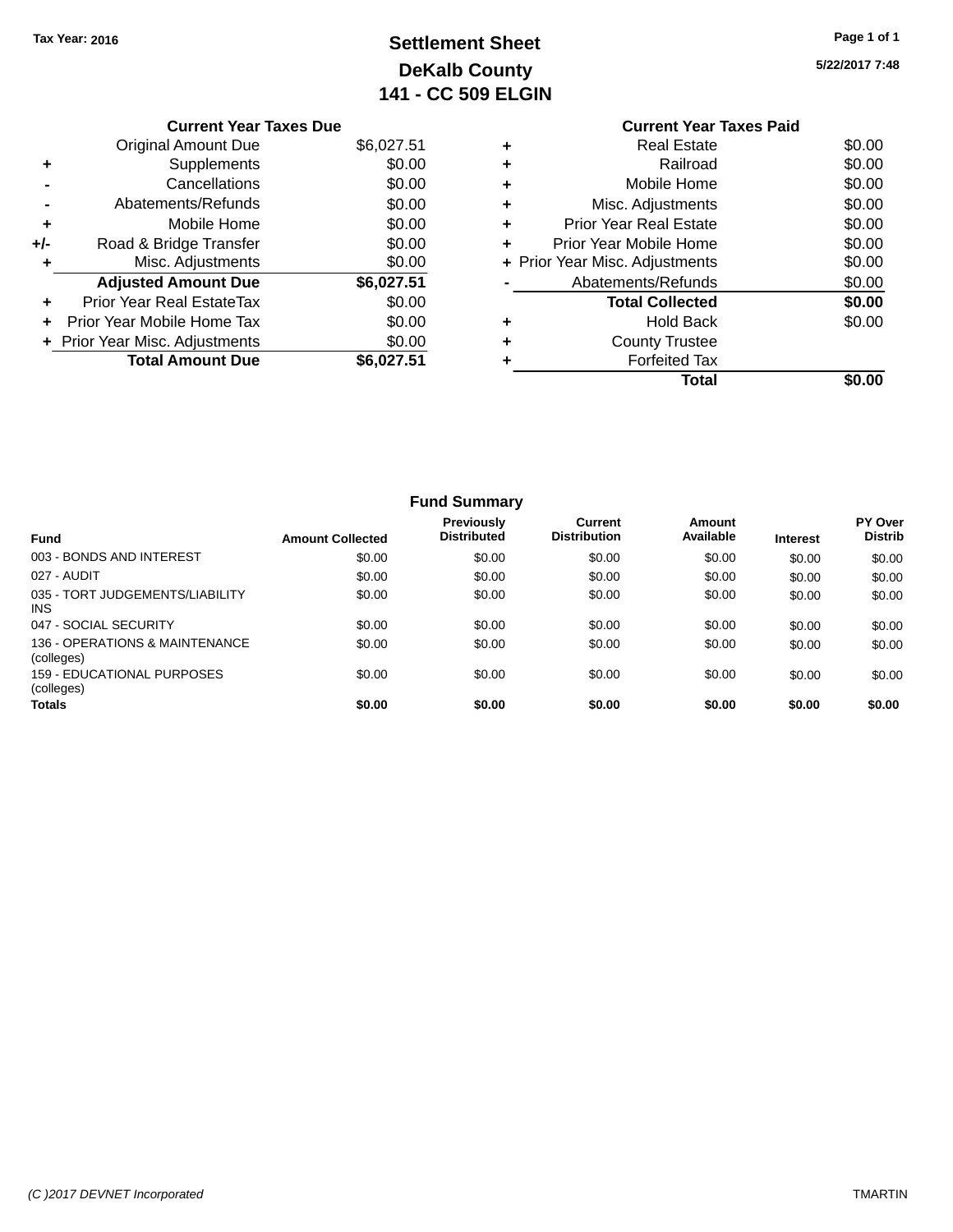### **Settlement Sheet Tax Year: 2016 Page 1 of 1 DeKalb County 142 - CC 511 ROCK VALLEY**

**5/22/2017 7:48**

|     | <b>Current Year Taxes Due</b>  |            |
|-----|--------------------------------|------------|
|     | <b>Original Amount Due</b>     | \$1,149.50 |
| ٠   | Supplements                    | \$0.00     |
|     | Cancellations                  | \$0.00     |
|     | Abatements/Refunds             | \$0.00     |
| ٠   | Mobile Home                    | \$0.00     |
| +/- | Road & Bridge Transfer         | \$0.00     |
|     | Misc. Adjustments              | \$0.00     |
|     | <b>Adjusted Amount Due</b>     | \$1,149.50 |
|     | Prior Year Real EstateTax      | \$0.00     |
| ÷   | Prior Year Mobile Home Tax     | \$0.00     |
|     | + Prior Year Misc. Adjustments | \$0.00     |
|     | <b>Total Amount Due</b>        | \$1,149.50 |
|     |                                |            |

|   | <b>Real Estate</b>             | \$0.00 |
|---|--------------------------------|--------|
| ÷ | Railroad                       | \$0.00 |
| ٠ | Mobile Home                    | \$0.00 |
|   | Misc. Adjustments              | \$0.00 |
| ÷ | <b>Prior Year Real Estate</b>  | \$0.00 |
| ÷ | Prior Year Mobile Home         | \$0.00 |
|   | + Prior Year Misc. Adjustments | \$0.00 |
|   | Abatements/Refunds             | \$0.00 |
|   | <b>Total Collected</b>         | \$0.00 |
| ٠ | <b>Hold Back</b>               | \$0.00 |
| ÷ | <b>County Trustee</b>          |        |
|   | <b>Forfeited Tax</b>           |        |
|   | Total                          |        |
|   |                                |        |

|                                                 |                         | <b>Fund Summary</b>                     |                                |                     |                 |                           |
|-------------------------------------------------|-------------------------|-----------------------------------------|--------------------------------|---------------------|-----------------|---------------------------|
| <b>Fund</b>                                     | <b>Amount Collected</b> | <b>Previously</b><br><b>Distributed</b> | Current<br><b>Distribution</b> | Amount<br>Available | <b>Interest</b> | PY Over<br><b>Distrib</b> |
| 003 - BONDS AND INTEREST                        | \$0.00                  | \$0.00                                  | \$0.00                         | \$0.00              | \$0.00          | \$0.00                    |
| 027 - AUDIT                                     | \$0.00                  | \$0.00                                  | \$0.00                         | \$0.00              | \$0.00          | \$0.00                    |
| 035 - TORT JUDGEMENTS/LIABILITY<br><b>INS</b>   | \$0.00                  | \$0.00                                  | \$0.00                         | \$0.00              | \$0.00          | \$0.00                    |
| 047 - SOCIAL SECURITY                           | \$0.00                  | \$0.00                                  | \$0.00                         | \$0.00              | \$0.00          | \$0.00                    |
| 136 - OPERATIONS & MAINTENANCE<br>(colleges)    | \$0.00                  | \$0.00                                  | \$0.00                         | \$0.00              | \$0.00          | \$0.00                    |
| 141 - HLTH, SFTY/HANDICAP<br>ACCESS/ENERGY      | \$0.00                  | \$0.00                                  | \$0.00                         | \$0.00              | \$0.00          | \$0.00                    |
| <b>159 - EDUCATIONAL PURPOSES</b><br>(colleges) | \$0.00                  | \$0.00                                  | \$0.00                         | \$0.00              | \$0.00          | \$0.00                    |
| <b>Totals</b>                                   | \$0.00                  | \$0.00                                  | \$0.00                         | \$0.00              | \$0.00          | \$0.00                    |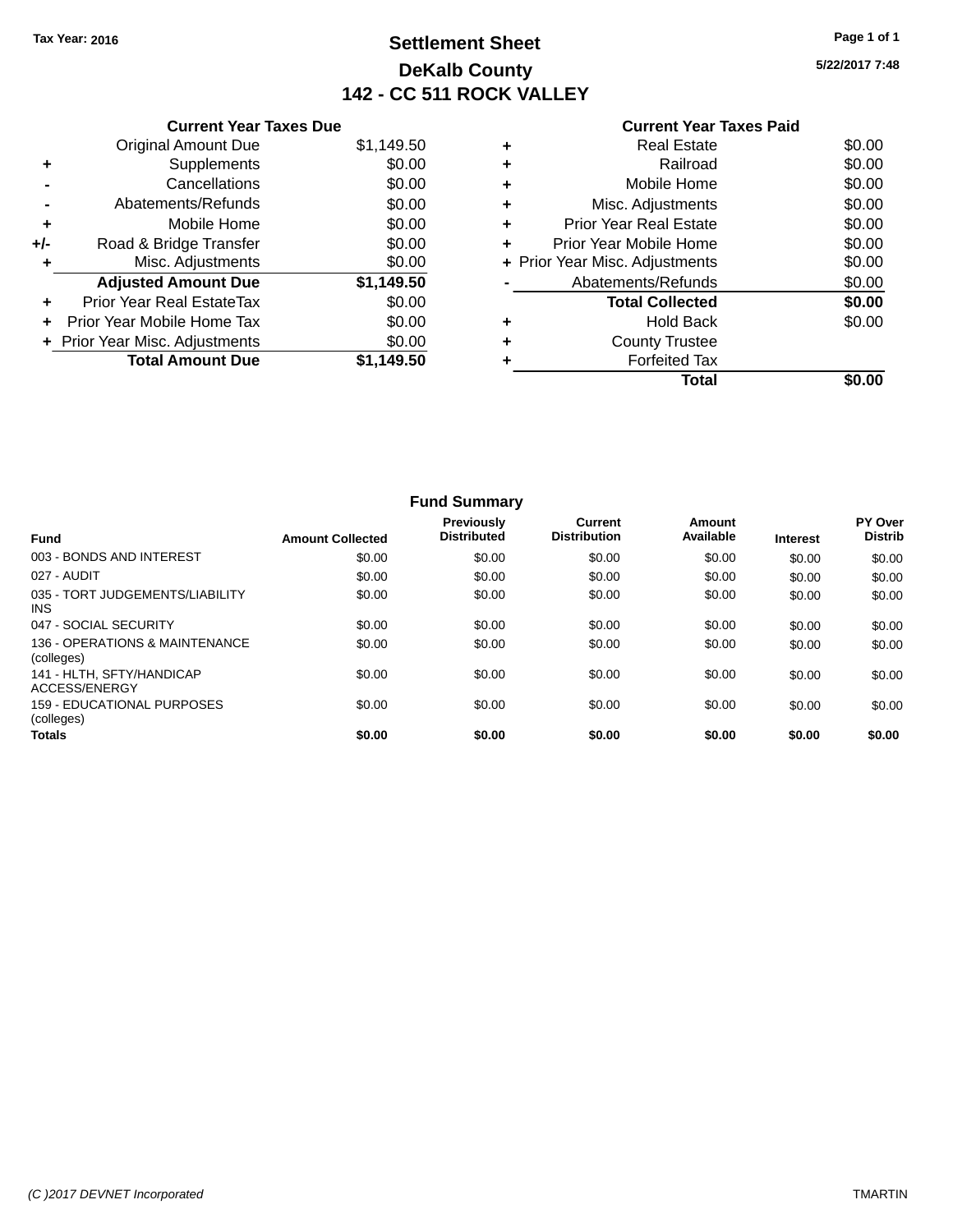### **Settlement Sheet Tax Year: 2016 Page 1 of 1 DeKalb County 143 - CC 513 ILLINOIS VALLEY**

**5/22/2017 7:48**

#### **Current Year Taxes Paid**

|     | <b>Current Year Taxes Due</b>  |            |
|-----|--------------------------------|------------|
|     | <b>Original Amount Due</b>     | \$7,450.97 |
| ٠   | Supplements                    | \$0.00     |
|     | Cancellations                  | \$0.00     |
|     | Abatements/Refunds             | \$0.00     |
| ÷   | Mobile Home                    | \$0.00     |
| +/- | Road & Bridge Transfer         | \$0.00     |
|     | Misc. Adjustments              | \$0.00     |
|     | <b>Adjusted Amount Due</b>     | \$7,450.97 |
| ÷   | Prior Year Real EstateTax      | \$0.00     |
|     | Prior Year Mobile Home Tax     | \$0.00     |
|     | + Prior Year Misc. Adjustments | \$0.00     |
|     | <b>Total Amount Due</b>        | \$7,450.97 |
|     |                                |            |

|   | Real Estate                    | \$778.93 |
|---|--------------------------------|----------|
| ٠ | Railroad                       | \$0.00   |
| ٠ | Mobile Home                    | \$0.00   |
| ٠ | Misc. Adjustments              | \$0.00   |
| ٠ | <b>Prior Year Real Estate</b>  | \$0.00   |
| ÷ | Prior Year Mobile Home         | \$0.00   |
|   | + Prior Year Misc. Adjustments | \$0.00   |
|   | Abatements/Refunds             | \$0.00   |
|   | <b>Total Collected</b>         | \$778.93 |
| ٠ | <b>Hold Back</b>               | \$0.00   |
|   | <b>County Trustee</b>          |          |
|   | <b>Forfeited Tax</b>           |          |
|   | Total                          | \$778.93 |
|   |                                |          |

| <b>Distribution Summary</b>          |          |
|--------------------------------------|----------|
| <b>Tax Distribution Date</b>         | Amount   |
| 05/26/2017                           | \$778.93 |
| <b>Totals: 1 Distributions</b>       | \$778.93 |
| <b>Grand Totals: 1 Distributions</b> | \$778.93 |

#### **Fund Summary**

|                                                     |                         | Previously<br><b>Distributed</b> | Current<br><b>Distribution</b> | Amount<br>Available |                 | PY Over<br><b>Distrib</b> |
|-----------------------------------------------------|-------------------------|----------------------------------|--------------------------------|---------------------|-----------------|---------------------------|
| <b>Fund</b>                                         | <b>Amount Collected</b> |                                  |                                |                     | <b>Interest</b> |                           |
| 003 - BONDS AND INTEREST                            | \$0.00                  | \$0.00                           | \$0.00                         | \$0.00              | \$0.00          | \$0.00                    |
| 027 - AUDIT                                         | \$2.53                  | \$0.00                           | \$2.53                         | \$0.00              | \$0.00          | \$0.00                    |
| 035 - TORT JUDGMENTS, LIABILITY<br><b>INSURANCE</b> | \$27.86                 | \$0.00                           | \$27.86                        | \$0.00              | \$0.00          | \$0.00                    |
| 047 - SOCIAL SECURITY                               | \$19.05                 | \$0.00                           | \$19.05                        | \$0.00              | \$0.00          | \$0.00                    |
| 136 - OPERATIONS & MAINTENANCE<br>(colleges)        | \$84.31                 | \$0.00                           | \$84.31                        | \$0.00              | \$0.00          | \$0.00                    |
| 141 - HLTH, SFTY/HANDICAP<br>ACCESS/ENERGY          | \$97.82                 | \$0.00                           | \$97.82                        | \$0.00              | \$0.00          | \$0.00                    |
| 149 - STATEWIDE AVERAGE<br>ADDITIONAL TAX           | \$273.36                | \$0.00                           | \$273.36                       | \$0.00              | \$0.00          | \$0.00                    |
| 159 - EDUCATIONAL PURPOSES<br>(colleges)            | \$274.00                | \$0.00                           | \$274.00                       | \$0.00              | \$0.00          | \$0.00                    |
| <b>Totals</b>                                       | \$778.93                | \$0.00                           | \$778.93                       | \$0.00              | \$0.00          | \$0.00                    |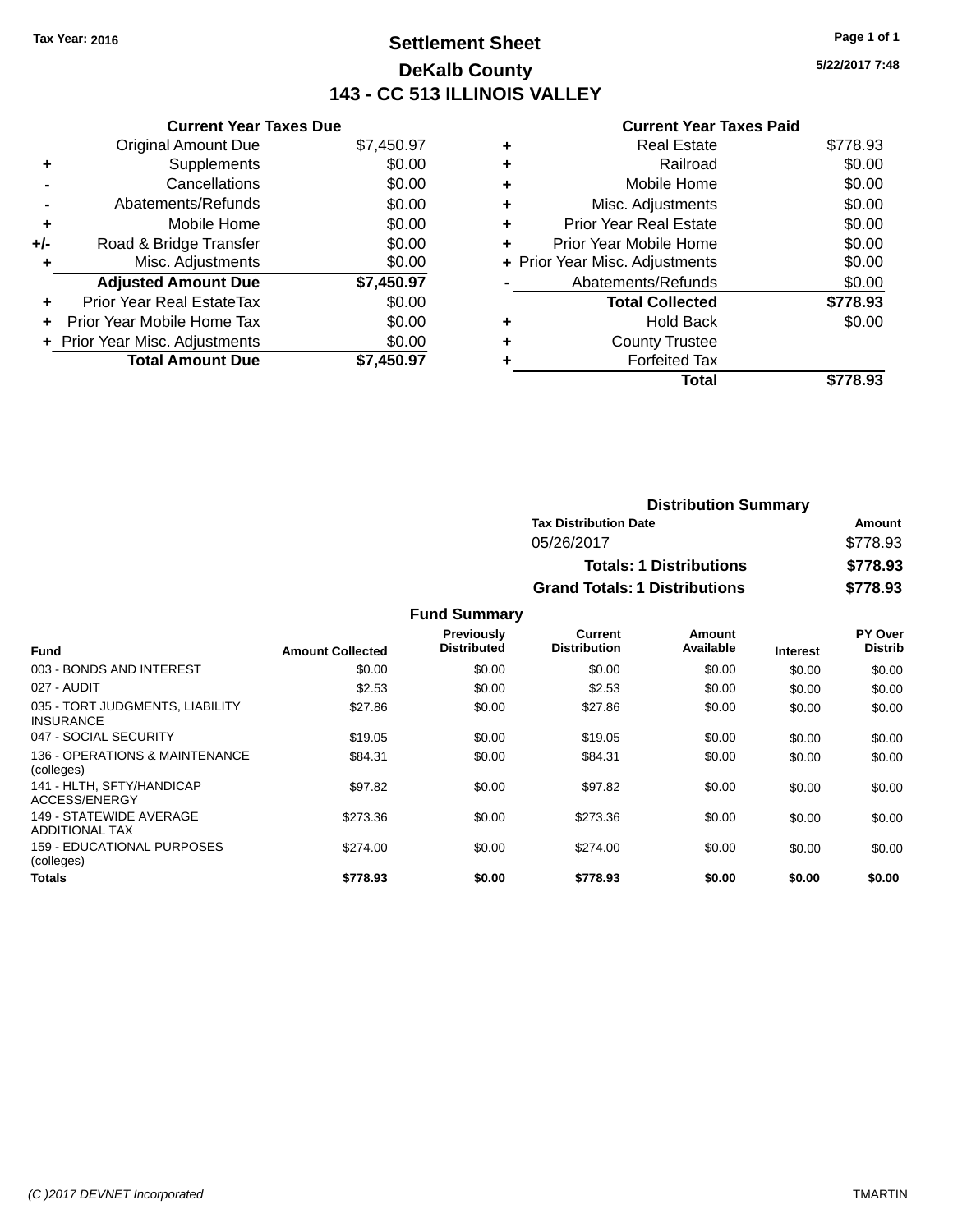### **Settlement Sheet Tax Year: 2016 Page 1 of 1 DeKalb County 144 - CC 516 WAUBONSEE**

**5/22/2017 7:48**

#### **Current Year Taxes Paid**

|     | <b>Current Year Taxes Due</b>  |                |
|-----|--------------------------------|----------------|
|     | <b>Original Amount Due</b>     | \$1,729,869.99 |
| ÷   | Supplements                    | \$10,494.96    |
|     | Cancellations                  | \$12,317.26    |
|     | Abatements/Refunds             | \$0.00         |
| ٠   | Mobile Home                    | \$0.00         |
| +/- | Road & Bridge Transfer         | \$0.00         |
|     | Misc. Adjustments              | \$453.09       |
|     | <b>Adjusted Amount Due</b>     | \$1,728,500.78 |
| ÷   | Prior Year Real EstateTax      | (\$225.84)     |
|     | Prior Year Mobile Home Tax     | \$0.00         |
|     | + Prior Year Misc. Adjustments | \$295.37       |
|     | <b>Total Amount Due</b>        | \$1,728,570.31 |

| ۰ | <b>Real Estate</b>             | \$161,224.79 |
|---|--------------------------------|--------------|
| ٠ | Railroad                       | \$0.00       |
| ٠ | Mobile Home                    | \$0.00       |
| ٠ | Misc. Adjustments              | \$453.09     |
| ٠ | <b>Prior Year Real Estate</b>  | (\$225.84)   |
| ٠ | Prior Year Mobile Home         | \$0.00       |
|   | + Prior Year Misc. Adjustments | \$295.37     |
|   | Abatements/Refunds             | \$0.00       |
|   | <b>Total Collected</b>         | \$161,747.41 |
| ٠ | <b>Hold Back</b>               | \$0.00       |
| ٠ | <b>County Trustee</b>          |              |
| ٠ | <b>Forfeited Tax</b>           |              |
|   | Total                          | \$161,747.41 |
|   |                                |              |

| <b>Distribution Summary</b>          |              |
|--------------------------------------|--------------|
| <b>Tax Distribution Date</b>         | Amount       |
| 05/26/2017                           | \$161,747.41 |
| <b>Totals: 1 Distributions</b>       | \$161,747.41 |
| <b>Grand Totals: 1 Distributions</b> | \$161,747.41 |

#### **Fund Summary**

| <b>Fund</b>                                  | <b>Amount Collected</b> | <b>Previously</b><br><b>Distributed</b> | Current<br><b>Distribution</b> | Amount<br>Available | <b>Interest</b> | PY Over<br><b>Distrib</b> |
|----------------------------------------------|-------------------------|-----------------------------------------|--------------------------------|---------------------|-----------------|---------------------------|
| 003 - BONDS AND INTEREST                     | \$25,543.80             | \$0.00                                  | \$25,543.80                    | \$0.00              | \$0.00          | \$0.00                    |
| 027 - AUDIT                                  | \$259.61                | \$0.00                                  | \$259.61                       | \$0.00              | \$0.00          | \$0.00                    |
| 035 - TORT JUDGEMENTS/LIABILITY<br>INS.      | \$3.671.02              | \$0.00                                  | \$3.671.02                     | \$0.00              | \$0.00          | \$0.00                    |
| 136 - OPERATIONS & MAINTENANCE<br>(colleges) | \$20.817.53             | \$0.00                                  | \$20.817.53                    | \$0.00              | \$0.00          | \$0.00                    |
| 159 - EDUCATIONAL PURPOSES<br>(colleges)     | \$111.455.45            | \$0.00                                  | \$111.455.45                   | \$0.00              | \$0.00          | \$0.00                    |
| Totals                                       | \$161.747.41            | \$0.00                                  | \$161.747.41                   | \$0.00              | \$0.00          | \$0.00                    |

#### **Miscellaneous Adjustment Detail**

| Year Source             | <b>Account Type</b>       | <b>Amount Adjustment Description</b>                        |
|-------------------------|---------------------------|-------------------------------------------------------------|
| 2015 RE - Real Estate   | <b>Back Tax Collected</b> | \$11.18 OBERHELMAN REDEMPTION 09-25-451-001 by TBA          |
| 2015 RE - Real Estate   | <b>Back Tax Collected</b> | \$19.21 OBERHELMAN REDEMPTION 09-25-478-001 by TBA          |
| 2015 RE - Real Estate   | <b>Back Tax Collected</b> | \$69.58 AVILA REDEMPTION 15-14-328-005 by TBA               |
| 2015 RE - Real Estate   | <b>Back Tax Collected</b> | \$165.95 NIELSEN REDEMPTION 15-16-151-002 by TBA            |
| 2015 RE - Real Estate   | Back Tax Collected        | \$9.49 NIELSEN REDEMPTION 15-16-151-019 by TBA              |
| 2015 RE - Real Estate   | <b>Back Tax Collected</b> | \$9.98 MCFARLAND REDEMPTION 15-15-228-014 by TBA            |
| 2015 RE - Real Estate   | <b>Back Tax Collected</b> | \$9.98 MCFARLAND REDEMPTION 15-15-225-015 by TBA            |
| 2016 RE - Real Estate   | <b>Back Tax Collected</b> | \$294.01 HARRISON REDEMPTION 19-26-408-006 by TBA           |
| 2016 RE - Real Estate   | <b>Back Tax Collected</b> | \$159.08 WEST SUBURBAN BANK REDEMPTION 15-14-304-002 by TBA |
| <b>Totals 9 entries</b> |                           | \$748.46                                                    |
|                         |                           |                                                             |

#### **Abatement Detail**

#### **Year** Source **Account Type Account Adjustment Description**

2016 RE - Real Estate RE Abatement \$0.00 PTAB INTEREST REFUND 19-23-300-013 by TBA **Totals 1 entries \$0.00**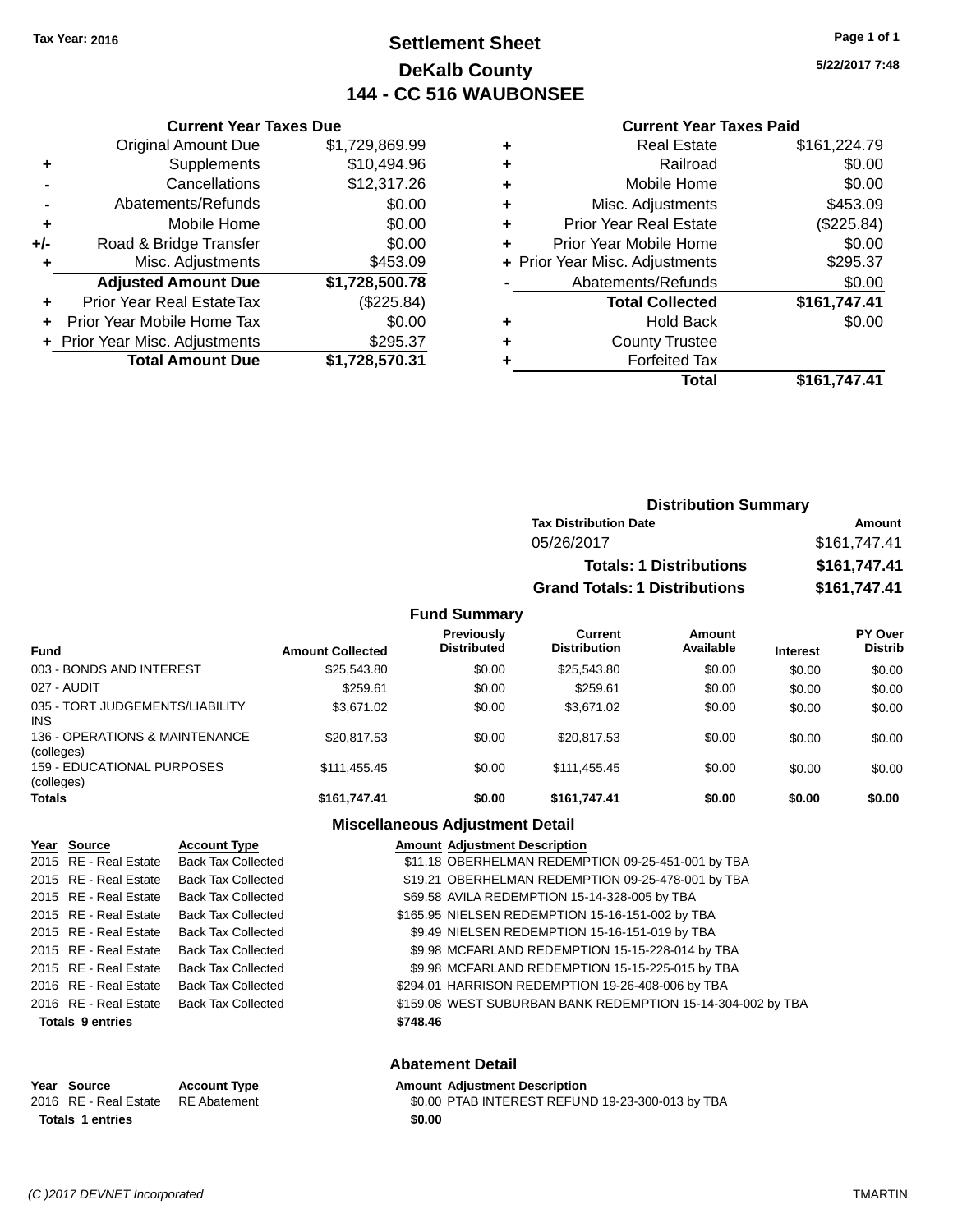### **Settlement Sheet Tax Year: 2016 Page 1 of 2 DeKalb County 145 - CC 523 KISHWAUKEE**

**5/22/2017 7:48**

#### **Current Year Taxes Paid**

|     | <b>Current Year Taxes Due</b>  |                 |
|-----|--------------------------------|-----------------|
|     | <b>Original Amount Due</b>     | \$10,372,189.49 |
| ٠   | Supplements                    | \$65,381.62     |
|     | Cancellations                  | \$98,540.27     |
|     | Abatements/Refunds             | \$0.62          |
| ٠   | Mobile Home                    | \$0.00          |
| +/- | Road & Bridge Transfer         | \$0.00          |
| ٠   | Misc. Adjustments              | \$136.03        |
|     | <b>Adjusted Amount Due</b>     | \$10,339,166.25 |
|     | Prior Year Real EstateTax      | (\$1,849.08)    |
| ÷   | Prior Year Mobile Home Tax     | \$0.00          |
|     | + Prior Year Misc. Adjustments | \$3,465.54      |
|     | <b>Total Amount Due</b>        | \$10,340,782.71 |
|     |                                |                 |

|   | <b>Real Estate</b>             | \$884,204.35 |
|---|--------------------------------|--------------|
| ٠ | Railroad                       | \$0.00       |
| ٠ | Mobile Home                    | \$0.00       |
| ٠ | Misc. Adjustments              | \$136.03     |
| ٠ | <b>Prior Year Real Estate</b>  | (\$1,849.08) |
|   | Prior Year Mobile Home         | \$0.00       |
|   | + Prior Year Misc. Adjustments | \$3,465.54   |
|   | Abatements/Refunds             | \$0.62       |
|   | <b>Total Collected</b>         | \$885,956.22 |
| ٠ | <b>Hold Back</b>               | \$0.00       |
|   | <b>County Trustee</b>          |              |
|   | <b>Forfeited Tax</b>           |              |
|   | Total                          | \$885,956.22 |
|   |                                |              |

| <b>Distribution Summary</b>          |              |
|--------------------------------------|--------------|
| <b>Tax Distribution Date</b>         | Amount       |
| 05/26/2017                           | \$885,956.22 |
| <b>Totals: 1 Distributions</b>       | \$885,956,22 |
| <b>Grand Totals: 1 Distributions</b> | \$885,956.22 |

**Fund Summary**

| <b>Fund</b>                                   | <b>Amount Collected</b> | <b>Previously</b><br><b>Distributed</b> | Current<br><b>Distribution</b> | Amount<br>Available | <b>Interest</b> | PY Over<br><b>Distrib</b> |
|-----------------------------------------------|-------------------------|-----------------------------------------|--------------------------------|---------------------|-----------------|---------------------------|
| 003 - BONDS AND INTEREST                      | \$271.983.20            | \$0.00                                  | \$271,983.20                   | \$0.00              | \$0.00          | \$0.00                    |
| 027 - AUDIT                                   | \$5,382.20              | \$0.00                                  | \$5.382.20                     | \$0.00              | \$0.00          | \$0.00                    |
| 035 - TORT JUDGEMENTS/LIABILITY<br><b>INS</b> | \$78,270.71             | \$0.00                                  | \$78,270.71                    | \$0.00              | \$0.00          | \$0.00                    |
| 047 - SOCIAL SECURITY                         | \$17,005.93             | \$0.00                                  | \$17,005.93                    | \$0.00              | \$0.00          | \$0.00                    |
| 136 - OPERATIONS & MAINTENANCE<br>(colleges)  | \$97.960.16             | \$0.00                                  | \$97.960.16                    | \$0.00              | \$0.00          | \$0.00                    |
| 141 - HLTH/SFTY/HANDICAP<br>ACCESS/ENERGY     | \$51.704.41             | \$0.00                                  | \$51.704.41                    | \$0.00              | \$0.00          | \$0.00                    |
| 159 - EDUCATIONAL PURPOSES<br>(colleges)      | \$363,649.61            | \$0.00                                  | \$363,649.61                   | \$0.00              | \$0.00          | \$0.00                    |
| <b>Totals</b>                                 | \$885,956.22            | \$0.00                                  | \$885,956.22                   | \$0.00              | \$0.00          | \$0.00                    |

### **Miscellaneous Adjustment Detail**

| Year Source                  | <b>Account Type</b>       | <b>Amount Adiustment Description</b>                           |                |
|------------------------------|---------------------------|----------------------------------------------------------------|----------------|
| 2015 RE - Real Estate        | <b>Back Tax Collected</b> | \$78.45 MOONEY REDEMPTION 08-23-184-002 by TBA                 |                |
| 2015 RE - Real Estate        | <b>Back Tax Collected</b> | \$22.37 CAPES REDEMPTION 02-29-200-001 by TBA                  |                |
| 2015 RE - Real Estate        | <b>Back Tax Collected</b> | \$202.92 1827 LINCOLN HWY CORP REDEMPTION 08-24-352-024 by TBA |                |
| 2015 RE - Real Estate        | <b>Back Tax Collected</b> | \$67.64 RIVERMIST REDEMPTION 08-02-324-004 by TBA              |                |
| 2015 RE - Real Estate        | <b>Back Tax Collected</b> | \$67.64 RIVERMIST REDEMPTION 08-02-351-013 by TBA              |                |
| 2015 RE - Real Estate        | <b>Back Tax Collected</b> | \$67.64 RIVERMIST REDEMPTION 08-02-351-017 by TBA              |                |
| 2015 RE - Real Estate        | <b>Back Tax Collected</b> | \$67.64 RIVERMIST REDEMPTION 08-02-351-020 by TBA              |                |
| 2015 RE - Real Estate        | <b>Back Tax Collected</b> | \$67.64 RIVERMIST REDEMPTION 08-02-351-022 by TBA              |                |
| 2015 RE - Real Estate        | <b>Back Tax Collected</b> | \$67.64 RIVERMIST REDEMPTION 08-02-354-001 by TBA              |                |
| 2015 RE - Real Estate        | <b>Back Tax Collected</b> | \$67.64 RIVERMIST REDEMPTION 08-02-354-008 by TBA              |                |
| 2015 RE - Real Estate        | <b>Back Tax Collected</b> | \$67.64 RIVERMIST REDEMPTION 08-02-354-012 by TBA              |                |
| 2015 RE - Real Estate        | <b>Back Tax Collected</b> | \$67.64 RIVERMIST REDEMPTION 08-02-370-001 by TBA              |                |
| 2015 RE - Real Estate        | <b>Back Tax Collected</b> | \$67.64 RIVERMIST REDEMPTION 08-02-370-002 by TBA              |                |
| 2015 RE - Real Estate        | <b>Back Tax Collected</b> | \$67.64 RIVERMIST REDEMPTION 08-02-370-003 by TBA              |                |
| 2015 RE - Real Estate        | <b>Back Tax Collected</b> | \$67.64 RIVERMIST REDEMPTION 08-02-370-004 by TBA              |                |
| 2015 RE - Real Estate        | <b>Back Tax Collected</b> | \$42.95 RIVERMIST REDEMPTION 08-02-373-001 by TBA              |                |
| (C) 2017 DEVNET Incorporated |                           |                                                                | <b>TMARTIN</b> |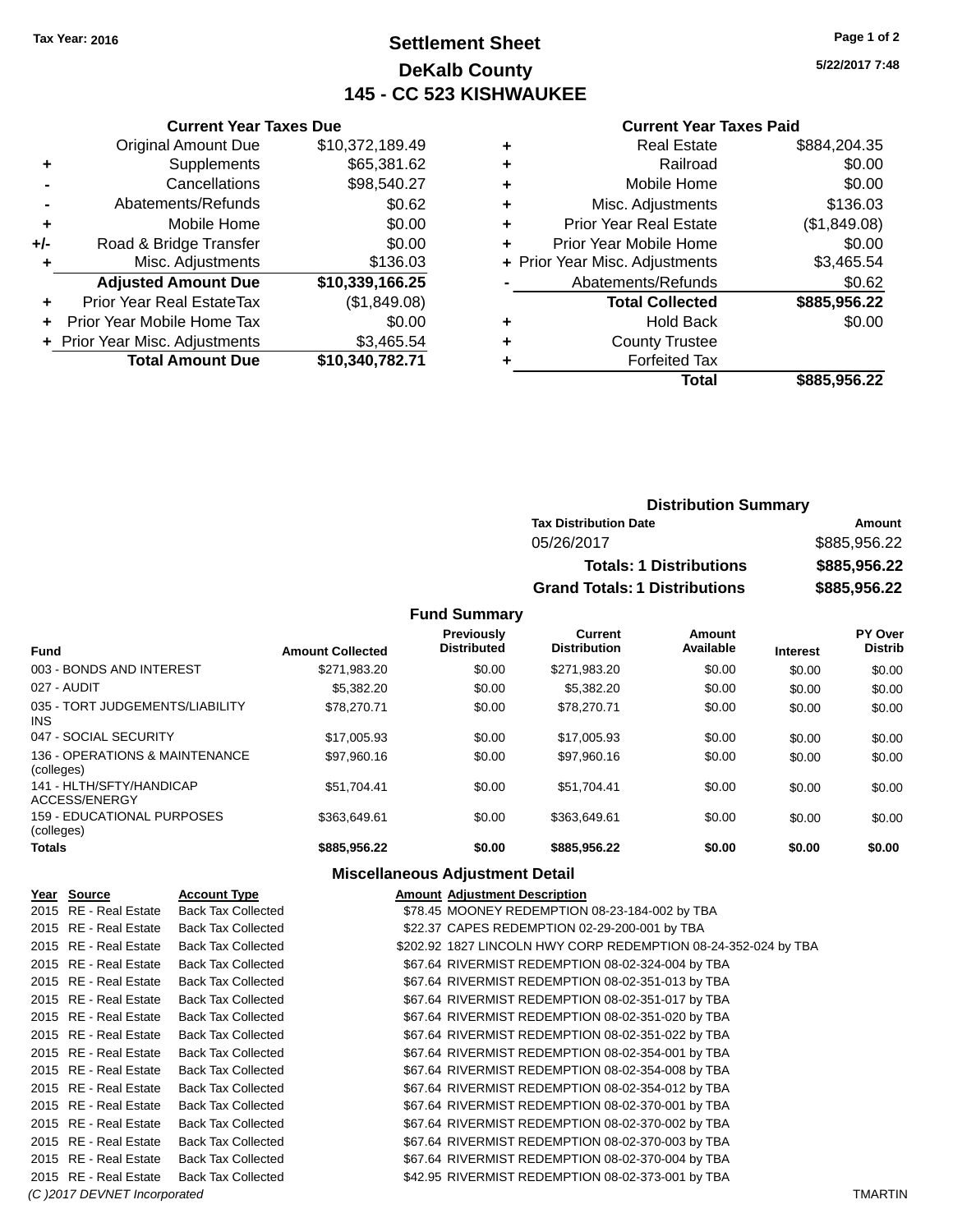### **Settlement Sheet Tax Year: 2016 Page 2 of 2 DeKalb County**

| Year Source              | <b>Account Type</b>       |            | <b>Amount Adjustment Description</b> |
|--------------------------|---------------------------|------------|--------------------------------------|
| 2015 RE - Real Estate    | <b>Back Tax Collected</b> |            | \$29.10 RIVERMIST REDEMPTIO          |
| 2015 RE - Real Estate    | <b>Back Tax Collected</b> |            | \$8.16 RIVERMIST REDEMPTIO           |
| 2015 RE - Real Estate    | <b>Back Tax Collected</b> |            | \$3.86 RIVERMIST REDEMPTIO           |
| 2015 RE - Real Estate    | <b>Back Tax Collected</b> |            | \$67.64 RIVERMIST REDEMPTIO          |
| 2015 RE - Real Estate    | <b>Back Tax Collected</b> |            | \$69.56 ENGSTROM REDEMPTI            |
| 2015 RE - Real Estate    | <b>Back Tax Collected</b> |            | \$207.07 ROBINSON REDEMPTIO          |
| 2015 RE - Real Estate    | <b>Back Tax Collected</b> |            | \$22.40 DUNCAN REDEMPTION            |
| 2015 RE - Real Estate    | <b>Back Tax Collected</b> |            | \$41.83 VOID HEL EXEMPTION           |
| 2015 RE - Real Estate    | <b>Back Tax Collected</b> |            | \$462.59 PAN PACIFIC HOLDINGS        |
| 2015 RE - Real Estate    | <b>Back Tax Collected</b> |            | \$896.98 MOONEY REDEMPTION           |
| 2015 RE - Real Estate    | <b>Back Tax Collected</b> |            | \$10.00 TRUSTEE SALE 09-29-2         |
| 2015 RE - Real Estate    | <b>Back Tax Collected</b> |            | \$13.48 TRUSTEE SALE 02-22-1         |
| 2015 RE - Real Estate    | <b>Back Tax Collected</b> |            | \$185.44 MOONEY REDEMPTION           |
| 2015 RE - Real Estate    | <b>Back Tax Collected</b> |            | \$164.78 MOONEY REDEMPTION           |
| 2015 RE - Real Estate    | <b>Back Tax Collected</b> |            | \$53.27 BOGLE REDEMPTION 1           |
| 2015 RE - Real Estate    | <b>Back Tax Collected</b> |            | \$71.01 CASTLE BANK REDEMF           |
| 2016 RE - Real Estate    | <b>Back Tax Collected</b> |            | \$2.83 TRUSTEE SALE 09-17-3          |
| 2016 RE - Real Estate    | <b>Back Tax Collected</b> |            | \$133.20 MILINAC REDEMPTION          |
| <b>Totals 34 entries</b> |                           | \$3,601.57 |                                      |

# **Miscellaneous Adjustment Detail**

| <b>IGAL OVAIGU</b>    | Avvvun typo               | Amount Aujustment Description                                     |
|-----------------------|---------------------------|-------------------------------------------------------------------|
| 2015 RE - Real Estate | <b>Back Tax Collected</b> | \$29.10 RIVERMIST REDEMPTION 08-02-377-001 by TBA                 |
| 2015 RE - Real Estate | <b>Back Tax Collected</b> | \$8.16 RIVERMIST REDEMPTION 08-11-100-045 by TBA                  |
| 2015 RE - Real Estate | <b>Back Tax Collected</b> | \$3.86 RIVERMIST REDEMPTION 15-15-228-013 by TBA                  |
| 2015 RE - Real Estate | <b>Back Tax Collected</b> | \$67.64 RIVERMIST REDEMPTION 08-02-323-005 by TBA                 |
| 2015 RE - Real Estate | Back Tax Collected        | \$69.56 ENGSTROM REDEMPTION 09-29-182-013 by TBA                  |
| 2015 RE - Real Estate | <b>Back Tax Collected</b> | \$207.07 ROBINSON REDEMPTION 14-15-155-002 by TBA                 |
| 2015 RE - Real Estate | <b>Back Tax Collected</b> | \$22.40 DUNCAN REDEMPTION 01-26-252-011 by TBA                    |
| 2015 RE - Real Estate | <b>Back Tax Collected</b> | \$41.83 VOID HEL EXEMPTION 08-14-478-035 by TBA                   |
| 2015 RE - Real Estate | <b>Back Tax Collected</b> | \$462.59 PAN PACIFIC HOLDINGS LLC REDEMPTION 06-33-154-011 by TBA |
| 2015 RE - Real Estate | <b>Back Tax Collected</b> | \$896.98 MOONEY REDEMPTION 08-23-184-020 by TBA                   |
| 2015 RE - Real Estate | <b>Back Tax Collected</b> | \$10.00 TRUSTEE SALE 09-29-252-001 by TBA                         |
| 2015 RE - Real Estate | <b>Back Tax Collected</b> | \$13.48 TRUSTEE SALE 02-22-100-004 by TBA                         |
| 2015 RE - Real Estate | <b>Back Tax Collected</b> | \$185.44 MOONEY REDEMPTION 08-23-184-003 by TBA                   |
| 2015 RE - Real Estate | <b>Back Tax Collected</b> | \$164.78 MOONEY REDEMPTION 08-12-184-027 by TBA                   |
| 2015 RE - Real Estate | <b>Back Tax Collected</b> | \$53.27 BOGLE REDEMPTION 14-16-233-001 by TBA                     |
| 2015 RE - Real Estate | <b>Back Tax Collected</b> | \$71.01 CASTLE BANK REDEMPTION 13-15-401-006 by TBA               |
| 2016 RE - Real Estate | <b>Back Tax Collected</b> | \$2.83 TRUSTEE SALE 09-17-385-0110 by TBA                         |
| 2016 RE - Real Estate | Back Tax Collected        | \$133.20 MILINAC REDEMPTION 06-05-209-010 by TBA                  |
| Totals 34 entries     |                           | \$3,601.57                                                        |
|                       |                           |                                                                   |

#### **Abatement Detail**

# **Year Source Account Type Amount Adjustment Description**

 $\overline{$0.23$}$  PTAB INTEREST REFUND 06-28-180-020 by TBA 2016 RE - Real Estate RE Abatement \$0.39 PTAB INTEREST REFUND 02-24-452-014 by TBA

**Totals 2 entries \$0.62**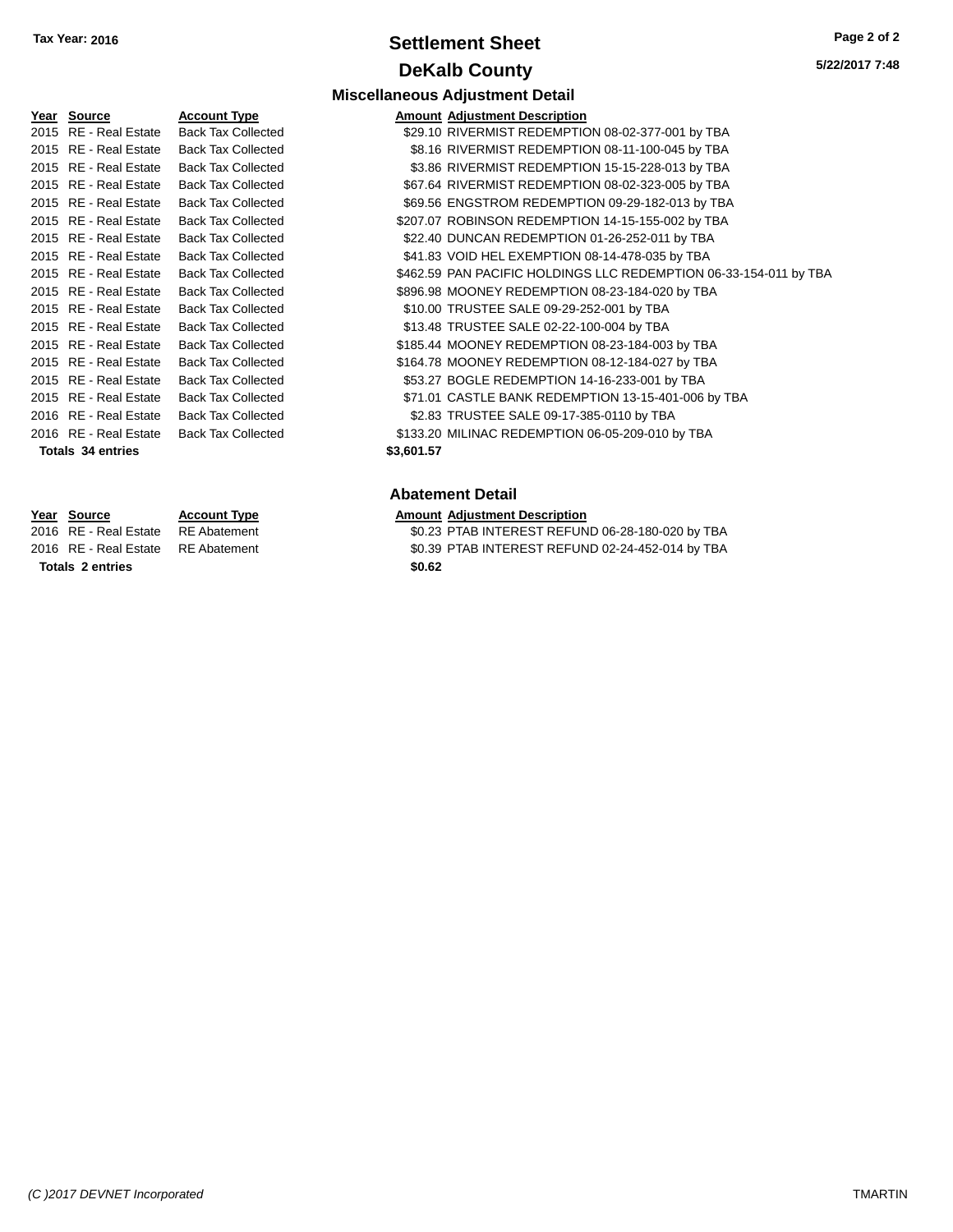### **Settlement Sheet Tax Year: 2016 Page 1 of 2 DeKalb County 150 - DE KALB SANITARY**

**5/22/2017 7:48**

#### **Current Year Taxes Paid**

|     | <b>Current Year Taxes Due</b>  |              |
|-----|--------------------------------|--------------|
|     | <b>Original Amount Due</b>     | \$704,711.70 |
| ٠   | Supplements                    | \$8,037.57   |
|     | Cancellations                  | \$13,821.56  |
|     | Abatements/Refunds             | \$0.00       |
| ٠   | Mobile Home                    | \$0.00       |
| +/- | Road & Bridge Transfer         | \$0.00       |
| ٠   | Misc. Adjustments              | \$0.00       |
|     | <b>Adjusted Amount Due</b>     | \$698,927.71 |
| ÷   | Prior Year Real EstateTax      | (\$174.36)   |
| ÷   | Prior Year Mobile Home Tax     | \$0.00       |
|     | + Prior Year Misc. Adjustments | \$546.65     |
|     | <b>Total Amount Due</b>        | \$699,300,00 |

|   | Real Estate                    | \$65,999.17 |
|---|--------------------------------|-------------|
| ٠ | Railroad                       | \$0.00      |
| ٠ | Mobile Home                    | \$0.00      |
| ٠ | Misc. Adjustments              | \$0.00      |
| ٠ | <b>Prior Year Real Estate</b>  | (\$174.36)  |
| ÷ | Prior Year Mobile Home         | \$0.00      |
|   | + Prior Year Misc. Adjustments | \$546.65    |
|   | Abatements/Refunds             | \$0.00      |
|   | <b>Total Collected</b>         | \$66,371.46 |
| ٠ | Hold Back                      | \$0.00      |
| ٠ | <b>County Trustee</b>          |             |
|   | <b>Forfeited Tax</b>           |             |
|   | Total                          | \$66,371.46 |
|   |                                |             |

| <b>Distribution Summary</b>          |             |  |  |  |
|--------------------------------------|-------------|--|--|--|
| <b>Tax Distribution Date</b>         | Amount      |  |  |  |
| 05/26/2017                           | \$66,371.46 |  |  |  |
| <b>Totals: 1 Distributions</b>       | \$66,371.46 |  |  |  |
| <b>Grand Totals: 1 Distributions</b> | \$66,371.46 |  |  |  |
|                                      |             |  |  |  |

#### **Fund Summary**

| <b>Fund</b>           | <b>Amount Collected</b> | <b>Previously</b><br><b>Distributed</b> | Current<br><b>Distribution</b> | Amount<br>Available | <b>Interest</b> | PY Over<br><b>Distrib</b> |
|-----------------------|-------------------------|-----------------------------------------|--------------------------------|---------------------|-----------------|---------------------------|
| 001 - CORPORATE       | \$27,373,79             | \$0.00                                  | \$27,373,79                    | \$0.00              | \$0.00          | \$0.00                    |
| 005 - I. M. R. F.     | \$9,327.98              | \$0.00                                  | \$9,327.98                     | \$0.00              | \$0.00          | \$0.00                    |
| 027 - AUDIT           | \$1.685.84              | \$0.00                                  | \$1.685.84                     | \$0.00              | \$0.00          | \$0.00                    |
| 045 - PUBLIC BENEFIT  | \$19,587.27             | \$0.00                                  | \$19.587.27                    | \$0.00              | \$0.00          | \$0.00                    |
| 047 - SOCIAL SECURITY | \$8,396.58              | \$0.00                                  | \$8,396.58                     | \$0.00              | \$0.00          | \$0.00                    |
| <b>Totals</b>         | \$66,371.46             | \$0.00                                  | \$66,371.46                    | \$0.00              | \$0.00          | \$0.00                    |

#### **Miscellaneous Adjustment Detail**

| Year Source           | <b>Account Type</b>       | <b>Amount Adjustment Description</b>                          |
|-----------------------|---------------------------|---------------------------------------------------------------|
| 2015 RE - Real Estate | <b>Back Tax Collected</b> | \$16.93 MOONEY REDEMPTION 08-23-184-002 by TBA                |
| 2015 RE - Real Estate | <b>Back Tax Collected</b> | \$43.78 1827 LINCOLN HWY CORP REDEMPTION 08-24-352-024 by TBA |
| 2015 RE - Real Estate | <b>Back Tax Collected</b> | \$14.59 RIVERMIST REDEMPTION 08-02-324-004 by TBA             |
| 2015 RE - Real Estate | <b>Back Tax Collected</b> | \$14.59 RIVERMIST REDEMPTION 08-02-351-013 by TBA             |
| 2015 RE - Real Estate | <b>Back Tax Collected</b> | \$14.59 RIVERMIST REDEMPTION 08-02-351-017 by TBA             |
| 2015 RE - Real Estate | <b>Back Tax Collected</b> | \$14.59 RIVERMIST REDEMPTION 08-02-351-020 by TBA             |
| 2015 RE - Real Estate | <b>Back Tax Collected</b> | \$14.59 RIVERMIST REDEMPTION 08-02-351-022 by TBA             |
| 2015 RE - Real Estate | <b>Back Tax Collected</b> | \$14.59 RIVERMIST REDEMPTION 08-02-354-001 by TBA             |
| 2015 RE - Real Estate | <b>Back Tax Collected</b> | \$14.59 RIVERMIST REDEMPTION 08-02-354-008 by TBA             |
| 2015 RE - Real Estate | <b>Back Tax Collected</b> | \$14.59 RIVERMIST REDEMPTION 08-02-354-012 by TBA             |
| 2015 RE - Real Estate | <b>Back Tax Collected</b> | \$14.59 RIVERMIST REDEMPTION 08-02-370-001 by TBA             |
| 2015 RE - Real Estate | <b>Back Tax Collected</b> | \$14.59 RIVERMIST REDEMPTION 08-02-370-002 by TBA             |
| 2015 RE - Real Estate | <b>Back Tax Collected</b> | \$14.59 RIVERMIST REDEMPTION 08-02-370-003 by TBA             |
| 2015 RE - Real Estate | <b>Back Tax Collected</b> | \$14.59 RIVERMIST REDEMPTION 08-02-370-004 by TBA             |
| 2015 RE - Real Estate | <b>Back Tax Collected</b> | \$9.27 RIVERMIST REDEMPTION 08-02-373-001 by TBA              |
| 2015 RE - Real Estate | <b>Back Tax Collected</b> | \$6.28 RIVERMIST REDEMPTION 08-02-377-001 by TBA              |
| 2015 RE - Real Estate | <b>Back Tax Collected</b> | \$1.76 RIVERMIST REDEMPTION 08-11-100-045 by TBA              |
| 2015 RE - Real Estate | <b>Back Tax Collected</b> | \$0.83 RIVERMIST REDEMPTION 15-15-228-013 by TBA              |
| 2015 RE - Real Estate | <b>Back Tax Collected</b> | \$14.59 RIVERMIST REDEMPTION 08-02-323-005 by TBA             |
| 2015 RE - Real Estate | <b>Back Tax Collected</b> | \$9.03 VOID HEL EXEMPTION 08-14-478-035 by TBA                |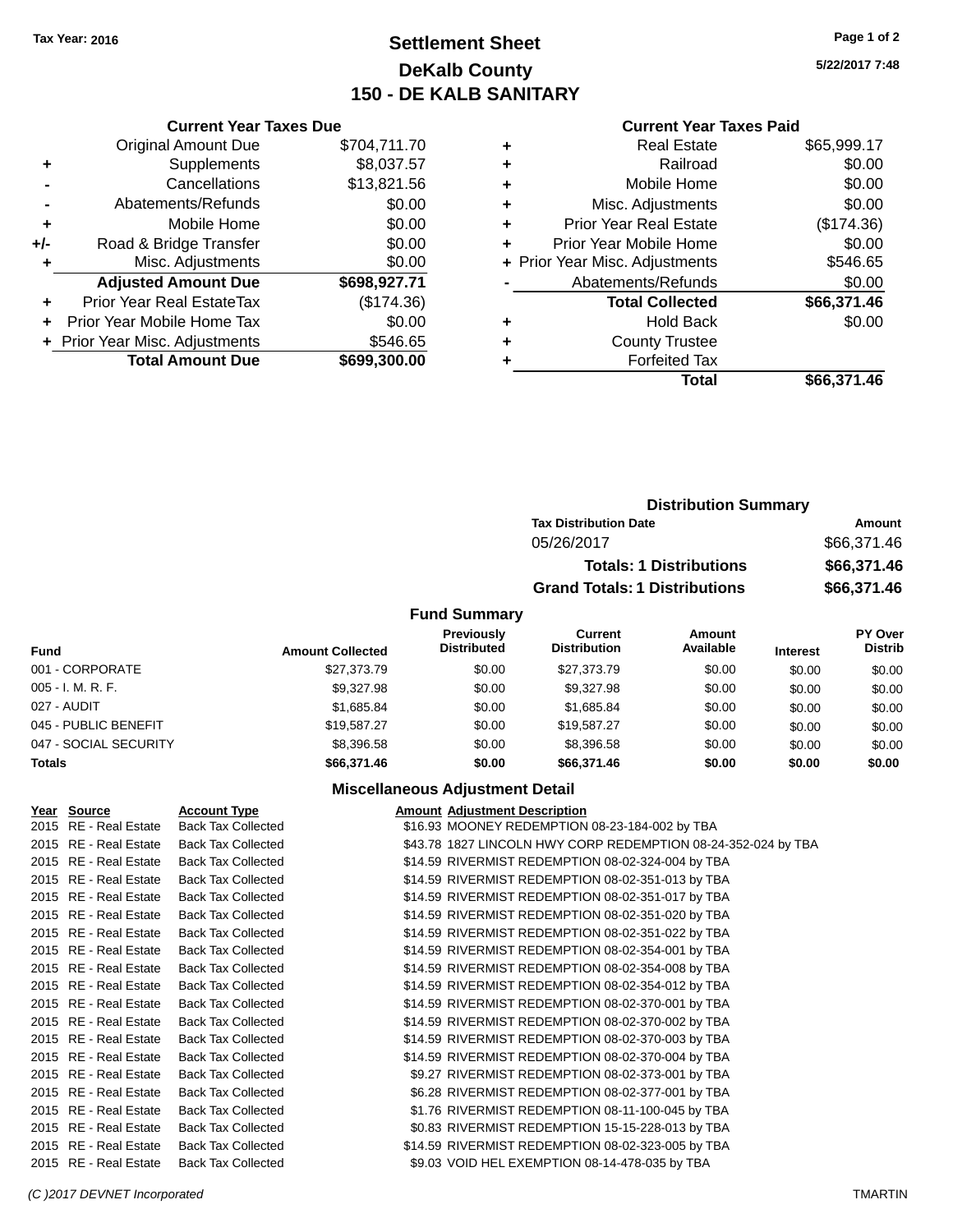### **Settlement Sheet Tax Year: 2016 Page 2 of 2 DeKalb County**

**5/22/2017 7:48**

### **Miscellaneous Adjustment Detail**

**Totals 23 entries \$546.65**

**Year** Source **Account Type Account Adjustment Description** 2015 RE - Real Estate Back Tax Collected \$193.54 MOONEY REDEMPTION 08-23-184-020 by TBA 2015 RE - Real Estate Back Tax Collected \$40.01 MOONEY REDEMPTION 08-23-184-003 by TBA<br>2015 RE - Real Estate Back Tax Collected \$35.55 MOONEY REDEMPTION 08-12-184-027 by TBA \$35.55 MOONEY REDEMPTION 08-12-184-027 by TBA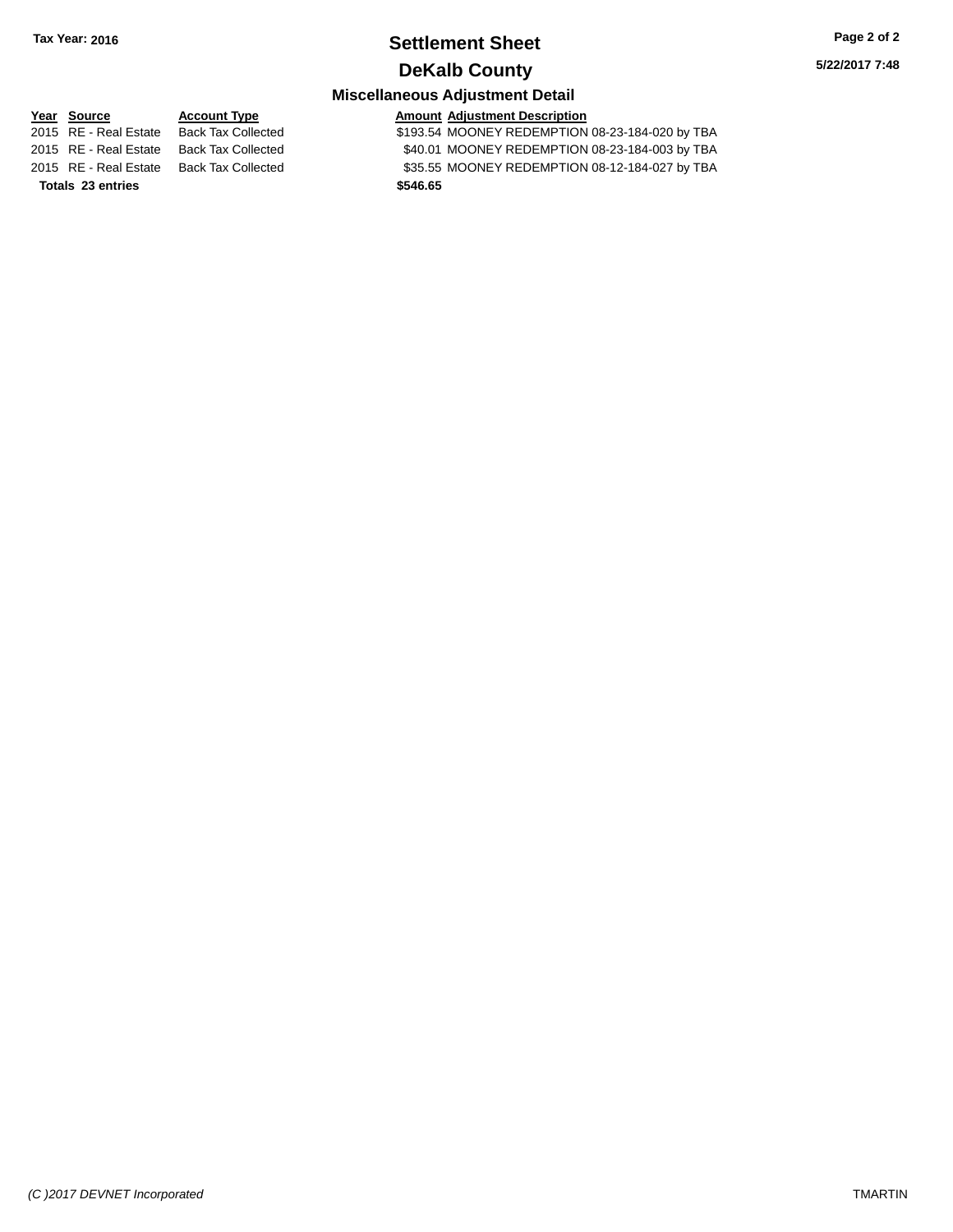### **Settlement Sheet Tax Year: 2016 Page 1 of 1 DeKalb County 151 - FAIRDALE STREET LIGHT**

**5/22/2017 7:48**

|     | <b>Current Year Taxes Due</b>  |            |
|-----|--------------------------------|------------|
|     | <b>Original Amount Due</b>     | \$3,775.10 |
| ٠   | Supplements                    | \$122.82   |
|     | Cancellations                  | \$276.19   |
|     | Abatements/Refunds             | \$0.00     |
| ٠   | Mobile Home                    | \$0.00     |
| +/- | Road & Bridge Transfer         | \$0.00     |
| ٠   | Misc. Adjustments              | \$0.00     |
|     | <b>Adjusted Amount Due</b>     | \$3,621.73 |
| ٠   | Prior Year Real EstateTax      | \$0.00     |
| ÷   | Prior Year Mobile Home Tax     | \$0.00     |
|     | + Prior Year Misc. Adjustments | \$0.00     |
|     | <b>Total Amount Due</b>        | \$3.621.73 |

|   | <b>Real Estate</b>             | \$415.50 |
|---|--------------------------------|----------|
| ٠ | Railroad                       | \$0.00   |
| ٠ | Mobile Home                    | \$0.00   |
| ٠ | Misc. Adjustments              | \$0.00   |
| ٠ | <b>Prior Year Real Estate</b>  | \$0.00   |
| ٠ | Prior Year Mobile Home         | \$0.00   |
|   | + Prior Year Misc. Adjustments | \$0.00   |
|   | Abatements/Refunds             | \$0.00   |
|   | <b>Total Collected</b>         | \$415.50 |
| ٠ | <b>Hold Back</b>               | \$0.00   |
| ٠ | <b>County Trustee</b>          |          |
| ٠ | <b>Forfeited Tax</b>           |          |
|   | Total                          | \$415.50 |
|   |                                |          |

|                 |                                |                                      |                                | <b>Distribution Summary</b> |                 |                           |
|-----------------|--------------------------------|--------------------------------------|--------------------------------|-----------------------------|-----------------|---------------------------|
|                 |                                |                                      | <b>Tax Distribution Date</b>   |                             |                 | Amount                    |
|                 |                                |                                      | 05/26/2017                     |                             |                 | \$415.50                  |
|                 | <b>Totals: 1 Distributions</b> |                                      |                                | \$415.50                    |                 |                           |
|                 |                                | <b>Grand Totals: 1 Distributions</b> |                                |                             | \$415.50        |                           |
|                 |                                | <b>Fund Summary</b>                  |                                |                             |                 |                           |
| <b>Fund</b>     | <b>Amount Collected</b>        | Previously<br><b>Distributed</b>     | Current<br><b>Distribution</b> | Amount<br>Available         | <b>Interest</b> | PY Over<br><b>Distrib</b> |
| 001 - CORPORATE | \$415.50                       | \$0.00                               | \$415.50                       | \$0.00                      | \$0.00          | \$0.00                    |
| <b>Totals</b>   | \$415.50                       | \$0.00                               | \$415.50                       | \$0.00                      | \$0.00          | \$0.00                    |
|                 |                                |                                      |                                |                             |                 |                           |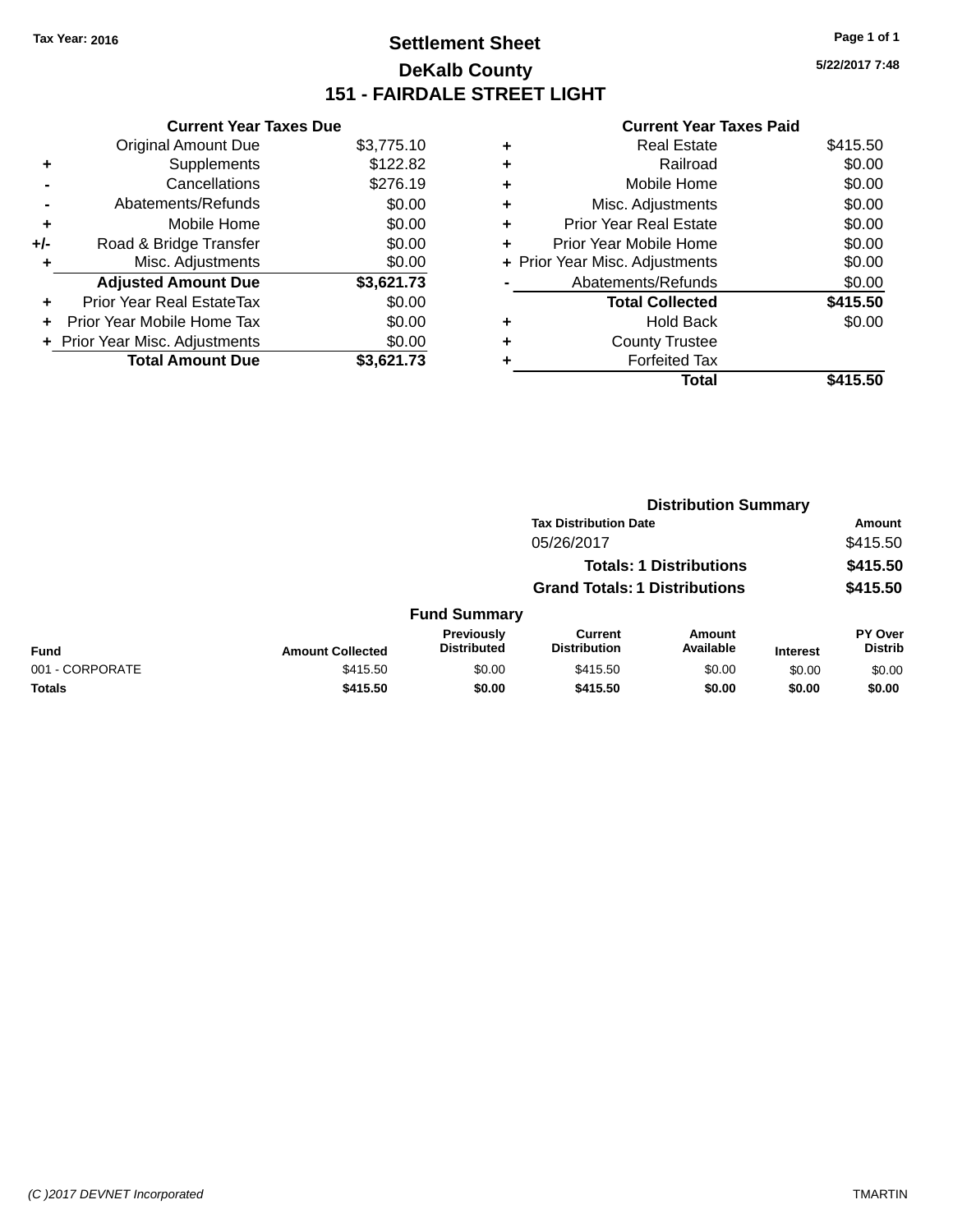### **Settlement Sheet Tax Year: 2016 Page 1 of 1 DeKalb County 152 - AFTON-PIERCE MULTI TWP**

**5/22/2017 7:48**

|     | <b>Current Year Taxes Due</b>  |             |
|-----|--------------------------------|-------------|
|     | <b>Original Amount Due</b>     | \$25,009.91 |
| ÷   | Supplements                    | \$159.17    |
|     | Cancellations                  | \$162.93    |
|     | Abatements/Refunds             | \$0.00      |
| ٠   | Mobile Home                    | \$0.00      |
| +/- | Road & Bridge Transfer         | \$0.00      |
|     | Misc. Adjustments              | \$0.00      |
|     | <b>Adjusted Amount Due</b>     | \$25,006.15 |
| ÷   | Prior Year Real EstateTax      | \$0.00      |
| ٠   | Prior Year Mobile Home Tax     | \$0.00      |
|     | + Prior Year Misc. Adjustments | \$0.00      |
|     | <b>Total Amount Due</b>        | \$25.006.15 |

| ٠ | <b>Real Estate</b>             | \$2,330.59 |
|---|--------------------------------|------------|
| ٠ | Railroad                       | \$0.00     |
| ٠ | Mobile Home                    | \$0.00     |
| ٠ | Misc. Adjustments              | \$0.00     |
| ٠ | <b>Prior Year Real Estate</b>  | \$0.00     |
| ٠ | Prior Year Mobile Home         | \$0.00     |
|   | + Prior Year Misc. Adjustments | \$0.00     |
|   | Abatements/Refunds             | \$0.00     |
|   | <b>Total Collected</b>         | \$2,330.59 |
| ٠ | Hold Back                      | \$0.00     |
| ٠ | <b>County Trustee</b>          |            |
| ٠ | <b>Forfeited Tax</b>           |            |
|   | Total                          | \$2,330.59 |
|   |                                |            |

|                                         |                         |                                         | <b>Distribution Summary</b>          |                                |                 |                           |
|-----------------------------------------|-------------------------|-----------------------------------------|--------------------------------------|--------------------------------|-----------------|---------------------------|
|                                         |                         |                                         | <b>Tax Distribution Date</b>         |                                |                 | Amount                    |
|                                         |                         |                                         | 05/26/2017                           |                                |                 | \$2,330.59                |
|                                         |                         |                                         |                                      | <b>Totals: 1 Distributions</b> |                 | \$2,330.59                |
|                                         |                         |                                         | <b>Grand Totals: 1 Distributions</b> |                                |                 | \$2,330.59                |
|                                         |                         | <b>Fund Summary</b>                     |                                      |                                |                 |                           |
| <b>Fund</b>                             | <b>Amount Collected</b> | <b>Previously</b><br><b>Distributed</b> | Current<br><b>Distribution</b>       | Amount<br>Available            | <b>Interest</b> | PY Over<br><b>Distrib</b> |
| 147 - ASSESSING PURPOSES<br>(multi-twp) | \$2,330.59              | \$0.00                                  | \$2,330.59                           | \$0.00                         | \$0.00          | \$0.00                    |
| <b>Totals</b>                           | \$2,330.59              | \$0.00                                  | \$2,330.59                           | \$0.00                         | \$0.00          | \$0.00                    |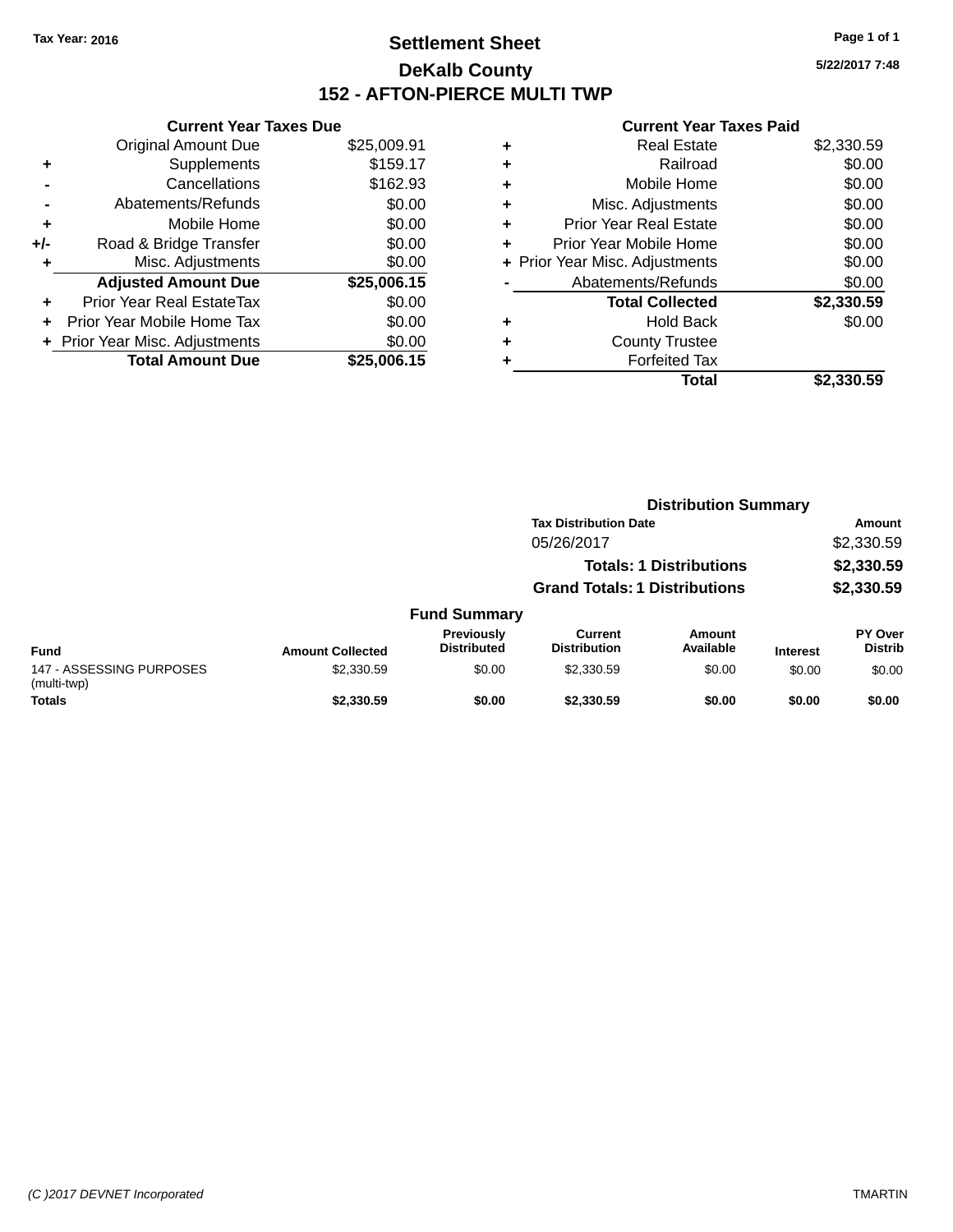### **Settlement Sheet Tax Year: 2016 Page 1 of 1 DeKalb County 153 - MILAN-MALTA MULTI-TWP**

**5/22/2017 7:48**

|       | <b>Current Year Taxes Due</b>  |             |
|-------|--------------------------------|-------------|
|       | <b>Original Amount Due</b>     | \$13,567.57 |
| ٠     | Supplements                    | \$87.46     |
|       | Cancellations                  | \$96.92     |
|       | Abatements/Refunds             | \$0.00      |
| ٠     | Mobile Home                    | \$0.00      |
| $+/-$ | Road & Bridge Transfer         | \$0.00      |
|       | Misc. Adjustments              | \$0.00      |
|       | <b>Adjusted Amount Due</b>     | \$13,558.11 |
|       | Prior Year Real EstateTax      | (\$1.94)    |
|       | Prior Year Mobile Home Tax     | \$0.00      |
|       | + Prior Year Misc. Adjustments | \$0.00      |
|       | <b>Total Amount Due</b>        | \$13,556.17 |
|       |                                |             |

|   | <b>Real Estate</b>             | \$843.38 |
|---|--------------------------------|----------|
| ٠ | Railroad                       | \$0.00   |
| ٠ | Mobile Home                    | \$0.00   |
| ٠ | Misc. Adjustments              | \$0.00   |
| ٠ | Prior Year Real Estate         | (\$1.94) |
|   | Prior Year Mobile Home         | \$0.00   |
|   | + Prior Year Misc. Adjustments | \$0.00   |
|   | Abatements/Refunds             | \$0.00   |
|   | <b>Total Collected</b>         | \$841.44 |
| ٠ | <b>Hold Back</b>               | \$0.00   |
|   | <b>County Trustee</b>          |          |
|   | <b>Forfeited Tax</b>           |          |
|   | Total                          | \$841.44 |
|   |                                |          |

|                                         |                         |                                         |                                      | <b>Distribution Summary</b>    |                 |                           |
|-----------------------------------------|-------------------------|-----------------------------------------|--------------------------------------|--------------------------------|-----------------|---------------------------|
|                                         |                         |                                         | <b>Tax Distribution Date</b>         |                                |                 | Amount                    |
|                                         |                         |                                         | 05/26/2017                           |                                |                 | \$841.44                  |
|                                         |                         |                                         |                                      | <b>Totals: 1 Distributions</b> |                 | \$841.44                  |
|                                         |                         |                                         | <b>Grand Totals: 1 Distributions</b> |                                |                 | \$841.44                  |
|                                         |                         | <b>Fund Summary</b>                     |                                      |                                |                 |                           |
| <b>Fund</b>                             | <b>Amount Collected</b> | <b>Previously</b><br><b>Distributed</b> | Current<br><b>Distribution</b>       | Amount<br>Available            | <b>Interest</b> | PY Over<br><b>Distrib</b> |
| 147 - ASSESSING PURPOSES<br>(multi-twp) | \$841.44                | \$0.00                                  | \$841.44                             | \$0.00                         | \$0.00          | \$0.00                    |
| <b>Totals</b>                           | \$841.44                | \$0.00                                  | \$841.44                             | \$0.00                         | \$0.00          | \$0.00                    |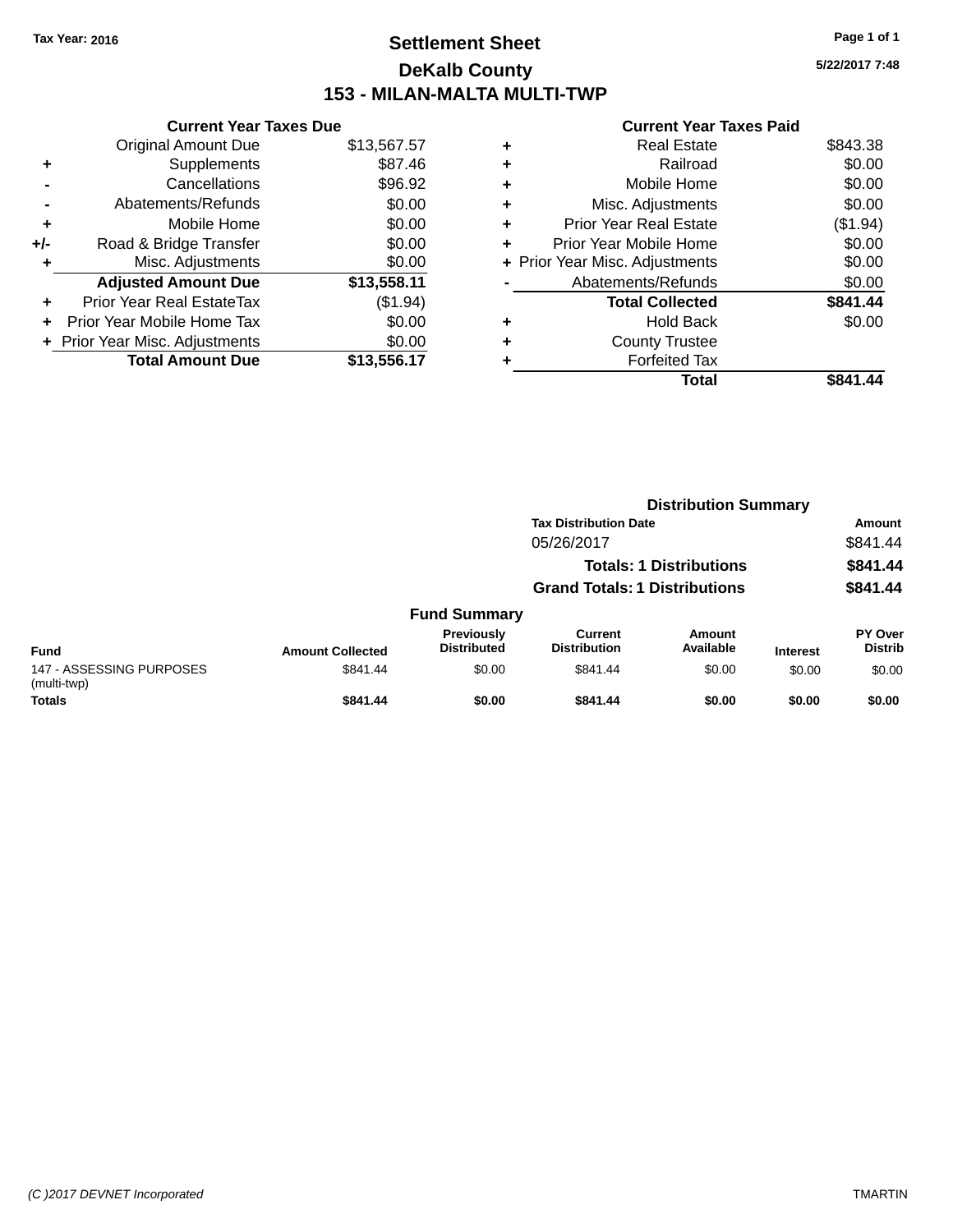### **Settlement Sheet Tax Year: 2016 Page 1 of 1 DeKalb County 154 - PAW PAW-SHABBONA MULT TWP**

**Current Year Taxes Due** Original Amount Due \$13,122.18 **+** Supplements \$43.53 **-** Cancellations \$48.70 **-** Abatements/Refunds \$0.00 **+** Mobile Home \$0.00 **+/-** Road & Bridge Transfer \$0.00 **+** Misc. Adjustments \$0.00 **Adjusted Amount Due \$13,117.01 +** Prior Year Real EstateTax (\$22.85) **+** Prior Year Mobile Home Tax \$0.00 **+** Prior Year Misc. Adjustments \$2.46 **Total Amount Due \$13,096.62**

#### **+** Real Estate \$1,068.30 **+** Railroad \$0.00 **+** Mobile Home \$0.00 **+** Misc. Adjustments \$0.00 **+** Prior Year Real Estate (\$22.85) **+** Prior Year Mobile Home \$0.00 **+** Prior Year Misc. Adjustments \$2.46 Abatements/Refunds \$0.00 **Total Collected \$1,047.91 +** Hold Back \$0.00 **+** County Trustee **+** Forfeited Tax **Total \$1,047.91**

|                                         |                                                  |                         |                                         | <b>Distribution Summary</b>                        |                     |                 |                                  |
|-----------------------------------------|--------------------------------------------------|-------------------------|-----------------------------------------|----------------------------------------------------|---------------------|-----------------|----------------------------------|
|                                         |                                                  |                         |                                         | <b>Tax Distribution Date</b>                       |                     |                 | Amount                           |
|                                         |                                                  |                         |                                         | 05/26/2017                                         |                     |                 | \$1,047.91                       |
|                                         |                                                  |                         |                                         | <b>Totals: 1 Distributions</b>                     |                     |                 | \$1,047.91                       |
|                                         |                                                  |                         |                                         | <b>Grand Totals: 1 Distributions</b>               |                     |                 | \$1,047.91                       |
|                                         |                                                  |                         | <b>Fund Summary</b>                     |                                                    |                     |                 |                                  |
| <b>Fund</b>                             |                                                  | <b>Amount Collected</b> | <b>Previously</b><br><b>Distributed</b> | Current<br><b>Distribution</b>                     | Amount<br>Available | <b>Interest</b> | <b>PY Over</b><br><b>Distrib</b> |
| 147 - ASSESSING PURPOSES<br>(multi-twp) |                                                  | \$1,047.91              | \$0.00                                  | \$1,047.91                                         | \$0.00              | \$0.00          | \$0.00                           |
| <b>Totals</b>                           |                                                  | \$1,047.91              | \$0.00                                  | \$1,047.91                                         | \$0.00              | \$0.00          | \$0.00                           |
|                                         |                                                  |                         | <b>Miscellaneous Adjustment Detail</b>  |                                                    |                     |                 |                                  |
| Year Source<br>2015 RE - Real Estate    | <b>Account Type</b><br><b>Back Tax Collected</b> |                         | <b>Amount Adjustment Description</b>    | \$2.46 CASTLE BANK REDEMPTION 13-15-401-006 by TBA |                     |                 |                                  |
| <b>Totals 1 entries</b>                 |                                                  |                         | \$2.46                                  |                                                    |                     |                 |                                  |

*(C )2017 DEVNET Incorporated* TMARTIN

**5/22/2017 7:48**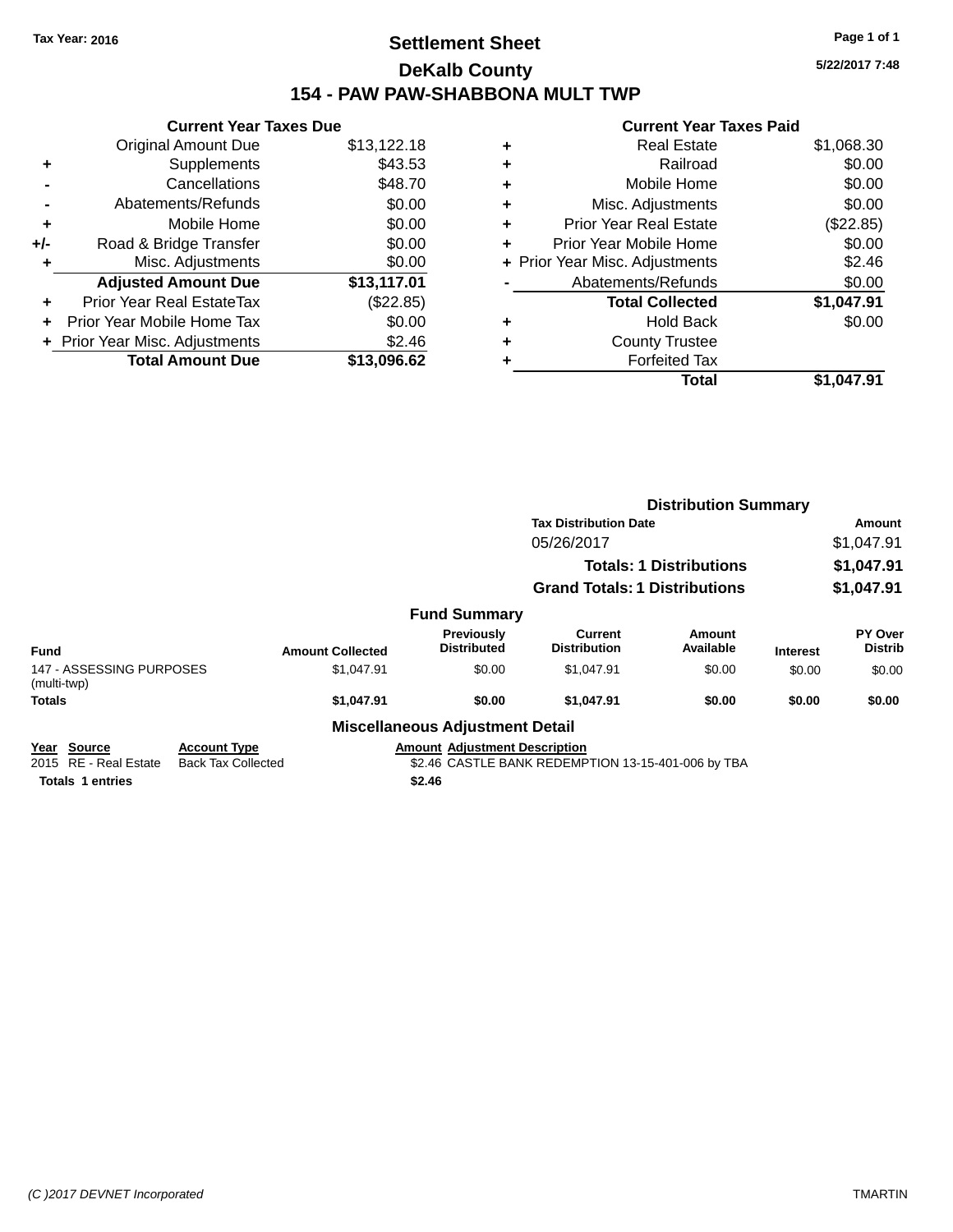### **Settlement Sheet Tax Year: 2016 Page 1 of 1 DeKalb County 155 - SOUTH GROVE-MAYFIELD MULT**

**5/22/2017 7:48**

|     | <b>Current Year Taxes Due</b>  |             |
|-----|--------------------------------|-------------|
|     | <b>Original Amount Due</b>     | \$11,988.88 |
| ÷   | Supplements                    | \$29.71     |
|     | Cancellations                  | \$33.91     |
|     | Abatements/Refunds             | \$0.00      |
| ٠   | Mobile Home                    | \$0.00      |
| +/- | Road & Bridge Transfer         | \$0.00      |
|     | Misc. Adjustments              | \$0.00      |
|     | <b>Adjusted Amount Due</b>     | \$11,984.68 |
| ÷   | Prior Year Real EstateTax      | \$0.00      |
|     | Prior Year Mobile Home Tax     | \$0.00      |
|     | + Prior Year Misc. Adjustments | \$0.00      |
|     | <b>Total Amount Due</b>        | \$11,984.68 |

|   | Total                          | \$843.88 |
|---|--------------------------------|----------|
|   | <b>Forfeited Tax</b>           |          |
| ٠ | <b>County Trustee</b>          |          |
| ٠ | <b>Hold Back</b>               | \$0.00   |
|   | <b>Total Collected</b>         | \$843.88 |
|   | Abatements/Refunds             | \$0.00   |
|   | + Prior Year Misc. Adjustments | \$0.00   |
| ٠ | Prior Year Mobile Home         | \$0.00   |
| ÷ | <b>Prior Year Real Estate</b>  | \$0.00   |
| ٠ | Misc. Adjustments              | \$0.00   |
| ٠ | Mobile Home                    | \$0.00   |
| ٠ | Railroad                       | \$0.00   |
| ٠ | <b>Real Estate</b>             | \$843.88 |
|   |                                |          |

|                                         |                         |                                  |                                       | <b>Distribution Summary</b>    |                 |                                  |  |
|-----------------------------------------|-------------------------|----------------------------------|---------------------------------------|--------------------------------|-----------------|----------------------------------|--|
|                                         |                         |                                  | <b>Tax Distribution Date</b>          |                                |                 | <b>Amount</b>                    |  |
|                                         |                         |                                  | 05/26/2017                            |                                |                 | \$843.88                         |  |
|                                         |                         |                                  |                                       | <b>Totals: 1 Distributions</b> |                 | \$843.88                         |  |
|                                         |                         |                                  | <b>Grand Totals: 1 Distributions</b>  |                                |                 | \$843.88                         |  |
|                                         |                         | <b>Fund Summary</b>              |                                       |                                |                 |                                  |  |
| <b>Fund</b>                             | <b>Amount Collected</b> | Previously<br><b>Distributed</b> | <b>Current</b><br><b>Distribution</b> | Amount<br>Available            | <b>Interest</b> | <b>PY Over</b><br><b>Distrib</b> |  |
| 147 - ASSESSING PURPOSES<br>(multi-twp) | \$843.88                | \$0.00                           | \$843.88                              | \$0.00                         | \$0.00          | \$0.00                           |  |
| <b>Totals</b>                           | \$843.88                | \$0.00                           | \$843.88                              | \$0.00                         | \$0.00          | \$0.00                           |  |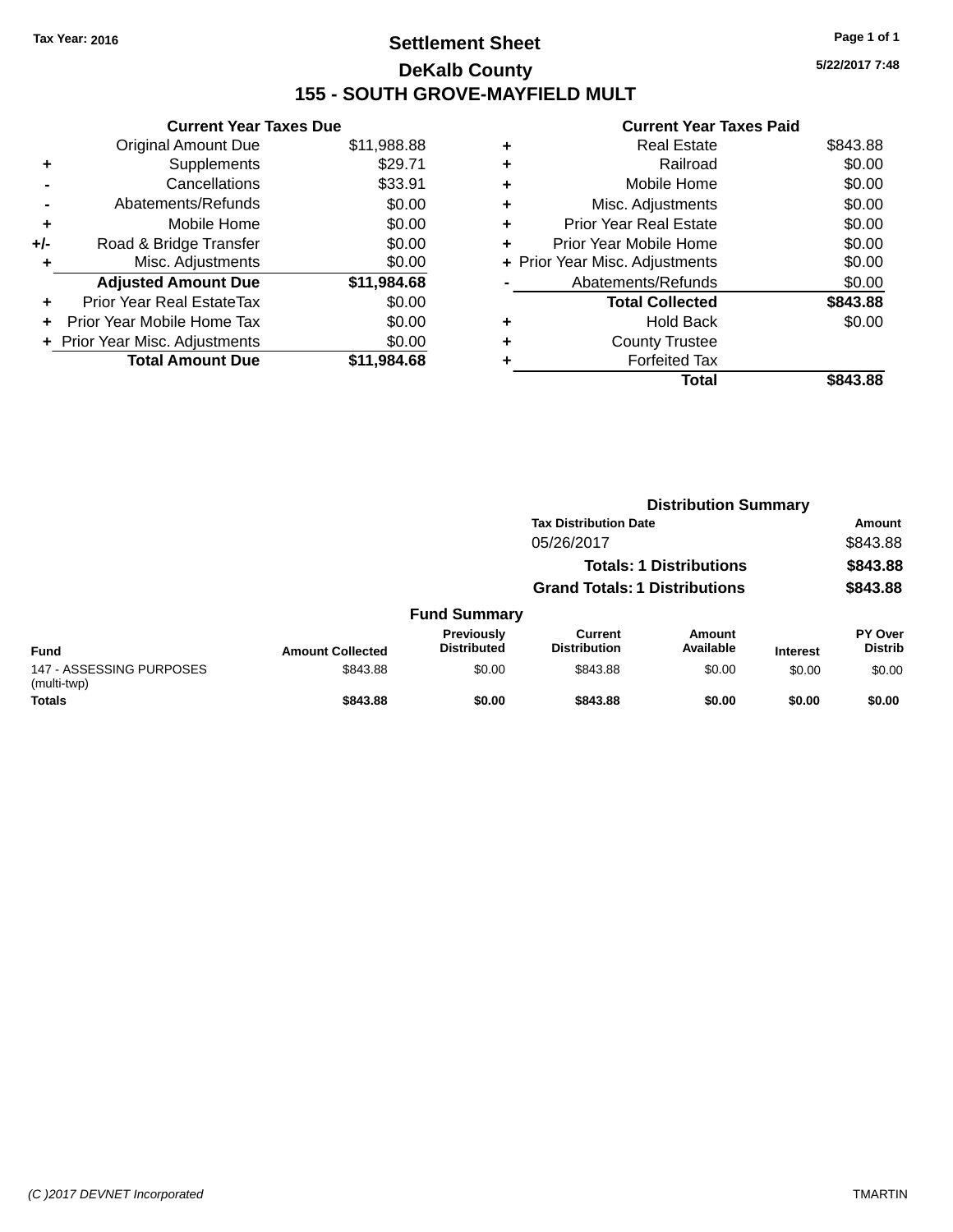### **Settlement Sheet Tax Year: 2016 Page 1 of 1 DeKalb County 156 - VICTOR-SOMONAUK MULTI TWP**

**5/22/2017 7:48**

| <b>Current Year Taxes Due</b> |                                |             |  |
|-------------------------------|--------------------------------|-------------|--|
|                               | <b>Original Amount Due</b>     | \$22,267.50 |  |
| ٠                             | Supplements                    | \$95.06     |  |
|                               | Cancellations                  | \$133.87    |  |
|                               | Abatements/Refunds             | \$0.00      |  |
| ٠                             | Mobile Home                    | \$0.00      |  |
| +/-                           | Road & Bridge Transfer         | \$0.00      |  |
| ٠                             | Misc. Adjustments              | \$0.00      |  |
|                               | <b>Adjusted Amount Due</b>     | \$22,228.69 |  |
| ÷                             | Prior Year Real EstateTax      | \$0.00      |  |
| ÷                             | Prior Year Mobile Home Tax     | \$0.00      |  |
|                               | + Prior Year Misc. Adjustments | \$0.00      |  |
|                               | <b>Total Amount Due</b>        | \$22,228.69 |  |

| ٠ | <b>Real Estate</b>             | \$2,207.55 |
|---|--------------------------------|------------|
| ٠ | Railroad                       | \$0.00     |
| ٠ | Mobile Home                    | \$0.00     |
| ٠ | Misc. Adjustments              | \$0.00     |
| ٠ | <b>Prior Year Real Estate</b>  | \$0.00     |
| ÷ | Prior Year Mobile Home         | \$0.00     |
|   | + Prior Year Misc. Adjustments | \$0.00     |
|   | Abatements/Refunds             | \$0.00     |
|   | <b>Total Collected</b>         | \$2,207.55 |
| ٠ | <b>Hold Back</b>               | \$0.00     |
|   | <b>County Trustee</b>          |            |
| ٠ | <b>Forfeited Tax</b>           |            |
|   | Total                          | \$2,207.55 |
|   |                                |            |

|                                         |                         |                                         |                                       | <b>Distribution Summary</b>    |                 |                           |
|-----------------------------------------|-------------------------|-----------------------------------------|---------------------------------------|--------------------------------|-----------------|---------------------------|
|                                         |                         |                                         | <b>Tax Distribution Date</b>          |                                |                 | <b>Amount</b>             |
|                                         |                         |                                         | 05/26/2017                            |                                |                 | \$2,207.55                |
|                                         |                         |                                         |                                       | <b>Totals: 1 Distributions</b> |                 | \$2,207.55                |
|                                         |                         |                                         | <b>Grand Totals: 1 Distributions</b>  |                                |                 | \$2,207.55                |
|                                         |                         | <b>Fund Summary</b>                     |                                       |                                |                 |                           |
| <b>Fund</b>                             | <b>Amount Collected</b> | <b>Previously</b><br><b>Distributed</b> | <b>Current</b><br><b>Distribution</b> | <b>Amount</b><br>Available     | <b>Interest</b> | PY Over<br><b>Distrib</b> |
| 147 - ASSESSING PURPOSES<br>(multi-twp) | \$2,207.55              | \$0.00                                  | \$2,207.55                            | \$0.00                         | \$0.00          | \$0.00                    |
| <b>Totals</b>                           | \$2,207.55              | \$0.00                                  | \$2,207.55                            | \$0.00                         | \$0.00          | \$0.00                    |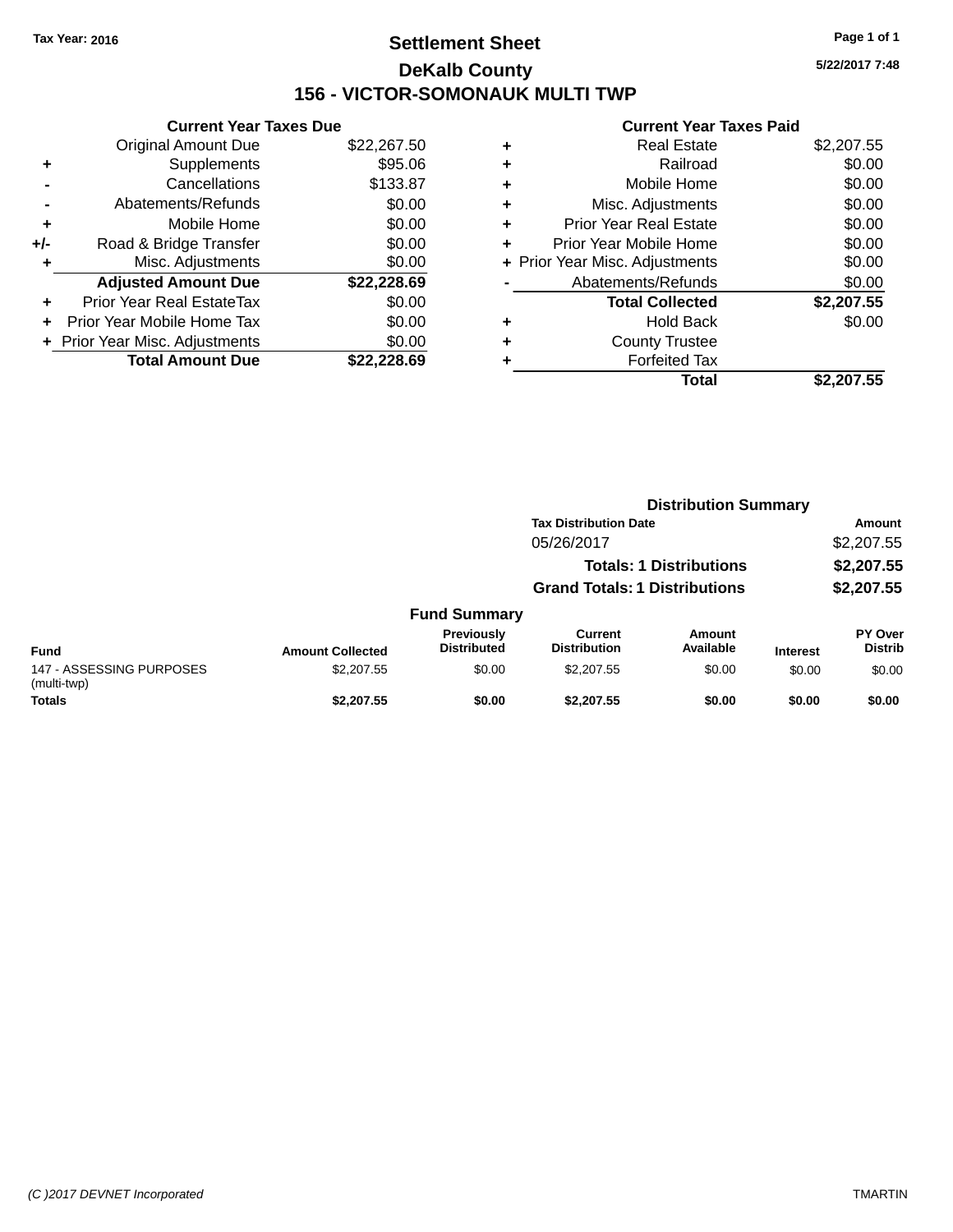### **Settlement Sheet Tax Year: 2016 Page 1 of 1 DeKalb County 157 - GENOA PUBLIC LIBRARY DIST**

**Current Year Taxes Due**

|       | <b>Original Amount Due</b>       | \$233,952.41 |
|-------|----------------------------------|--------------|
| ٠     | Supplements                      | \$384.47     |
|       | Cancellations                    | \$400.15     |
|       | Abatements/Refunds               | \$0.18       |
| ٠     | Mobile Home                      | \$0.00       |
| $+/-$ | Road & Bridge Transfer           | \$0.00       |
|       | Misc. Adjustments                | \$0.00       |
|       | <b>Adjusted Amount Due</b>       | \$233,936.55 |
|       | <b>Prior Year Real EstateTax</b> | (\$14.62)    |
|       | Prior Year Mobile Home Tax       | \$0.00       |
|       | + Prior Year Misc. Adjustments   | \$0.00       |
|       | <b>Total Amount Due</b>          | \$233,921.93 |

#### **Current Year Taxes Paid**

| ٠ | <b>Real Estate</b>             | \$18,611.51 |
|---|--------------------------------|-------------|
| ٠ | Railroad                       | \$0.00      |
| ٠ | Mobile Home                    | \$0.00      |
| ٠ | Misc. Adjustments              | \$0.00      |
| ٠ | <b>Prior Year Real Estate</b>  | (\$14.62)   |
|   | Prior Year Mobile Home         | \$0.00      |
|   | + Prior Year Misc. Adjustments | \$0.00      |
|   | Abatements/Refunds             | \$0.18      |
|   | <b>Total Collected</b>         | \$18,596.71 |
| ٠ | <b>Hold Back</b>               | \$0.00      |
|   | <b>County Trustee</b>          |             |
|   | <b>Forfeited Tax</b>           |             |
|   | Total                          | \$18,596.71 |
|   |                                |             |

| <b>Distribution Summary</b>          |             |
|--------------------------------------|-------------|
| <b>Tax Distribution Date</b>         | Amount      |
| 05/26/2017                           | \$18,596.71 |
| <b>Totals: 1 Distributions</b>       | \$18,596.71 |
| <b>Grand Totals: 1 Distributions</b> | \$18,596.71 |

#### **Fund Summary**

| <b>Fund</b>                                   | <b>Amount Collected</b> | <b>Previously</b><br><b>Distributed</b> | Current<br><b>Distribution</b> | Amount<br>Available | <b>Interest</b> | <b>PY Over</b><br><b>Distrib</b> |
|-----------------------------------------------|-------------------------|-----------------------------------------|--------------------------------|---------------------|-----------------|----------------------------------|
| 001 - CORPORATE                               | \$17,254.83             | \$0.00                                  | \$17,254.83                    | \$0.00              | \$0.00          | \$0.00                           |
| 004 - OPERATIONS & MAINTENANCE                | \$1,085.25              | \$0.00                                  | \$1.085.25                     | \$0.00              | \$0.00          | \$0.00                           |
| $005 - I. M. R. F.$                           | \$8.29                  | \$0.00                                  | \$8.29                         | \$0.00              | \$0.00          | \$0.00                           |
| 027 - AUDIT                                   | \$231.76                | \$0.00                                  | \$231.76                       | \$0.00              | \$0.00          | \$0.00                           |
| 035 - TORT JUDGEMENTS/LIABILITY<br><b>INS</b> | \$8.29                  | \$0.00                                  | \$8.29                         | \$0.00              | \$0.00          | \$0.00                           |
| 047 - SOCIAL SECURITY                         | \$8.29                  | \$0.00                                  | \$8.29                         | \$0.00              | \$0.00          | \$0.00                           |
| <b>Totals</b>                                 | \$18,596.71             | \$0.00                                  | \$18,596,71                    | \$0.00              | \$0.00          | \$0.00                           |

#### **Abatement Detail**

**Totals 1 entries \$0.18**

**Year Source Account Type Amount Adjustment Description** 2016 RE - Real Estate RE Abatement \$0.18 PTAB INTEREST REFUND 02-24-452-014 by TBA **5/22/2017 7:48**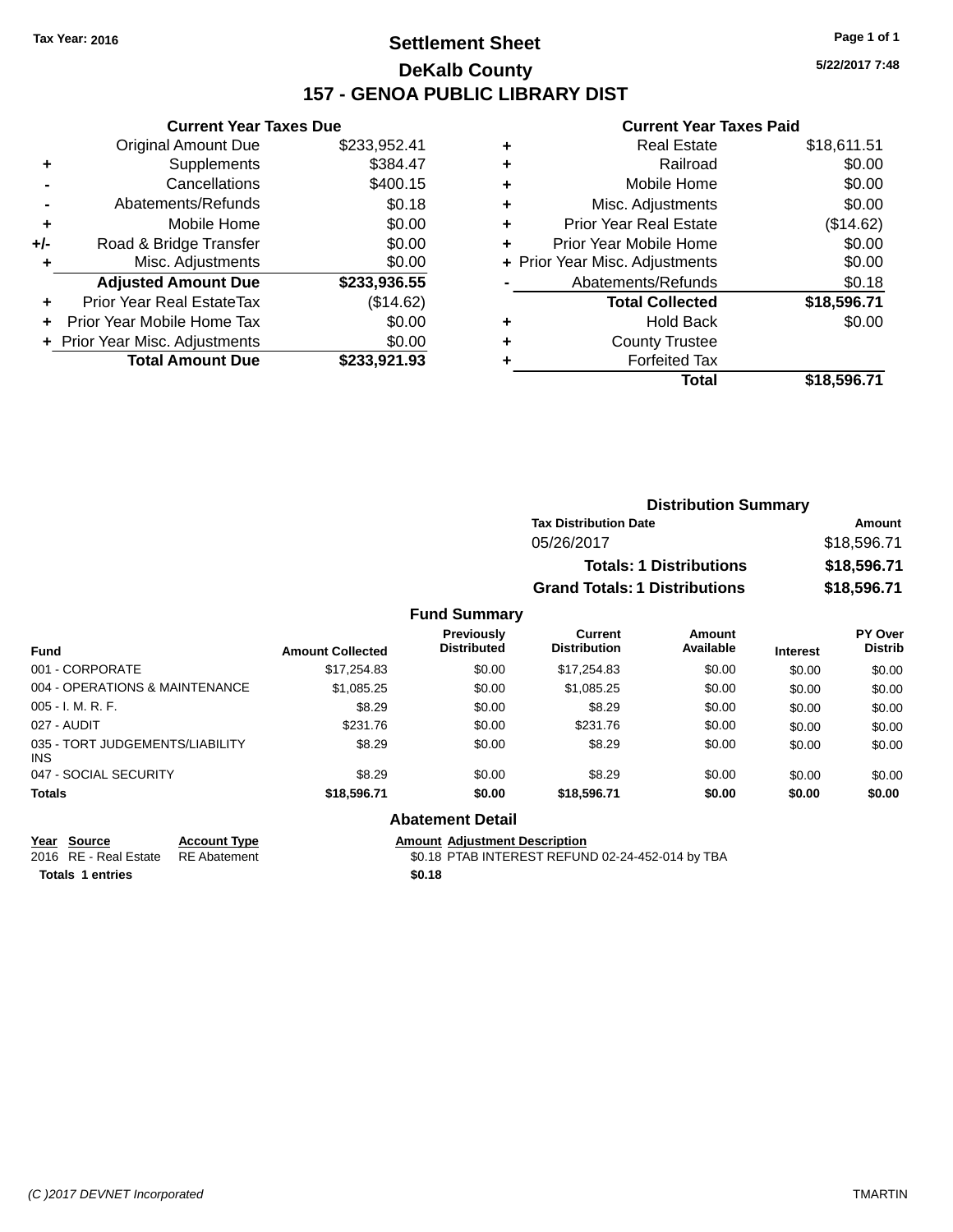### **Settlement Sheet Tax Year: 2016 Page 1 of 1 DeKalb County 158 - DEKALB TIF1**

**5/22/2017 7:48**

### **Current Year Taxes Due**

|     | + Prior Year Misc. Adjustments<br><b>Total Amount Due</b> | \$0.00<br>\$4,639,166.22 |
|-----|-----------------------------------------------------------|--------------------------|
|     | Prior Year Mobile Home Tax                                | \$0.00                   |
| ٠   | Prior Year Real EstateTax                                 | \$0.00                   |
|     | <b>Adjusted Amount Due</b>                                | \$4,639,166.22           |
| ٠   | Misc. Adjustments                                         | \$0.00                   |
| +/- | Road & Bridge Transfer                                    | \$0.00                   |
| ÷   | Mobile Home                                               | \$0.00                   |
|     | Abatements/Refunds                                        | \$0.00                   |
|     | Cancellations                                             | \$7,020.12               |
| ٠   | Supplements                                               | \$5,557.00               |
|     | <b>Original Amount Due</b>                                | \$4,640,629.34           |
|     |                                                           |                          |

|   | <b>Current Year Taxes Paid</b> |              |
|---|--------------------------------|--------------|
| ٠ | <b>Real Estate</b>             | \$340,029.28 |
| ٠ | Railroad                       | \$0.00       |
| ٠ | Mobile Home                    | \$0.00       |
| ٠ | Misc. Adjustments              | \$0.00       |
| ٠ | <b>Prior Year Real Estate</b>  | \$0.00       |
| ٠ | Prior Year Mobile Home         | \$0.00       |
|   | + Prior Year Misc. Adjustments | \$0.00       |
|   | Abatements/Refunds             | \$0.00       |
|   | <b>Total Collected</b>         | \$340,029.28 |
|   | <b>Hold Back</b>               | \$0.00       |
|   | <b>County Trustee</b>          |              |
|   | <b>Forfeited Tax</b>           |              |
|   | Total                          | \$340,029.28 |
|   |                                |              |

|                                        |                           |                                                              | <b>Distribution Summary</b>                   |                            |                              |                           |
|----------------------------------------|---------------------------|--------------------------------------------------------------|-----------------------------------------------|----------------------------|------------------------------|---------------------------|
|                                        |                           |                                                              | <b>Tax Distribution Date</b>                  | Amount                     |                              |                           |
|                                        |                           |                                                              | 05/26/2017<br><b>Totals: 1 Distributions</b>  |                            | \$340,029.28<br>\$340,029.28 |                           |
|                                        |                           |                                                              |                                               |                            |                              |                           |
|                                        |                           |                                                              | <b>Grand Totals: 1 Distributions</b>          |                            | \$340,029.28                 |                           |
|                                        | <b>Fund Summary</b>       |                                                              |                                               |                            |                              |                           |
| <b>Fund</b>                            | <b>Amount Collected</b>   | <b>Previously</b><br><b>Distributed</b>                      | <b>Current</b><br><b>Distribution</b>         | <b>Amount</b><br>Available | <b>Interest</b>              | PY Over<br><b>Distrib</b> |
| 001 - CORPORATE                        | \$340,029.28              | \$0.00                                                       | \$340,029.28                                  | \$0.00                     | \$0.00                       | \$0.00                    |
| <b>Totals</b>                          | \$340,029.28              | \$0.00                                                       | \$340,029.28                                  | \$0.00                     | \$0.00                       | \$0.00                    |
| <b>Miscellaneous Adjustment Detail</b> |                           |                                                              |                                               |                            |                              |                           |
| Year Source                            | <b>Account Type</b>       | <b>Amount Adjustment Description</b>                         |                                               |                            |                              |                           |
| 2015 RE - Real Estate                  | <b>Back Tax Collected</b> | \$0.00 MOONEY REDEMPTION 08-23-184-002 by TBA                |                                               |                            |                              |                           |
| 2015 RE - Real Estate                  | <b>Back Tax Collected</b> | \$0.00 1827 LINCOLN HWY CORP REDEMPTION 08-24-352-024 by TBA |                                               |                            |                              |                           |
| 2015 RE - Real Estate                  | <b>Back Tax Collected</b> | \$0.00 MOONEY REDEMPTION 08-23-184-020 by TBA                |                                               |                            |                              |                           |
| 2015 RE - Real Estate                  | <b>Back Tax Collected</b> |                                                              | \$0.00 MOONEY REDEMPTION 08-23-184-003 by TBA |                            |                              |                           |
| 2015 RE - Real Estate                  | <b>Back Tax Collected</b> |                                                              | \$0.00 MOONEY REDEMPTION 08-12-184-027 by TBA |                            |                              |                           |

**Totals 5 entries \$0.00**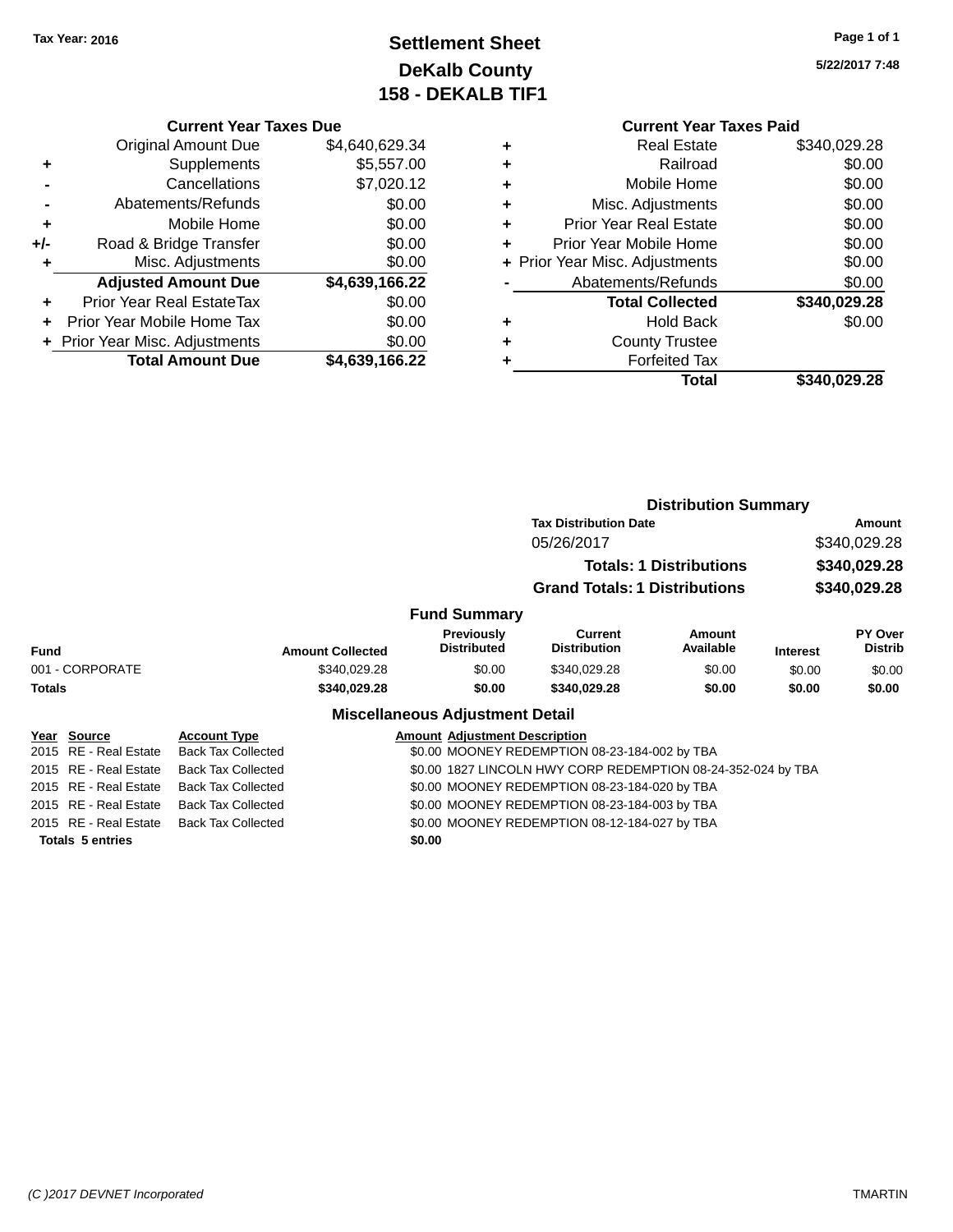### **Settlement Sheet Tax Year: 2016 Page 1 of 1 DeKalb County 159 - DEKALB TIF2**

**5/22/2017 7:48**

|   | <b>Current Year Taxes Paid</b> |             |  |  |  |
|---|--------------------------------|-------------|--|--|--|
| ٠ | <b>Real Estate</b>             | \$59,783.12 |  |  |  |
| ٠ | Railroad                       | \$0.00      |  |  |  |
| ٠ | Mobile Home                    | \$0.00      |  |  |  |
| ٠ | Misc. Adjustments              | \$0.00      |  |  |  |
| ٠ | <b>Prior Year Real Estate</b>  | \$0.00      |  |  |  |
| ٠ | Prior Year Mobile Home         | \$0.00      |  |  |  |
|   | + Prior Year Misc. Adjustments | \$0.00      |  |  |  |
|   | Abatements/Refunds             | \$0.00      |  |  |  |
|   | <b>Total Collected</b>         | \$59,783.12 |  |  |  |
| ٠ | <b>Hold Back</b>               | \$0.00      |  |  |  |
| ٠ | <b>County Trustee</b>          |             |  |  |  |
|   | <b>Forfeited Tax</b>           |             |  |  |  |
|   | Total                          | \$59,783.12 |  |  |  |
|   |                                |             |  |  |  |

**Distribution Summary**

#### **Current Year Taxes Due** Original Amount Due \$1,391,138.42 **+** Supplements \$4,330.96 **-** Cancellations \$2,814.52 **-** Abatements/Refunds \$0.00 **+** Mobile Home \$0.00 **+/-** Road & Bridge Transfer \$0.00 **+** Misc. Adjustments \$0.00 **Adjusted Amount Due \$1,392,654.86 +** Prior Year Real EstateTax \$0.00 **+** Prior Year Mobile Home Tax \$0.00 **+ Prior Year Misc. Adjustments**  $$0.00$ **Total Amount Due \$1,392,654.86**

| Amount<br>\$59,783.12<br>\$59,783.12<br><b>Totals: 1 Distributions</b><br>\$59,783.12 |  |                                  |
|---------------------------------------------------------------------------------------|--|----------------------------------|
|                                                                                       |  |                                  |
|                                                                                       |  | <b>PY Over</b><br><b>Distrib</b> |
|                                                                                       |  | \$0.00                           |
| \$0.00                                                                                |  |                                  |
|                                                                                       |  |                                  |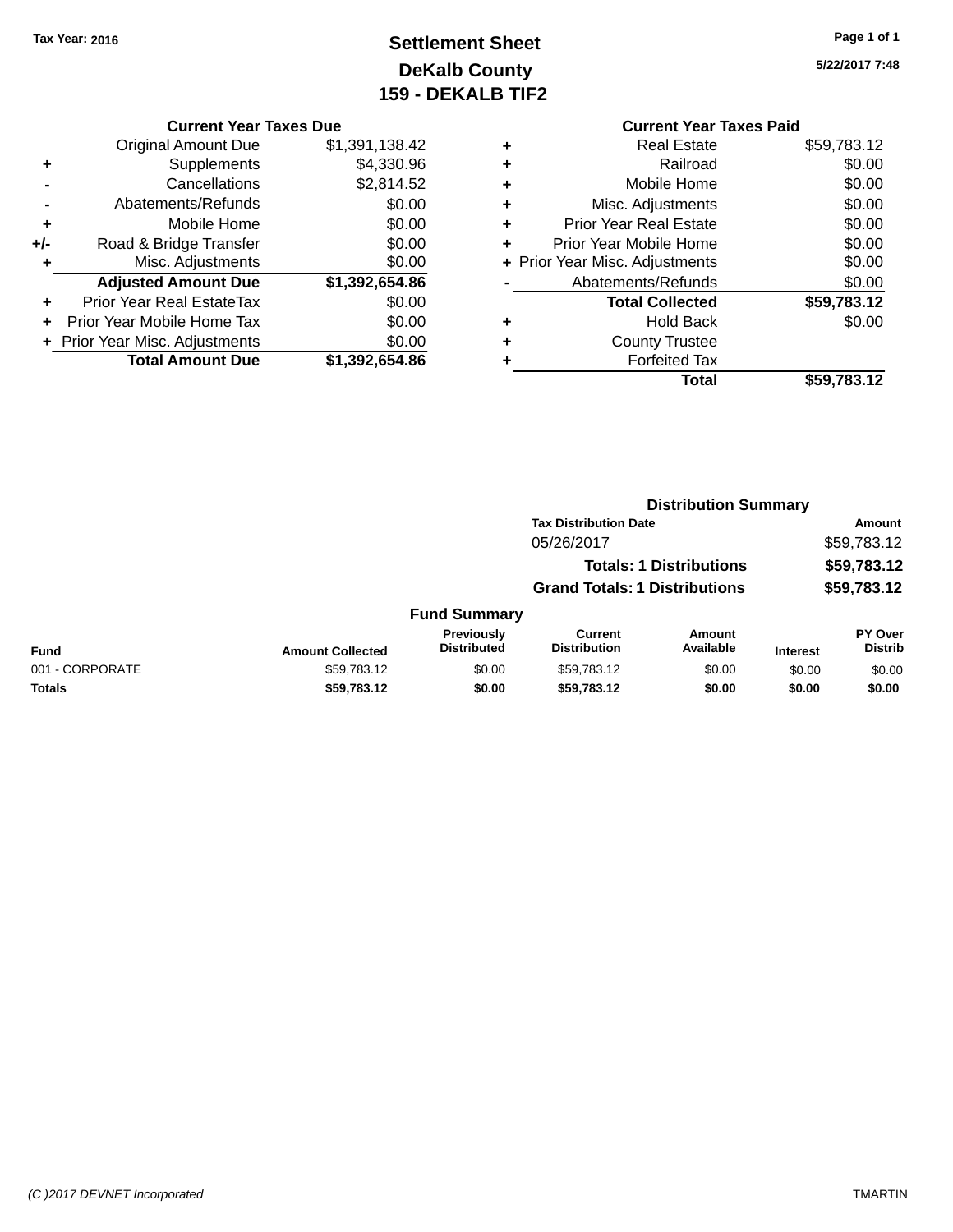### **Settlement Sheet Tax Year: 2016 Page 1 of 1 DeKalb County 160 - DEKALB TIF1 AMENDED**

**5/22/2017 7:48**

|     | <b>Current Year Taxes Due</b>  |                |
|-----|--------------------------------|----------------|
|     | <b>Original Amount Due</b>     | \$2,226,112.82 |
| ٠   | Supplements                    | \$3,173.14     |
|     | Cancellations                  | \$4,614.78     |
|     | Abatements/Refunds             | \$0.00         |
| ٠   | Mobile Home                    | \$0.00         |
| +/- | Road & Bridge Transfer         | \$0.00         |
| ٠   | Misc. Adjustments              | \$0.00         |
|     | <b>Adjusted Amount Due</b>     | \$2,224,671.18 |
| ÷   | Prior Year Real EstateTax      | \$0.00         |
|     | Prior Year Mobile Home Tax     | \$0.00         |
|     | + Prior Year Misc. Adjustments | \$0.00         |
|     | <b>Total Amount Due</b>        | \$2.224.671.18 |

|   | <b>Real Estate</b>             | \$209,477.93 |
|---|--------------------------------|--------------|
| ٠ | Railroad                       | \$0.00       |
| ٠ | Mobile Home                    | \$0.00       |
| ٠ | Misc. Adjustments              | \$0.00       |
| ٠ | <b>Prior Year Real Estate</b>  | \$0.00       |
|   | Prior Year Mobile Home         | \$0.00       |
|   | + Prior Year Misc. Adjustments | \$0.00       |
|   | Abatements/Refunds             | \$0.00       |
|   | <b>Total Collected</b>         | \$209,477.93 |
| ٠ | <b>Hold Back</b>               | \$0.00       |
|   | <b>County Trustee</b>          |              |
| ٠ | <b>Forfeited Tax</b>           |              |
|   | Total                          | \$209,477.93 |
|   |                                |              |

|                 |                         |                                  | <b>Distribution Summary</b>          |                                        |                 |                           |
|-----------------|-------------------------|----------------------------------|--------------------------------------|----------------------------------------|-----------------|---------------------------|
|                 |                         |                                  | <b>Tax Distribution Date</b>         | Amount<br>\$209,477.93<br>\$209,477.93 |                 |                           |
|                 |                         |                                  | 05/26/2017                           |                                        |                 |                           |
|                 |                         |                                  | <b>Totals: 1 Distributions</b>       |                                        |                 |                           |
|                 |                         |                                  | <b>Grand Totals: 1 Distributions</b> |                                        |                 | \$209,477.93              |
|                 |                         | <b>Fund Summary</b>              |                                      |                                        |                 |                           |
| <b>Fund</b>     | <b>Amount Collected</b> | Previously<br><b>Distributed</b> | Current<br><b>Distribution</b>       | <b>Amount</b><br>Available             | <b>Interest</b> | PY Over<br><b>Distrib</b> |
| 001 - CORPORATE | \$209,477.93            | \$0.00                           | \$209,477.93                         | \$0.00                                 | \$0.00          | \$0.00                    |
| <b>Totals</b>   | \$209,477.93            | \$0.00                           | \$209,477.93                         | \$0.00                                 | \$0.00          | \$0.00                    |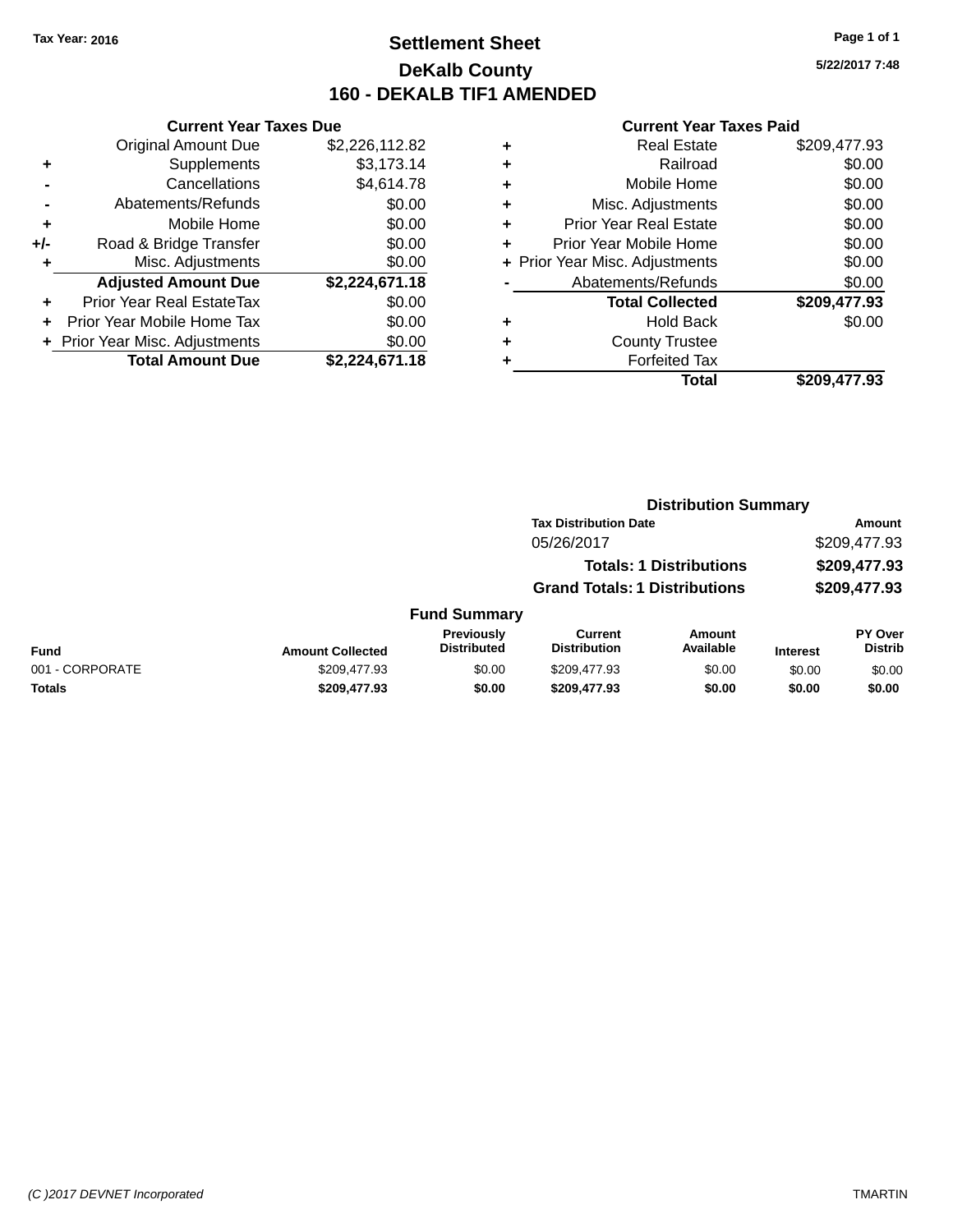# **Settlement Sheet Tax Year: 2016 Page 1 of 1 DeKalb County 163 - MALTA TIF**

**5/22/2017 7:48**

|       | <b>Current Year Taxes Due</b>    |              |
|-------|----------------------------------|--------------|
|       | <b>Original Amount Due</b>       | \$388,899.74 |
|       | Supplements                      | \$4,444.44   |
|       | Cancellations                    | \$4,749.66   |
|       | Abatements/Refunds               | \$0.00       |
| ٠     | Mobile Home                      | \$0.00       |
| $+/-$ | Road & Bridge Transfer           | \$0.00       |
|       | Misc. Adjustments                | \$0.00       |
|       | <b>Adjusted Amount Due</b>       | \$388,594.52 |
|       | <b>Prior Year Real EstateTax</b> | \$0.00       |
|       | Prior Year Mobile Home Tax       | \$0.00       |
|       | + Prior Year Misc. Adjustments   | \$0.00       |
|       | <b>Total Amount Due</b>          | \$388.594.52 |

|   | <b>Current Year Taxes Paid</b> |            |
|---|--------------------------------|------------|
| ٠ | <b>Real Estate</b>             | \$5,607.37 |
| ٠ | Railroad                       | \$0.00     |
|   | Mobile Home                    | \$0.00     |
| ٠ | Misc. Adjustments              | \$0.00     |
| ٠ | <b>Prior Year Real Estate</b>  | \$0.00     |
|   | Prior Year Mobile Home         | \$0.00     |
|   | + Prior Year Misc. Adjustments | \$0.00     |
|   | Abatements/Refunds             | \$0.00     |
|   | <b>Total Collected</b>         | \$5,607.37 |
| ٠ | <b>Hold Back</b>               | \$0.00     |
|   | <b>County Trustee</b>          |            |
|   | <b>Forfeited Tax</b>           |            |
|   | Total                          | \$5,607.37 |
|   |                                |            |

|                 |                         |                                  | <b>Distribution Summary</b>           |                                |                 |                                  |  |
|-----------------|-------------------------|----------------------------------|---------------------------------------|--------------------------------|-----------------|----------------------------------|--|
|                 |                         |                                  | <b>Tax Distribution Date</b>          |                                |                 | <b>Amount</b>                    |  |
|                 |                         |                                  | 05/26/2017                            |                                |                 | \$5,607.37                       |  |
|                 |                         |                                  |                                       | <b>Totals: 1 Distributions</b> |                 | \$5,607.37                       |  |
|                 |                         |                                  | <b>Grand Totals: 1 Distributions</b>  |                                |                 | \$5,607.37                       |  |
|                 |                         | <b>Fund Summary</b>              |                                       |                                |                 |                                  |  |
| <b>Fund</b>     | <b>Amount Collected</b> | Previously<br><b>Distributed</b> | <b>Current</b><br><b>Distribution</b> | <b>Amount</b><br>Available     | <b>Interest</b> | <b>PY Over</b><br><b>Distrib</b> |  |
| 001 - CORPORATE | \$5,607.37              | \$0.00                           | \$5,607.37                            | \$0.00                         | \$0.00          | \$0.00                           |  |
| Totals          | \$5,607.37              | \$0.00                           | \$5,607.37                            | \$0.00                         | \$0.00          | \$0.00                           |  |
|                 |                         |                                  |                                       |                                |                 |                                  |  |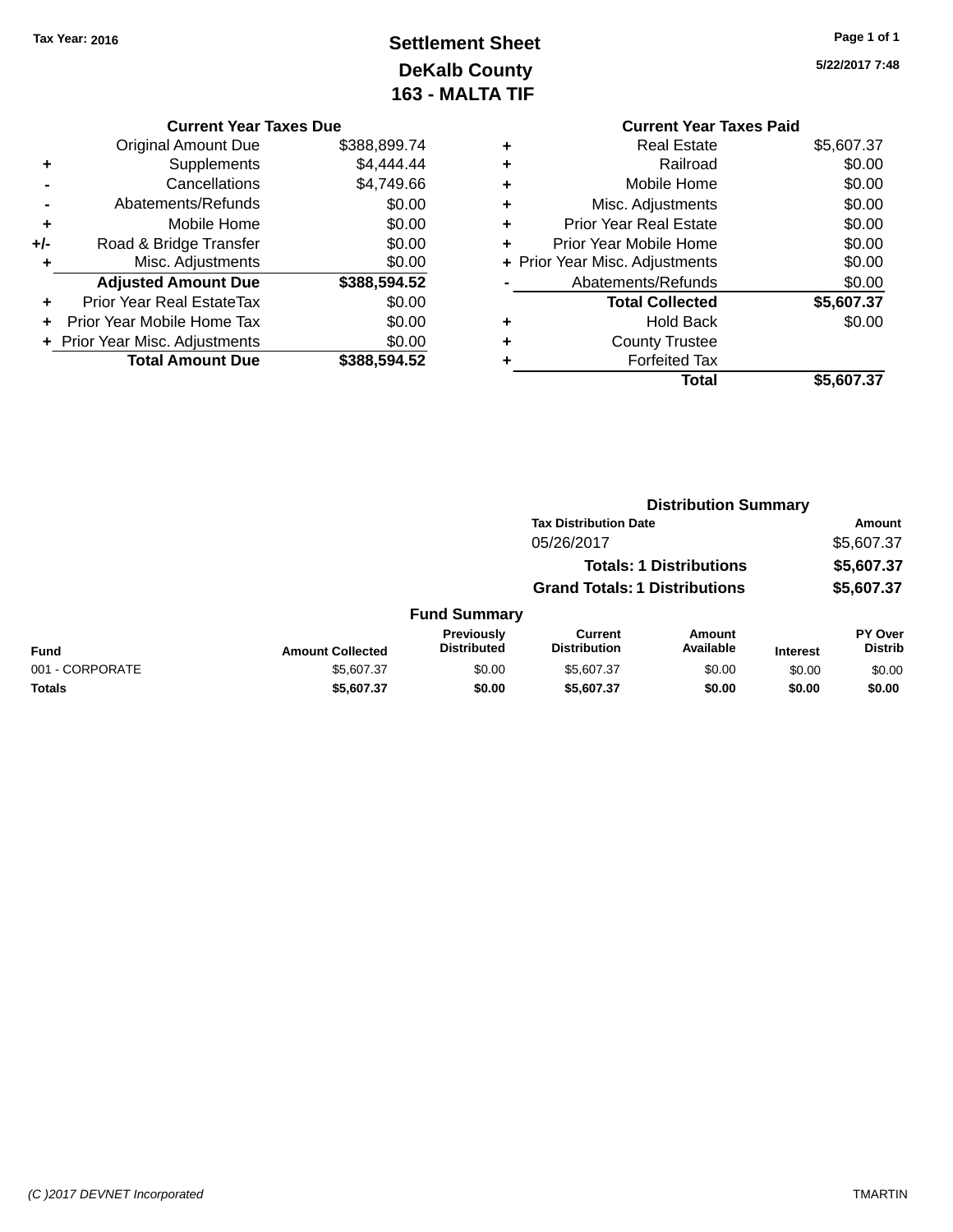# **Settlement Sheet Tax Year: 2016 Page 1 of 1 DeKalb County 164 - DEKALB TIF5**

**5/22/2017 7:48**

|     | <b>Current Year Taxes Due</b>     |        |
|-----|-----------------------------------|--------|
|     | <b>Original Amount Due</b>        | \$0.00 |
| ٠   | Supplements                       | \$0.00 |
|     | Cancellations                     | \$0.00 |
|     | Abatements/Refunds                | \$0.00 |
| ٠   | Mobile Home                       | \$0.00 |
| +/- | Road & Bridge Transfer            | \$0.00 |
| ٠   | Misc. Adjustments                 | \$0.00 |
|     | <b>Adjusted Amount Due</b>        | \$0.00 |
|     | Prior Year Real EstateTax         | \$0.00 |
| ÷   | <b>Prior Year Mobile Home Tax</b> | \$0.00 |
|     | + Prior Year Misc. Adjustments    | \$0.00 |
|     | <b>Total Amount Due</b>           | \$0.00 |
|     |                                   |        |

#### **Current Year Taxes Paid +** Real Estate \$0.00 **+** Railroad \$0.00 **+** Mobile Home \$0.00 **+** Misc. Adjustments \$0.00 **+** Prior Year Real Estate \$0.00 **+** Prior Year Mobile Home \$0.00<br> **+** Prior Year Misc. Adjustments \$0.00 **+ Prior Year Misc. Adjustments -** Abatements/Refunds \$0.00 **Total Collected \$0.00 +** Hold Back \$0.00 **+** County Trustee **+** Forfeited Tax **Total \$0.00**

| <b>Fund Summary</b> |                         |                                         |                                |                     |                 |                           |
|---------------------|-------------------------|-----------------------------------------|--------------------------------|---------------------|-----------------|---------------------------|
| <b>Fund</b>         | <b>Amount Collected</b> | <b>Previously</b><br><b>Distributed</b> | Current<br><b>Distribution</b> | Amount<br>Available | <b>Interest</b> | PY Over<br><b>Distrib</b> |
| 001 - CORPORATE     | \$0.00                  | \$0.00                                  | \$0.00                         | \$0.00              | \$0.00          | \$0.00                    |
| <b>Totals</b>       | \$0.00                  | \$0.00                                  | \$0.00                         | \$0.00              | \$0.00          | \$0.00                    |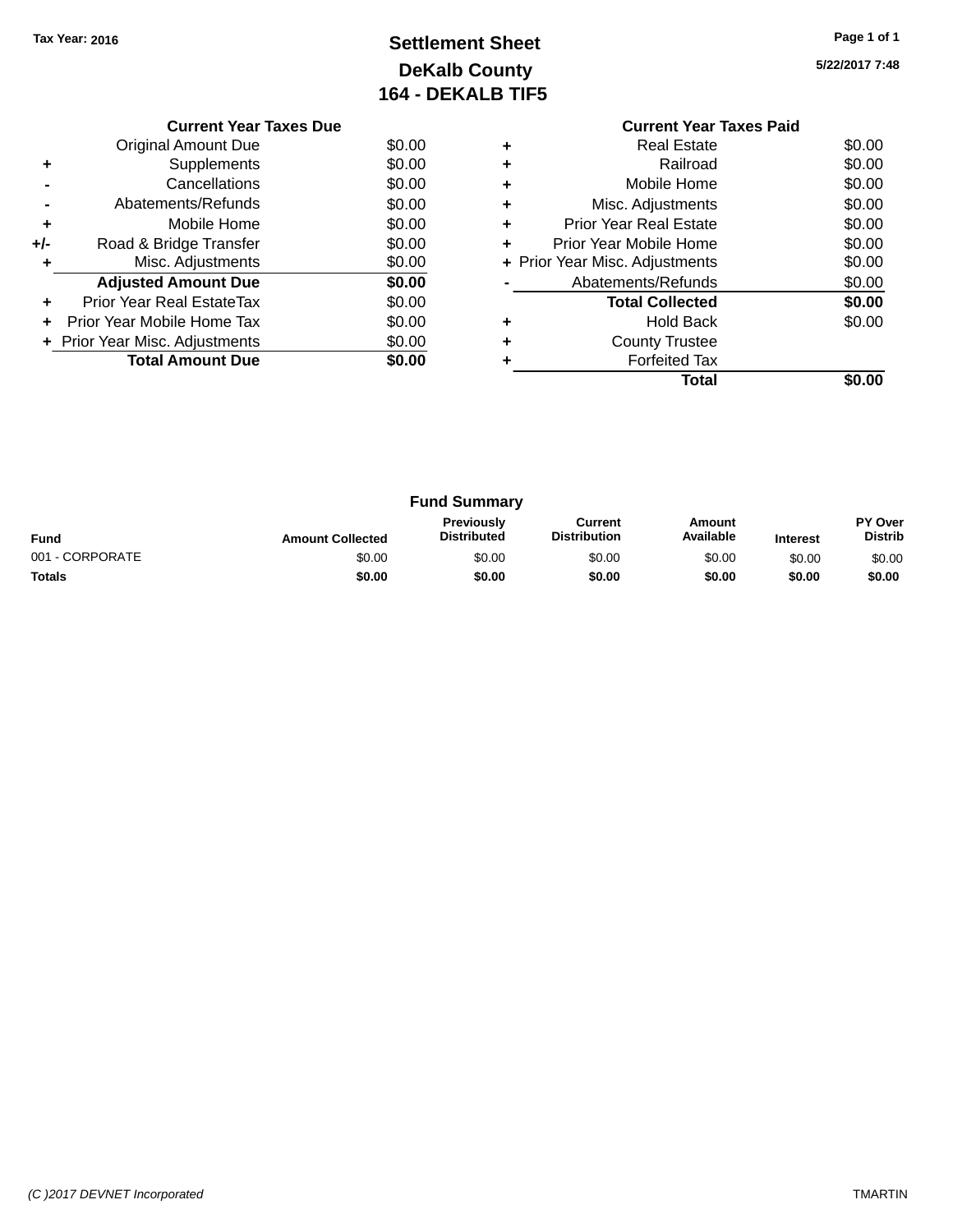# **Settlement Sheet Tax Year: 2016 Page 1 of 1 DeKalb County 170 - KIRKLAND TIF**

**5/22/2017 7:48**

|     | <b>Current Year Taxes Due</b>  |              |
|-----|--------------------------------|--------------|
|     | <b>Original Amount Due</b>     | \$286,002.86 |
| ٠   | Supplements                    | \$1,494.44   |
|     | Cancellations                  | \$2,038.64   |
|     | Abatements/Refunds             | \$0.00       |
| ٠   | Mobile Home                    | \$0.00       |
| +/- | Road & Bridge Transfer         | \$0.00       |
| ٠   | Misc. Adjustments              | \$0.00       |
|     | <b>Adjusted Amount Due</b>     | \$285,458.66 |
| ÷   | Prior Year Real EstateTax      | \$0.00       |
|     | Prior Year Mobile Home Tax     | \$0.00       |
|     | + Prior Year Misc. Adjustments | \$0.00       |
|     | <b>Total Amount Due</b>        | \$285,458,66 |

|   | <b>Real Estate</b>             | \$34,572.31 |
|---|--------------------------------|-------------|
| ٠ | Railroad                       | \$0.00      |
| ٠ | Mobile Home                    | \$0.00      |
| ٠ | Misc. Adjustments              | \$0.00      |
| ٠ | <b>Prior Year Real Estate</b>  | \$0.00      |
| ٠ | Prior Year Mobile Home         | \$0.00      |
|   | + Prior Year Misc. Adjustments | \$0.00      |
|   | Abatements/Refunds             | \$0.00      |
|   | <b>Total Collected</b>         | \$34,572.31 |
| ٠ | <b>Hold Back</b>               | \$0.00      |
| ٠ | <b>County Trustee</b>          |             |
| ٠ | <b>Forfeited Tax</b>           |             |
|   | Total                          | \$34,572.31 |
|   |                                |             |

|                 |                         |                                  | <b>Distribution Summary</b>           |                                |                 |                                  |
|-----------------|-------------------------|----------------------------------|---------------------------------------|--------------------------------|-----------------|----------------------------------|
|                 |                         |                                  | <b>Tax Distribution Date</b>          |                                |                 | Amount                           |
|                 |                         |                                  | 05/26/2017                            |                                |                 | \$34,572.31                      |
|                 |                         |                                  |                                       | <b>Totals: 1 Distributions</b> |                 | \$34,572.31                      |
|                 |                         |                                  | <b>Grand Totals: 1 Distributions</b>  |                                |                 | \$34,572.31                      |
|                 |                         | <b>Fund Summary</b>              |                                       |                                |                 |                                  |
| <b>Fund</b>     | <b>Amount Collected</b> | Previously<br><b>Distributed</b> | <b>Current</b><br><b>Distribution</b> | Amount<br>Available            | <b>Interest</b> | <b>PY Over</b><br><b>Distrib</b> |
| 001 - CORPORATE | \$34,572.31             | \$0.00                           | \$34,572.31                           | \$0.00                         | \$0.00          | \$0.00                           |
| Totals          | \$34,572.31             | \$0.00                           | \$34,572.31                           | \$0.00                         | \$0.00          | \$0.00                           |
|                 |                         |                                  |                                       |                                |                 |                                  |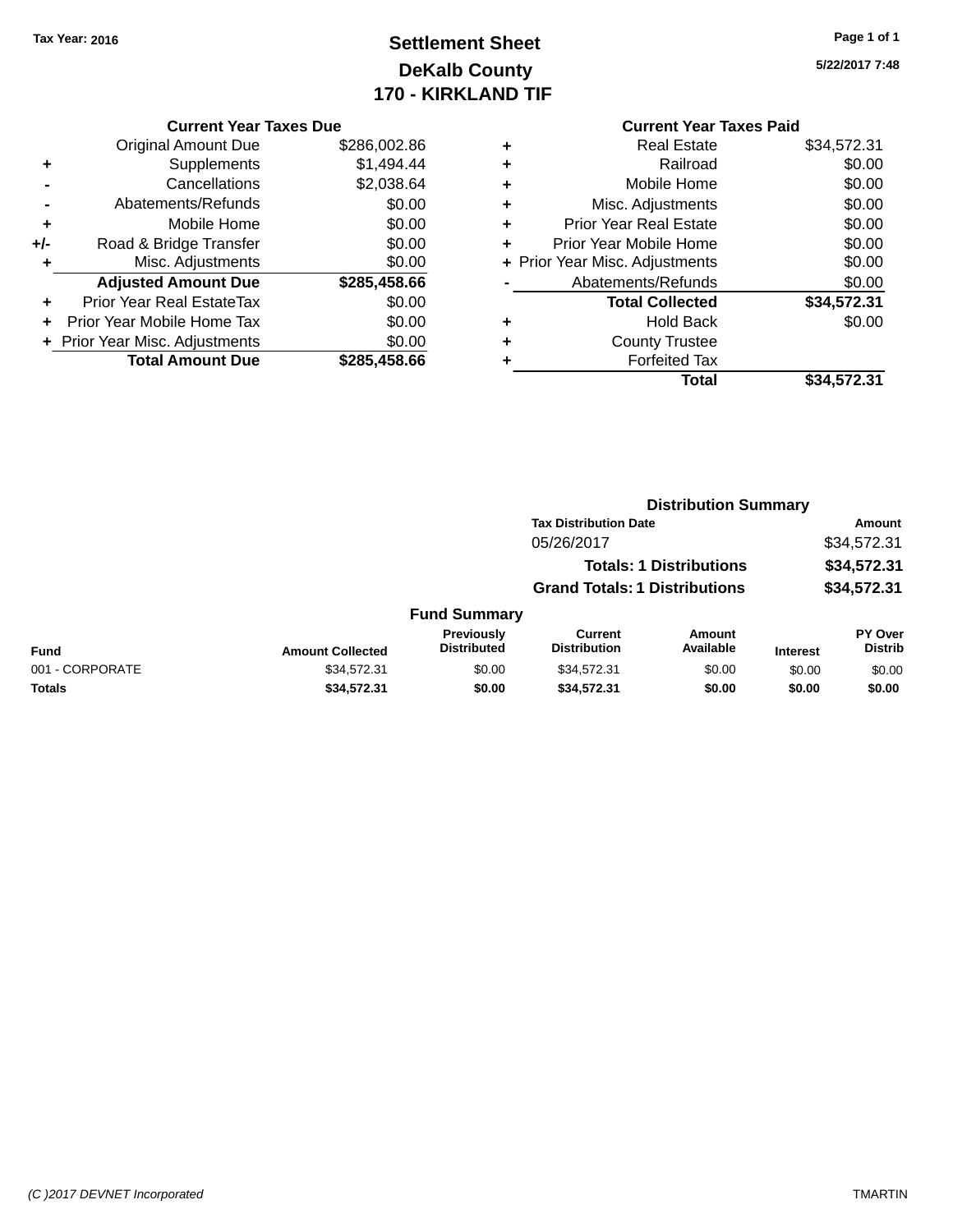# **Settlement Sheet Tax Year: 2016 Page 1 of 1 DeKalb County 171 - WATERMAN TIF**

**5/22/2017 7:48**

| \$21,668.20 |
|-------------|
| \$0.00      |
| \$0.00      |
| \$0.00      |
| \$0.00      |
| \$0.00      |
| \$0.00      |
| \$21,668.20 |
| \$0.00      |
| \$0.00      |
| \$0.00      |
|             |
|             |

|   | <b>Current Year Taxes Paid</b> |            |
|---|--------------------------------|------------|
| ٠ | Real Estate                    | \$9,395.90 |
| ٠ | Railroad                       | \$0.00     |
| ٠ | Mobile Home                    | \$0.00     |
| ٠ | Misc. Adjustments              | \$0.00     |
| ٠ | Prior Year Real Estate         | \$0.00     |
| ÷ | Prior Year Mobile Home         | \$0.00     |
|   | + Prior Year Misc. Adjustments | \$0.00     |
|   | Abatements/Refunds             | \$0.00     |
|   | <b>Total Collected</b>         | \$9,395.90 |
| ÷ | Hold Back                      | \$0.00     |
|   | <b>County Trustee</b>          |            |
| ٠ | <b>Forfeited Tax</b>           |            |
|   | <b>Total</b>                   | \$9,395.90 |
|   |                                |            |

|                                         |                                                  |                                        | <b>Distribution Summary</b>                     |                                |                 |                           |
|-----------------------------------------|--------------------------------------------------|----------------------------------------|-------------------------------------------------|--------------------------------|-----------------|---------------------------|
|                                         |                                                  |                                        | <b>Tax Distribution Date</b>                    |                                |                 | Amount                    |
|                                         |                                                  |                                        | 05/26/2017                                      |                                |                 | \$9,395.90                |
|                                         |                                                  |                                        |                                                 | <b>Totals: 1 Distributions</b> |                 | \$9,395.90                |
|                                         |                                                  |                                        | <b>Grand Totals: 1 Distributions</b>            |                                |                 | \$9,395.90                |
|                                         |                                                  | <b>Fund Summary</b>                    |                                                 |                                |                 |                           |
| <b>Fund</b>                             | <b>Amount Collected</b>                          | Previously<br><b>Distributed</b>       | <b>Current</b><br><b>Distribution</b>           | Amount<br>Available            | <b>Interest</b> | PY Over<br><b>Distrib</b> |
| 001 - CORPORATE                         | \$9,395.90                                       | \$0.00                                 | \$9,395.90                                      | \$0.00                         | \$0.00          | \$0.00                    |
| <b>Totals</b>                           | \$9,395.90                                       | \$0.00                                 | \$9,395.90                                      | \$0.00                         | \$0.00          | \$0.00                    |
|                                         |                                                  | <b>Miscellaneous Adjustment Detail</b> |                                                 |                                |                 |                           |
| Year<br>Source<br>2015 RF - Real Estate | <b>Account Type</b><br><b>Back Tax Collected</b> | <b>Amount Adjustment Description</b>   | \$0.00 ROBINSON REDEMPTION 14-15-155-002 by TBA |                                |                 |                           |

**Totals 1 entries \$0.00**

2015 ate Back Tax Collected **30.00 ROBINSON REDEMPTION 14-15-155-002** by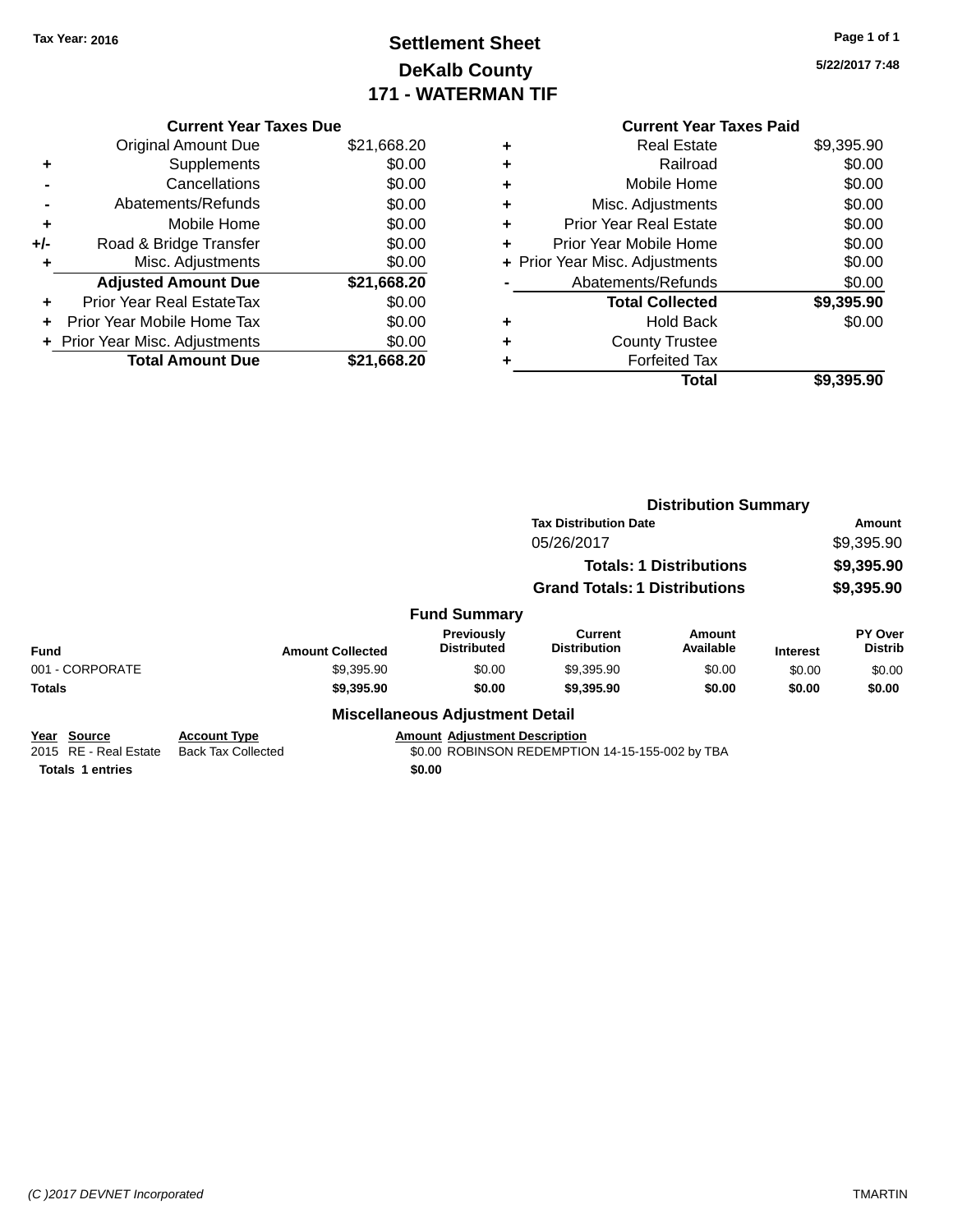# **Settlement Sheet Tax Year: 2016 Page 1 of 1 DeKalb County 172 - MAPLE PARK TIF**

**5/22/2017 7:48**

|       | <b>Current Year Taxes Due</b>    |            |
|-------|----------------------------------|------------|
|       | <b>Original Amount Due</b>       | \$9,078.42 |
| ٠     | Supplements                      | \$0.00     |
|       | Cancellations                    | \$0.00     |
|       | Abatements/Refunds               | \$0.00     |
| ٠     | Mobile Home                      | \$0.00     |
| $+/-$ | Road & Bridge Transfer           | \$0.00     |
| ٠     | Misc. Adjustments                | \$0.00     |
|       | <b>Adjusted Amount Due</b>       | \$9,078.42 |
| ÷     | <b>Prior Year Real EstateTax</b> | \$0.00     |
|       | Prior Year Mobile Home Tax       | \$0.00     |
|       | + Prior Year Misc. Adjustments   | \$0.00     |
|       | <b>Total Amount Due</b>          | \$9.078.42 |

#### **Current Year Taxes Paid +** Real Estate \$5,368.95 **+** Railroad \$0.00 **+** Mobile Home \$0.00 **+** Misc. Adjustments \$0.00 **+** Prior Year Real Estate \$0.00 **+** Prior Year Mobile Home \$0.00 **+ Prior Year Misc. Adjustments**  $$0.00$ **-** Abatements/Refunds \$0.00 **Total Collected \$5,368.95 +** Hold Back \$0.00 **+** County Trustee **+** Forfeited Tax **Total \$5,368.95**

|                 |                         | <b>Distribution Summary</b>             |                                       |                                |                 |                                  |  |
|-----------------|-------------------------|-----------------------------------------|---------------------------------------|--------------------------------|-----------------|----------------------------------|--|
|                 |                         |                                         | <b>Tax Distribution Date</b>          |                                |                 | Amount                           |  |
|                 |                         |                                         | 05/26/2017                            |                                |                 | \$5,368.95                       |  |
|                 |                         |                                         |                                       | <b>Totals: 1 Distributions</b> |                 | \$5,368.95                       |  |
|                 |                         |                                         | <b>Grand Totals: 1 Distributions</b>  |                                |                 | \$5,368.95                       |  |
|                 |                         | <b>Fund Summary</b>                     |                                       |                                |                 |                                  |  |
| <b>Fund</b>     | <b>Amount Collected</b> | <b>Previously</b><br><b>Distributed</b> | <b>Current</b><br><b>Distribution</b> | Amount<br>Available            | <b>Interest</b> | <b>PY Over</b><br><b>Distrib</b> |  |
| 001 - CORPORATE | \$5,368.95              | \$0.00                                  | \$5,368.95                            | \$0.00                         | \$0.00          | \$0.00                           |  |
| Totals          | \$5,368,95              | \$0.00                                  | \$5,368,95                            | \$0.00                         | \$0.00          | \$0.00                           |  |
|                 |                         |                                         |                                       |                                |                 |                                  |  |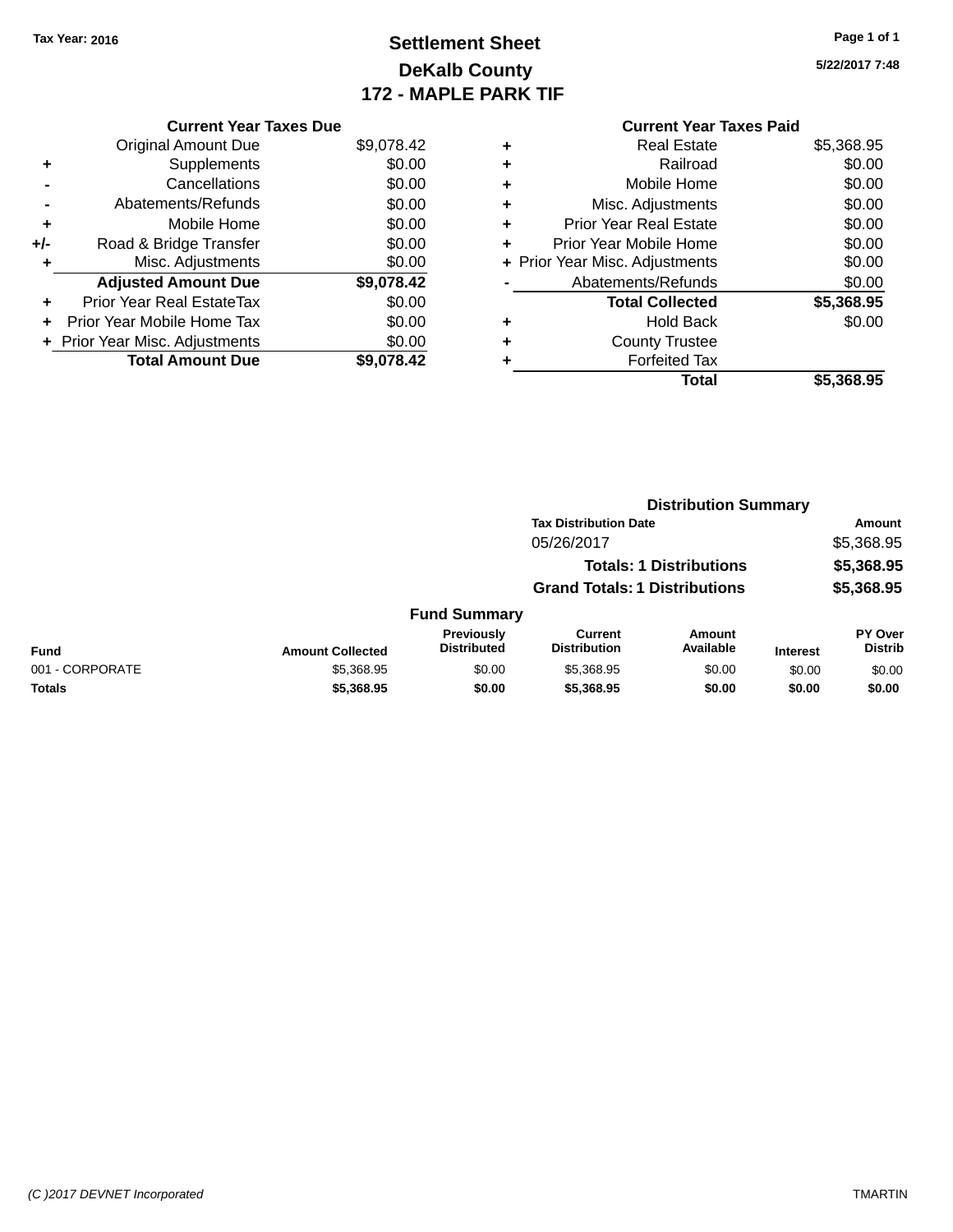# **Settlement Sheet Tax Year: 2016 Page 1 of 1 DeKalb County 180 - SYCAMORE TIF**

**5/22/2017 7:48**

|     | <b>Current Year Taxes Due</b>  |             |  |  |  |  |
|-----|--------------------------------|-------------|--|--|--|--|
|     | <b>Original Amount Due</b>     | \$91,355.24 |  |  |  |  |
|     | Supplements                    | \$0.00      |  |  |  |  |
|     | Cancellations                  | \$0.00      |  |  |  |  |
|     | Abatements/Refunds             | \$0.00      |  |  |  |  |
| ٠   | Mobile Home                    | \$0.00      |  |  |  |  |
| +/- | Road & Bridge Transfer         | \$0.00      |  |  |  |  |
|     | Misc. Adjustments              | \$0.00      |  |  |  |  |
|     | <b>Adjusted Amount Due</b>     | \$91,355.24 |  |  |  |  |
|     | Prior Year Real EstateTax      | \$0.00      |  |  |  |  |
|     | Prior Year Mobile Home Tax     | \$0.00      |  |  |  |  |
|     | + Prior Year Misc. Adjustments | \$0.00      |  |  |  |  |
|     | <b>Total Amount Due</b>        | \$91,355.24 |  |  |  |  |
|     |                                |             |  |  |  |  |

|   | <b>Current Year Taxes Paid</b> |        |
|---|--------------------------------|--------|
|   | <b>Real Estate</b>             | \$0.00 |
| ٠ | Railroad                       | \$0.00 |
|   | Mobile Home                    | \$0.00 |
| ٠ | Misc. Adjustments              | \$0.00 |
| ÷ | <b>Prior Year Real Estate</b>  | \$0.00 |
| ÷ | Prior Year Mobile Home         | \$0.00 |
|   | + Prior Year Misc. Adjustments | \$0.00 |
|   | Abatements/Refunds             | \$0.00 |
|   | <b>Total Collected</b>         | \$0.00 |
|   | <b>Hold Back</b>               | \$0.00 |
|   | <b>County Trustee</b>          |        |
|   | <b>Forfeited Tax</b>           |        |
|   | Total                          | SO.OO  |
|   |                                |        |

| <b>Fund Summary</b> |                         |                                         |                                |                     |                 |                                  |
|---------------------|-------------------------|-----------------------------------------|--------------------------------|---------------------|-----------------|----------------------------------|
| <b>Fund</b>         | <b>Amount Collected</b> | <b>Previously</b><br><b>Distributed</b> | Current<br><b>Distribution</b> | Amount<br>Available | <b>Interest</b> | <b>PY Over</b><br><b>Distrib</b> |
| 001 - CORPORATE     | \$0.00                  | \$0.00                                  | \$0.00                         | \$0.00              | \$0.00          | \$0.00                           |
| <b>Totals</b>       | \$0.00                  | \$0.00                                  | \$0.00                         | \$0.00              | \$0.00          | \$0.00                           |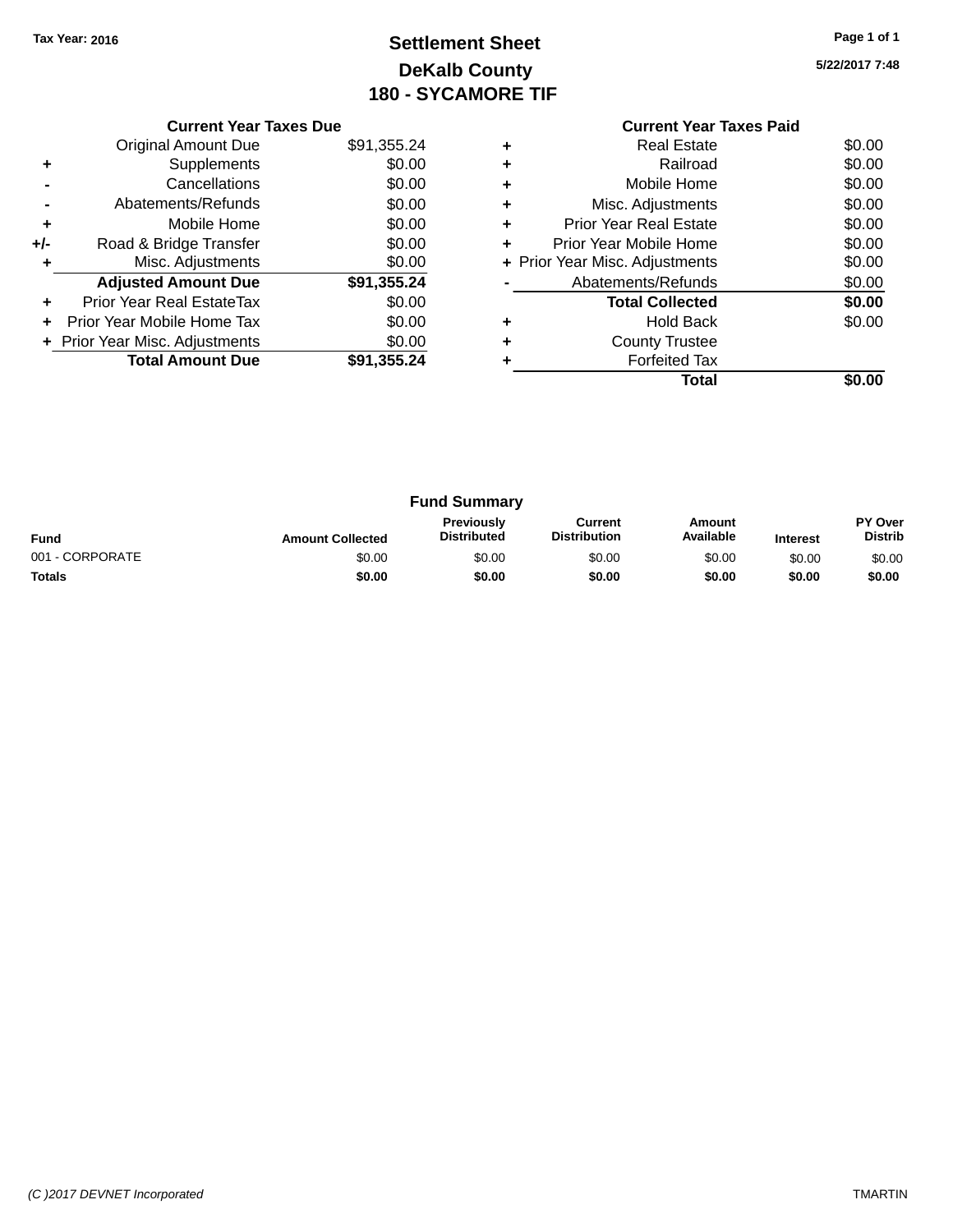# **Settlement Sheet Tax Year: 2016 Page 1 of 1 DeKalb County 190 - CORTLAND TIF**

**5/22/2017 7:48**

|     | <b>Current Year Taxes Due</b>  |             |  |  |  |  |  |
|-----|--------------------------------|-------------|--|--|--|--|--|
|     | Original Amount Due            | \$44,901.96 |  |  |  |  |  |
| ٠   | Supplements                    | \$0.00      |  |  |  |  |  |
|     | Cancellations                  | \$0.00      |  |  |  |  |  |
|     | Abatements/Refunds             | \$0.00      |  |  |  |  |  |
| ٠   | Mobile Home                    | \$0.00      |  |  |  |  |  |
| +/- | Road & Bridge Transfer         | \$0.00      |  |  |  |  |  |
| ٠   | Misc. Adjustments              | \$0.00      |  |  |  |  |  |
|     | <b>Adjusted Amount Due</b>     | \$44,901.96 |  |  |  |  |  |
| ٠   | Prior Year Real EstateTax      | \$0.00      |  |  |  |  |  |
| ÷   | Prior Year Mobile Home Tax     | \$0.00      |  |  |  |  |  |
|     | + Prior Year Misc. Adjustments | \$0.00      |  |  |  |  |  |
|     | <b>Total Amount Due</b>        | \$44,901.96 |  |  |  |  |  |
|     |                                |             |  |  |  |  |  |

#### **Current Year Taxes Paid +** Real Estate \$33,587.94 **+** Railroad \$0.00 **+** Mobile Home \$0.00 **+** Misc. Adjustments \$0.00 **+** Prior Year Real Estate \$0.00 **+** Prior Year Mobile Home \$0.00 **+ Prior Year Misc. Adjustments**  $$0.00$ **-** Abatements/Refunds \$0.00 **Total Collected \$33,587.94 +** Hold Back \$0.00 **+** County Trustee **+** Forfeited Tax **Total \$33,587.94**

|                         |                           |                                         | <b>Distribution Summary</b>                     |                            |                 |                                  |
|-------------------------|---------------------------|-----------------------------------------|-------------------------------------------------|----------------------------|-----------------|----------------------------------|
|                         |                           |                                         | <b>Tax Distribution Date</b>                    |                            | Amount          |                                  |
|                         |                           |                                         | 05/26/2017                                      | \$33,587.94<br>\$33,587.94 |                 |                                  |
|                         |                           |                                         | <b>Totals: 1 Distributions</b>                  |                            |                 |                                  |
|                         |                           |                                         | <b>Grand Totals: 1 Distributions</b>            |                            | \$33,587.94     |                                  |
|                         |                           | <b>Fund Summary</b>                     |                                                 |                            |                 |                                  |
| <b>Fund</b>             | <b>Amount Collected</b>   | <b>Previously</b><br><b>Distributed</b> | <b>Current</b><br><b>Distribution</b>           | Amount<br>Available        | <b>Interest</b> | <b>PY Over</b><br><b>Distrib</b> |
| 001 - CORPORATE         | \$33,587.94               | \$0.00                                  | \$33,587.94                                     | \$0.00                     | \$0.00          | \$0.00                           |
| <b>Totals</b>           | \$33,587.94               | \$0.00                                  | \$33,587.94                                     | \$0.00                     | \$0.00          | \$0.00                           |
|                         |                           | <b>Miscellaneous Adjustment Detail</b>  |                                                 |                            |                 |                                  |
| Year Source             | <b>Account Type</b>       | <b>Amount Adiustment Description</b>    |                                                 |                            |                 |                                  |
| 2015 RE - Real Estate   | <b>Back Tax Collected</b> |                                         | \$0.00 ENGSTROM REDEMPTION 09-29-182-013 by TBA |                            |                 |                                  |
| 2015 RE - Real Estate   | <b>Back Tax Collected</b> |                                         | \$0.00 TRUSTEE SALE 09-29-252-001 by TBA        |                            |                 |                                  |
| <b>Totals 2 entries</b> |                           | \$0.00                                  |                                                 |                            |                 |                                  |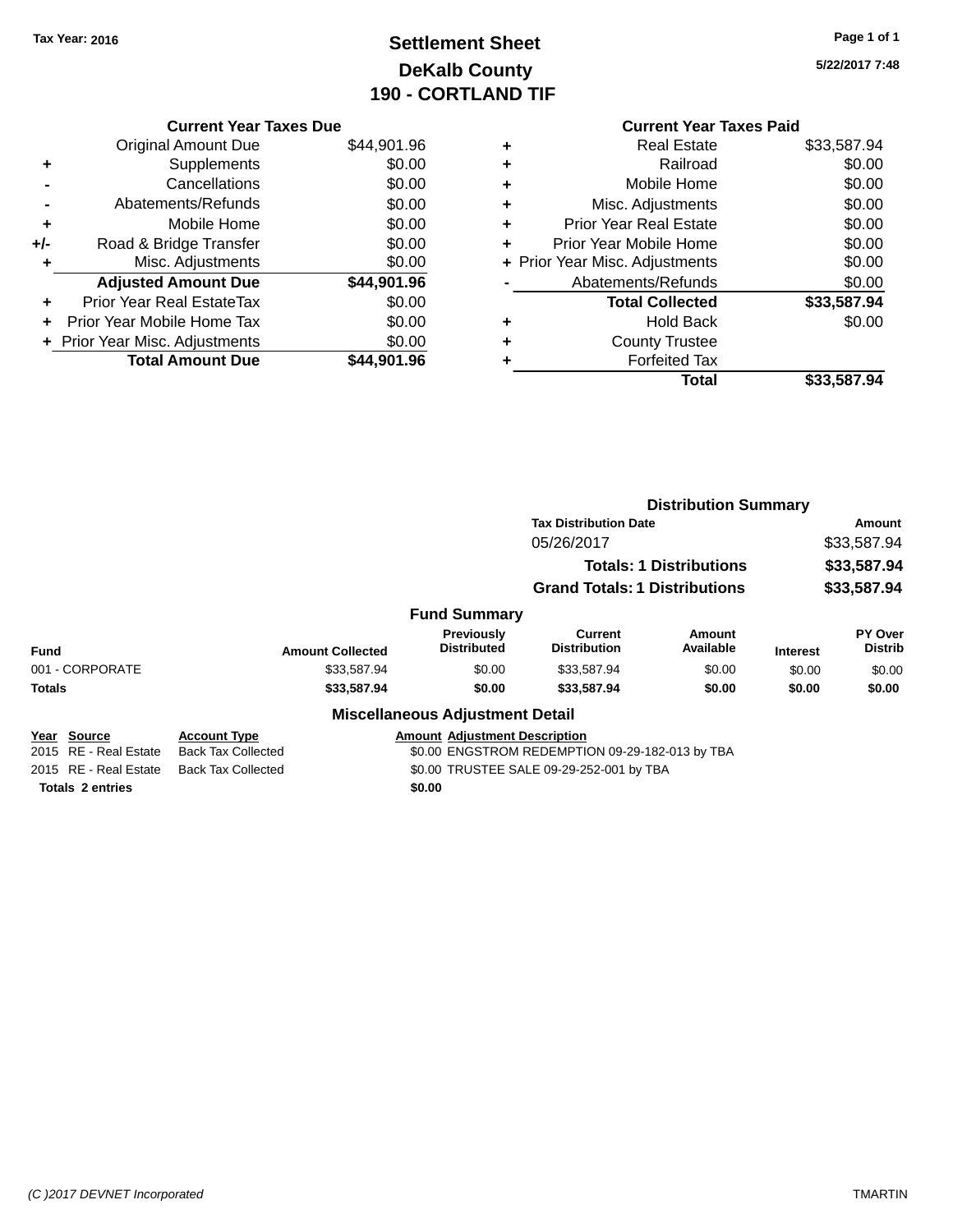# **Settlement Sheet Tax Year: 2016 Page 1 of 1 DeKalb County 201 - DEKALB SSA #6**

**5/22/2017 7:48**

|   | <b>Current Year Taxes Paid</b> |          |  |  |  |  |  |
|---|--------------------------------|----------|--|--|--|--|--|
|   | <b>Real Estate</b>             | \$936.82 |  |  |  |  |  |
| ٠ | Railroad                       | \$0.00   |  |  |  |  |  |
| ٠ | Mobile Home                    | \$0.00   |  |  |  |  |  |
|   | Misc. Adjustments              | \$0.00   |  |  |  |  |  |
| ٠ | <b>Prior Year Real Estate</b>  | \$0.00   |  |  |  |  |  |
| ٠ | Prior Year Mobile Home         | \$0.00   |  |  |  |  |  |
|   | + Prior Year Misc. Adjustments | \$0.00   |  |  |  |  |  |
|   | Abatements/Refunds             | \$0.00   |  |  |  |  |  |
|   | <b>Total Collected</b>         | \$936.82 |  |  |  |  |  |
| ٠ | <b>Hold Back</b>               | \$0.00   |  |  |  |  |  |
|   | <b>County Trustee</b>          |          |  |  |  |  |  |
|   | <b>Forfeited Tax</b>           |          |  |  |  |  |  |
|   | Total                          | \$936.82 |  |  |  |  |  |

| <b>Current Year Taxes Due</b> |                                |  |  |  |  |  |
|-------------------------------|--------------------------------|--|--|--|--|--|
| Original Amount Due           | \$14,000.20                    |  |  |  |  |  |
| Supplements                   | \$0.00                         |  |  |  |  |  |
| Cancellations                 | \$0.00                         |  |  |  |  |  |
| Abatements/Refunds            | \$0.00                         |  |  |  |  |  |
| Mobile Home                   | \$0.00                         |  |  |  |  |  |
| Road & Bridge Transfer        | \$0.00                         |  |  |  |  |  |
| Misc. Adjustments             | \$0.00                         |  |  |  |  |  |
| <b>Adjusted Amount Due</b>    | \$14,000.20                    |  |  |  |  |  |
| Prior Year Real EstateTax     | \$0.00                         |  |  |  |  |  |
| Prior Year Mobile Home Tax    | \$0.00                         |  |  |  |  |  |
|                               | \$0.00                         |  |  |  |  |  |
| <b>Total Amount Due</b>       | \$14,000.20                    |  |  |  |  |  |
|                               | + Prior Year Misc. Adjustments |  |  |  |  |  |

|                            |                         |                                  |                                      | <b>Distribution Summary</b>    |                 |                                  |
|----------------------------|-------------------------|----------------------------------|--------------------------------------|--------------------------------|-----------------|----------------------------------|
|                            |                         |                                  | <b>Tax Distribution Date</b>         |                                |                 | Amount                           |
|                            |                         |                                  | 05/26/2017                           |                                |                 | \$936.82                         |
|                            |                         |                                  |                                      | <b>Totals: 1 Distributions</b> |                 | \$936.82                         |
|                            |                         |                                  | <b>Grand Totals: 1 Distributions</b> |                                |                 | \$936.82                         |
|                            |                         | <b>Fund Summary</b>              |                                      |                                |                 |                                  |
| <b>Fund</b>                | <b>Amount Collected</b> | Previously<br><b>Distributed</b> | Current<br><b>Distribution</b>       | Amount<br>Available            | <b>Interest</b> | <b>PY Over</b><br><b>Distrib</b> |
| 023 - SPECIAL SERVICE AREA | \$936.82                | \$0.00                           | \$936.82                             | \$0.00                         | \$0.00          | \$0.00                           |
| <b>Totals</b>              | \$936.82                | \$0.00                           | \$936.82                             | \$0.00                         | \$0.00          | \$0.00                           |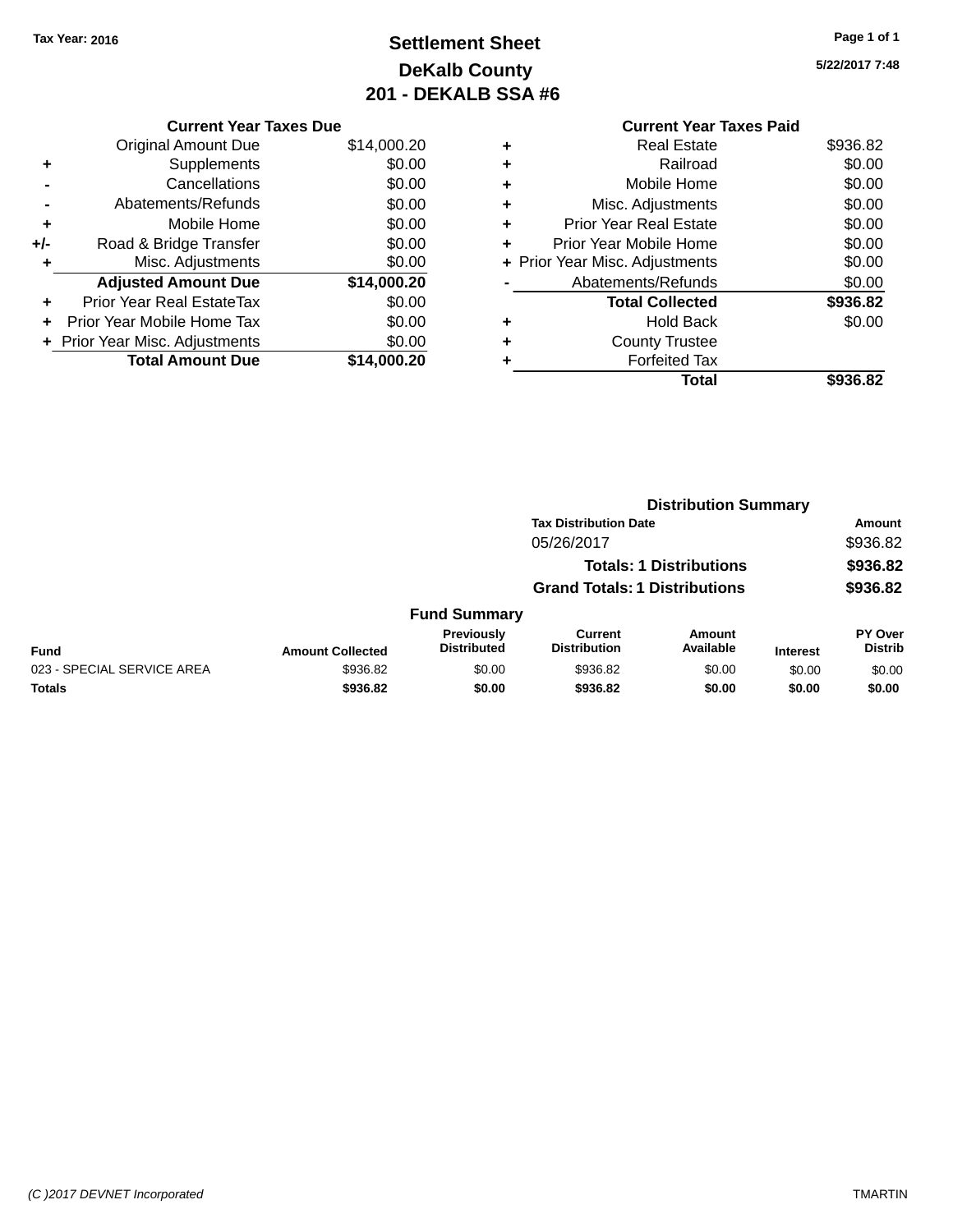## **Settlement Sheet Tax Year: 2016 Page 1 of 1 DeKalb County 204 - GENOA RIVER BEND SSA**

**5/22/2017 7:48**

#### **Current Year Taxes Paid**

| <b>Original Amount Due</b> | \$55,994.52                                                     |
|----------------------------|-----------------------------------------------------------------|
| Supplements                | \$0.00                                                          |
| Cancellations              | \$0.00                                                          |
| Abatements/Refunds         | \$0.29                                                          |
| Mobile Home                | \$0.00                                                          |
| Road & Bridge Transfer     | \$0.00                                                          |
| Misc. Adjustments          | \$0.00                                                          |
| <b>Adjusted Amount Due</b> | \$55,994.23                                                     |
| Prior Year Real EstateTax  | (\$22.66)                                                       |
| Prior Year Mobile Home Tax | \$0.00                                                          |
|                            | \$0.00                                                          |
| <b>Total Amount Due</b>    | \$55.971.57                                                     |
|                            | <b>Current Year Taxes Due</b><br>+ Prior Year Misc. Adjustments |

| ٠ | <b>Real Estate</b>             | \$3,026.36  |
|---|--------------------------------|-------------|
| ٠ | Railroad                       | \$0.00      |
| ٠ | Mobile Home                    | \$0.00      |
| ٠ | Misc. Adjustments              | \$0.00      |
| ٠ | <b>Prior Year Real Estate</b>  | $(\$22.66)$ |
| ÷ | Prior Year Mobile Home         | \$0.00      |
|   | + Prior Year Misc. Adjustments | \$0.00      |
|   | Abatements/Refunds             | \$0.29      |
|   | <b>Total Collected</b>         | \$3,003.41  |
| ٠ | Hold Back                      | \$0.00      |
| ٠ | <b>County Trustee</b>          |             |
| ٠ | <b>Forfeited Tax</b>           |             |
|   | Total                          | \$3,003.41  |
|   |                                |             |

|                            |                     |                         |                                      | <b>Distribution Summary</b>           |                            |                 |                           |  |
|----------------------------|---------------------|-------------------------|--------------------------------------|---------------------------------------|----------------------------|-----------------|---------------------------|--|
|                            |                     |                         | <b>Tax Distribution Date</b>         |                                       |                            |                 | Amount                    |  |
|                            |                     |                         |                                      | 05/26/2017                            |                            |                 | \$3,003.41                |  |
|                            |                     |                         |                                      | <b>Totals: 1 Distributions</b>        |                            |                 | \$3,003.41                |  |
|                            |                     |                         |                                      | <b>Grand Totals: 1 Distributions</b>  |                            |                 | \$3,003.41                |  |
|                            |                     |                         | <b>Fund Summary</b>                  |                                       |                            |                 |                           |  |
| <b>Fund</b>                |                     | <b>Amount Collected</b> | Previously<br><b>Distributed</b>     | <b>Current</b><br><b>Distribution</b> | <b>Amount</b><br>Available | <b>Interest</b> | PY Over<br><b>Distrib</b> |  |
| 023 - SPECIAL SERVICE AREA |                     | \$3.003.41              | \$0.00                               | \$3,003.41                            | \$0.00                     | \$0.00          | \$0.00                    |  |
| <b>Totals</b>              |                     | \$3,003.41              | \$0.00                               | \$3,003.41                            | \$0.00                     | \$0.00          | \$0.00                    |  |
|                            |                     |                         | <b>Abatement Detail</b>              |                                       |                            |                 |                           |  |
| Year Source                | <b>Account Type</b> |                         | <b>Amount Adjustment Description</b> |                                       |                            |                 |                           |  |

2016 RE - Real Estate RE Abatement \$0.29 PTAB INTEREST REFUND 02-24-452-014 by TBA

**Totals 1 entries \$0.29**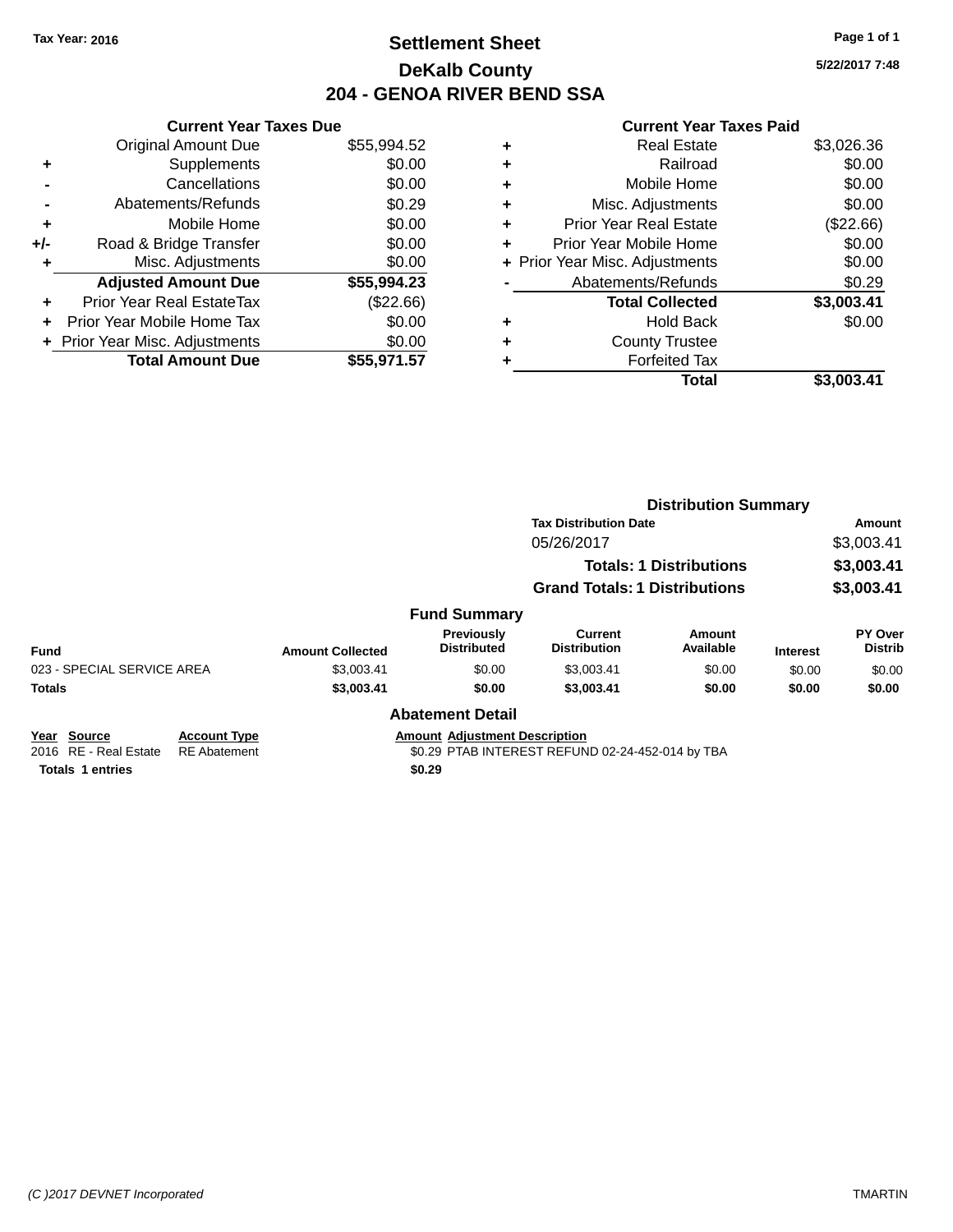# **Settlement Sheet Tax Year: 2016 Page 1 of 1 DeKalb County 207 - DERBY ESTATES SSA**

**5/22/2017 7:48**

|       | <b>Current Year Taxes Due</b>  |            |
|-------|--------------------------------|------------|
|       | <b>Original Amount Due</b>     | \$6,500.28 |
| ÷     | Supplements                    | \$0.00     |
|       | Cancellations                  | \$0.00     |
|       | Abatements/Refunds             | \$0.00     |
| ٠     | Mobile Home                    | \$0.00     |
| $+/-$ | Road & Bridge Transfer         | \$0.00     |
| ٠     | Misc. Adjustments              | \$0.00     |
|       | <b>Adjusted Amount Due</b>     | \$6,500.28 |
| ÷     | Prior Year Real EstateTax      | \$0.00     |
|       | Prior Year Mobile Home Tax     | \$0.00     |
|       | + Prior Year Misc. Adjustments | \$0.00     |
|       | <b>Total Amount Due</b>        | \$6,500.28 |
|       |                                |            |

| ٠ | Real Estate                    | \$699.43 |
|---|--------------------------------|----------|
| ٠ | Railroad                       | \$0.00   |
| ٠ | Mobile Home                    | \$0.00   |
| ٠ | Misc. Adjustments              | \$0.00   |
| ٠ | <b>Prior Year Real Estate</b>  | \$0.00   |
|   | Prior Year Mobile Home         | \$0.00   |
|   | + Prior Year Misc. Adjustments | \$0.00   |
|   | Abatements/Refunds             | \$0.00   |
|   | <b>Total Collected</b>         | \$699.43 |
| ٠ | Hold Back                      | \$0.00   |
|   | <b>County Trustee</b>          |          |
| ٠ | <b>Forfeited Tax</b>           |          |
|   | Total                          | \$699.43 |
|   |                                |          |

|                            |                         |                                  |                                       | <b>Distribution Summary</b>    |                 |                           |
|----------------------------|-------------------------|----------------------------------|---------------------------------------|--------------------------------|-----------------|---------------------------|
|                            |                         |                                  | <b>Tax Distribution Date</b>          |                                |                 | <b>Amount</b>             |
|                            |                         |                                  | 05/26/2017                            |                                |                 | \$699.43                  |
|                            |                         |                                  |                                       | <b>Totals: 1 Distributions</b> |                 | \$699.43                  |
|                            |                         |                                  | <b>Grand Totals: 1 Distributions</b>  |                                |                 | \$699.43                  |
|                            |                         | <b>Fund Summary</b>              |                                       |                                |                 |                           |
| <b>Fund</b>                | <b>Amount Collected</b> | Previously<br><b>Distributed</b> | <b>Current</b><br><b>Distribution</b> | Amount<br>Available            | <b>Interest</b> | PY Over<br><b>Distrib</b> |
| 023 - SPECIAL SERVICE AREA | \$699.43                | \$0.00                           | \$699.43                              | \$0.00                         | \$0.00          | \$0.00                    |
| <b>Totals</b>              | \$699.43                | \$0.00                           | \$699.43                              | \$0.00                         | \$0.00          | \$0.00                    |
|                            |                         |                                  |                                       |                                |                 |                           |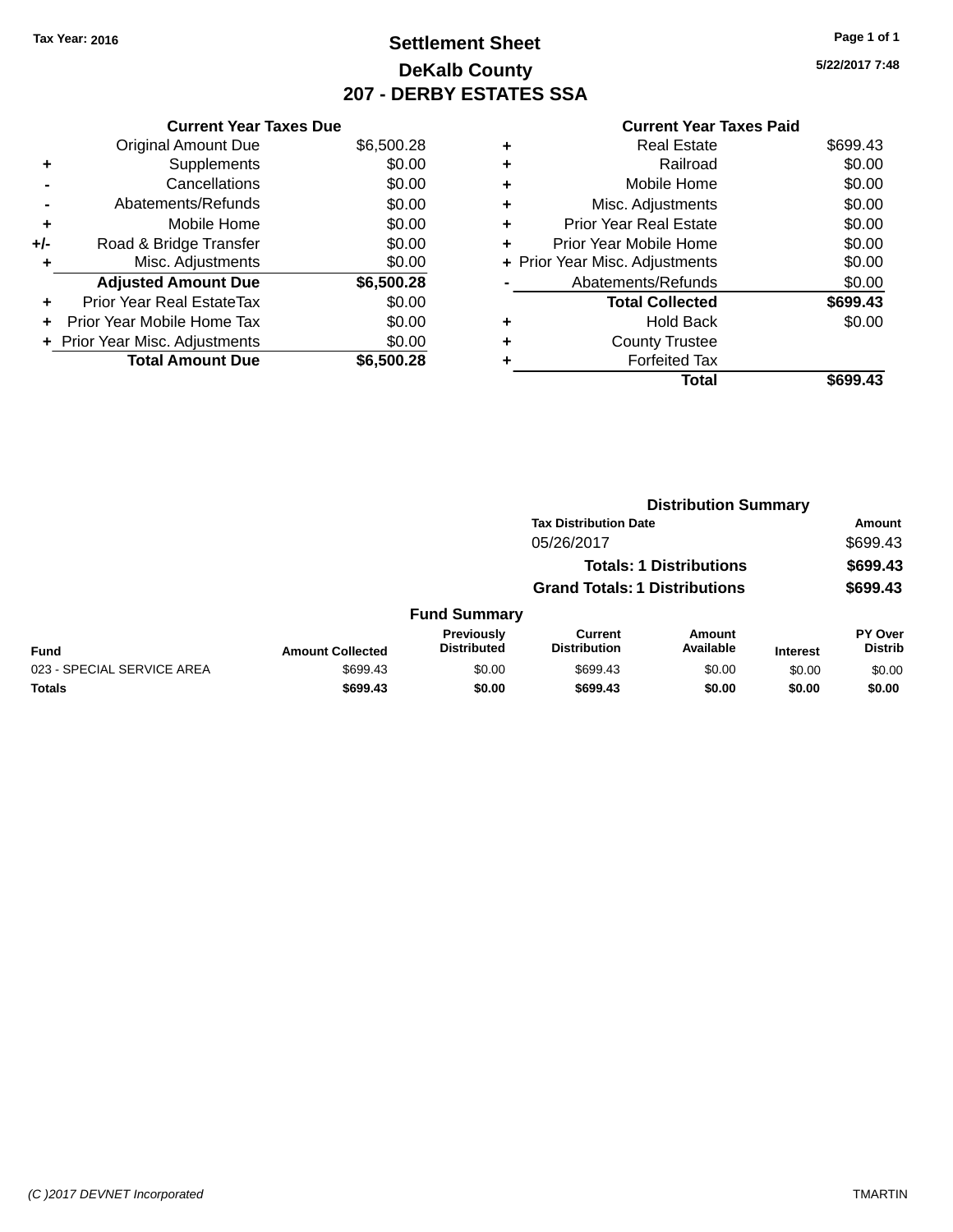# **Settlement Sheet Tax Year: 2016 Page 1 of 1 DeKalb County 209 - DEKALB SSA #14**

**5/22/2017 7:48**

|   | <b>Current Year Taxes Paid</b> |          |
|---|--------------------------------|----------|
| ٠ | <b>Real Estate</b>             | \$101.10 |
| ٠ | Railroad                       | \$0.00   |
| ٠ | Mobile Home                    | \$0.00   |
| ٠ | Misc. Adjustments              | \$0.00   |
| ٠ | <b>Prior Year Real Estate</b>  | \$0.00   |
| ÷ | Prior Year Mobile Home         | \$0.00   |
|   | + Prior Year Misc. Adjustments | \$0.00   |
|   | Abatements/Refunds             | \$0.00   |
|   | <b>Total Collected</b>         | \$101.10 |
| ٠ | <b>Hold Back</b>               | \$0.00   |
|   | <b>County Trustee</b>          |          |
|   | <b>Forfeited Tax</b>           |          |
|   | Total                          | \$101.10 |

|     | <b>Current Year Taxes Due</b>  |            |
|-----|--------------------------------|------------|
|     | <b>Original Amount Due</b>     | \$2,500.03 |
| ٠   | Supplements                    | \$0.00     |
|     | Cancellations                  | \$0.00     |
|     | Abatements/Refunds             | \$0.00     |
| ٠   | Mobile Home                    | \$0.00     |
| +/- | Road & Bridge Transfer         | \$0.00     |
| ٠   | Misc. Adjustments              | \$0.00     |
|     | <b>Adjusted Amount Due</b>     | \$2,500.03 |
|     | Prior Year Real EstateTax      | \$0.00     |
| ÷   | Prior Year Mobile Home Tax     | \$0.00     |
|     | + Prior Year Misc. Adjustments | \$0.00     |
|     | <b>Total Amount Due</b>        | \$2,500.03 |

| <b>Tax Distribution Date</b><br>05/26/2017<br><b>Totals: 1 Distributions</b><br><b>Grand Totals: 1 Distributions</b><br><b>Fund Summary</b><br>Previously<br><b>Current</b><br><b>Amount</b><br><b>Distributed</b><br>Available<br><b>Distribution</b><br><b>Fund</b><br><b>Amount Collected</b><br><b>Interest</b><br>023 - SPECIAL SERVICE AREA<br>\$0.00<br>\$101.10<br>\$101.10<br>\$0.00<br>\$0.00<br><b>Totals</b><br>\$101.10<br>\$0.00<br>\$101.10<br>\$0.00<br>\$0.00 |  |  | <b>Distribution Summary</b> |                                  |
|--------------------------------------------------------------------------------------------------------------------------------------------------------------------------------------------------------------------------------------------------------------------------------------------------------------------------------------------------------------------------------------------------------------------------------------------------------------------------------|--|--|-----------------------------|----------------------------------|
|                                                                                                                                                                                                                                                                                                                                                                                                                                                                                |  |  |                             | Amount                           |
|                                                                                                                                                                                                                                                                                                                                                                                                                                                                                |  |  |                             | \$101.10                         |
|                                                                                                                                                                                                                                                                                                                                                                                                                                                                                |  |  |                             | \$101.10                         |
|                                                                                                                                                                                                                                                                                                                                                                                                                                                                                |  |  |                             | \$101.10                         |
|                                                                                                                                                                                                                                                                                                                                                                                                                                                                                |  |  |                             |                                  |
|                                                                                                                                                                                                                                                                                                                                                                                                                                                                                |  |  |                             | <b>PY Over</b><br><b>Distrib</b> |
|                                                                                                                                                                                                                                                                                                                                                                                                                                                                                |  |  |                             | \$0.00                           |
|                                                                                                                                                                                                                                                                                                                                                                                                                                                                                |  |  |                             | \$0.00                           |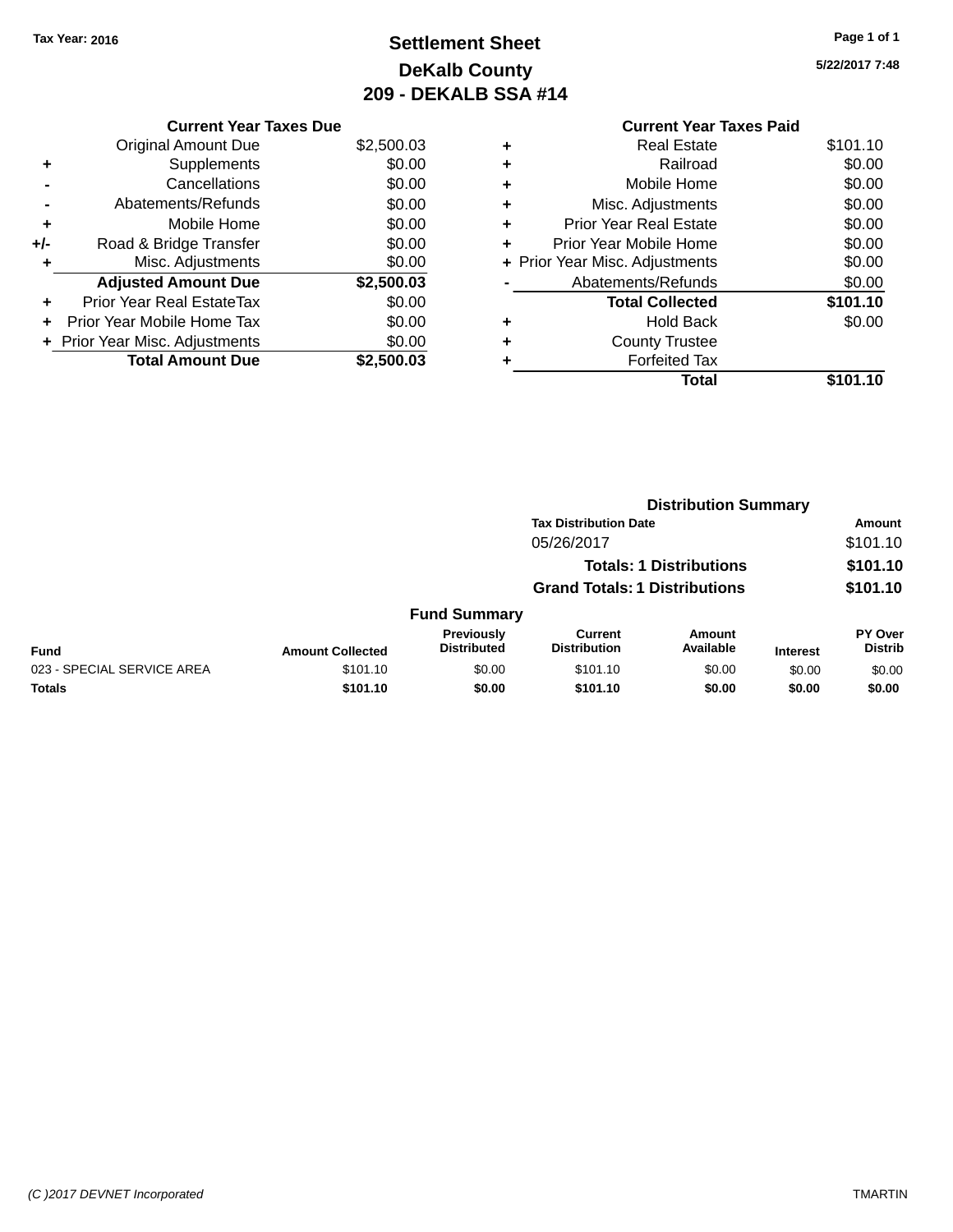## **Settlement Sheet Tax Year: 2016 Page 1 of 1 DeKalb County 213 - GENOA OAK CREEK EST SSA#4**

**Current Year Taxes Due** Original Amount Due \$2,050.00 **+** Supplements \$0.00 **-** Cancellations \$0.00 **-** Abatements/Refunds \$0.00 **+** Mobile Home \$0.00 **+/-** Road & Bridge Transfer \$0.00 **+** Misc. Adjustments \$0.00 **Adjusted Amount Due \$2,050.00 +** Prior Year Real EstateTax \$0.00 **+** Prior Year Mobile Home Tax \$0.00 **+** Prior Year Misc. Adjustments  $$0.00$ **Total Amount Due \$2,050.00**

#### **Current Year Taxes Paid +** Real Estate \$152.95 **+** Railroad \$0.00 **+** Mobile Home \$0.00 **+** Misc. Adjustments \$0.00 **+** Prior Year Real Estate \$0.00 **+** Prior Year Mobile Home \$0.00 **+** Prior Year Misc. Adjustments  $$0.00$ Abatements/Refunds \$0.00 **Total Collected \$152.95 +** Hold Back \$0.00 **+** County Trustee **+** Forfeited Tax **Total \$152.95**

|                            |                         |                                         | <b>Distribution Summary</b>           |                                |                 |                                  |  |
|----------------------------|-------------------------|-----------------------------------------|---------------------------------------|--------------------------------|-----------------|----------------------------------|--|
|                            |                         |                                         | <b>Tax Distribution Date</b>          |                                |                 | Amount                           |  |
|                            |                         |                                         | 05/26/2017                            |                                |                 | \$152.95                         |  |
|                            |                         |                                         |                                       | <b>Totals: 1 Distributions</b> |                 | \$152.95                         |  |
|                            |                         |                                         | <b>Grand Totals: 1 Distributions</b>  |                                |                 | \$152.95                         |  |
|                            |                         | <b>Fund Summary</b>                     |                                       |                                |                 |                                  |  |
| <b>Fund</b>                | <b>Amount Collected</b> | <b>Previously</b><br><b>Distributed</b> | <b>Current</b><br><b>Distribution</b> | Amount<br>Available            | <b>Interest</b> | <b>PY Over</b><br><b>Distrib</b> |  |
| 023 - SPECIAL SERVICE AREA | \$152.95                | \$0.00                                  | \$152.95                              | \$0.00                         | \$0.00          | \$0.00                           |  |
| <b>Totals</b>              | \$152.95                | \$0.00                                  | \$152.95                              | \$0.00                         | \$0.00          | \$0.00                           |  |
|                            |                         |                                         |                                       |                                |                 |                                  |  |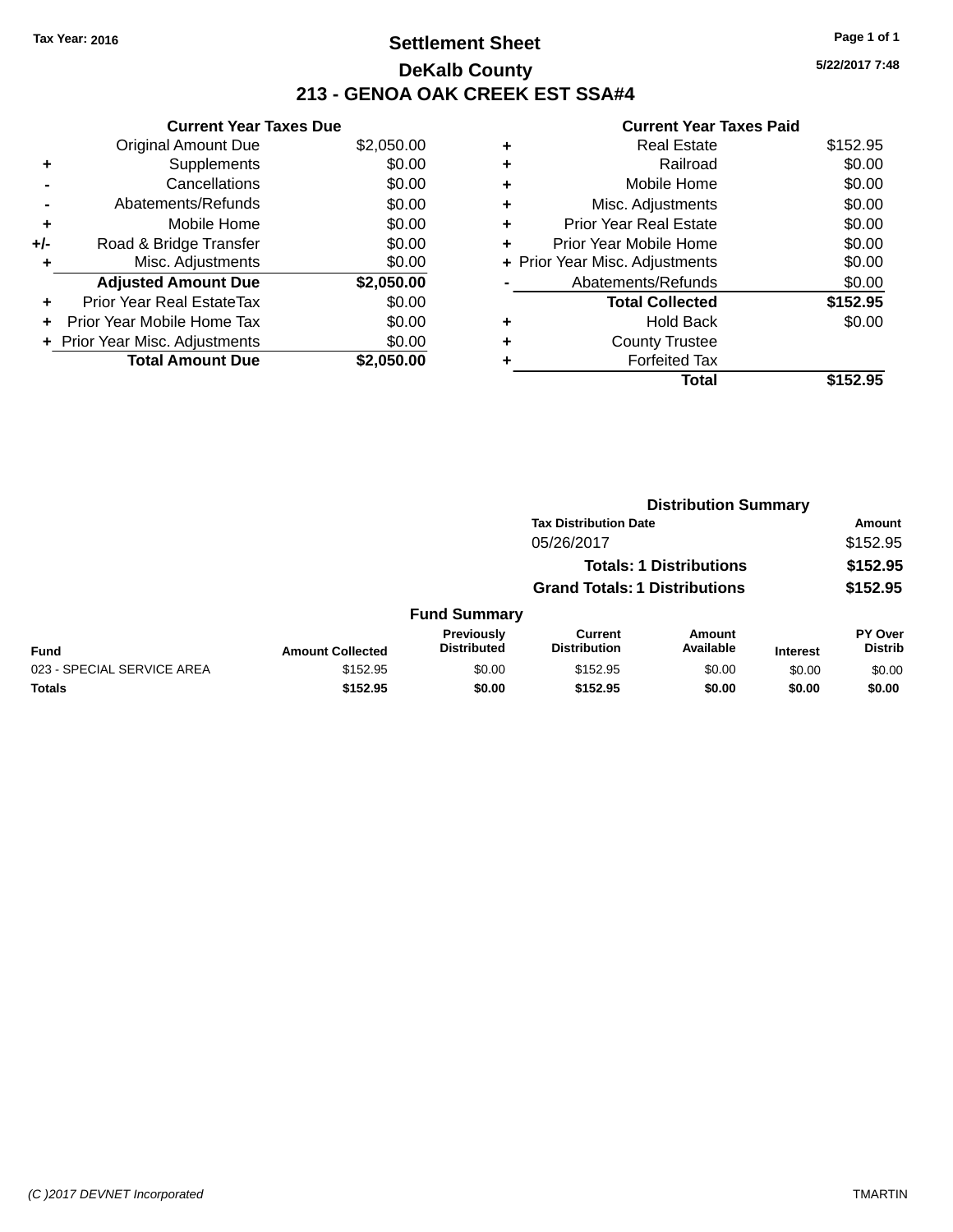## **Settlement Sheet Tax Year: 2016 Page 1 of 1 DeKalb County AF-DK #5 - AFTON DEKALB DRAINAGE #5**

**Current Year Taxes Due** Original Amount Due \$12,061.64 **+** Supplements \$5.42 **-** Cancellations \$5.42 **-** Abatements/Refunds \$0.00 **+** Mobile Home \$0.00 **+/-** Road & Bridge Transfer \$0.00 **+** Misc. Adjustments \$0.00 **Adjusted Amount Due \$12,061.64 +** Prior Year Real EstateTax \$0.00 **+** Prior Year Mobile Home Tax \$0.00 **+** Prior Year Misc. Adjustments  $$0.00$ **Total Amount Due \$12,061.64**

#### **Current Year Taxes Paid +** Real Estate \$1,379.84 **+** Railroad \$0.00 **+** Mobile Home \$0.00 **+** Misc. Adjustments \$0.00 **+** Prior Year Real Estate \$0.00 **+** Prior Year Mobile Home \$0.00 **+** Prior Year Misc. Adjustments  $$0.00$ Abatements/Refunds \$0.00 **Total Collected \$1,379.84 +** Hold Back \$0.00 **+** County Trustee **+** Forfeited Tax **Total \$1,379.84**

|                 |                         |                                  | <b>Distribution Summary</b>           |                                |                 |                                  |  |
|-----------------|-------------------------|----------------------------------|---------------------------------------|--------------------------------|-----------------|----------------------------------|--|
|                 |                         |                                  | <b>Tax Distribution Date</b>          |                                |                 | Amount                           |  |
|                 |                         |                                  | 05/26/2017                            |                                |                 | \$1,379.84                       |  |
|                 |                         |                                  |                                       | <b>Totals: 1 Distributions</b> |                 | \$1,379.84                       |  |
|                 |                         |                                  | <b>Grand Totals: 1 Distributions</b>  |                                |                 | \$1,379.84                       |  |
|                 |                         | <b>Fund Summary</b>              |                                       |                                |                 |                                  |  |
| <b>Fund</b>     | <b>Amount Collected</b> | Previously<br><b>Distributed</b> | <b>Current</b><br><b>Distribution</b> | Amount<br>Available            | <b>Interest</b> | <b>PY Over</b><br><b>Distrib</b> |  |
| 001 - CORPORATE | \$1,379.84              | \$0.00                           | \$1,379.84                            | \$0.00                         | \$0.00          | \$0.00                           |  |
| Totals          | \$1,379.84              | \$0.00                           | \$1,379.84                            | \$0.00                         | \$0.00          | \$0.00                           |  |
|                 |                         |                                  |                                       |                                |                 |                                  |  |

**5/22/2017 7:48**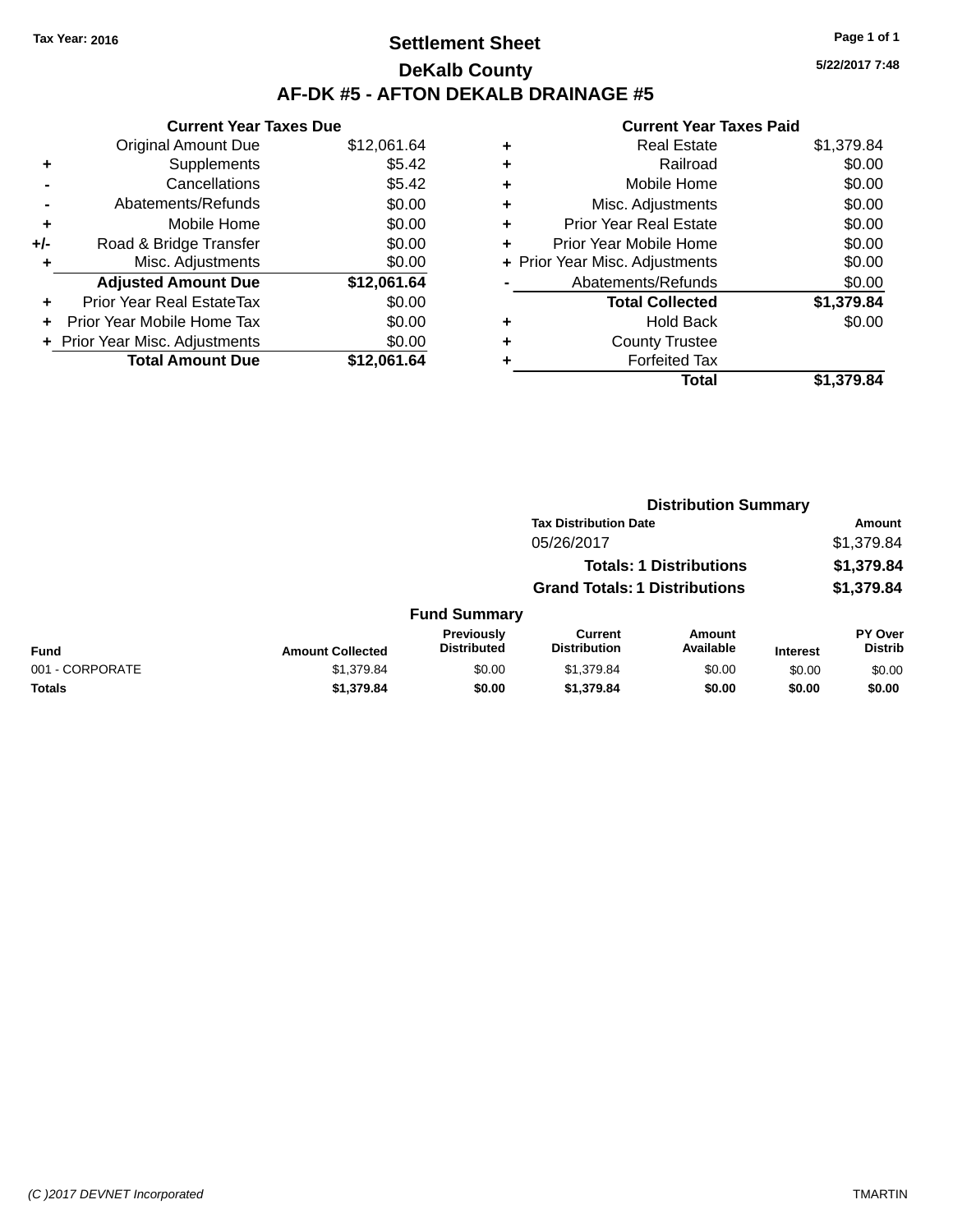## **Settlement Sheet Tax Year: 2016 Page 1 of 1 DeKalb County AF-MI #4 - AF/ MI/ DK DRAINAGE #4**

**5/22/2017 7:48**

|     | <b>Current Year Taxes Due</b>     |            |
|-----|-----------------------------------|------------|
|     | <b>Original Amount Due</b>        | \$8,830.34 |
| ٠   | Supplements                       | \$65.26    |
|     | Cancellations                     | \$65.26    |
|     | Abatements/Refunds                | \$0.00     |
| ٠   | Mobile Home                       | \$0.00     |
| +/- | Road & Bridge Transfer            | \$0.00     |
| ٠   | Misc. Adjustments                 | \$0.00     |
|     | <b>Adjusted Amount Due</b>        | \$8,830.34 |
| ٠   | Prior Year Real EstateTax         | \$0.00     |
| ÷   | <b>Prior Year Mobile Home Tax</b> | \$0.00     |
|     | + Prior Year Misc. Adjustments    | \$0.00     |
|     | <b>Total Amount Due</b>           | \$8,830,34 |

|   | <b>Real Estate</b>             | \$1,152.46 |
|---|--------------------------------|------------|
| ٠ | Railroad                       | \$0.00     |
| ٠ | Mobile Home                    | \$0.00     |
| ٠ | Misc. Adjustments              | \$0.00     |
| ٠ | <b>Prior Year Real Estate</b>  | \$0.00     |
| ٠ | Prior Year Mobile Home         | \$0.00     |
|   | + Prior Year Misc. Adjustments | \$0.00     |
|   | Abatements/Refunds             | \$0.00     |
|   | <b>Total Collected</b>         | \$1,152.46 |
| ٠ | <b>Hold Back</b>               | \$0.00     |
| ٠ | <b>County Trustee</b>          |            |
| ٠ | <b>Forfeited Tax</b>           |            |
|   | Total                          | \$1,152.46 |
|   |                                |            |

|                 |                         |                                         | <b>Distribution Summary</b>           |                                |                 |                                  |
|-----------------|-------------------------|-----------------------------------------|---------------------------------------|--------------------------------|-----------------|----------------------------------|
|                 |                         |                                         | <b>Tax Distribution Date</b>          |                                |                 | Amount                           |
|                 |                         |                                         | 05/26/2017                            |                                |                 | \$1,152.46                       |
|                 |                         |                                         |                                       | <b>Totals: 1 Distributions</b> |                 | \$1,152.46                       |
|                 |                         |                                         | <b>Grand Totals: 1 Distributions</b>  |                                |                 | \$1,152.46                       |
|                 |                         | <b>Fund Summary</b>                     |                                       |                                |                 |                                  |
| <b>Fund</b>     | <b>Amount Collected</b> | <b>Previously</b><br><b>Distributed</b> | <b>Current</b><br><b>Distribution</b> | Amount<br>Available            | <b>Interest</b> | <b>PY Over</b><br><b>Distrib</b> |
| 001 - CORPORATE | \$1,152.46              | \$0.00                                  | \$1,152.46                            | \$0.00                         | \$0.00          | \$0.00                           |
| <b>Totals</b>   | \$1,152.46              | \$0.00                                  | \$1,152.46                            | \$0.00                         | \$0.00          | \$0.00                           |
|                 |                         |                                         |                                       |                                |                 |                                  |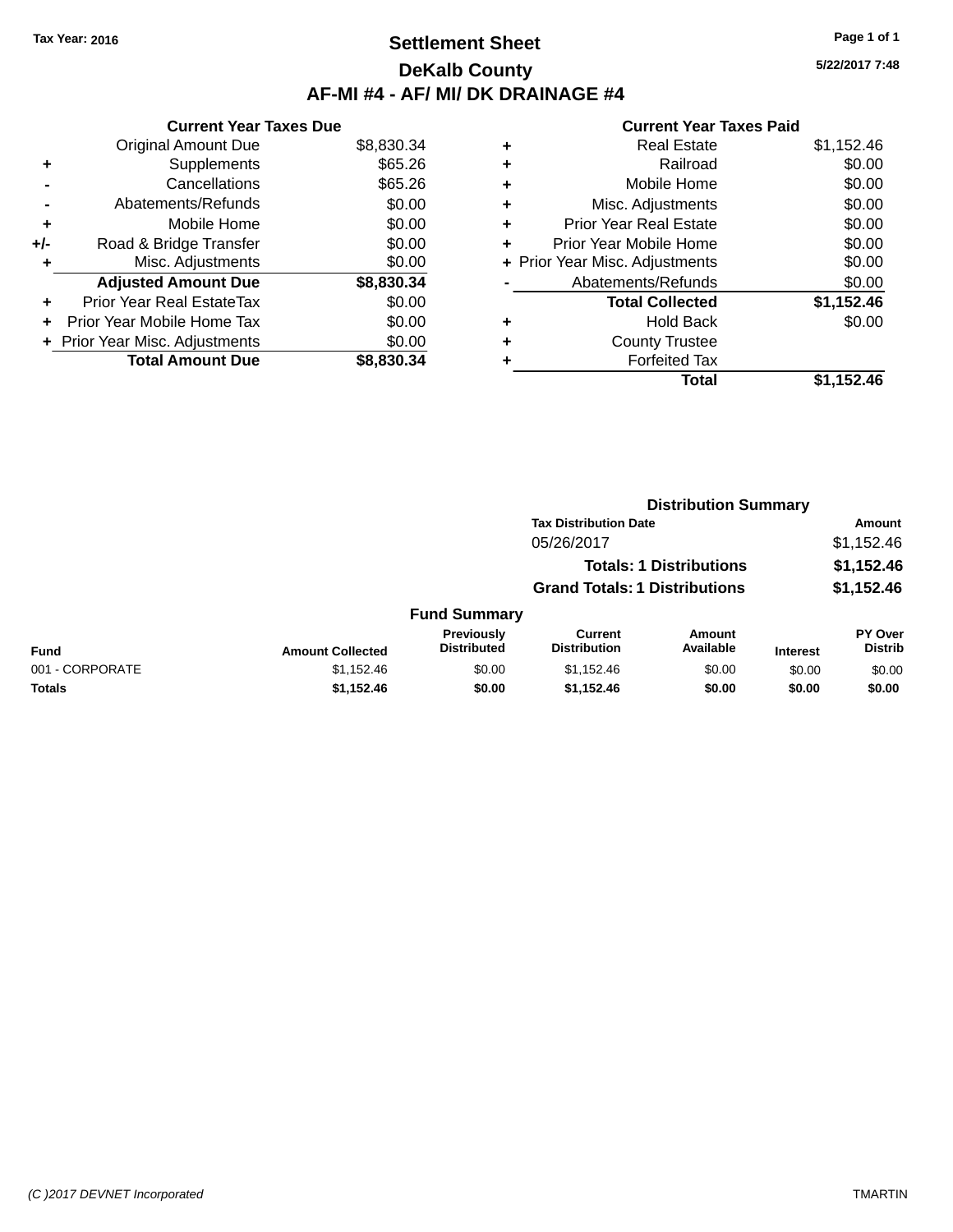## **Settlement Sheet Tax Year: 2016 Page 1 of 1 DeKalb County CL-SH #7 - CLINTON/SHABBONA DRN #7**

**5/22/2017 7:48**

|     | <b>Current Year Taxes Due</b>     |            |
|-----|-----------------------------------|------------|
|     | <b>Original Amount Due</b>        | \$2,286.34 |
| ٠   | Supplements                       | \$0.00     |
|     | Cancellations                     | \$0.00     |
|     | Abatements/Refunds                | \$0.00     |
| ٠   | Mobile Home                       | \$0.00     |
| +/- | Road & Bridge Transfer            | \$0.00     |
| ٠   | Misc. Adjustments                 | \$0.00     |
|     | <b>Adjusted Amount Due</b>        | \$2,286.34 |
| ٠   | <b>Prior Year Real EstateTax</b>  | \$0.00     |
| ٠   | <b>Prior Year Mobile Home Tax</b> | \$0.00     |
|     | + Prior Year Misc. Adjustments    | \$0.00     |
|     | <b>Total Amount Due</b>           | \$2.286.34 |

|   | Total                          | \$69.31 |
|---|--------------------------------|---------|
| ٠ | <b>Forfeited Tax</b>           |         |
| ٠ | <b>County Trustee</b>          |         |
| ٠ | <b>Hold Back</b>               | \$0.00  |
|   | <b>Total Collected</b>         | \$69.31 |
|   | Abatements/Refunds             | \$0.00  |
|   | + Prior Year Misc. Adjustments | \$0.00  |
| ٠ | Prior Year Mobile Home         | \$0.00  |
| ٠ | <b>Prior Year Real Estate</b>  | \$0.00  |
| ٠ | Misc. Adjustments              | \$0.00  |
| ٠ | Mobile Home                    | \$0.00  |
| ٠ | Railroad                       | \$0.00  |
| ٠ | <b>Real Estate</b>             | \$69.31 |
|   |                                |         |

|                 |                         |                                  |                                       | <b>Distribution Summary</b>    |                 |                           |
|-----------------|-------------------------|----------------------------------|---------------------------------------|--------------------------------|-----------------|---------------------------|
|                 |                         |                                  | <b>Tax Distribution Date</b>          |                                |                 | <b>Amount</b>             |
|                 |                         |                                  | 05/26/2017                            |                                |                 | \$69.31                   |
|                 |                         |                                  |                                       | <b>Totals: 1 Distributions</b> |                 | \$69.31                   |
|                 |                         |                                  | <b>Grand Totals: 1 Distributions</b>  |                                |                 | \$69.31                   |
|                 |                         | <b>Fund Summary</b>              |                                       |                                |                 |                           |
| <b>Fund</b>     | <b>Amount Collected</b> | Previously<br><b>Distributed</b> | <b>Current</b><br><b>Distribution</b> | Amount<br>Available            | <b>Interest</b> | PY Over<br><b>Distrib</b> |
| 001 - CORPORATE | \$69.31                 | \$0.00                           | \$69.31                               | \$0.00                         | \$0.00          | \$0.00                    |
| <b>Totals</b>   | \$69.31                 | \$0.00                           | \$69.31                               | \$0.00                         | \$0.00          | \$0.00                    |
|                 |                         |                                  |                                       |                                |                 |                           |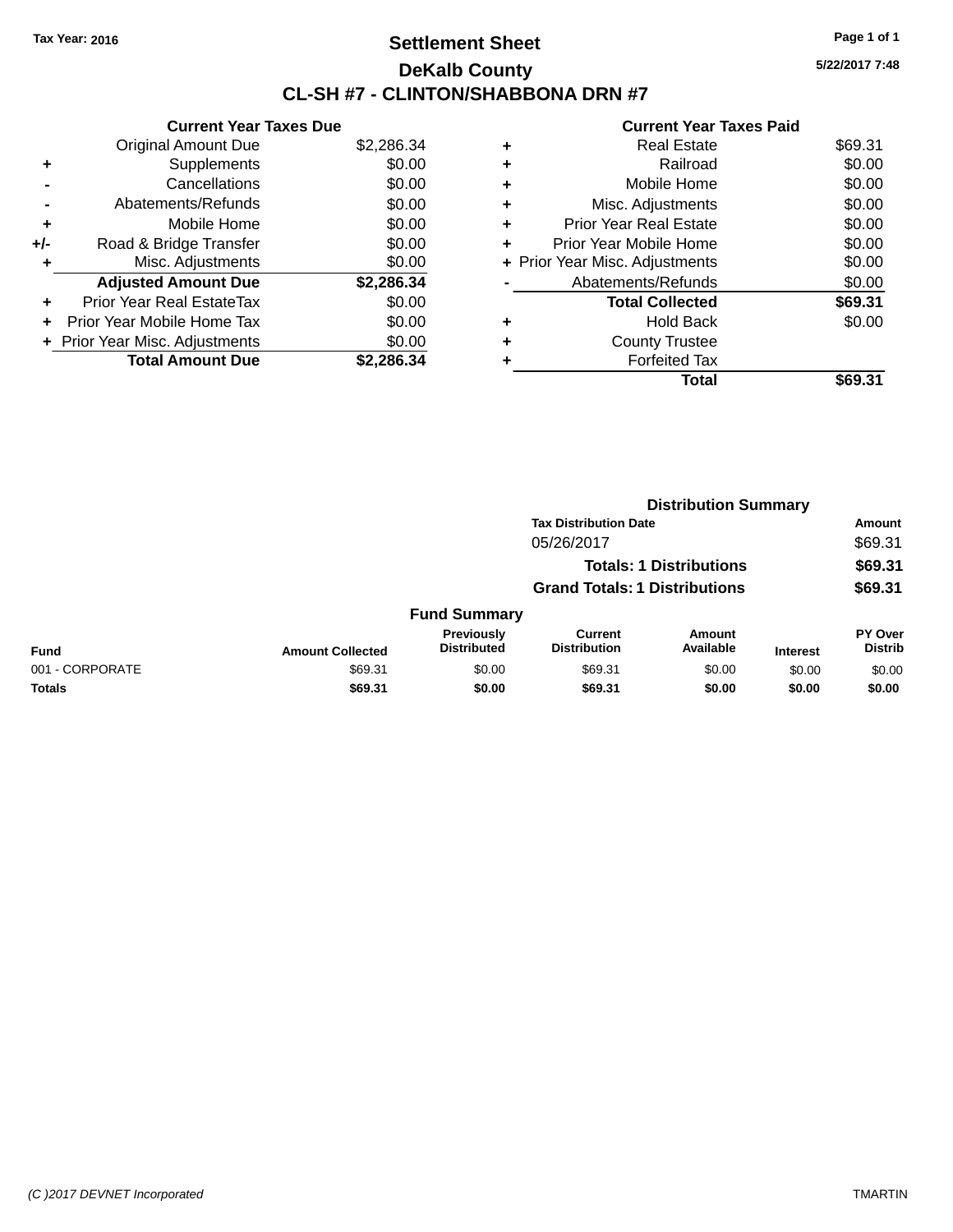## **Settlement Sheet Tax Year: 2016 Page 1 of 1 DeKalb County COON #1 - COON CREEK DRAINAGE #1**

**5/22/2017 7:48**

|     | <b>Current Year Taxes Due</b>  |             |
|-----|--------------------------------|-------------|
|     | <b>Original Amount Due</b>     | \$24,045.42 |
| ٠   | Supplements                    | \$0.00      |
|     | Cancellations                  | \$0.00      |
|     | Abatements/Refunds             | \$0.00      |
| ٠   | Mobile Home                    | \$0.00      |
| +/- | Road & Bridge Transfer         | \$0.00      |
| ٠   | Misc. Adjustments              | \$0.00      |
|     | <b>Adjusted Amount Due</b>     | \$24,045.42 |
| ٠   | Prior Year Real EstateTax      | \$0.00      |
| ÷   | Prior Year Mobile Home Tax     | \$0.00      |
|     | + Prior Year Misc. Adjustments | \$0.00      |
|     | <b>Total Amount Due</b>        | \$24.045.42 |

| ٠ | <b>Real Estate</b>             | \$4,367.46 |
|---|--------------------------------|------------|
| ٠ | Railroad                       | \$0.00     |
| ٠ | Mobile Home                    | \$0.00     |
| ٠ | Misc. Adjustments              | \$0.00     |
| ٠ | <b>Prior Year Real Estate</b>  | \$0.00     |
| ٠ | Prior Year Mobile Home         | \$0.00     |
|   | + Prior Year Misc. Adjustments | \$0.00     |
|   | Abatements/Refunds             | \$0.00     |
|   | <b>Total Collected</b>         | \$4,367.46 |
| ٠ | <b>Hold Back</b>               | \$0.00     |
| ٠ | <b>County Trustee</b>          |            |
| ٠ | <b>Forfeited Tax</b>           |            |
|   | <b>Total</b>                   | \$4,367.46 |
|   |                                |            |

|                 |                         |                                         | <b>Distribution Summary</b>           |                                |                 |                           |
|-----------------|-------------------------|-----------------------------------------|---------------------------------------|--------------------------------|-----------------|---------------------------|
|                 |                         |                                         | <b>Tax Distribution Date</b>          |                                |                 | <b>Amount</b>             |
|                 |                         |                                         | 05/26/2017                            |                                |                 | \$4,367.46                |
|                 |                         |                                         |                                       | <b>Totals: 1 Distributions</b> |                 | \$4,367.46                |
|                 |                         |                                         | <b>Grand Totals: 1 Distributions</b>  |                                |                 | \$4,367.46                |
|                 |                         | <b>Fund Summary</b>                     |                                       |                                |                 |                           |
| <b>Fund</b>     | <b>Amount Collected</b> | <b>Previously</b><br><b>Distributed</b> | <b>Current</b><br><b>Distribution</b> | Amount<br>Available            | <b>Interest</b> | PY Over<br><b>Distrib</b> |
| 001 - CORPORATE | \$4,367.46              | \$0.00                                  | \$4,367.46                            | \$0.00                         | \$0.00          | \$0.00                    |
| Totals          | \$4,367.46              | \$0.00                                  | \$4,367.46                            | \$0.00                         | \$0.00          | \$0.00                    |
|                 |                         |                                         |                                       |                                |                 |                           |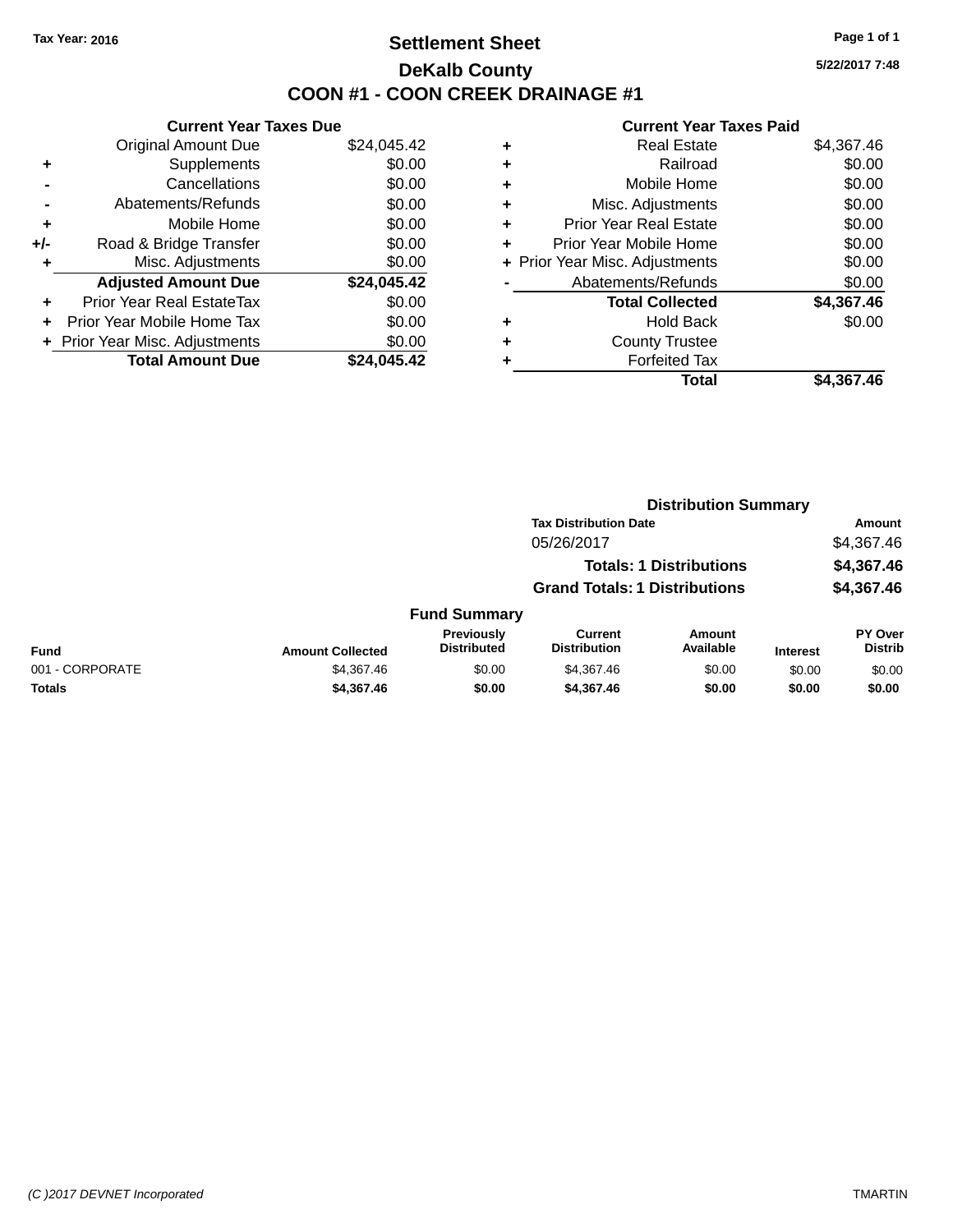#### **Settlement Sheet Tax Year: 2016 Page 1 of 1 DeKalb County CO-PI #15 - CORTLAND PIERCE DRAINAGE**

**Current Year Taxes Due** Original Amount Due \$10,711.48 **+** Supplements \$40.00 **-** Cancellations \$40.00 **-** Abatements/Refunds \$0.00 **+** Mobile Home \$0.00 **+/-** Road & Bridge Transfer \$0.00 **+** Misc. Adjustments \$0.00 **Adjusted Amount Due \$10,711.48 +** Prior Year Real EstateTax \$0.00 **+** Prior Year Mobile Home Tax \$0.00 **+ Prior Year Misc. Adjustments**  $$0.00$ **Total Amount Due \$10,711.48**

#### **Current Year Taxes Paid +** Real Estate \$1,173.01 **+** Railroad \$0.00 **+** Mobile Home \$0.00 **+** Misc. Adjustments \$0.00 **+** Prior Year Real Estate \$0.00 **+** Prior Year Mobile Home \$0.00 **+** Prior Year Misc. Adjustments  $$0.00$ Abatements/Refunds \$0.00 **Total Collected \$1,173.01 +** Hold Back \$0.00 **+** County Trustee **+** Forfeited Tax **Total \$1,173.01**

|                 |                         |                                  | <b>Distribution Summary</b>           |                                |                 |                                  |
|-----------------|-------------------------|----------------------------------|---------------------------------------|--------------------------------|-----------------|----------------------------------|
|                 |                         |                                  | <b>Tax Distribution Date</b>          |                                |                 | Amount                           |
|                 |                         |                                  | 05/26/2017                            |                                |                 | \$1,173.01                       |
|                 |                         |                                  |                                       | <b>Totals: 1 Distributions</b> |                 | \$1,173.01                       |
|                 |                         |                                  | <b>Grand Totals: 1 Distributions</b>  |                                |                 | \$1,173.01                       |
|                 |                         | <b>Fund Summary</b>              |                                       |                                |                 |                                  |
| <b>Fund</b>     | <b>Amount Collected</b> | Previously<br><b>Distributed</b> | <b>Current</b><br><b>Distribution</b> | Amount<br>Available            | <b>Interest</b> | <b>PY Over</b><br><b>Distrib</b> |
| 001 - CORPORATE | \$1,173.01              | \$0.00                           | \$1,173.01                            | \$0.00                         | \$0.00          | \$0.00                           |
| <b>Totals</b>   | \$1,173.01              | \$0.00                           | \$1,173.01                            | \$0.00                         | \$0.00          | \$0.00                           |
|                 |                         |                                  |                                       |                                |                 |                                  |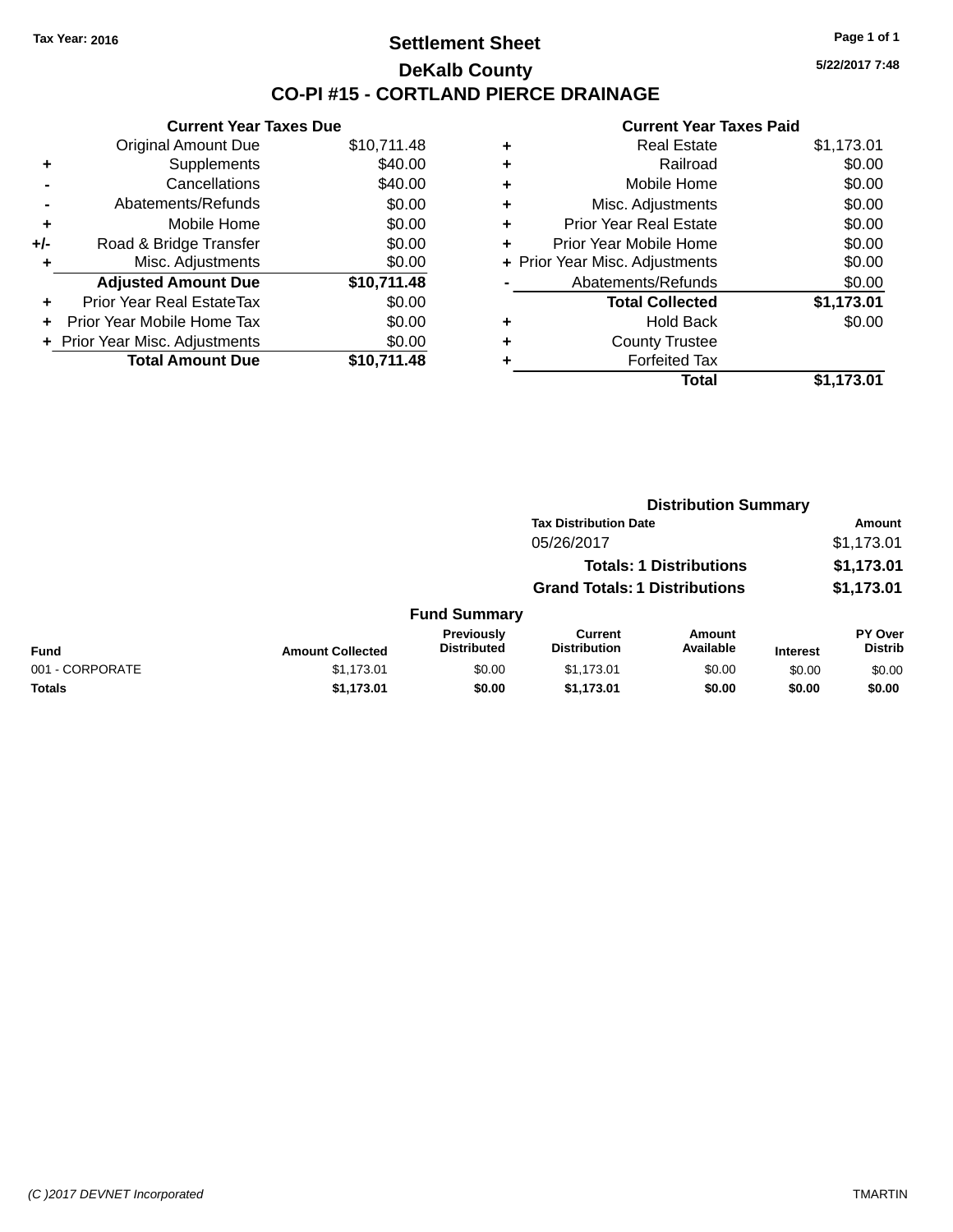## **Settlement Sheet Tax Year: 2016 Page 1 of 1 DeKalb County CO-SBA#5 - CORTLAND SBA #5**

**5/22/2017 7:48**

| <b>Current Year Taxes Paid</b> |  |  |
|--------------------------------|--|--|
|                                |  |  |

|     | <b>Current Year Taxes Due</b>  |        |
|-----|--------------------------------|--------|
|     | <b>Original Amount Due</b>     | \$0.00 |
| ٠   | Supplements                    | \$0.00 |
|     | Cancellations                  | \$0.00 |
|     | Abatements/Refunds             | \$0.00 |
| ٠   | Mobile Home                    | \$0.00 |
| +/- | Road & Bridge Transfer         | \$0.00 |
|     | Misc. Adjustments              | \$0.00 |
|     | <b>Adjusted Amount Due</b>     | \$0.00 |
|     | Prior Year Real EstateTax      | \$0.00 |
|     | Prior Year Mobile Home Tax     | \$0.00 |
|     | + Prior Year Misc. Adjustments | \$0.00 |
|     | <b>Total Amount Due</b>        | \$0.00 |
|     |                                |        |

|   | <b>Forfeited Tax</b><br>Total  |        |
|---|--------------------------------|--------|
| ٠ | <b>County Trustee</b>          |        |
|   | <b>Hold Back</b>               | \$0.00 |
|   | <b>Total Collected</b>         | \$0.00 |
|   | Abatements/Refunds             | \$0.00 |
|   | + Prior Year Misc. Adjustments | \$0.00 |
| ٠ | Prior Year Mobile Home         | \$0.00 |
| ٠ | <b>Prior Year Real Estate</b>  | \$0.00 |
| ٠ | Misc. Adjustments              | \$0.00 |
| ٠ | Mobile Home                    | \$0.00 |
| ٠ | Railroad                       | \$0.00 |
|   | Real Estate                    | \$0.00 |

| <b>Fund Summary</b>        |                         |                                         |                                |                     |                 |                                  |
|----------------------------|-------------------------|-----------------------------------------|--------------------------------|---------------------|-----------------|----------------------------------|
| <b>Fund</b>                | <b>Amount Collected</b> | <b>Previously</b><br><b>Distributed</b> | Current<br><b>Distribution</b> | Amount<br>Available | <b>Interest</b> | <b>PY Over</b><br><b>Distrib</b> |
| 023 - SPECIAL SERVICE AREA | \$0.00                  | \$0.00                                  | \$0.00                         | \$0.00              | \$0.00          | \$0.00                           |
| <b>Totals</b>              | \$0.00                  | \$0.00                                  | \$0.00                         | \$0.00              | \$0.00          | \$0.00                           |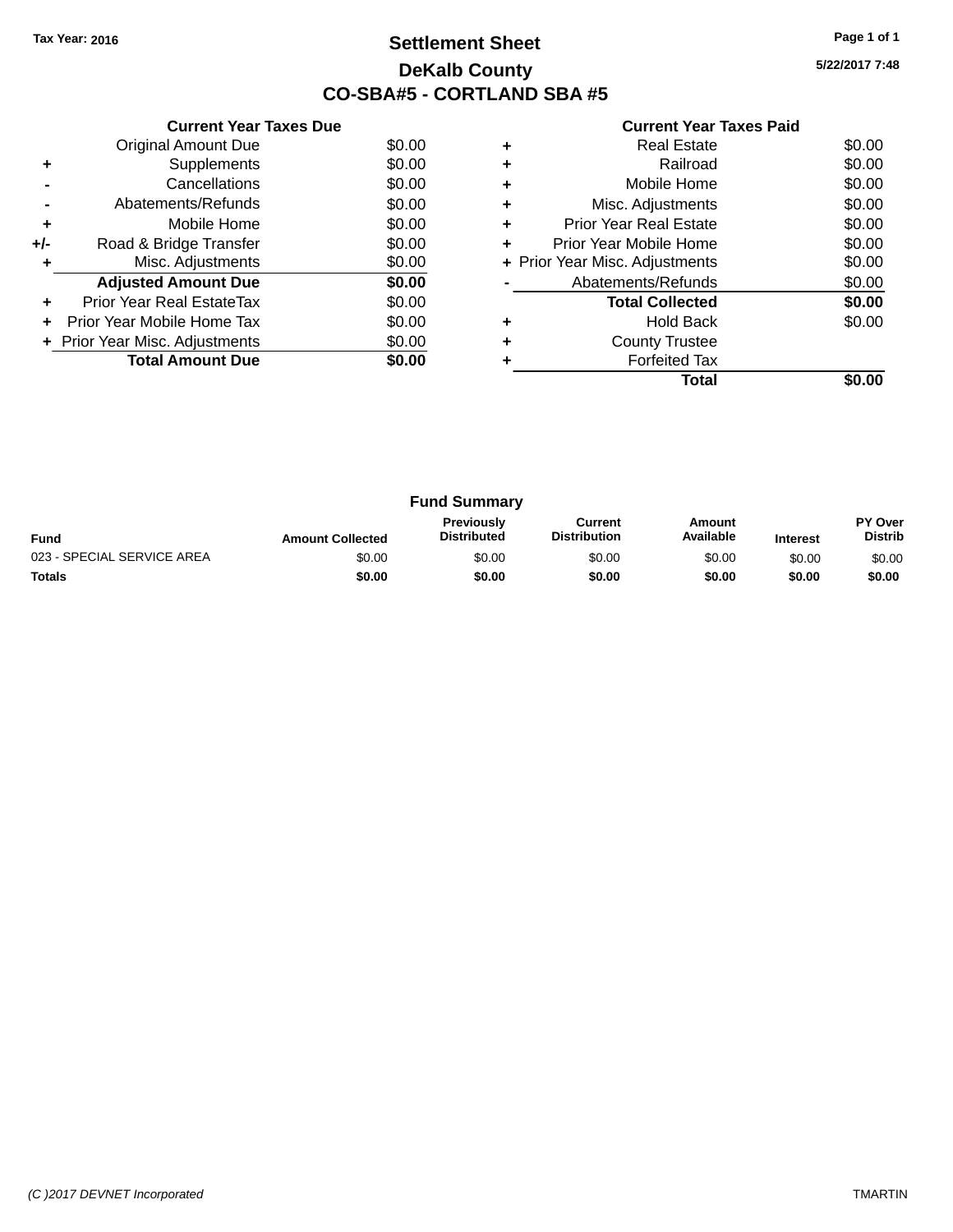## **Settlement Sheet Tax Year: 2016 Page 1 of 1 DeKalb County CO-SBA#6 - CORTLAND SBA #6**

**5/22/2017 7:48**

|     | <b>Current Year Taxes Due</b>  |        |
|-----|--------------------------------|--------|
|     | <b>Original Amount Due</b>     | \$0.00 |
| ٠   | Supplements                    | \$0.00 |
|     | Cancellations                  | \$0.00 |
|     | Abatements/Refunds             | \$0.00 |
| ٠   | Mobile Home                    | \$0.00 |
| +/- | Road & Bridge Transfer         | \$0.00 |
| ٠   | Misc. Adjustments              | \$0.00 |
|     | <b>Adjusted Amount Due</b>     | \$0.00 |
| ٠   | Prior Year Real EstateTax      | \$0.00 |
| ÷   | Prior Year Mobile Home Tax     | \$0.00 |
|     | + Prior Year Misc. Adjustments | \$0.00 |
|     | <b>Total Amount Due</b>        | \$0.00 |
|     |                                |        |

|   | <b>Real Estate</b>             | \$0.00 |
|---|--------------------------------|--------|
|   | Railroad                       | \$0.00 |
|   | Mobile Home                    | \$0.00 |
| ٠ | Misc. Adjustments              | \$0.00 |
| ٠ | Prior Year Real Estate         | \$0.00 |
| ٠ | Prior Year Mobile Home         | \$0.00 |
|   | + Prior Year Misc. Adjustments | \$0.00 |
|   | Abatements/Refunds             | \$0.00 |
|   | <b>Total Collected</b>         | \$0.00 |
|   | <b>Hold Back</b>               | \$0.00 |
|   | <b>County Trustee</b>          |        |
|   | <b>Forfeited Tax</b>           |        |
|   | Total                          |        |

| <b>Fund Summary</b>        |                         |                                         |                                |                     |                 |                           |
|----------------------------|-------------------------|-----------------------------------------|--------------------------------|---------------------|-----------------|---------------------------|
| <b>Fund</b>                | <b>Amount Collected</b> | <b>Previously</b><br><b>Distributed</b> | Current<br><b>Distribution</b> | Amount<br>Available | <b>Interest</b> | PY Over<br><b>Distrib</b> |
| 023 - SPECIAL SERVICE AREA | \$0.00                  | \$0.00                                  | \$0.00                         | \$0.00              | \$0.00          | \$0.00                    |
| <b>Totals</b>              | \$0.00                  | \$0.00                                  | \$0.00                         | \$0.00              | \$0.00          | \$0.00                    |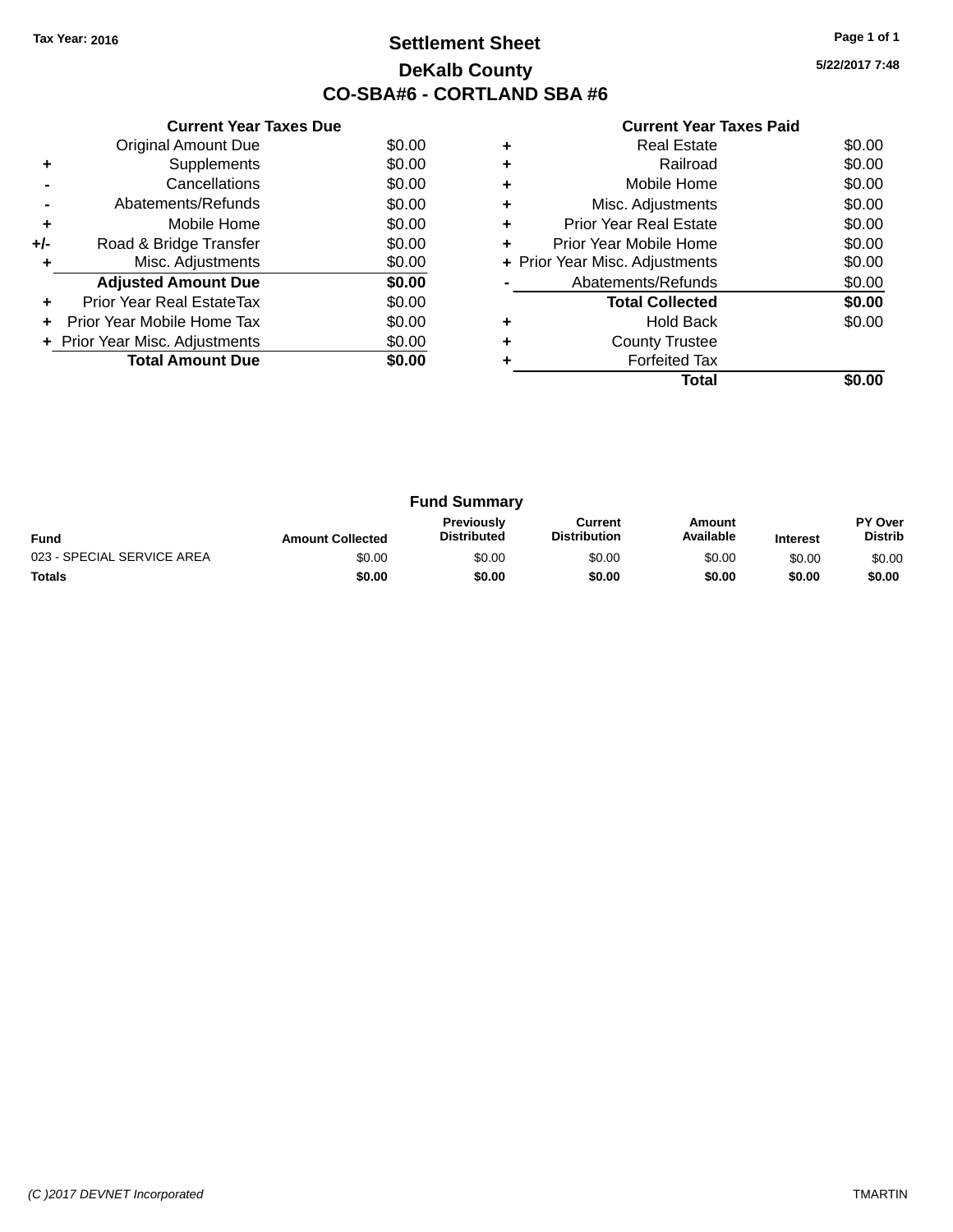## **Settlement Sheet Tax Year: 2016 Page 1 of 1 DeKalb County CO-SBA#9 - CORTLAND SBA #9**

**5/22/2017 7:48**

| <b>Current Year Taxes Due</b> |                              |  |  |  |
|-------------------------------|------------------------------|--|--|--|
| <b>Original Amount Due</b>    | \$187,036.00                 |  |  |  |
| Supplements                   | \$2,033.00                   |  |  |  |
| Cancellations                 | \$2,033.00                   |  |  |  |
| \$0.00<br>Abatements/Refunds  |                              |  |  |  |
| Mobile Home                   | \$0.00                       |  |  |  |
| Road & Bridge Transfer        | \$0.00                       |  |  |  |
| Misc. Adjustments             | \$0.00                       |  |  |  |
| <b>Adjusted Amount Due</b>    | \$187,036.00                 |  |  |  |
| Prior Year Real EstateTax     | \$0.00                       |  |  |  |
| Prior Year Mobile Home Tax    | \$0.00                       |  |  |  |
|                               | \$0.00                       |  |  |  |
| <b>Total Amount Due</b>       | \$187,036.00                 |  |  |  |
|                               | Prior Year Misc. Adjustments |  |  |  |

|   | <b>Real Estate</b>             | \$2,033.00 |
|---|--------------------------------|------------|
| ٠ | Railroad                       | \$0.00     |
| ٠ | Mobile Home                    | \$0.00     |
| ٠ | Misc. Adjustments              | \$0.00     |
| ٠ | <b>Prior Year Real Estate</b>  | \$0.00     |
| ٠ | Prior Year Mobile Home         | \$0.00     |
|   | + Prior Year Misc. Adjustments | \$0.00     |
|   | Abatements/Refunds             | \$0.00     |
|   | <b>Total Collected</b>         | \$2,033.00 |
| ٠ | Hold Back                      | \$0.00     |
| ٠ | <b>County Trustee</b>          |            |
| ٠ | <b>Forfeited Tax</b>           |            |
|   | Total                          | \$2,033.00 |
|   |                                |            |

|                         |                                  | <b>Distribution Summary</b>           |                     |                                                                                                        |                           |
|-------------------------|----------------------------------|---------------------------------------|---------------------|--------------------------------------------------------------------------------------------------------|---------------------------|
|                         |                                  |                                       |                     |                                                                                                        | <b>Amount</b>             |
|                         |                                  | 05/26/2017                            |                     |                                                                                                        | \$2,033.00                |
|                         |                                  |                                       |                     |                                                                                                        | \$2,033.00                |
|                         |                                  |                                       |                     |                                                                                                        | \$2,033.00                |
|                         |                                  |                                       |                     |                                                                                                        |                           |
| <b>Amount Collected</b> | Previously<br><b>Distributed</b> | <b>Current</b><br><b>Distribution</b> | Amount<br>Available | <b>Interest</b>                                                                                        | PY Over<br><b>Distrib</b> |
| \$2,033.00              | \$0.00                           | \$2,033,00                            | \$0.00              | \$0.00                                                                                                 | \$0.00                    |
| \$2,033.00              | \$0.00                           | \$2,033.00                            | \$0.00              | \$0.00                                                                                                 | \$0.00                    |
|                         |                                  | <b>Fund Summary</b>                   |                     | <b>Tax Distribution Date</b><br><b>Totals: 1 Distributions</b><br><b>Grand Totals: 1 Distributions</b> |                           |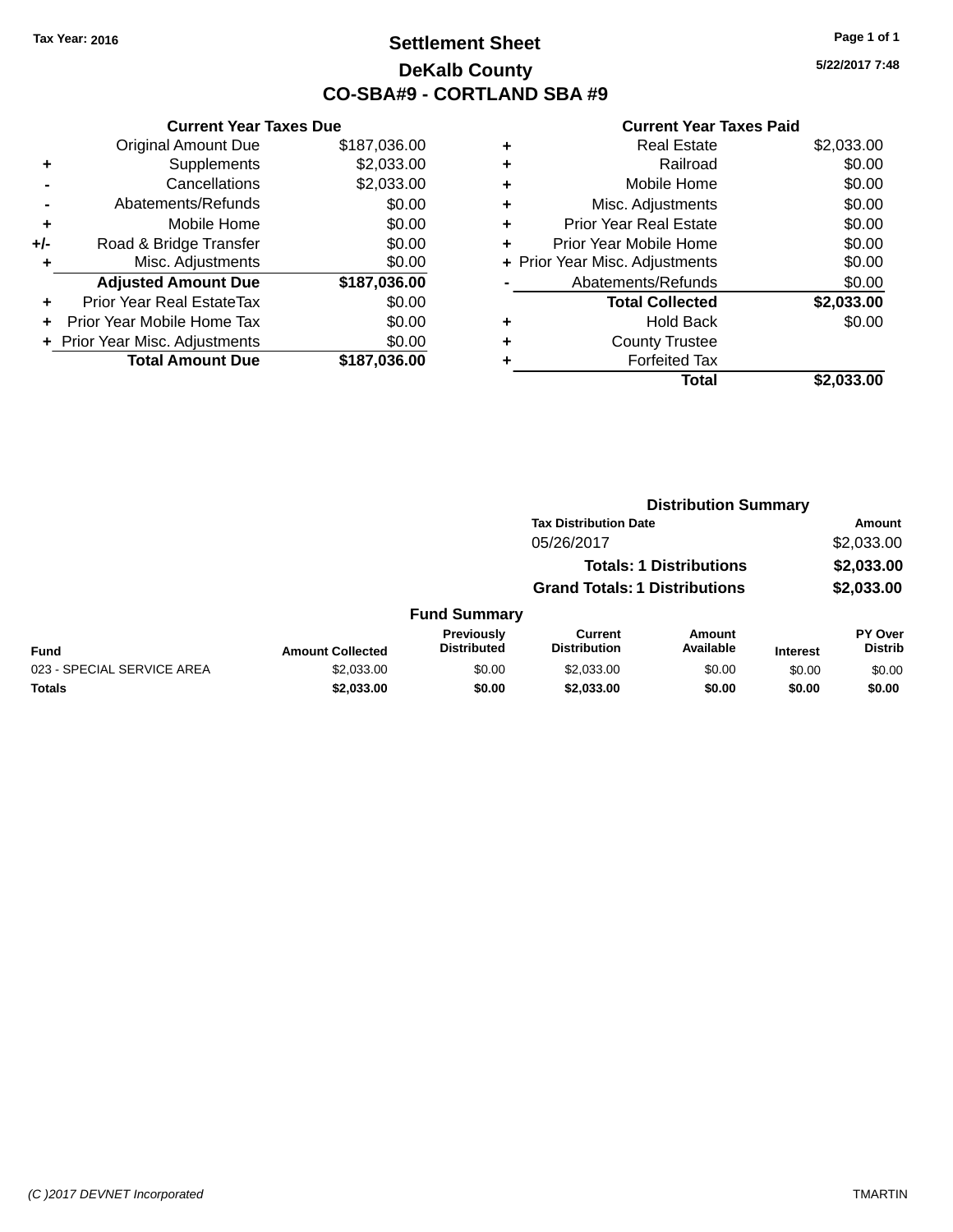## **Settlement Sheet Tax Year: 2016 Page 1 of 1 DeKalb County CO-SSA#1 - CORTLAND SBA #1**

**5/22/2017 7:48**

|       | <b>Current Year Taxes Due</b>  |              |
|-------|--------------------------------|--------------|
|       | <b>Original Amount Due</b>     | \$414,101.58 |
| ٠     | Supplements                    | \$3,554.52   |
|       | Cancellations                  | \$3,554.52   |
|       | Abatements/Refunds             | \$0.00       |
| ٠     | Mobile Home                    | \$0.00       |
| $+/-$ | Road & Bridge Transfer         | \$0.00       |
| ٠     | Misc. Adjustments              | \$0.00       |
|       | <b>Adjusted Amount Due</b>     | \$414,101.58 |
| ÷     | Prior Year Real EstateTax      | \$0.00       |
|       | Prior Year Mobile Home Tax     | \$0.00       |
|       | + Prior Year Misc. Adjustments | \$0.00       |
|       | <b>Total Amount Due</b>        | \$414,101.58 |
|       |                                |              |

| ٠ | <b>Real Estate</b>             | \$8,886.30 |
|---|--------------------------------|------------|
| ٠ | Railroad                       | \$0.00     |
| ٠ | Mobile Home                    | \$0.00     |
| ٠ | Misc. Adjustments              | \$0.00     |
| ٠ | <b>Prior Year Real Estate</b>  | \$0.00     |
| ٠ | Prior Year Mobile Home         | \$0.00     |
|   | + Prior Year Misc. Adjustments | \$0.00     |
|   | Abatements/Refunds             | \$0.00     |
|   | <b>Total Collected</b>         | \$8,886.30 |
| ٠ | <b>Hold Back</b>               | \$0.00     |
| ٠ | <b>County Trustee</b>          |            |
|   | <b>Forfeited Tax</b>           |            |
|   | Total                          | \$8,886.30 |
|   |                                |            |

|                            |                         |                                         | <b>Distribution Summary</b>           |                                |                 |                           |
|----------------------------|-------------------------|-----------------------------------------|---------------------------------------|--------------------------------|-----------------|---------------------------|
|                            |                         |                                         | <b>Tax Distribution Date</b>          |                                |                 | <b>Amount</b>             |
|                            |                         |                                         | 05/26/2017                            |                                |                 | \$8,886.30                |
|                            |                         |                                         |                                       | <b>Totals: 1 Distributions</b> |                 | \$8,886.30                |
|                            |                         |                                         | <b>Grand Totals: 1 Distributions</b>  |                                |                 | \$8,886.30                |
|                            |                         | <b>Fund Summary</b>                     |                                       |                                |                 |                           |
| <b>Fund</b>                | <b>Amount Collected</b> | <b>Previously</b><br><b>Distributed</b> | <b>Current</b><br><b>Distribution</b> | Amount<br>Available            | <b>Interest</b> | PY Over<br><b>Distrib</b> |
| 023 - SPECIAL SERVICE AREA | \$8,886.30              | \$0.00                                  | \$8,886.30                            | \$0.00                         | \$0.00          | \$0.00                    |
| <b>Totals</b>              | \$8,886.30              | \$0.00                                  | \$8,886.30                            | \$0.00                         | \$0.00          | \$0.00                    |
|                            |                         |                                         |                                       |                                |                 |                           |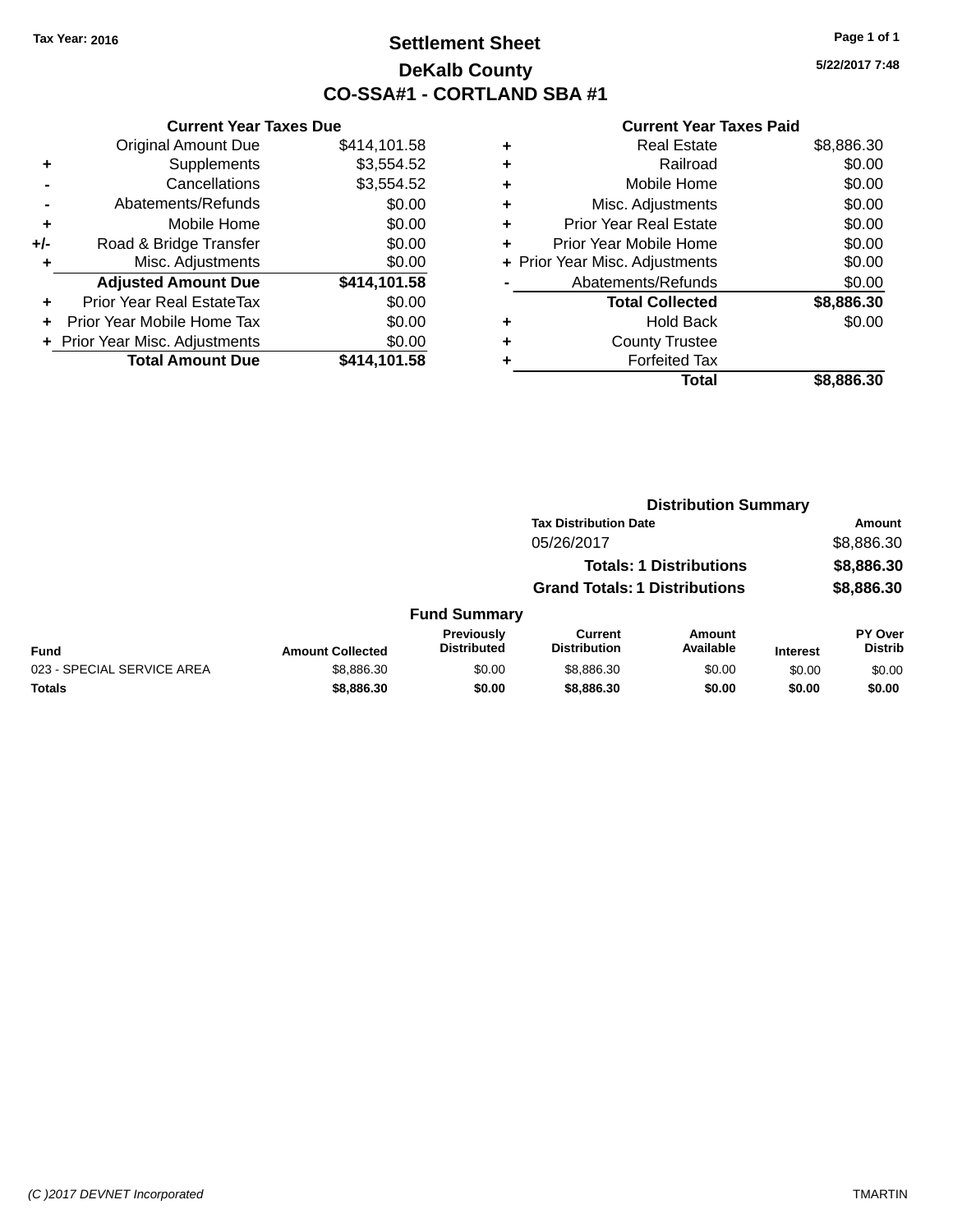## **Settlement Sheet Tax Year: 2016 Page 1 of 1 DeKalb County CO-SSA#4 - CORTLAND SBA #4**

**5/22/2017 7:48**

|     | <b>Current Year Taxes Due</b>    |             |     |
|-----|----------------------------------|-------------|-----|
|     | Original Amount Due              | \$0.00      |     |
|     | <b>Supplements</b>               | \$0.00      |     |
|     | Cancellations                    | \$0.00      |     |
|     | Abatements/Refunds               | \$0.00      |     |
|     | Mobile Home                      | \$0.00      |     |
| +/- | Road & Bridge Transfer           | \$0.00      |     |
|     | Misc. Adjustments                | \$170.94    | + F |
|     | <b>Adjusted Amount Due</b>       | \$170.94    |     |
| ÷   | <b>Prior Year Real EstateTax</b> | \$0.00      |     |
|     | Prior Year Mobile Home Tax       | \$0.00      |     |
|     | + Prior Year Misc. Adjustments   | \$10,578.50 |     |
|     | <b>Total Amount Due</b>          | \$10,749.44 |     |
|     |                                  |             |     |

# **Current Year Taxes Paid**

|   | Total                          | \$10.749.44 |
|---|--------------------------------|-------------|
|   | <b>Forfeited Tax</b>           |             |
| ٠ | <b>County Trustee</b>          |             |
| ٠ | <b>Hold Back</b>               | \$0.00      |
|   | <b>Total Collected</b>         | \$10,749.44 |
|   | Abatements/Refunds             | \$0.00      |
|   | + Prior Year Misc. Adjustments | \$10,578.50 |
|   | Prior Year Mobile Home         | \$0.00      |
| ٠ | <b>Prior Year Real Estate</b>  | \$0.00      |
| ٠ | Misc. Adjustments              | \$170.94    |
| ٠ | Mobile Home                    | \$0.00      |
| ÷ | Railroad                       | \$0.00      |
| ٠ | <b>Real Estate</b>             | \$0.00      |

| <b>Fund Summary</b>        |                         |                                  |                                |                     |                 |                           |
|----------------------------|-------------------------|----------------------------------|--------------------------------|---------------------|-----------------|---------------------------|
| Fund                       | <b>Amount Collected</b> | Previously<br><b>Distributed</b> | Current<br><b>Distribution</b> | Amount<br>Available | <b>Interest</b> | PY Over<br><b>Distrib</b> |
| 023 - SPECIAL SERVICE AREA | \$10,749.44             | \$0.00                           | \$0.00                         | $$-31.253.87$       | \$0.00          | \$42,003.31               |
| Totals                     | \$10,749.44             | \$0.00                           | \$0.00                         | $$-31,253,87$       | \$0.00          | \$42,003.31               |
|                            |                         |                                  |                                |                     |                 |                           |

#### **Miscellaneous Adjustment Detail**

**Year** Source **Account Type Account Adjustment Description** 

2015 DR - Drainage Back Tax Collected \$10,578.50 TRUSTEE SALE NATURE'S CROSSING 49 PARCELS by TBA 2016 DR - Drainage Back Tax Collected \$170.94 TRUSTEE SALE 09-17-385-010 by TBA **Totals 2 entries \$10,749.44**

*(C )2017 DEVNET Incorporated* TMARTIN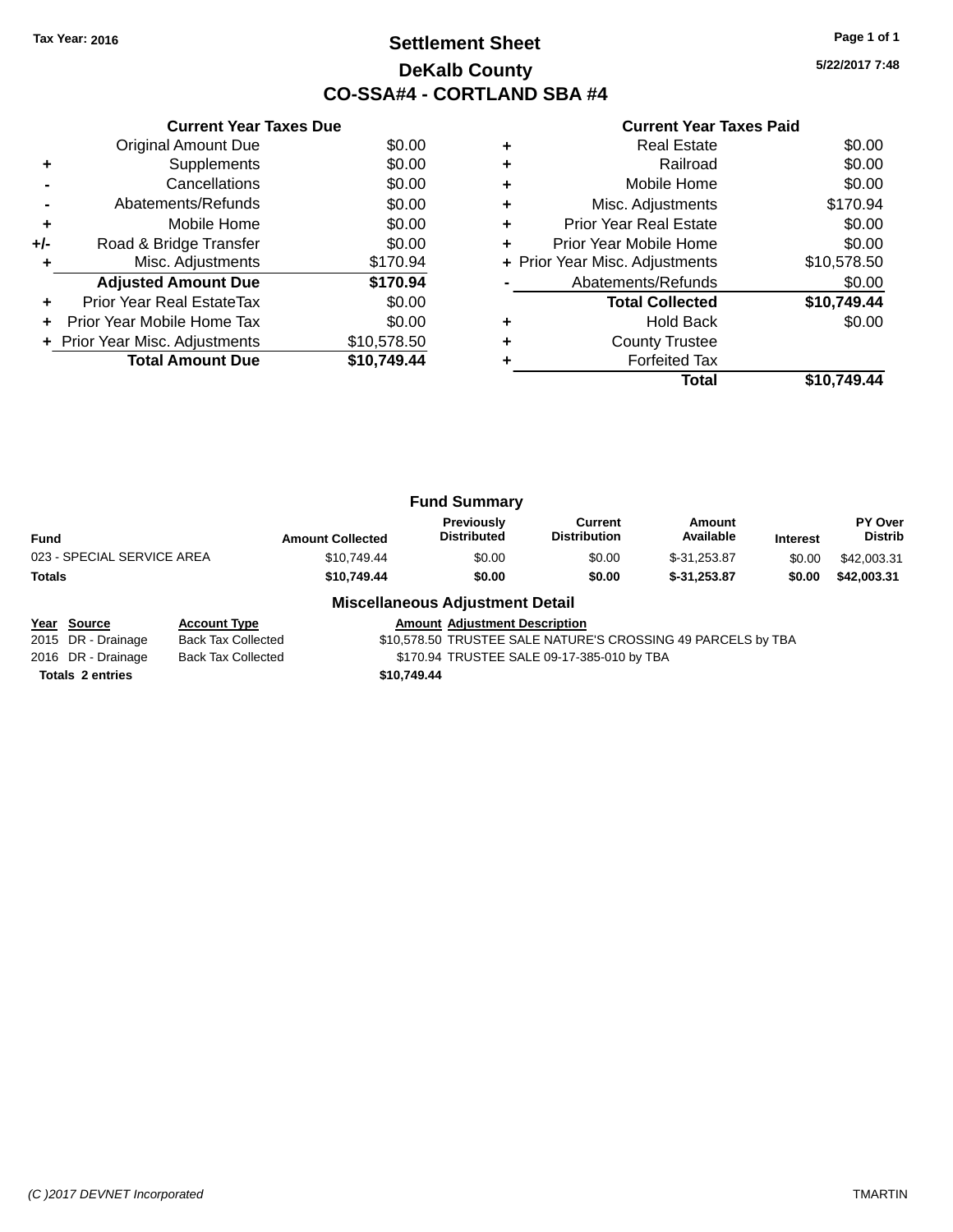## **Settlement Sheet Tax Year: 2016 Page 1 of 1 DeKalb County CO-SSA#7 - CORTLAND SBA #7**

**5/22/2017 7:48**

|     | <b>Current Year Taxes Due</b>  |        |
|-----|--------------------------------|--------|
|     | <b>Original Amount Due</b>     | \$0.00 |
| ٠   | Supplements                    | \$0.00 |
|     | Cancellations                  | \$0.00 |
|     | Abatements/Refunds             | \$0.00 |
| ٠   | Mobile Home                    | \$0.00 |
| +/- | Road & Bridge Transfer         | \$0.00 |
| ٠   | Misc. Adjustments              | \$0.00 |
|     | <b>Adjusted Amount Due</b>     | \$0.00 |
| ÷   | Prior Year Real EstateTax      | \$0.00 |
|     | Prior Year Mobile Home Tax     | \$0.00 |
|     | + Prior Year Misc. Adjustments | \$0.00 |
|     | <b>Total Amount Due</b>        | \$0.00 |
|     |                                |        |

|   | Total                          |        |
|---|--------------------------------|--------|
|   | <b>Forfeited Tax</b>           |        |
|   | <b>County Trustee</b>          |        |
|   | <b>Hold Back</b>               | \$0.00 |
|   | <b>Total Collected</b>         | \$0.00 |
|   | Abatements/Refunds             | \$0.00 |
|   | + Prior Year Misc. Adjustments | \$0.00 |
|   | Prior Year Mobile Home         | \$0.00 |
| ٠ | Prior Year Real Estate         | \$0.00 |
| ٠ | Misc. Adjustments              | \$0.00 |
| ٠ | Mobile Home                    | \$0.00 |
|   | Railroad                       | \$0.00 |
|   | Real Estate                    | \$0.00 |

| <b>Fund Summary</b>        |                         |                                         |                                |                     |                 |                                  |
|----------------------------|-------------------------|-----------------------------------------|--------------------------------|---------------------|-----------------|----------------------------------|
| <b>Fund</b>                | <b>Amount Collected</b> | <b>Previously</b><br><b>Distributed</b> | Current<br><b>Distribution</b> | Amount<br>Available | <b>Interest</b> | <b>PY Over</b><br><b>Distrib</b> |
| 023 - SPECIAL SERVICE AREA | \$0.00                  | \$0.00                                  | \$0.00                         | \$0.00              | \$0.00          | \$0.00                           |
| <b>Totals</b>              | \$0.00                  | \$0.00                                  | \$0.00                         | \$0.00              | \$0.00          | \$0.00                           |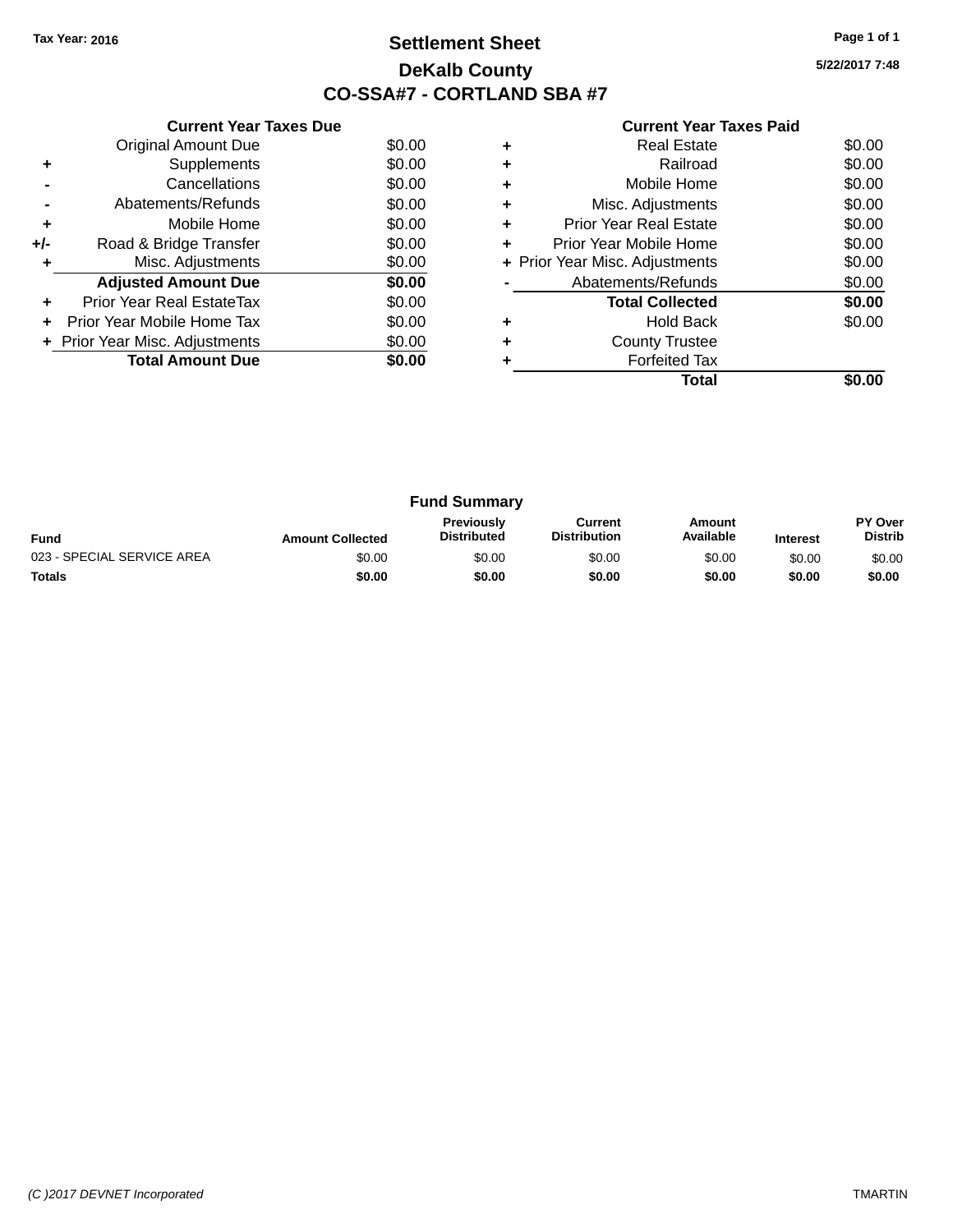## **Settlement Sheet Tax Year: 2016 Page 1 of 1 DeKalb County CO-SSA#8 - CORTLAND SBA #8**

**5/22/2017 7:48**

|     | <b>Current Year Taxes Due</b>  |        |
|-----|--------------------------------|--------|
|     | <b>Original Amount Due</b>     | \$0.00 |
| ٠   | Supplements                    | \$0.00 |
|     | Cancellations                  | \$0.00 |
|     | Abatements/Refunds             | \$0.00 |
| ٠   | Mobile Home                    | \$0.00 |
| +/- | Road & Bridge Transfer         | \$0.00 |
| ٠   | Misc. Adjustments              | \$0.00 |
|     | <b>Adjusted Amount Due</b>     | \$0.00 |
| ÷   | Prior Year Real EstateTax      | \$0.00 |
| ÷   | Prior Year Mobile Home Tax     | \$0.00 |
|     | + Prior Year Misc. Adjustments | \$0.00 |
|     | <b>Total Amount Due</b>        | \$0.00 |
|     |                                |        |

|   | <b>Real Estate</b>             | \$0.00 |
|---|--------------------------------|--------|
|   | Railroad                       | \$0.00 |
|   | Mobile Home                    | \$0.00 |
| ٠ | Misc. Adjustments              | \$0.00 |
| ٠ | Prior Year Real Estate         | \$0.00 |
| ٠ | Prior Year Mobile Home         | \$0.00 |
|   | + Prior Year Misc. Adjustments | \$0.00 |
|   | Abatements/Refunds             | \$0.00 |
|   | <b>Total Collected</b>         | \$0.00 |
|   | <b>Hold Back</b>               | \$0.00 |
|   | <b>County Trustee</b>          |        |
|   | <b>Forfeited Tax</b>           |        |
|   | Total                          |        |

|                            |                         | <b>Fund Summary</b>                     |                                |                     |                 |                           |
|----------------------------|-------------------------|-----------------------------------------|--------------------------------|---------------------|-----------------|---------------------------|
| <b>Fund</b>                | <b>Amount Collected</b> | <b>Previously</b><br><b>Distributed</b> | Current<br><b>Distribution</b> | Amount<br>Available | <b>Interest</b> | PY Over<br><b>Distrib</b> |
| 023 - SPECIAL SERVICE AREA | \$0.00                  | \$0.00                                  | \$0.00                         | \$0.00              | \$0.00          | \$0.00                    |
| <b>Totals</b>              | \$0.00                  | \$0.00                                  | \$0.00                         | \$0.00              | \$0.00          | \$0.00                    |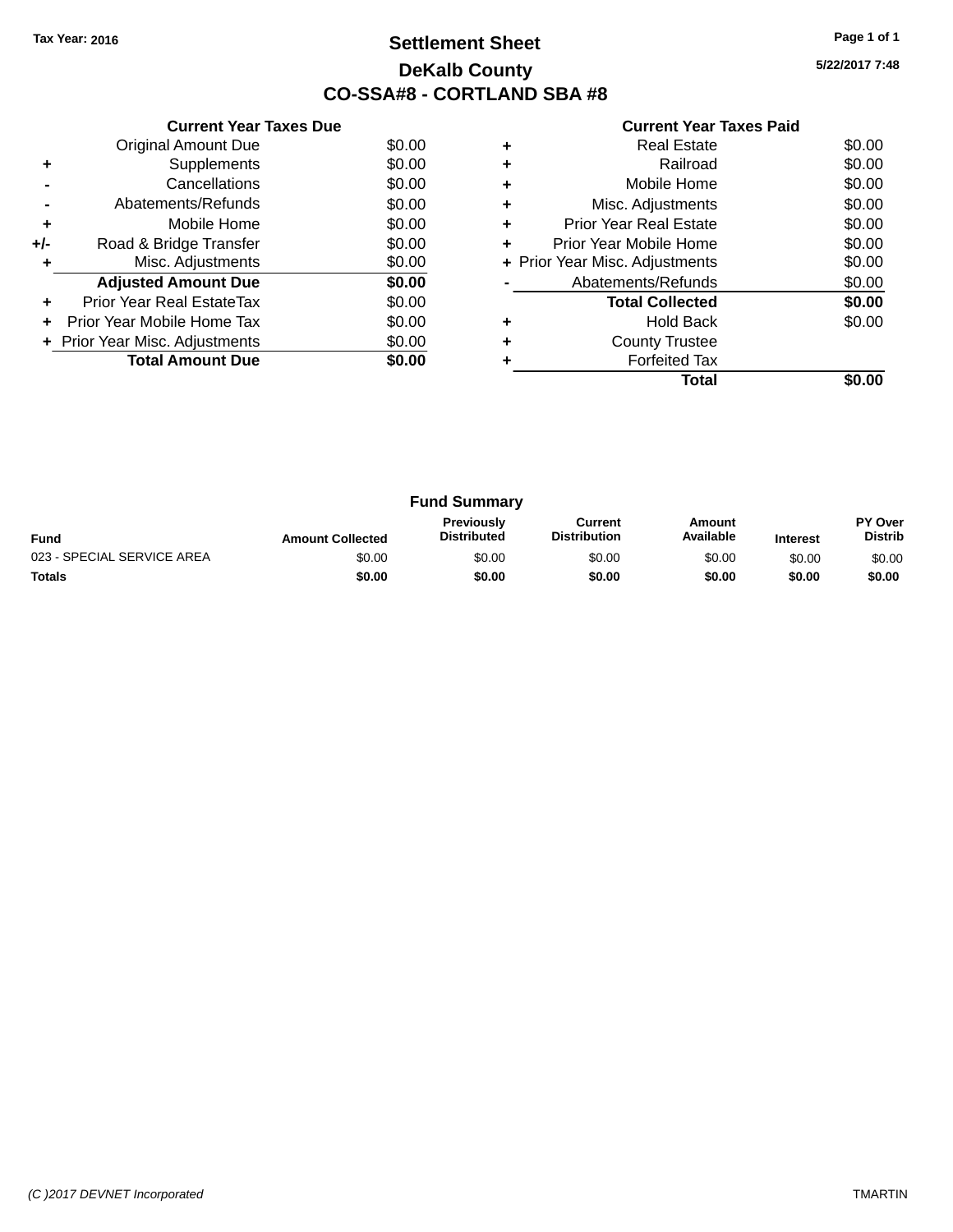# **Settlement Sheet Tax Year: 2016 Page 1 of 1 DeKalb County MA-DK #3 - MALTA DEKALB DRAINAGE #3**

|     | <b>Current Year Taxes Due</b>  |            |
|-----|--------------------------------|------------|
|     | <b>Original Amount Due</b>     | \$3,756.78 |
| ٠   | Supplements                    | \$0.00     |
|     | Cancellations                  | \$0.00     |
|     | Abatements/Refunds             | \$0.00     |
| ٠   | Mobile Home                    | \$0.00     |
| +/- | Road & Bridge Transfer         | \$0.00     |
| ٠   | Misc. Adjustments              | \$0.00     |
|     | <b>Adjusted Amount Due</b>     | \$3,756.78 |
| ÷   | Prior Year Real EstateTax      | \$0.00     |
|     | Prior Year Mobile Home Tax     | \$0.00     |
|     | + Prior Year Misc. Adjustments | \$0.00     |
|     | <b>Total Amount Due</b>        | \$3,756.78 |

|   | <b>Current Year Taxes Paid</b> |          |
|---|--------------------------------|----------|
| ٠ | Real Estate                    | \$378.81 |
| ٠ | Railroad                       | \$0.00   |
| ٠ | Mobile Home                    | \$0.00   |
| ٠ | Misc. Adjustments              | \$0.00   |
| ٠ | <b>Prior Year Real Estate</b>  | \$0.00   |
| ٠ | Prior Year Mobile Home         | \$0.00   |
|   | + Prior Year Misc. Adjustments | \$0.00   |
|   | Abatements/Refunds             | \$0.00   |
|   | <b>Total Collected</b>         | \$378.81 |
| ٠ | <b>Hold Back</b>               | \$0.00   |
|   | <b>County Trustee</b>          |          |
|   | <b>Forfeited Tax</b>           |          |
|   | Total                          | \$378.81 |
|   |                                |          |

|                 |                         |                                         | <b>Distribution Summary</b>           |                                |                 |                                  |
|-----------------|-------------------------|-----------------------------------------|---------------------------------------|--------------------------------|-----------------|----------------------------------|
|                 |                         |                                         | <b>Tax Distribution Date</b>          |                                |                 | Amount                           |
|                 |                         |                                         | 05/26/2017                            |                                |                 | \$378.81                         |
|                 |                         |                                         |                                       | <b>Totals: 1 Distributions</b> |                 | \$378.81                         |
|                 |                         |                                         | <b>Grand Totals: 1 Distributions</b>  |                                |                 | \$378.81                         |
|                 |                         | <b>Fund Summary</b>                     |                                       |                                |                 |                                  |
| <b>Fund</b>     | <b>Amount Collected</b> | <b>Previously</b><br><b>Distributed</b> | <b>Current</b><br><b>Distribution</b> | Amount<br>Available            | <b>Interest</b> | <b>PY Over</b><br><b>Distrib</b> |
| 001 - CORPORATE | \$378.81                | \$0.00                                  | \$378.81                              | \$0.00                         | \$0.00          | \$0.00                           |
| <b>Totals</b>   | \$378.81                | \$0.00                                  | \$378.81                              | \$0.00                         | \$0.00          | \$0.00                           |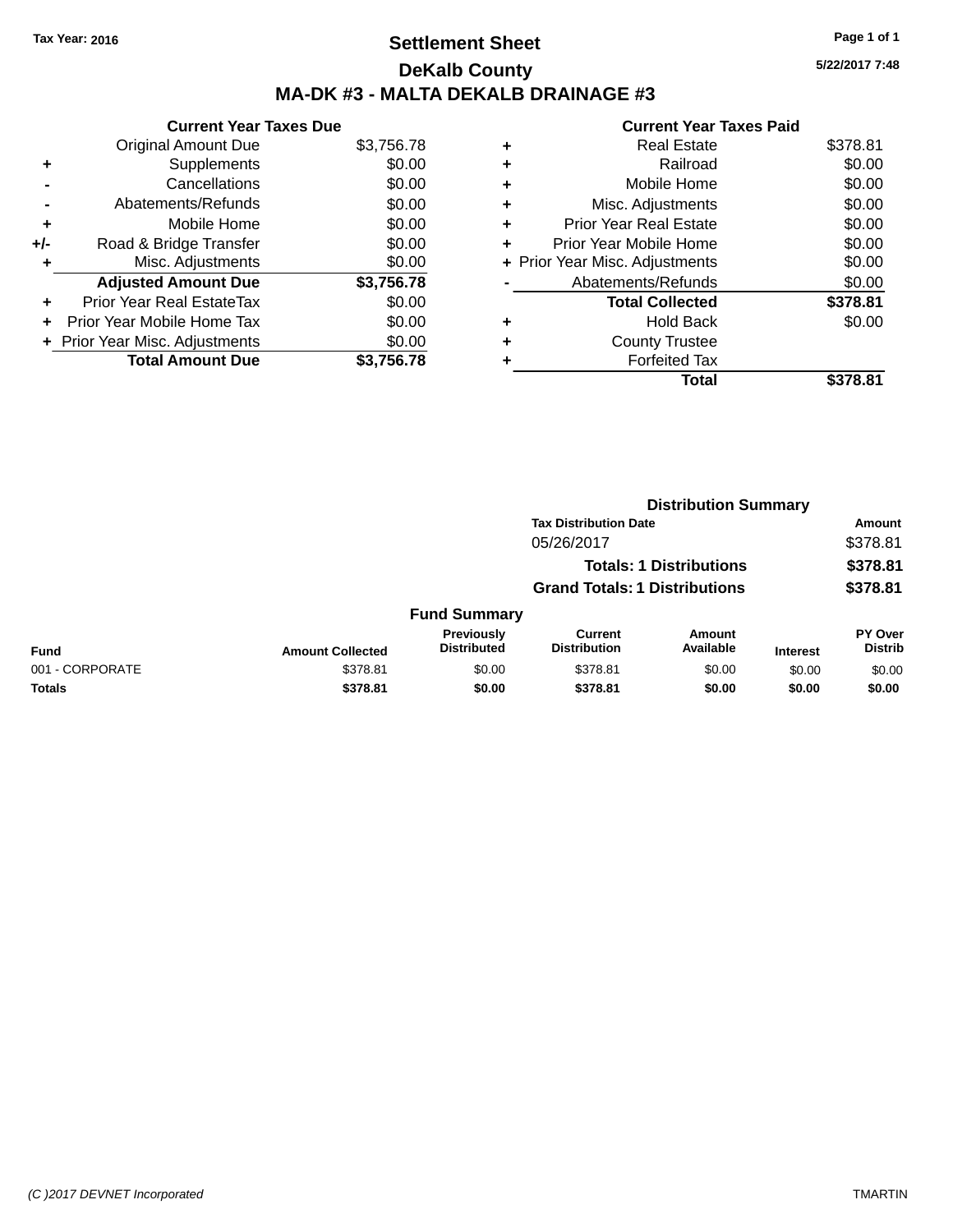## **Settlement Sheet Tax Year: 2016 Page 1 of 1 DeKalb County MAMIAFDK - MA-MI-AF-DK DRAINAGE #11**

|     | <b>Current Year Taxes Due</b>  |             |
|-----|--------------------------------|-------------|
|     | <b>Original Amount Due</b>     | \$18,767.24 |
| ٠   | Supplements                    | \$0.00      |
|     | Cancellations                  | \$0.00      |
|     | Abatements/Refunds             | \$0.00      |
| ٠   | Mobile Home                    | \$0.00      |
| +/- | Road & Bridge Transfer         | \$0.00      |
| ٠   | Misc. Adjustments              | \$0.00      |
|     | <b>Adjusted Amount Due</b>     | \$18,767.24 |
| ÷   | Prior Year Real EstateTax      | \$0.00      |
|     | Prior Year Mobile Home Tax     | \$0.00      |
|     | + Prior Year Misc. Adjustments | \$0.00      |
|     | <b>Total Amount Due</b>        | \$18,767.24 |

|   | <b>Current Year Taxes Paid</b> |          |
|---|--------------------------------|----------|
| ٠ | <b>Real Estate</b>             | \$639.50 |
|   | Railroad                       | \$0.00   |
| ٠ | Mobile Home                    | \$0.00   |
| ٠ | Misc. Adjustments              | \$0.00   |
| ٠ | <b>Prior Year Real Estate</b>  | \$0.00   |
|   | Prior Year Mobile Home         | \$0.00   |
|   | + Prior Year Misc. Adjustments | \$0.00   |
|   | Abatements/Refunds             | \$0.00   |
|   | <b>Total Collected</b>         | \$639.50 |
| ٠ | Hold Back                      | \$0.00   |
|   | <b>County Trustee</b>          |          |
|   | <b>Forfeited Tax</b>           |          |
|   | Total                          |          |

|                 |                         |                                         |                                       | <b>Distribution Summary</b>    |                 |                           |
|-----------------|-------------------------|-----------------------------------------|---------------------------------------|--------------------------------|-----------------|---------------------------|
|                 |                         |                                         | <b>Tax Distribution Date</b>          |                                |                 | <b>Amount</b>             |
|                 |                         |                                         | 05/26/2017                            |                                |                 | \$639.50                  |
|                 |                         |                                         |                                       | <b>Totals: 1 Distributions</b> |                 | \$639.50                  |
|                 |                         |                                         | <b>Grand Totals: 1 Distributions</b>  |                                |                 | \$639.50                  |
|                 |                         | <b>Fund Summary</b>                     |                                       |                                |                 |                           |
| Fund            | <b>Amount Collected</b> | <b>Previously</b><br><b>Distributed</b> | <b>Current</b><br><b>Distribution</b> | Amount<br>Available            | <b>Interest</b> | PY Over<br><b>Distrib</b> |
| 001 - CORPORATE | \$639.50                | \$0.00                                  | \$639.50                              | \$0.00                         | \$0.00          | \$0.00                    |
| <b>Totals</b>   | \$639.50                | \$0.00                                  | \$639.50                              | \$0.00                         | \$0.00          | \$0.00                    |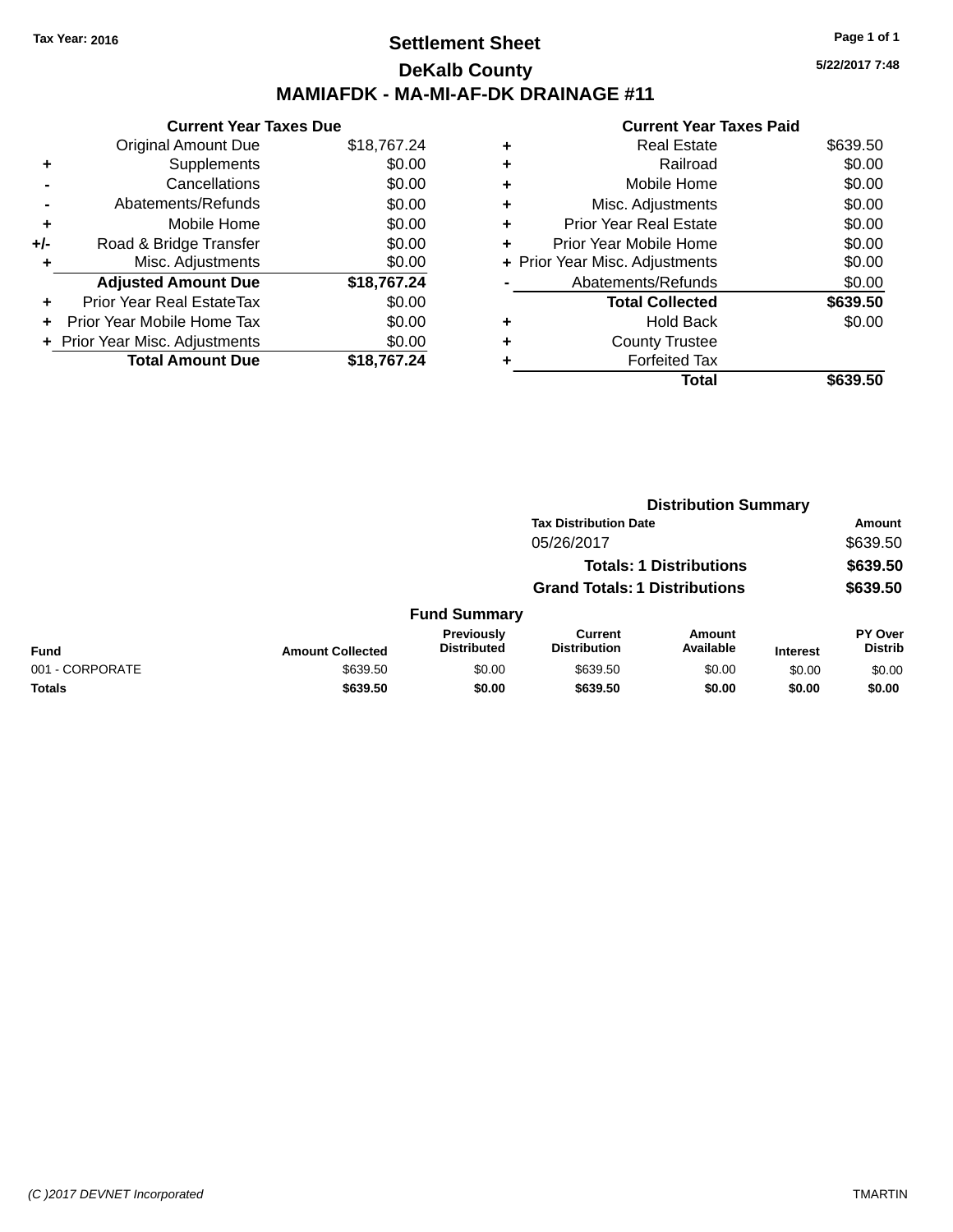## **Settlement Sheet Tax Year: 2016 Page 1 of 1 DeKalb County MY-DK #2 - MAYFIELD DEKALB DRAINAGE**

**5/22/2017 7:48**

|     | <b>Current Year Taxes Due</b>  |            |
|-----|--------------------------------|------------|
|     | <b>Original Amount Due</b>     | \$1,206.46 |
| ÷   | Supplements                    | \$0.00     |
|     | Cancellations                  | \$0.00     |
|     | Abatements/Refunds             | \$0.00     |
| ٠   | Mobile Home                    | \$0.00     |
| +/- | Road & Bridge Transfer         | \$0.00     |
| ٠   | Misc. Adjustments              | \$0.00     |
|     | <b>Adjusted Amount Due</b>     | \$1,206.46 |
| ÷   | Prior Year Real EstateTax      | \$0.00     |
| ÷   | Prior Year Mobile Home Tax     | \$0.00     |
|     | + Prior Year Misc. Adjustments | \$0.00     |
|     | <b>Total Amount Due</b>        | \$1.206.46 |

|   | <b>Real Estate</b>             | \$81.36 |
|---|--------------------------------|---------|
| ٠ | Railroad                       | \$0.00  |
| ٠ | Mobile Home                    | \$0.00  |
| ٠ | Misc. Adjustments              | \$0.00  |
| ٠ | <b>Prior Year Real Estate</b>  | \$0.00  |
| ٠ | Prior Year Mobile Home         | \$0.00  |
|   | + Prior Year Misc. Adjustments | \$0.00  |
|   | Abatements/Refunds             | \$0.00  |
|   | <b>Total Collected</b>         | \$81.36 |
| ٠ | Hold Back                      | \$0.00  |
| ٠ | <b>County Trustee</b>          |         |
| ٠ | <b>Forfeited Tax</b>           |         |
|   | Total                          | \$81.36 |
|   |                                |         |

|                 |                         | <b>Distribution Summary</b>      |                                       |                                |                 |                           |
|-----------------|-------------------------|----------------------------------|---------------------------------------|--------------------------------|-----------------|---------------------------|
|                 |                         |                                  | <b>Tax Distribution Date</b>          |                                |                 | <b>Amount</b>             |
|                 |                         |                                  | 05/26/2017                            |                                |                 | \$81.36                   |
|                 |                         |                                  |                                       | <b>Totals: 1 Distributions</b> |                 | \$81.36                   |
|                 |                         |                                  | <b>Grand Totals: 1 Distributions</b>  |                                |                 | \$81.36                   |
|                 |                         | <b>Fund Summary</b>              |                                       |                                |                 |                           |
| <b>Fund</b>     | <b>Amount Collected</b> | Previously<br><b>Distributed</b> | <b>Current</b><br><b>Distribution</b> | Amount<br>Available            | <b>Interest</b> | PY Over<br><b>Distrib</b> |
| 001 - CORPORATE | \$81.36                 | \$0.00                           | \$81.36                               | \$0.00                         | \$0.00          | \$0.00                    |
| Totals          | \$81.36                 | \$0.00                           | \$81.36                               | \$0.00                         | \$0.00          | \$0.00                    |
|                 |                         |                                  |                                       |                                |                 |                           |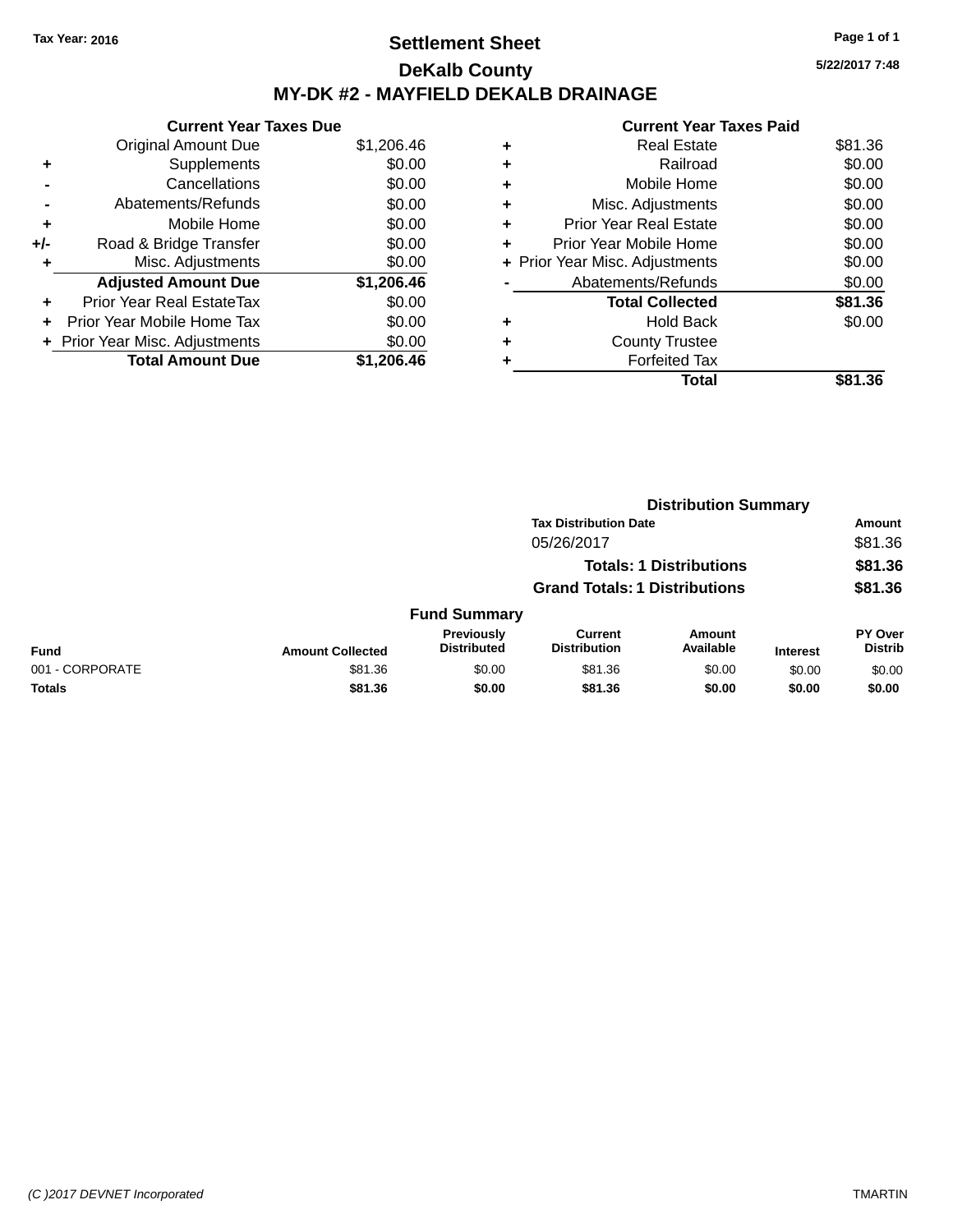## **Settlement Sheet Tax Year: 2016 Page 1 of 1 DeKalb County NO-LR-SA # - NO-LR-SA DRAINAGE #10**

**5/22/2017 7:48**

#### **Current Year Taxes Paid**

|     | <b>Current Year Taxes Due</b>    |             |
|-----|----------------------------------|-------------|
|     | <b>Original Amount Due</b>       | \$50,220.36 |
| ٠   | Supplements                      | \$282.60    |
|     | Cancellations                    | \$282.60    |
|     | Abatements/Refunds               | \$0.00      |
| ٠   | Mobile Home                      | \$0.00      |
| +/- | Road & Bridge Transfer           | \$0.00      |
|     | Misc. Adjustments                | \$37.20     |
|     | <b>Adjusted Amount Due</b>       | \$50,257.56 |
| ٠   | <b>Prior Year Real EstateTax</b> | (\$14.85)   |
| ÷   | Prior Year Mobile Home Tax       | \$0.00      |
|     | + Prior Year Misc. Adjustments   | \$0.00      |
|     | <b>Total Amount Due</b>          | \$50.242.71 |

|   | Total                          | \$6,887.26 |
|---|--------------------------------|------------|
| ٠ | <b>Forfeited Tax</b>           |            |
| ٠ | <b>County Trustee</b>          |            |
| ٠ | <b>Hold Back</b>               | \$0.00     |
|   | <b>Total Collected</b>         | \$6,887.26 |
|   | Abatements/Refunds             | \$0.00     |
|   | + Prior Year Misc. Adjustments | \$0.00     |
| ٠ | Prior Year Mobile Home         | \$0.00     |
| ÷ | <b>Prior Year Real Estate</b>  | (\$14.85)  |
| ٠ | Misc. Adjustments              | \$37.20    |
| ٠ | Mobile Home                    | \$0.00     |
| ٠ | Railroad                       | \$0.00     |
| ٠ | <b>Real Estate</b>             | \$6.864.91 |
|   |                                |            |

|                                   |                                                  |                                        | <b>Distribution Summary</b>                      |                                |                 |                           |
|-----------------------------------|--------------------------------------------------|----------------------------------------|--------------------------------------------------|--------------------------------|-----------------|---------------------------|
|                                   |                                                  |                                        | <b>Tax Distribution Date</b>                     |                                |                 | Amount                    |
|                                   |                                                  |                                        | 05/26/2017                                       |                                |                 | \$6,887.26                |
|                                   |                                                  |                                        |                                                  | <b>Totals: 1 Distributions</b> |                 | \$6,887.26                |
|                                   |                                                  |                                        | <b>Grand Totals: 1 Distributions</b>             |                                |                 | \$6,887.26                |
|                                   |                                                  | <b>Fund Summary</b>                    |                                                  |                                |                 |                           |
| <b>Fund</b>                       | <b>Amount Collected</b>                          | Previously<br><b>Distributed</b>       | Current<br><b>Distribution</b>                   | Amount<br>Available            | <b>Interest</b> | PY Over<br><b>Distrib</b> |
| 001 - CORPORATE                   | \$6,887.26                                       | \$0.00                                 | \$6,887.26                                       | \$0.00                         | \$0.00          | \$0.00                    |
| <b>Totals</b>                     | \$6,887.26                                       | \$0.00                                 | \$6,887.26                                       | \$0.00                         | \$0.00          | \$0.00                    |
|                                   |                                                  | <b>Miscellaneous Adjustment Detail</b> |                                                  |                                |                 |                           |
| Year Source<br>2016 DR - Drainage | <b>Account Type</b><br><b>Back Tax Collected</b> | <b>Amount Adiustment Description</b>   | \$37.20 HARRISON REDEMPTION 19-26-408-006 by TBA |                                |                 |                           |

**Totals 1 entries \$37.20**

*(C )2017 DEVNET Incorporated* TMARTIN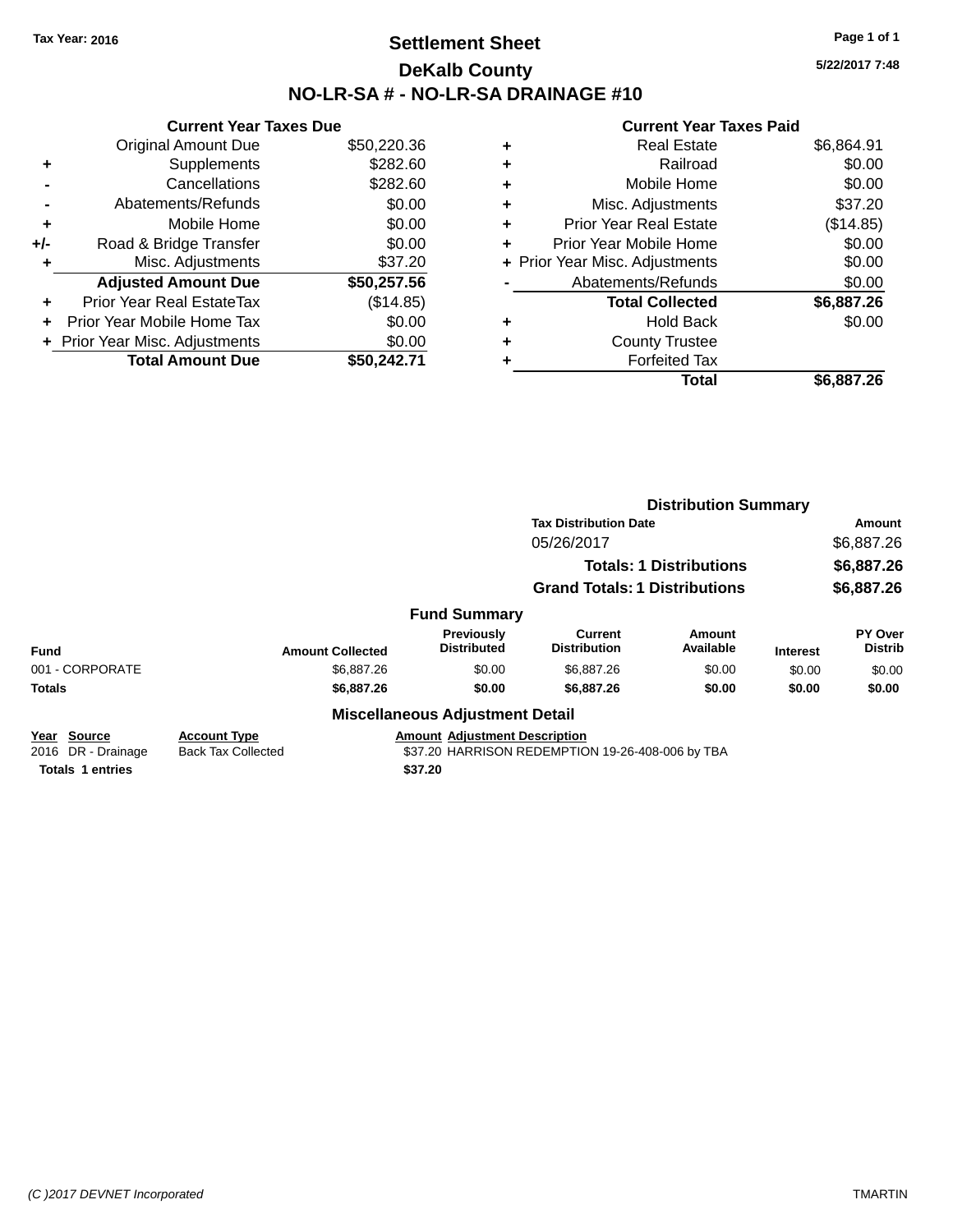## **Settlement Sheet Tax Year: 2016 Page 1 of 1 DeKalb County NORMAL #13 - NORMAL DRAINAGE DISTRICT**

**Current Year Taxes Due** Original Amount Due \$22,092.74 **+** Supplements \$0.00 **-** Cancellations \$0.00 **-** Abatements/Refunds \$0.00 **+** Mobile Home \$0.00 **+/-** Road & Bridge Transfer \$0.00 **+** Misc. Adjustments \$0.00 **Adjusted Amount Due \$22,092.74 +** Prior Year Real EstateTax \$0.00 **+** Prior Year Mobile Home Tax \$0.00 **+ Prior Year Misc. Adjustments**  $$0.00$ **Total Amount Due \$22,092.74**

|   | <b>Current Year Taxes Paid</b> |          |
|---|--------------------------------|----------|
| ٠ | Real Estate                    | \$741.44 |
|   | Railroad                       | \$0.00   |
| ٠ | Mobile Home                    | \$0.00   |
| ٠ | Misc. Adjustments              | \$0.00   |
|   | <b>Prior Year Real Estate</b>  | \$0.00   |
| ٠ | Prior Year Mobile Home         | \$0.00   |
|   | + Prior Year Misc. Adjustments | \$0.00   |
|   | Abatements/Refunds             | \$0.00   |
|   | <b>Total Collected</b>         | \$741.44 |
|   | Hold Back                      | \$0.00   |
|   | <b>County Trustee</b>          |          |
|   | <b>Forfeited Tax</b>           |          |
|   | Total                          |          |

| <b>Tax Distribution Date</b>                                                                                                                                  | <b>Amount</b>                    |
|---------------------------------------------------------------------------------------------------------------------------------------------------------------|----------------------------------|
|                                                                                                                                                               |                                  |
| 05/26/2017                                                                                                                                                    | \$741.44                         |
| <b>Totals: 1 Distributions</b>                                                                                                                                | \$741.44                         |
| <b>Grand Totals: 1 Distributions</b>                                                                                                                          | \$741.44                         |
| <b>Fund Summary</b>                                                                                                                                           |                                  |
| Previously<br><b>Current</b><br>Amount<br>Available<br><b>Distributed</b><br><b>Distribution</b><br><b>Fund</b><br><b>Amount Collected</b><br><b>Interest</b> | <b>PY Over</b><br><b>Distrib</b> |
| 001 - CORPORATE<br>\$741.44<br>\$0.00<br>\$741.44<br>\$0.00<br>\$0.00                                                                                         | \$0.00                           |
| Totals<br>\$741.44<br>\$741.44<br>\$0.00<br>\$0.00<br>\$0.00                                                                                                  | \$0.00                           |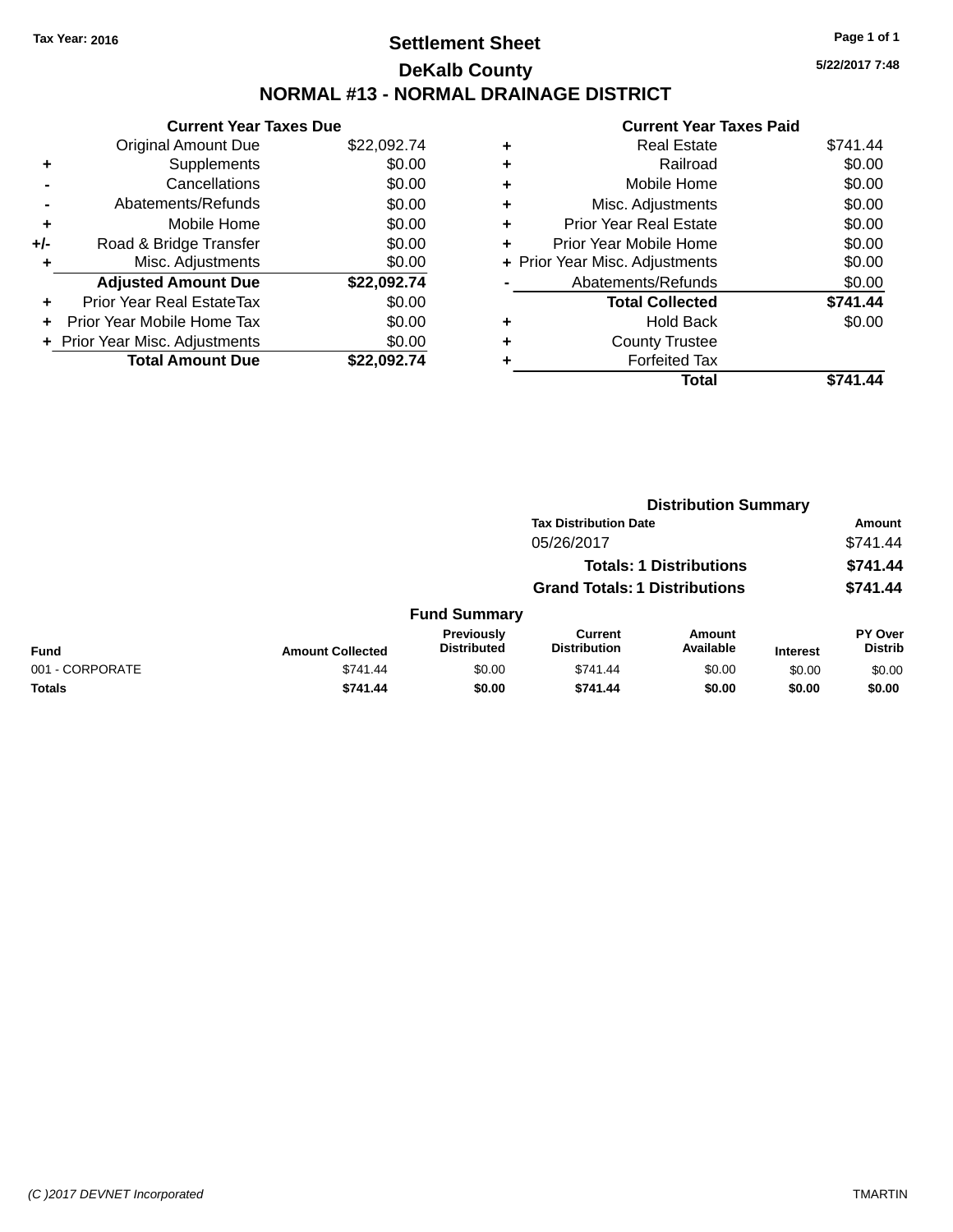## **Settlement Sheet Tax Year: 2016 Page 1 of 1 DeKalb County SH-MI #6 - SHABBONA/MILAN DRAINAGE**

**5/22/2017 7:48**

|     | <b>Current Year Taxes Due</b>  |             |  |  |  |  |  |
|-----|--------------------------------|-------------|--|--|--|--|--|
|     | Original Amount Due            | \$10,889.34 |  |  |  |  |  |
| ٠   | Supplements                    | \$0.00      |  |  |  |  |  |
|     | Cancellations                  | \$0.00      |  |  |  |  |  |
|     | Abatements/Refunds             | \$0.00      |  |  |  |  |  |
| ٠   | Mobile Home                    | \$0.00      |  |  |  |  |  |
| +/- | Road & Bridge Transfer         | \$0.00      |  |  |  |  |  |
| ٠   | Misc. Adjustments              | \$0.00      |  |  |  |  |  |
|     | <b>Adjusted Amount Due</b>     | \$10,889.34 |  |  |  |  |  |
| ٠   | Prior Year Real EstateTax      | \$0.00      |  |  |  |  |  |
| ÷   | Prior Year Mobile Home Tax     | \$0.00      |  |  |  |  |  |
|     | + Prior Year Misc. Adjustments | \$0.00      |  |  |  |  |  |
|     | <b>Total Amount Due</b>        | \$10,889.34 |  |  |  |  |  |

| ٠ | <b>Real Estate</b>             | \$825.86 |
|---|--------------------------------|----------|
| ٠ | Railroad                       | \$0.00   |
| ٠ | Mobile Home                    | \$0.00   |
| ٠ | Misc. Adjustments              | \$0.00   |
| ٠ | <b>Prior Year Real Estate</b>  | \$0.00   |
| ٠ | Prior Year Mobile Home         | \$0.00   |
|   | + Prior Year Misc. Adjustments | \$0.00   |
|   | Abatements/Refunds             | \$0.00   |
|   | <b>Total Collected</b>         | \$825.86 |
| ٠ | Hold Back                      | \$0.00   |
| ٠ | <b>County Trustee</b>          |          |
| ٠ | <b>Forfeited Tax</b>           |          |
|   | Total                          | \$825.86 |
|   |                                |          |

|                 | <b>Distribution Summary</b> |                                  |                                       |                                |                 |                           |  |
|-----------------|-----------------------------|----------------------------------|---------------------------------------|--------------------------------|-----------------|---------------------------|--|
|                 |                             |                                  | <b>Tax Distribution Date</b>          |                                |                 | Amount                    |  |
|                 |                             |                                  | 05/26/2017                            |                                |                 | \$825.86                  |  |
|                 |                             |                                  |                                       | <b>Totals: 1 Distributions</b> |                 | \$825.86                  |  |
|                 |                             |                                  | <b>Grand Totals: 1 Distributions</b>  |                                |                 | \$825.86                  |  |
|                 |                             | <b>Fund Summary</b>              |                                       |                                |                 |                           |  |
| <b>Fund</b>     | <b>Amount Collected</b>     | Previously<br><b>Distributed</b> | <b>Current</b><br><b>Distribution</b> | Amount<br>Available            | <b>Interest</b> | PY Over<br><b>Distrib</b> |  |
| 001 - CORPORATE | \$825.86                    | \$0.00                           | \$825.86                              | \$0.00                         | \$0.00          | \$0.00                    |  |
| <b>Totals</b>   | \$825.86                    | \$0.00                           | \$825.86                              | \$0.00                         | \$0.00          | \$0.00                    |  |
|                 |                             |                                  |                                       |                                |                 |                           |  |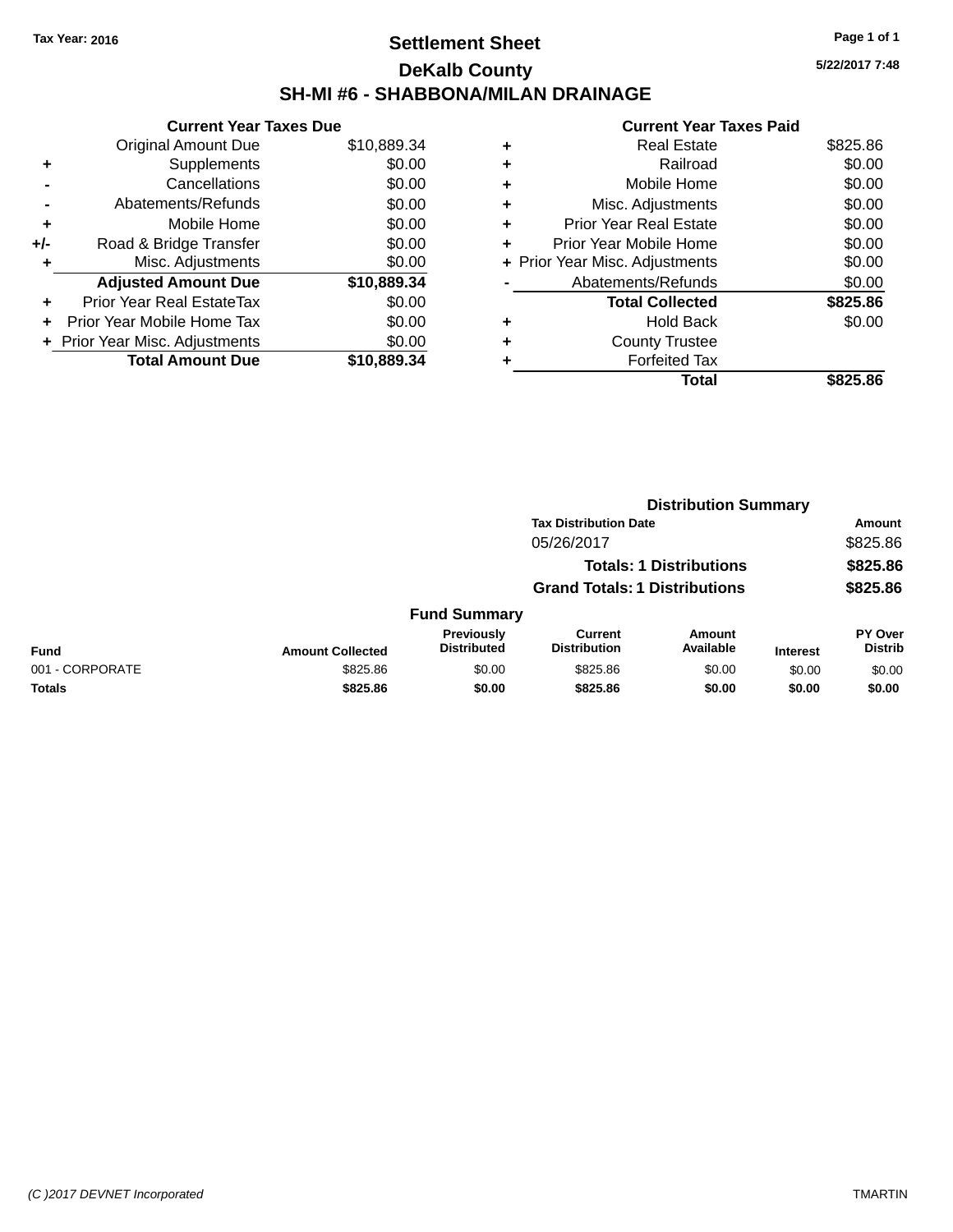# **Settlement Sheet Tax Year: 2016 Page 1 of 1 DeKalb County SQ GR #12 - SQUAW GROVE DRAINAGE**

**5/22/2017 7:48**

|     | <b>Current Year Taxes Due</b> |            |
|-----|-------------------------------|------------|
|     | <b>Original Amount Due</b>    | \$7,028.28 |
| ٠   | Supplements                   | \$0.00     |
|     | Cancellations                 | \$0.00     |
|     | Abatements/Refunds            | \$0.00     |
| ٠   | Mobile Home                   | \$0.00     |
| +/- | Road & Bridge Transfer        | \$0.00     |
|     | Misc. Adjustments             | \$0.00     |
|     | <b>Adjusted Amount Due</b>    | \$7,028.28 |
| ÷   | Prior Year Real EstateTax     | \$0.00     |
|     | Prior Year Mobile Home Tax    | \$0.00     |
|     | Prior Year Misc. Adjustments  | \$0.00     |
|     | <b>Total Amount Due</b>       | \$7.028.28 |

| ٠ | <b>Real Estate</b>             | \$100.80 |
|---|--------------------------------|----------|
| ٠ | Railroad                       | \$0.00   |
| ٠ | Mobile Home                    | \$0.00   |
| ٠ | Misc. Adjustments              | \$0.00   |
| ٠ | <b>Prior Year Real Estate</b>  | \$0.00   |
| ÷ | Prior Year Mobile Home         | \$0.00   |
|   | + Prior Year Misc. Adjustments | \$0.00   |
|   | Abatements/Refunds             | \$0.00   |
|   | <b>Total Collected</b>         | \$100.80 |
| ٠ | <b>Hold Back</b>               | \$0.00   |
| ٠ | <b>County Trustee</b>          |          |
| ٠ | <b>Forfeited Tax</b>           |          |
|   | Total                          | \$100.80 |
|   |                                |          |

|                 |                         | <b>Distribution Summary</b>             |                                       |                                |                 |                           |
|-----------------|-------------------------|-----------------------------------------|---------------------------------------|--------------------------------|-----------------|---------------------------|
|                 |                         |                                         | <b>Tax Distribution Date</b>          |                                |                 | <b>Amount</b>             |
|                 |                         |                                         | 05/26/2017                            |                                |                 | \$100.80                  |
|                 |                         |                                         |                                       | <b>Totals: 1 Distributions</b> |                 | \$100.80                  |
|                 |                         |                                         | <b>Grand Totals: 1 Distributions</b>  |                                |                 | \$100.80                  |
|                 |                         | <b>Fund Summary</b>                     |                                       |                                |                 |                           |
| <b>Fund</b>     | <b>Amount Collected</b> | <b>Previously</b><br><b>Distributed</b> | <b>Current</b><br><b>Distribution</b> | Amount<br>Available            | <b>Interest</b> | PY Over<br><b>Distrib</b> |
| 001 - CORPORATE | \$100.80                | \$0.00                                  | \$100.80                              | \$0.00                         | \$0.00          | \$0.00                    |
| <b>Totals</b>   | \$100.80                | \$0.00                                  | \$100.80                              | \$0.00                         | \$0.00          | \$0.00                    |
|                 |                         |                                         |                                       |                                |                 |                           |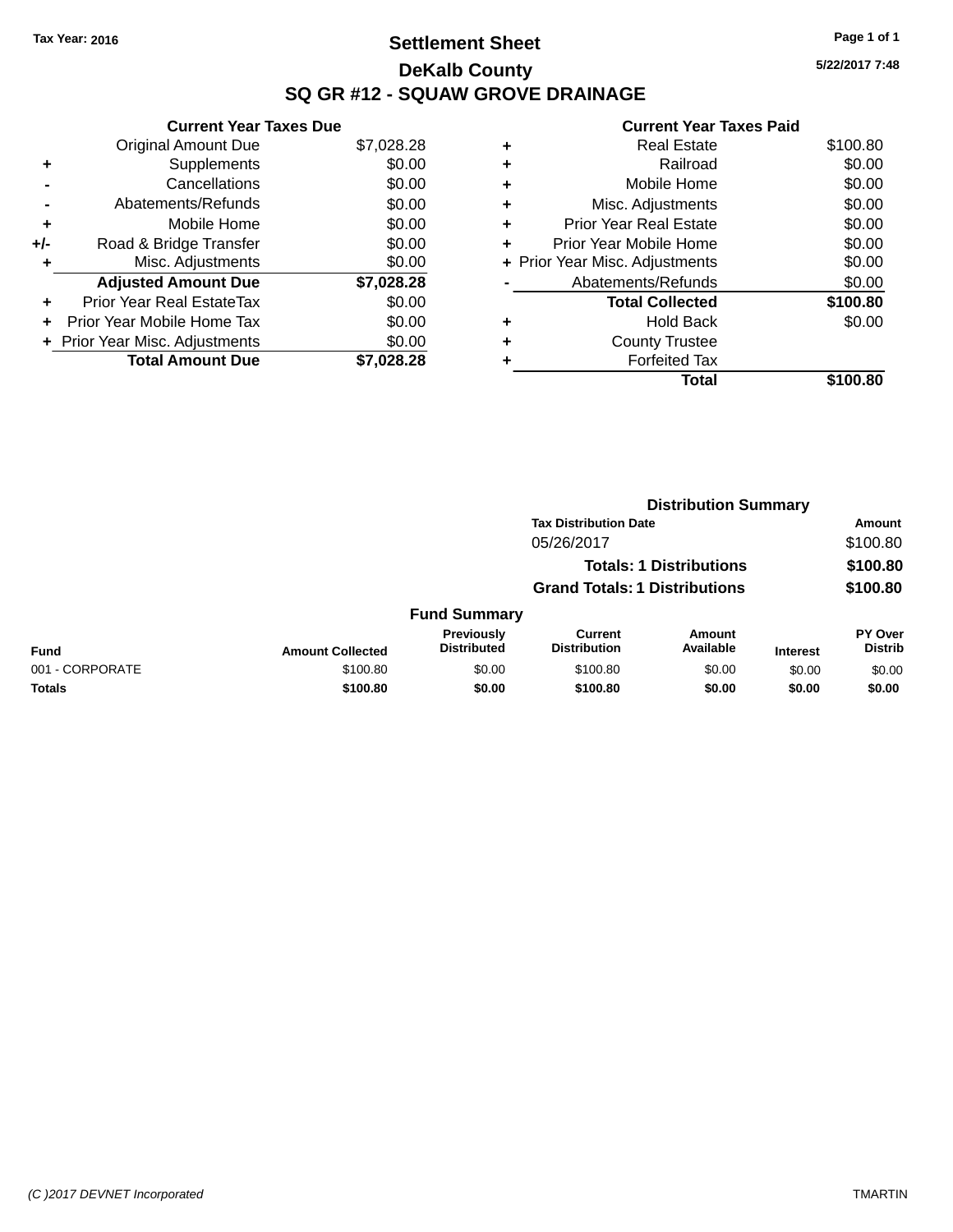## **Settlement Sheet Tax Year: 2016 Page 1 of 1 DeKalb County VG-CO #16 - VIRGIL CORTLAND DRAIN #16**

**Current Year Taxes Due** Original Amount Due \$18,282.64 **+** Supplements \$40.00 **-** Cancellations \$40.00 **-** Abatements/Refunds \$0.00 **+** Mobile Home \$0.00 **+/-** Road & Bridge Transfer \$0.00 **+** Misc. Adjustments \$0.00 **Adjusted Amount Due \$18,282.64 +** Prior Year Real EstateTax \$0.00 **+** Prior Year Mobile Home Tax \$0.00 **+** Prior Year Misc. Adjustments \$20.00 **Total Amount Due \$18,302.64**

#### **Current Year Taxes Paid +** Real Estate \$2,429.18 **+** Railroad \$0.00 **+** Mobile Home \$0.00 **+** Misc. Adjustments \$0.00 **+** Prior Year Real Estate \$0.00 **+** Prior Year Mobile Home \$0.00 **+** Prior Year Misc. Adjustments \$20.00 Abatements/Refunds \$0.00 **Total Collected \$2,449.18 +** Hold Back \$0.00 **+** County Trustee **+** Forfeited Tax **Total \$2,449.18**

|                                   |                                                  |                                                                                            | <b>Distribution Summary</b>           |                                |                 |                                  |  |
|-----------------------------------|--------------------------------------------------|--------------------------------------------------------------------------------------------|---------------------------------------|--------------------------------|-----------------|----------------------------------|--|
|                                   |                                                  |                                                                                            | <b>Tax Distribution Date</b>          |                                |                 | Amount                           |  |
|                                   |                                                  |                                                                                            | 05/26/2017                            |                                |                 | \$2,449.18                       |  |
|                                   |                                                  |                                                                                            |                                       | <b>Totals: 1 Distributions</b> |                 | \$2,449.18                       |  |
|                                   |                                                  |                                                                                            | <b>Grand Totals: 1 Distributions</b>  |                                |                 | \$2,449.18                       |  |
|                                   |                                                  | <b>Fund Summary</b>                                                                        |                                       |                                |                 |                                  |  |
| <b>Fund</b>                       | <b>Amount Collected</b>                          | Previously<br><b>Distributed</b>                                                           | <b>Current</b><br><b>Distribution</b> | Amount<br>Available            | <b>Interest</b> | <b>PY Over</b><br><b>Distrib</b> |  |
| 001 - CORPORATE                   | \$2,449.18                                       | \$0.00                                                                                     | \$2,449.18                            | \$0.00                         | \$0.00          | \$0.00                           |  |
| <b>Totals</b>                     | \$2,449.18                                       | \$0.00                                                                                     | \$2,449.18                            | \$0.00                         | \$0.00          | \$0.00                           |  |
|                                   |                                                  | <b>Miscellaneous Adjustment Detail</b>                                                     |                                       |                                |                 |                                  |  |
| Year Source<br>2015 DR - Drainage | <b>Account Type</b><br><b>Back Tax Collected</b> | <b>Amount Adjustment Description</b><br>\$20.00 OBERHELMAN REDEMPTION 09-25-451-001 by TBA |                                       |                                |                 |                                  |  |

**Totals 1 entries \$20.00**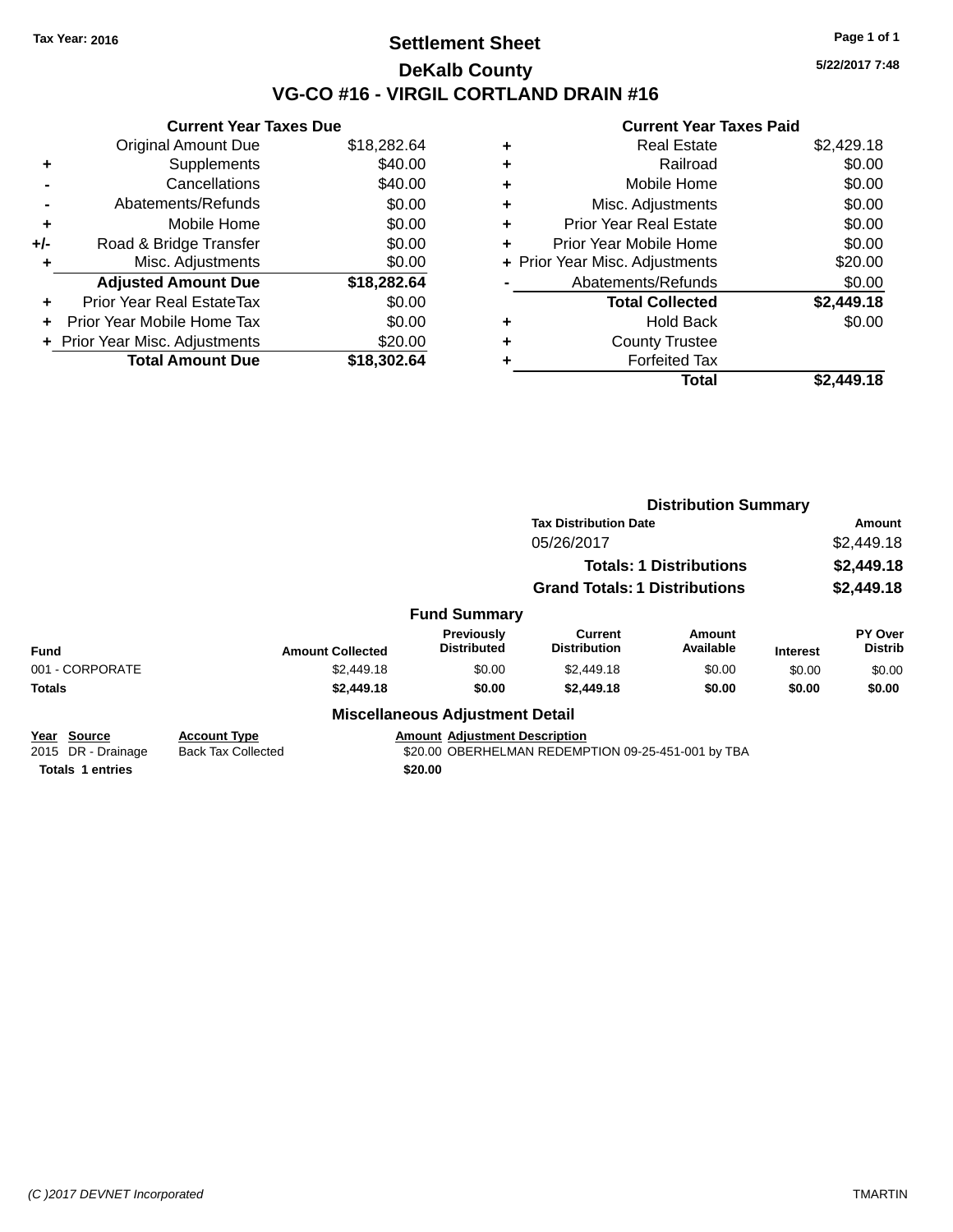# **Settlement Sheet Tax Year: 2016 Page 1 of 1 DeKalb County VI-AD #9 - VICTOR/ADAMS DRAINAGE #9**

**Current Year Taxes Due** Original Amount Due \$1,126.20 **+** Supplements \$0.00 **-** Cancellations \$0.00 **-** Abatements/Refunds \$0.00 **+** Mobile Home \$0.00 **+/-** Road & Bridge Transfer \$0.00 **+** Misc. Adjustments \$0.00 **Adjusted Amount Due \$1,126.20 +** Prior Year Real EstateTax \$0.00 **+** Prior Year Mobile Home Tax \$0.00 **+ Prior Year Misc. Adjustments**  $$0.00$ **Total Amount Due \$1,126.20**

| ٠ | <b>Real Estate</b>             | \$86.24 |
|---|--------------------------------|---------|
| ٠ | Railroad                       | \$0.00  |
| ٠ | Mobile Home                    | \$0.00  |
| ٠ | Misc. Adjustments              | \$0.00  |
| ٠ | <b>Prior Year Real Estate</b>  | \$0.00  |
| ٠ | Prior Year Mobile Home         | \$0.00  |
|   | + Prior Year Misc. Adjustments | \$0.00  |
|   | Abatements/Refunds             | \$0.00  |
|   | <b>Total Collected</b>         | \$86.24 |
| ٠ | <b>Hold Back</b>               | \$0.00  |
| ٠ | <b>County Trustee</b>          |         |
|   | <b>Forfeited Tax</b>           |         |
|   | Total                          | \$86.24 |
|   |                                |         |

|                 |                         | <b>Distribution Summary</b>          |                                |                                |                 |                           |  |
|-----------------|-------------------------|--------------------------------------|--------------------------------|--------------------------------|-----------------|---------------------------|--|
|                 |                         |                                      | <b>Tax Distribution Date</b>   |                                |                 | <b>Amount</b>             |  |
|                 |                         |                                      | 05/26/2017                     |                                |                 | \$86.24                   |  |
|                 |                         |                                      |                                | <b>Totals: 1 Distributions</b> |                 | \$86.24                   |  |
|                 |                         | <b>Grand Totals: 1 Distributions</b> |                                |                                | \$86.24         |                           |  |
|                 |                         | <b>Fund Summary</b>                  |                                |                                |                 |                           |  |
| <b>Fund</b>     | <b>Amount Collected</b> | Previously<br><b>Distributed</b>     | Current<br><b>Distribution</b> | Amount<br>Available            | <b>Interest</b> | PY Over<br><b>Distrib</b> |  |
| 001 - CORPORATE | \$86.24                 | \$0.00                               | \$86.24                        | \$0.00                         | \$0.00          | \$0.00                    |  |
| <b>Totals</b>   | \$86.24                 | \$0.00                               | \$86.24                        | \$0.00                         | \$0.00          | \$0.00                    |  |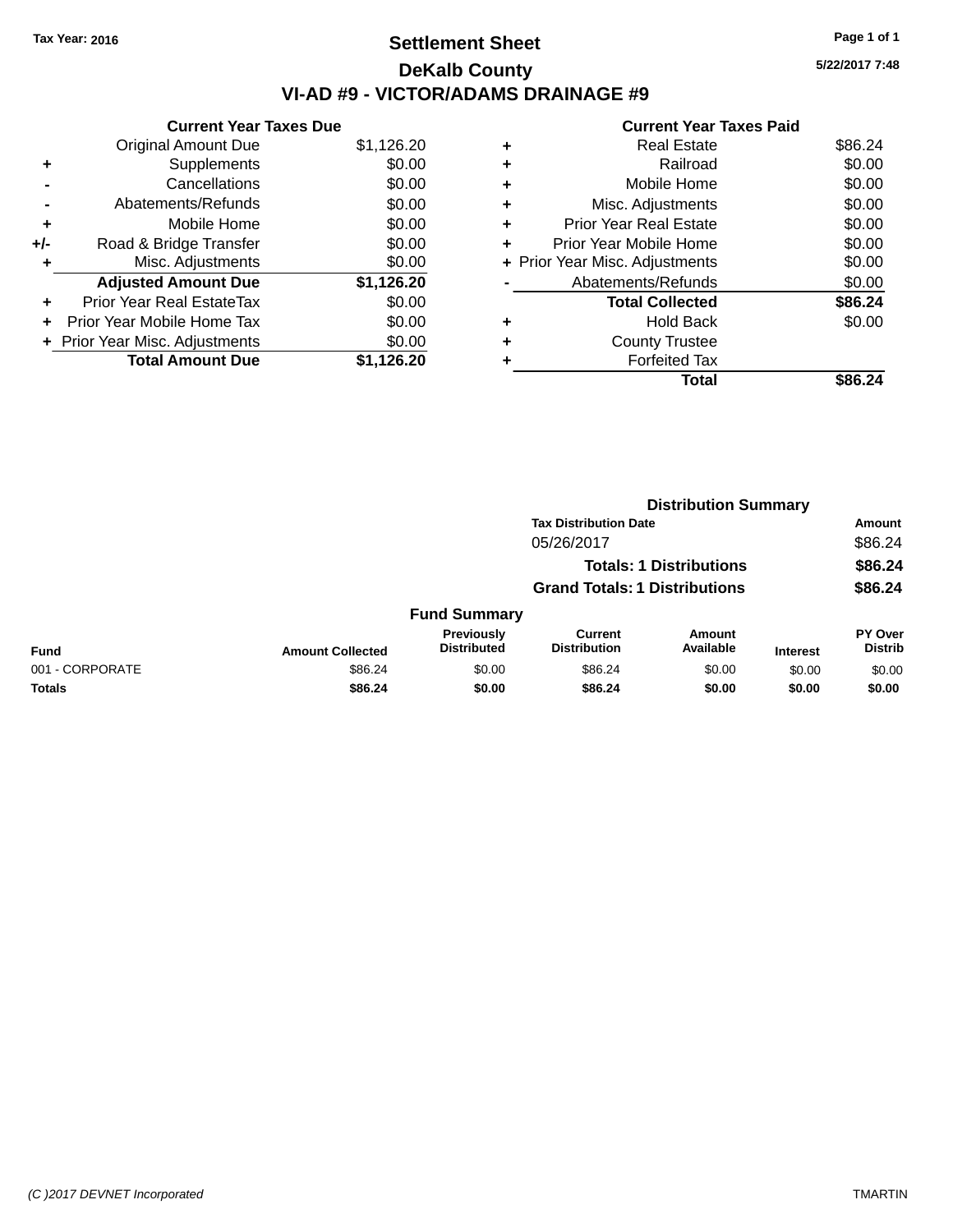# **Settlement Sheet Tax Year: 2016 Page 1 of 1 DeKalb County VI-CL #14 - VICTOR-CLINTON DRAINAGE**

**5/22/2017 7:48**

|     | <b>Current Year Taxes Due</b>  |            |
|-----|--------------------------------|------------|
|     | <b>Original Amount Due</b>     | \$5,232.00 |
| ٠   | Supplements                    | \$0.00     |
|     | Cancellations                  | \$0.00     |
|     | Abatements/Refunds             | \$0.00     |
| ٠   | Mobile Home                    | \$0.00     |
| +/- | Road & Bridge Transfer         | \$0.00     |
|     | Misc. Adjustments              | \$0.00     |
|     | <b>Adjusted Amount Due</b>     | \$5,232.00 |
| ÷   | Prior Year Real EstateTax      | \$0.00     |
|     | Prior Year Mobile Home Tax     | \$0.00     |
|     | + Prior Year Misc. Adjustments | \$0.00     |
|     | <b>Total Amount Due</b>        | \$5.232.00 |

| ٠ | <b>Real Estate</b>             | \$1,633.54 |
|---|--------------------------------|------------|
| ٠ | Railroad                       | \$0.00     |
| ٠ | Mobile Home                    | \$0.00     |
| ٠ | Misc. Adjustments              | \$0.00     |
| ٠ | <b>Prior Year Real Estate</b>  | \$0.00     |
|   | Prior Year Mobile Home         | \$0.00     |
|   | + Prior Year Misc. Adjustments | \$0.00     |
|   | Abatements/Refunds             | \$0.00     |
|   | <b>Total Collected</b>         | \$1,633.54 |
| ٠ | <b>Hold Back</b>               | \$0.00     |
|   | <b>County Trustee</b>          |            |
| ٠ | <b>Forfeited Tax</b>           |            |
|   | Total                          | \$1,633.54 |
|   |                                |            |

|                 |                         |                                  | <b>Distribution Summary</b><br><b>Tax Distribution Date</b> |                                |                 |                                  |
|-----------------|-------------------------|----------------------------------|-------------------------------------------------------------|--------------------------------|-----------------|----------------------------------|
|                 |                         |                                  |                                                             |                                |                 | Amount                           |
|                 |                         |                                  | 05/26/2017                                                  |                                |                 | \$1,633.54                       |
|                 |                         |                                  |                                                             | <b>Totals: 1 Distributions</b> |                 | \$1,633.54                       |
|                 |                         |                                  | <b>Grand Totals: 1 Distributions</b>                        |                                |                 | \$1,633.54                       |
|                 |                         | <b>Fund Summary</b>              |                                                             |                                |                 |                                  |
| <b>Fund</b>     | <b>Amount Collected</b> | Previously<br><b>Distributed</b> | <b>Current</b><br><b>Distribution</b>                       | Amount<br>Available            | <b>Interest</b> | <b>PY Over</b><br><b>Distrib</b> |
| 001 - CORPORATE | \$1,633.54              | \$0.00                           | \$1,633.54                                                  | \$0.00                         | \$0.00          | \$0.00                           |
| <b>Totals</b>   | \$1,633.54              | \$0.00                           | \$1,633.54                                                  | \$0.00                         | \$0.00          | \$0.00                           |
|                 |                         |                                  |                                                             |                                |                 |                                  |